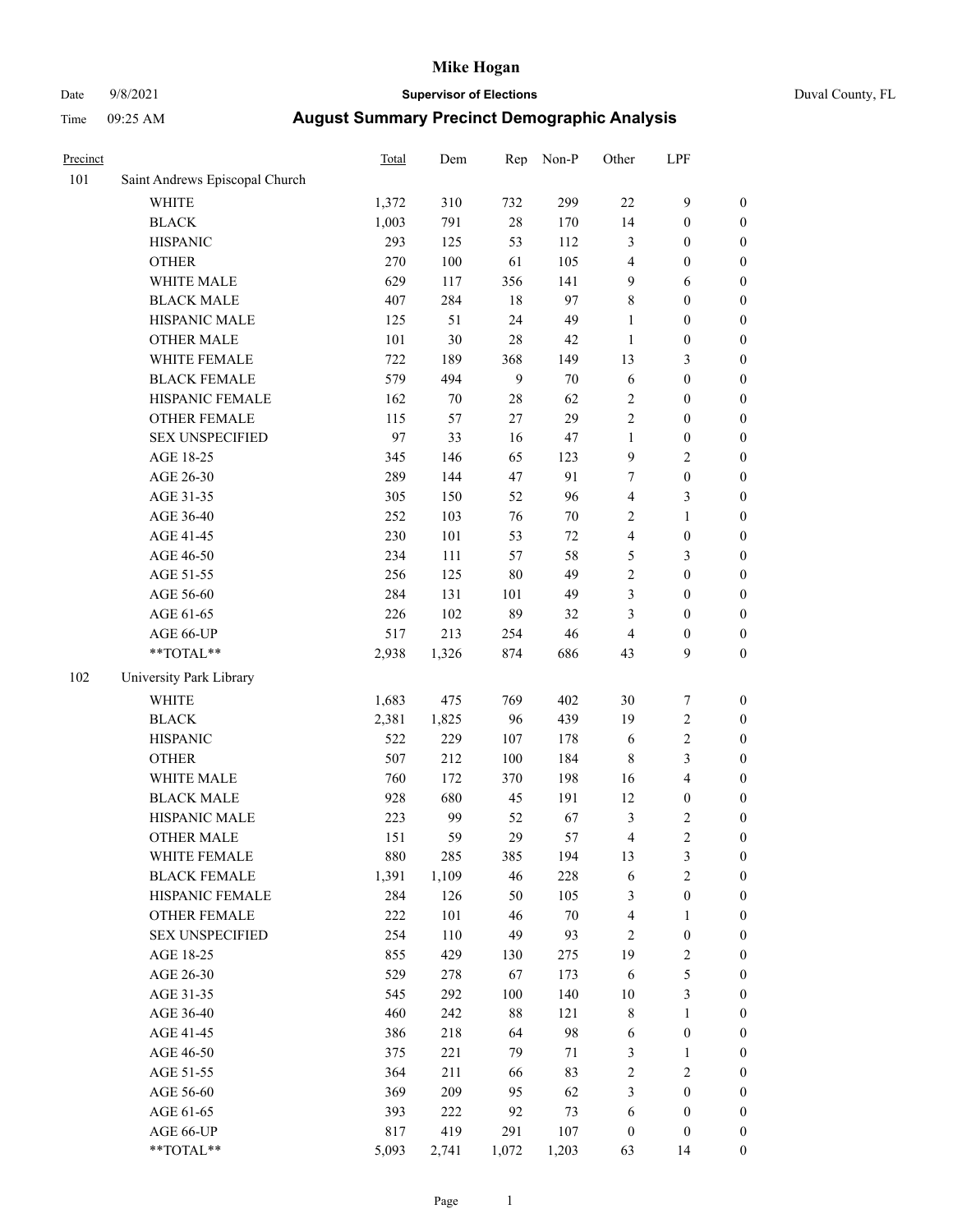# Date 9/8/2021 **Supervisor of Elections** Duval County, FL

| Precinct |                                                            | Total | Dem   | Rep    | Non-P  | Other            | LPF              |                  |
|----------|------------------------------------------------------------|-------|-------|--------|--------|------------------|------------------|------------------|
| 103      | River Reach Baptist Church                                 |       |       |        |        |                  |                  |                  |
|          | <b>WHITE</b>                                               | 969   | 199   | 535    | 209    | 19               | $\boldsymbol{7}$ | 0                |
|          | <b>BLACK</b>                                               | 513   | 386   | 22     | 94     | $11\,$           | $\boldsymbol{0}$ | $\boldsymbol{0}$ |
|          | <b>HISPANIC</b>                                            | 163   | 56    | 35     | $71\,$ | $\mathbf{1}$     | $\boldsymbol{0}$ | $\boldsymbol{0}$ |
|          | <b>OTHER</b>                                               | 217   | 58    | 61     | 93     | 3                | $\sqrt{2}$       | $\boldsymbol{0}$ |
|          | WHITE MALE                                                 | 465   | 73    | 276    | 108    | 5                | 3                | $\boldsymbol{0}$ |
|          | <b>BLACK MALE</b>                                          | 233   | 166   | 10     | 50     | 7                | $\boldsymbol{0}$ | $\boldsymbol{0}$ |
|          | HISPANIC MALE                                              | 74    | 23    | 16     | 35     | $\boldsymbol{0}$ | $\boldsymbol{0}$ | $\boldsymbol{0}$ |
|          | <b>OTHER MALE</b>                                          | 84    | 25    | 25     | 33     | $\boldsymbol{0}$ | $\mathbf{1}$     | $\boldsymbol{0}$ |
|          | WHITE FEMALE                                               | 489   | 121   | 253    | 98     | 14               | $\mathfrak{Z}$   | $\boldsymbol{0}$ |
|          | <b>BLACK FEMALE</b>                                        | 271   | 213   | $11\,$ | 43     | 4                | $\boldsymbol{0}$ | $\boldsymbol{0}$ |
|          | HISPANIC FEMALE                                            | 85    | 31    | 19     | 34     | 1                | $\boldsymbol{0}$ | $\boldsymbol{0}$ |
|          | OTHER FEMALE                                               | 102   | 26    | 30     | 42     | 3                | $\mathbf{1}$     | $\boldsymbol{0}$ |
|          | <b>SEX UNSPECIFIED</b>                                     | 59    | 21    | 13     | 24     | $\boldsymbol{0}$ | $\mathbf{1}$     | $\boldsymbol{0}$ |
|          | AGE 18-25                                                  | 195   | 73    | 44     | 68     | 8                | $\sqrt{2}$       | $\boldsymbol{0}$ |
|          | AGE 26-30                                                  | 184   | 55    | 56     | 66     | 7                | $\boldsymbol{0}$ | $\boldsymbol{0}$ |
|          | AGE 31-35                                                  | 205   | 82    | 60     | 60     | $\mathbf{1}$     | $\sqrt{2}$       | $\boldsymbol{0}$ |
|          | AGE 36-40                                                  | 188   | 60    | 59     | 67     | 2                | $\boldsymbol{0}$ | $\boldsymbol{0}$ |
|          | AGE 41-45                                                  | 142   | 57    | 41     | $40\,$ | $\overline{c}$   | $\mathbf{2}$     | $\boldsymbol{0}$ |
|          | AGE 46-50                                                  | 152   | 73    | 45     | 32     | $\overline{c}$   | $\boldsymbol{0}$ | $\boldsymbol{0}$ |
|          | AGE 51-55                                                  | 167   | 69    | 63     | 31     | 3                | 1                | $\boldsymbol{0}$ |
|          | AGE 56-60                                                  | 170   | 55    | 73     | 40     | $\overline{c}$   | $\boldsymbol{0}$ | 0                |
|          | AGE 61-65                                                  | 129   | 51    | 56     | 17     | 4                | 1                | 0                |
|          | AGE 66-UP                                                  | 330   | 124   | 156    | 46     | 3                | $\mathbf{1}$     | $\boldsymbol{0}$ |
|          | $\mathrm{*}\mathrm{*}\mathrm{TOTAL} \mathrm{*}\mathrm{*}$  | 1,862 | 699   | 653    | 467    | 34               | $\boldsymbol{9}$ | $\boldsymbol{0}$ |
| 104      | Arlington Christian Church                                 |       |       |        |        |                  |                  |                  |
|          | <b>WHITE</b>                                               | 1,422 | 301   | 766    | 327    | 23               | $\mathfrak{S}$   | $\boldsymbol{0}$ |
|          | <b>BLACK</b>                                               | 913   | 713   | 52     | 136    | 10               | $\sqrt{2}$       | $\boldsymbol{0}$ |
|          | <b>HISPANIC</b>                                            | 334   | 123   | 78     | 127    | 4                | $\sqrt{2}$       | $\boldsymbol{0}$ |
|          | <b>OTHER</b>                                               | 315   | 99    | 94     | 120    | 2                | $\boldsymbol{0}$ | $\boldsymbol{0}$ |
|          | WHITE MALE                                                 | 687   | 124   | 375    | 172    | $11\,$           | 5                | $\boldsymbol{0}$ |
|          | <b>BLACK MALE</b>                                          | 385   | 278   | 25     | 75     | 5                | $\sqrt{2}$       | $\boldsymbol{0}$ |
|          | HISPANIC MALE                                              | 145   | 49    | 34     | 59     | 2                | $\mathbf{1}$     | $\boldsymbol{0}$ |
|          | <b>OTHER MALE</b>                                          | 123   | 34    | 46     | 41     | $\overline{c}$   | $\boldsymbol{0}$ | $\boldsymbol{0}$ |
|          | WHITE FEMALE                                               | 710   | 174   | 374    | 150    | 12               | 0                | 0                |
|          | <b>BLACK FEMALE</b>                                        | 513   | 424   | 27     | 57     | 5                | $\boldsymbol{0}$ | $\overline{0}$   |
|          | HISPANIC FEMALE                                            | 180   | 69    | 40     | 68     | $\overline{c}$   | 1                | $\overline{0}$   |
|          | OTHER FEMALE                                               | 149   | 51    | 41     | 57     | $\boldsymbol{0}$ | $\boldsymbol{0}$ | 0                |
|          | <b>SEX UNSPECIFIED</b>                                     | 92    | 33    | 28     | 31     | $\boldsymbol{0}$ | $\boldsymbol{0}$ | 0                |
|          | AGE 18-25                                                  | 325   | 138   | 69     | 108    | 9                | $\mathbf{1}$     | 0                |
|          | AGE 26-30                                                  | 291   | 114   | 72     | 98     | 5                | $\sqrt{2}$       | 0                |
|          | AGE 31-35                                                  | 314   | 129   | 77     | 99     | 6                | 3                | 0                |
|          | AGE 36-40                                                  | 283   | 102   | 86     | 92     | 3                | $\boldsymbol{0}$ | 0                |
|          | AGE 41-45                                                  | 235   | 112   | 61     | 57     | 4                | 1                | 0                |
|          | AGE 46-50                                                  | 257   | 104   | 89     | 59     | 5                | $\boldsymbol{0}$ | 0                |
|          | AGE 51-55                                                  | 242   | 105   | 84     | 50     | 3                | $\boldsymbol{0}$ | 0                |
|          | AGE 56-60                                                  | 263   | 114   | 108    | 39     | $\overline{c}$   | $\boldsymbol{0}$ | $\overline{0}$   |
|          | AGE 61-65                                                  | 264   | 107   | 108    | 47     | 1                | 1                | 0                |
|          | AGE 66-UP                                                  | 510   | 211   | 236    | 61     | $\mathbf{1}$     | $\mathbf{1}$     | 0                |
|          | $\mathrm{*}\mathrm{*} \mathrm{TOTAL} \mathrm{*}\mathrm{*}$ | 2,984 | 1,236 | 990    | 710    | 39               | $\boldsymbol{9}$ | $\boldsymbol{0}$ |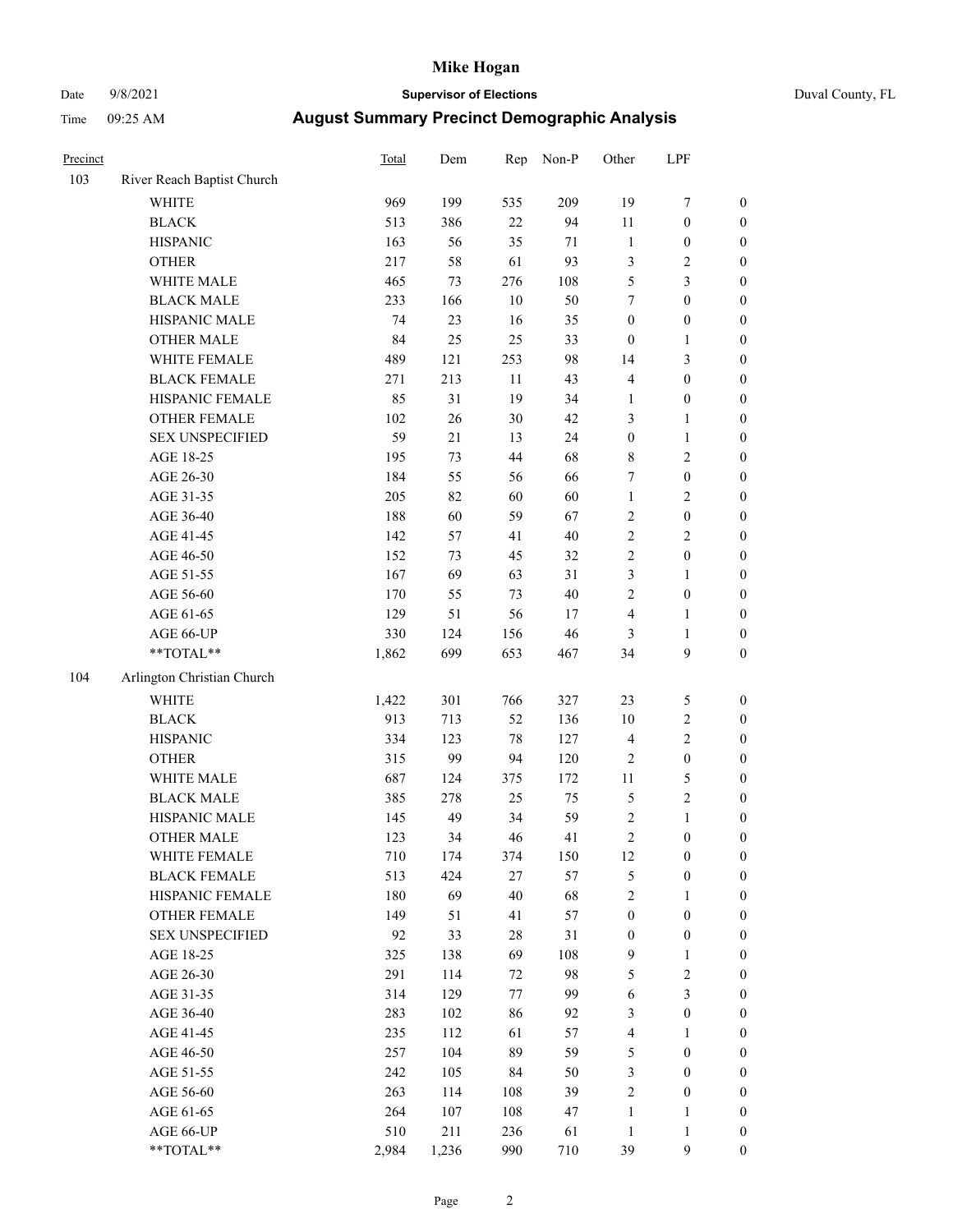# Date 9/8/2021 **Supervisor of Elections** Duval County, FL

| Precinct |                               | <b>Total</b> | Dem         | Rep    | Non-P  | Other            | LPF              |                  |
|----------|-------------------------------|--------------|-------------|--------|--------|------------------|------------------|------------------|
| 105      | Terry Parker Baptist Church   |              |             |        |        |                  |                  |                  |
|          | <b>WHITE</b>                  | 2,374        | 552         | 1,250  | 527    | 31               | 14               | 0                |
|          | <b>BLACK</b>                  | 1,102        | 839         | 54     | 190    | $17\,$           | $\sqrt{2}$       | $\boldsymbol{0}$ |
|          | <b>HISPANIC</b>               | 374          | 129         | 111    | 130    | 4                | $\boldsymbol{0}$ | $\boldsymbol{0}$ |
|          | <b>OTHER</b>                  | 390          | 117         | 112    | 156    | $\overline{c}$   | $\mathfrak{Z}$   | $\boldsymbol{0}$ |
|          | WHITE MALE                    | 1,089        | 203         | 580    | 278    | 17               | 11               | $\boldsymbol{0}$ |
|          | <b>BLACK MALE</b>             | 477          | 344         | 30     | 94     | $\,$ $\,$        | $\mathbf{1}$     | $\boldsymbol{0}$ |
|          | HISPANIC MALE                 | 148          | $44\,$      | 52     | 49     | 3                | $\boldsymbol{0}$ | $\boldsymbol{0}$ |
|          | <b>OTHER MALE</b>             | 151          | 36          | 50     | 64     | $\boldsymbol{0}$ | $\mathbf{1}$     | $\boldsymbol{0}$ |
|          | WHITE FEMALE                  | 1,248        | 342         | 648    | 241    | 14               | $\mathfrak{Z}$   | $\boldsymbol{0}$ |
|          | <b>BLACK FEMALE</b>           | 595          | 477         | $22\,$ | 86     | 9                | $\mathbf{1}$     | $\boldsymbol{0}$ |
|          | HISPANIC FEMALE               | 218          | $8\sqrt{1}$ | 58     | $78\,$ | $\mathbf{1}$     | $\boldsymbol{0}$ | 0                |
|          | <b>OTHER FEMALE</b>           | 163          | 61          | 49     | 49     | $\overline{c}$   | $\sqrt{2}$       | $\boldsymbol{0}$ |
|          | <b>SEX UNSPECIFIED</b>        | 151          | 49          | 38     | 64     | $\boldsymbol{0}$ | $\boldsymbol{0}$ | $\boldsymbol{0}$ |
|          | AGE 18-25                     | 490          | 193         | 112    | 176    | 9                | $\boldsymbol{0}$ | $\boldsymbol{0}$ |
|          | AGE 26-30                     | 362          | 118         | 99     | 134    | 7                | $\overline{4}$   | $\boldsymbol{0}$ |
|          | AGE 31-35                     | 439          | 162         | 110    | 154    | $\boldsymbol{7}$ | 6                | $\boldsymbol{0}$ |
|          | AGE 36-40                     | 365          | 138         | 104    | 114    | 5                | $\overline{4}$   | $\boldsymbol{0}$ |
|          | AGE 41-45                     | 317          | 124         | 97     | 93     | $\mathbf{1}$     | $\sqrt{2}$       | $\boldsymbol{0}$ |
|          | AGE 46-50                     | 287          | 105         | 113    | 65     | $\overline{c}$   | $\overline{c}$   | $\boldsymbol{0}$ |
|          | AGE 51-55                     | 334          | 124         | 148    | 56     | 6                | $\boldsymbol{0}$ | $\boldsymbol{0}$ |
|          | AGE 56-60                     | 402          | 158         | 165    | 73     | 6                | $\boldsymbol{0}$ | 0                |
|          | AGE 61-65                     | 389          | 160         | 176    | 47     | 6                | $\boldsymbol{0}$ | $\boldsymbol{0}$ |
|          | AGE 66-UP                     | 855          | 355         | 403    | 91     | 5                | 1                | $\boldsymbol{0}$ |
|          | $**TOTAL**$                   | 4,240        | 1,637       | 1,527  | 1,003  | 54               | 19               | $\boldsymbol{0}$ |
| 106      | Blue Cypress Community Center |              |             |        |        |                  |                  |                  |
|          | <b>WHITE</b>                  | 2,185        | 534         | 1,195  | 415    | $28\,$           | 13               | $\boldsymbol{0}$ |
|          | <b>BLACK</b>                  | 1,935        | 1,566       | 68     | 284    | 15               | $\sqrt{2}$       | $\boldsymbol{0}$ |
|          | <b>HISPANIC</b>               | 283          | 105         | 69     | 106    | 2                | $\mathbf{1}$     | $\boldsymbol{0}$ |
|          | <b>OTHER</b>                  | 439          | 131         | 135    | 167    | 5                | $\mathbf{1}$     | $\boldsymbol{0}$ |
|          | WHITE MALE                    | 1,019        | 211         | 597    | 193    | 9                | $\boldsymbol{9}$ | $\boldsymbol{0}$ |
|          | <b>BLACK MALE</b>             | 732          | 557         | 31     | 136    | 7                | $\mathbf{1}$     | $\boldsymbol{0}$ |
|          | HISPANIC MALE                 | 126          | 43          | 33     | 47     | 2                | 1                | $\boldsymbol{0}$ |
|          | <b>OTHER MALE</b>             | 156          | 43          | 61     | 51     | $\mathbf{1}$     | $\boldsymbol{0}$ | $\boldsymbol{0}$ |
|          | WHITE FEMALE                  | 1,133        | 313         | 582    | 216    | 18               | 4                | 0                |
|          | <b>BLACK FEMALE</b>           | 1,170        | 982         | 35     | 145    | 7                | $\mathbf{1}$     | $\boldsymbol{0}$ |
|          | HISPANIC FEMALE               | 153          | 60          | 36     | 57     | $\boldsymbol{0}$ | $\boldsymbol{0}$ | $\overline{0}$   |
|          | <b>OTHER FEMALE</b>           | 205          | 68          | 64     | 69     | 4                | $\boldsymbol{0}$ | $\overline{0}$   |
|          | <b>SEX UNSPECIFIED</b>        | 148          | 59          | 28     | 58     | 2                | $\mathbf{1}$     | 0                |
|          | AGE 18-25                     | 590          | 295         | 115    | 166    | $10\,$           | $\overline{4}$   | 0                |
|          | AGE 26-30                     | 495          | 255         | 86     | 147    | 5                | $\sqrt{2}$       | 0                |
|          | AGE 31-35                     | 489          | 255         | 105    | 119    | 7                | $\sqrt{3}$       | 0                |
|          | AGE 36-40                     | 403          | 207         | $80\,$ | 110    | 4                | $\sqrt{2}$       | 0                |
|          | AGE 41-45                     | 363          | 188         | 77     | 95     | $\mathbf{1}$     | $\sqrt{2}$       | 0                |
|          | AGE 46-50                     | 361          | 173         | 117    | 60     | 9                | $\sqrt{2}$       | 0                |
|          | AGE 51-55                     | 364          | 176         | 122    | 63     | 2                | $\mathbf{1}$     | 0                |
|          | AGE 56-60                     | 430          | 207         | 156    | 61     | 6                | $\boldsymbol{0}$ | 0                |
|          | AGE 61-65                     | 378          | 166         | 156    | 54     | 1                | 1                | 0                |
|          | AGE 66-UP                     | 969          | 414         | 453    | 97     | 5                | $\boldsymbol{0}$ | 0                |
|          | **TOTAL**                     | 4,842        | 2,336       | 1,467  | 972    | 50               | 17               | $\boldsymbol{0}$ |
|          |                               |              |             |        |        |                  |                  |                  |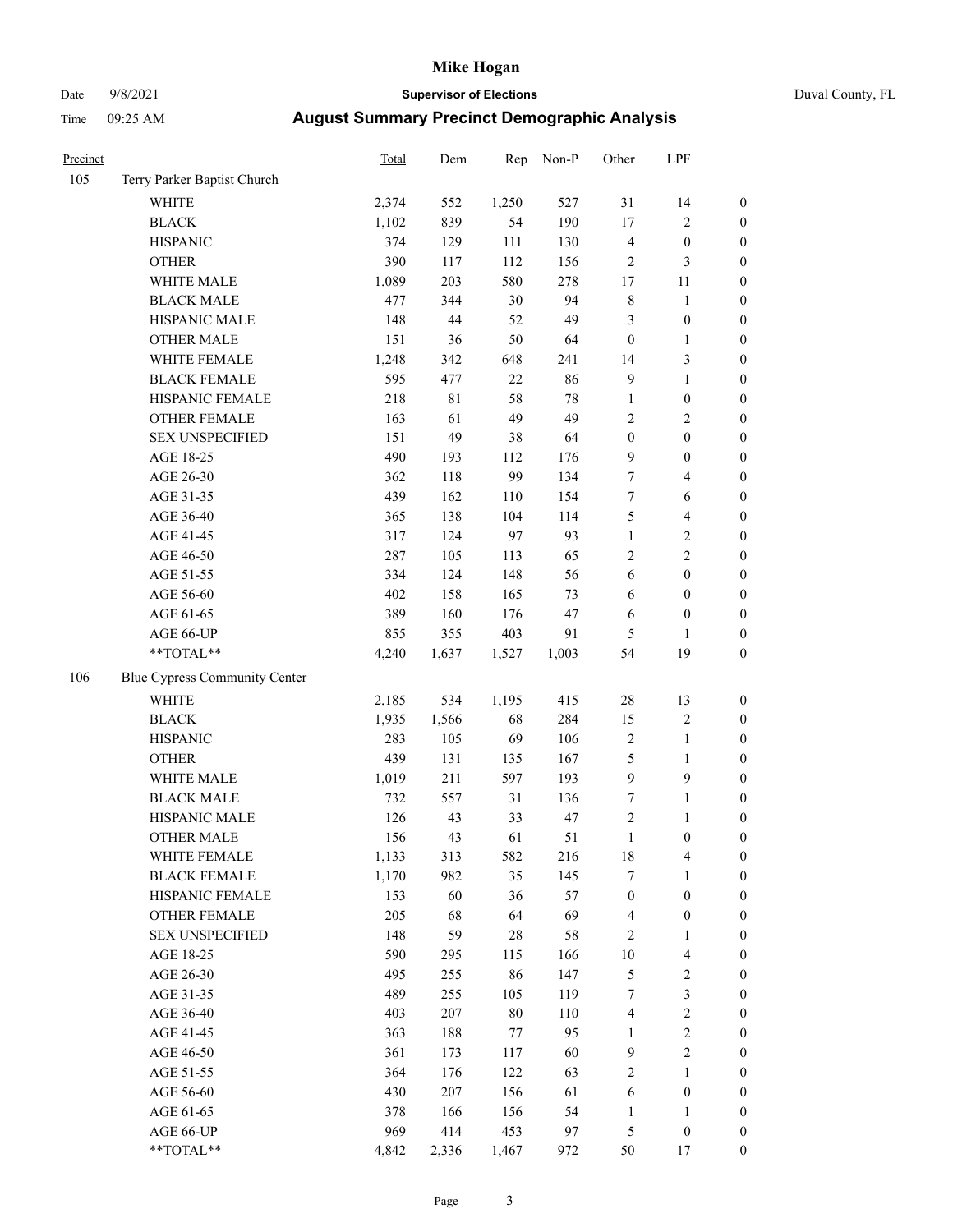# Date 9/8/2021 **Supervisor of Elections** Duval County, FL

| Precinct |                                    | Total | Dem    | Rep              | Non-P  | Other            | LPF                     |                  |
|----------|------------------------------------|-------|--------|------------------|--------|------------------|-------------------------|------------------|
| 107      | Arlington Baptist Church           |       |        |                  |        |                  |                         |                  |
|          | <b>WHITE</b>                       | 624   | 181    | 284              | 149    | $\overline{9}$   | $\mathbf{1}$            | 0                |
|          | <b>BLACK</b>                       | 739   | 580    | 36               | 115    | $\sqrt{6}$       | $\sqrt{2}$              | 0                |
|          | <b>HISPANIC</b>                    | 109   | 43     | 26               | 38     | 2                | $\boldsymbol{0}$        | $\boldsymbol{0}$ |
|          | <b>OTHER</b>                       | 147   | 62     | 24               | 59     | 1                | 1                       | $\boldsymbol{0}$ |
|          | WHITE MALE                         | 300   | 82     | 143              | $72\,$ | 3                | $\boldsymbol{0}$        | $\boldsymbol{0}$ |
|          | <b>BLACK MALE</b>                  | 308   | 232    | 17               | 54     | 4                | 1                       | $\boldsymbol{0}$ |
|          | HISPANIC MALE                      | 50    | $18\,$ | 13               | 18     | 1                | $\boldsymbol{0}$        | $\boldsymbol{0}$ |
|          | <b>OTHER MALE</b>                  | 55    | 18     | 15               | $21\,$ | $\boldsymbol{0}$ | $\mathbf{1}$            | $\boldsymbol{0}$ |
|          | WHITE FEMALE                       | 319   | 98     | 137              | $77\,$ | 6                | $\mathbf{1}$            | $\boldsymbol{0}$ |
|          | <b>BLACK FEMALE</b>                | 418   | 339    | 18               | 58     | 2                | $\mathbf{1}$            | 0                |
|          | HISPANIC FEMALE                    | 57    | 25     | 12               | 19     | $\mathbf{1}$     | $\boldsymbol{0}$        | 0                |
|          | OTHER FEMALE                       | 60    | 31     | $\boldsymbol{7}$ | 21     | $\mathbf{1}$     | $\boldsymbol{0}$        | $\boldsymbol{0}$ |
|          | <b>SEX UNSPECIFIED</b>             | 52    | 23     | $\,$ 8 $\,$      | 21     | $\boldsymbol{0}$ | $\boldsymbol{0}$        | $\boldsymbol{0}$ |
|          | AGE 18-25                          | 157   | 87     | 25               | 43     | 2                | $\boldsymbol{0}$        | $\boldsymbol{0}$ |
|          | AGE 26-30                          | 152   | 84     | 25               | 41     | 2                | $\boldsymbol{0}$        | $\boldsymbol{0}$ |
|          | AGE 31-35                          | 159   | 92     | 17               | 49     | $\mathbf{1}$     | $\boldsymbol{0}$        | $\boldsymbol{0}$ |
|          | AGE 36-40                          | 133   | 76     | 19               | 34     | 4                | $\boldsymbol{0}$        | $\boldsymbol{0}$ |
|          | AGE 41-45                          | 125   | 71     | $20\,$           | 32     | 2                | $\boldsymbol{0}$        | $\boldsymbol{0}$ |
|          | AGE 46-50                          | 131   | 69     | 29               | 31     | $\mathbf{1}$     | 1                       | $\boldsymbol{0}$ |
|          | AGE 51-55                          | 145   | 73     | 39               | 29     | 2                | $\sqrt{2}$              | $\boldsymbol{0}$ |
|          | AGE 56-60                          | 148   | 87     | 39               | 21     | $\mathbf{1}$     | $\boldsymbol{0}$        | 0                |
|          | AGE 61-65                          | 150   | 78     | 40               | 31     | $\mathbf{1}$     | $\boldsymbol{0}$        | $\boldsymbol{0}$ |
|          | AGE 66-UP                          | 319   | 149    | 117              | 50     | $\sqrt{2}$       | $\mathbf{1}$            | $\boldsymbol{0}$ |
|          | **TOTAL**                          | 1,619 | 866    | 370              | 361    | 18               | $\overline{\mathbf{4}}$ | $\boldsymbol{0}$ |
| 108      | The Central Church of the Nazarene |       |        |                  |        |                  |                         |                  |
|          | <b>WHITE</b>                       | 1,412 | 340    | 728              | 322    | 17               | 5                       | $\boldsymbol{0}$ |
|          | <b>BLACK</b>                       | 555   | 449    | 20               | $80\,$ | 5                | $\mathbf{1}$            | $\boldsymbol{0}$ |
|          | <b>HISPANIC</b>                    | 192   | 84     | 41               | 67     | $\boldsymbol{0}$ | $\boldsymbol{0}$        | $\boldsymbol{0}$ |
|          | <b>OTHER</b>                       | 187   | $78\,$ | 45               | 62     | 2                | $\boldsymbol{0}$        | $\boldsymbol{0}$ |
|          | WHITE MALE                         | 645   | 126    | 348              | 163    | $\overline{4}$   | $\overline{\mathbf{4}}$ | $\boldsymbol{0}$ |
|          | <b>BLACK MALE</b>                  | 222   | 169    | 13               | 36     | 3                | $\mathbf{1}$            | $\boldsymbol{0}$ |
|          | HISPANIC MALE                      | 93    | 36     | 24               | 33     | $\boldsymbol{0}$ | $\boldsymbol{0}$        | $\boldsymbol{0}$ |
|          | OTHER MALE                         | 61    | 24     | 21               | 16     | $\boldsymbol{0}$ | $\boldsymbol{0}$        | $\boldsymbol{0}$ |
|          | WHITE FEMALE                       | 757   | 211    | 377              | 155    | 13               | 1                       | 0                |
|          | <b>BLACK FEMALE</b>                | 318   | 267    | 7                | 42     | 2                | $\boldsymbol{0}$        | $\overline{0}$   |
|          | HISPANIC FEMALE                    | 95    | 47     | $17$             | 31     | $\boldsymbol{0}$ | $\boldsymbol{0}$        | $\overline{0}$   |
|          | <b>OTHER FEMALE</b>                | 86    | 40     | $17$             | $27\,$ | 2                | $\boldsymbol{0}$        | $\overline{0}$   |
|          | <b>SEX UNSPECIFIED</b>             | 69    | 31     | 10               | $28\,$ | $\boldsymbol{0}$ | $\boldsymbol{0}$        | 0                |
|          | AGE 18-25                          | 243   | 108    | 54               | 74     | 6                | $\mathbf{1}$            | 0                |
|          | AGE 26-30                          | 203   | 87     | 41               | $70\,$ | 4                | $\mathbf{1}$            | 0                |
|          | AGE 31-35                          | 216   | 98     | 59               | 55     | 4                | $\boldsymbol{0}$        | 0                |
|          | AGE 36-40                          | 210   | 84     | 52               | 73     | $\boldsymbol{0}$ | 1                       | 0                |
|          | AGE 41-45                          | 168   | 66     | 45               | 53     | 3                | $\mathbf{1}$            | 0                |
|          | AGE 46-50                          | 165   | 61     | 63               | 39     | 2                | $\boldsymbol{0}$        | 0                |
|          | AGE 51-55                          | 195   | 87     | 77               | $30\,$ | $\mathbf{1}$     | $\boldsymbol{0}$        | 0                |
|          | AGE 56-60                          | 258   | 108    | 112              | 36     | $\mathbf{1}$     | 1                       | 0                |
|          | AGE 61-65                          | 227   | 86     | 99               | 41     | $\mathbf{1}$     | $\boldsymbol{0}$        | 0                |
|          | AGE 66-UP                          | 461   | 166    | 232              | 60     | 2                | $\mathbf{1}$            | 0                |
|          | **TOTAL**                          | 2,346 | 951    | 834              | 531    | 24               | 6                       | $\boldsymbol{0}$ |
|          |                                    |       |        |                  |        |                  |                         |                  |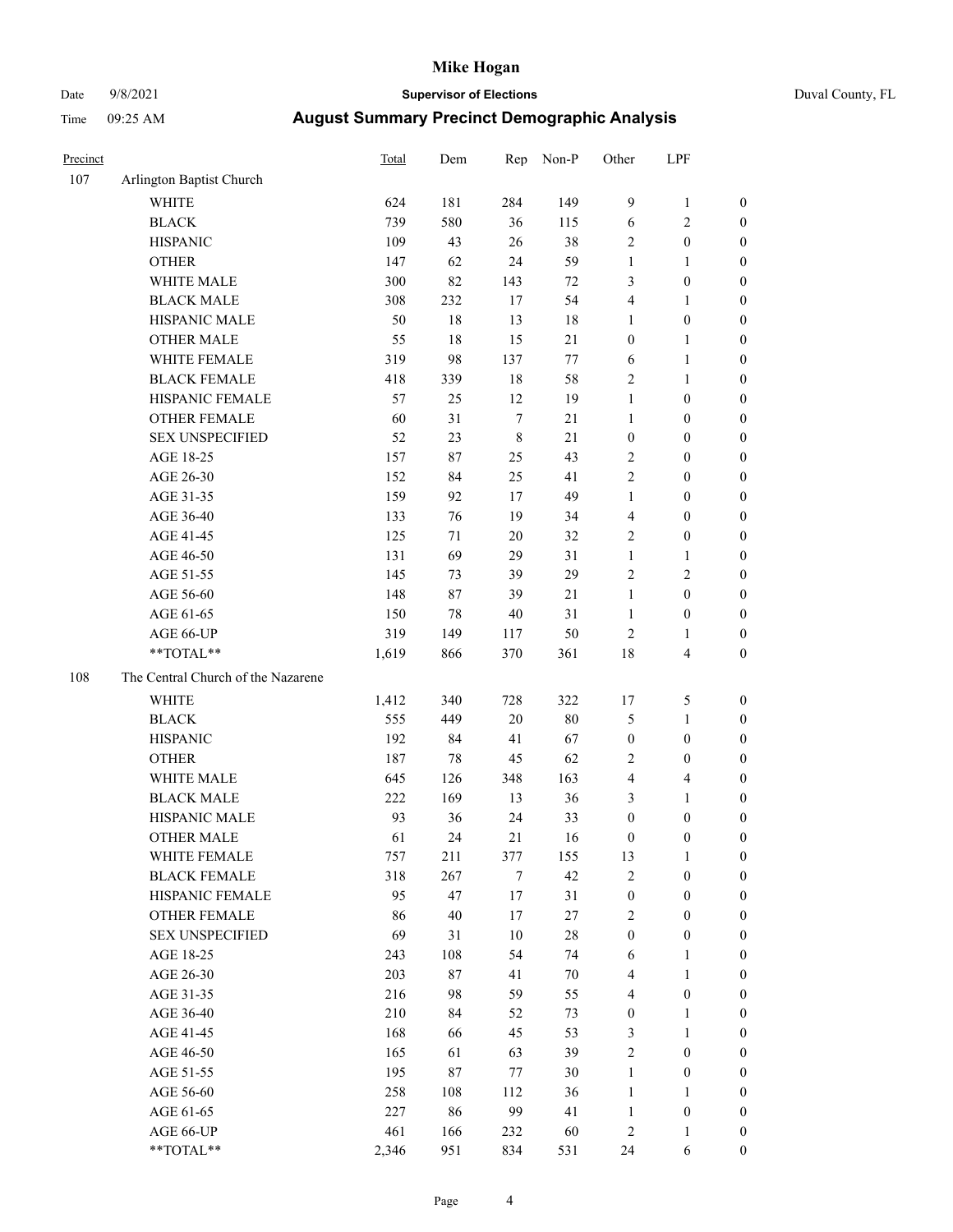# Date 9/8/2021 **Supervisor of Elections** Duval County, FL

| Precinct |                                 | Total  | Dem    | Rep            | Non-P  | Other            | LPF              |                  |
|----------|---------------------------------|--------|--------|----------------|--------|------------------|------------------|------------------|
| 109      | Arlington Congregational Church |        |        |                |        |                  |                  |                  |
|          | <b>WHITE</b>                    | 837    | 221    | 442            | 154    | 12               | $\,$ $\,$        | 0                |
|          | <b>BLACK</b>                    | 413    | 298    | 21             | $88\,$ | 5                | $\mathbf{1}$     | $\boldsymbol{0}$ |
|          | <b>HISPANIC</b>                 | 113    | 56     | 25             | $28\,$ | 3                | $\mathbf{1}$     | $\boldsymbol{0}$ |
|          | <b>OTHER</b>                    | 103    | 34     | 30             | 37     | $\overline{c}$   | $\boldsymbol{0}$ | $\boldsymbol{0}$ |
|          | WHITE MALE                      | 393    | 87     | 213            | 84     | 4                | 5                | $\boldsymbol{0}$ |
|          | <b>BLACK MALE</b>               | 170    | 115    | 12             | 39     | 3                | $\mathbf{1}$     | $\boldsymbol{0}$ |
|          | HISPANIC MALE                   | 45     | 24     | 8              | 12     | $\boldsymbol{0}$ | $\mathbf{1}$     | $\boldsymbol{0}$ |
|          | <b>OTHER MALE</b>               | $40\,$ | 10     | 14             | 15     | 1                | $\boldsymbol{0}$ | $\boldsymbol{0}$ |
|          | WHITE FEMALE                    | 438    | 134    | 224            | 69     | 8                | $\mathfrak{Z}$   | $\boldsymbol{0}$ |
|          | <b>BLACK FEMALE</b>             | 231    | 176    | $\,$ 8 $\,$    | 45     | 2                | $\boldsymbol{0}$ | $\boldsymbol{0}$ |
|          | HISPANIC FEMALE                 | 62     | 30     | 16             | 13     | 3                | $\boldsymbol{0}$ | $\boldsymbol{0}$ |
|          | OTHER FEMALE                    | 45     | $22\,$ | 11             | $11\,$ | $\mathbf{1}$     | $\boldsymbol{0}$ | $\boldsymbol{0}$ |
|          | <b>SEX UNSPECIFIED</b>          | 42     | 11     | 12             | 19     | $\boldsymbol{0}$ | $\boldsymbol{0}$ | $\boldsymbol{0}$ |
|          | AGE 18-25                       | 166    | 67     | 37             | 57     | $\mathbf{2}$     | $\mathfrak{Z}$   | $\boldsymbol{0}$ |
|          | AGE 26-30                       | 152    | 65     | 40             | 43     | 4                | $\boldsymbol{0}$ | $\boldsymbol{0}$ |
|          | AGE 31-35                       | 181    | 79     | 48             | 50     | $\overline{c}$   | $\sqrt{2}$       | $\boldsymbol{0}$ |
|          | AGE 36-40                       | 122    | 67     | 23             | 31     | $\mathbf{1}$     | $\boldsymbol{0}$ | $\boldsymbol{0}$ |
|          | AGE 41-45                       | 99     | 50     | 27             | 18     | 3                | $\mathbf{1}$     | $\boldsymbol{0}$ |
|          | AGE 46-50                       | 90     | 35     | 30             | 23     | $\overline{c}$   | $\boldsymbol{0}$ | $\boldsymbol{0}$ |
|          | AGE 51-55                       | 123    | 41     | 57             | $21\,$ | $\mathbf{2}$     | $\sqrt{2}$       | $\boldsymbol{0}$ |
|          | AGE 56-60                       | 109    | 38     | 54             | 15     | $\overline{c}$   | $\boldsymbol{0}$ | $\boldsymbol{0}$ |
|          | AGE 61-65                       | 121    | 46     | 55             | 17     | $\overline{c}$   | 1                | $\boldsymbol{0}$ |
|          | AGE 66-UP                       | 303    | 121    | 147            | 32     | $\sqrt{2}$       | $\mathbf{1}$     | $\boldsymbol{0}$ |
|          | $**TOTAL**$                     | 1,466  | 609    | 518            | 307    | $22\,$           | 10               | $\boldsymbol{0}$ |
| 110      | St. Pauls Episcopal Church      |        |        |                |        |                  |                  |                  |
|          | <b>WHITE</b>                    | 1,705  | 440    | 930            | 306    | $20\,$           | $\boldsymbol{9}$ | $\boldsymbol{0}$ |
|          | <b>BLACK</b>                    | 237    | 170    | 10             | 54     | 3                | $\boldsymbol{0}$ | $\boldsymbol{0}$ |
|          | <b>HISPANIC</b>                 | 110    | 42     | 36             | 31     | 1                | $\boldsymbol{0}$ | $\boldsymbol{0}$ |
|          | <b>OTHER</b>                    | 165    | 48     | 51             | 61     | 4                | $\mathbf{1}$     | $\boldsymbol{0}$ |
|          | WHITE MALE                      | 810    | 171    | 454            | 170    | $11\,$           | $\overline{4}$   | $\boldsymbol{0}$ |
|          | <b>BLACK MALE</b>               | 106    | 69     | 6              | 29     | $\overline{c}$   | $\boldsymbol{0}$ | $\boldsymbol{0}$ |
|          | HISPANIC MALE                   | 46     | 17     | $22\,$         | 7      | $\boldsymbol{0}$ | $\boldsymbol{0}$ | $\boldsymbol{0}$ |
|          | <b>OTHER MALE</b>               | 55     | 16     | 20             | 16     | 2                | $\mathbf{1}$     | $\boldsymbol{0}$ |
|          | WHITE FEMALE                    | 877    | 260    | 469            | 134    | 9                | 5                | 0                |
|          | <b>BLACK FEMALE</b>             | 125    | 97     | $\overline{4}$ | 23     | 1                | $\boldsymbol{0}$ | $\overline{0}$   |
|          | HISPANIC FEMALE                 | 63     | 25     | 14             | 23     | $\mathbf{1}$     | $\boldsymbol{0}$ | $\overline{0}$   |
|          | OTHER FEMALE                    | 76     | $27\,$ | 24             | 24     | 1                | $\boldsymbol{0}$ | $\overline{0}$   |
|          | <b>SEX UNSPECIFIED</b>          | 59     | 18     | 14             | 26     | $\mathbf{1}$     | $\boldsymbol{0}$ | 0                |
|          | AGE 18-25                       | 182    | 47     | 78             | 55     | 2                | $\boldsymbol{0}$ | 0                |
|          | AGE 26-30                       | 174    | 60     | 60             | 53     | $\mathbf{1}$     | $\boldsymbol{0}$ | 0                |
|          | AGE 31-35                       | 176    | 55     | 66             | 48     | 5                | $\sqrt{2}$       | 0                |
|          | AGE 36-40                       | 170    | 47     | 66             | 50     | 4                | $\mathfrak{Z}$   | 0                |
|          | AGE 41-45                       | 163    | 43     | 71             | 46     | 2                | $\mathbf{1}$     | 0                |
|          | AGE 46-50                       | 159    | 53     | 74             | $27\,$ | 3                | $\sqrt{2}$       | 0                |
|          | AGE 51-55                       | 193    | 53     | 95             | 42     | 3                | $\boldsymbol{0}$ | 0                |
|          | AGE 56-60                       | 210    | 64     | 104            | 40     | $\overline{c}$   | $\boldsymbol{0}$ | $\overline{0}$   |
|          | AGE 61-65                       | 214    | 75     | 113            | 25     | $\boldsymbol{0}$ | 1                | $\overline{0}$   |
|          | AGE 66-UP                       | 576    | 203    | 300            | 66     | 6                | $\mathbf{1}$     | 0                |
|          | **TOTAL**                       | 2,217  | 700    | 1,027          | 452    | 28               | 10               | $\boldsymbol{0}$ |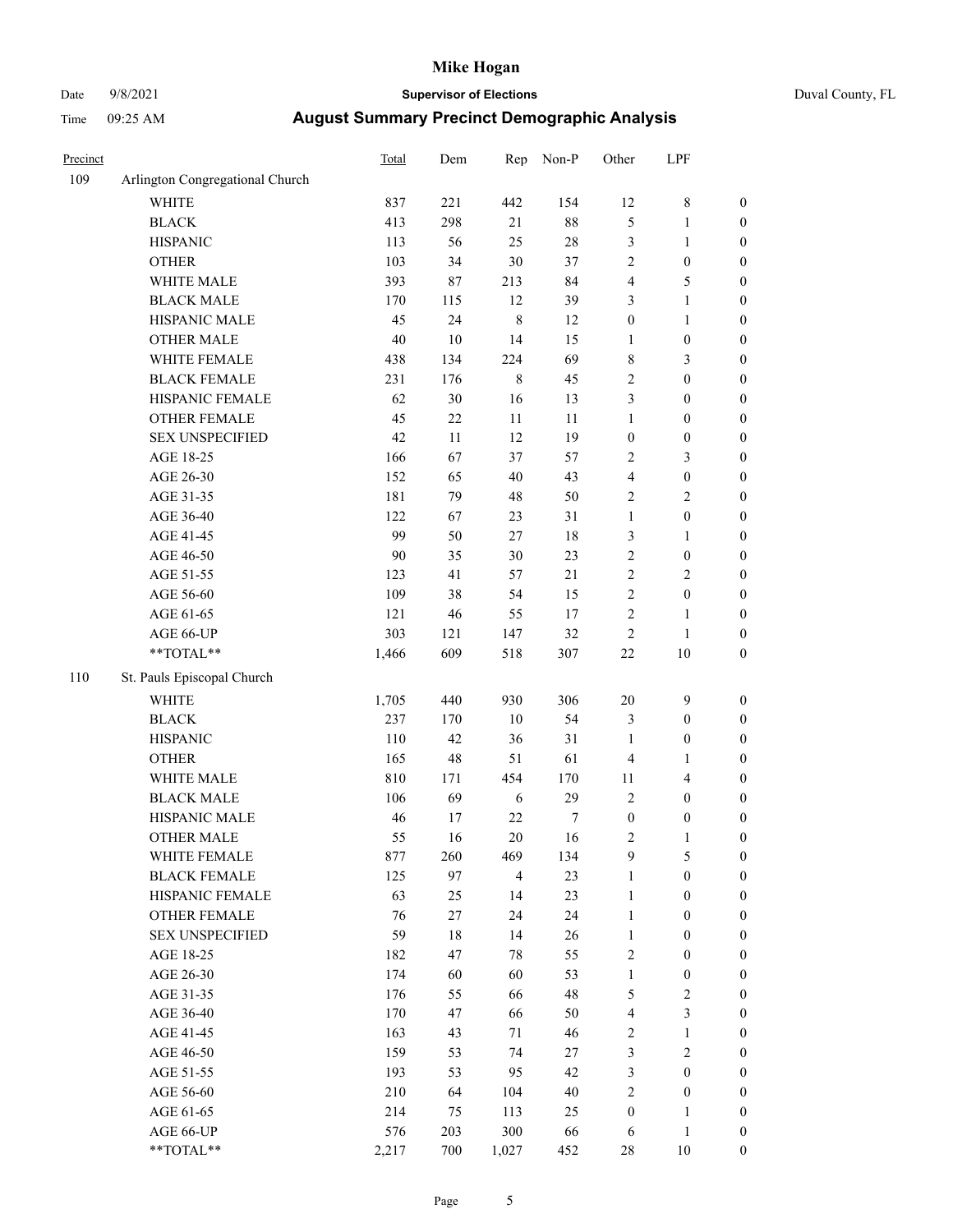# Date 9/8/2021 **Supervisor of Elections** Duval County, FL

| Precinct |                                   | <b>Total</b> | Dem    | Rep     | Non-P       | Other            | LPF              |                  |
|----------|-----------------------------------|--------------|--------|---------|-------------|------------------|------------------|------------------|
| 111      | Fort Caroline Presbyterian Church |              |        |         |             |                  |                  |                  |
|          | <b>WHITE</b>                      | 1,125        | 257    | 651     | 193         | 16               | $\,$ 8 $\,$      | 0                |
|          | <b>BLACK</b>                      | 312          | 243    | 13      | 55          | 1                | $\boldsymbol{0}$ | $\boldsymbol{0}$ |
|          | <b>HISPANIC</b>                   | 111          | 43     | 29      | 38          | $\boldsymbol{0}$ | 1                | $\boldsymbol{0}$ |
|          | <b>OTHER</b>                      | 120          | 35     | 36      | 48          | 1                | $\boldsymbol{0}$ | $\boldsymbol{0}$ |
|          | WHITE MALE                        | 537          | 104    | 327     | 90          | 10               | 6                | $\boldsymbol{0}$ |
|          | <b>BLACK MALE</b>                 | 138          | 97     | $\,8\,$ | 32          | $\mathbf{1}$     | $\boldsymbol{0}$ | $\boldsymbol{0}$ |
|          | HISPANIC MALE                     | 45           | 15     | 15      | 15          | $\boldsymbol{0}$ | $\boldsymbol{0}$ | $\boldsymbol{0}$ |
|          | <b>OTHER MALE</b>                 | 42           | 9      | 14      | 19          | $\boldsymbol{0}$ | $\boldsymbol{0}$ | $\boldsymbol{0}$ |
|          | WHITE FEMALE                      | 577          | 151    | 319     | 99          | 6                | $\mathbf{2}$     | $\boldsymbol{0}$ |
|          | <b>BLACK FEMALE</b>               | 171          | 144    | 5       | $22\,$      | $\boldsymbol{0}$ | $\boldsymbol{0}$ | $\boldsymbol{0}$ |
|          | HISPANIC FEMALE                   | 61           | 24     | 14      | 22          | $\boldsymbol{0}$ | 1                | 0                |
|          | <b>OTHER FEMALE</b>               | 64           | 24     | 15      | 24          | 1                | $\boldsymbol{0}$ | $\boldsymbol{0}$ |
|          | <b>SEX UNSPECIFIED</b>            | 33           | $10\,$ | 12      | 11          | $\boldsymbol{0}$ | $\boldsymbol{0}$ | $\boldsymbol{0}$ |
|          | AGE 18-25                         | 162          | 61     | 55      | 43          | 2                | 1                | $\boldsymbol{0}$ |
|          | AGE 26-30                         | 134          | 37     | 45      | 50          | 2                | $\boldsymbol{0}$ | $\boldsymbol{0}$ |
|          | AGE 31-35                         | 127          | 41     | 45      | 36          | 4                | $\mathbf{1}$     | $\boldsymbol{0}$ |
|          | AGE 36-40                         | 132          | 51     | 43      | 36          | 1                | $\mathbf{1}$     | $\boldsymbol{0}$ |
|          | AGE 41-45                         | 130          | 46     | 44      | 35          | $\boldsymbol{0}$ | 5                | $\boldsymbol{0}$ |
|          | AGE 46-50                         | 114          | $44\,$ | 48      | 21          | $\mathbf{1}$     | $\boldsymbol{0}$ | $\boldsymbol{0}$ |
|          | AGE 51-55                         | 124          | 45     | 58      | 21          | $\boldsymbol{0}$ | $\boldsymbol{0}$ | $\boldsymbol{0}$ |
|          | AGE 56-60                         | 153          | 40     | 86      | 23          | 4                | $\boldsymbol{0}$ | 0                |
|          | AGE 61-65                         | 166          | 45     | 92      | $26\,$      | 2                | 1                | 0                |
|          | AGE 66-UP                         | 426          | 168    | 213     | 43          | $\overline{2}$   | $\boldsymbol{0}$ | $\boldsymbol{0}$ |
|          | $**TOTAL**$                       | 1,668        | 578    | 729     | 334         | 18               | 9                | $\boldsymbol{0}$ |
| 112      | Regency Square Regional Library   |              |        |         |             |                  |                  |                  |
|          | <b>WHITE</b>                      | 879          | 222    | 395     | 238         | 18               | 6                | $\boldsymbol{0}$ |
|          | <b>BLACK</b>                      | 819          | 617    | 32      | 159         | $11\,$           | $\boldsymbol{0}$ | $\boldsymbol{0}$ |
|          | <b>HISPANIC</b>                   | 204          | 81     | 38      | $8\sqrt{1}$ | 4                | $\boldsymbol{0}$ | $\boldsymbol{0}$ |
|          | <b>OTHER</b>                      | 215          | 91     | 44      | 74          | 5                | $\mathbf{1}$     | $\boldsymbol{0}$ |
|          | WHITE MALE                        | 411          | 76     | 201     | 122         | 8                | $\overline{4}$   | $\boldsymbol{0}$ |
|          | <b>BLACK MALE</b>                 | 309          | 221    | 15      | 68          | 5                | $\boldsymbol{0}$ | $\boldsymbol{0}$ |
|          | HISPANIC MALE                     | 80           | 24     | 14      | 39          | 3                | $\boldsymbol{0}$ | $\boldsymbol{0}$ |
|          | <b>OTHER MALE</b>                 | 78           | 26     | 16      | 34          | 1                | $\mathbf{1}$     | $\boldsymbol{0}$ |
|          | WHITE FEMALE                      | 461          | 144    | 193     | 113         | 9                | $\overline{c}$   | 0                |
|          | <b>BLACK FEMALE</b>               | 497          | 387    | 17      | $87\,$      | 6                | $\boldsymbol{0}$ | $\boldsymbol{0}$ |
|          | HISPANIC FEMALE                   | 120          | 55     | 24      | $40\,$      | $\mathbf{1}$     | $\boldsymbol{0}$ | $\overline{0}$   |
|          | <b>OTHER FEMALE</b>               | 101          | 54     | 19      | 26          | 2                | $\boldsymbol{0}$ | $\overline{0}$   |
|          | <b>SEX UNSPECIFIED</b>            | 60           | 24     | 10      | 23          | 3                | $\boldsymbol{0}$ | 0                |
|          | AGE 18-25                         | 294          | 134    | 47      | 104         | 8                | $\mathbf{1}$     | 0                |
|          | AGE 26-30                         | 295          | 144    | 50      | 92          | 8                | $\mathbf{1}$     | 0                |
|          | AGE 31-35                         | 233          | 125    | 34      | $71\,$      | 3                | $\boldsymbol{0}$ | 0                |
|          | AGE 36-40                         | 174          | 83     | 36      | 49          | 5                | 1                | 0                |
|          | AGE 41-45                         | 154          | 76     | 32      | 42          | 4                | $\boldsymbol{0}$ | 0                |
|          | AGE 46-50                         | 145          | 71     | 29      | 43          | $\mathbf{1}$     | 1                | 0                |
|          | AGE 51-55                         | 146          | 75     | 33      | 33          | 5                | $\boldsymbol{0}$ | 0                |
|          | AGE 56-60                         | 155          | $78\,$ | 42      | 34          | $\boldsymbol{0}$ | $\mathbf{1}$     | $\overline{0}$   |
|          | AGE 61-65                         | 143          | 64     | 53      | 24          | 1                | $\mathbf{1}$     | $\overline{0}$   |
|          | AGE 66-UP                         | 378          | 161    | 153     | 60          | 3                | $\mathbf{1}$     | 0                |
|          | **TOTAL**                         | 2,117        | 1,011  | 509     | 552         | 38               | 7                | $\boldsymbol{0}$ |
|          |                                   |              |        |         |             |                  |                  |                  |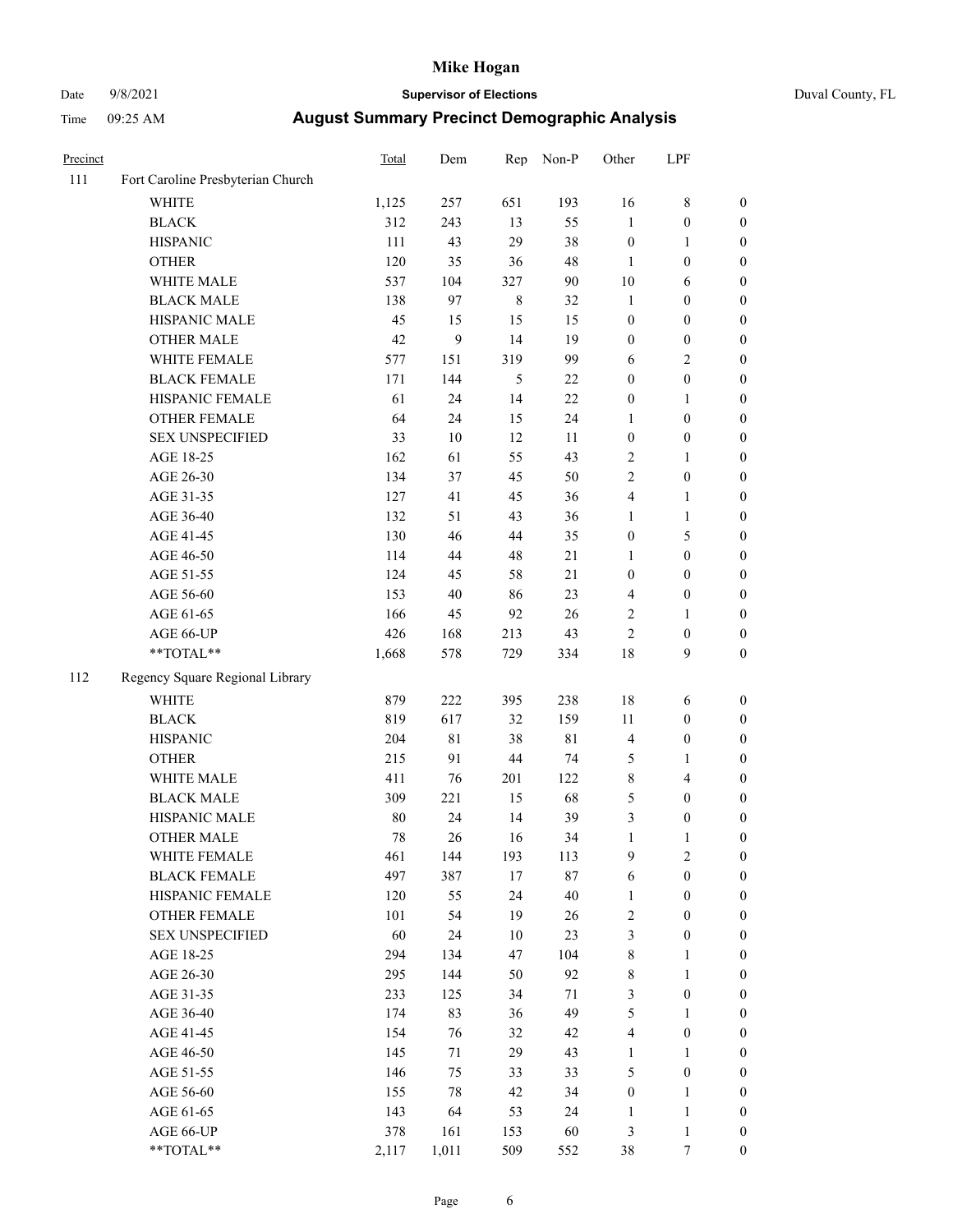# Date 9/8/2021 **Supervisor of Elections** Duval County, FL

| Precinct |                                    | Total | Dem   | Rep   | Non-P       | Other                   | LPF                     |                  |
|----------|------------------------------------|-------|-------|-------|-------------|-------------------------|-------------------------|------------------|
| 113      | Fort Caroline Christian Church     |       |       |       |             |                         |                         |                  |
|          | <b>WHITE</b>                       | 2,938 | 697   | 1,539 | 641         | 46                      | 15                      | 0                |
|          | <b>BLACK</b>                       | 1,962 | 1,533 | 69    | 333         | 25                      | $\sqrt{2}$              | 0                |
|          | <b>HISPANIC</b>                    | 473   | 191   | 110   | 165         | 6                       | $\mathbf{1}$            | $\boldsymbol{0}$ |
|          | <b>OTHER</b>                       | 614   | 210   | 138   | 251         | 11                      | $\overline{4}$          | $\boldsymbol{0}$ |
|          | WHITE MALE                         | 1,319 | 251   | 720   | 317         | 21                      | 10                      | $\boldsymbol{0}$ |
|          | <b>BLACK MALE</b>                  | 812   | 606   | 44    | 151         | 11                      | $\boldsymbol{0}$        | $\boldsymbol{0}$ |
|          | HISPANIC MALE                      | 220   | 85    | 55    | 75          | 4                       | $\mathbf{1}$            | $\boldsymbol{0}$ |
|          | <b>OTHER MALE</b>                  | 230   | 75    | 57    | 92          | 3                       | 3                       | $\boldsymbol{0}$ |
|          | WHITE FEMALE                       | 1,584 | 435   | 806   | 315         | 24                      | $\overline{\mathbf{4}}$ | $\boldsymbol{0}$ |
|          | <b>BLACK FEMALE</b>                | 1,104 | 896   | 24    | 168         | 14                      | $\sqrt{2}$              | 0                |
|          | HISPANIC FEMALE                    | 240   | 101   | 53    | 84          | $\mathbf{2}$            | $\boldsymbol{0}$        | 0                |
|          | OTHER FEMALE                       | 284   | 106   | 65    | 106         | 6                       | $\mathbf{1}$            | $\boldsymbol{0}$ |
|          | <b>SEX UNSPECIFIED</b>             | 193   | 76    | 32    | $8\sqrt{1}$ | 3                       | $\mathbf{1}$            | $\boldsymbol{0}$ |
|          | AGE 18-25                          | 748   | 316   | 174   | 229         | $22\,$                  | $\tau$                  | $\boldsymbol{0}$ |
|          | AGE 26-30                          | 593   | 260   | 136   | 181         | 12                      | $\overline{4}$          | $\boldsymbol{0}$ |
|          | AGE 31-35                          | 534   | 254   | 118   | 153         | 8                       | $\mathbf{1}$            | $\boldsymbol{0}$ |
|          | AGE 36-40                          | 530   | 245   | 115   | 154         | 12                      | $\overline{4}$          | $\boldsymbol{0}$ |
|          | AGE 41-45                          | 461   | 207   | 115   | 129         | $\,$ $\,$               | $\sqrt{2}$              | $\overline{0}$   |
|          | AGE 46-50                          | 497   | 220   | 157   | 115         | 3                       | $\overline{c}$          | $\boldsymbol{0}$ |
|          | AGE 51-55                          | 530   | 247   | 165   | 109         | 8                       | $\mathbf{1}$            | 0                |
|          | AGE 56-60                          | 530   | 214   | 202   | 108         | 5                       | $\mathbf{1}$            | 0                |
|          | AGE 61-65                          | 475   | 215   | 188   | 67          | 5                       | $\boldsymbol{0}$        | 0                |
|          | AGE 66-UP                          | 1,089 | 453   | 486   | 145         | 5                       | $\boldsymbol{0}$        | $\boldsymbol{0}$ |
|          | $**TOTAL**$                        | 5,987 | 2,631 | 1,856 | 1,390       | 88                      | $22\,$                  | $\boldsymbol{0}$ |
| 114      | Destination Church Assembly of God |       |       |       |             |                         |                         |                  |
|          | <b>WHITE</b>                       | 965   | 226   | 437   | 275         | $22\,$                  | $\mathfrak{S}$          | $\boldsymbol{0}$ |
|          | <b>BLACK</b>                       | 1,241 | 940   | 46    | 240         | 12                      | $\mathfrak{Z}$          | $\boldsymbol{0}$ |
|          | <b>HISPANIC</b>                    | 250   | 114   | 40    | 89          | 6                       | $\mathbf{1}$            | $\boldsymbol{0}$ |
|          | <b>OTHER</b>                       | 272   | 109   | 41    | 118         | 3                       | $\mathbf{1}$            | $\boldsymbol{0}$ |
|          | WHITE MALE                         | 476   | 93    | 231   | 139         | 9                       | $\overline{4}$          | $\boldsymbol{0}$ |
|          | <b>BLACK MALE</b>                  | 440   | 308   | 16    | 110         | 5                       | $\mathbf{1}$            | $\boldsymbol{0}$ |
|          | HISPANIC MALE                      | 105   | 53    | 18    | 33          | $\mathbf{1}$            | $\boldsymbol{0}$        | 0                |
|          | <b>OTHER MALE</b>                  | 89    | 41    | 13    | 34          | $\mathbf{1}$            | $\boldsymbol{0}$        | $\boldsymbol{0}$ |
|          | WHITE FEMALE                       | 470   | 130   | 196   | 130         | 13                      | 1                       | 0                |
|          | <b>BLACK FEMALE</b>                | 759   | 597   | 28    | 125         | 7                       | $\sqrt{2}$              | $\overline{0}$   |
|          | HISPANIC FEMALE                    | 135   | 55    | 21    | 53          | 5                       | $\mathbf{1}$            | $\overline{0}$   |
|          | <b>OTHER FEMALE</b>                | 107   | 47    | 17    | 40          | $\overline{\mathbf{c}}$ | $\mathbf{1}$            | $\overline{0}$   |
|          | <b>SEX UNSPECIFIED</b>             | 147   | 65    | 24    | 58          | $\boldsymbol{0}$        | $\boldsymbol{0}$        | 0                |
|          | AGE 18-25                          | 394   | 195   | 41    | 149         | 9                       | $\boldsymbol{0}$        | $\theta$         |
|          | AGE 26-30                          | 362   | 182   | 53    | 115         | 8                       | $\overline{4}$          | 0                |
|          | AGE 31-35                          | 383   | 202   | 49    | 125         | 6                       | $\mathbf{1}$            | 0                |
|          | AGE 36-40                          | 263   | 132   | 41    | 82          | 6                       | $\sqrt{2}$              | 0                |
|          | AGE 41-45                          | 210   | 103   | 48    | 53          | 6                       | $\boldsymbol{0}$        | 0                |
|          | AGE 46-50                          | 210   | 111   | 49    | 45          | 3                       | $\sqrt{2}$              | 0                |
|          | AGE 51-55                          | 209   | 108   | 62    | 36          | 2                       | $\mathbf{1}$            | $\overline{0}$   |
|          | AGE 56-60                          | 224   | 112   | 64    | 45          | 3                       | $\boldsymbol{0}$        | $\overline{0}$   |
|          | AGE 61-65                          | 165   | 84    | 48    | 33          | $\boldsymbol{0}$        | $\boldsymbol{0}$        | $\overline{0}$   |
|          | AGE 66-UP                          | 308   | 160   | 109   | 39          | $\boldsymbol{0}$        | $\boldsymbol{0}$        | 0                |
|          | **TOTAL**                          | 2,728 | 1,389 | 564   | 722         | 43                      | 10                      | $\boldsymbol{0}$ |
|          |                                    |       |       |       |             |                         |                         |                  |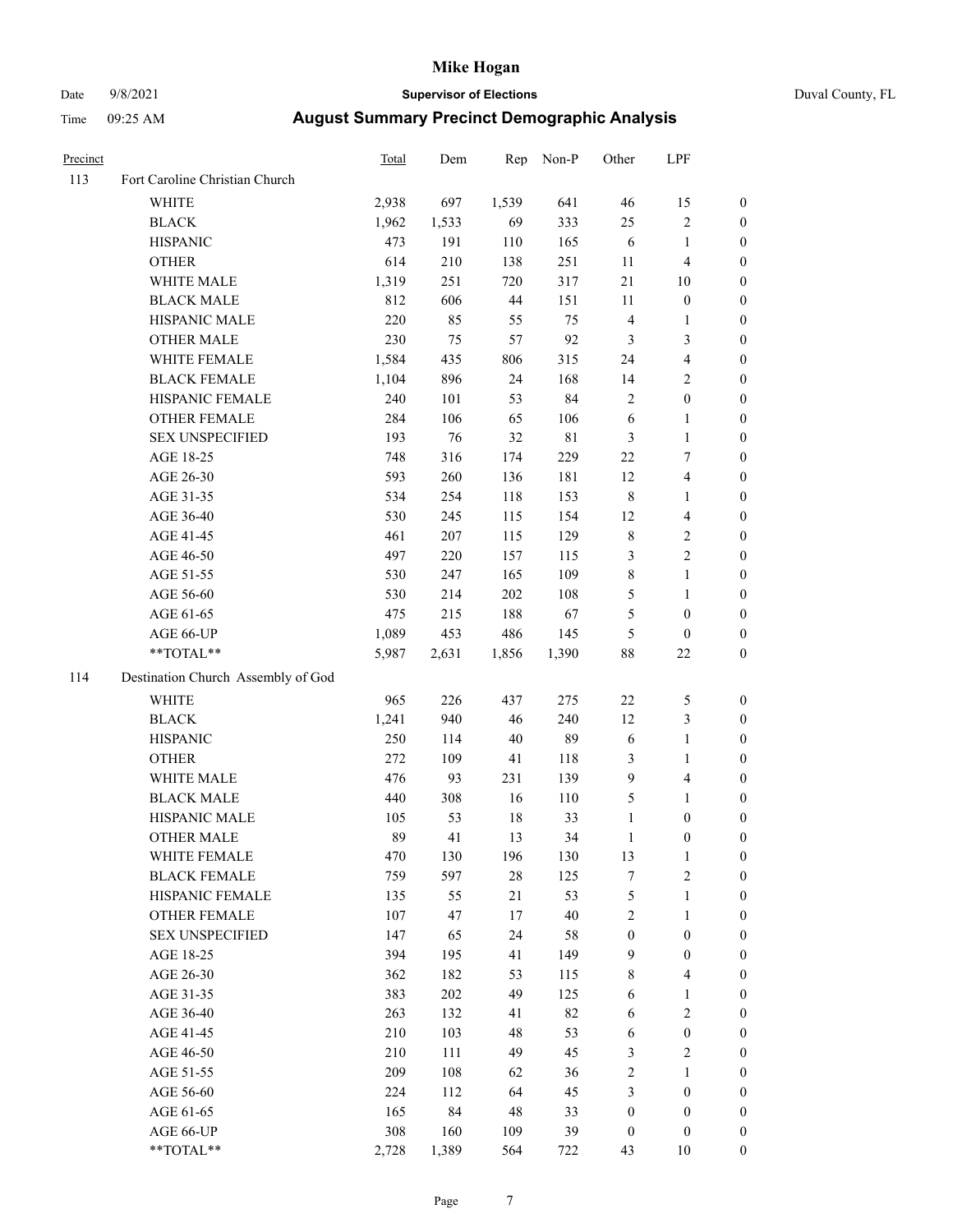# Date 9/8/2021 **Supervisor of Elections** Duval County, FL

| Precinct |                                                            | Total   | Dem         | Rep    | Non-P   | Other                   | LPF              |                  |
|----------|------------------------------------------------------------|---------|-------------|--------|---------|-------------------------|------------------|------------------|
| 201      | New Berlin Elementary                                      |         |             |        |         |                         |                  |                  |
|          | <b>WHITE</b>                                               | 2,086   | 337         | 1,284  | 407     | 40                      | 18               | 0                |
|          | <b>BLACK</b>                                               | 1,092   | 815         | 49     | 202     | 22                      | $\overline{4}$   | 0                |
|          | <b>HISPANIC</b>                                            | 320     | 105         | 86     | 125     | 3                       | $\mathbf{1}$     | $\boldsymbol{0}$ |
|          | <b>OTHER</b>                                               | 356     | 112         | 115    | 123     | 5                       | $\mathbf{1}$     | $\boldsymbol{0}$ |
|          | WHITE MALE                                                 | 1,017   | 135         | 640    | 212     | 18                      | 12               | $\boldsymbol{0}$ |
|          | <b>BLACK MALE</b>                                          | 492     | 335         | 29     | 113     | 12                      | $\sqrt{3}$       | $\boldsymbol{0}$ |
|          | HISPANIC MALE                                              | 141     | 38          | 47     | 53      | $\overline{c}$          | $\mathbf{1}$     | $\boldsymbol{0}$ |
|          | <b>OTHER MALE</b>                                          | 150     | $44\,$      | 50     | 55      | $\boldsymbol{0}$        | $\mathbf{1}$     | $\boldsymbol{0}$ |
|          | WHITE FEMALE                                               | 1,047   | 199         | 632    | 189     | 21                      | 6                | $\boldsymbol{0}$ |
|          | <b>BLACK FEMALE</b>                                        | 584     | 471         | $20\,$ | 82      | 10                      | $\mathbf{1}$     | 0                |
|          | HISPANIC FEMALE                                            | 171     | 64          | 37     | 69      | $\mathbf{1}$            | $\boldsymbol{0}$ | $\boldsymbol{0}$ |
|          | OTHER FEMALE                                               | 163     | 58          | 54     | 47      | 4                       | $\boldsymbol{0}$ | $\boldsymbol{0}$ |
|          | <b>SEX UNSPECIFIED</b>                                     | 89      | 25          | 25     | 37      | $\mathbf{2}$            | $\boldsymbol{0}$ | $\boldsymbol{0}$ |
|          | AGE 18-25                                                  | 408     | 148         | 123    | 124     | $10\,$                  | $\mathfrak{Z}$   | $\boldsymbol{0}$ |
|          | AGE 26-30                                                  | 412     | 130         | 133    | 133     | $11\,$                  | $\mathfrak s$    | $\boldsymbol{0}$ |
|          | AGE 31-35                                                  | 477     | 157         | 193    | 116     | $\boldsymbol{7}$        | $\overline{4}$   | $\boldsymbol{0}$ |
|          | AGE 36-40                                                  | 419     | 154         | 133    | 117     | 9                       | 6                | $\boldsymbol{0}$ |
|          | AGE 41-45                                                  | 353     | 129         | 128    | $87\,$  | $\boldsymbol{7}$        | $\sqrt{2}$       | $\boldsymbol{0}$ |
|          | AGE 46-50                                                  | 357     | 139         | 134    | $77 \,$ | 5                       | $\overline{c}$   | $\boldsymbol{0}$ |
|          | AGE 51-55                                                  | 348     | 140         | 145    | 58      | 5                       | $\boldsymbol{0}$ | $\boldsymbol{0}$ |
|          | AGE 56-60                                                  | 333     | 122         | 161    | 40      | 9                       | 1                | $\boldsymbol{0}$ |
|          | AGE 61-65                                                  | 263     | 89          | 130    | 43      | 1                       | $\boldsymbol{0}$ | $\boldsymbol{0}$ |
|          | AGE 66-UP                                                  | 484     | 161         | 254    | 62      | 6                       | $\mathbf{1}$     | $\boldsymbol{0}$ |
|          | $**TOTAL**$                                                | 3,854   | 1,369       | 1,534  | 857     | $70\,$                  | 24               | $\boldsymbol{0}$ |
| 202      | Faith Bridge Church                                        |         |             |        |         |                         |                  |                  |
|          |                                                            |         |             |        |         |                         |                  |                  |
|          | <b>WHITE</b>                                               | 3,486   | 724         | 1,898  | 781     | 66                      | 17               | $\boldsymbol{0}$ |
|          | <b>BLACK</b>                                               | 819     | 588         | 62     | 159     | 10                      | $\boldsymbol{0}$ | $\boldsymbol{0}$ |
|          | <b>HISPANIC</b>                                            | 432     | 140         | 133    | 153     | 4                       | $\sqrt{2}$       | $\boldsymbol{0}$ |
|          | <b>OTHER</b>                                               | 990     | 261         | 325    | 390     | 14                      | $\boldsymbol{0}$ | $\boldsymbol{0}$ |
|          | WHITE MALE                                                 | 1,675   | 289         | 938    | 407     | 29                      | 12               | $\boldsymbol{0}$ |
|          | <b>BLACK MALE</b>                                          | 390     | 251         | 36     | 99      | $\overline{4}$          | $\boldsymbol{0}$ | $\boldsymbol{0}$ |
|          | HISPANIC MALE                                              | $202\,$ | 58          | 65     | 76      | 3                       | $\boldsymbol{0}$ | 0                |
|          | <b>OTHER MALE</b>                                          | 413     | 110         | 142    | 157     | $\overline{\mathbf{4}}$ | $\boldsymbol{0}$ | $\boldsymbol{0}$ |
|          | WHITE FEMALE                                               | 1,774   | 427         | 941    | 364     | 37                      | 5                | 0                |
|          | <b>BLACK FEMALE</b>                                        | 412     | 323         | 26     | 58      | 5                       | $\boldsymbol{0}$ | $\overline{0}$   |
|          | HISPANIC FEMALE                                            | 222     | $8\sqrt{1}$ | 66     | $72\,$  | 1                       | $\sqrt{2}$       | $\overline{0}$   |
|          | OTHER FEMALE                                               | 484     | 133         | 164    | 178     | 9                       | $\boldsymbol{0}$ | $\overline{0}$   |
|          | <b>SEX UNSPECIFIED</b>                                     | 155     | 41          | 40     | $72\,$  | $\overline{\mathbf{c}}$ | $\boldsymbol{0}$ | 0                |
|          | AGE 18-25                                                  | 710     | 234         | 249    | 201     | 23                      | $\mathfrak z$    | 0                |
|          | AGE 26-30                                                  | 576     | 170         | 221    | 167     | 16                      | $\sqrt{2}$       | 0                |
|          | AGE 31-35                                                  | 610     | 175         | 228    | 191     | 10                      | 6                | 0                |
|          | AGE 36-40                                                  | 568     | 154         | 206    | 195     | 9                       | $\overline{4}$   | 0                |
|          | AGE 41-45                                                  | 510     | 142         | 202    | 152     | 12                      | $\sqrt{2}$       | 0                |
|          | AGE 46-50                                                  | 537     | 155         | 250    | 126     | 5                       | $\mathbf{1}$     | 0                |
|          | AGE 51-55                                                  | 489     | 143         | 230    | 112     | 3                       | $\mathbf{1}$     | 0                |
|          | AGE 56-60                                                  | 515     | 146         | 260    | 104     | 5                       | $\boldsymbol{0}$ | 0                |
|          | AGE 61-65                                                  | 394     | 133         | 176    | 80      | 5                       | $\boldsymbol{0}$ | $\overline{0}$   |
|          | AGE 66-UP                                                  | 818     | 261         | 396    | 155     | 6                       | $\boldsymbol{0}$ | 0                |
|          | $\mathrm{*}\mathrm{*} \mathrm{TOTAL} \mathrm{*}\mathrm{*}$ | 5,727   | 1,713       | 2,418  | 1,483   | 94                      | 19               | $\boldsymbol{0}$ |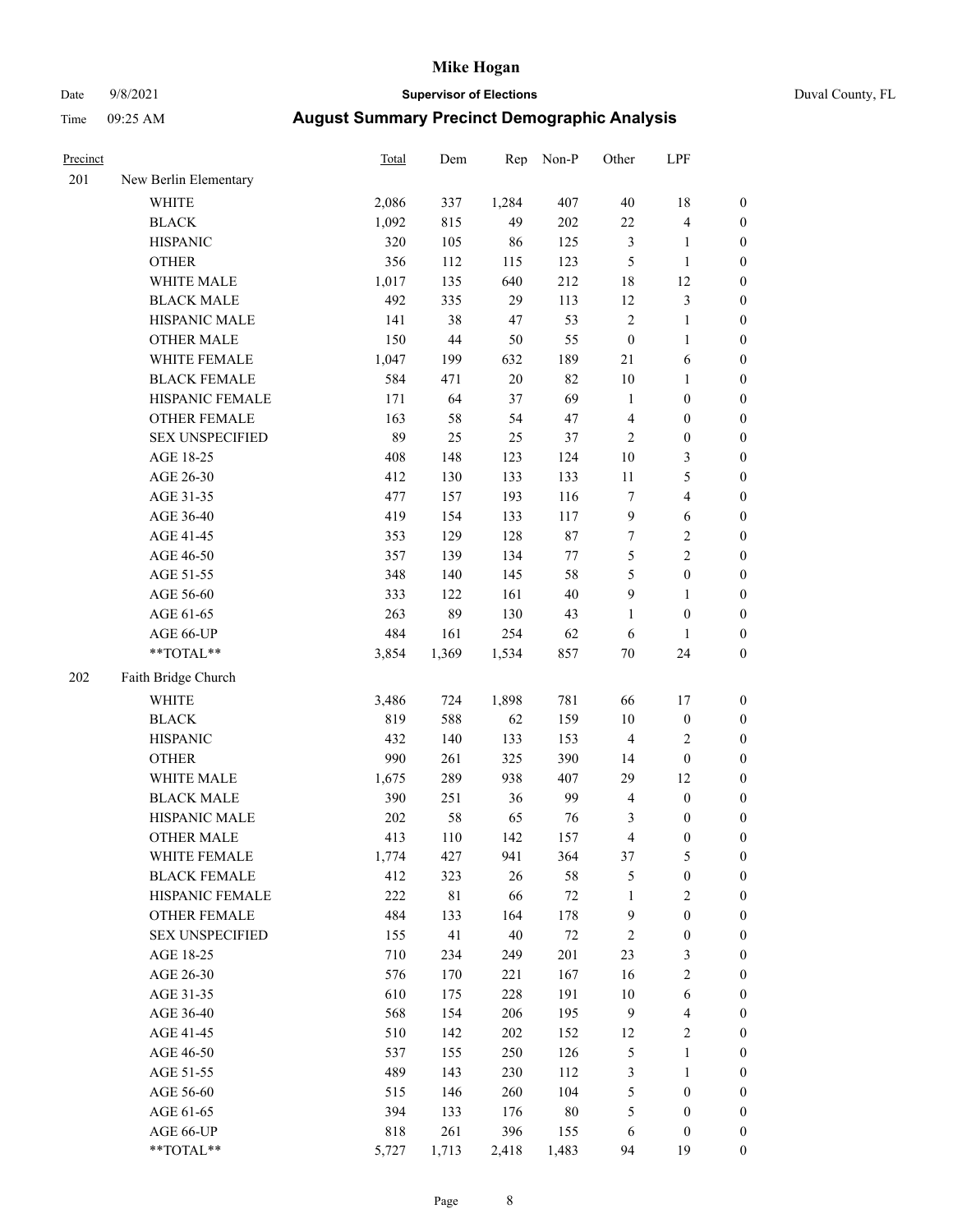# Date 9/8/2021 **Supervisor of Elections** Duval County, FL

| Precinct |                                       | Total | Dem    | Rep            | Non-P  | Other            | LPF              |                  |
|----------|---------------------------------------|-------|--------|----------------|--------|------------------|------------------|------------------|
| 203      | Faith Chapel Free Will Baptist Church |       |        |                |        |                  |                  |                  |
|          | <b>WHITE</b>                          | 2,585 | 558    | 1,413          | 551    | 37               | 26               | 0                |
|          | <b>BLACK</b>                          | 1,329 | 987    | 54             | 271    | 15               | $\sqrt{2}$       | 0                |
|          | <b>HISPANIC</b>                       | 398   | 167    | 70             | 154    | 6                | $\mathbf{1}$     | $\boldsymbol{0}$ |
|          | <b>OTHER</b>                          | 452   | 132    | 122            | 186    | 7                | $\mathfrak{S}$   | $\boldsymbol{0}$ |
|          | WHITE MALE                            | 1,247 | 232    | 686            | 291    | 21               | 17               | $\boldsymbol{0}$ |
|          | <b>BLACK MALE</b>                     | 524   | 340    | 30             | 144    | 8                | $\sqrt{2}$       | $\boldsymbol{0}$ |
|          | HISPANIC MALE                         | 188   | 74     | 41             | 71     | $\mathbf{1}$     | $\mathbf{1}$     | $\boldsymbol{0}$ |
|          | <b>OTHER MALE</b>                     | 166   | 47     | 57             | 57     | 3                | $\overline{2}$   | $\boldsymbol{0}$ |
|          | WHITE FEMALE                          | 1,307 | 315    | 714            | 253    | 16               | $\boldsymbol{9}$ | $\boldsymbol{0}$ |
|          | <b>BLACK FEMALE</b>                   | 784   | 635    | 24             | 118    | 7                | $\boldsymbol{0}$ | $\boldsymbol{0}$ |
|          | HISPANIC FEMALE                       | 199   | 89     | 27             | 78     | 5                | $\boldsymbol{0}$ | 0                |
|          | OTHER FEMALE                          | 222   | 72     | 53             | 90     | 4                | $\mathfrak{Z}$   | $\boldsymbol{0}$ |
|          | <b>SEX UNSPECIFIED</b>                | 127   | $40\,$ | $27\,$         | 60     | $\boldsymbol{0}$ | $\boldsymbol{0}$ | $\boldsymbol{0}$ |
|          | AGE 18-25                             | 547   | 202    | 142            | 187    | 11               | $\mathfrak{S}$   | $\boldsymbol{0}$ |
|          | AGE 26-30                             | 536   | 222    | 113            | 183    | 10               | $8\,$            | $\boldsymbol{0}$ |
|          | AGE 31-35                             | 506   | 220    | 121            | 150    | 10               | $\mathfrak{S}$   | $\boldsymbol{0}$ |
|          | AGE 36-40                             | 465   | 185    | 124            | 150    | $\mathfrak{Z}$   | $\mathfrak{Z}$   | $\boldsymbol{0}$ |
|          | AGE 41-45                             | 400   | 144    | 135            | 111    | 3                | $\boldsymbol{7}$ | $\boldsymbol{0}$ |
|          | AGE 46-50                             | 374   | 136    | 136            | 90     | $\boldsymbol{9}$ | $\mathfrak{Z}$   | $\boldsymbol{0}$ |
|          | AGE 51-55                             | 382   | 137    | 162            | 74     | 9                | $\boldsymbol{0}$ | $\boldsymbol{0}$ |
|          | AGE 56-60                             | 393   | 135    | 186            | 68     | 4                | $\boldsymbol{0}$ | 0                |
|          | AGE 61-65                             | 373   | 137    | 175            | 56     | 3                | $\overline{c}$   | 0                |
|          | AGE 66-UP                             | 788   | 326    | 365            | 93     | 3                | $\mathbf{1}$     | $\boldsymbol{0}$ |
|          | **TOTAL**                             | 4,764 | 1,844  | 1,659          | 1,162  | 65               | 34               | $\boldsymbol{0}$ |
| 204      | Cedar Bay Baptist Church              |       |        |                |        |                  |                  |                  |
|          | <b>WHITE</b>                          | 2,047 | 395    | 1,281          | 332    | 32               | $\boldsymbol{7}$ | $\boldsymbol{0}$ |
|          | <b>BLACK</b>                          | 320   | 243    | 16             | 57     | 4                | $\boldsymbol{0}$ | $\boldsymbol{0}$ |
|          | <b>HISPANIC</b>                       | 93    | 30     | 40             | 23     | $\boldsymbol{0}$ | $\boldsymbol{0}$ | $\boldsymbol{0}$ |
|          | <b>OTHER</b>                          | 166   | 35     | 67             | 61     | 3                | $\boldsymbol{0}$ | $\boldsymbol{0}$ |
|          | WHITE MALE                            | 906   | 148    | 576            | 165    | 14               | $\mathfrak{Z}$   | $\boldsymbol{0}$ |
|          | <b>BLACK MALE</b>                     | 139   | 95     | $\overline{9}$ | 34     | $\mathbf{1}$     | $\boldsymbol{0}$ | $\boldsymbol{0}$ |
|          | HISPANIC MALE                         | 51    | $18\,$ | 23             | $10\,$ | $\boldsymbol{0}$ | $\boldsymbol{0}$ | 0                |
|          | <b>OTHER MALE</b>                     | 66    | 8      | 27             | 30     | $\mathbf{1}$     | $\boldsymbol{0}$ | $\boldsymbol{0}$ |
|          | WHITE FEMALE                          | 1,124 | 245    | 697            | 161    | 18               | 3                | 0                |
|          | <b>BLACK FEMALE</b>                   | 180   | 147    | 7              | 23     | 3                | $\boldsymbol{0}$ | $\boldsymbol{0}$ |
|          | HISPANIC FEMALE                       | 42    | 12     | $17$           | 13     | $\boldsymbol{0}$ | $\boldsymbol{0}$ | $\overline{0}$   |
|          | OTHER FEMALE                          | 66    | $20\,$ | 28             | 16     | $\sqrt{2}$       | $\boldsymbol{0}$ | $\overline{0}$   |
|          | <b>SEX UNSPECIFIED</b>                | 52    | $10\,$ | 20             | 21     | $\boldsymbol{0}$ | $\mathbf{1}$     | 0                |
|          | AGE 18-25                             | 267   | 73     | 111            | 76     | 7                | $\boldsymbol{0}$ | 0                |
|          | AGE 26-30                             | 238   | 53     | 106            | $72\,$ | 6                | $\mathbf{1}$     | 0                |
|          | AGE 31-35                             | 222   | 53     | 99             | 65     | $\sqrt{2}$       | $\mathfrak{Z}$   | 0                |
|          | AGE 36-40                             | 200   | 59     | 97             | 38     | 5                | $\mathbf{1}$     | 0                |
|          | AGE 41-45                             | 198   | 52     | 92             | 52     | $\overline{c}$   | $\boldsymbol{0}$ | 0                |
|          | AGE 46-50                             | 205   | 69     | 90             | 41     | 5                | $\boldsymbol{0}$ | 0                |
|          | AGE 51-55                             | 203   | 50     | 118            | 32     | 2                | $\mathbf{1}$     | 0                |
|          | AGE 56-60                             | 248   | 61     | 146            | 36     | 5                | $\boldsymbol{0}$ | 0                |
|          | AGE 61-65                             | 212   | 49     | 143            | 19     | $\mathbf{1}$     | $\boldsymbol{0}$ | 0                |
|          | AGE 66-UP                             | 633   | 184    | 402            | 42     | $\overline{4}$   | $\mathbf{1}$     | 0                |
|          | **TOTAL**                             | 2,626 | 703    | 1,404          | 473    | 39               | 7                | $\boldsymbol{0}$ |
|          |                                       |       |        |                |        |                  |                  |                  |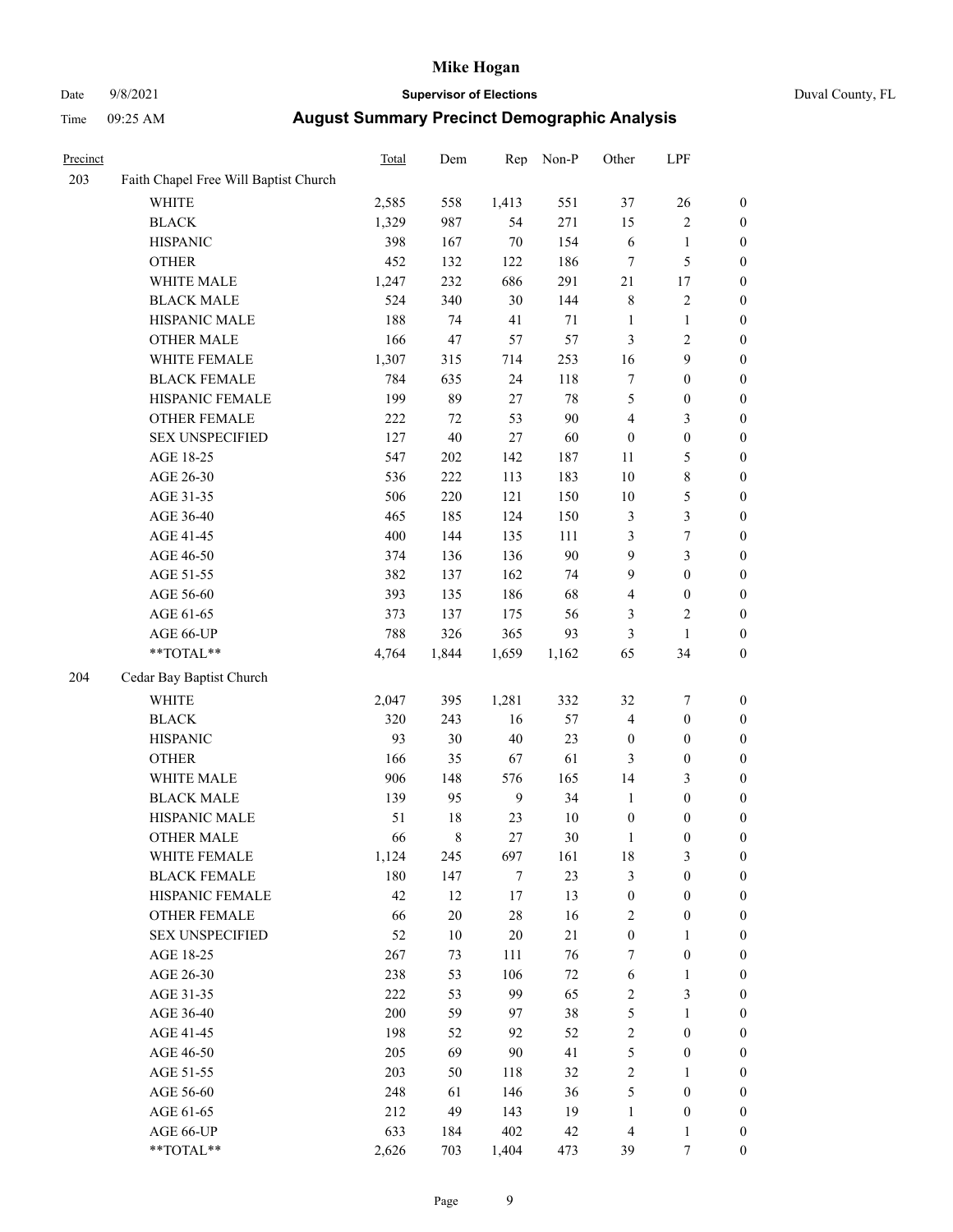# Date 9/8/2021 **Supervisor of Elections** Duval County, FL

| Precinct |                               | <b>Total</b> | Dem    | Rep         | Non-P  | Other            | LPF                     |                  |
|----------|-------------------------------|--------------|--------|-------------|--------|------------------|-------------------------|------------------|
| 205      | Dunns Creek Baptist Church    |              |        |             |        |                  |                         |                  |
|          | <b>WHITE</b>                  | 5,248        | 929    | 3,124       | 1,075  | 79               | 41                      | $\boldsymbol{0}$ |
|          | <b>BLACK</b>                  | 2,671        | 2,079  | 104         | 447    | 38               | $\mathfrak{Z}$          | $\boldsymbol{0}$ |
|          | <b>HISPANIC</b>               | 603          | 211    | 165         | 218    | 9                | $\boldsymbol{0}$        | $\boldsymbol{0}$ |
|          | <b>OTHER</b>                  | 801          | 225    | 259         | 304    | 9                | $\overline{\mathbf{4}}$ | $\boldsymbol{0}$ |
|          | WHITE MALE                    | 2,480        | 349    | 1,517       | 556    | 31               | $27\,$                  | $\boldsymbol{0}$ |
|          | <b>BLACK MALE</b>             | 1,200        | 870    | 65          | 244    | 18               | $\mathfrak{Z}$          | $\boldsymbol{0}$ |
|          | HISPANIC MALE                 | 285          | 85     | 92          | 103    | 5                | $\boldsymbol{0}$        | $\boldsymbol{0}$ |
|          | <b>OTHER MALE</b>             | 316          | 77     | 108         | 126    | $\overline{2}$   | 3                       | $\boldsymbol{0}$ |
|          | WHITE FEMALE                  | 2,712        | 574    | 1,569       | 508    | 47               | 14                      | $\boldsymbol{0}$ |
|          | <b>BLACK FEMALE</b>           | 1,436        | 1,185  | 38          | 193    | 20               | $\boldsymbol{0}$        | $\boldsymbol{0}$ |
|          | HISPANIC FEMALE               | 310          | 122    | $70\,$      | 114    | $\overline{4}$   | $\boldsymbol{0}$        | 0                |
|          | OTHER FEMALE                  | 357          | 118    | 112         | 122    | 4                | $\mathbf{1}$            | $\boldsymbol{0}$ |
|          | <b>SEX UNSPECIFIED</b>        | 227          | 64     | $8\sqrt{1}$ | 78     | $\overline{4}$   | $\boldsymbol{0}$        | $\boldsymbol{0}$ |
|          | AGE 18-25                     | 1,062        | 396    | 310         | 324    | 29               | $\mathfrak{Z}$          | $\boldsymbol{0}$ |
|          | AGE 26-30                     | 853          | 292    | 282         | 250    | 18               | 11                      | $\boldsymbol{0}$ |
|          | AGE 31-35                     | 1,007        | 307    | 360         | 323    | 11               | 6                       | $\boldsymbol{0}$ |
|          | AGE 36-40                     | 925          | 330    | 320         | 251    | 13               | 11                      | $\boldsymbol{0}$ |
|          | AGE 41-45                     | 887          | 359    | 291         | 213    | 15               | $\mathbf{9}$            | $\boldsymbol{0}$ |
|          | AGE 46-50                     | 901          | 403    | 316         | 171    | $\tau$           | $\overline{\mathbf{4}}$ | $\boldsymbol{0}$ |
|          | AGE 51-55                     | 858          | 299    | 388         | 159    | 12               | $\boldsymbol{0}$        | $\boldsymbol{0}$ |
|          | AGE 56-60                     | 845          | 322    | 377         | 133    | 11               | $\sqrt{2}$              | 0                |
|          | AGE 61-65                     | 641          | 235    | 322         | 75     | $\,$ 8 $\,$      | $\mathbf{1}$            | 0                |
|          | AGE 66-UP                     | 1,344        | 501    | 686         | 145    | 11               | $\mathbf{1}$            | $\boldsymbol{0}$ |
|          | $**TOTAL**$                   | 9,323        | 3,444  | 3,652       | 2,044  | 135              | 48                      | $\boldsymbol{0}$ |
| 206      | Resurrection Episcopal Church |              |        |             |        |                  |                         |                  |
|          | <b>WHITE</b>                  | 3,864        | 689    | 2,482       | 622    | 58               | 13                      | $\boldsymbol{0}$ |
|          | <b>BLACK</b>                  | 309          | 238    | 19          | 47     | $\overline{c}$   | $\mathfrak{Z}$          | $\boldsymbol{0}$ |
|          | <b>HISPANIC</b>               | 192          | 53     | $8\sqrt{1}$ | 56     | $\overline{c}$   | $\boldsymbol{0}$        | $\boldsymbol{0}$ |
|          | <b>OTHER</b>                  | 335          | 93     | 130         | 109    | $\mathfrak{Z}$   | $\boldsymbol{0}$        | $\boldsymbol{0}$ |
|          | WHITE MALE                    | 1,863        | 270    | 1,221       | 336    | 27               | $\mathbf{9}$            | $\boldsymbol{0}$ |
|          | <b>BLACK MALE</b>             | 152          | 110    | 11          | $27\,$ | $\mathbf{1}$     | $\mathfrak{Z}$          | $\boldsymbol{0}$ |
|          | HISPANIC MALE                 | 76           | 14     | 32          | 29     | $\mathbf{1}$     | $\boldsymbol{0}$        | $\boldsymbol{0}$ |
|          | <b>OTHER MALE</b>             | 132          | 29     | 55          | 46     | $\overline{c}$   | $\boldsymbol{0}$        | $\boldsymbol{0}$ |
|          | WHITE FEMALE                  | 1,972        | 416    | 1,240       | 281    | 31               | 4                       | 0                |
|          | <b>BLACK FEMALE</b>           | 156          | 127    | 8           | $20\,$ | $\mathbf{1}$     | $\boldsymbol{0}$        | $\boldsymbol{0}$ |
|          | HISPANIC FEMALE               | 110          | 37     | 48          | 24     | $\mathbf{1}$     | $\boldsymbol{0}$        | $\overline{0}$   |
|          | <b>OTHER FEMALE</b>           | 156          | 52     | 60          | 44     | $\boldsymbol{0}$ | $\boldsymbol{0}$        | $\overline{0}$   |
|          | <b>SEX UNSPECIFIED</b>        | 83           | 18     | 37          | 27     | $\mathbf{1}$     | $\boldsymbol{0}$        | 0                |
|          | AGE 18-25                     | 422          | 104    | 193         | 109    | 13               | $\mathfrak{Z}$          | 0                |
|          | AGE 26-30                     | 308          | $72\,$ | 145         | 83     | 5                | $\mathfrak{Z}$          | 0                |
|          | AGE 31-35                     | 377          | 102    | 194         | $70\,$ | 9                | $\sqrt{2}$              | 0                |
|          | AGE 36-40                     | 367          | 84     | 183         | 91     | 6                | $\mathfrak{Z}$          | 0                |
|          | AGE 41-45                     | 323          | 78     | 154         | 86     | $\mathfrak{S}$   | $\boldsymbol{0}$        | 0                |
|          | AGE 46-50                     | 330          | 72     | 181         | 67     | 7                | 3                       | 0                |
|          | AGE 51-55                     | 420          | $80\,$ | 258         | $78\,$ | $\mathfrak{Z}$   | $\mathbf{1}$            | 0                |
|          | AGE 56-60                     | 537          | 110    | 356         | 67     | 3                | $\mathbf{1}$            | 0                |
|          | AGE 61-65                     | 452          | 97     | 296         | 58     | $\mathbf{1}$     | $\boldsymbol{0}$        | 0                |
|          | AGE 66-UP                     | 1,164        | 274    | 752         | 125    | 13               | $\boldsymbol{0}$        | 0                |
|          | **TOTAL**                     | 4,700        | 1,073  | 2,712       | 834    | 65               | 16                      | $\boldsymbol{0}$ |
|          |                               |              |        |             |        |                  |                         |                  |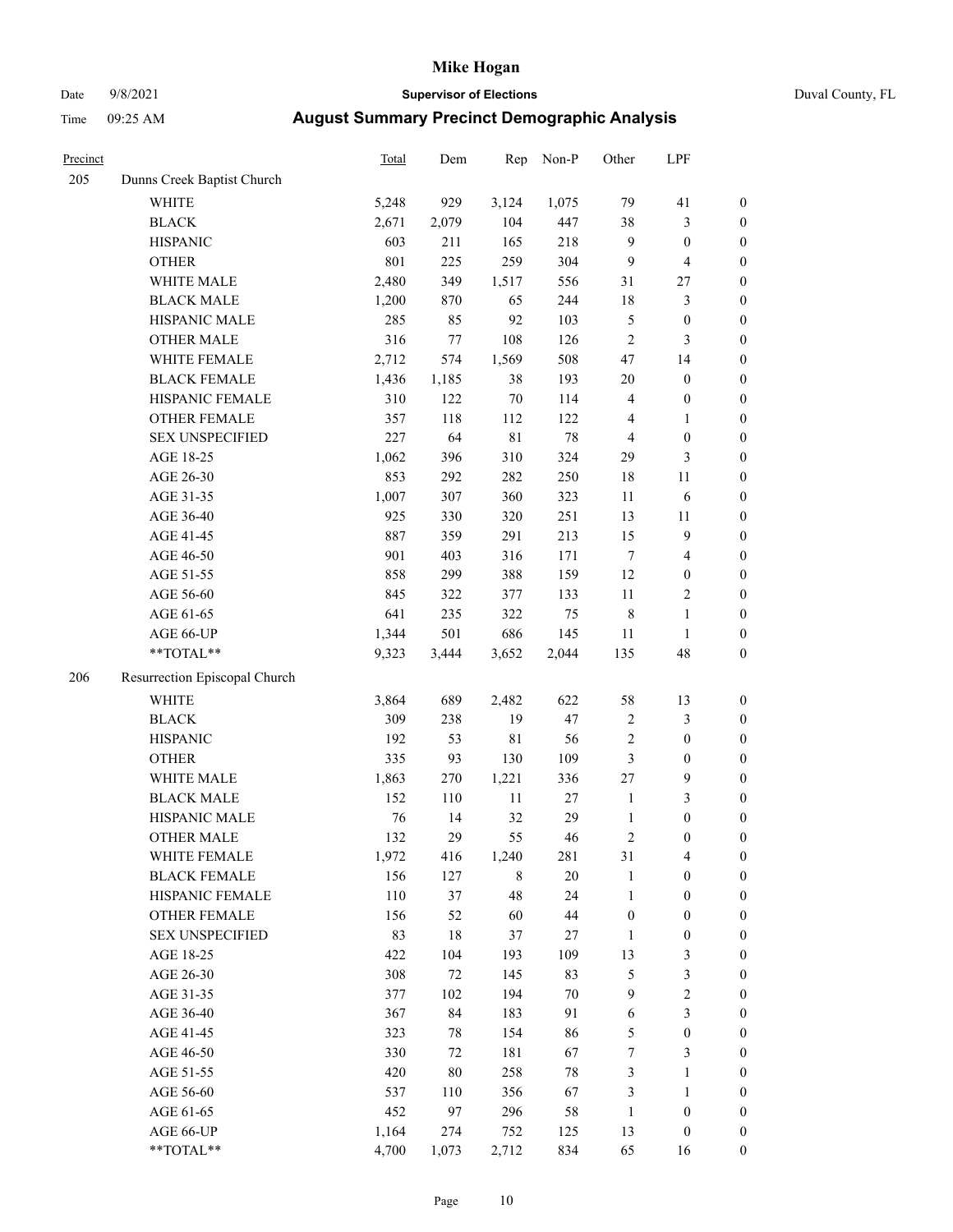# Date 9/8/2021 **Supervisor of Elections** Duval County, FL

| Precinct |                                                             | Total | Dem            |              | Rep Non-P | Other            | LPF              |                  |
|----------|-------------------------------------------------------------|-------|----------------|--------------|-----------|------------------|------------------|------------------|
| 207      | Police Athletic League                                      |       |                |              |           |                  |                  |                  |
|          | <b>WHITE</b>                                                | 3,491 | 713            | 1,922        | 779       | 60               | 17               | $\boldsymbol{0}$ |
|          | <b>BLACK</b>                                                | 1,088 | 852            | 28           | 191       | 16               | $\mathbf{1}$     | $\boldsymbol{0}$ |
|          | <b>HISPANIC</b>                                             | 429   | 159            | 101          | 163       | 5                | $\mathbf{1}$     | $\boldsymbol{0}$ |
|          | <b>OTHER</b>                                                | 572   | 147            | 192          | 222       | $\,$ $\,$        | $\mathfrak{Z}$   | $\boldsymbol{0}$ |
|          | WHITE MALE                                                  | 1,652 | 276            | 971          | 367       | 31               | $\boldsymbol{7}$ | $\boldsymbol{0}$ |
|          | <b>BLACK MALE</b>                                           | 447   | 324            | 16           | 97        | 9                | $\mathbf{1}$     | $\boldsymbol{0}$ |
|          | HISPANIC MALE                                               | 179   | 56             | 43           | 77        | 2                | $\mathbf{1}$     | $\boldsymbol{0}$ |
|          | <b>OTHER MALE</b>                                           | 241   | 51             | $87\,$       | 98        | 4                | $\mathbf{1}$     | $\boldsymbol{0}$ |
|          | WHITE FEMALE                                                | 1,810 | 432            | 942          | 397       | 29               | 10               | $\boldsymbol{0}$ |
|          | <b>BLACK FEMALE</b>                                         | 624   | 515            | 11           | 91        | 7                | $\boldsymbol{0}$ | $\boldsymbol{0}$ |
|          | HISPANIC FEMALE                                             | 238   | 98             | 58           | 79        | 3                | $\boldsymbol{0}$ | 0                |
|          | OTHER FEMALE                                                | 247   | 81             | 82           | 79        | 4                | 1                | $\boldsymbol{0}$ |
|          | <b>SEX UNSPECIFIED</b>                                      | 142   | 38             | 33           | 70        | $\boldsymbol{0}$ | $\mathbf{1}$     | $\boldsymbol{0}$ |
|          | AGE 18-25                                                   | 516   | 175            | 135          | 190       | 15               | $\mathbf{1}$     | $\boldsymbol{0}$ |
|          | AGE 26-30                                                   | 505   | 156            | 155          | 173       | 15               | 6                | $\boldsymbol{0}$ |
|          | AGE 31-35                                                   | 598   | 219            | 179          | 187       | 7                | 6                | $\boldsymbol{0}$ |
|          | AGE 36-40                                                   | 526   | 173            | 174          | 167       | $\boldsymbol{7}$ | $\mathfrak s$    | $\boldsymbol{0}$ |
|          | AGE 41-45                                                   | 446   | 166            | 150          | 121       | 9                | $\boldsymbol{0}$ | $\boldsymbol{0}$ |
|          | AGE 46-50                                                   | 411   | 130            | 164          | 108       | 7                | $\sqrt{2}$       | $\boldsymbol{0}$ |
|          | AGE 51-55                                                   | 439   | 161            | 170          | 104       | 3                | $\mathbf{1}$     | $\boldsymbol{0}$ |
|          | AGE 56-60                                                   | 540   | 173            | 269          | 89        | 8                | $\mathbf{1}$     | $\boldsymbol{0}$ |
|          | AGE 61-65                                                   | 484   | 180            | 220          | 75        | 9                | $\boldsymbol{0}$ | $\boldsymbol{0}$ |
|          | AGE 66-UP                                                   | 1,115 | 338            | 627          | 141       | 9                | $\boldsymbol{0}$ | $\boldsymbol{0}$ |
|          | $\mathrm{*}\mathrm{*} \mathrm{TOTAL} \mathrm{*} \mathrm{*}$ | 5,580 | 1,871          | 2,243        | 1,355     | 89               | $22\,$           | $\boldsymbol{0}$ |
| 208      | Christ's Church River City Campus                           |       |                |              |           |                  |                  |                  |
|          | <b>WHITE</b>                                                | 1,963 | 270            | 1,363        | 305       | $21\,$           | $\overline{4}$   | $\boldsymbol{0}$ |
|          | <b>BLACK</b>                                                | 175   | 123            | 16           | 32        | 4                | $\boldsymbol{0}$ | $\boldsymbol{0}$ |
|          | <b>HISPANIC</b>                                             | 55    | 10             | 30           | 14        | $\mathbf{1}$     | $\boldsymbol{0}$ | $\boldsymbol{0}$ |
|          | <b>OTHER</b>                                                | 102   | 30             | 37           | 33        | 2                | $\boldsymbol{0}$ | $\boldsymbol{0}$ |
|          | WHITE MALE                                                  | 937   | 116            | 657          | 153       | 10               | $\mathbf{1}$     | $\boldsymbol{0}$ |
|          | <b>BLACK MALE</b>                                           | 88    | 53             | $\mathbf{9}$ | $22\,$    | 4                | $\boldsymbol{0}$ | $\boldsymbol{0}$ |
|          | HISPANIC MALE                                               | 28    | $\mathfrak{Z}$ | 19           | 6         | $\boldsymbol{0}$ | $\boldsymbol{0}$ | $\boldsymbol{0}$ |
|          | <b>OTHER MALE</b>                                           | 30    | $\,$ 8 $\,$    | 10           | 12        | 0                | $\boldsymbol{0}$ | $\boldsymbol{0}$ |
|          | WHITE FEMALE                                                | 999   | 150            | 689          | 147       | 10               | 3                | 0                |
|          | <b>BLACK FEMALE</b>                                         | 85    | 69             | 7            | 9         | $\boldsymbol{0}$ | $\boldsymbol{0}$ | $\boldsymbol{0}$ |
|          | HISPANIC FEMALE                                             | 25    | $\tau$         | 10           | 8         | $\boldsymbol{0}$ | $\boldsymbol{0}$ | $\overline{0}$   |
|          | OTHER FEMALE                                                | 45    | 16             | 20           | 9         | $\boldsymbol{0}$ | $\boldsymbol{0}$ | $\overline{0}$   |
|          | <b>SEX UNSPECIFIED</b>                                      | 58    | 11             | 25           | 18        | 4                | $\boldsymbol{0}$ | $\overline{0}$   |
|          | AGE 18-25                                                   | 195   | 42             | 101          | 48        | 4                | $\boldsymbol{0}$ | $\theta$         |
|          | AGE 26-30                                                   | 115   | 23             | 57           | 31        | 4                | $\boldsymbol{0}$ | $\overline{0}$   |
|          | AGE 31-35                                                   | 138   | 23             | 68           | 46        | $\boldsymbol{0}$ | $\mathbf{1}$     | 0                |
|          | AGE 36-40                                                   | 159   | 16             | 103          | 37        | 2                | $\mathbf{1}$     | 0                |
|          | AGE 41-45                                                   | 154   | 29             | 90           | 33        | $\mathbf{1}$     | $\mathbf{1}$     | 0                |
|          | AGE 46-50                                                   | 173   | 21             | 124          | 25        | 3                | $\boldsymbol{0}$ | $\boldsymbol{0}$ |
|          | AGE 51-55                                                   | 238   | 44             | 157          | 33        | 4                | $\boldsymbol{0}$ | $\overline{0}$   |
|          | AGE 56-60                                                   | 266   | 60             | 165          | 38        | 3                | $\boldsymbol{0}$ | $\overline{0}$   |
|          | AGE 61-65                                                   | 255   | 51             | 170          | 29        | 4                | $\mathbf{1}$     | $\overline{0}$   |
|          | AGE 66-UP                                                   | 602   | 124            | 411          | 64        | 3                | $\boldsymbol{0}$ | 0                |
|          | **TOTAL**                                                   | 2,295 | 433            | 1,446        | 384       | 28               | $\overline{4}$   | $\overline{0}$   |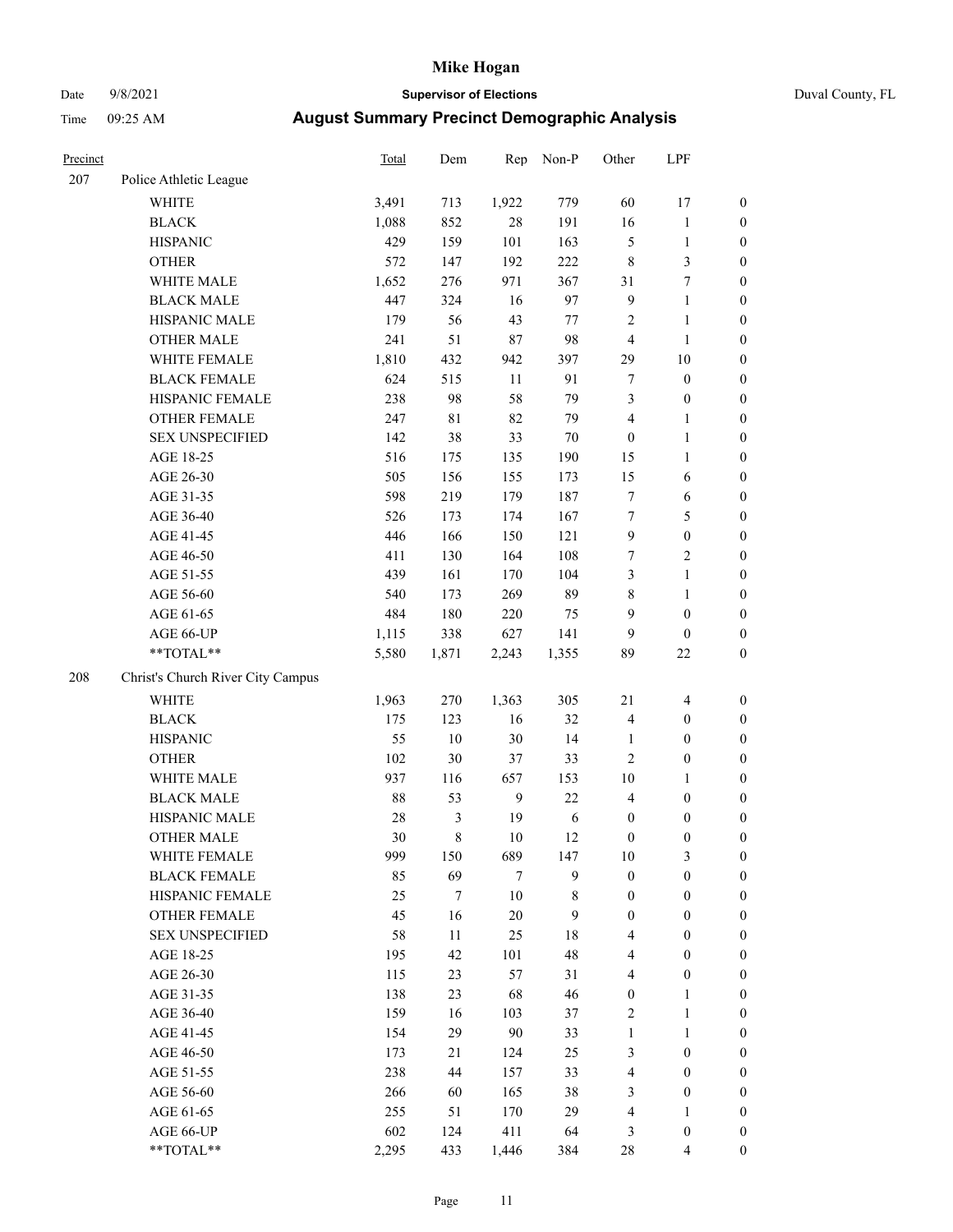# Date 9/8/2021 **Supervisor of Elections** Duval County, FL

| Precinct |                            | Total  | Dem              | Rep              | Non-P         | Other            | LPF              |                  |
|----------|----------------------------|--------|------------------|------------------|---------------|------------------|------------------|------------------|
| 209      | Monument Pointe Fellowship |        |                  |                  |               |                  |                  |                  |
|          | <b>WHITE</b>               | 2,167  | 409              | 1,351            | 365           | 33               | $\mathbf{9}$     | 0                |
|          | <b>BLACK</b>               | 130    | 95               | 17               | 18            | $\boldsymbol{0}$ | $\boldsymbol{0}$ | 0                |
|          | <b>HISPANIC</b>            | 104    | 41               | 40               | 22            | 1                | $\boldsymbol{0}$ | $\boldsymbol{0}$ |
|          | <b>OTHER</b>               | 183    | 32               | 88               | 58            | $\overline{4}$   | 1                | $\boldsymbol{0}$ |
|          | WHITE MALE                 | 1,073  | 169              | 681              | 195           | 20               | $\,$ 8 $\,$      | $\boldsymbol{0}$ |
|          | <b>BLACK MALE</b>          | 68     | 43               | 12               | 13            | $\boldsymbol{0}$ | $\boldsymbol{0}$ | $\boldsymbol{0}$ |
|          | HISPANIC MALE              | 50     | 13               | 23               | 13            | $\mathbf{1}$     | $\boldsymbol{0}$ | $\boldsymbol{0}$ |
|          | <b>OTHER MALE</b>          | 62     | 10               | 28               | 23            | $\mathbf{1}$     | $\boldsymbol{0}$ | $\boldsymbol{0}$ |
|          | WHITE FEMALE               | 1,068  | 236              | 652              | 166           | 13               | 1                | $\boldsymbol{0}$ |
|          | <b>BLACK FEMALE</b>        | 62     | 52               | 5                | $\mathfrak s$ | $\boldsymbol{0}$ | $\boldsymbol{0}$ | 0                |
|          | HISPANIC FEMALE            | 53     | 28               | 17               | $\,$ $\,$     | $\boldsymbol{0}$ | $\boldsymbol{0}$ | 0                |
|          | OTHER FEMALE               | 89     | 18               | 50               | 17            | 3                | $\mathbf{1}$     | $\boldsymbol{0}$ |
|          | <b>SEX UNSPECIFIED</b>     | 59     | $\,$ 8 $\,$      | 28               | 23            | $\boldsymbol{0}$ | $\boldsymbol{0}$ | $\boldsymbol{0}$ |
|          | AGE 18-25                  | 216    | 50               | 112              | 46            | 7                | $\mathbf{1}$     | $\boldsymbol{0}$ |
|          | AGE 26-30                  | 164    | 48               | $70\,$           | 38            | 7                | $\mathbf{1}$     | $\boldsymbol{0}$ |
|          | AGE 31-35                  | 214    | 36               | 105              | 68            | 5                | $\boldsymbol{0}$ | $\boldsymbol{0}$ |
|          | AGE 36-40                  | 220    | 43               | 104              | 67            | $\overline{c}$   | $\overline{4}$   | $\boldsymbol{0}$ |
|          | AGE 41-45                  | 185    | 36               | 99               | 48            | $\mathbf{1}$     | $\mathbf{1}$     | $\boldsymbol{0}$ |
|          |                            | 172    | 30               | 105              | 31            | 5                | $\mathbf{1}$     | $\boldsymbol{0}$ |
|          | AGE 46-50                  |        |                  |                  |               |                  |                  |                  |
|          | AGE 51-55                  | 229    | 49               | 137              | 37            | 5                | $\mathbf{1}$     | 0                |
|          | AGE 56-60                  | 255    | 48               | 170              | 34            | $\overline{c}$   | $\mathbf{1}$     | 0                |
|          | AGE 61-65                  | 288    | 73               | 188              | 26            | $\mathbf{1}$     | $\boldsymbol{0}$ | 0                |
|          | AGE 66-UP                  | 641    | 164              | 406              | 68            | 3                | $\boldsymbol{0}$ | $\boldsymbol{0}$ |
|          | $**TOTAL**$                | 2,584  | 577              | 1,496            | 463           | 38               | 10               | $\boldsymbol{0}$ |
| 210      | Sisters Creek Marina       |        |                  |                  |               |                  |                  |                  |
|          | <b>WHITE</b>               | 1,268  | 224              | 836              | 177           | $20\,$           | 11               | $\boldsymbol{0}$ |
|          | <b>BLACK</b>               | 64     | 51               | $\sqrt{2}$       | 10            | $\mathbf{1}$     | $\boldsymbol{0}$ | $\boldsymbol{0}$ |
|          | <b>HISPANIC</b>            | 43     | 11               | 16               | 16            | $\boldsymbol{0}$ | $\boldsymbol{0}$ | $\boldsymbol{0}$ |
|          | <b>OTHER</b>               | $80\,$ | 20               | 35               | 24            | $\mathbf{1}$     | $\boldsymbol{0}$ | $\boldsymbol{0}$ |
|          | WHITE MALE                 | 637    | 101              | 432              | 91            | 8                | $\mathfrak s$    | $\boldsymbol{0}$ |
|          | <b>BLACK MALE</b>          | 36     | 28               | $\boldsymbol{0}$ | $\,$ $\,$     | $\boldsymbol{0}$ | $\boldsymbol{0}$ | $\boldsymbol{0}$ |
|          | HISPANIC MALE              | $20\,$ | $\mathfrak{Z}$   | $\,$ 8 $\,$      | $\mathbf{9}$  | $\boldsymbol{0}$ | $\boldsymbol{0}$ | 0                |
|          | <b>OTHER MALE</b>          | 35     | 6                | 16               | 13            | 0                | $\boldsymbol{0}$ | $\boldsymbol{0}$ |
|          | WHITE FEMALE               | 616    | 121              | 396              | 81            | 12               | 6                | 0                |
|          | <b>BLACK FEMALE</b>        | 27     | 22               | $\overline{c}$   | $\sqrt{2}$    | $\mathbf{1}$     | $\boldsymbol{0}$ | $\overline{0}$   |
|          | HISPANIC FEMALE            | 22     | $\boldsymbol{7}$ | 8                | 7             | $\boldsymbol{0}$ | $\boldsymbol{0}$ | $\overline{0}$   |
|          | OTHER FEMALE               | 37     | 14               | 14               | $\,$ 8 $\,$   | 1                | $\boldsymbol{0}$ | $\overline{0}$   |
|          | <b>SEX UNSPECIFIED</b>     | 25     | $\overline{4}$   | 13               | $\,$ 8 $\,$   | $\boldsymbol{0}$ | $\boldsymbol{0}$ | 0                |
|          | AGE 18-25                  | 100    | 22               | 55               | 23            | 0                | $\boldsymbol{0}$ | 0                |
|          | AGE 26-30                  | 73     | 17               | 35               | $17\,$        | 3                | $\mathbf{1}$     | 0                |
|          | AGE 31-35                  | 84     | 11               | 45               | 26            | $\mathbf{1}$     | $\mathbf{1}$     | 0                |
|          | AGE 36-40                  | 74     | 11               | 40               | 17            | 5                | $\mathbf{1}$     | 0                |
|          | AGE 41-45                  | 89     | 14               | 52               | 19            | $\mathbf{1}$     | $\mathfrak{Z}$   | 0                |
|          | AGE 46-50                  | 104    | 18               | 68               | 13            | 2                | 3                | 0                |
|          | AGE 51-55                  | 119    | 15               | 85               | 18            | $\mathbf{1}$     | $\boldsymbol{0}$ | 0                |
|          | AGE 56-60                  | 170    | 32               | 121              | 14            | 3                | $\boldsymbol{0}$ | $\overline{0}$   |
|          | AGE 61-65                  | 205    | 40               | 129              | 33            | 3                | $\boldsymbol{0}$ | 0                |
|          | AGE 66-UP                  | 437    | 126              | 259              | 47            | 3                | $\mathfrak{2}$   | 0                |
|          | **TOTAL**                  | 1,455  | 306              | 889              | 227           | 22               | 11               | $\boldsymbol{0}$ |
|          |                            |        |                  |                  |               |                  |                  |                  |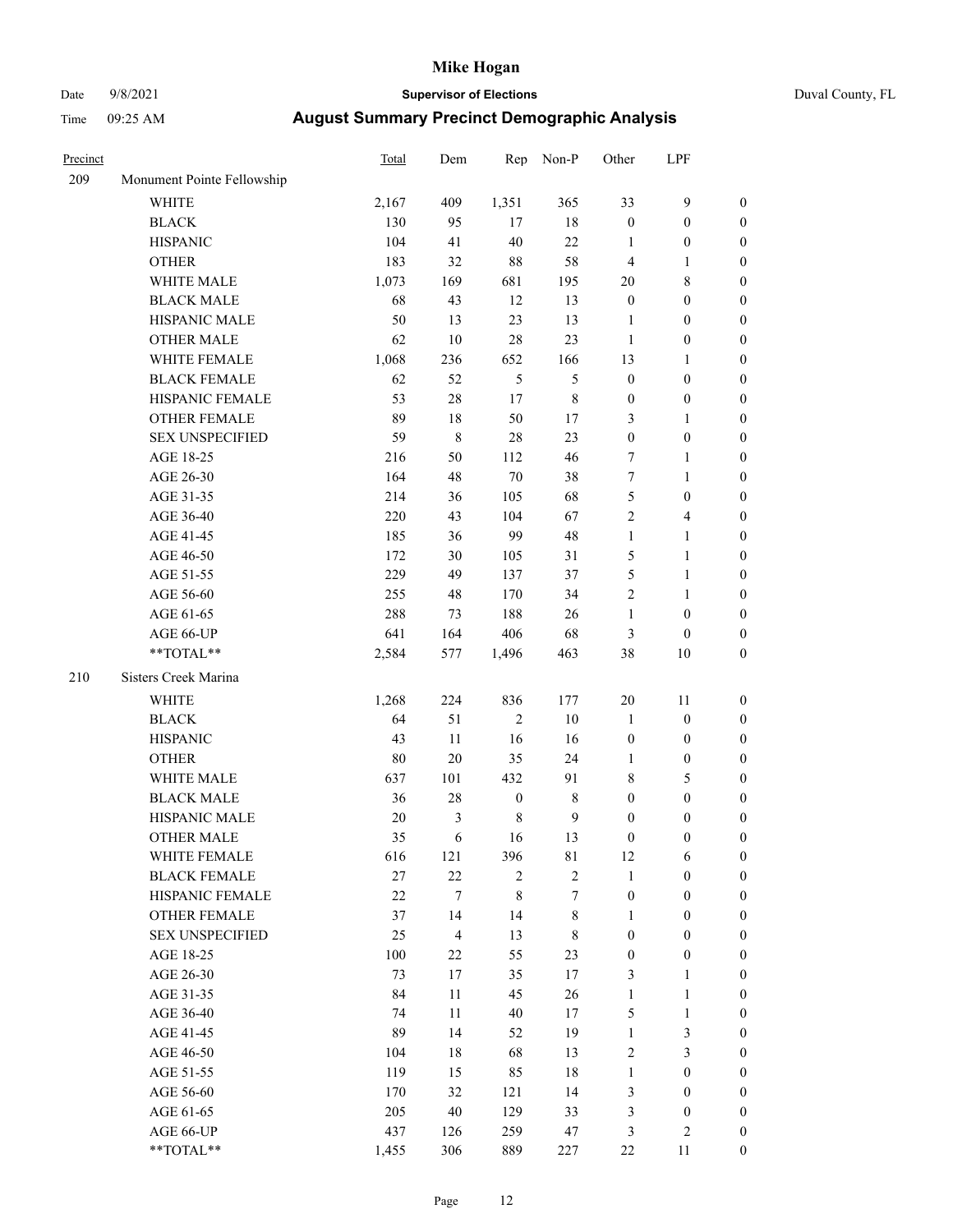# Date 9/8/2021 **Supervisor of Elections** Duval County, FL

| Precinct |                                       | <b>Total</b>   | Dem                     | Rep              | Non-P            | Other                   | LPF              |                  |
|----------|---------------------------------------|----------------|-------------------------|------------------|------------------|-------------------------|------------------|------------------|
| 211      | Spirit of Life Lutheran Church        |                |                         |                  |                  |                         |                  |                  |
|          | <b>WHITE</b>                          | 3,149          | 534                     | 1,890            | 664              | 46                      | 15               | 0                |
|          | <b>BLACK</b>                          | 1,457          | 1,076                   | 69               | 286              | 25                      | $\mathbf{1}$     | 0                |
|          | <b>HISPANIC</b>                       | 328            | 121                     | 96               | 107              | $\overline{\mathbf{4}}$ | $\boldsymbol{0}$ | $\boldsymbol{0}$ |
|          | <b>OTHER</b>                          | 499            | 139                     | 149              | 204              | $\overline{2}$          | 5                | $\boldsymbol{0}$ |
|          | WHITE MALE                            | 1,541          | 214                     | 943              | 354              | 19                      | 11               | $\boldsymbol{0}$ |
|          | <b>BLACK MALE</b>                     | 664            | 457                     | 34               | 157              | 15                      | $\mathbf{1}$     | $\boldsymbol{0}$ |
|          | HISPANIC MALE                         | 157            | 59                      | 54               | 42               | 2                       | $\boldsymbol{0}$ | $\boldsymbol{0}$ |
|          | <b>OTHER MALE</b>                     | 202            | 52                      | 69               | 77               | $\mathbf{1}$            | 3                | $\boldsymbol{0}$ |
|          | WHITE FEMALE                          | 1,574          | 315                     | 925              | 303              | 27                      | $\overline{4}$   | $\boldsymbol{0}$ |
|          | <b>BLACK FEMALE</b>                   | 767            | 597                     | 35               | 125              | $10\,$                  | $\boldsymbol{0}$ | 0                |
|          | HISPANIC FEMALE                       | 168            | 60                      | 42               | 64               | $\overline{2}$          | $\boldsymbol{0}$ | 0                |
|          | <b>OTHER FEMALE</b>                   | 205            | 75                      | 57               | 72               | $\boldsymbol{0}$        | $\mathbf{1}$     | 0                |
|          | <b>SEX UNSPECIFIED</b>                | 155            | 41                      | 45               | 67               | $\mathbf{1}$            | $\mathbf{1}$     | $\boldsymbol{0}$ |
|          | AGE 18-25                             | 645            | 223                     | 175              | 233              | 9                       | 5                | $\boldsymbol{0}$ |
|          | AGE 26-30                             | 457            | 149                     | 158              | 135              | 11                      | $\overline{4}$   | $\boldsymbol{0}$ |
|          | AGE 31-35                             | 593            | 182                     | 237              | 158              | 13                      | 3                | $\boldsymbol{0}$ |
|          | AGE 36-40                             | 624            | 214                     | 214              | 186              | 4                       | 6                | $\boldsymbol{0}$ |
|          | AGE 41-45                             | 578            | 204                     | 217              | 146              | 9                       | $\mathfrak{2}$   | $\boldsymbol{0}$ |
|          | AGE 46-50                             | 583            | 242                     | 219              | 115              | 7                       | $\boldsymbol{0}$ | $\boldsymbol{0}$ |
|          | AGE 51-55                             | 513            | 204                     | 200              | 99               | $10\,$                  | $\boldsymbol{0}$ | 0                |
|          | AGE 56-60                             | 439            | 132                     | 235              | 68               | 4                       | $\boldsymbol{0}$ | 0                |
|          | AGE 61-65                             | 346            | 109                     | 190              | 43               | 4                       | $\boldsymbol{0}$ | 0                |
|          | AGE 66-UP                             | 655            | 211                     | 359              | 78               | 6                       | $\mathbf{1}$     | $\boldsymbol{0}$ |
|          | **TOTAL**                             | 5,433          | 1,870                   | 2,204            | 1,261            | $77\,$                  | $21\,$           | $\boldsymbol{0}$ |
| 212      | Black Hammock Island Community Center |                |                         |                  |                  |                         |                  |                  |
|          | <b>WHITE</b>                          | 707            | 112                     | 467              | 118              | 8                       | $\sqrt{2}$       | $\boldsymbol{0}$ |
|          | <b>BLACK</b>                          | 7              | 5                       | $\boldsymbol{0}$ | $\mathbf{1}$     | $\mathbf{1}$            | $\boldsymbol{0}$ | $\boldsymbol{0}$ |
|          | <b>HISPANIC</b>                       | 6              | $\overline{\mathbf{4}}$ | $\overline{c}$   | $\boldsymbol{0}$ | $\boldsymbol{0}$        | $\boldsymbol{0}$ | $\boldsymbol{0}$ |
|          | <b>OTHER</b>                          | 29             | 6                       | 14               | 9                | 0                       | $\boldsymbol{0}$ | $\boldsymbol{0}$ |
|          | WHITE MALE                            | 345            | 46                      | 234              | 60               | 4                       | $\mathbf{1}$     | $\boldsymbol{0}$ |
|          | <b>BLACK MALE</b>                     | $\overline{4}$ | $\overline{4}$          | $\boldsymbol{0}$ | $\boldsymbol{0}$ | $\boldsymbol{0}$        | $\boldsymbol{0}$ | $\boldsymbol{0}$ |
|          | HISPANIC MALE                         | 3              | $\sqrt{2}$              | $\mathbf{1}$     | $\boldsymbol{0}$ | $\boldsymbol{0}$        | $\boldsymbol{0}$ | 0                |
|          | <b>OTHER MALE</b>                     | 13             | $\mathfrak{Z}$          | $\tau$           | 3                | $\boldsymbol{0}$        | $\boldsymbol{0}$ | $\boldsymbol{0}$ |
|          | WHITE FEMALE                          | 351            | 65                      | 224              | 57               | 4                       | 1                | 0                |
|          | <b>BLACK FEMALE</b>                   | 3              | $\mathbf{1}$            | $\boldsymbol{0}$ | 1                | $\mathbf{1}$            | $\boldsymbol{0}$ | $\overline{0}$   |
|          | HISPANIC FEMALE                       | $\overline{2}$ | $\overline{c}$          | $\boldsymbol{0}$ | $\boldsymbol{0}$ | $\boldsymbol{0}$        | $\boldsymbol{0}$ | $\overline{0}$   |
|          | <b>OTHER FEMALE</b>                   | 9              | $\mathfrak{Z}$          | 4                | $\sqrt{2}$       | $\boldsymbol{0}$        | $\boldsymbol{0}$ | $\overline{0}$   |
|          | <b>SEX UNSPECIFIED</b>                | 19             | $\mathbf{1}$            | 13               | 5                | $\boldsymbol{0}$        | $\boldsymbol{0}$ | $\overline{0}$   |
|          | AGE 18-25                             | 58             | $\tau$                  | 33               | 16               | 2                       | $\boldsymbol{0}$ | $\theta$         |
|          | AGE 26-30                             | 40             | $\mathbf{1}$            | 26               | 11               | $\boldsymbol{0}$        | $\mathbf{2}$     | 0                |
|          | AGE 31-35                             | 59             | $\overline{7}$          | 34               | $18\,$           | $\boldsymbol{0}$        | $\boldsymbol{0}$ | 0                |
|          | AGE 36-40                             | 49             | 7                       | 34               | $\,$ 8 $\,$      | $\boldsymbol{0}$        | $\boldsymbol{0}$ | 0                |
|          | AGE 41-45                             | 40             | $\tau$                  | 23               | 10               | $\boldsymbol{0}$        | $\boldsymbol{0}$ | 0                |
|          | AGE 46-50                             | 69             | 9                       | 44               | 14               | 2                       | $\boldsymbol{0}$ | 0                |
|          | AGE 51-55                             | 80             | 17                      | 49               | 14               | $\boldsymbol{0}$        | $\boldsymbol{0}$ | $\overline{0}$   |
|          | AGE 56-60                             | 99             | 12                      | 73               | 14               | $\boldsymbol{0}$        | $\boldsymbol{0}$ | $\overline{0}$   |
|          | AGE 61-65                             | 102            | 27                      | 66               | 6                | 3                       | $\boldsymbol{0}$ | $\overline{0}$   |
|          | AGE 66-UP                             | 153            | 33                      | 101              | 17               | 2                       | $\boldsymbol{0}$ | 0                |
|          | **TOTAL**                             | 749            | 127                     | 483              | 128              | 9                       | $\mathfrak{2}$   | $\overline{0}$   |
|          |                                       |                |                         |                  |                  |                         |                  |                  |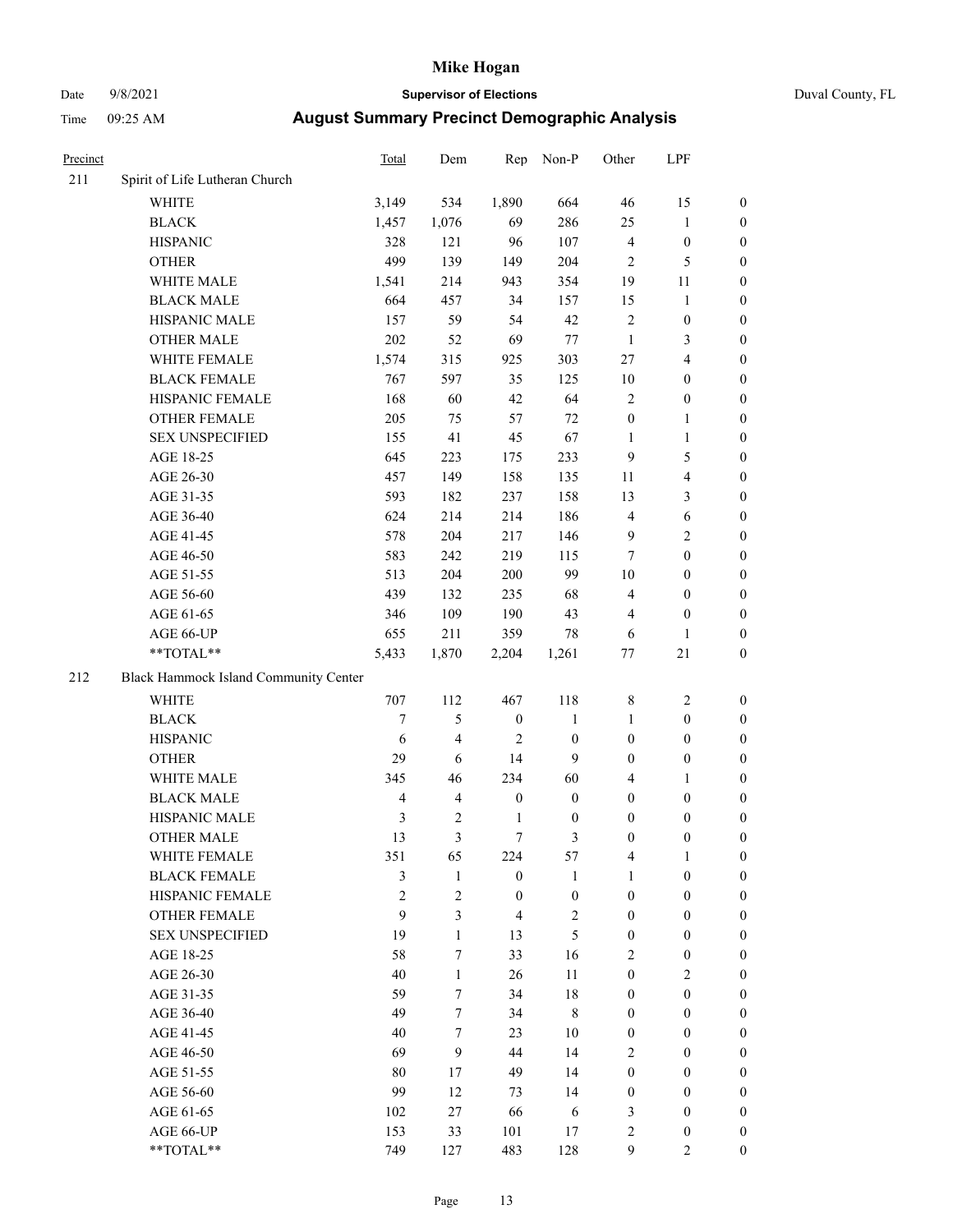# Date 9/8/2021 **Supervisor of Elections** Duval County, FL

| Precinct |                                     | <b>Total</b> | Dem              | Rep              | Non-P          | Other            | LPF              |                  |
|----------|-------------------------------------|--------------|------------------|------------------|----------------|------------------|------------------|------------------|
| 213      | Hidden Hills Country Club           |              |                  |                  |                |                  |                  |                  |
|          | <b>WHITE</b>                        | 966          | 175              | 648              | 131            | 12               | $\boldsymbol{0}$ | 0                |
|          | <b>BLACK</b>                        | 205          | 169              | 14               | $20\,$         | $\sqrt{2}$       | $\boldsymbol{0}$ | 0                |
|          | <b>HISPANIC</b>                     | 49           | 17               | $20\,$           | $10\,$         | $\sqrt{2}$       | $\boldsymbol{0}$ | $\boldsymbol{0}$ |
|          | <b>OTHER</b>                        | 134          | 29               | 65               | $40\,$         | $\boldsymbol{0}$ | $\boldsymbol{0}$ | $\boldsymbol{0}$ |
|          | WHITE MALE                          | 474          | $78\,$           | 321              | 67             | 8                | $\boldsymbol{0}$ | $\boldsymbol{0}$ |
|          | <b>BLACK MALE</b>                   | 99           | 75               | $10\,$           | 13             | $\mathbf{1}$     | $\boldsymbol{0}$ | $\boldsymbol{0}$ |
|          | HISPANIC MALE                       | 23           | $\boldsymbol{7}$ | 9                | $\sqrt{6}$     | $\mathbf{1}$     | $\boldsymbol{0}$ | $\boldsymbol{0}$ |
|          | <b>OTHER MALE</b>                   | 52           | 11               | $27\,$           | 14             | $\boldsymbol{0}$ | $\boldsymbol{0}$ | $\boldsymbol{0}$ |
|          | WHITE FEMALE                        | 483          | 96               | 323              | 60             | 4                | $\boldsymbol{0}$ | $\boldsymbol{0}$ |
|          | <b>BLACK FEMALE</b>                 | $100\,$      | 89               | $\overline{4}$   | $\sqrt{6}$     | $\mathbf{1}$     | $\boldsymbol{0}$ | 0                |
|          | HISPANIC FEMALE                     | 25           | $10\,$           | $10\,$           | $\overline{4}$ | 1                | $\boldsymbol{0}$ | 0                |
|          | OTHER FEMALE                        | 62           | 13               | 31               | 18             | $\boldsymbol{0}$ | $\boldsymbol{0}$ | 0                |
|          | <b>SEX UNSPECIFIED</b>              | 36           | 11               | 12               | 13             | $\boldsymbol{0}$ | $\boldsymbol{0}$ | $\boldsymbol{0}$ |
|          | AGE 18-25                           | 134          | 49               | 55               | $27\,$         | 3                | $\boldsymbol{0}$ | $\boldsymbol{0}$ |
|          | AGE 26-30                           | 67           | 21               | 25               | 18             | 3                | $\boldsymbol{0}$ | $\boldsymbol{0}$ |
|          | AGE 31-35                           | 57           | 15               | 30               | 12             | $\boldsymbol{0}$ | $\boldsymbol{0}$ | $\boldsymbol{0}$ |
|          | AGE 36-40                           | 46           | $11\,$           | $20\,$           | 13             | $\mathfrak{2}$   | $\boldsymbol{0}$ | $\boldsymbol{0}$ |
|          | AGE 41-45                           | 91           | 34               | 38               | 19             | $\boldsymbol{0}$ | $\boldsymbol{0}$ | $\boldsymbol{0}$ |
|          | AGE 46-50                           | 100          | 34               | 43               | $22\,$         | $\mathbf{1}$     | $\boldsymbol{0}$ | $\boldsymbol{0}$ |
|          | AGE 51-55                           | 125          | 37               | 65               | $22\,$         | $\mathbf{1}$     | $\boldsymbol{0}$ | 0                |
|          | AGE 56-60                           | 158          | 32               | 105              | 19             | $\sqrt{2}$       | $\boldsymbol{0}$ | 0                |
|          | AGE 61-65                           | 163          | 54               | 93               | 14             | $\sqrt{2}$       | $\boldsymbol{0}$ | 0                |
|          | AGE 66-UP                           | 413          | 103              | 273              | 35             | $\sqrt{2}$       | $\boldsymbol{0}$ | $\boldsymbol{0}$ |
|          | **TOTAL**                           | 1,354        | 390              | 747              | 201            | 16               | $\boldsymbol{0}$ | $\boldsymbol{0}$ |
| 301      | Queen's Harbor Yacht & Country Club |              |                  |                  |                |                  |                  |                  |
|          | <b>WHITE</b>                        | 1,764        | 286              | 1,162            | 285            | 28               | $\mathfrak{Z}$   | $\boldsymbol{0}$ |
|          | <b>BLACK</b>                        | 132          | 104              | $\mathbf{9}$     | 18             | $\mathbf{1}$     | $\boldsymbol{0}$ | $\boldsymbol{0}$ |
|          | <b>HISPANIC</b>                     | 52           | $10\,$           | 31               | 11             | $\boldsymbol{0}$ | $\boldsymbol{0}$ | $\boldsymbol{0}$ |
|          | <b>OTHER</b>                        | 180          | 34               | 79               | 66             | $\mathbf{1}$     | $\boldsymbol{0}$ | $\boldsymbol{0}$ |
|          | WHITE MALE                          | 875          | 114              | 596              | 147            | 17               | $\mathbf{1}$     | $\boldsymbol{0}$ |
|          | <b>BLACK MALE</b>                   | 62           | 47               | $\boldsymbol{7}$ | $\,$ 8 $\,$    | $\boldsymbol{0}$ | $\boldsymbol{0}$ | $\boldsymbol{0}$ |
|          | HISPANIC MALE                       | 21           | $\overline{4}$   | 13               | $\overline{4}$ | $\boldsymbol{0}$ | $\boldsymbol{0}$ | $\boldsymbol{0}$ |
|          | <b>OTHER MALE</b>                   | 68           | 10               | $30\,$           | $28\,$         | $\boldsymbol{0}$ | $\boldsymbol{0}$ | $\boldsymbol{0}$ |
|          | WHITE FEMALE                        | 871          | 169              | 559              | 130            | 11               | $\sqrt{2}$       | 0                |
|          | <b>BLACK FEMALE</b>                 | 68           | 56               | 2                | $\overline{9}$ | $\mathbf{1}$     | $\boldsymbol{0}$ | $\boldsymbol{0}$ |
|          | HISPANIC FEMALE                     | 29           | 6                | $18\,$           | 5              | $\boldsymbol{0}$ | $\boldsymbol{0}$ | $\overline{0}$   |
|          | <b>OTHER FEMALE</b>                 | 84           | 18               | 36               | 29             | $\mathbf{1}$     | $\boldsymbol{0}$ | $\overline{0}$   |
|          | <b>SEX UNSPECIFIED</b>              | 50           | $10\,$           | $20\,$           | $20\,$         | $\boldsymbol{0}$ | $\boldsymbol{0}$ | $\overline{0}$   |
|          | AGE 18-25                           | 200          | 47               | 104              | 40             | 9                | $\boldsymbol{0}$ | $\overline{0}$   |
|          | AGE 26-30                           | 100          | 31               | 48               | 19             | $\mathbf{1}$     | $\mathbf{1}$     | $\overline{0}$   |
|          | AGE 31-35                           | 62           | 14               | 33               | 15             | $\boldsymbol{0}$ | $\boldsymbol{0}$ | $\overline{0}$   |
|          | AGE 36-40                           | 101          | 21               | 42               | 37             | $\mathbf{1}$     | $\boldsymbol{0}$ | 0                |
|          | AGE 41-45                           | 116          | 23               | 63               | 29             | $\mathbf{1}$     | $\boldsymbol{0}$ | 0                |
|          | AGE 46-50                           | 153          | 30               | $87\,$           | 34             | $\mathbf{1}$     | 1                | $\boldsymbol{0}$ |
|          | AGE 51-55                           | 204          | 43               | 124              | 33             | $\overline{4}$   | $\boldsymbol{0}$ | $\overline{0}$   |
|          | AGE 56-60                           | 221          | 31               | 158              | 32             | $\boldsymbol{0}$ | $\boldsymbol{0}$ | $\boldsymbol{0}$ |
|          | AGE 61-65                           | 251          | 47               | 150              | 43             | $10\,$           | $\mathbf{1}$     | $\overline{0}$   |
|          | AGE 66-UP                           | 720          | 147              | 472              | 98             | 3                | $\boldsymbol{0}$ | $\boldsymbol{0}$ |
|          | **TOTAL**                           | 2,128        | 434              | 1,281            | 380            | 30               | 3                | $\overline{0}$   |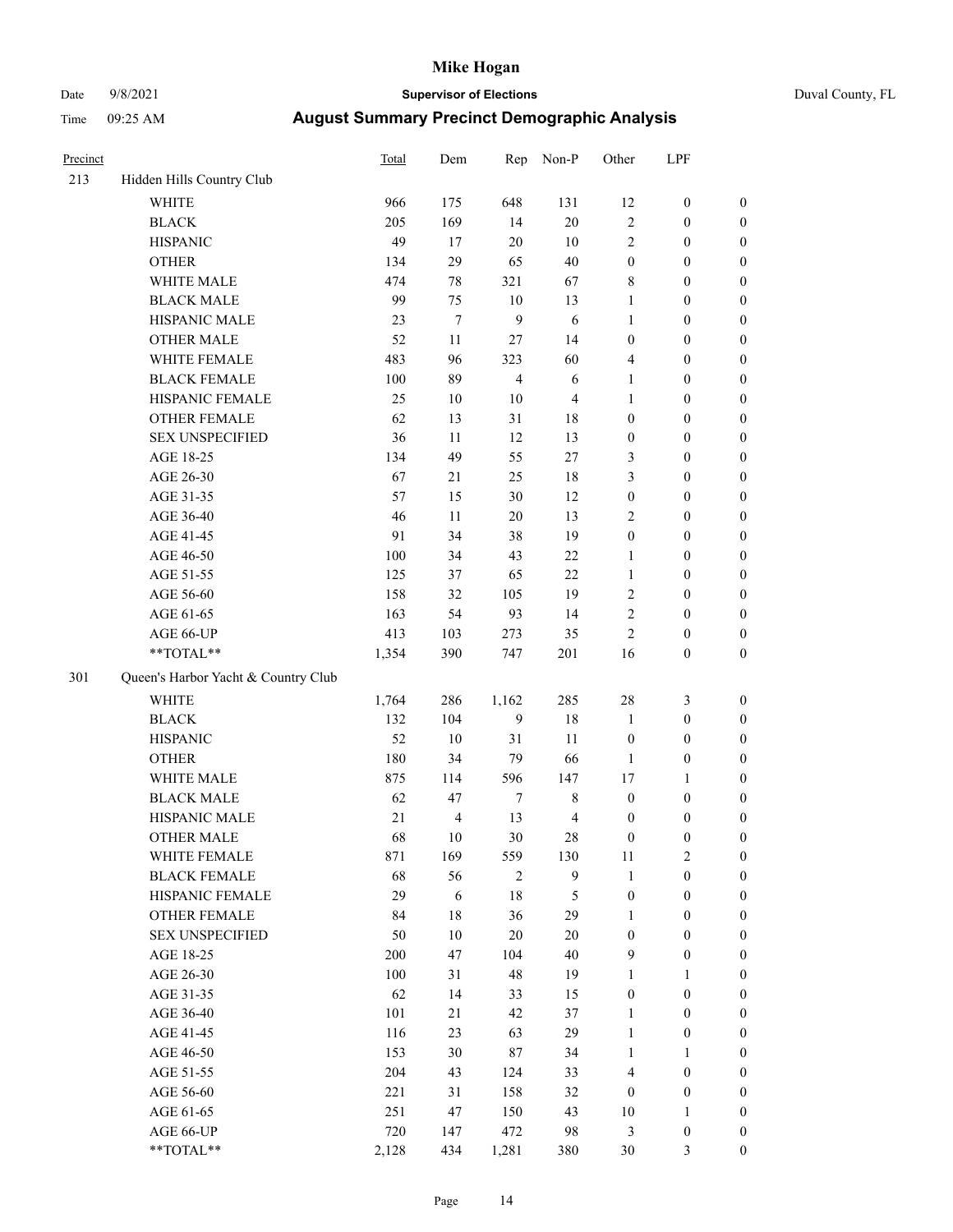# Date 9/8/2021 **Supervisor of Elections** Duval County, FL

| Precinct |                                       | <b>Total</b> | Dem | Rep            | Non-P  | Other            | LPF                     |                  |
|----------|---------------------------------------|--------------|-----|----------------|--------|------------------|-------------------------|------------------|
| 302      | Abess Elementary                      |              |     |                |        |                  |                         |                  |
|          | <b>WHITE</b>                          | 1,590        | 350 | 827            | 385    | 19               | $\mathbf{9}$            | 0                |
|          | <b>BLACK</b>                          | 225          | 162 | 15             | 47     | $\mathbf{1}$     | $\boldsymbol{0}$        | 0                |
|          | <b>HISPANIC</b>                       | 165          | 48  | 54             | 57     | 5                | $\mathbf{1}$            | 0                |
|          | <b>OTHER</b>                          | 303          | 67  | 123            | 108    | 5                | $\boldsymbol{0}$        | $\boldsymbol{0}$ |
|          | WHITE MALE                            | 790          | 138 | 446            | 188    | 10               | $\,$ 8 $\,$             | $\boldsymbol{0}$ |
|          | <b>BLACK MALE</b>                     | 107          | 67  | 10             | 29     | $\mathbf{1}$     | $\boldsymbol{0}$        | $\boldsymbol{0}$ |
|          | HISPANIC MALE                         | 82           | 18  | 25             | 36     | $\overline{c}$   | $\mathbf{1}$            | $\boldsymbol{0}$ |
|          | <b>OTHER MALE</b>                     | 121          | 27  | 48             | 43     | 3                | $\boldsymbol{0}$        | $\boldsymbol{0}$ |
|          | WHITE FEMALE                          | 783          | 209 | 375            | 190    | $\,$ $\,$        | $\mathbf{1}$            | $\boldsymbol{0}$ |
|          | <b>BLACK FEMALE</b>                   | 115          | 93  | 5              | 17     | $\boldsymbol{0}$ | $\boldsymbol{0}$        | 0                |
|          | HISPANIC FEMALE                       | 79           | 27  | 29             | 20     | 3                | $\boldsymbol{0}$        | 0                |
|          | <b>OTHER FEMALE</b>                   | 133          | 26  | 62             | 43     | $\mathbf{2}$     | $\boldsymbol{0}$        | $\boldsymbol{0}$ |
|          | <b>SEX UNSPECIFIED</b>                | 73           | 22  | 19             | 31     | $\mathbf{1}$     | $\boldsymbol{0}$        | $\boldsymbol{0}$ |
|          | AGE 18-25                             | 202          | 59  | 67             | 72     | 3                | $\mathbf{1}$            | $\boldsymbol{0}$ |
|          | AGE 26-30                             | 235          | 68  | 85             | 76     | 4                | $\sqrt{2}$              | $\boldsymbol{0}$ |
|          | AGE 31-35                             | 236          | 55  | 93             | 83     | 3                | $\sqrt{2}$              | $\boldsymbol{0}$ |
|          | AGE 36-40                             | 207          | 46  | 86             | 67     | 6                | $\sqrt{2}$              | $\boldsymbol{0}$ |
|          | AGE 41-45                             | 210          | 62  | $8\sqrt{1}$    | 63     | 3                | $\mathbf{1}$            | $\boldsymbol{0}$ |
|          | AGE 46-50                             | 183          | 42  | 93             | 44     | 4                | $\boldsymbol{0}$        | $\boldsymbol{0}$ |
|          | AGE 51-55                             | 159          | 44  | 75             | 40     | $\boldsymbol{0}$ | $\boldsymbol{0}$        | 0                |
|          | AGE 56-60                             | 202          | 52  | 103            | 44     | 2                | $\mathbf{1}$            | 0                |
|          | AGE 61-65                             | 207          | 61  | 106            | 37     | 3                | $\boldsymbol{0}$        | 0                |
|          | AGE 66-UP                             | 442          | 138 | 230            | 71     | $\overline{2}$   | 1                       | 0                |
|          | **TOTAL**                             | 2,283        | 627 | 1,019          | 597    | 30               | $10\,$                  | $\boldsymbol{0}$ |
| 303      | Isle of Faith United Methodist Church |              |     |                |        |                  |                         |                  |
|          | <b>WHITE</b>                          | 2,754        | 624 | 1,496          | 585    | 38               | 11                      | $\boldsymbol{0}$ |
|          | <b>BLACK</b>                          | 148          | 107 | $\,$ 8 $\,$    | $28\,$ | 5                | $\boldsymbol{0}$        | $\boldsymbol{0}$ |
|          | <b>HISPANIC</b>                       | 138          | 43  | 56             | 37     | $\mathbf{1}$     | $\mathbf{1}$            | $\boldsymbol{0}$ |
|          | <b>OTHER</b>                          | 273          | 70  | 108            | 93     | $\overline{c}$   | $\boldsymbol{0}$        | $\boldsymbol{0}$ |
|          | <b>WHITE MALE</b>                     | 1,292        | 234 | 736            | 297    | 19               | 6                       | $\boldsymbol{0}$ |
|          | <b>BLACK MALE</b>                     | $71\,$       | 42  | $\mathfrak{Z}$ | 22     | $\overline{4}$   | $\boldsymbol{0}$        | 0                |
|          | HISPANIC MALE                         | 62           | 16  | 24             | 20     | 1                | 1                       | 0                |
|          | <b>OTHER MALE</b>                     | 100          | 22  | 36             | 42     | $\boldsymbol{0}$ | $\boldsymbol{0}$        | 0                |
|          | WHITE FEMALE                          | 1,426        | 382 | 744            | 276    | 19               | 5                       | 0                |
|          | <b>BLACK FEMALE</b>                   | 73           | 61  | 5              | 6      | $\mathbf{1}$     | $\boldsymbol{0}$        | $\boldsymbol{0}$ |
|          | HISPANIC FEMALE                       | $72\,$       | 26  | 31             | 15     | $\boldsymbol{0}$ | $\boldsymbol{0}$        | $\overline{0}$   |
|          | <b>OTHER FEMALE</b>                   | 134          | 39  | 56             | 37     | $\overline{c}$   | $\boldsymbol{0}$        | $\overline{0}$   |
|          | <b>SEX UNSPECIFIED</b>                | 83           | 22  | 33             | 28     | $\boldsymbol{0}$ | $\boldsymbol{0}$        | 0                |
|          | AGE 18-25                             | 322          | 91  | 135            | 87     | $\,$ 8 $\,$      | $\mathbf{1}$            | 0                |
|          | AGE 26-30                             | 288          | 78  | 135            | 69     | 5                | $\mathbf{1}$            | 0                |
|          | AGE 31-35                             | 308          | 83  | 117            | 102    | 5                | $\mathbf{1}$            | 0                |
|          | AGE 36-40                             | 296          | 69  | 113            | 109    | 4                | $\mathbf{1}$            | 0                |
|          | AGE 41-45                             | 259          | 61  | 123            | 71     | $\sqrt{2}$       | $\sqrt{2}$              | 0                |
|          | AGE 46-50                             | 251          | 58  | 125            | 60     | 4                | $\overline{\mathbf{4}}$ | 0                |
|          | AGE 51-55                             | 256          | 58  | 150            | 43     | 3                | $\overline{2}$          | 0                |
|          | AGE 56-60                             | 294          | 68  | 179            | 42     | 5                | $\boldsymbol{0}$        | $\overline{0}$   |
|          | AGE 61-65                             | 300          | 67  | 178            | 53     | $\overline{c}$   | $\boldsymbol{0}$        | $\overline{0}$   |
|          | AGE 66-UP                             | 739          | 211 | 413            | 107    | 8                | $\boldsymbol{0}$        | $\boldsymbol{0}$ |
|          | **TOTAL**                             | 3,313        | 844 | 1,668          | 743    | 46               | 12                      | $\boldsymbol{0}$ |
|          |                                       |              |     |                |        |                  |                         |                  |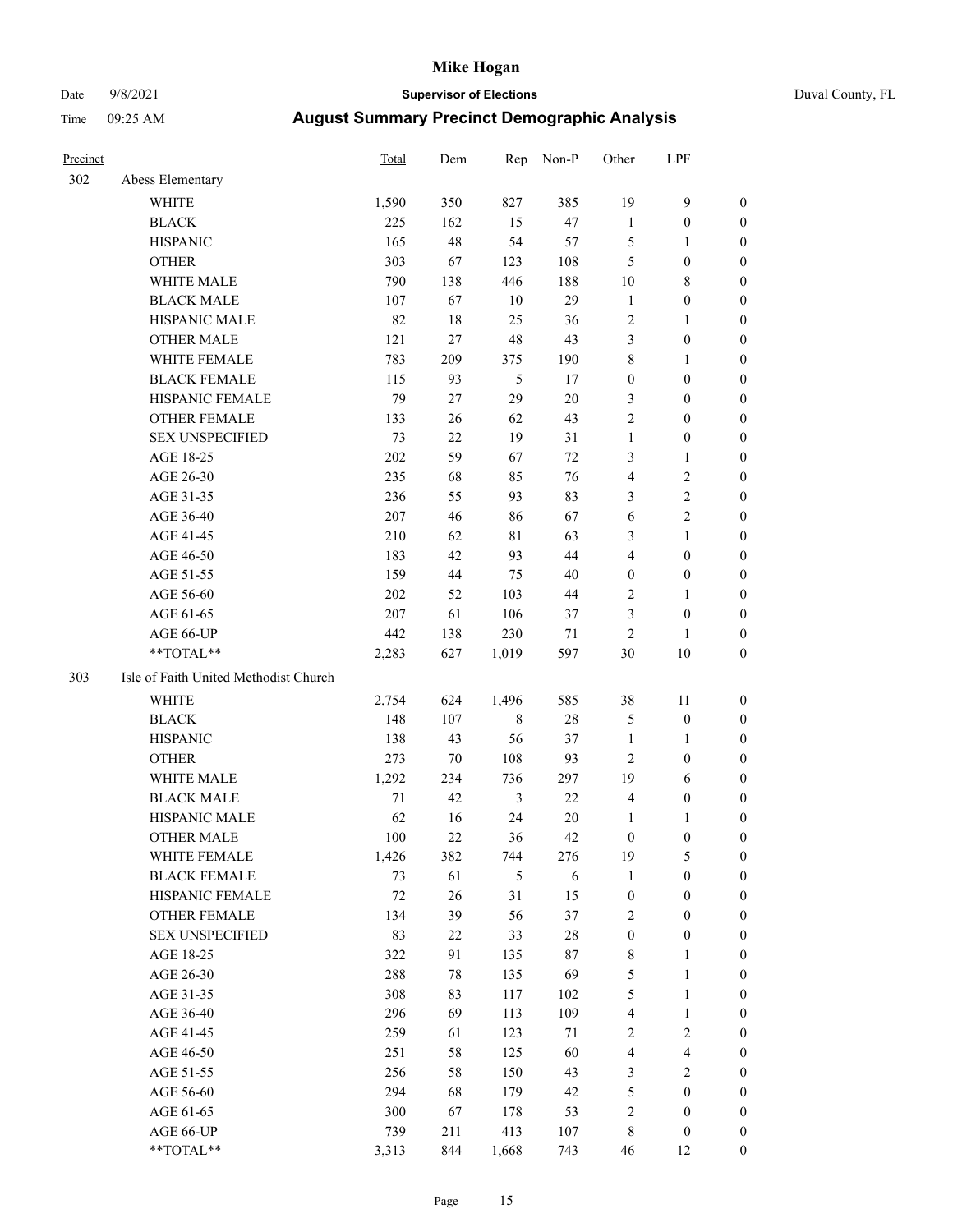# Date 9/8/2021 **Supervisor of Elections** Duval County, FL

| Precinct |                                    | Total | Dem         | Rep            | Non-P            | Other            | LPF                     |                  |
|----------|------------------------------------|-------|-------------|----------------|------------------|------------------|-------------------------|------------------|
| 304      | Jacksonville Golf and Country Club |       |             |                |                  |                  |                         |                  |
|          | <b>WHITE</b>                       | 1,776 | 281         | 1,134          | 334              | 23               | $\overline{\mathbf{4}}$ | $\boldsymbol{0}$ |
|          | <b>BLACK</b>                       | 52    | 38          | 7              | 7                | $\boldsymbol{0}$ | $\boldsymbol{0}$        | $\boldsymbol{0}$ |
|          | <b>HISPANIC</b>                    | 57    | 11          | 27             | 17               | 2                | $\boldsymbol{0}$        | $\boldsymbol{0}$ |
|          | <b>OTHER</b>                       | 181   | 35          | 61             | 85               | $\boldsymbol{0}$ | $\boldsymbol{0}$        | $\boldsymbol{0}$ |
|          | WHITE MALE                         | 860   | 98          | 581            | 171              | 8                | $\mathbf{2}$            | $\boldsymbol{0}$ |
|          | <b>BLACK MALE</b>                  | 26    | 15          | 5              | $\sqrt{6}$       | $\boldsymbol{0}$ | $\boldsymbol{0}$        | $\boldsymbol{0}$ |
|          | HISPANIC MALE                      | 29    | $\,$ 8 $\,$ | 12             | $\,$ 8 $\,$      | $\mathbf{1}$     | $\boldsymbol{0}$        | $\boldsymbol{0}$ |
|          | <b>OTHER MALE</b>                  | 77    | 13          | 29             | 35               | $\boldsymbol{0}$ | $\boldsymbol{0}$        | $\boldsymbol{0}$ |
|          | WHITE FEMALE                       | 902   | 181         | 547            | 159              | 13               | $\sqrt{2}$              | $\boldsymbol{0}$ |
|          | <b>BLACK FEMALE</b>                | 25    | 23          | $\overline{2}$ | $\boldsymbol{0}$ | $\boldsymbol{0}$ | $\boldsymbol{0}$        | 0                |
|          | HISPANIC FEMALE                    | 26    | 3           | 15             | $\,$ 8 $\,$      | $\boldsymbol{0}$ | $\boldsymbol{0}$        | $\boldsymbol{0}$ |
|          | OTHER FEMALE                       | 76    | $17\,$      | $22\,$         | 37               | $\boldsymbol{0}$ | $\boldsymbol{0}$        | $\boldsymbol{0}$ |
|          | <b>SEX UNSPECIFIED</b>             | 45    | $\tau$      | 16             | 19               | 3                | $\boldsymbol{0}$        | $\boldsymbol{0}$ |
|          | AGE 18-25                          | 220   | 46          | 118            | 51               | 5                | $\boldsymbol{0}$        | $\boldsymbol{0}$ |
|          | AGE 26-30                          | 103   | 24          | 43             | 35               | $\mathbf{1}$     | $\boldsymbol{0}$        | $\boldsymbol{0}$ |
|          | AGE 31-35                          | 92    | 13          | 53             | 25               | $\mathbf{1}$     | $\boldsymbol{0}$        | $\boldsymbol{0}$ |
|          | AGE 36-40                          | 119   | 25          | 62             | 30               | $\mathbf{2}$     | $\boldsymbol{0}$        | $\boldsymbol{0}$ |
|          | AGE 41-45                          | 143   | 19          | 77             | 42               | 4                | $\mathbf{1}$            | $\boldsymbol{0}$ |
|          | AGE 46-50                          | 157   | 27          | 89             | 40               | $\boldsymbol{0}$ | $\mathbf{1}$            | 0                |
|          | AGE 51-55                          | 181   | 27          | 129            | 23               | 1                | $\mathbf{1}$            | 0                |
|          | AGE 56-60                          | 231   | 36          | 149            | 43               | 3                | $\boldsymbol{0}$        | 0                |
|          | AGE 61-65                          | 238   | 33          | 147            | 55               | $\overline{c}$   | $\mathbf{1}$            | $\boldsymbol{0}$ |
|          | AGE 66-UP                          | 582   | 115         | 362            | 99               | 6                | $\boldsymbol{0}$        | $\boldsymbol{0}$ |
|          | **TOTAL**                          | 2,066 | 365         | 1,229          | 443              | 25               | $\overline{4}$          | $\boldsymbol{0}$ |
| 305      | Chets Creek Church                 |       |             |                |                  |                  |                         |                  |
|          | <b>WHITE</b>                       | 4,231 | 971         | 2,159          | 989              | 84               | $28\,$                  | $\boldsymbol{0}$ |
|          | <b>BLACK</b>                       | 367   | 251         | 31             | 78               | 7                | $\boldsymbol{0}$        | $\boldsymbol{0}$ |
|          | <b>HISPANIC</b>                    | 300   | 106         | 84             | 102              | 6                | $\sqrt{2}$              | $\boldsymbol{0}$ |
|          | <b>OTHER</b>                       | 494   | 142         | 158            | 188              | 5                | $\mathbf{1}$            | $\boldsymbol{0}$ |
|          | WHITE MALE                         | 1,963 | 351         | 1,048          | 503              | 39               | 22                      | $\boldsymbol{0}$ |
|          | <b>BLACK MALE</b>                  | 174   | 108         | 22             | 41               | $\mathfrak{Z}$   | $\boldsymbol{0}$        | $\boldsymbol{0}$ |
|          | HISPANIC MALE                      | 123   | 40          | 36             | 43               | 3                | 1                       | 0                |
|          | <b>OTHER MALE</b>                  | 176   | 49          | 56             | $71\,$           | $\boldsymbol{0}$ | $\boldsymbol{0}$        | $\boldsymbol{0}$ |
|          | WHITE FEMALE                       | 2,227 | 606         | 1,096          | 476              | 45               | $\overline{\mathbf{4}}$ | $\boldsymbol{0}$ |
|          | <b>BLACK FEMALE</b>                | 189   | 140         | 9              | 36               | 4                | $\boldsymbol{0}$        | $\boldsymbol{0}$ |
|          | HISPANIC FEMALE                    | 174   | 66          | 47             | 58               | 3                | $\boldsymbol{0}$        | $\boldsymbol{0}$ |
|          | <b>OTHER FEMALE</b>                | 231   | 76          | 74             | 77               | 4                | $\boldsymbol{0}$        | $\overline{0}$   |
|          | <b>SEX UNSPECIFIED</b>             | 135   | 34          | 44             | 52               | $\mathbf{1}$     | $\overline{\mathbf{4}}$ | 0                |
|          | AGE 18-25                          | 660   | 196         | 228            | 202              | 24               | $10\,$                  | 0                |
|          | AGE 26-30                          | 532   | 149         | 213            | 154              | 13               | $\mathfrak{Z}$          | 0                |
|          | AGE 31-35                          | 508   | 152         | 182            | 162              | 8                | $\overline{\mathbf{4}}$ | 0                |
|          | AGE 36-40                          | 431   | 115         | 153            | 155              | 6                | $\sqrt{2}$              | 0                |
|          | AGE 41-45                          | 405   | 113         | 168            | 118              | $\overline{4}$   | $\boldsymbol{2}$        | 0                |
|          | AGE 46-50                          | 466   | 115         | 202            | 132              | 14               | $\mathfrak{Z}$          | 0                |
|          | AGE 51-55                          | 473   | 105         | 266            | 97               | 3                | $\sqrt{2}$              | $\boldsymbol{0}$ |
|          | AGE 56-60                          | 446   | 105         | 234            | 85               | 19               | $\mathfrak{Z}$          | $\boldsymbol{0}$ |
|          | AGE 61-65                          | 390   | 112         | 207            | 66               | 4                | $\mathbf{1}$            | $\boldsymbol{0}$ |
|          | AGE 66-UP                          | 1,081 | 308         | 579            | 186              | 7                | $\mathbf{1}$            | 0                |
|          | **TOTAL**                          | 5,392 | 1,470       | 2,432          | 1,357            | 102              | 31                      | $\boldsymbol{0}$ |
|          |                                    |       |             |                |                  |                  |                         |                  |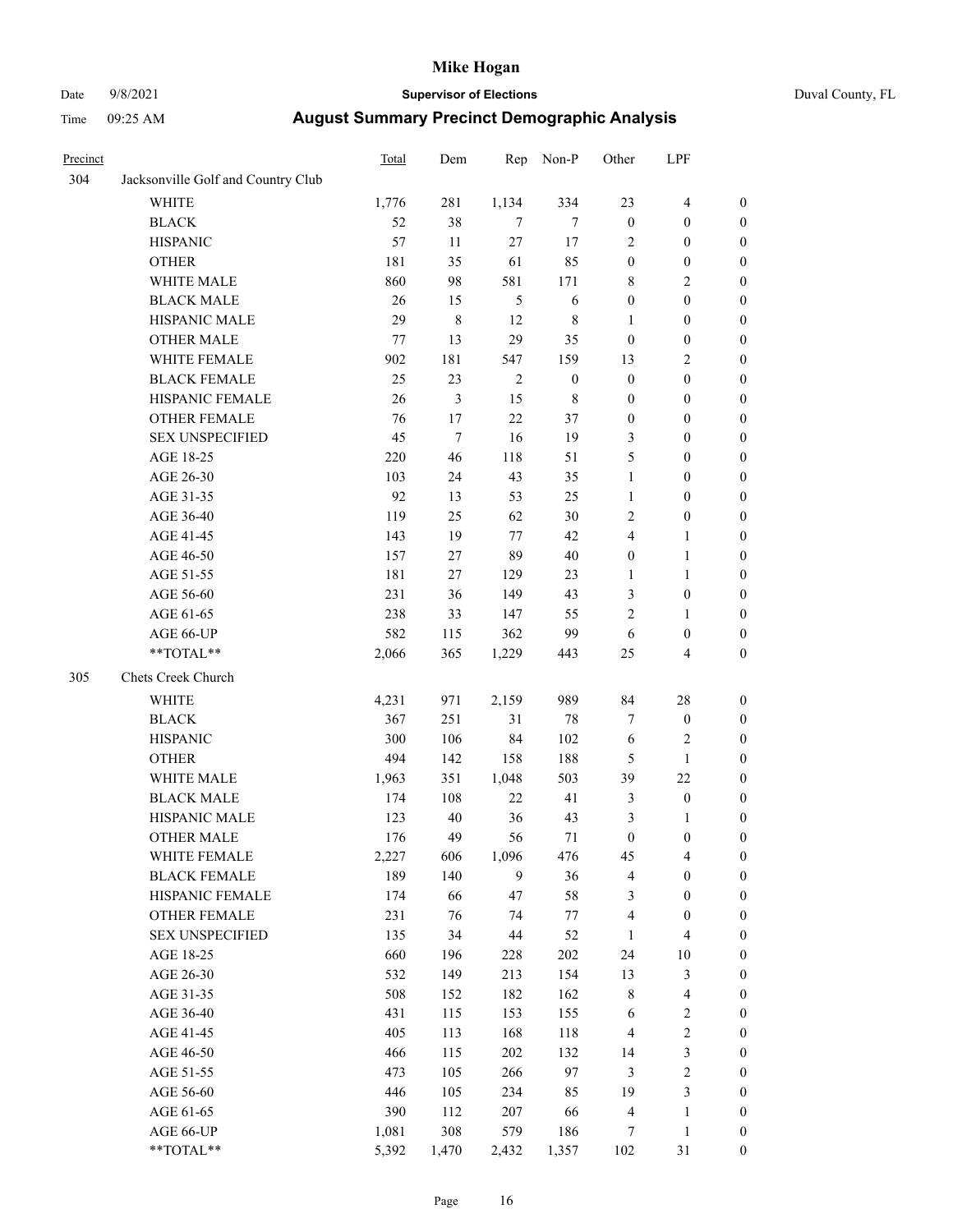# Date 9/8/2021 **Supervisor of Elections** Duval County, FL

| Precinct |                              | Total | Dem   | Rep   | Non-P  | Other                        | LPF                     |                                      |
|----------|------------------------------|-------|-------|-------|--------|------------------------------|-------------------------|--------------------------------------|
| 306      | East Pointe Baptist Church   |       |       |       |        |                              |                         |                                      |
|          | <b>WHITE</b>                 | 2,185 | 549   | 1,016 | 573    | 32                           | 15                      | 0                                    |
|          | <b>BLACK</b>                 | 753   | 531   | 35    | 178    | $\tau$                       | $\sqrt{2}$              | $\boldsymbol{0}$                     |
|          | <b>HISPANIC</b>              | 429   | 144   | 120   | 155    | $10\,$                       | $\boldsymbol{0}$        | $\boldsymbol{0}$                     |
|          | <b>OTHER</b>                 | 1,047 | 296   | 316   | 417    | 16                           | $\sqrt{2}$              | $\boldsymbol{0}$                     |
|          | WHITE MALE                   | 1,050 | 232   | 517   | 275    | 15                           | 11                      | $\boldsymbol{0}$                     |
|          | <b>BLACK MALE</b>            | 365   | 242   | 22    | 95     | 5                            | $\mathbf{1}$            | $\boldsymbol{0}$                     |
|          | HISPANIC MALE                | 194   | 51    | 62    | 73     | 8                            | $\boldsymbol{0}$        | $\boldsymbol{0}$                     |
|          | <b>OTHER MALE</b>            | 456   | 122   | 145   | 178    | 9                            | $\overline{2}$          | $\boldsymbol{0}$                     |
|          | WHITE FEMALE                 | 1,103 | 313   | 484   | 285    | 17                           | $\overline{\mathbf{4}}$ | $\boldsymbol{0}$                     |
|          | <b>BLACK FEMALE</b>          | 379   | 283   | 13    | $80\,$ | $\sqrt{2}$                   | $\mathbf{1}$            | $\boldsymbol{0}$                     |
|          | HISPANIC FEMALE              | 220   | 89    | 54    | 75     | $\sqrt{2}$                   | $\boldsymbol{0}$        | $\boldsymbol{0}$                     |
|          | OTHER FEMALE                 | 486   | 149   | 156   | 176    | 5                            | $\boldsymbol{0}$        | $\boldsymbol{0}$                     |
|          | <b>SEX UNSPECIFIED</b>       | 161   | 39    | 34    | 86     | $\sqrt{2}$                   | $\boldsymbol{0}$        | $\boldsymbol{0}$                     |
|          | AGE 18-25                    | 565   | 204   | 130   | 215    | 13                           | $\mathfrak{Z}$          | $\boldsymbol{0}$                     |
|          | AGE 26-30                    | 420   | 132   | 130   | 146    | 10                           | $\sqrt{2}$              | $\boldsymbol{0}$                     |
|          | AGE 31-35                    | 454   | 170   | 137   | 136    | 6                            | $\mathfrak s$           | $\boldsymbol{0}$                     |
|          | AGE 36-40                    | 438   | 128   | 145   | 153    | 9                            | $\mathfrak{Z}$          | $\boldsymbol{0}$                     |
|          | AGE 41-45                    | 461   | 147   | 145   | 161    | $\boldsymbol{7}$             | $\mathbf{1}$            | $\boldsymbol{0}$                     |
|          | AGE 46-50                    | 422   | 158   | 133   | 122    | $\,$ $\,$                    | $\mathbf{1}$            | $\boldsymbol{0}$                     |
|          | AGE 51-55                    | 383   | 151   | 145   | 85     | $\mathbf{1}$                 | $\mathbf{1}$            | 0                                    |
|          | AGE 56-60                    | 393   | 134   | 145   | 109    |                              |                         |                                      |
|          | AGE 61-65                    | 292   | 93    | 123   | $72\,$ | $\overline{\mathbf{4}}$<br>2 | 1<br>$\sqrt{2}$         | 0<br>$\boldsymbol{0}$                |
|          | AGE 66-UP                    | 586   | 203   | 254   | 124    |                              |                         |                                      |
|          | **TOTAL**                    | 4,414 | 1,520 | 1,487 |        | 5<br>65                      | $\boldsymbol{0}$<br>19  | $\boldsymbol{0}$<br>$\boldsymbol{0}$ |
|          |                              |       |       |       | 1,323  |                              |                         |                                      |
| 307      | Pablo Creek Regional Library |       |       |       |        |                              |                         |                                      |
|          | <b>WHITE</b>                 | 1,963 | 439   | 923   | 551    | 34                           | 16                      | $\boldsymbol{0}$                     |
|          | <b>BLACK</b>                 | 310   | 212   | 24    | $71\,$ | 3                            | $\boldsymbol{0}$        | $\boldsymbol{0}$                     |
|          | <b>HISPANIC</b>              | 366   | 142   | 74    | 142    | 7                            | $\mathbf{1}$            | $\boldsymbol{0}$                     |
|          | <b>OTHER</b>                 | 300   | 75    | 86    | 131    | $\,$ $\,$                    | $\boldsymbol{0}$        | $\boldsymbol{0}$                     |
|          | WHITE MALE                   | 901   | 157   | 458   | 265    | $10\,$                       | $11\,$                  | $\boldsymbol{0}$                     |
|          | <b>BLACK MALE</b>            | 149   | 95    | 16    | 35     | 3                            | $\boldsymbol{0}$        | $\boldsymbol{0}$                     |
|          | HISPANIC MALE                | 167   | 59    | 35    | 69     | 3                            | 1                       | $\boldsymbol{0}$                     |
|          | <b>OTHER MALE</b>            | 113   | 32    | 36    | 43     | $\overline{c}$               | $\boldsymbol{0}$        | $\boldsymbol{0}$                     |
|          | WHITE FEMALE                 | 1,040 | 277   | 452   | 282    | 24                           | 5                       | 0                                    |
|          | <b>BLACK FEMALE</b>          | 160   | 117   | 8     | 35     | $\boldsymbol{0}$             | $\boldsymbol{0}$        | $\boldsymbol{0}$                     |
|          | HISPANIC FEMALE              | 194   | 81    | 38    | 71     | 4                            | $\boldsymbol{0}$        | $\overline{0}$                       |
|          | OTHER FEMALE                 | 153   | 38    | 45    | 64     | 6                            | $\boldsymbol{0}$        | $\overline{0}$                       |
|          | <b>SEX UNSPECIFIED</b>       | 62    | 12    | 19    | 31     | $\boldsymbol{0}$             | $\boldsymbol{0}$        | 0                                    |
|          | AGE 18-25                    | 385   | 112   | 113   | 146    | 13                           | $\mathbf{1}$            | 0                                    |
|          | AGE 26-30                    | 378   | 111   | 107   | 151    | 4                            | $\mathfrak s$           | 0                                    |
|          | AGE 31-35                    | 332   | 102   | 105   | 110    | 11                           | $\overline{\mathbf{4}}$ | 0                                    |
|          | AGE 36-40                    | 281   | 81    | 86    | 108    | 3                            | $\mathfrak{Z}$          | 0                                    |
|          | AGE 41-45                    | 220   | 73    | 72    | $70\,$ | 3                            | $\overline{2}$          | 0                                    |
|          | AGE 46-50                    | 242   | 73    | 99    | 67     | 3                            | $\boldsymbol{0}$        | 0                                    |
|          | AGE 51-55                    | 225   | 57    | 96    | 66     | 5                            | $\mathbf{1}$            | 0                                    |
|          | AGE 56-60                    | 259   | 65    | 131   | 62     | 1                            | $\boldsymbol{0}$        | $\overline{0}$                       |
|          | AGE 61-65                    | 217   | 64    | 97    | 50     | 5                            | 1                       | $\overline{0}$                       |
|          | AGE 66-UP                    | 400   | 130   | 201   | 65     | 4                            | $\boldsymbol{0}$        | 0                                    |
|          | **TOTAL**                    | 2,939 | 868   | 1,107 | 895    | 52                           | 17                      | $\boldsymbol{0}$                     |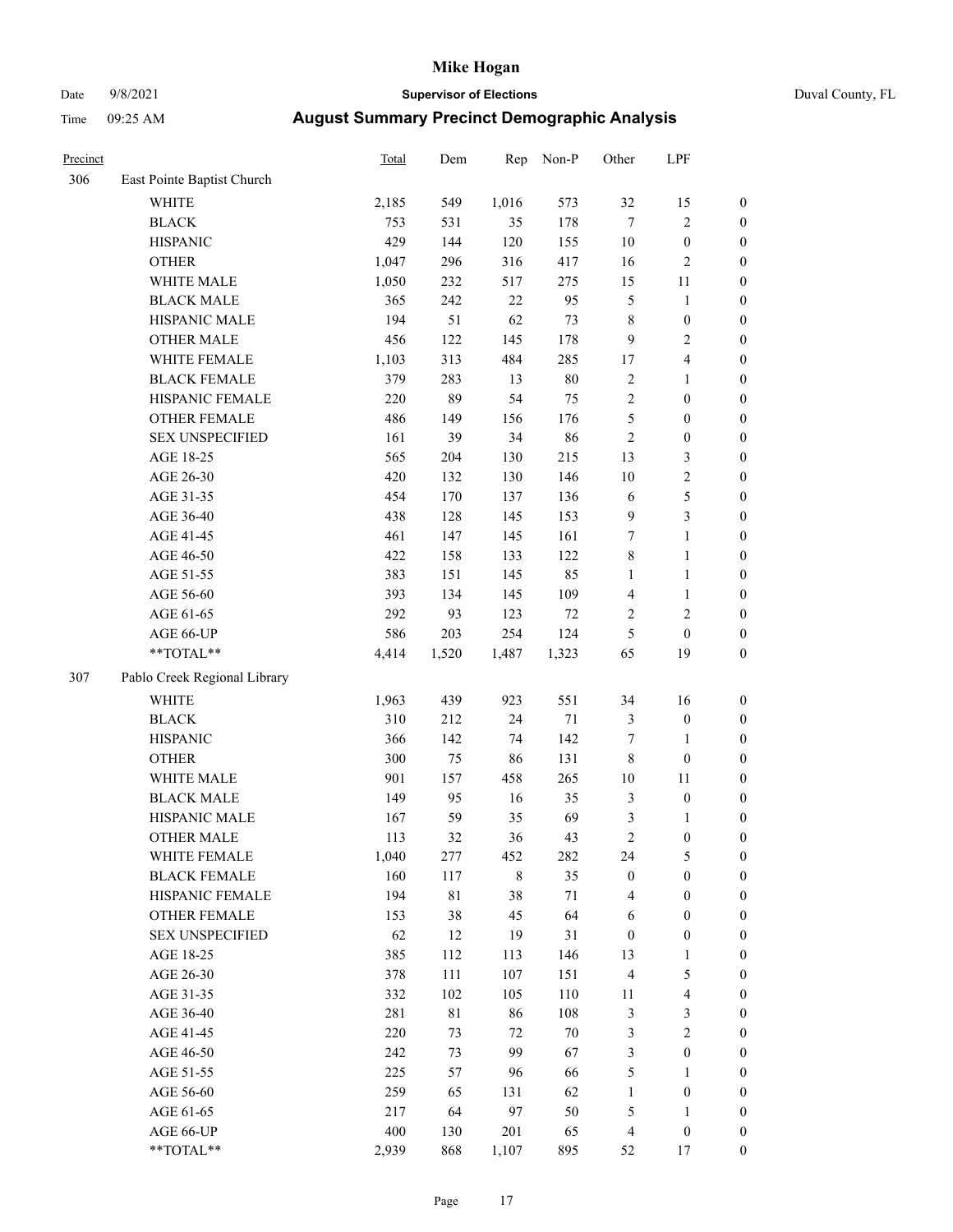# Date 9/8/2021 **Supervisor of Elections** Duval County, FL

| Precinct |                            | <b>Total</b> | Dem    | Rep            | Non-P            | Other            | LPF              |                  |
|----------|----------------------------|--------------|--------|----------------|------------------|------------------|------------------|------------------|
| 308      | The Woods Community Center |              |        |                |                  |                  |                  |                  |
|          | <b>WHITE</b>               | 1,394        | 304    | 791            | 266              | $20\,$           | 13               | $\boldsymbol{0}$ |
|          | <b>BLACK</b>               | 91           | 66     | $\,8\,$        | 16               | $\mathbf{1}$     | $\boldsymbol{0}$ | $\boldsymbol{0}$ |
|          | <b>HISPANIC</b>            | 73           | 25     | 30             | 17               | $\mathbf{1}$     | $\boldsymbol{0}$ | $\boldsymbol{0}$ |
|          | <b>OTHER</b>               | 138          | 33     | 43             | 56               | 3                | 3                | $\boldsymbol{0}$ |
|          | WHITE MALE                 | 665          | 113    | 385            | 148              | 10               | 9                | $\boldsymbol{0}$ |
|          | <b>BLACK MALE</b>          | 43           | 32     | $\overline{4}$ | $\boldsymbol{7}$ | $\boldsymbol{0}$ | $\boldsymbol{0}$ | $\boldsymbol{0}$ |
|          | HISPANIC MALE              | 30           | $10\,$ | 13             | 6                | $\mathbf{1}$     | $\boldsymbol{0}$ | $\boldsymbol{0}$ |
|          | <b>OTHER MALE</b>          | 57           | 11     | 22             | $20\,$           | 2                | $\overline{2}$   | $\boldsymbol{0}$ |
|          | WHITE FEMALE               | 717          | 189    | 402            | 113              | $\boldsymbol{9}$ | $\overline{4}$   | $\boldsymbol{0}$ |
|          | <b>BLACK FEMALE</b>        | 45           | 33     | $\mathfrak{Z}$ | $\,$ 8 $\,$      | $\mathbf{1}$     | $\boldsymbol{0}$ | $\boldsymbol{0}$ |
|          | HISPANIC FEMALE            | 43           | 15     | $17$           | 11               | $\boldsymbol{0}$ | $\boldsymbol{0}$ | $\boldsymbol{0}$ |
|          | <b>OTHER FEMALE</b>        | 66           | $20\,$ | 18             | $27\,$           | $\boldsymbol{0}$ | $\mathbf{1}$     | $\boldsymbol{0}$ |
|          | <b>SEX UNSPECIFIED</b>     | 30           | 5      | $\,8\,$        | 15               | 2                | $\boldsymbol{0}$ | $\boldsymbol{0}$ |
|          | AGE 18-25                  | 161          | 50     | 55             | 49               | 5                | $\sqrt{2}$       | $\boldsymbol{0}$ |
|          | AGE 26-30                  | 88           | $20\,$ | 39             | 26               | $\boldsymbol{0}$ | $\mathfrak{Z}$   | $\boldsymbol{0}$ |
|          | AGE 31-35                  | 124          | 30     | 55             | 36               | $\overline{c}$   | $\mathbf{1}$     | $\boldsymbol{0}$ |
|          | AGE 36-40                  | 185          | 26     | 109            | 41               | 4                | $\mathfrak{S}$   | $\boldsymbol{0}$ |
|          | AGE 41-45                  | 163          | 47     | $70\,$         | 43               | $\overline{2}$   | $\mathbf{1}$     | $\boldsymbol{0}$ |
|          | AGE 46-50                  | 150          | 29     | 79             | 38               | $\overline{c}$   | $\mathbf{2}$     | $\boldsymbol{0}$ |
|          | AGE 51-55                  | 134          | 31     | 77             | 25               | $\mathbf{1}$     | $\boldsymbol{0}$ | $\boldsymbol{0}$ |
|          | AGE 56-60                  | 149          | 36     | 94             | 18               | $\boldsymbol{0}$ | $\mathbf{1}$     | 0                |
|          | AGE 61-65                  | 138          | 38     | 74             | 23               | 2                | $\mathbf{1}$     | 0                |
|          | AGE 66-UP                  | 404          | 121    | 220            | 56               | $\boldsymbol{7}$ | $\boldsymbol{0}$ | $\boldsymbol{0}$ |
|          | **TOTAL**                  | 1,696        | 428    | 872            | 355              | $25\,$           | 16               | $\boldsymbol{0}$ |
| 309      | Watson Realty Corporation  |              |        |                |                  |                  |                  |                  |
|          | WHITE                      | 2,177        | 478    | 1,076          | 570              | 38               | 15               | $\boldsymbol{0}$ |
|          | <b>BLACK</b>               | 500          | 392    | 19             | 85               | 3                | $\mathbf{1}$     | $\boldsymbol{0}$ |
|          | <b>HISPANIC</b>            | 253          | 96     | 80             | 74               | 3                | $\boldsymbol{0}$ | $\boldsymbol{0}$ |
|          | <b>OTHER</b>               | 460          | 154    | 142            | 159              | 5                | $\boldsymbol{0}$ | $\boldsymbol{0}$ |
|          | WHITE MALE                 | 1,003        | 167    | 536            | 269              | 18               | 13               | $\boldsymbol{0}$ |
|          | <b>BLACK MALE</b>          | 203          | 149    | $10\,$         | 42               | $\mathbf{1}$     | $\mathbf{1}$     | $\boldsymbol{0}$ |
|          | HISPANIC MALE              | 106          | 36     | 37             | 31               | $\sqrt{2}$       | $\boldsymbol{0}$ | $\boldsymbol{0}$ |
|          | OTHER MALE                 | 196          | 52     | 65             | 77               | $\overline{c}$   | $\boldsymbol{0}$ | $\boldsymbol{0}$ |
|          | WHITE FEMALE               | 1,146        | 304    | 531            | 292              | 18               | 1                | 0                |
|          | <b>BLACK FEMALE</b>        | 296          | 242    | 9              | 43               | 2                | $\boldsymbol{0}$ | $\boldsymbol{0}$ |
|          | HISPANIC FEMALE            | 142          | 58     | 41             | 42               | $\mathbf{1}$     | $\boldsymbol{0}$ | $\overline{0}$   |
|          | OTHER FEMALE               | 216          | 84     | 69             | 60               | 3                | $\boldsymbol{0}$ | $\overline{0}$   |
|          | <b>SEX UNSPECIFIED</b>     | 82           | $28\,$ | 19             | 32               | 2                | $\mathbf{1}$     | 0                |
|          | AGE 18-25                  | 394          | 151    | 120            | 110              | 13               | $\boldsymbol{0}$ | 0                |
|          | AGE 26-30                  | 340          | 113    | 108            | 109              | 7                | $\mathfrak{Z}$   | 0                |
|          | AGE 31-35                  | 360          | 125    | 105            | 121              | 6                | $\mathfrak{Z}$   | 0                |
|          | AGE 36-40                  | 341          | 103    | 121            | 108              | 2                | $\boldsymbol{7}$ | 0                |
|          | AGE 41-45                  | 279          | 97     | 78             | 100              | 3                | $\mathbf{1}$     | 0                |
|          | AGE 46-50                  | 223          | 76     | 91             | 52               | 3                | $\mathbf{1}$     | 0                |
|          | AGE 51-55                  | 248          | 74     | 124            | 49               | $\mathbf{1}$     | $\boldsymbol{0}$ | 0                |
|          | AGE 56-60                  | 291          | 79     | 139            | 69               | 4                | $\boldsymbol{0}$ | $\boldsymbol{0}$ |
|          | AGE 61-65                  | 290          | 97     | 133            | 59               | 1                | $\boldsymbol{0}$ | $\boldsymbol{0}$ |
|          | AGE 66-UP                  | 624          | 205    | 298            | 111              | 9                | $\mathbf{1}$     | $\boldsymbol{0}$ |
|          | **TOTAL**                  | 3,390        | 1,120  | 1,317          | 888              | 49               | 16               | $\boldsymbol{0}$ |
|          |                            |              |        |                |                  |                  |                  |                  |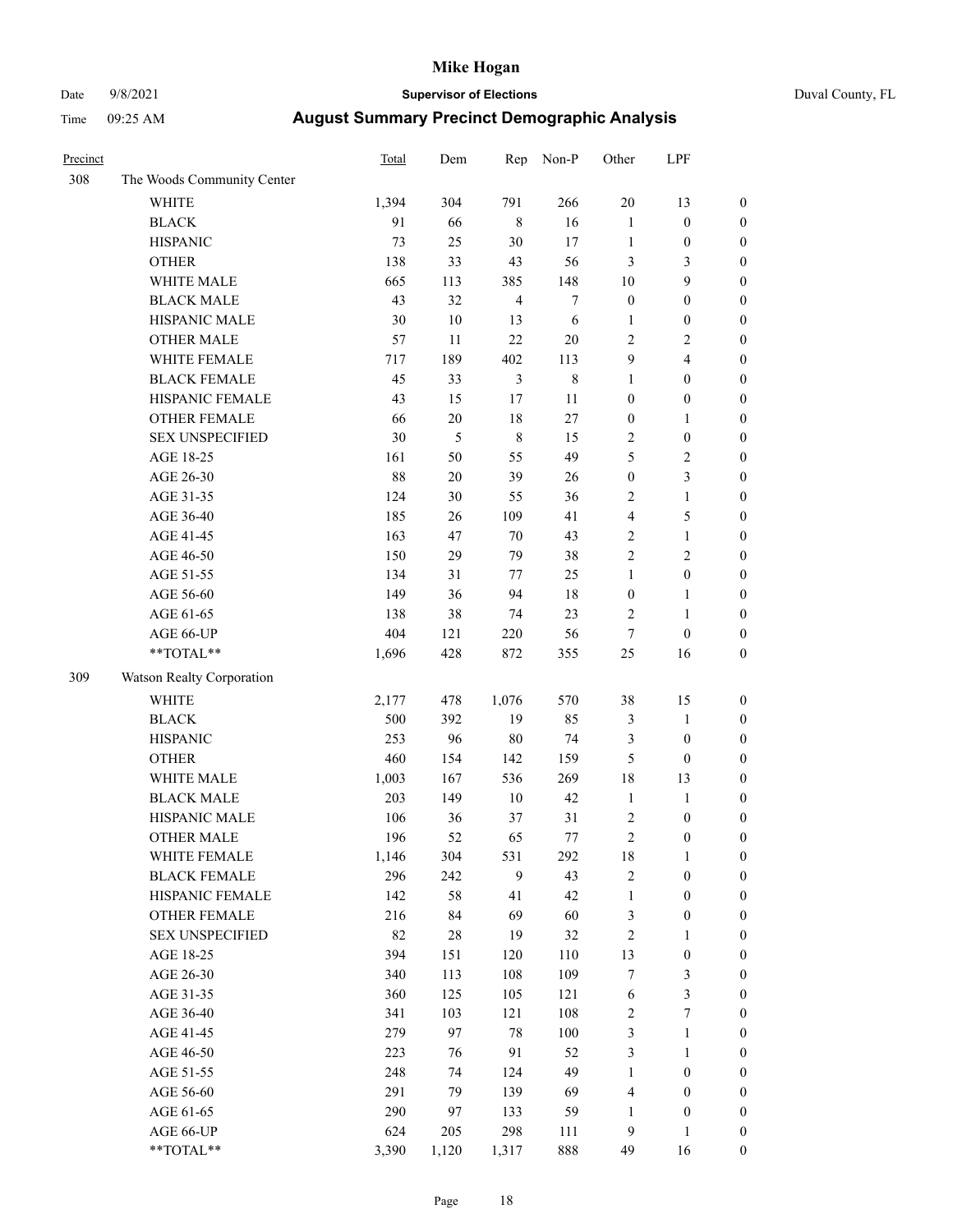# Date 9/8/2021 **Supervisor of Elections** Duval County, FL

| <b>Precinct</b> |                                       | <b>Total</b> | Dem         | Rep        | Non-P  | Other            | LPF                     |                  |
|-----------------|---------------------------------------|--------------|-------------|------------|--------|------------------|-------------------------|------------------|
| 310             | Fire Station #59                      |              |             |            |        |                  |                         |                  |
|                 | <b>WHITE</b>                          | 2,507        | 476         | 1,516      | 475    | 32               | $8\,$                   | 0                |
|                 | <b>BLACK</b>                          | 91           | 70          | 3          | 17     | $\mathbf{1}$     | $\boldsymbol{0}$        | 0                |
|                 | <b>HISPANIC</b>                       | 92           | 23          | 34         | 34     | $\mathbf{1}$     | $\boldsymbol{0}$        | 0                |
|                 | <b>OTHER</b>                          | 230          | 77          | 76         | 71     | $\overline{4}$   | $\sqrt{2}$              | $\boldsymbol{0}$ |
|                 | WHITE MALE                            | 1,107        | 159         | 685        | 242    | 14               | $\tau$                  | $\boldsymbol{0}$ |
|                 | <b>BLACK MALE</b>                     | 46           | 34          | 1          | $10\,$ | $\mathbf{1}$     | $\boldsymbol{0}$        | 0                |
|                 | HISPANIC MALE                         | 33           | $\,$ 8 $\,$ | 15         | 10     | $\boldsymbol{0}$ | $\boldsymbol{0}$        | 0                |
|                 | <b>OTHER MALE</b>                     | 88           | 22          | 36         | 27     | $\mathbf{2}$     | $\mathbf{1}$            | 0                |
|                 | WHITE FEMALE                          | 1,381        | 310         | 822        | 230    | 18               | $\mathbf{1}$            | 0                |
|                 | <b>BLACK FEMALE</b>                   | 45           | 36          | $\sqrt{2}$ | 7      | $\boldsymbol{0}$ | $\boldsymbol{0}$        | 0                |
|                 | HISPANIC FEMALE                       | 59           | 15          | 19         | 24     | 1                | $\boldsymbol{0}$        | 0                |
|                 | OTHER FEMALE                          | 116          | 50          | 32         | 31     | $\mathfrak{2}$   | $\mathbf{1}$            | 0                |
|                 | <b>SEX UNSPECIFIED</b>                | 45           | 12          | 17         | 16     | $\boldsymbol{0}$ | $\boldsymbol{0}$        | $\boldsymbol{0}$ |
|                 | AGE 18-25                             | 177          | 47          | 72         | 53     | 4                | $\mathbf{1}$            | $\boldsymbol{0}$ |
|                 | AGE 26-30                             | 134          | 24          | 70         | 35     | 4                | $\mathbf{1}$            | $\boldsymbol{0}$ |
|                 | AGE 31-35                             | 185          | 31          | 100        | 50     | $\mathbf{1}$     | $\mathfrak{Z}$          | $\boldsymbol{0}$ |
|                 | AGE 36-40                             | 258          | 65          | 115        | 72     | 4                | $\mathfrak{2}$          | $\boldsymbol{0}$ |
|                 | AGE 41-45                             | 236          | 53          | 118        | 60     | 5                | $\boldsymbol{0}$        | $\boldsymbol{0}$ |
|                 | AGE 46-50                             | 218          | 47          | 120        | 49     | $\overline{c}$   | $\boldsymbol{0}$        | 0                |
|                 | AGE 51-55                             | 212          | 35          | 124        | 51     | $\mathbf{1}$     | $\mathbf{1}$            | 0                |
|                 | AGE 56-60                             | 197          | 34          | 122        | 38     | $\overline{c}$   | $\mathbf{1}$            | 0                |
|                 | AGE 61-65                             | 190          | 49          | 107        | 32     | $\overline{c}$   | $\boldsymbol{0}$        | 0                |
|                 | AGE 66-UP                             | 1,113        | 261         | 681        | 157    | 13               | 1                       | 0                |
|                 | **TOTAL**                             | 2,920        | 646         | 1,629      | 597    | 38               | $10\,$                  | $\boldsymbol{0}$ |
| 311             | Isle of Faith United Methodist Church |              |             |            |        |                  |                         |                  |
|                 | <b>WHITE</b>                          | 2,498        | 478         | 1,441      | 532    | 35               | 12                      | $\boldsymbol{0}$ |
|                 | <b>BLACK</b>                          | 99           | 73          | $\tau$     | 17     | $\overline{c}$   | $\boldsymbol{0}$        | $\boldsymbol{0}$ |
|                 | <b>HISPANIC</b>                       | 98           | 32          | 39         | 26     | $\mathbf{1}$     | $\boldsymbol{0}$        | $\boldsymbol{0}$ |
|                 | <b>OTHER</b>                          | 193          | 55          | 76         | 60     | $\mathbf{1}$     | $\mathbf{1}$            | $\boldsymbol{0}$ |
|                 | WHITE MALE                            | 1,186        | 164         | 729        | 265    | 20               | $\,$ 8 $\,$             | $\boldsymbol{0}$ |
|                 | <b>BLACK MALE</b>                     | 51           | 35          | $\sqrt{5}$ | 11     | $\boldsymbol{0}$ | $\boldsymbol{0}$        | 0                |
|                 | HISPANIC MALE                         | 42           | 15          | 14         | 13     | $\boldsymbol{0}$ | $\boldsymbol{0}$        | 0                |
|                 | <b>OTHER MALE</b>                     | 80           | 23          | 37         | 20     | $\boldsymbol{0}$ | $\boldsymbol{0}$        | 0                |
|                 | WHITE FEMALE                          | 1,295        | 310         | 702        | 264    | 15               | 4                       | 0                |
|                 | <b>BLACK FEMALE</b>                   | 46           | 36          | $\sqrt{2}$ | 6      | $\sqrt{2}$       | $\boldsymbol{0}$        | $\boldsymbol{0}$ |
|                 | HISPANIC FEMALE                       | 54           | 16          | 25         | 12     | $\mathbf{1}$     | $\boldsymbol{0}$        | $\overline{0}$   |
|                 | OTHER FEMALE                          | 83           | 25          | 32         | 25     | $\mathbf{1}$     | $\boldsymbol{0}$        | $\overline{0}$   |
|                 | <b>SEX UNSPECIFIED</b>                | 51           | 14          | 17         | 19     | $\boldsymbol{0}$ | $\mathbf{1}$            | 0                |
|                 | AGE 18-25                             | 264          | 63          | 123        | 69     | 6                | $\mathfrak{Z}$          | 0                |
|                 | AGE 26-30                             | 282          | 65          | 120        | 95     | 2                | $\boldsymbol{0}$        | 0                |
|                 | AGE 31-35                             | 261          | 61          | 116        | 74     | 6                | $\overline{\mathbf{4}}$ | 0                |
|                 | AGE 36-40                             | 255          | 58          | 115        | 76     | 3                | $\mathfrak{Z}$          | 0                |
|                 | AGE 41-45                             | 179          | 41          | $78\,$     | 57     | 3                | $\boldsymbol{0}$        | 0                |
|                 | AGE 46-50                             | 205          | 41          | 115        | 47     | $\mathbf{1}$     | $\mathbf{1}$            | 0                |
|                 | AGE 51-55                             | 223          | 41          | 134        | 42     | 5                | $\mathbf{1}$            | 0                |
|                 | AGE 56-60                             | 259          | 48          | 167        | 40     | 3                | $\mathbf{1}$            | 0                |
|                 | AGE 61-65                             | 261          | 51          | 166        | 40     | 4                | $\boldsymbol{0}$        | $\boldsymbol{0}$ |
|                 | AGE 66-UP                             | 699          | 169         | 429        | 95     | 6                | $\boldsymbol{0}$        | $\boldsymbol{0}$ |
|                 | **TOTAL**                             | 2,888        | 638         | 1,563      | 635    | 39               | 13                      | $\boldsymbol{0}$ |
|                 |                                       |              |             |            |        |                  |                         |                  |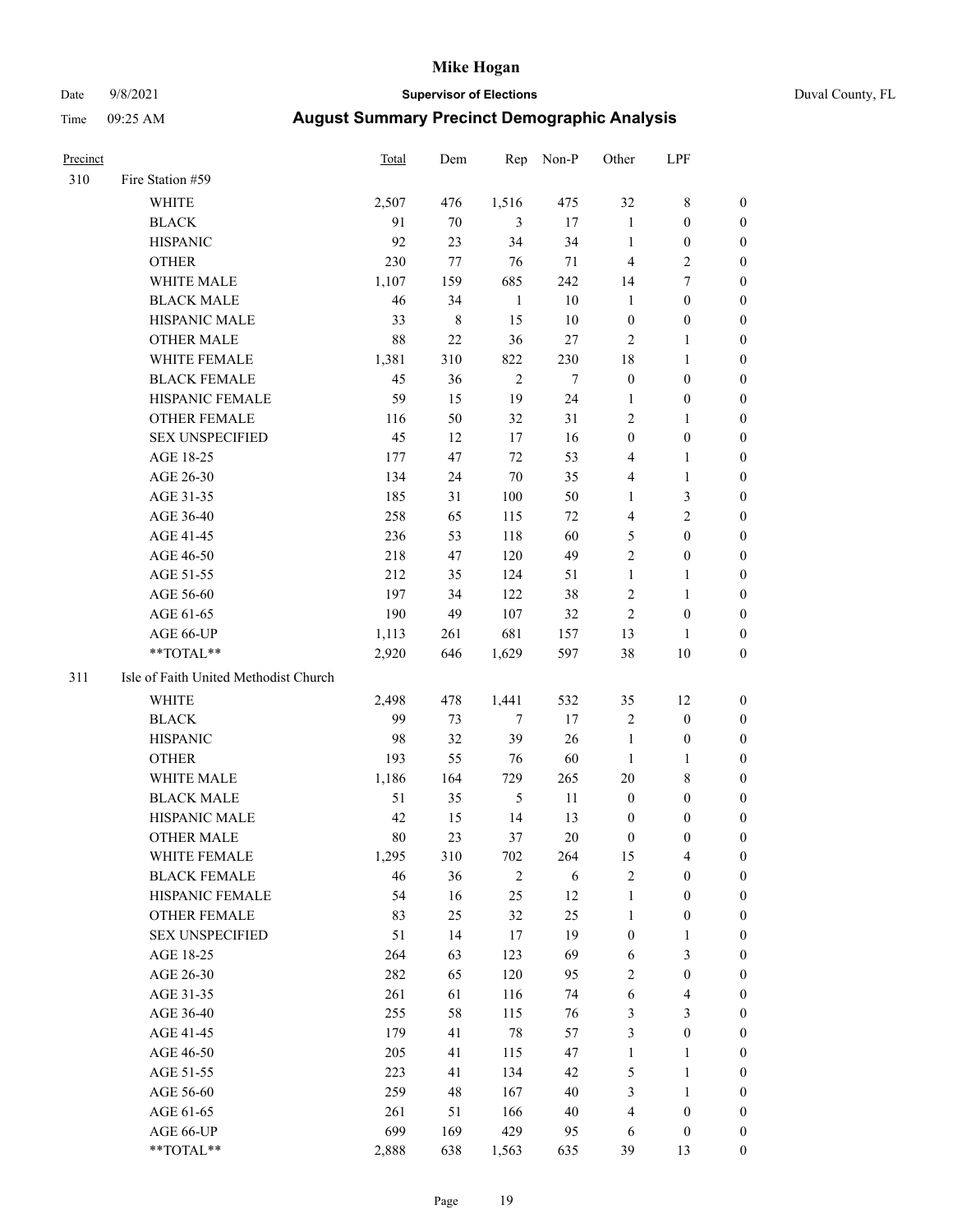# Date 9/8/2021 **Supervisor of Elections** Duval County, FL

| Precinct |                                                            | Total | Dem   | Rep    | Non-P | Other            | LPF              |                  |
|----------|------------------------------------------------------------|-------|-------|--------|-------|------------------|------------------|------------------|
| 312      | Pablo Creek Regional Library                               |       |       |        |       |                  |                  |                  |
|          | <b>WHITE</b>                                               | 6,211 | 1,309 | 3,322  | 1,424 | 114              | 42               | 0                |
|          | <b>BLACK</b>                                               | 846   | 600   | 41     | 190   | 15               | $\boldsymbol{0}$ | 0                |
|          | <b>HISPANIC</b>                                            | 638   | 221   | 167    | 232   | 16               | $\overline{c}$   | $\boldsymbol{0}$ |
|          | <b>OTHER</b>                                               | 1,443 | 420   | 426    | 578   | $11\,$           | $\,$ 8 $\,$      | $\boldsymbol{0}$ |
|          | WHITE MALE                                                 | 2,880 | 470   | 1,641  | 683   | 55               | 31               | $\boldsymbol{0}$ |
|          | <b>BLACK MALE</b>                                          | 400   | 256   | 25     | 110   | 9                | $\boldsymbol{0}$ | $\boldsymbol{0}$ |
|          | HISPANIC MALE                                              | 285   | 78    | $77\,$ | 121   | $\,$ $\,$        | $\mathbf{1}$     | $\boldsymbol{0}$ |
|          | <b>OTHER MALE</b>                                          | 589   | 163   | 171    | 245   | 6                | $\overline{4}$   | $\boldsymbol{0}$ |
|          | WHITE FEMALE                                               | 3,261 | 820   | 1,650  | 722   | 58               | 11               | $\boldsymbol{0}$ |
|          | <b>BLACK FEMALE</b>                                        | 435   | 336   | 14     | 79    | 6                | $\boldsymbol{0}$ | $\boldsymbol{0}$ |
|          | HISPANIC FEMALE                                            | 337   | 140   | 86     | 103   | 8                | $\boldsymbol{0}$ | $\boldsymbol{0}$ |
|          | OTHER FEMALE                                               | 690   | 217   | 213    | 253   | 4                | $\mathfrak{Z}$   | $\boldsymbol{0}$ |
|          | <b>SEX UNSPECIFIED</b>                                     | 261   | 70    | 79     | 108   | $\mathbf{2}$     | $\sqrt{2}$       | $\boldsymbol{0}$ |
|          | AGE 18-25                                                  | 1,016 | 327   | 336    | 318   | 26               | $\boldsymbol{9}$ | $\boldsymbol{0}$ |
|          | AGE 26-30                                                  | 941   | 255   | 343    | 312   | 18               | 13               | $\boldsymbol{0}$ |
|          | AGE 31-35                                                  | 841   | 213   | 325    | 279   | 15               | $\boldsymbol{9}$ | $\boldsymbol{0}$ |
|          | AGE 36-40                                                  | 802   | 230   | 296    | 251   | 19               | 6                | $\boldsymbol{0}$ |
|          | AGE 41-45                                                  | 759   | 201   | 296    | 249   | 10               | 3                | $\boldsymbol{0}$ |
|          | AGE 46-50                                                  | 797   | 242   | 334    | 205   | 14               | $\sqrt{2}$       | $\boldsymbol{0}$ |
|          | AGE 51-55                                                  | 809   | 208   | 391    | 199   | $\,$ 8 $\,$      | $\mathfrak{Z}$   | $\boldsymbol{0}$ |
|          | AGE 56-60                                                  | 800   | 187   | 412    | 185   | 13               | $\mathfrak{Z}$   | $\boldsymbol{0}$ |
|          | AGE 61-65                                                  | 753   | 221   | 361    | 149   | 19               | $\mathfrak{Z}$   | $\boldsymbol{0}$ |
|          | AGE 66-UP                                                  | 1,620 | 466   | 862    | 277   | 14               | $\mathbf{1}$     | $\boldsymbol{0}$ |
|          | $**TOTAL**$                                                | 9,138 | 2,550 | 3,956  | 2,424 | 156              | 52               | $\boldsymbol{0}$ |
| 313      | Coastal Baptist Church                                     |       |       |        |       |                  |                  |                  |
|          | <b>WHITE</b>                                               | 2,880 | 597   | 1,579  | 654   | 34               | 16               | $\boldsymbol{0}$ |
|          | <b>BLACK</b>                                               | 732   | 562   | 32     | 135   | 3                | $\boldsymbol{0}$ | $\boldsymbol{0}$ |
|          | <b>HISPANIC</b>                                            | 386   | 146   | 113    | 120   | $\boldsymbol{7}$ | $\boldsymbol{0}$ | $\boldsymbol{0}$ |
|          | <b>OTHER</b>                                               | 985   | 235   | 346    | 391   | $11\,$           | $\mathfrak{2}$   | $\boldsymbol{0}$ |
|          | WHITE MALE                                                 | 1,407 | 229   | 826    | 324   | 18               | 10               | $\boldsymbol{0}$ |
|          | <b>BLACK MALE</b>                                          | 344   | 246   | 17     | 80    | $\mathbf{1}$     | $\boldsymbol{0}$ | $\boldsymbol{0}$ |
|          | HISPANIC MALE                                              | 161   | 48    | 59     | 54    | $\boldsymbol{0}$ | $\boldsymbol{0}$ | 0                |
|          | <b>OTHER MALE</b>                                          | 398   | 86    | 141    | 166   | 4                | $\mathbf{1}$     | $\boldsymbol{0}$ |
|          | WHITE FEMALE                                               | 1,434 | 366   | 735    | 312   | 15               | 6                | 0                |
|          | <b>BLACK FEMALE</b>                                        | 371   | 308   | 14     | 47    | 2                | $\boldsymbol{0}$ | $\overline{0}$   |
|          | HISPANIC FEMALE                                            | 218   | 95    | 54     | 62    | 7                | $\boldsymbol{0}$ | $\overline{0}$   |
|          | OTHER FEMALE                                               | 483   | 125   | 185    | 166   | 6                | $\mathbf{1}$     | $\overline{0}$   |
|          | <b>SEX UNSPECIFIED</b>                                     | 166   | 37    | 39     | 88    | 2                | $\boldsymbol{0}$ | 0                |
|          | AGE 18-25                                                  | 534   | 175   | 169    | 177   | 12               | $\mathbf{1}$     | 0                |
|          | AGE 26-30                                                  | 470   | 145   | 157    | 152   | 12               | $\overline{4}$   | 0                |
|          | AGE 31-35                                                  | 539   | 151   | 215    | 168   | 4                | $\mathbf{1}$     | 0                |
|          | AGE 36-40                                                  | 515   | 139   | 207    | 163   | 5                | $\mathbf{1}$     | 0                |
|          | AGE 41-45                                                  | 469   | 143   | 173    | 146   | $\overline{c}$   | $\mathfrak s$    | 0                |
|          | AGE 46-50                                                  | 388   | 106   | 177    | 100   | 3                | $\sqrt{2}$       | 0                |
|          | AGE 51-55                                                  | 426   | 142   | 192    | 85    | 4                | 3                | 0                |
|          | AGE 56-60                                                  | 494   | 159   | 226    | 104   | 5                | $\boldsymbol{0}$ | $\overline{0}$   |
|          | AGE 61-65                                                  | 444   | 146   | 203    | 92    | 3                | $\boldsymbol{0}$ | $\boldsymbol{0}$ |
|          | AGE 66-UP                                                  | 704   | 234   | 351    | 113   | 5                | 1                | 0                |
|          | $\mathrm{*}\mathrm{*} \mathrm{TOTAL} \mathrm{*}\mathrm{*}$ | 4,983 | 1,540 | 2,070  | 1,300 | 55               | 18               | $\boldsymbol{0}$ |
|          |                                                            |       |       |        |       |                  |                  |                  |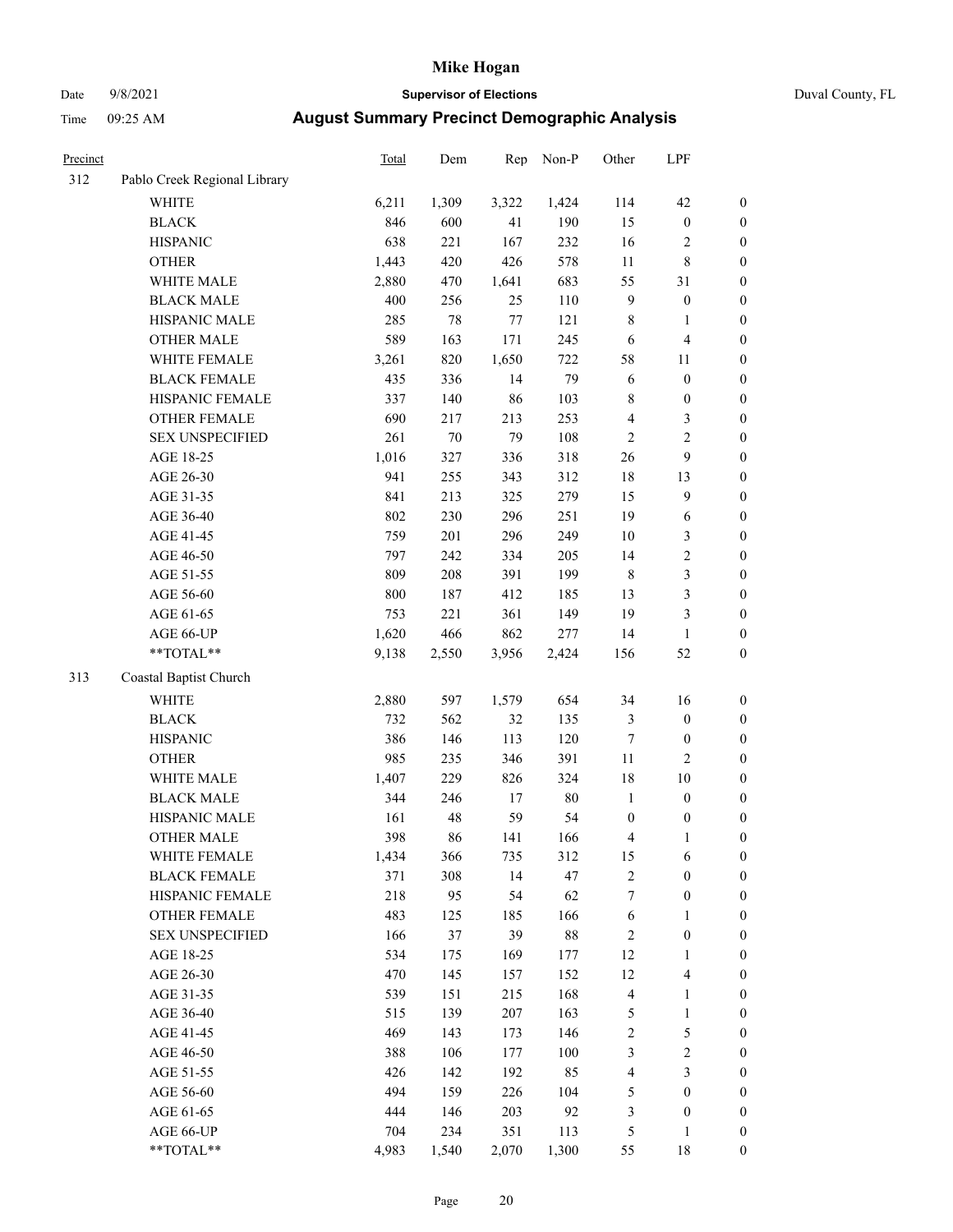# Date 9/8/2021 **Supervisor of Elections** Duval County, FL

| Precinct |                                                            | Total | Dem              | Rep            | Non-P  | Other            | LPF              |                  |
|----------|------------------------------------------------------------|-------|------------------|----------------|--------|------------------|------------------|------------------|
| 315      | Lighthouse Church of the Nazarene                          |       |                  |                |        |                  |                  |                  |
|          | <b>WHITE</b>                                               | 1,215 | 232              | 676            | 285    | 17               | $\mathfrak s$    | 0                |
|          | <b>BLACK</b>                                               | 250   | 205              | 15             | 30     | $\boldsymbol{0}$ | $\boldsymbol{0}$ | 0                |
|          | <b>HISPANIC</b>                                            | 107   | 26               | 40             | 40     | $\boldsymbol{0}$ | $\mathbf{1}$     | $\boldsymbol{0}$ |
|          | <b>OTHER</b>                                               | 220   | 57               | 69             | 89     | 5                | $\boldsymbol{0}$ | $\boldsymbol{0}$ |
|          | WHITE MALE                                                 | 591   | 88               | 346            | 146    | 7                | $\overline{4}$   | $\boldsymbol{0}$ |
|          | <b>BLACK MALE</b>                                          | 121   | 94               | 10             | 17     | $\boldsymbol{0}$ | $\boldsymbol{0}$ | $\boldsymbol{0}$ |
|          | HISPANIC MALE                                              | 48    | 11               | 17             | 20     | 0                | $\boldsymbol{0}$ | $\boldsymbol{0}$ |
|          | <b>OTHER MALE</b>                                          | 94    | 24               | 29             | 39     | 2                | $\boldsymbol{0}$ | $\boldsymbol{0}$ |
|          | WHITE FEMALE                                               | 605   | 142              | 316            | 136    | 10               | 1                | $\boldsymbol{0}$ |
|          | <b>BLACK FEMALE</b>                                        | 127   | 110              | $\overline{4}$ | 13     | $\boldsymbol{0}$ | $\boldsymbol{0}$ | 0                |
|          | HISPANIC FEMALE                                            | 56    | 14               | 22             | 19     | $\boldsymbol{0}$ | 1                | 0                |
|          | OTHER FEMALE                                               | 100   | 25               | 35             | 37     | 3                | $\boldsymbol{0}$ | $\boldsymbol{0}$ |
|          | <b>SEX UNSPECIFIED</b>                                     | 50    | 12               | 21             | 17     | $\boldsymbol{0}$ | $\boldsymbol{0}$ | $\boldsymbol{0}$ |
|          | AGE 18-25                                                  | 173   | 54               | 59             | 58     | 2                | $\boldsymbol{0}$ | $\boldsymbol{0}$ |
|          | AGE 26-30                                                  | 168   | 44               | 62             | 57     | 3                | $\sqrt{2}$       | $\boldsymbol{0}$ |
|          | AGE 31-35                                                  | 159   | 49               | 59             | 50     | 1                | $\boldsymbol{0}$ | $\boldsymbol{0}$ |
|          | AGE 36-40                                                  | 174   | 47               | 67             | 58     | 0                | $\sqrt{2}$       | $\boldsymbol{0}$ |
|          | AGE 41-45                                                  | 138   | 37               | 65             | 32     | 4                | $\boldsymbol{0}$ |                  |
|          |                                                            |       |                  |                |        |                  |                  | $\boldsymbol{0}$ |
|          | AGE 46-50                                                  | 149   | 31               | $80\,$         | 34     | $\mathbf{2}$     | $\mathbf{2}$     | $\boldsymbol{0}$ |
|          | AGE 51-55                                                  | 156   | 48               | 68             | 35     | 5                | $\boldsymbol{0}$ | $\boldsymbol{0}$ |
|          | AGE 56-60                                                  | 207   | 58               | 111            | 38     | $\boldsymbol{0}$ | $\boldsymbol{0}$ | 0                |
|          | AGE 61-65                                                  | 173   | 59               | 84             | $27\,$ | 3                | $\boldsymbol{0}$ | 0                |
|          | AGE 66-UP                                                  | 295   | 93               | 145            | 55     | 2                | $\boldsymbol{0}$ | $\boldsymbol{0}$ |
|          | $**TOTAL**$                                                | 1,792 | 520              | 800            | 444    | 22               | 6                | $\boldsymbol{0}$ |
| 401      | Glendale Community Church                                  |       |                  |                |        |                  |                  |                  |
|          | <b>WHITE</b>                                               | 1,026 | 238              | 576            | 188    | 17               | $\boldsymbol{7}$ | $\boldsymbol{0}$ |
|          | <b>BLACK</b>                                               | 247   | 186              | 14             | 45     | 2                | $\boldsymbol{0}$ | $\boldsymbol{0}$ |
|          | <b>HISPANIC</b>                                            | 87    | 29               | 22             | 36     | $\boldsymbol{0}$ | $\boldsymbol{0}$ | $\boldsymbol{0}$ |
|          | <b>OTHER</b>                                               | 112   | 24               | 31             | 54     | 3                | $\boldsymbol{0}$ | $\boldsymbol{0}$ |
|          | WHITE MALE                                                 | 481   | 103              | 269            | 96     | 9                | $\overline{4}$   | $\boldsymbol{0}$ |
|          | <b>BLACK MALE</b>                                          | 98    | 64               | 5              | 27     | $\overline{c}$   | $\boldsymbol{0}$ | $\boldsymbol{0}$ |
|          | HISPANIC MALE                                              | 42    | 13               | $10\,$         | 19     | $\boldsymbol{0}$ | $\boldsymbol{0}$ | 0                |
|          | <b>OTHER MALE</b>                                          | 36    | 3                | 12             | 18     | 3                | $\boldsymbol{0}$ | $\boldsymbol{0}$ |
|          | WHITE FEMALE                                               | 533   | 133              | 303            | 86     | 8                | 3                | 0                |
|          | <b>BLACK FEMALE</b>                                        | 147   | 120              | 9              | 18     | $\boldsymbol{0}$ | $\boldsymbol{0}$ | $\overline{0}$   |
|          | HISPANIC FEMALE                                            | 43    | 15               | 12             | 16     | $\boldsymbol{0}$ | $\boldsymbol{0}$ | $\overline{0}$   |
|          | OTHER FEMALE                                               | 56    | 17               | 18             | $21\,$ | 0                | $\boldsymbol{0}$ | $\overline{0}$   |
|          | <b>SEX UNSPECIFIED</b>                                     | 36    | $\boldsymbol{9}$ | 5              | $22\,$ | $\boldsymbol{0}$ | $\boldsymbol{0}$ | 0                |
|          | AGE 18-25                                                  | 166   | 54               | 46             | 59     | 6                | $\mathbf{1}$     | 0                |
|          | AGE 26-30                                                  | 116   | 43               | 35             | 33     | 2                | 3                | 0                |
|          | AGE 31-35                                                  | 149   | 47               | 50             | 49     | $\mathbf{1}$     | $\sqrt{2}$       | 0                |
|          | AGE 36-40                                                  | 121   | 45               | 45             | 26     | 5                | $\boldsymbol{0}$ | 0                |
|          | AGE 41-45                                                  | 93    | 31               | 31             | 30     | $\mathbf{1}$     | $\boldsymbol{0}$ | 0                |
|          | AGE 46-50                                                  | 111   | 32               | 49             | 28     | 2                | $\boldsymbol{0}$ | 0                |
|          | AGE 51-55                                                  | 113   | 40               | 49             | 22     | $\overline{c}$   | $\boldsymbol{0}$ | $\overline{0}$   |
|          | AGE 56-60                                                  | 132   | 37               | 72             | 23     | $\boldsymbol{0}$ | $\boldsymbol{0}$ | $\overline{0}$   |
|          | AGE 61-65                                                  | 137   | 38               | 77             | 18     | 3                | 1                | $\overline{0}$   |
|          | AGE 66-UP                                                  | 334   | 110              | 189            | 35     | $\boldsymbol{0}$ | $\boldsymbol{0}$ | 0                |
|          | $\mathrm{*}\mathrm{*} \mathrm{TOTAL} \mathrm{*}\mathrm{*}$ | 1,472 | 477              | 643            | 323    | 22               | 7                | $\boldsymbol{0}$ |
|          |                                                            |       |                  |                |        |                  |                  |                  |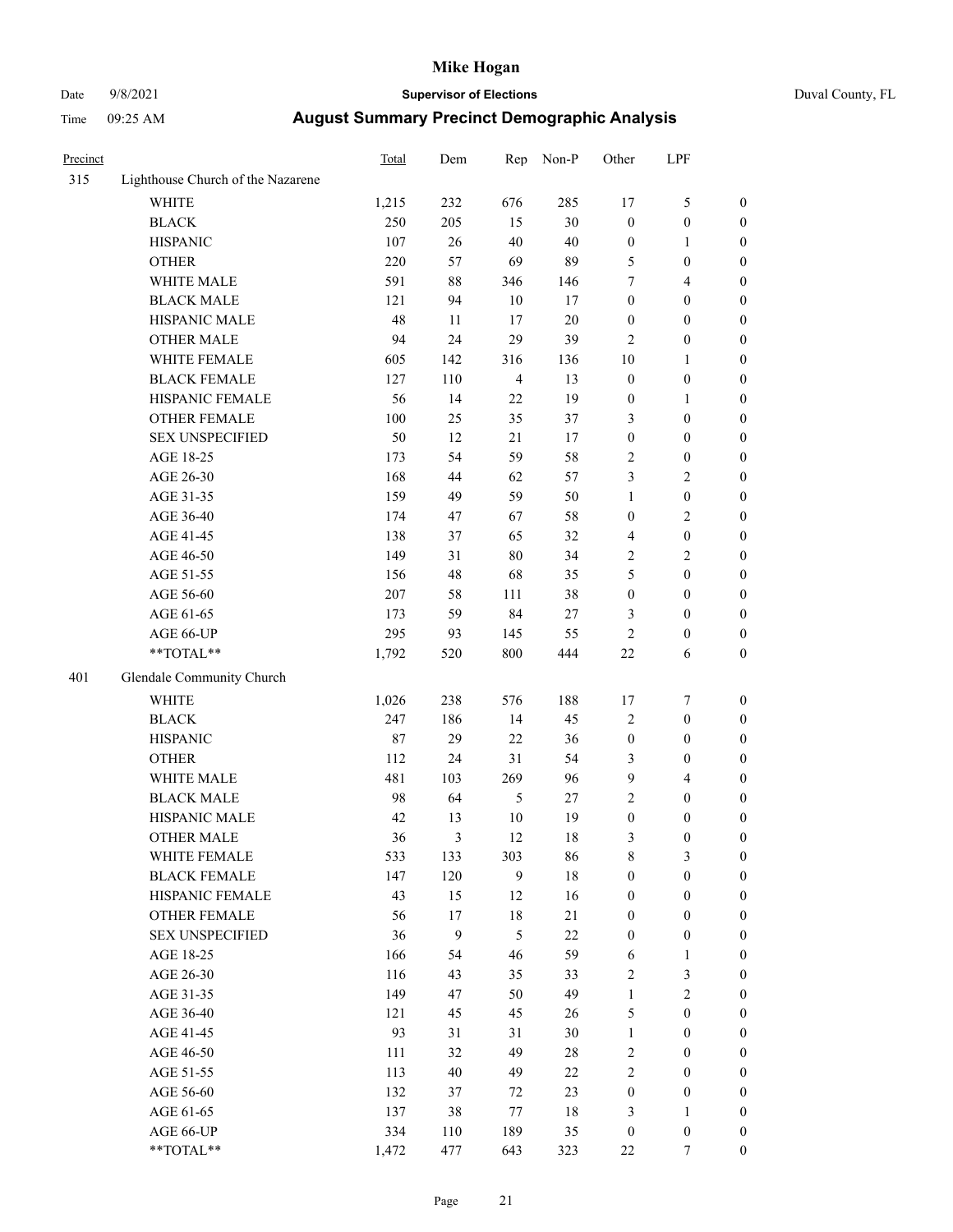# Date 9/8/2021 **Supervisor of Elections** Duval County, FL

| Precinct |                                       | Total | Dem     | Rep    | Non-P  | Other            | LPF              |                  |
|----------|---------------------------------------|-------|---------|--------|--------|------------------|------------------|------------------|
| 402      | Iglesia Pentecostal Presencia De Dios |       |         |        |        |                  |                  |                  |
|          | <b>WHITE</b>                          | 2,225 | 517     | 1,080  | 577    | 36               | 15               | 0                |
|          | <b>BLACK</b>                          | 816   | 620     | 39     | 143    | 14               | $\boldsymbol{0}$ | 0                |
|          | <b>HISPANIC</b>                       | 507   | 202     | 117    | 177    | 9                | $\mathfrak{2}$   | 0                |
|          | <b>OTHER</b>                          | 620   | 184     | 179    | 247    | 10               | $\boldsymbol{0}$ | $\boldsymbol{0}$ |
|          | WHITE MALE                            | 1,037 | 187     | 527    | 293    | 20               | 10               | $\boldsymbol{0}$ |
|          | <b>BLACK MALE</b>                     | 344   | 239     | 20     | 79     | 6                | $\boldsymbol{0}$ | $\boldsymbol{0}$ |
|          | HISPANIC MALE                         | 224   | 70      | 70     | 77     | 5                | $\sqrt{2}$       | $\boldsymbol{0}$ |
|          | <b>OTHER MALE</b>                     | 236   | 74      | 70     | 86     | 6                | $\boldsymbol{0}$ | $\boldsymbol{0}$ |
|          | WHITE FEMALE                          | 1,160 | 328     | 532    | 279    | 16               | $\mathfrak s$    | $\boldsymbol{0}$ |
|          | <b>BLACK FEMALE</b>                   | 461   | 371     | 19     | 63     | 8                | $\boldsymbol{0}$ | 0                |
|          | HISPANIC FEMALE                       | 269   | 123     | 46     | 96     | 4                | $\boldsymbol{0}$ | 0                |
|          | <b>OTHER FEMALE</b>                   | 301   | 95      | 94     | 109    | 3                | $\boldsymbol{0}$ | 0                |
|          | <b>SEX UNSPECIFIED</b>                | 136   | 36      | 37     | 62     | $\mathbf{1}$     | $\boldsymbol{0}$ | $\boldsymbol{0}$ |
|          | AGE 18-25                             | 465   | 172     | 100    | 172    | $20\,$           | 1                | $\boldsymbol{0}$ |
|          | AGE 26-30                             | 455   | 162     | 108    | 171    | $11\,$           | $\mathfrak{Z}$   | $\boldsymbol{0}$ |
|          | AGE 31-35                             | 393   | 134     | 100    | 147    | 9                | 3                | $\boldsymbol{0}$ |
|          | AGE 36-40                             | 359   | 126     | 104    | 124    | 4                | $\mathbf{1}$     | $\boldsymbol{0}$ |
|          | AGE 41-45                             | 348   | 135     | 112    | 94     | $\sqrt{6}$       | $\mathbf{1}$     | $\boldsymbol{0}$ |
|          | AGE 46-50                             | 303   | 108     | 109    | $80\,$ | 5                | $\mathbf{1}$     | $\boldsymbol{0}$ |
|          | AGE 51-55                             | 340   | 130     | 123    | 84     | 2                | $\mathbf{1}$     | 0                |
|          | AGE 56-60                             | 403   | 150     | 173    | 76     | 4                | $\boldsymbol{0}$ | 0                |
|          | AGE 61-65                             | 376   | 142     | 148    | 83     | 2                | 1                | 0                |
|          | AGE 66-UP                             | 726   | 264     | 338    | 113    | 6                | $\mathfrak s$    | 0                |
|          | **TOTAL**                             | 4,168 | 1,523   | 1,415  | 1,144  | 69               | 17               | $\boldsymbol{0}$ |
| 403      | Restoration Church                    |       |         |        |        |                  |                  |                  |
|          | <b>WHITE</b>                          | 3,164 | 803     | 1,559  | 744    | 46               | 12               | $\boldsymbol{0}$ |
|          | <b>BLACK</b>                          | 1,434 | 1,099   | 58     | 257    | 19               | $\mathbf{1}$     | $\boldsymbol{0}$ |
|          | <b>HISPANIC</b>                       | 701   | 264     | 158    | 271    | 4                | $\overline{4}$   | $\boldsymbol{0}$ |
|          | <b>OTHER</b>                          | 772   | 280     | 168    | 317    | 6                | $\mathbf{1}$     | $\boldsymbol{0}$ |
|          | WHITE MALE                            | 1,473 | 306     | 786    | 353    | $20\,$           | $\,$ 8 $\,$      | $\overline{0}$   |
|          | <b>BLACK MALE</b>                     | 561   | 380     | 32     | 139    | 9                | $\mathbf{1}$     | 0                |
|          | HISPANIC MALE                         | 297   | $100\,$ | 80     | 116    | $\boldsymbol{0}$ | 1                | 0                |
|          | <b>OTHER MALE</b>                     | 309   | 111     | 73     | 119    | 5                | $\mathbf{1}$     | 0                |
|          | WHITE FEMALE                          | 1,657 | 489     | 761    | 378    | 25               | 4                | 0                |
|          | <b>BLACK FEMALE</b>                   | 852   | 702     | 26     | 115    | 9                | $\boldsymbol{0}$ | $\boldsymbol{0}$ |
|          | HISPANIC FEMALE                       | 384   | 159     | 74     | 144    | 4                | $\mathfrak{Z}$   | $\overline{0}$   |
|          | <b>OTHER FEMALE</b>                   | 344   | 131     | $80\,$ | 132    | $\mathbf{1}$     | $\boldsymbol{0}$ | $\overline{0}$   |
|          | <b>SEX UNSPECIFIED</b>                | 194   | 68      | 31     | 93     | 2                | $\boldsymbol{0}$ | 0                |
|          | AGE 18-25                             | 678   | 276     | 147    | 233    | $20\,$           | $\sqrt{2}$       | 0                |
|          | AGE 26-30                             | 594   | 221     | 158    | 200    | 14               | $\mathbf{1}$     | 0                |
|          | AGE 31-35                             | 561   | 222     | 140    | 190    | $\,$ 8 $\,$      | $\mathbf{1}$     | 0                |
|          | AGE 36-40                             | 539   | 221     | 129    | 178    | 8                | $\mathfrak z$    | 0                |
|          | AGE 41-45                             | 498   | 218     | 119    | 156    | 2                | $\mathfrak z$    | 0                |
|          | AGE 46-50                             | 467   | 189     | 147    | 124    | 4                | $\mathfrak z$    | 0                |
|          | AGE 51-55                             | 503   | 202     | 177    | 119    | 3                | $\sqrt{2}$       | 0                |
|          | AGE 56-60                             | 578   | 222     | 236    | 112    | 6                | $\sqrt{2}$       | $\boldsymbol{0}$ |
|          | AGE 61-65                             | 540   | 205     | 231    | 101    | 2                | $\mathbf{1}$     | $\boldsymbol{0}$ |
|          | AGE 66-UP                             | 1,113 | 470     | 459    | 176    | 8                | $\boldsymbol{0}$ | 0                |
|          | **TOTAL**                             | 6,071 | 2,446   | 1,943  | 1,589  | 75               | 18               | $\boldsymbol{0}$ |
|          |                                       |       |         |        |        |                  |                  |                  |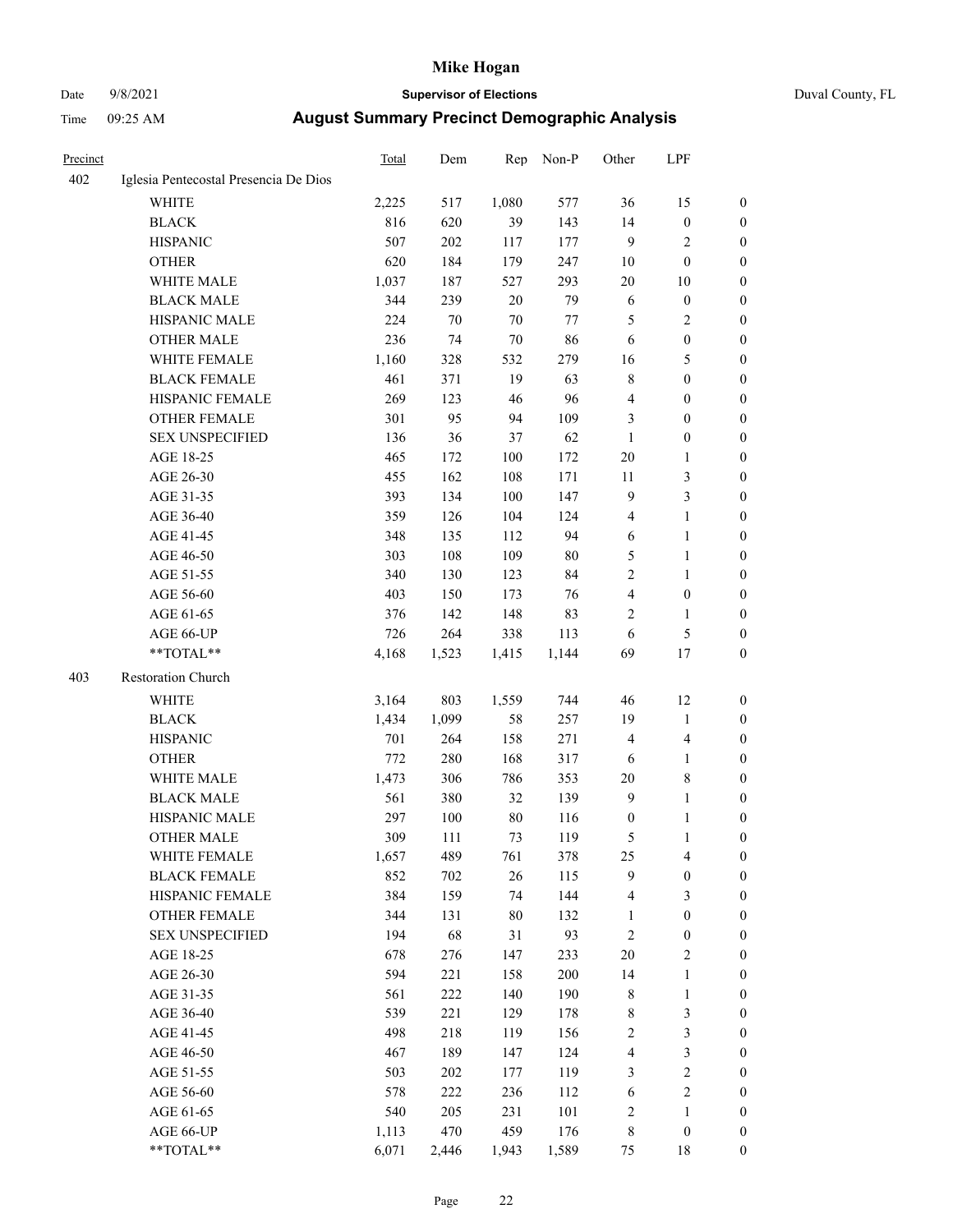# Date 9/8/2021 **Supervisor of Elections** Duval County, FL

| Precinct |                                   | Total | Dem    | Rep   | Non-P       | Other            | LPF              |                  |
|----------|-----------------------------------|-------|--------|-------|-------------|------------------|------------------|------------------|
| 404      | Holiday Hill Baptist Church       |       |        |       |             |                  |                  |                  |
|          | <b>WHITE</b>                      | 2,370 | 545    | 1,393 | 398         | 23               | 11               | 0                |
|          | <b>BLACK</b>                      | 197   | 159    | 11    | 23          | $\overline{4}$   | $\boldsymbol{0}$ | 0                |
|          | <b>HISPANIC</b>                   | 118   | 37     | 40    | 33          | 8                | $\boldsymbol{0}$ | $\boldsymbol{0}$ |
|          | <b>OTHER</b>                      | 202   | 58     | 59    | $8\sqrt{1}$ | 2                | $\sqrt{2}$       | $\boldsymbol{0}$ |
|          | WHITE MALE                        | 1,107 | 222    | 659   | 209         | 12               | 5                | $\boldsymbol{0}$ |
|          | <b>BLACK MALE</b>                 | 104   | 79     | 6     | 16          | 3                | $\boldsymbol{0}$ | $\boldsymbol{0}$ |
|          | HISPANIC MALE                     | 62    | 19     | 20    | 19          | 4                | $\boldsymbol{0}$ | $\boldsymbol{0}$ |
|          | <b>OTHER MALE</b>                 | 73    | 13     | 21    | 35          | 2                | $\mathfrak{2}$   | $\boldsymbol{0}$ |
|          | WHITE FEMALE                      | 1,234 | 319    | 716   | 182         | $11\,$           | 6                | $\boldsymbol{0}$ |
|          | <b>BLACK FEMALE</b>               | 88    | 76     | 5     | 6           | $\mathbf{1}$     | $\boldsymbol{0}$ | 0                |
|          | HISPANIC FEMALE                   | 55    | 18     | 19    | 14          | 4                | $\boldsymbol{0}$ | 0                |
|          | OTHER FEMALE                      | 83    | 34     | 23    | 26          | 0                | $\boldsymbol{0}$ | $\boldsymbol{0}$ |
|          | <b>SEX UNSPECIFIED</b>            | 81    | 19     | 34    | 28          | $\boldsymbol{0}$ | $\boldsymbol{0}$ | $\boldsymbol{0}$ |
|          | AGE 18-25                         | 255   | $70\,$ | 105   | 74          | 4                | $\sqrt{2}$       | $\boldsymbol{0}$ |
|          | AGE 26-30                         | 226   | 61     | 96    | 65          | 4                | $\boldsymbol{0}$ | $\boldsymbol{0}$ |
|          | AGE 31-35                         | 248   | 71     | 100   | 70          | 3                | $\overline{4}$   | $\boldsymbol{0}$ |
|          | AGE 36-40                         | 239   | 62     | 112   | 62          | $\overline{c}$   | $\mathbf{1}$     | $\boldsymbol{0}$ |
|          | AGE 41-45                         | 209   | 56     | 97    | 44          | 10               | $\mathfrak{2}$   | $\boldsymbol{0}$ |
|          | AGE 46-50                         | 226   | 68     | 111   | 46          | $\mathbf{1}$     | $\boldsymbol{0}$ | $\boldsymbol{0}$ |
|          | AGE 51-55                         | 211   | 45     | 130   | 31          | 5                | $\boldsymbol{0}$ | $\boldsymbol{0}$ |
|          | AGE 56-60                         | 252   | 64     | 138   | 41          | 5                | $\overline{4}$   | 0                |
|          | AGE 61-65                         | 292   | 78     | 173   | $40\,$      | $\mathbf{1}$     | $\boldsymbol{0}$ | $\boldsymbol{0}$ |
|          | AGE 66-UP                         | 729   | 224    | 441   | 62          | 2                | $\boldsymbol{0}$ | $\boldsymbol{0}$ |
|          | $**TOTAL**$                       | 2,887 | 799    | 1,503 | 535         | 37               | 13               | $\boldsymbol{0}$ |
| 405      | Harvest Time Christian Fellowship |       |        |       |             |                  |                  |                  |
|          | <b>WHITE</b>                      | 985   | 288    | 449   | 219         | $21\,$           | $\,$ $\,$        | $\boldsymbol{0}$ |
|          | <b>BLACK</b>                      | 624   | 476    | 19    | 124         | 3                | $\sqrt{2}$       | $\boldsymbol{0}$ |
|          | <b>HISPANIC</b>                   | 220   | 79     | 58    | 76          | 6                | $\mathbf{1}$     | $\boldsymbol{0}$ |
|          | <b>OTHER</b>                      | 194   | 63     | 50    | $8\sqrt{1}$ | $\boldsymbol{0}$ | $\boldsymbol{0}$ | $\boldsymbol{0}$ |
|          | WHITE MALE                        | 462   | 117    | 229   | 97          | 13               | 6                | $\boldsymbol{0}$ |
|          | <b>BLACK MALE</b>                 | 256   | 181    | 14    | 58          | $\mathbf{2}$     | $\mathbf{1}$     | $\boldsymbol{0}$ |
|          | HISPANIC MALE                     | 85    | 28     | 22    | 32          | 2                | 1                | 0                |
|          | <b>OTHER MALE</b>                 | 71    | 21     | 16    | 34          | $\boldsymbol{0}$ | $\boldsymbol{0}$ | $\boldsymbol{0}$ |
|          | WHITE FEMALE                      | 509   | 166    | 215   | 118         | 8                | 2                | 0                |
|          | <b>BLACK FEMALE</b>               | 347   | 282    | 5     | 58          | $\mathbf{1}$     | $\mathbf{1}$     | $\boldsymbol{0}$ |
|          | HISPANIC FEMALE                   | 129   | 50     | 32    | 43          | 4                | $\boldsymbol{0}$ | $\overline{0}$   |
|          | OTHER FEMALE                      | 93    | 34     | 26    | 33          | $\boldsymbol{0}$ | $\boldsymbol{0}$ | $\overline{0}$   |
|          | <b>SEX UNSPECIFIED</b>            | 71    | 27     | 17    | 27          | $\boldsymbol{0}$ | $\boldsymbol{0}$ | 0                |
|          | AGE 18-25                         | 249   | 107    | 43    | 94          | 5                | $\boldsymbol{0}$ | 0                |
|          | AGE 26-30                         | 256   | 114    | 49    | 87          | 3                | 3                | 0                |
|          | AGE 31-35                         | 241   | 113    | 57    | 62          | 7                | $\sqrt{2}$       | 0                |
|          | AGE 36-40                         | 180   | 74     | 46    | 53          | 3                | $\overline{4}$   | 0                |
|          | AGE 41-45                         | 180   | 82     | 47    | 47          | 3                | $\mathbf{1}$     | 0                |
|          | AGE 46-50                         | 146   | 65     | 40    | 38          | 3                | $\boldsymbol{0}$ | 0                |
|          | AGE 51-55                         | 159   | 79     | 48    | 32          | $\boldsymbol{0}$ | $\boldsymbol{0}$ | 0                |
|          | AGE 56-60                         | 183   | 90     | 65    | 26          | 1                | 1                | 0                |
|          | AGE 61-65                         | 161   | 61     | 77    | $22\,$      | 1                | $\boldsymbol{0}$ | 0                |
|          | AGE 66-UP                         | 268   | 121    | 104   | 39          | 4                | $\boldsymbol{0}$ | 0                |
|          | **TOTAL**                         | 2,023 | 906    | 576   | 500         | 30               | 11               | $\boldsymbol{0}$ |
|          |                                   |       |        |       |             |                  |                  |                  |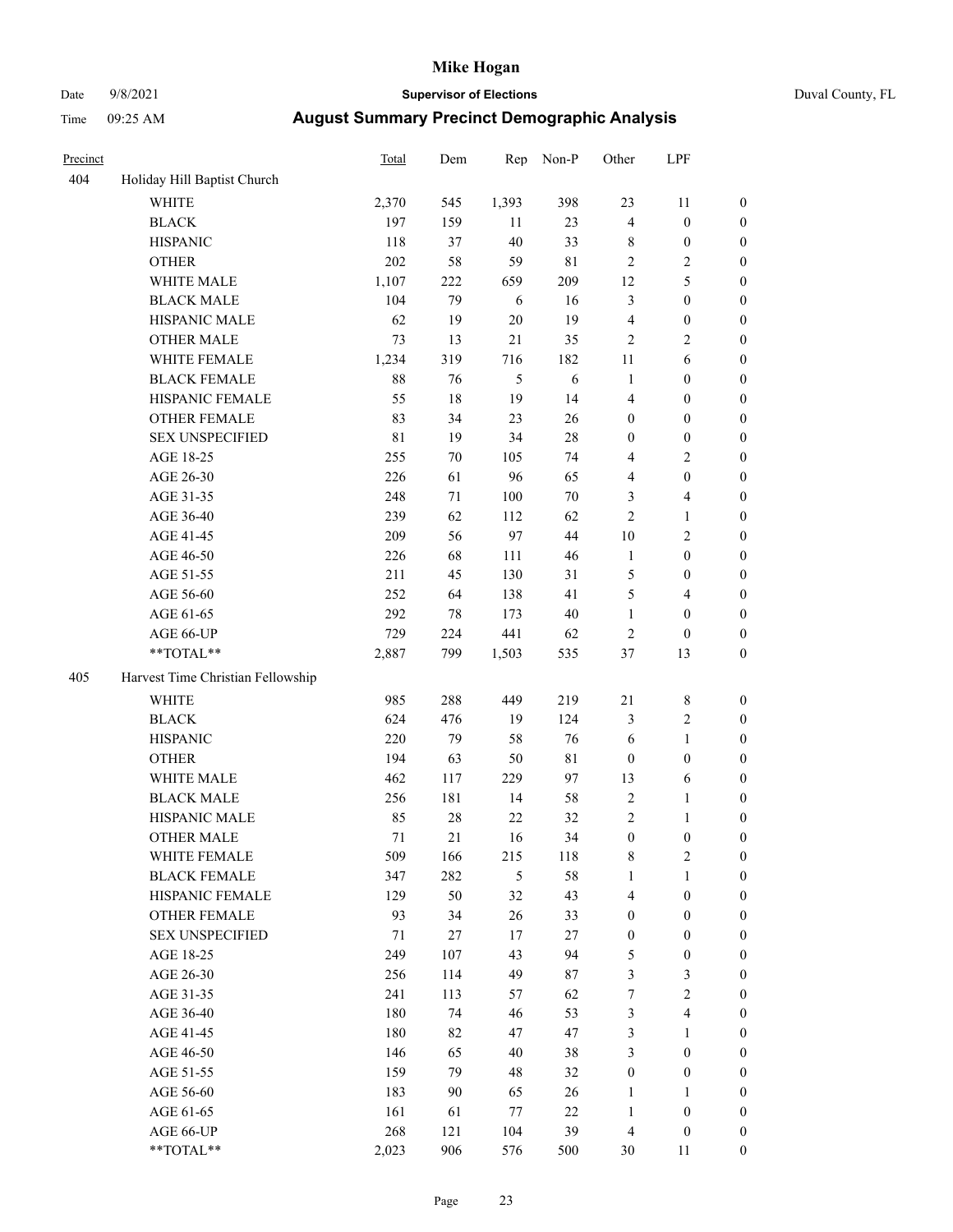# Date 9/8/2021 **Supervisor of Elections** Duval County, FL

| Precinct |                            | Total | Dem   | Rep   | Non-P | Other            | LPF              |                  |
|----------|----------------------------|-------|-------|-------|-------|------------------|------------------|------------------|
| 407      | Southpoint Baptist Church  |       |       |       |       |                  |                  |                  |
|          | <b>WHITE</b>               | 3,787 | 906   | 1,956 | 813   | 74               | 38               | 0                |
|          | <b>BLACK</b>               | 1,031 | 800   | 38    | 171   | 20               | $\sqrt{2}$       | 0                |
|          | <b>HISPANIC</b>            | 413   | 164   | 86    | 156   | 6                | $\mathbf{1}$     | $\boldsymbol{0}$ |
|          | <b>OTHER</b>               | 883   | 317   | 183   | 370   | 10               | $\mathfrak{Z}$   | $\boldsymbol{0}$ |
|          | WHITE MALE                 | 1,792 | 355   | 958   | 421   | 33               | 25               | $\boldsymbol{0}$ |
|          | <b>BLACK MALE</b>          | 402   | 293   | 16    | 83    | 9                | 1                | $\boldsymbol{0}$ |
|          | HISPANIC MALE              | 163   | 59    | 41    | 60    | 3                | $\boldsymbol{0}$ | $\boldsymbol{0}$ |
|          | <b>OTHER MALE</b>          | 365   | 113   | 77    | 167   | $\tau$           | $\mathbf{1}$     | $\boldsymbol{0}$ |
|          | WHITE FEMALE               | 1,956 | 539   | 983   | 381   | 41               | 12               | $\boldsymbol{0}$ |
|          | <b>BLACK FEMALE</b>        | 616   | 497   | 21    | 86    | 11               | $\mathbf{1}$     | 0                |
|          | HISPANIC FEMALE            | 244   | 102   | 43    | 95    | 3                | $\mathbf{1}$     | 0                |
|          | OTHER FEMALE               | 395   | 171   | 88    | 133   | 3                | $\boldsymbol{0}$ | $\boldsymbol{0}$ |
|          | <b>SEX UNSPECIFIED</b>     | 181   | 58    | 36    | 84    | $\boldsymbol{0}$ | 3                | $\boldsymbol{0}$ |
|          | AGE 18-25                  | 729   | 292   | 201   | 218   | $10\,$           | $\,$ $\,$        | $\boldsymbol{0}$ |
|          | AGE 26-30                  | 847   | 315   | 247   | 256   | 23               | 6                | $\boldsymbol{0}$ |
|          | AGE 31-35                  | 708   | 291   | 176   | 214   | 21               | 6                | $\boldsymbol{0}$ |
|          | AGE 36-40                  | 555   | 198   | 173   | 160   | 21               | 3                | $\boldsymbol{0}$ |
|          | AGE 41-45                  | 460   | 169   | 141   | 138   | 5                | $\boldsymbol{7}$ | $\boldsymbol{0}$ |
|          | AGE 46-50                  | 434   | 142   | 160   | 120   | 7                | $\mathfrak s$    | $\boldsymbol{0}$ |
|          | AGE 51-55                  | 459   | 157   | 186   | 109   | 5                | $\sqrt{2}$       | $\boldsymbol{0}$ |
|          | AGE 56-60                  | 425   | 131   | 213   | 76    | 3                | $\sqrt{2}$       | 0                |
|          | AGE 61-65                  | 417   | 140   | 193   | 72    | $\tau$           | 5                | $\boldsymbol{0}$ |
|          | AGE 66-UP                  | 1,080 | 352   | 573   | 147   | 8                | $\boldsymbol{0}$ | $\boldsymbol{0}$ |
|          | $**TOTAL**$                | 6,114 | 2,187 | 2,263 | 1,510 | 110              | 44               | $\boldsymbol{0}$ |
| 408      | Dean Road Church of Christ |       |       |       |       |                  |                  |                  |
|          | <b>WHITE</b>               | 2,832 | 610   | 1,608 | 565   | 36               | 13               | $\boldsymbol{0}$ |
|          | <b>BLACK</b>               | 553   | 427   | 24    | 95    | 5                | $\sqrt{2}$       | $\boldsymbol{0}$ |
|          | <b>HISPANIC</b>            | 312   | 116   | 76    | 114   | 4                | $\mathfrak{2}$   | $\boldsymbol{0}$ |
|          | <b>OTHER</b>               | 407   | 112   | 145   | 143   | 6                | $\mathbf{1}$     | $\boldsymbol{0}$ |
|          | WHITE MALE                 | 1,310 | 227   | 759   | 298   | 18               | $\,$ 8 $\,$      | $\boldsymbol{0}$ |
|          | <b>BLACK MALE</b>          | 204   | 143   | 15    | 43    | $\mathbf{2}$     | $\mathbf{1}$     | $\boldsymbol{0}$ |
|          | HISPANIC MALE              | 142   | 47    | 34    | 58    | 2                | 1                | 0                |
|          | <b>OTHER MALE</b>          | 157   | 32    | 61    | 63    | $\mathbf{1}$     | $\boldsymbol{0}$ | $\boldsymbol{0}$ |
|          | WHITE FEMALE               | 1,484 | 376   | 831   | 254   | 18               | 5                | 0                |
|          | <b>BLACK FEMALE</b>        | 337   | 277   | 8     | 48    | 3                | $\mathbf{1}$     | $\boldsymbol{0}$ |
|          | HISPANIC FEMALE            | 161   | 68    | 40    | 50    | $\overline{c}$   | $\mathbf{1}$     | $\overline{0}$   |
|          | OTHER FEMALE               | 183   | 60    | 69    | 50    | 4                | $\boldsymbol{0}$ | $\overline{0}$   |
|          | <b>SEX UNSPECIFIED</b>     | 126   | 35    | 36    | 53    | $\mathbf{1}$     | $\mathbf{1}$     | 0                |
|          | AGE 18-25                  | 382   | 138   | 100   | 127   | 14               | 3                | 0                |
|          | AGE 26-30                  | 382   | 122   | 126   | 122   | 9                | 3                | 0                |
|          | AGE 31-35                  | 392   | 126   | 146   | 117   | 1                | $\sqrt{2}$       | 0                |
|          | AGE 36-40                  | 350   | 98    | 135   | 112   | 4                | $\mathbf{1}$     | 0                |
|          | AGE 41-45                  | 278   | 79    | 118   | 74    | 3                | $\overline{4}$   | 0                |
|          | AGE 46-50                  | 276   | 76    | 136   | 60    | 3                | $\mathbf{1}$     | 0                |
|          | AGE 51-55                  | 311   | 90    | 150   | 64    | 4                | 3                | 0                |
|          | AGE 56-60                  | 381   | 89    | 211   | 79    | 2                | $\boldsymbol{0}$ | $\overline{0}$   |
|          | AGE 61-65                  | 394   | 113   | 213   | 67    | $\mathbf{1}$     | $\boldsymbol{0}$ | $\overline{0}$   |
|          | AGE 66-UP                  | 958   | 334   | 518   | 95    | 10               | $\mathbf{1}$     | 0                |
|          | **TOTAL**                  | 4,104 | 1,265 | 1,853 | 917   | 51               | 18               | $\boldsymbol{0}$ |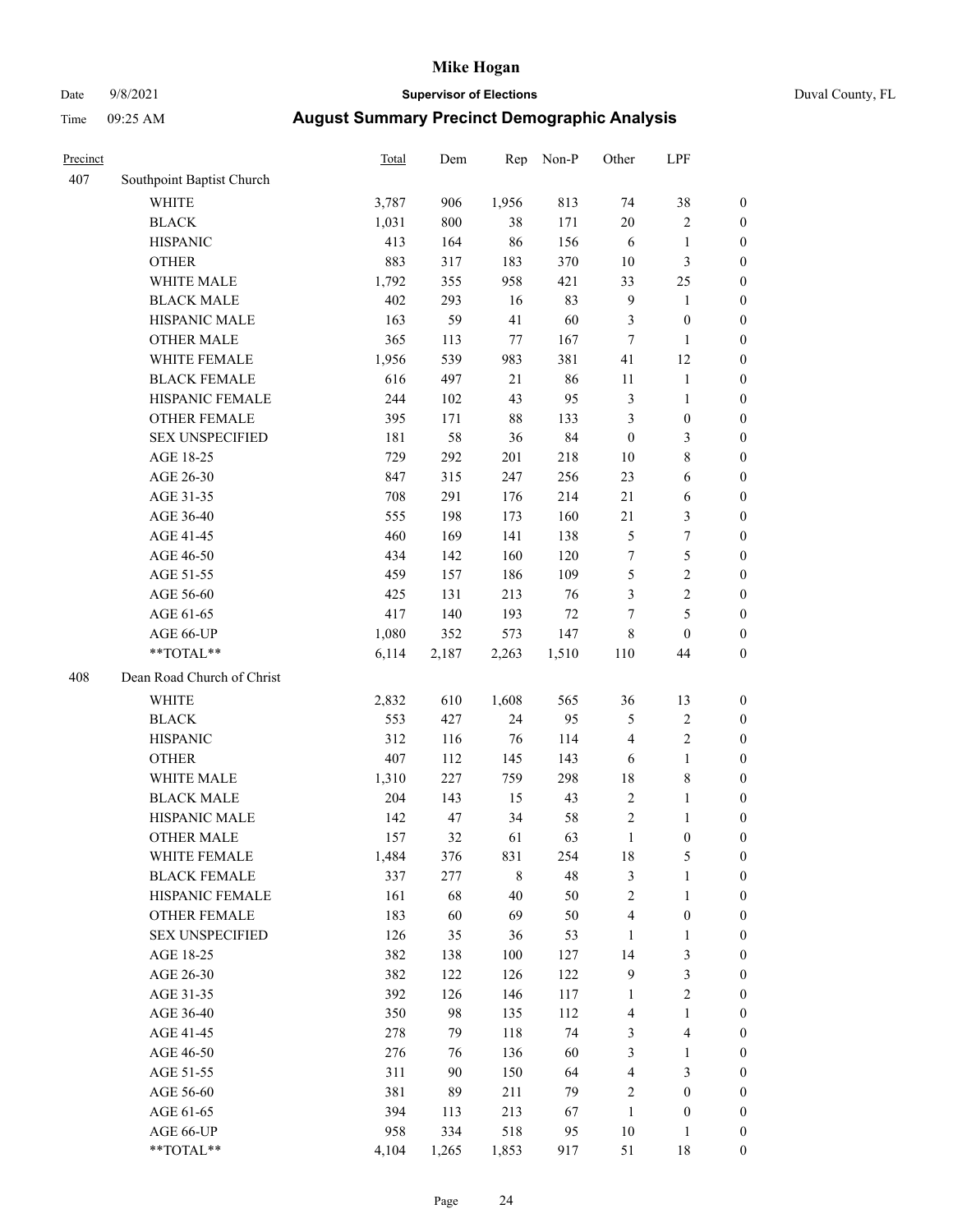# Date 9/8/2021 **Supervisor of Elections** Duval County, FL

| Precinct |                                        | Total | Dem    | Rep     | Non-P   | Other            | LPF                      |                  |
|----------|----------------------------------------|-------|--------|---------|---------|------------------|--------------------------|------------------|
| 409      | Ramallah American Club of Jacksonville |       |        |         |         |                  |                          |                  |
|          | <b>WHITE</b>                           | 1,753 | 470    | 878     | 371     | 23               | 11                       | $\boldsymbol{0}$ |
|          | <b>BLACK</b>                           | 657   | 502    | 22      | 126     | 7                | $\boldsymbol{0}$         | $\boldsymbol{0}$ |
|          | <b>HISPANIC</b>                        | 284   | 114    | 55      | 107     | 6                | $\sqrt{2}$               | $\boldsymbol{0}$ |
|          | <b>OTHER</b>                           | 389   | 105    | 99      | 179     | 5                | $\mathbf{1}$             | $\boldsymbol{0}$ |
|          | WHITE MALE                             | 788   | 183    | 410     | 180     | $10\,$           | $\mathfrak s$            | $\boldsymbol{0}$ |
|          | <b>BLACK MALE</b>                      | 261   | 183    | 12      | 63      | 3                | $\boldsymbol{0}$         | $\boldsymbol{0}$ |
|          | HISPANIC MALE                          | 108   | 41     | 24      | 42      | $\boldsymbol{0}$ | $\mathbf{1}$             | $\boldsymbol{0}$ |
|          | <b>OTHER MALE</b>                      | 153   | 43     | 44      | 63      | 2                | $\mathbf{1}$             | 0                |
|          | WHITE FEMALE                           | 947   | 283    | 461     | 185     | 13               | $\mathfrak{S}$           | 0                |
|          | <b>BLACK FEMALE</b>                    | 381   | 308    | 9       | 60      | 4                | $\boldsymbol{0}$         | 0                |
|          | HISPANIC FEMALE                        | 173   | 72     | 29      | 65      | 6                | $\mathbf{1}$             | $\boldsymbol{0}$ |
|          | OTHER FEMALE                           | 163   | 51     | $40\,$  | $70\,$  | $\overline{c}$   | $\boldsymbol{0}$         | $\boldsymbol{0}$ |
|          | <b>SEX UNSPECIFIED</b>                 | 109   | $27\,$ | 25      | 55      | $\mathbf{1}$     | $\mathbf{1}$             | $\boldsymbol{0}$ |
|          | AGE 18-25                              | 321   | 140    | 71      | 104     | 5                | $\mathbf{1}$             | $\boldsymbol{0}$ |
|          | AGE 26-30                              | 307   | 120    | 63      | 115     | 6                | 3                        | $\boldsymbol{0}$ |
|          | AGE 31-35                              | 271   | 91     | 75      | 94      | $\tau$           | $\overline{4}$           | $\boldsymbol{0}$ |
|          | AGE 36-40                              | 238   | 83     | $70\,$  | $80\,$  | 3                | $\sqrt{2}$               | $\boldsymbol{0}$ |
|          | AGE 41-45                              | 221   | $88\,$ | 57      | 69      | 7                | $\boldsymbol{0}$         | $\boldsymbol{0}$ |
|          | AGE 46-50                              | 225   | 95     | 69      | 52      | 5                | $\overline{4}$           | 0                |
|          | AGE 51-55                              | 237   | 83     | 103     | 50      | $\mathbf{1}$     | $\boldsymbol{0}$         | $\boldsymbol{0}$ |
|          | AGE 56-60                              | 253   | 109    | 93      | 48      | 3                | $\boldsymbol{0}$         | $\boldsymbol{0}$ |
|          | AGE 61-65                              | 268   | 84     | 124     | 58      | 2                | $\boldsymbol{0}$         | $\boldsymbol{0}$ |
|          | AGE 66-UP                              | 742   | 298    | 329     | 113     | 2                | $\boldsymbol{0}$         | $\boldsymbol{0}$ |
|          | **TOTAL**                              | 3,083 | 1,191  | 1,054   | 783     | 41               | 14                       | $\boldsymbol{0}$ |
| 410      | St. Barnabas Anglican Church           |       |        |         |         |                  |                          |                  |
|          | <b>WHITE</b>                           | 2,465 | 596    | 1,230   | 576     | 48               | 15                       | $\boldsymbol{0}$ |
|          | <b>BLACK</b>                           | 853   | 641    | 49      | 151     | 11               | $\mathbf{1}$             | $\boldsymbol{0}$ |
|          | <b>HISPANIC</b>                        | 427   | 174    | 88      | 158     | 6                | $\mathbf{1}$             | $\overline{0}$   |
|          | <b>OTHER</b>                           | 744   | 200    | 235     | 300     | 5                | $\overline{4}$           | $\overline{0}$   |
|          | WHITE MALE                             | 1,177 | 248    | 617     | 282     | $20\,$           | 10                       | 0                |
|          | <b>BLACK MALE</b>                      | 359   | 257    | 25      | $71\,$  | 5                | $\mathbf{1}$             | 0                |
|          | HISPANIC MALE                          | 197   | 66     | 45      | 82      | 3                | $\mathbf{1}$             | 0                |
|          | <b>OTHER MALE</b>                      | 305   | 75     | 104     | 124     | $\mathbf{1}$     | $\mathbf{1}$             | $\boldsymbol{0}$ |
|          | WHITE FEMALE                           | 1,242 | 335    | 593     | 281     | 28               | 5                        | $\boldsymbol{0}$ |
|          | <b>BLACK FEMALE</b>                    | 476   | 371    | 22      | $77 \,$ | 6                | $\boldsymbol{0}$         | $\overline{0}$   |
|          | HISPANIC FEMALE                        | 218   | 101    | 41      | 73      | 3                | $\boldsymbol{0}$         | $\overline{0}$   |
|          | <b>OTHER FEMALE</b>                    | 330   | 96     | 110     | 118     | 3                | $\mathfrak{Z}$           | $\overline{0}$   |
|          | <b>SEX UNSPECIFIED</b>                 | 185   | 62     | 45      | 77      | $\mathbf{1}$     | $\boldsymbol{0}$         | $\theta$         |
|          | AGE 18-25                              | 564   | 220    | 137     | 190     | 13               | $\overline{4}$           | 0                |
|          | AGE 26-30                              | 412   | 154    | $100\,$ | 145     | $10\,$           | $\sqrt{3}$               | 0                |
|          | AGE 31-35                              | 399   | 145    | 118     | 123     | 9                | $\overline{\mathcal{L}}$ | 0                |
|          | AGE 36-40                              | 392   | 140    | 117     | 124     | 8                | $\mathfrak z$            | 0                |
|          | AGE 41-45                              | 312   | 109    | $87\,$  | 111     | 3                | $\sqrt{2}$               | $\boldsymbol{0}$ |
|          | AGE 46-50                              | 358   | 114    | 136     | 100     | 5                | $\mathfrak{Z}$           | $\boldsymbol{0}$ |
|          | AGE 51-55                              | 387   | 132    | 154     | 96      | 5                | $\boldsymbol{0}$         | $\boldsymbol{0}$ |
|          | AGE 56-60                              | 416   | 135    | 184     | 92      | 5                | $\boldsymbol{0}$         | 0                |
|          | AGE 61-65                              | 406   | 137    | 178     | 84      | 6                | $\mathbf{1}$             | 0                |
|          | AGE 66-UP                              | 843   | 325    | 391     | 120     | 6                | $\mathbf{1}$             | $\boldsymbol{0}$ |
|          | **TOTAL**                              | 4,489 | 1,611  | 1,602   | 1,185   | $70\,$           | $21\,$                   | $\boldsymbol{0}$ |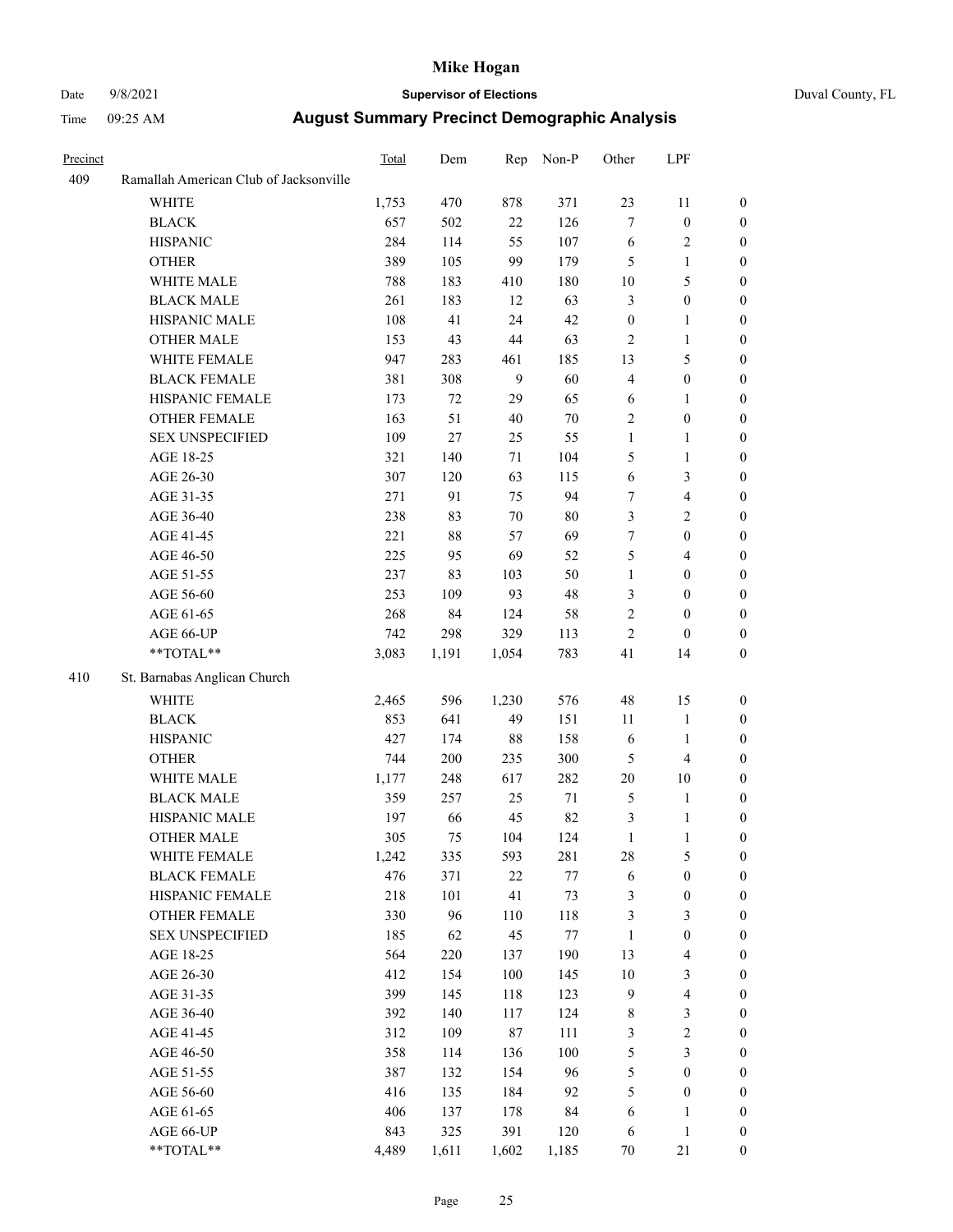# Date 9/8/2021 **Supervisor of Elections** Duval County, FL

| Precinct |                             | Total | Dem   | Rep   | Non-P       | Other        | LPF              |                  |
|----------|-----------------------------|-------|-------|-------|-------------|--------------|------------------|------------------|
| 411      | Windy Hill Community Center |       |       |       |             |              |                  |                  |
|          | <b>WHITE</b>                | 2,978 | 694   | 1,429 | 782         | 54           | 19               | 0                |
|          | <b>BLACK</b>                | 748   | 549   | 34    | 155         | $10\,$       | $\boldsymbol{0}$ | $\boldsymbol{0}$ |
|          | <b>HISPANIC</b>             | 691   | 286   | 128   | 263         | 11           | 3                | $\boldsymbol{0}$ |
|          | <b>OTHER</b>                | 654   | 212   | 165   | 265         | 9            | $\mathfrak{Z}$   | $\boldsymbol{0}$ |
|          | WHITE MALE                  | 1,417 | 265   | 734   | 378         | 27           | 13               | $\boldsymbol{0}$ |
|          | <b>BLACK MALE</b>           | 271   | 172   | 23    | $71\,$      | 5            | $\boldsymbol{0}$ | $\boldsymbol{0}$ |
|          | HISPANIC MALE               | 318   | 119   | 64    | 130         | 5            | $\boldsymbol{0}$ | $\boldsymbol{0}$ |
|          | <b>OTHER MALE</b>           | 262   | 78    | 78    | 100         | 3            | 3                | $\boldsymbol{0}$ |
|          | WHITE FEMALE                | 1,515 | 421   | 674   | 387         | 27           | 6                | $\boldsymbol{0}$ |
|          | <b>BLACK FEMALE</b>         | 469   | 373   | 11    | $8\sqrt{1}$ | 4            | $\boldsymbol{0}$ | $\boldsymbol{0}$ |
|          | HISPANIC FEMALE             | 356   | 159   | 61    | 127         | 6            | $\mathfrak{Z}$   | $\boldsymbol{0}$ |
|          | OTHER FEMALE                | 299   | 111   | 64    | 118         | 6            | $\boldsymbol{0}$ | $\boldsymbol{0}$ |
|          | <b>SEX UNSPECIFIED</b>      | 164   | 43    | 47    | 73          | $\mathbf{1}$ | $\boldsymbol{0}$ | $\boldsymbol{0}$ |
|          | AGE 18-25                   | 651   | 248   | 153   | 234         | 13           | 3                | $\boldsymbol{0}$ |
|          | AGE 26-30                   | 635   | 197   | 183   | 229         | 20           | 6                | $\boldsymbol{0}$ |
|          | AGE 31-35                   | 626   | 216   | 185   | 206         | 13           | 6                | $\boldsymbol{0}$ |
|          | AGE 36-40                   | 409   | 158   | 108   | 131         | $\,$ 8 $\,$  | $\overline{4}$   | $\boldsymbol{0}$ |
|          | AGE 41-45                   | 357   | 131   | 92    | 125         | 5            | $\overline{4}$   | $\boldsymbol{0}$ |
|          | AGE 46-50                   | 379   | 132   | 140   | 98          | 8            | $\mathbf{1}$     | $\boldsymbol{0}$ |
|          | AGE 51-55                   | 383   | 112   | 146   | 118         | 7            | $\boldsymbol{0}$ | $\boldsymbol{0}$ |
|          | AGE 56-60                   | 456   | 158   | 178   | 115         | 5            | $\boldsymbol{0}$ | 0                |
|          | AGE 61-65                   | 388   | 124   | 177   | 83          | 3            | 1                | $\boldsymbol{0}$ |
|          | AGE 66-UP                   | 787   | 265   | 394   | 126         | 2            | $\boldsymbol{0}$ | $\boldsymbol{0}$ |
|          | $**TOTAL**$                 | 5,071 | 1,741 | 1,756 | 1,465       | 84           | 25               | $\boldsymbol{0}$ |
| 412      | CrossRoad Church, UMC       |       |       |       |             |              |                  |                  |
|          | <b>WHITE</b>                | 2,298 | 614   | 968   | 635         | 62           | 19               | $\boldsymbol{0}$ |
|          | <b>BLACK</b>                | 637   | 458   | 24    | 145         | $\,$ 8 $\,$  | $\sqrt{2}$       | $\boldsymbol{0}$ |
|          | <b>HISPANIC</b>             | 326   | 97    | 86    | 140         | 3            | $\boldsymbol{0}$ | $\boldsymbol{0}$ |
|          | <b>OTHER</b>                | 445   | 161   | 79    | 191         | 13           | $\mathbf{1}$     | $\boldsymbol{0}$ |
|          | WHITE MALE                  | 1,091 | 243   | 469   | 335         | 30           | 14               | $\boldsymbol{0}$ |
|          | <b>BLACK MALE</b>           | 266   | 166   | 15    | $77 \,$     | 6            | $\sqrt{2}$       | $\boldsymbol{0}$ |
|          | HISPANIC MALE               | 153   | 39    | 45    | 67          | 2            | $\boldsymbol{0}$ | $\boldsymbol{0}$ |
|          | <b>OTHER MALE</b>           | 177   | 56    | 32    | 82          | $\tau$       | $\boldsymbol{0}$ | $\boldsymbol{0}$ |
|          | WHITE FEMALE                | 1,180 | 358   | 493   | 294         | 30           | 5                | 0                |
|          | <b>BLACK FEMALE</b>         | 357   | 280   | 9     | 66          | 2            | $\boldsymbol{0}$ | $\overline{0}$   |
|          | HISPANIC FEMALE             | 167   | 57    | 40    | 69          | 1            | $\boldsymbol{0}$ | $\overline{0}$   |
|          | OTHER FEMALE                | 212   | 85    | 42    | 79          | 5            | $\mathbf{1}$     | $\overline{0}$   |
|          | <b>SEX UNSPECIFIED</b>      | 103   | 46    | 12    | 42          | 3            | $\boldsymbol{0}$ | 0                |
|          | AGE 18-25                   | 672   | 252   | 182   | 211         | 22           | $\mathfrak s$    | 0                |
|          | AGE 26-30                   | 730   | 253   | 219   | 235         | 18           | 5                | 0                |
|          | AGE 31-35                   | 453   | 151   | 133   | 154         | 12           | $\sqrt{3}$       | 0                |
|          | AGE 36-40                   | 313   | 109   | 86    | 110         | 3            | 5                | 0                |
|          | AGE 41-45                   | 269   | 99    | 79    | 83          | 7            | $\mathbf{1}$     | 0                |
|          | AGE 46-50                   | 250   | 107   | 63    | $72\,$      | 6            | $\sqrt{2}$       | 0                |
|          | AGE 51-55                   | 251   | 92    | 92    | 61          | 5            | $\mathbf{1}$     | 0                |
|          | AGE 56-60                   | 231   | 78    | 90    | 57          | 6            | $\boldsymbol{0}$ | 0                |
|          | AGE 61-65                   | 173   | 61    | 65    | 46          | 1            | $\boldsymbol{0}$ | 0                |
|          | AGE 66-UP                   | 364   | 128   | 148   | 82          | 6            | $\boldsymbol{0}$ | 0                |
|          | **TOTAL**                   | 3,706 | 1,330 | 1,157 | 1,111       | 86           | $22\,$           | $\boldsymbol{0}$ |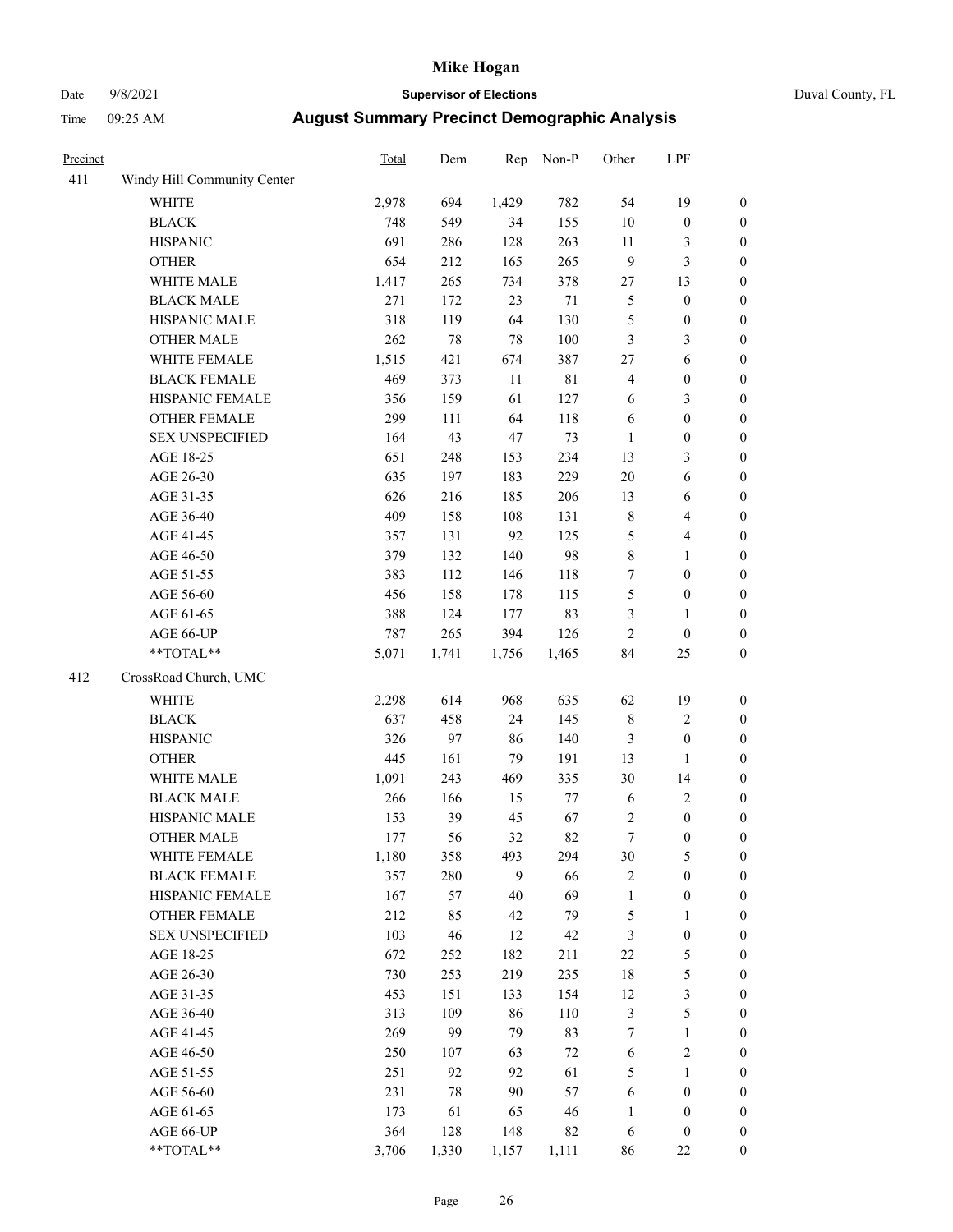# Date 9/8/2021 **Supervisor of Elections** Duval County, FL

| Precinct |                                    | <b>Total</b> | Dem         | Rep            | Non-P       | Other            | LPF              |                  |
|----------|------------------------------------|--------------|-------------|----------------|-------------|------------------|------------------|------------------|
| 501      | <b>Balis Community Center</b>      |              |             |                |             |                  |                  |                  |
|          | <b>WHITE</b>                       | 2,616        | 834         | 1,196          | 527         | 43               | 16               | 0                |
|          | <b>BLACK</b>                       | 250          | 170         | 17             | 58          | 4                | $\mathbf{1}$     | 0                |
|          | <b>HISPANIC</b>                    | 128          | 45          | 39             | 42          | 2                | $\boldsymbol{0}$ | $\boldsymbol{0}$ |
|          | <b>OTHER</b>                       | 277          | 89          | $70\,$         | 112         | 3                | 3                | $\boldsymbol{0}$ |
|          | WHITE MALE                         | 1,225        | 348         | 583            | 265         | 17               | 12               | $\boldsymbol{0}$ |
|          | <b>BLACK MALE</b>                  | 116          | 76          | 10             | 26          | 4                | $\boldsymbol{0}$ | $\boldsymbol{0}$ |
|          | HISPANIC MALE                      | 64           | 23          | 18             | 23          | $\boldsymbol{0}$ | $\boldsymbol{0}$ | $\boldsymbol{0}$ |
|          | <b>OTHER MALE</b>                  | 111          | $28\,$      | 33             | 48          | $\mathbf{1}$     | $\mathbf{1}$     | $\boldsymbol{0}$ |
|          | WHITE FEMALE                       | 1,358        | 480         | 599            | 249         | 26               | $\overline{4}$   | $\boldsymbol{0}$ |
|          | <b>BLACK FEMALE</b>                | 131          | 92          | $\tau$         | 31          | $\boldsymbol{0}$ | $\mathbf{1}$     | 0                |
|          | HISPANIC FEMALE                    | 63           | 22          | 21             | 18          | $\overline{2}$   | $\boldsymbol{0}$ | 0                |
|          | <b>OTHER FEMALE</b>                | 120          | 49          | 30             | $40\,$      | $\boldsymbol{0}$ | $\mathbf{1}$     | 0                |
|          | <b>SEX UNSPECIFIED</b>             | 83           | $20\,$      | 21             | 39          | $\overline{2}$   | $\mathbf{1}$     | $\boldsymbol{0}$ |
|          | AGE 18-25                          | 294          | 116         | 83             | 83          | $10\,$           | $\sqrt{2}$       | $\boldsymbol{0}$ |
|          | AGE 26-30                          | 353          | 136         | 110            | 99          | 7                | $\mathbf{1}$     | $\boldsymbol{0}$ |
|          | AGE 31-35                          | 366          | 136         | 112            | 104         | $\,$ $\,$        | 6                | $\boldsymbol{0}$ |
|          | AGE 36-40                          | 250          | 96          | 75             | 74          | 2                | 3                | $\boldsymbol{0}$ |
|          | AGE 41-45                          | 231          | 67          | 92             | 66          | 4                | $\sqrt{2}$       | $\boldsymbol{0}$ |
|          | AGE 46-50                          | 236          | 69          | 103            | 56          | 6                | $\sqrt{2}$       | $\boldsymbol{0}$ |
|          | AGE 51-55                          | 235          | 66          | 116            | 50          | $\overline{c}$   | $\mathbf{1}$     | $\boldsymbol{0}$ |
|          | AGE 56-60                          | 286          | 78          | 143            | 59          | $\overline{4}$   | $\sqrt{2}$       | 0                |
|          | AGE 61-65                          | 283          | 105         | 128            | 45          | 5                | $\boldsymbol{0}$ | 0                |
|          | AGE 66-UP                          | 737          | 269         | 360            | 103         | 4                | 1                | $\boldsymbol{0}$ |
|          | **TOTAL**                          | 3,271        | 1,138       | 1,322          | 739         | 52               | $20\,$           | $\boldsymbol{0}$ |
| 502      | St. Nicholas Park Christian Church |              |             |                |             |                  |                  |                  |
|          | <b>WHITE</b>                       | 980          | 296         | 482            | 183         | 11               | $\,$ 8 $\,$      | $\boldsymbol{0}$ |
|          | <b>BLACK</b>                       | 63           | $40\,$      | 6              | 17          | $\boldsymbol{0}$ | $\boldsymbol{0}$ | $\boldsymbol{0}$ |
|          | <b>HISPANIC</b>                    | 55           | 19          | 16             | 16          | 3                | $\mathbf{1}$     | $\boldsymbol{0}$ |
|          | <b>OTHER</b>                       | 83           | 24          | 27             | $30\,$      | $\overline{c}$   | $\boldsymbol{0}$ | $\boldsymbol{0}$ |
|          | WHITE MALE                         | 433          | 122         | 208            | 93          | 4                | 6                | $\boldsymbol{0}$ |
|          | <b>BLACK MALE</b>                  | 27           | 15          | $\sqrt{2}$     | $10\,$      | $\boldsymbol{0}$ | $\boldsymbol{0}$ | $\boldsymbol{0}$ |
|          | HISPANIC MALE                      | $22\,$       | $\sqrt{6}$  | $\,$ 8 $\,$    | 7           | 1                | $\boldsymbol{0}$ | 0                |
|          | <b>OTHER MALE</b>                  | 35           | 12          | 8              | 13          | 2                | $\boldsymbol{0}$ | $\boldsymbol{0}$ |
|          | WHITE FEMALE                       | 533          | 170         | 266            | 88          | 7                | $\overline{c}$   | 0                |
|          | <b>BLACK FEMALE</b>                | 36           | 25          | $\overline{4}$ | 7           | $\boldsymbol{0}$ | $\boldsymbol{0}$ | $\overline{0}$   |
|          | HISPANIC FEMALE                    | 32           | 12          | $\,$ 8 $\,$    | 9           | $\overline{2}$   | 1                | $\overline{0}$   |
|          | <b>OTHER FEMALE</b>                | 30           | $\,$ 8 $\,$ | 14             | $\,$ 8 $\,$ | $\boldsymbol{0}$ | $\boldsymbol{0}$ | $\overline{0}$   |
|          | <b>SEX UNSPECIFIED</b>             | 33           | 9           | 13             | 11          | $\boldsymbol{0}$ | $\boldsymbol{0}$ | 0                |
|          | AGE 18-25                          | 99           | 32          | 36             | $28\,$      | 3                | $\boldsymbol{0}$ | $\overline{0}$   |
|          | AGE 26-30                          | 134          | 46          | 59             | $27\,$      | $\overline{c}$   | $\boldsymbol{0}$ | 0                |
|          | AGE 31-35                          | 131          | 44          | 58             | 24          | $\overline{c}$   | $\mathfrak z$    | 0                |
|          | AGE 36-40                          | 137          | 39          | 51             | 42          | 2                | $\mathfrak{Z}$   | 0                |
|          | AGE 41-45                          | 57           | 21          | 18             | 17          | $\mathbf{1}$     | $\boldsymbol{0}$ | 0                |
|          | AGE 46-50                          | 80           | 21          | 37             | 21          | $\boldsymbol{0}$ | 1                | 0                |
|          | AGE 51-55                          | 85           | 32          | 39             | 14          | $\boldsymbol{0}$ | $\boldsymbol{0}$ | 0                |
|          | AGE 56-60                          | 92           | 27          | 45             | 16          | 3                | 1                | 0                |
|          | AGE 61-65                          | 113          | 24          | 70             | 17          | 2                | $\boldsymbol{0}$ | 0                |
|          | AGE 66-UP                          | 253          | 93          | 118            | $40\,$      | $\mathbf{1}$     | $\mathbf{1}$     | 0                |
|          | **TOTAL**                          | 1,181        | 379         | 531            | 246         | 16               | 9                | $\boldsymbol{0}$ |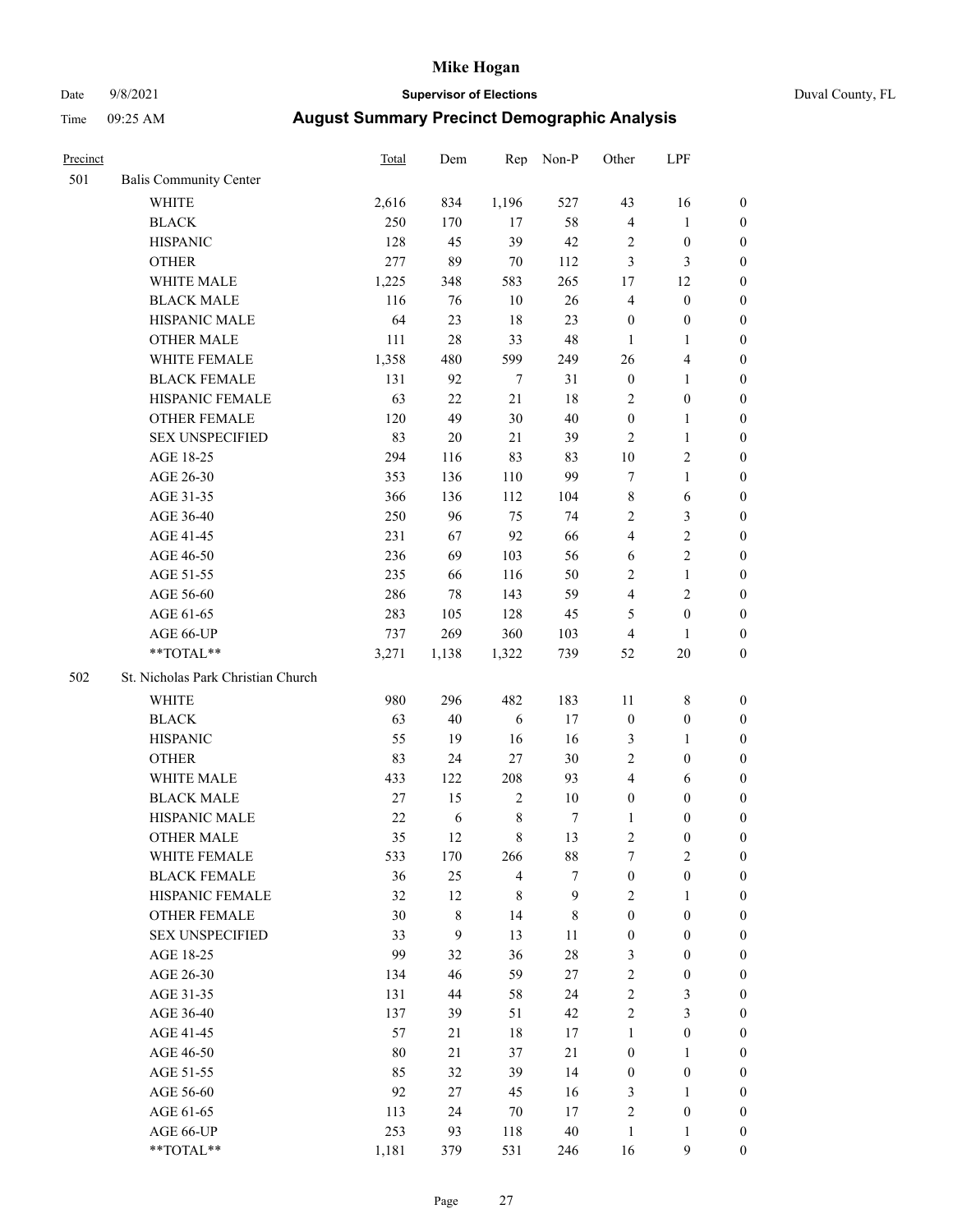# Date 9/8/2021 **Supervisor of Elections** Duval County, FL

| Precinct |                                   | Total  | Dem         | Rep            | Non-P  | Other            | LPF              |                  |
|----------|-----------------------------------|--------|-------------|----------------|--------|------------------|------------------|------------------|
| 503      | Jacksonville Community Church     |        |             |                |        |                  |                  |                  |
|          | <b>WHITE</b>                      | 1,207  | 349         | 506            | 318    | 25               | $\mathbf{9}$     | 0                |
|          | <b>BLACK</b>                      | 932    | 708         | 36             | 179    | $\boldsymbol{7}$ | $\overline{c}$   | 0                |
|          | <b>HISPANIC</b>                   | 333    | 142         | 64             | 123    | 4                | $\boldsymbol{0}$ | $\boldsymbol{0}$ |
|          | <b>OTHER</b>                      | 292    | 116         | 56             | 113    | 5                | $\sqrt{2}$       | $\boldsymbol{0}$ |
|          | WHITE MALE                        | 514    | 127         | 207            | 159    | 14               | $\boldsymbol{7}$ | $\boldsymbol{0}$ |
|          | <b>BLACK MALE</b>                 | 389    | 278         | 21             | 85     | 4                | $\mathbf{1}$     | $\boldsymbol{0}$ |
|          | HISPANIC MALE                     | 146    | 61          | 31             | 52     | 2                | $\boldsymbol{0}$ | $\boldsymbol{0}$ |
|          | <b>OTHER MALE</b>                 | 120    | 41          | 38             | 39     | $\boldsymbol{0}$ | $\mathbf{2}$     | $\boldsymbol{0}$ |
|          | WHITE FEMALE                      | 666    | 208         | 293            | 152    | 11               | $\sqrt{2}$       | $\boldsymbol{0}$ |
|          | <b>BLACK FEMALE</b>               | 523    | 413         | 14             | 92     | 3                | $\mathbf{1}$     | 0                |
|          | HISPANIC FEMALE                   | 181    | 80          | 33             | 66     | $\overline{c}$   | $\boldsymbol{0}$ | $\boldsymbol{0}$ |
|          | OTHER FEMALE                      | 111    | 57          | 13             | 37     | 4                | $\boldsymbol{0}$ | $\boldsymbol{0}$ |
|          | <b>SEX UNSPECIFIED</b>            | 114    | 50          | 12             | 51     | $\mathbf{1}$     | $\boldsymbol{0}$ | $\boldsymbol{0}$ |
|          | AGE 18-25                         | 314    | 169         | 41             | 91     | $10\,$           | $\mathfrak{Z}$   | $\boldsymbol{0}$ |
|          | AGE 26-30                         | 331    | 144         | 48             | 130    | 7                | $\sqrt{2}$       | $\boldsymbol{0}$ |
|          | AGE 31-35                         | 299    | 148         | 35             | 104    | $\boldsymbol{7}$ | 5                | $\boldsymbol{0}$ |
|          | AGE 36-40                         | 239    | 111         | 48             | 74     | 6                | $\boldsymbol{0}$ | $\boldsymbol{0}$ |
|          | AGE 41-45                         | 190    | 89          | 46             | 54     | $\mathbf{1}$     | $\boldsymbol{0}$ | $\boldsymbol{0}$ |
|          | AGE 46-50                         | 181    | 85          | 37             | 57     | $\mathbf{1}$     | 1                | $\boldsymbol{0}$ |
|          | AGE 51-55                         | 204    | 103         | 39             | 61     | $\mathbf{1}$     | $\boldsymbol{0}$ | 0                |
|          | AGE 56-60                         | 208    | 111         | 53             | 40     | 4                | $\boldsymbol{0}$ | 0                |
|          | AGE 61-65                         | 206    | 111         | 62             | 31     | $\overline{c}$   | $\boldsymbol{0}$ | 0                |
|          | AGE 66-UP                         | 592    | 244         | 253            | 91     | $\mathbf{2}$     | $\mathbf{2}$     | $\boldsymbol{0}$ |
|          | $**TOTAL**$                       | 2,764  | 1,315       | 662            | 733    | 41               | 13               | $\boldsymbol{0}$ |
| 504      | Southside United Methodist Church |        |             |                |        |                  |                  |                  |
|          | <b>WHITE</b>                      | 1,540  | 458         | 803            | 251    | 15               | 13               | $\boldsymbol{0}$ |
|          | <b>BLACK</b>                      | 64     | 49          | $\overline{4}$ | 10     | $\mathbf{1}$     | $\boldsymbol{0}$ | $\boldsymbol{0}$ |
|          | <b>HISPANIC</b>                   | 46     | 13          | 17             | 16     | $\boldsymbol{0}$ | $\boldsymbol{0}$ | $\boldsymbol{0}$ |
|          | <b>OTHER</b>                      | 103    | 34          | 36             | 30     | $\mathbf{2}$     | $\mathbf{1}$     | $\boldsymbol{0}$ |
|          | WHITE MALE                        | 720    | 186         | 391            | 132    | $\overline{c}$   | 9                | $\overline{0}$   |
|          | <b>BLACK MALE</b>                 | 25     | 16          | $\sqrt{2}$     | 7      | $\boldsymbol{0}$ | $\boldsymbol{0}$ | $\boldsymbol{0}$ |
|          | HISPANIC MALE                     | 18     | $\,$ 8 $\,$ | $\overline{4}$ | 6      | $\boldsymbol{0}$ | $\boldsymbol{0}$ | 0                |
|          | <b>OTHER MALE</b>                 | 43     | 10          | 18             | 14     | $\boldsymbol{0}$ | $\mathbf{1}$     | $\boldsymbol{0}$ |
|          | WHITE FEMALE                      | 806    | 268         | 405            | 116    | 13               | 4                | 0                |
|          | <b>BLACK FEMALE</b>               | 37     | 31          | $\overline{c}$ | 3      | 1                | $\boldsymbol{0}$ | $\overline{0}$   |
|          | HISPANIC FEMALE                   | 25     | 5           | 11             | 9      | $\boldsymbol{0}$ | $\boldsymbol{0}$ | $\overline{0}$   |
|          | <b>OTHER FEMALE</b>               | 39     | 17          | 13             | $\tau$ | 2                | $\boldsymbol{0}$ | $\overline{0}$   |
|          | <b>SEX UNSPECIFIED</b>            | $40\,$ | 13          | 14             | 13     | $\boldsymbol{0}$ | $\boldsymbol{0}$ | 0                |
|          | AGE 18-25                         | 147    | 43          | 63             | 33     | 8                | $\boldsymbol{0}$ | 0                |
|          | AGE 26-30                         | 122    | 36          | 56             | 25     | $\mathbf{1}$     | $\overline{4}$   | 0                |
|          | AGE 31-35                         | 168    | 57          | 63             | 44     | $\mathbf{1}$     | $\mathfrak{Z}$   | 0                |
|          | AGE 36-40                         | 179    | 65          | 73             | 36     | 2                | $\mathfrak{Z}$   | 0                |
|          | AGE 41-45                         | 162    | 52          | 74             | 32     | 3                | $\mathbf{1}$     | 0                |
|          | AGE 46-50                         | 151    | 36          | 82             | 32     | $\boldsymbol{0}$ | $\mathbf{1}$     | 0                |
|          | AGE 51-55                         | 145    | 37          | 84             | 21     | $\mathbf{1}$     | $\mathfrak{2}$   | 0                |
|          | AGE 56-60                         | 143    | 49          | 78             | 15     | $\mathbf{1}$     | $\boldsymbol{0}$ | 0                |
|          | AGE 61-65                         | 143    | 42          | 78             | $22\,$ | $\mathbf{1}$     | $\boldsymbol{0}$ | $\overline{0}$   |
|          | AGE 66-UP                         | 393    | 137         | 209            | 47     | $\boldsymbol{0}$ | $\boldsymbol{0}$ | 0                |
|          | **TOTAL**                         | 1,753  | 554         | 860            | 307    | 18               | 14               | $\boldsymbol{0}$ |
|          |                                   |        |             |                |        |                  |                  |                  |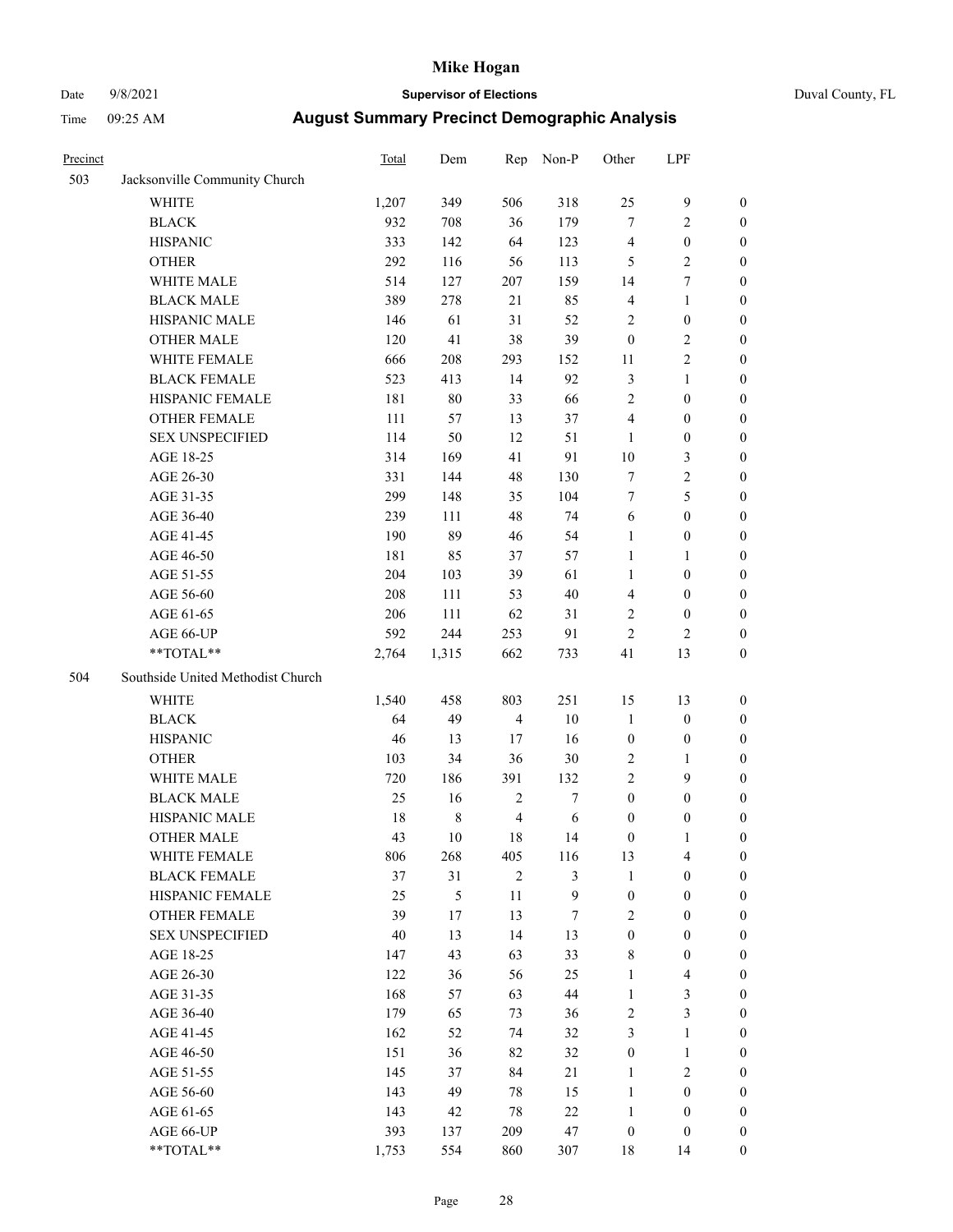#### Date 9/8/2021 **Supervisor of Elections** Duval County, FL

| Precinct |                                           | <b>Total</b> | Dem                      | Rep              | Non-P          | Other            | LPF              |                  |
|----------|-------------------------------------------|--------------|--------------------------|------------------|----------------|------------------|------------------|------------------|
| 505      | Saint Mark's Lutheran Church - ELCA       |              |                          |                  |                |                  |                  |                  |
|          | <b>WHITE</b>                              | 2,193        | 593                      | 1,253            | 313            | 26               | $8\,$            | 0                |
|          | <b>BLACK</b>                              | 20           | 7                        | 2                | 11             | $\boldsymbol{0}$ | $\boldsymbol{0}$ | 0                |
|          | <b>HISPANIC</b>                           | 66           | 18                       | 29               | 19             | $\boldsymbol{0}$ | $\boldsymbol{0}$ | 0                |
|          | <b>OTHER</b>                              | 138          | 50                       | 38               | 48             | 2                | $\boldsymbol{0}$ | $\boldsymbol{0}$ |
|          | WHITE MALE                                | 1,017        | 231                      | 605              | 166            | 8                | 7                | $\boldsymbol{0}$ |
|          | <b>BLACK MALE</b>                         | 12           | 3                        | $\overline{2}$   | 7              | $\boldsymbol{0}$ | $\boldsymbol{0}$ | 0                |
|          | HISPANIC MALE                             | 35           | 11                       | 15               | $\mathbf{9}$   | $\boldsymbol{0}$ | $\boldsymbol{0}$ | 0                |
|          | <b>OTHER MALE</b>                         | 57           | 19                       | 18               | 20             | $\boldsymbol{0}$ | $\boldsymbol{0}$ | 0                |
|          | WHITE FEMALE                              | 1,153        | 357                      | 635              | 142            | 18               | $\mathbf{1}$     | 0                |
|          | <b>BLACK FEMALE</b>                       | $\,$ 8 $\,$  | $\overline{\mathcal{L}}$ | $\boldsymbol{0}$ | $\overline{4}$ | $\boldsymbol{0}$ | $\boldsymbol{0}$ | 0                |
|          | HISPANIC FEMALE                           | 29           | $\tau$                   | 13               | 9              | $\boldsymbol{0}$ | $\boldsymbol{0}$ | 0                |
|          | OTHER FEMALE                              | 62           | 26                       | 15               | 20             | $\mathbf{1}$     | $\boldsymbol{0}$ | 0                |
|          | <b>SEX UNSPECIFIED</b>                    | 44           | 10                       | 19               | 14             | $\mathbf{1}$     | $\boldsymbol{0}$ | 0                |
|          | AGE 18-25                                 | 232          | 60                       | 120              | 43             | 9                | $\boldsymbol{0}$ | 0                |
|          | AGE 26-30                                 | 159          | 31                       | 90               | 35             | $\overline{c}$   | $\mathbf{1}$     | $\boldsymbol{0}$ |
|          | AGE 31-35                                 | 215          | 66                       | 107              | 38             | 3                | $\mathbf{1}$     | 0                |
|          | AGE 36-40                                 | 236          | 85                       | 100              | 47             | $\mathbf{1}$     | $\mathfrak{Z}$   | $\overline{0}$   |
|          | AGE 41-45                                 | 198          | 38                       | 95               | 59             | 4                | $\overline{2}$   | $\boldsymbol{0}$ |
|          | AGE 46-50                                 | $202\,$      | 62                       | 106              | 32             | 1                | $\mathbf{1}$     | $\boldsymbol{0}$ |
|          | AGE 51-55                                 | 212          | 59                       | 121              | 30             | $\sqrt{2}$       | $\boldsymbol{0}$ | 0                |
|          | AGE 56-60                                 | 199          | 35                       | 130              | 32             | $\sqrt{2}$       | $\boldsymbol{0}$ | 0                |
|          | AGE 61-65                                 | 195          | 46                       | 123              | 24             | $\mathbf{2}$     | $\boldsymbol{0}$ | 0                |
|          | AGE 66-UP                                 | 569          | 186                      | 330              | 51             | $\sqrt{2}$       | $\boldsymbol{0}$ | 0                |
|          | **TOTAL**                                 | 2,417        | 668                      | 1,322            | 391            | $28\,$           | 8                | $\boldsymbol{0}$ |
| 506      | St. John the Divine Greek Orthodox Church |              |                          |                  |                |                  |                  |                  |
|          | <b>WHITE</b>                              | 2,121        | 638                      | 930              | 510            | 35               | $\,8\,$          | $\boldsymbol{0}$ |
|          | <b>BLACK</b>                              | 1,310        | 1,042                    | 45               | 209            | 13               | $\mathbf{1}$     | $\boldsymbol{0}$ |
|          | <b>HISPANIC</b>                           | 280          | 126                      | 56               | 96             | $\overline{c}$   | $\boldsymbol{0}$ | 0                |
|          | <b>OTHER</b>                              | 400          | 138                      | 103              | 152            | $\mathfrak{S}$   | $\mathbf{2}$     | 0                |
|          | WHITE MALE                                | 976          | 247                      | 463              | 247            | 12               | $\tau$           | 0                |
|          | <b>BLACK MALE</b>                         | 513          | 385                      | 20               | 102            | 5                | $\mathbf{1}$     | 0                |
|          | HISPANIC MALE                             | 136          | 59                       | 37               | 39             | $\mathbf{1}$     | $\boldsymbol{0}$ | 0                |
|          | <b>OTHER MALE</b>                         | 133          | 37                       | 32               | 60             | 3                | $\mathbf{1}$     | 0                |
|          | WHITE FEMALE                              | 1,116        | 383                      | 456              | 254            | 22               | 1                | 0                |
|          | <b>BLACK FEMALE</b>                       | 768          | 638                      | $22\,$           | 100            | 8                | $\boldsymbol{0}$ | $\boldsymbol{0}$ |
|          | HISPANIC FEMALE                           | 136          | 62                       | $18\,$           | 55             | $\mathbf{1}$     | $\boldsymbol{0}$ | $\overline{0}$   |
|          | OTHER FEMALE                              | 181          | $70\,$                   | 54               | 54             | $\sqrt{2}$       | $\mathbf{1}$     | $\overline{0}$   |
|          | <b>SEX UNSPECIFIED</b>                    | 152          | 63                       | 32               | 56             | $\mathbf{1}$     | $\boldsymbol{0}$ | 0                |
|          | AGE 18-25                                 | 431          | 206                      | $80\,$           | 129            | 14               | $\sqrt{2}$       | 0                |
|          | AGE 26-30                                 | 505          | 214                      | 90               | 188            | $\,$ 8 $\,$      | $\mathfrak s$    | 0                |
|          | AGE 31-35                                 | 432          | 215                      | 81               | 122            | $11\,$           | $\mathfrak{Z}$   | 0                |
|          | AGE 36-40                                 | 376          | 183                      | $87\,$           | 104            | $\boldsymbol{2}$ | $\boldsymbol{0}$ | 0                |
|          | AGE 41-45                                 | 300          | 141                      | $80\,$           | 76             | 3                | $\boldsymbol{0}$ | 0                |
|          | AGE 46-50                                 | 330          | 139                      | 99               | $88\,$         | 3                | $\mathbf{1}$     | 0                |
|          | AGE 51-55                                 | 347          | 151                      | 116              | 79             | $\mathbf{1}$     | $\boldsymbol{0}$ | 0                |
|          | AGE 56-60                                 | 381          | 176                      | 137              | 62             | 6                | $\boldsymbol{0}$ | $\overline{0}$   |
|          | AGE 61-65                                 | 333          | 185                      | 109              | 37             | $\overline{c}$   | $\boldsymbol{0}$ | $\overline{0}$   |
|          | AGE 66-UP                                 | 676          | 334                      | 255              | 82             | $\mathfrak{S}$   | $\boldsymbol{0}$ | 0                |
|          | **TOTAL**                                 | 4,111        | 1,944                    | 1,134            | 967            | 55               | 11               | $\boldsymbol{0}$ |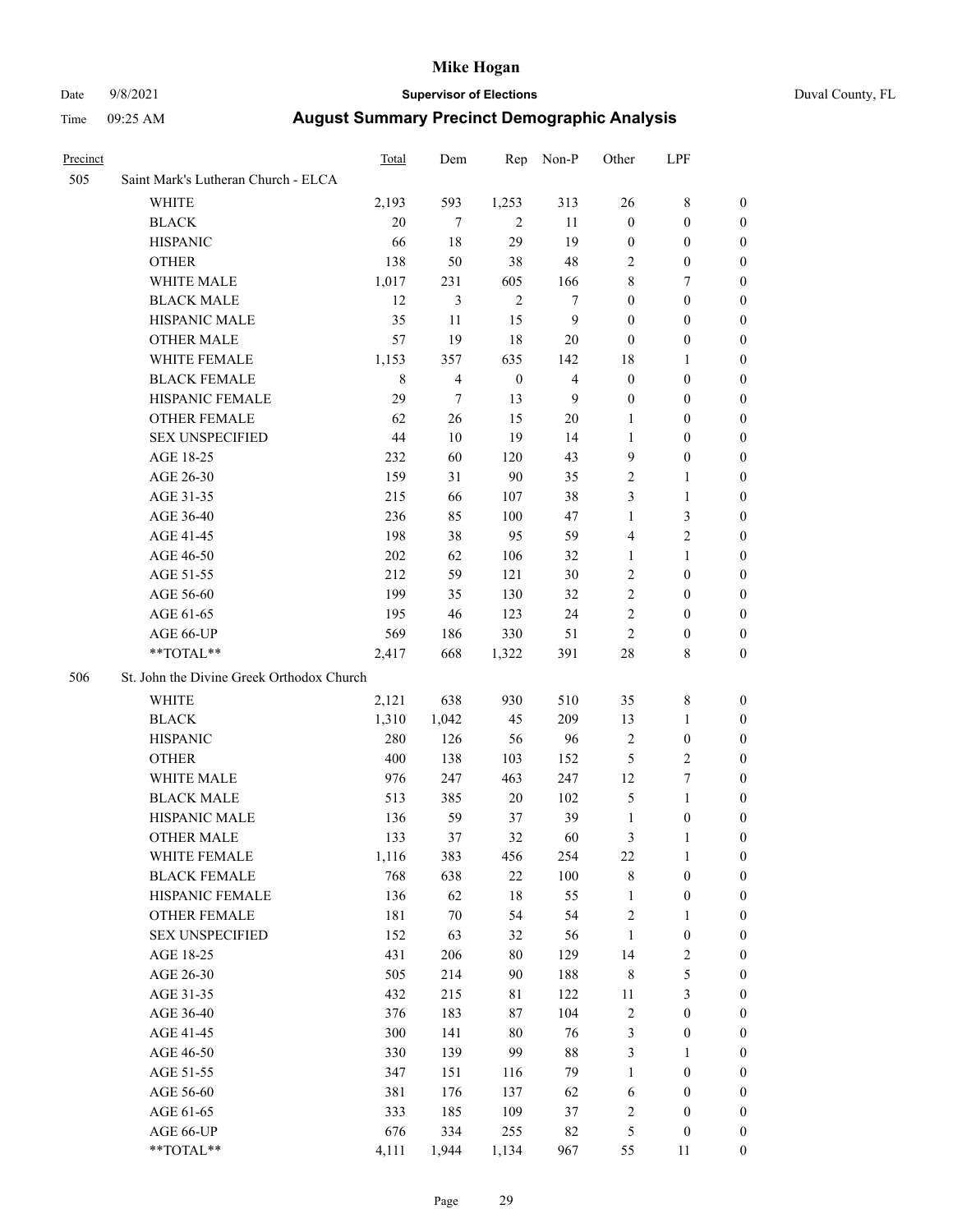# Date 9/8/2021 **Supervisor of Elections** Duval County, FL

| Precinct |                                 | Total | Dem         | Rep              | Non-P  | Other            | LPF              |                  |
|----------|---------------------------------|-------|-------------|------------------|--------|------------------|------------------|------------------|
| 507      | Hendricks Avenue Baptist Church |       |             |                  |        |                  |                  |                  |
|          | <b>WHITE</b>                    | 915   | 264         | 449              | 174    | 14               | 14               | 0                |
|          | <b>BLACK</b>                    | 708   | 591         | 22               | 89     | 5                | $\mathbf{1}$     | 0                |
|          | <b>HISPANIC</b>                 | 75    | 36          | $\tau$           | 31     | $\mathbf{1}$     | $\boldsymbol{0}$ | $\boldsymbol{0}$ |
|          | <b>OTHER</b>                    | 149   | 44          | 44               | 56     | 3                | $\sqrt{2}$       | $\boldsymbol{0}$ |
|          | WHITE MALE                      | 419   | 90          | 230              | 82     | 10               | 7                | $\boldsymbol{0}$ |
|          | <b>BLACK MALE</b>               | 306   | 240         | 15               | 47     | 3                | $\mathbf{1}$     | $\boldsymbol{0}$ |
|          | HISPANIC MALE                   | 35    | 13          | 6                | 16     | $\boldsymbol{0}$ | $\boldsymbol{0}$ | $\boldsymbol{0}$ |
|          | <b>OTHER MALE</b>               | 63    | 19          | 22               | $21\,$ | $\mathbf{1}$     | $\boldsymbol{0}$ | $\boldsymbol{0}$ |
|          | WHITE FEMALE                    | 487   | 170         | 217              | 89     | 4                | 7                | $\boldsymbol{0}$ |
|          | <b>BLACK FEMALE</b>             | 383   | 337         | 7                | 38     | $\mathbf{1}$     | $\boldsymbol{0}$ | $\boldsymbol{0}$ |
|          | HISPANIC FEMALE                 | 33    | 18          | $\mathbf{1}$     | 13     | $\mathbf{1}$     | $\boldsymbol{0}$ | $\boldsymbol{0}$ |
|          | OTHER FEMALE                    | 63    | 21          | 13               | 25     | $\overline{c}$   | $\sqrt{2}$       | $\boldsymbol{0}$ |
|          | <b>SEX UNSPECIFIED</b>          | 58    | 27          | 11               | 19     | $\mathbf{1}$     | $\boldsymbol{0}$ | $\boldsymbol{0}$ |
|          | AGE 18-25                       | 176   | 82          | 34               | 50     | $\boldsymbol{7}$ | $\mathfrak{Z}$   | $\boldsymbol{0}$ |
|          | AGE 26-30                       | 181   | 92          | 40               | 44     | 2                | 3                | $\boldsymbol{0}$ |
|          | AGE 31-35                       | 184   | $8\sqrt{1}$ | 54               | 45     | 3                | $\mathbf{1}$     | $\boldsymbol{0}$ |
|          | AGE 36-40                       | 164   | 78          | 38               | 40     | 3                | 5                | $\boldsymbol{0}$ |
|          | AGE 41-45                       | 131   | 68          | 23               | 37     | $\boldsymbol{0}$ | 3                | $\boldsymbol{0}$ |
|          | AGE 46-50                       | 125   | 50          | 57               | 17     | 1                | $\boldsymbol{0}$ | $\boldsymbol{0}$ |
|          | AGE 51-55                       | 127   | 63          | 41               | 19     | 4                | $\boldsymbol{0}$ | $\boldsymbol{0}$ |
|          | AGE 56-60                       | 188   | 92          | 55               | 39     | $\mathbf{1}$     | 1                | 0                |
|          | AGE 61-65                       | 188   | 101         | 57               | 29     | $\mathbf{1}$     | $\boldsymbol{0}$ | $\boldsymbol{0}$ |
|          | AGE 66-UP                       | 383   | 228         | 123              | 30     | $\mathbf{1}$     | $\mathbf{1}$     | $\boldsymbol{0}$ |
|          | $**TOTAL**$                     | 1,847 | 935         | 522              | 350    | 23               | 17               | $\boldsymbol{0}$ |
| 508      | San Jose Church of Christ       |       |             |                  |        |                  |                  |                  |
|          |                                 |       |             |                  |        |                  |                  |                  |
|          | <b>WHITE</b>                    | 4,073 | 1,221       | 2,021            | 751    | 52               | 28               | $\boldsymbol{0}$ |
|          | <b>BLACK</b>                    | 259   | 175         | 12               | 69     | 3                | $\boldsymbol{0}$ | $\boldsymbol{0}$ |
|          | <b>HISPANIC</b>                 | 275   | 97          | 79               | 96     | 3                | $\boldsymbol{0}$ | $\boldsymbol{0}$ |
|          | <b>OTHER</b>                    | 334   | 94          | 110              | 124    | 6                | $\boldsymbol{0}$ | $\boldsymbol{0}$ |
|          | WHITE MALE                      | 1,898 | 501         | 981              | 370    | 26               | 20               | $\boldsymbol{0}$ |
|          | <b>BLACK MALE</b>               | 114   | 73          | $\boldsymbol{7}$ | 34     | $\boldsymbol{0}$ | $\boldsymbol{0}$ | $\boldsymbol{0}$ |
|          | HISPANIC MALE                   | 123   | 36          | 41               | 46     | $\boldsymbol{0}$ | $\boldsymbol{0}$ | 0                |
|          | <b>OTHER MALE</b>               | 131   | 33          | 47               | 51     | $\boldsymbol{0}$ | $\boldsymbol{0}$ | $\boldsymbol{0}$ |
|          | WHITE FEMALE                    | 2,140 | 710         | 1,024            | 373    | 26               | 7                | 0                |
|          | <b>BLACK FEMALE</b>             | 142   | 100         | 5                | 34     | 3                | $\boldsymbol{0}$ | $\boldsymbol{0}$ |
|          | HISPANIC FEMALE                 | 146   | 61          | 35               | 47     | 3                | $\boldsymbol{0}$ | $\boldsymbol{0}$ |
|          | OTHER FEMALE                    | 151   | 50          | 48               | 47     | 6                | $\boldsymbol{0}$ | $\overline{0}$   |
|          | <b>SEX UNSPECIFIED</b>          | 96    | 23          | 34               | 38     | $\boldsymbol{0}$ | $\mathbf{1}$     | 0                |
|          | AGE 18-25                       | 415   | 116         | 152              | 135    | 9                | 3                | 0                |
|          | AGE 26-30                       | 398   | 124         | 149              | 109    | 11               | 5                | 0                |
|          | AGE 31-35                       | 474   | 173         | 161              | 124    | $10\,$           | $\sqrt{6}$       | 0                |
|          | AGE 36-40                       | 382   | 123         | 141              | 113    | 2                | $\sqrt{3}$       | 0                |
|          | AGE 41-45                       | 320   | 103         | 137              | $72\,$ | 6                | $\sqrt{2}$       | 0                |
|          | AGE 46-50                       | 360   | 113         | 143              | 92     | 8                | $\overline{4}$   | 0                |
|          | AGE 51-55                       | 397   | 89          | 208              | 98     | $\mathbf{1}$     | $\mathbf{1}$     | 0                |
|          | AGE 56-60                       | 420   | 124         | 218              | 73     | 3                | $\sqrt{2}$       | $\boldsymbol{0}$ |
|          | AGE 61-65                       | 456   | 146         | 241              | 64     | 5                | $\boldsymbol{0}$ | $\boldsymbol{0}$ |
|          | AGE 66-UP                       | 1,319 | 476         | 672              | 160    | 9                | $\mathfrak{2}$   | 0                |
|          | **TOTAL**                       | 4,941 | 1,587       | 2,222            | 1,040  | 64               | 28               | $\boldsymbol{0}$ |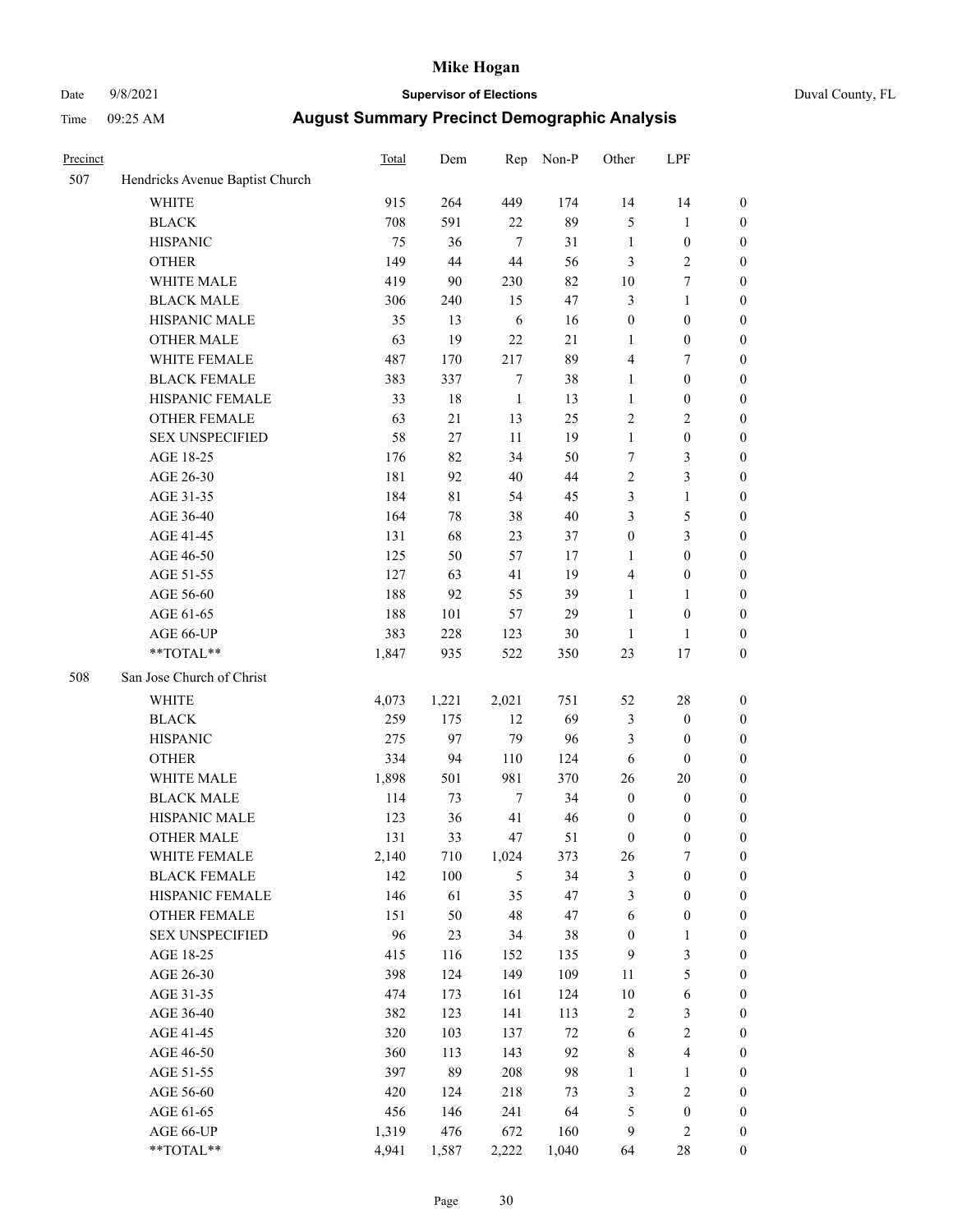# Date 9/8/2021 **Supervisor of Elections** Duval County, FL

| Precinct |                           | <b>Total</b> | Dem    | Rep     | Non-P  | Other            | LPF              |                  |
|----------|---------------------------|--------------|--------|---------|--------|------------------|------------------|------------------|
| 509      | Christ the Messiah Church |              |        |         |        |                  |                  |                  |
|          | <b>WHITE</b>              | 3,344        | 895    | 1,862   | 536    | 36               | 15               | 0                |
|          | <b>BLACK</b>              | 352          | 250    | $18\,$  | $81\,$ | 3                | $\boldsymbol{0}$ | 0                |
|          | <b>HISPANIC</b>           | 194          | 72     | 56      | 62     | 3                | $\mathbf{1}$     | $\boldsymbol{0}$ |
|          | <b>OTHER</b>              | 323          | 89     | 113     | 116    | 4                | $\mathbf{1}$     | $\boldsymbol{0}$ |
|          | WHITE MALE                | 1,532        | 346    | 895     | 272    | 11               | $\,$ 8 $\,$      | $\boldsymbol{0}$ |
|          | <b>BLACK MALE</b>         | 145          | 92     | $\,8\,$ | 43     | $\overline{c}$   | $\boldsymbol{0}$ | $\boldsymbol{0}$ |
|          | HISPANIC MALE             | 83           | 29     | 26      | $28\,$ | $\boldsymbol{0}$ | $\boldsymbol{0}$ | $\boldsymbol{0}$ |
|          | <b>OTHER MALE</b>         | 132          | 29     | 54      | 48     | $\mathbf{1}$     | $\boldsymbol{0}$ | $\boldsymbol{0}$ |
|          | WHITE FEMALE              | 1,779        | 542    | 951     | 257    | 24               | $\mathfrak s$    | $\boldsymbol{0}$ |
|          | <b>BLACK FEMALE</b>       | $202\,$      | 155    | $10\,$  | 36     | $\mathbf{1}$     | $\boldsymbol{0}$ | 0                |
|          | HISPANIC FEMALE           | 108          | 43     | 29      | 32     | 3                | $\mathbf{1}$     | 0                |
|          | OTHER FEMALE              | 139          | 52     | 45      | 41     | $\mathbf{1}$     | $\boldsymbol{0}$ | $\boldsymbol{0}$ |
|          | <b>SEX UNSPECIFIED</b>    | 93           | 18     | 31      | 38     | 3                | 3                | $\boldsymbol{0}$ |
|          | AGE 18-25                 | 378          | 125    | 136     | 105    | $10\,$           | $\sqrt{2}$       | $\boldsymbol{0}$ |
|          | AGE 26-30                 | 325          | $87\,$ | 128     | 103    | 5                | $\sqrt{2}$       | $\boldsymbol{0}$ |
|          | AGE 31-35                 | 327          | 107    | 119     | 94     | 4                | $\mathfrak{Z}$   | $\boldsymbol{0}$ |
|          | AGE 36-40                 | 300          | 89     | 115     | 87     | 4                | $\mathfrak s$    | $\boldsymbol{0}$ |
|          | AGE 41-45                 | 290          | $88\,$ | 113     | 84     | 3                | $\overline{c}$   | $\boldsymbol{0}$ |
|          | AGE 46-50                 | 306          | 109    | 132     | 60     | 5                | $\boldsymbol{0}$ | $\boldsymbol{0}$ |
|          | AGE 51-55                 | 318          | 95     | 158     | 61     | $\overline{c}$   | $\sqrt{2}$       | $\boldsymbol{0}$ |
|          | AGE 56-60                 | 327          | 95     | 185     | 46     | $\mathbf{1}$     | $\boldsymbol{0}$ | 0                |
|          | AGE 61-65                 | 379          | 125    | 206     | 46     | $\mathbf{2}$     | $\boldsymbol{0}$ | $\boldsymbol{0}$ |
|          | AGE 66-UP                 | 1,263        | 386    | 757     | 109    | $10\,$           | $\mathbf{1}$     | $\boldsymbol{0}$ |
|          | $**TOTAL**$               | 4,213        | 1,306  | 2,049   | 795    | 46               | 17               | $\boldsymbol{0}$ |
| 510      | Wayman Chapel AME Church  |              |        |         |        |                  |                  |                  |
|          | <b>WHITE</b>              | 2,619        | 692    | 1,392   | 482    | 31               | $22\,$           | $\boldsymbol{0}$ |
|          | <b>BLACK</b>              | 415          | 296    | $20\,$  | 92     | 5                | $\sqrt{2}$       | $\boldsymbol{0}$ |
|          | <b>HISPANIC</b>           | 212          | 84     | 49      | 76     | 3                | $\boldsymbol{0}$ | $\boldsymbol{0}$ |
|          | <b>OTHER</b>              | 260          | 61     | 94      | 99     | 5                | $\mathbf{1}$     | $\boldsymbol{0}$ |
|          | WHITE MALE                | 1,214        | 264    | 674     | 245    | 18               | 13               | $\boldsymbol{0}$ |
|          | <b>BLACK MALE</b>         | 166          | 108    | 9       | 45     | $\overline{4}$   | $\boldsymbol{0}$ | $\boldsymbol{0}$ |
|          | HISPANIC MALE             | 107          | 38     | 26      | 41     | 2                | $\boldsymbol{0}$ | 0                |
|          | <b>OTHER MALE</b>         | 93           | 19     | 41      | 31     | $\overline{c}$   | $\boldsymbol{0}$ | $\boldsymbol{0}$ |
|          | WHITE FEMALE              | 1,384        | 423    | 710     | 229    | 13               | 9                | 0                |
|          | <b>BLACK FEMALE</b>       | 246          | 185    | 11      | 47     | $\mathbf{1}$     | $\sqrt{2}$       | 0                |
|          | HISPANIC FEMALE           | 101          | 43     | 23      | 34     | $\mathbf{1}$     | $\boldsymbol{0}$ | $\overline{0}$   |
|          | <b>OTHER FEMALE</b>       | 119          | 29     | 40      | 46     | 3                | $\mathbf{1}$     | $\overline{0}$   |
|          | <b>SEX UNSPECIFIED</b>    | 76           | 24     | 21      | 31     | $\boldsymbol{0}$ | $\boldsymbol{0}$ | 0                |
|          | AGE 18-25                 | 335          | 99     | 119     | 104    | 8                | $\mathfrak s$    | 0                |
|          | AGE 26-30                 | 298          | 107    | 95      | 91     | 3                | $\sqrt{2}$       | 0                |
|          | AGE 31-35                 | 332          | 121    | 107     | 95     | 5                | $\overline{4}$   | 0                |
|          | AGE 36-40                 | 237          | 73     | $78\,$  | $78\,$ | 5                | $\mathfrak{Z}$   | 0                |
|          | AGE 41-45                 | 221          | 68     | 76      | $70\,$ | 4                | $\mathfrak{Z}$   | 0                |
|          | AGE 46-50                 | 229          | 62     | 88      | 74     | 2                | $\mathfrak{Z}$   | 0                |
|          | AGE 51-55                 | 248          | 85     | 102     | 54     | 4                | 3                | 0                |
|          | AGE 56-60                 | 309          | 95     | 163     | 46     | 4                | 1                | 0                |
|          | AGE 61-65                 | 352          | 101    | 205     | 41     | 5                | $\boldsymbol{0}$ | 0                |
|          | AGE 66-UP                 | 945          | 322    | 522     | 96     | 4                | $\mathbf{1}$     | 0                |
|          | **TOTAL**                 | 3,506        | 1,133  | 1,555   | 749    | 44               | 25               | $\boldsymbol{0}$ |
|          |                           |              |        |         |        |                  |                  |                  |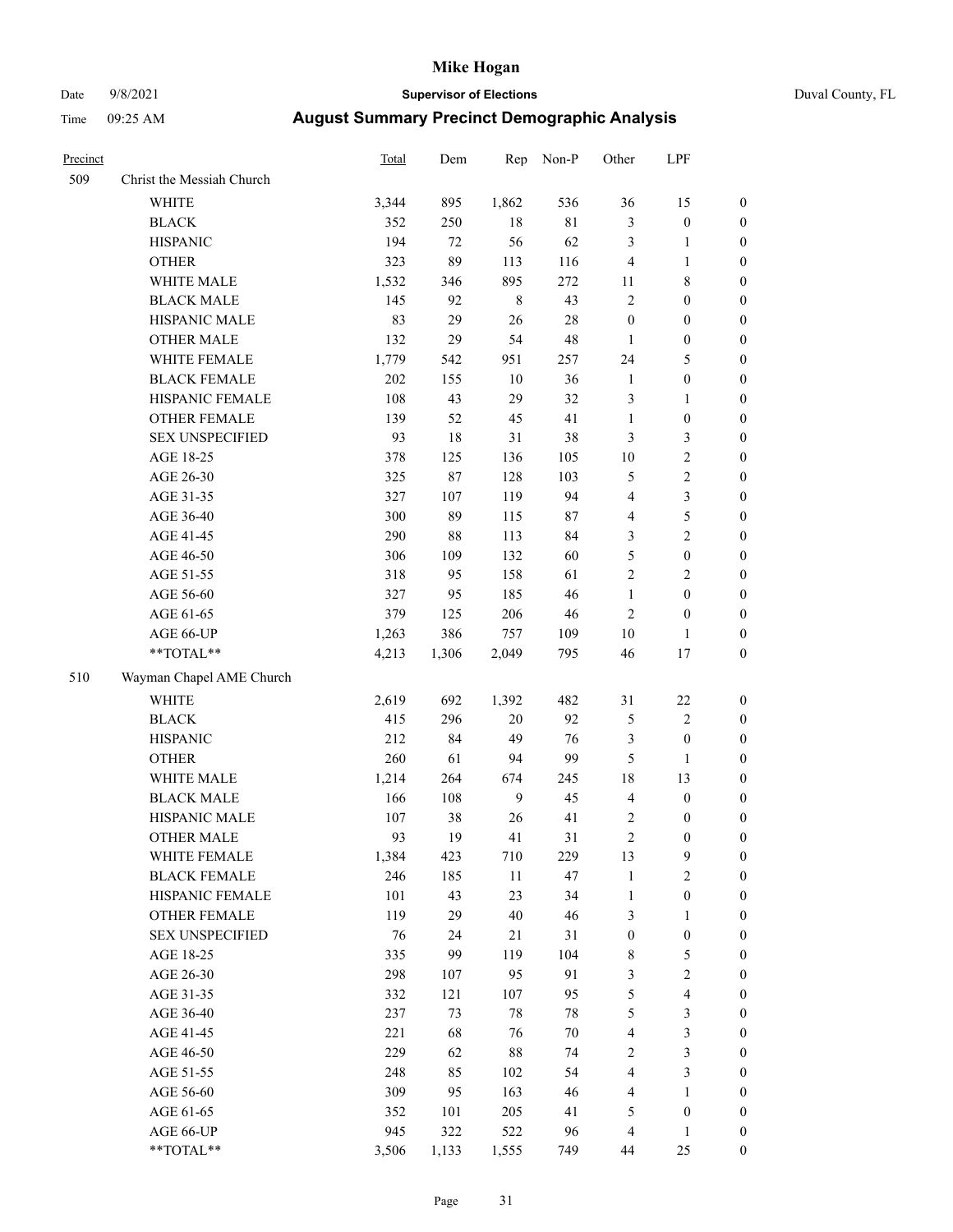# Date 9/8/2021 **Supervisor of Elections** Duval County, FL

| Precinct |                              | Total | Dem         | Rep   | Non-P  | Other            | LPF              |                  |
|----------|------------------------------|-------|-------------|-------|--------|------------------|------------------|------------------|
| 511      | Cuba Hunter Community Center |       |             |       |        |                  |                  |                  |
|          | <b>WHITE</b>                 | 1,786 | 538         | 823   | 385    | 33               | $\boldsymbol{7}$ | 0                |
|          | <b>BLACK</b>                 | 777   | 620         | 35    | 117    | 5                | $\boldsymbol{0}$ | $\boldsymbol{0}$ |
|          | <b>HISPANIC</b>              | 274   | 115         | 58    | 98     | $\mathbf{1}$     | $\overline{c}$   | $\boldsymbol{0}$ |
|          | <b>OTHER</b>                 | 347   | 99          | 106   | 136    | 5                | $\mathbf{1}$     | $\boldsymbol{0}$ |
|          | WHITE MALE                   | 821   | 213         | 400   | 191    | 14               | $\mathfrak{Z}$   | $\boldsymbol{0}$ |
|          | <b>BLACK MALE</b>            | 341   | 258         | 18    | 63     | $\overline{c}$   | $\boldsymbol{0}$ | $\boldsymbol{0}$ |
|          | HISPANIC MALE                | 109   | $40\,$      | 29    | 37     | $\mathbf{1}$     | $\sqrt{2}$       | $\boldsymbol{0}$ |
|          | <b>OTHER MALE</b>            | 144   | 43          | 47    | 53     | $\mathbf{1}$     | $\boldsymbol{0}$ | $\boldsymbol{0}$ |
|          | WHITE FEMALE                 | 939   | 314         | 413   | 189    | 19               | $\overline{4}$   | $\boldsymbol{0}$ |
|          | <b>BLACK FEMALE</b>          | 428   | 357         | 16    | 52     | 3                | $\boldsymbol{0}$ | $\boldsymbol{0}$ |
|          | HISPANIC FEMALE              | 155   | 72          | 27    | 56     | $\boldsymbol{0}$ | $\boldsymbol{0}$ | $\boldsymbol{0}$ |
|          | OTHER FEMALE                 | 139   | 40          | 44    | 53     | 2                | $\boldsymbol{0}$ | $\boldsymbol{0}$ |
|          | <b>SEX UNSPECIFIED</b>       | 107   | 35          | 28    | 41     | $\overline{c}$   | $\mathbf{1}$     | $\boldsymbol{0}$ |
|          | AGE 18-25                    | 289   | 134         | 55    | 90     | 9                | $\mathbf{1}$     | $\boldsymbol{0}$ |
|          | AGE 26-30                    | 269   | 109         | 51    | 98     | 10               | $\mathbf{1}$     | $\boldsymbol{0}$ |
|          | AGE 31-35                    | 295   | 110         | 86    | 95     | 3                | $\mathbf{1}$     | $\boldsymbol{0}$ |
|          | AGE 36-40                    | 245   | 97          | 81    | 64     | $\mathbf{1}$     | $\sqrt{2}$       | $\boldsymbol{0}$ |
|          | AGE 41-45                    | 215   | 79          | 58    | 75     | $\mathbf{1}$     | $\sqrt{2}$       | $\boldsymbol{0}$ |
|          | AGE 46-50                    | 233   | 94          | 67    | 65     | 5                | $\sqrt{2}$       | $\boldsymbol{0}$ |
|          | AGE 51-55                    | 245   | 107         | 80    | 55     | $\mathbf{2}$     | $\mathbf{1}$     | $\boldsymbol{0}$ |
|          | AGE 56-60                    | 337   | 137         | 133   | 62     | 5                | $\boldsymbol{0}$ | 0                |
|          | AGE 61-65                    | 331   | 149         | 122   | 55     | 5                | $\boldsymbol{0}$ | $\boldsymbol{0}$ |
|          | AGE 66-UP                    | 725   | 356         | 289   | $77\,$ | 3                | $\boldsymbol{0}$ | $\boldsymbol{0}$ |
|          | $**TOTAL**$                  | 3,184 | 1,372       | 1,022 | 736    | 44               | 10               | $\boldsymbol{0}$ |
| 512      | Community Hospice of NE FL   |       |             |       |        |                  |                  |                  |
|          | <b>WHITE</b>                 | 2,827 | 755         | 1,344 | 657    | 54               | 17               | $\boldsymbol{0}$ |
|          | <b>BLACK</b>                 | 1,086 | 815         | 31    | 226    | 13               | $\mathbf{1}$     | $\boldsymbol{0}$ |
|          | <b>HISPANIC</b>              | 484   | 202         | 106   | 169    | 7                | $\boldsymbol{0}$ | $\boldsymbol{0}$ |
|          | <b>OTHER</b>                 | 580   | 185         | 162   | 224    | $\,$ $\,$        | 1                | $\boldsymbol{0}$ |
|          | WHITE MALE                   | 1,250 | 279         | 608   | 326    | 24               | 13               | $\boldsymbol{0}$ |
|          | <b>BLACK MALE</b>            | 403   | 277         | 12    | 104    | $\mathbf{9}$     | $\mathbf{1}$     | $\boldsymbol{0}$ |
|          | HISPANIC MALE                | 209   | $8\sqrt{1}$ | 53    | 72     | 3                | $\boldsymbol{0}$ | 0                |
|          | <b>OTHER MALE</b>            | 217   | 66          | 61    | 86     | 4                | $\boldsymbol{0}$ | $\boldsymbol{0}$ |
|          | WHITE FEMALE                 | 1,546 | 466         | 726   | 320    | 30               | 4                | 0                |
|          | <b>BLACK FEMALE</b>          | 666   | 526         | 19    | 117    | 4                | $\boldsymbol{0}$ | $\overline{0}$   |
|          | HISPANIC FEMALE              | 263   | 115         | 50    | 94     | 4                | $\boldsymbol{0}$ | $\overline{0}$   |
|          | <b>OTHER FEMALE</b>          | 261   | 92          | 78    | 87     | 3                | $\mathbf{1}$     | $\overline{0}$   |
|          | <b>SEX UNSPECIFIED</b>       | 162   | 55          | 36    | 70     | $\mathbf{1}$     | $\boldsymbol{0}$ | 0                |
|          | AGE 18-25                    | 533   | 218         | 116   | 185    | 11               | $\mathfrak{Z}$   | 0                |
|          | AGE 26-30                    | 537   | 210         | 131   | 180    | 13               | 3                | 0                |
|          | AGE 31-35                    | 505   | 226         | 116   | 150    | 9                | $\overline{4}$   | 0                |
|          | AGE 36-40                    | 477   | 201         | 118   | 153    | 3                | $\sqrt{2}$       | 0                |
|          | AGE 41-45                    | 376   | 147         | 100   | 121    | 6                | $\sqrt{2}$       | 0                |
|          | AGE 46-50                    | 348   | 135         | 108   | 99     | 5                | $\mathbf{1}$     | 0                |
|          | AGE 51-55                    | 346   | 130         | 135   | 77     | 3                | $\mathbf{1}$     | 0                |
|          | AGE 56-60                    | 421   | 149         | 170   | 89     | 13               | $\boldsymbol{0}$ | 0                |
|          | AGE 61-65                    | 427   | 168         | 174   | 78     | 6                | 1                | 0                |
|          | AGE 66-UP                    | 1,007 | 373         | 475   | 144    | 13               | $\sqrt{2}$       | 0                |
|          | **TOTAL**                    | 4,977 | 1,957       | 1,643 | 1,276  | 82               | 19               | $\boldsymbol{0}$ |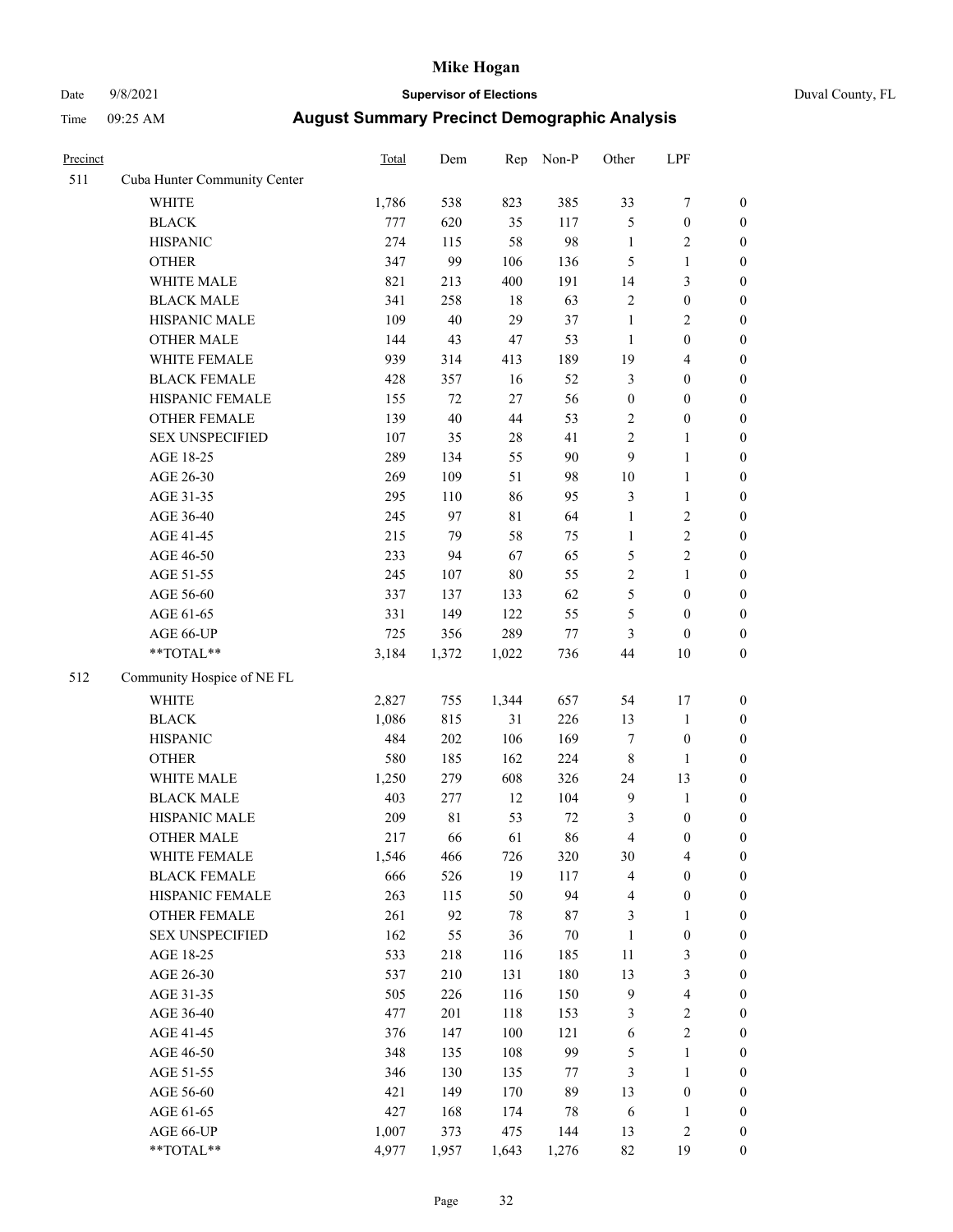# Date 9/8/2021 **Supervisor of Elections** Duval County, FL

| Precinct |                          | <b>Total</b> | Dem | Rep    | Non-P  | Other            | LPF              |                  |
|----------|--------------------------|--------------|-----|--------|--------|------------------|------------------|------------------|
| 513      | Englewood Baptist Church |              |     |        |        |                  |                  |                  |
|          | <b>WHITE</b>             | 1,432        | 385 | 725    | 304    | 13               | $\mathfrak{S}$   | 0                |
|          | <b>BLACK</b>             | 514          | 404 | 24     | $81\,$ | 4                | $\mathbf{1}$     | 0                |
|          | <b>HISPANIC</b>          | 235          | 96  | 58     | $78\,$ | 3                | $\boldsymbol{0}$ | $\boldsymbol{0}$ |
|          | <b>OTHER</b>             | 371          | 82  | 113    | 172    | 3                | 1                | $\boldsymbol{0}$ |
|          | WHITE MALE               | 656          | 148 | 342    | 159    | 4                | $\mathfrak{Z}$   | $\boldsymbol{0}$ |
|          | <b>BLACK MALE</b>        | 244          | 179 | 17     | 44     | 3                | $\mathbf{1}$     | $\boldsymbol{0}$ |
|          | HISPANIC MALE            | 112          | 41  | 32     | 37     | 2                | $\boldsymbol{0}$ | $\boldsymbol{0}$ |
|          | <b>OTHER MALE</b>        | 159          | 33  | 57     | 68     | $\mathbf{1}$     | $\boldsymbol{0}$ | $\boldsymbol{0}$ |
|          | WHITE FEMALE             | 747          | 230 | 368    | 138    | 9                | $\overline{2}$   | $\boldsymbol{0}$ |
|          | <b>BLACK FEMALE</b>      | 263          | 218 | $\tau$ | 37     | $\mathbf{1}$     | $\boldsymbol{0}$ | $\boldsymbol{0}$ |
|          | HISPANIC FEMALE          | 110          | 48  | 24     | 38     | $\boldsymbol{0}$ | $\boldsymbol{0}$ | 0                |
|          | <b>OTHER FEMALE</b>      | 139          | 35  | 40     | 62     | $\mathbf{1}$     | $\mathbf{1}$     | $\boldsymbol{0}$ |
|          | <b>SEX UNSPECIFIED</b>   | 122          | 35  | 33     | 52     | $\overline{c}$   | $\boldsymbol{0}$ | $\boldsymbol{0}$ |
|          | AGE 18-25                | 236          | 99  | 55     | 76     | 6                | $\boldsymbol{0}$ | $\boldsymbol{0}$ |
|          | AGE 26-30                | 196          | 70  | 49     | $72\,$ | 2                | $\mathfrak{Z}$   | $\boldsymbol{0}$ |
|          | AGE 31-35                | 233          | 94  | 65     | 68     | 4                | $\sqrt{2}$       | $\boldsymbol{0}$ |
|          | AGE 36-40                | 182          | 60  | 58     | 58     | 5                | $\mathbf{1}$     | $\boldsymbol{0}$ |
|          | AGE 41-45                | 190          | 61  | 67     | 62     | $\boldsymbol{0}$ | $\boldsymbol{0}$ | $\boldsymbol{0}$ |
|          | AGE 46-50                | 208          | 71  | 66     | 68     | 2                | 1                | $\boldsymbol{0}$ |
|          | AGE 51-55                | 208          | 77  | 76     | 55     | $\boldsymbol{0}$ | $\boldsymbol{0}$ | $\boldsymbol{0}$ |
|          | AGE 56-60                | 252          | 107 | 96     | 47     | $\overline{c}$   | $\boldsymbol{0}$ | 0                |
|          | AGE 61-65                | 230          | 82  | 100    | 48     | $\boldsymbol{0}$ | $\boldsymbol{0}$ | $\boldsymbol{0}$ |
|          | AGE 66-UP                | 617          | 246 | 288    | 81     | $\overline{2}$   | $\boldsymbol{0}$ | $\boldsymbol{0}$ |
|          | **TOTAL**                | 2,552        | 967 | 920    | 635    | 23               | $\tau$           | $\boldsymbol{0}$ |
| 601      | Italian American Club    |              |     |        |        |                  |                  |                  |
|          | <b>WHITE</b>             | 2,993        | 544 | 1,925  | 477    | 34               | 13               | $\boldsymbol{0}$ |
|          | <b>BLACK</b>             | 130          | 86  | 16     | 25     | 3                | $\boldsymbol{0}$ | $\boldsymbol{0}$ |
|          | <b>HISPANIC</b>          | 125          | 27  | 65     | $30\,$ | 3                | $\boldsymbol{0}$ | $\boldsymbol{0}$ |
|          | <b>OTHER</b>             | 209          | 41  | 102    | 59     | 5                | $\sqrt{2}$       | $\boldsymbol{0}$ |
|          | WHITE MALE               | 1,462        | 210 | 966    | 260    | 17               | 9                | $\boldsymbol{0}$ |
|          | <b>BLACK MALE</b>        | 59           | 32  | $10\,$ | 14     | 3                | $\boldsymbol{0}$ | $\boldsymbol{0}$ |
|          | HISPANIC MALE            | 63           | 12  | 34     | 15     | $\overline{c}$   | $\boldsymbol{0}$ | 0                |
|          | <b>OTHER MALE</b>        | 73           | 15  | 37     | 18     | $\mathbf{1}$     | $\mathfrak{2}$   | $\boldsymbol{0}$ |
|          | WHITE FEMALE             | 1,503        | 330 | 942    | 211    | 17               | 3                | 0                |
|          | <b>BLACK FEMALE</b>      | 70           | 54  | 5      | 11     | $\boldsymbol{0}$ | $\boldsymbol{0}$ | $\boldsymbol{0}$ |
|          | HISPANIC FEMALE          | 59           | 13  | 31     | 14     | 1                | $\boldsymbol{0}$ | $\overline{0}$   |
|          | OTHER FEMALE             | 108          | 23  | 55     | 26     | 4                | $\boldsymbol{0}$ | $\overline{0}$   |
|          | <b>SEX UNSPECIFIED</b>   | 60           | 9   | 28     | $22\,$ | $\boldsymbol{0}$ | $\mathbf{1}$     | 0                |
|          | AGE 18-25                | 323          | 57  | 176    | 77     | $10\,$           | $\mathfrak{Z}$   | 0                |
|          | AGE 26-30                | 193          | 36  | 106    | 48     | 2                | $\mathbf{1}$     | 0                |
|          | AGE 31-35                | 209          | 45  | 107    | 53     | 3                | $\mathbf{1}$     | 0                |
|          | AGE 36-40                | 253          | 52  | 129    | 69     | $\overline{c}$   | $\mathbf{1}$     | 0                |
|          | AGE 41-45                | 213          | 40  | 121    | $44\,$ | 6                | $\sqrt{2}$       | 0                |
|          | AGE 46-50                | 234          | 41  | 140    | 48     | 3                | $\sqrt{2}$       | 0                |
|          | AGE 51-55                | 297          | 50  | 187    | 54     | 4                | $\sqrt{2}$       | 0                |
|          | AGE 56-60                | 368          | 63  | 252    | 48     | 4                | 1                | 0                |
|          | AGE 61-65                | 336          | 62  | 229    | 44     | 1                | $\boldsymbol{0}$ | 0                |
|          | AGE 66-UP                | 1,031        | 252 | 661    | 106    | $10\,$           | $\sqrt{2}$       | 0                |
|          | **TOTAL**                | 3,457        | 698 | 2,108  | 591    | 45               | 15               | $\boldsymbol{0}$ |
|          |                          |              |     |        |        |                  |                  |                  |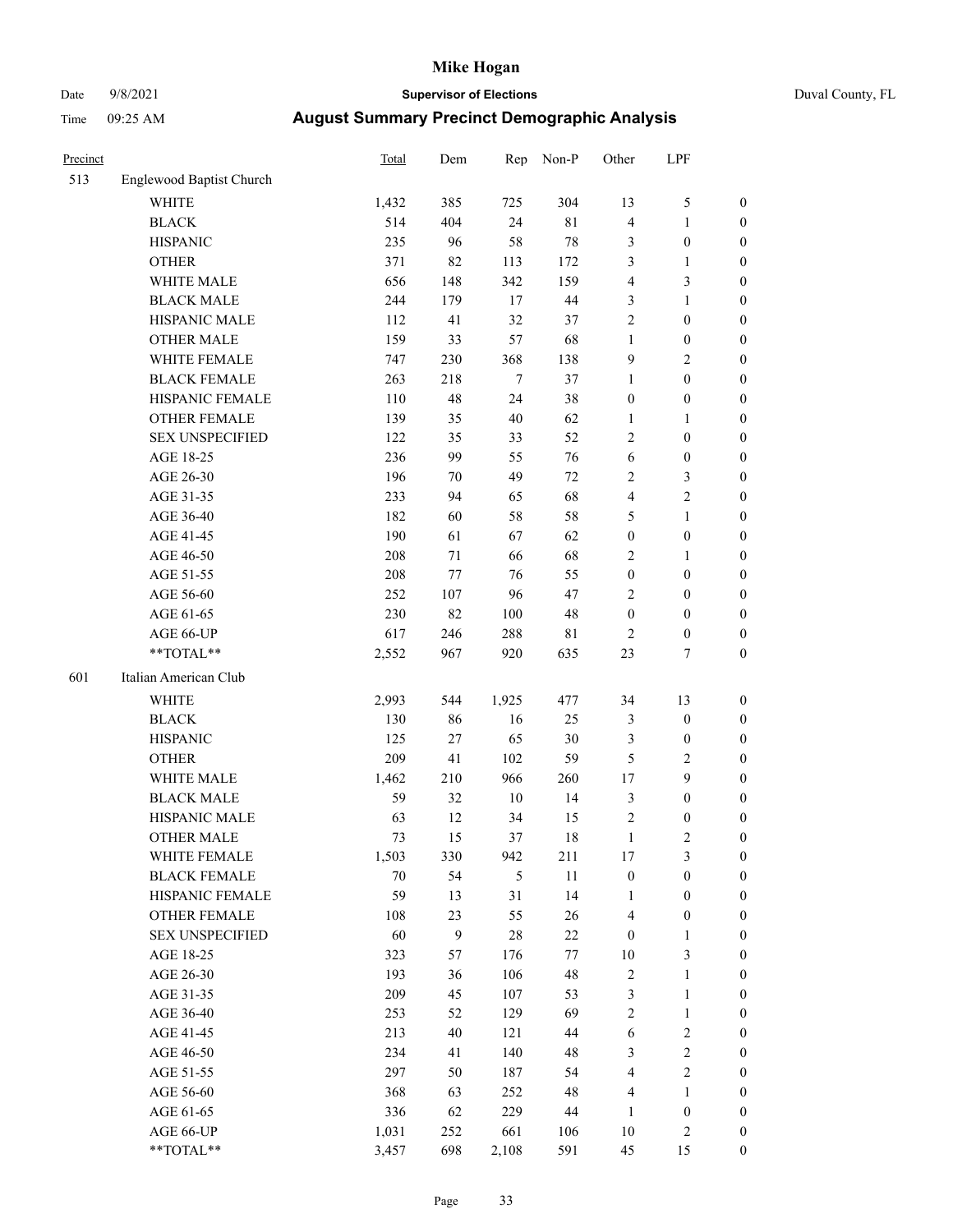# Date 9/8/2021 **Supervisor of Elections** Duval County, FL

| Precinct |                                     | Total      | Dem      | Rep              | Non-P       | Other                            | LPF                                  |                                    |
|----------|-------------------------------------|------------|----------|------------------|-------------|----------------------------------|--------------------------------------|------------------------------------|
| 602      | All Souls Anglican Church           |            |          |                  |             |                                  |                                      |                                    |
|          | <b>WHITE</b>                        | 3,281      | 703      | 1,837            | 682         | 43                               | 16                                   | 0                                  |
|          | <b>BLACK</b>                        | 402        | 309      | 33               | 54          | $\sqrt{6}$                       | $\boldsymbol{0}$                     | 0                                  |
|          | <b>HISPANIC</b>                     | 306        | 102      | 96               | 101         | 7                                | $\boldsymbol{0}$                     | $\boldsymbol{0}$                   |
|          | <b>OTHER</b>                        | 481        | 127      | 150              | 197         | 5                                | $\mathfrak{2}$                       | $\boldsymbol{0}$                   |
|          | WHITE MALE                          | 1,571      | 286      | 923              | 339         | 13                               | $10\,$                               | $\boldsymbol{0}$                   |
|          | <b>BLACK MALE</b>                   | 193        | 136      | 21               | 31          | 5                                | $\boldsymbol{0}$                     | $\boldsymbol{0}$                   |
|          | HISPANIC MALE                       | 135        | 42       | 43               | $47\,$      | 3                                | $\boldsymbol{0}$                     | $\boldsymbol{0}$                   |
|          | <b>OTHER MALE</b>                   | 217        | 48       | 68               | 99          | $\mathbf{2}$                     | $\boldsymbol{0}$                     | $\boldsymbol{0}$                   |
|          | WHITE FEMALE                        | 1,686      | 410      | 899              | 342         | 29                               | 6                                    | $\boldsymbol{0}$                   |
|          | <b>BLACK FEMALE</b>                 | 205        | 171      | 11               | $22\,$      | $\mathbf{1}$                     | $\boldsymbol{0}$                     | $\boldsymbol{0}$                   |
|          | HISPANIC FEMALE                     | 169        | 59       | 53               | 53          | 4                                | $\boldsymbol{0}$                     | $\boldsymbol{0}$                   |
|          | <b>OTHER FEMALE</b>                 | 198        | 66       | 62               | 66          | 3                                | $\mathbf{1}$                         | $\boldsymbol{0}$                   |
|          | <b>SEX UNSPECIFIED</b>              | 96         | 23       | 36               | 35          | $\mathbf{1}$                     | $\mathbf{1}$                         | $\boldsymbol{0}$                   |
|          | AGE 18-25                           | 470        | 127      | 177              | 152         | $11\,$                           | $\mathfrak{Z}$                       | $\boldsymbol{0}$                   |
|          | AGE 26-30                           | 328        | 94       | 137              | $87\,$      | 6                                | $\overline{\mathbf{4}}$              | $\boldsymbol{0}$                   |
|          | AGE 31-35                           | 402        | 123      | 152              | 123         | 3                                | $\mathbf{1}$                         | $\boldsymbol{0}$                   |
|          | AGE 36-40                           | 423        | 117      | 174              | 122         | 6                                | $\overline{\mathbf{4}}$              | $\boldsymbol{0}$                   |
|          | AGE 41-45                           | 329        | 99       | 117              | 102         | $11\,$                           | $\boldsymbol{0}$                     | $\boldsymbol{0}$                   |
|          | AGE 46-50                           | 340        | 91       | 161              | $80\,$      | 5                                | $\mathfrak{Z}$                       | $\boldsymbol{0}$                   |
|          | AGE 51-55                           | 392        | 77       | 218              | 91          | $\overline{4}$                   | $\sqrt{2}$                           | $\boldsymbol{0}$                   |
|          | AGE 56-60                           | 461        | 127      | 250              | $8\sqrt{1}$ | 3                                | $\boldsymbol{0}$                     | $\boldsymbol{0}$                   |
|          | AGE 61-65                           | 478        | 138      | 272              | 65          | 3                                | $\boldsymbol{0}$                     | $\boldsymbol{0}$                   |
|          | AGE 66-UP                           | 847        | 248      | 458              | 131         | 9                                | $\mathbf{1}$                         | $\boldsymbol{0}$                   |
|          | **TOTAL**                           | 4,470      | 1,241    | 2,116            | 1,034       | 61                               | $18\,$                               | $\boldsymbol{0}$                   |
| 603      | Mandarin Branch Library             |            |          |                  |             |                                  |                                      |                                    |
|          | WHITE                               | 3,299      | 867      | 1,860            | 518         | $44\,$                           | $10\,$                               |                                    |
|          |                                     |            |          |                  |             |                                  |                                      | $\boldsymbol{0}$                   |
|          | <b>BLACK</b>                        | 118        | $77 \,$  | $10\,$           | $30\,$      | $\mathbf{1}$                     | $\boldsymbol{0}$                     | $\boldsymbol{0}$                   |
|          | <b>HISPANIC</b>                     | 155        | 45       | 59               | 50          | $\mathbf{1}$                     | $\boldsymbol{0}$                     | $\boldsymbol{0}$                   |
|          | <b>OTHER</b>                        | 274        | 72       | 93               | 105         | $\overline{c}$                   | $\sqrt{2}$                           | $\boldsymbol{0}$                   |
|          | WHITE MALE                          | 1,502      | 327      | 883              | 269         | 16                               | $\boldsymbol{7}$                     | $\boldsymbol{0}$                   |
|          | <b>BLACK MALE</b>                   | 55         | 30       | $\boldsymbol{7}$ | 17          | $\mathbf{1}$                     | $\boldsymbol{0}$                     | $\boldsymbol{0}$                   |
|          | HISPANIC MALE<br>OTHER MALE         | 70<br>109  | 21<br>23 | 25<br>45         | 23<br>41    | $\mathbf{1}$                     | $\boldsymbol{0}$                     | $\boldsymbol{0}$                   |
|          |                                     |            |          |                  |             | $\boldsymbol{0}$                 | $\boldsymbol{0}$                     | $\boldsymbol{0}$                   |
|          | WHITE FEMALE<br><b>BLACK FEMALE</b> | 1,775      | 533      | 966              | 245         | 28                               | 3                                    | 0                                  |
|          | HISPANIC FEMALE                     | 63<br>83   | 47<br>23 | 3<br>34          | 13<br>26    | $\boldsymbol{0}$                 | $\boldsymbol{0}$                     | $\boldsymbol{0}$<br>$\overline{0}$ |
|          | OTHER FEMALE                        | 126        | 39       |                  | 48          | $\boldsymbol{0}$<br>$\mathbf{1}$ | $\boldsymbol{0}$<br>$\sqrt{2}$       | 0                                  |
|          | <b>SEX UNSPECIFIED</b>              | 63         | 18       | 36<br>23         | $21\,$      | $\mathbf{1}$                     | $\boldsymbol{0}$                     | 0                                  |
|          | AGE 18-25                           | 363        | 102      | 155              | 94          | 11                               | $\mathbf{1}$                         | 0                                  |
|          | AGE 26-30                           | 246        | 58       |                  |             |                                  | $\mathbf{1}$                         | 0                                  |
|          | AGE 31-35                           | 258        | 68       | 125<br>108       | 57<br>73    | 5<br>3                           | 6                                    | 0                                  |
|          | AGE 36-40                           | 234        | 79       | 101              | 52          | 2                                | $\boldsymbol{0}$                     | 0                                  |
|          | AGE 41-45                           | 253        | 67       | 111              | $70\,$      | $\overline{\mathbf{4}}$          | 1                                    | 0                                  |
|          | AGE 46-50                           | 284        | 66       | 150              | 64          | $\mathbf{1}$                     | $\mathfrak{Z}$                       | 0                                  |
|          |                                     |            |          |                  |             |                                  |                                      |                                    |
|          | AGE 51-55<br>AGE 56-60              | 284<br>327 | 63<br>85 | 159<br>190       | 57<br>48    | 5<br>4                           | $\boldsymbol{0}$<br>$\boldsymbol{0}$ | 0<br>0                             |
|          | AGE 61-65                           | 318        | 90       | 182              | 41          | 5                                | $\boldsymbol{0}$                     | $\overline{0}$                     |
|          | AGE 66-UP                           | 1,279      | 383      | 741              | 147         | 8                                | $\boldsymbol{0}$                     | 0                                  |
|          | **TOTAL**                           | 3,846      | 1,061    | 2,022            | 703         | 48                               | 12                                   | $\boldsymbol{0}$                   |
|          |                                     |            |          |                  |             |                                  |                                      |                                    |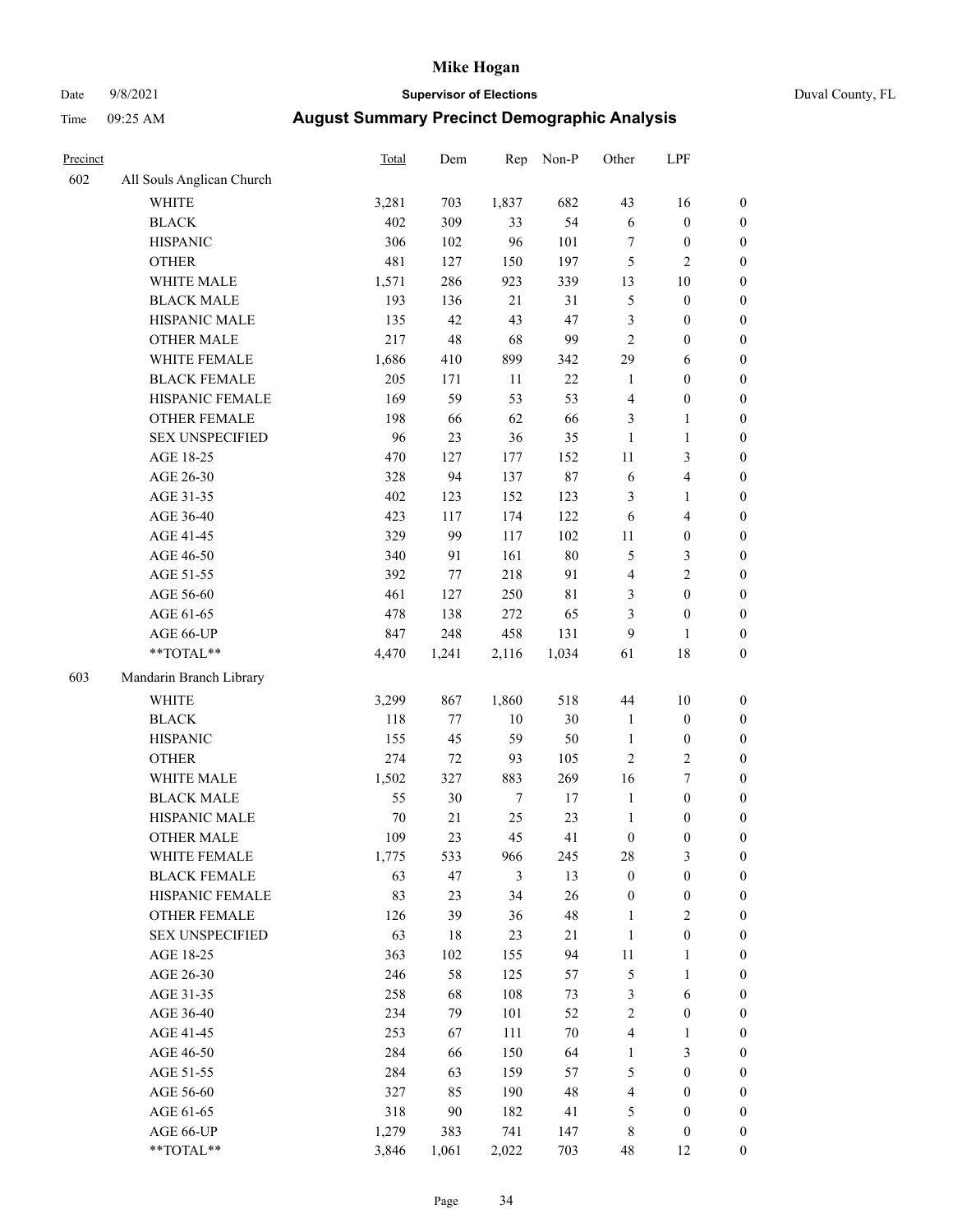# Date 9/8/2021 **Supervisor of Elections** Duval County, FL

| Precinct |                                | <b>Total</b> | Dem     | Rep            | Non-P          | Other            | LPF              |                  |
|----------|--------------------------------|--------------|---------|----------------|----------------|------------------|------------------|------------------|
| 604      | Mandarin Presbyterian Church   |              |         |                |                |                  |                  |                  |
|          | <b>WHITE</b>                   | 1,683        | 342     | 1,050          | 276            | $10\,$           | $\mathfrak s$    | 0                |
|          | <b>BLACK</b>                   | 31           | 17      | $\overline{4}$ | 9              | $\mathbf{1}$     | $\boldsymbol{0}$ | 0                |
|          | <b>HISPANIC</b>                | 82           | 26      | 30             | 25             | $\boldsymbol{0}$ | 1                | $\boldsymbol{0}$ |
|          | <b>OTHER</b>                   | 114          | 33      | 48             | $30\,$         | 3                | $\boldsymbol{0}$ | $\boldsymbol{0}$ |
|          | WHITE MALE                     | 811          | 133     | 520            | 148            | 5                | 5                | $\boldsymbol{0}$ |
|          | <b>BLACK MALE</b>              | 16           | $\,8\,$ | 3              | 5              | $\boldsymbol{0}$ | $\boldsymbol{0}$ | $\boldsymbol{0}$ |
|          | HISPANIC MALE                  | 36           | 11      | 13             | 11             | $\boldsymbol{0}$ | 1                | $\boldsymbol{0}$ |
|          | <b>OTHER MALE</b>              | 49           | 11      | 25             | 11             | 2                | $\boldsymbol{0}$ | $\boldsymbol{0}$ |
|          | WHITE FEMALE                   | 859          | 205     | 524            | 125            | 5                | $\boldsymbol{0}$ | $\boldsymbol{0}$ |
|          | <b>BLACK FEMALE</b>            | 14           | $8\,$   | $\mathbf{1}$   | $\overline{4}$ | $\mathbf{1}$     | $\boldsymbol{0}$ | 0                |
|          | HISPANIC FEMALE                | 45           | 15      | 16             | 14             | $\boldsymbol{0}$ | $\boldsymbol{0}$ | 0                |
|          | <b>OTHER FEMALE</b>            | 47           | 18      | 16             | 12             | 1                | $\boldsymbol{0}$ | $\boldsymbol{0}$ |
|          | <b>SEX UNSPECIFIED</b>         | 33           | 9       | 14             | $10\,$         | $\boldsymbol{0}$ | $\boldsymbol{0}$ | $\boldsymbol{0}$ |
|          | AGE 18-25                      | 139          | 32      | 66             | 39             | 1                | 1                | $\boldsymbol{0}$ |
|          | AGE 26-30                      | 119          | 25      | 59             | 33             | 2                | $\boldsymbol{0}$ | $\boldsymbol{0}$ |
|          | AGE 31-35                      | 138          | 29      | 72             | 33             | 4                | $\boldsymbol{0}$ | $\boldsymbol{0}$ |
|          | AGE 36-40                      | 132          | 29      | 71             | $30\,$         | $\mathbf{1}$     | $\mathbf{1}$     | $\boldsymbol{0}$ |
|          | AGE 41-45                      | 137          | 23      | 76             | 36             | 2                | $\boldsymbol{0}$ | $\boldsymbol{0}$ |
|          | AGE 46-50                      | 138          | 26      | 78             | 32             | $\boldsymbol{0}$ | $\sqrt{2}$       | $\boldsymbol{0}$ |
|          | AGE 51-55                      | 156          | 29      | 97             | 29             | $\mathbf{1}$     | $\boldsymbol{0}$ | $\boldsymbol{0}$ |
|          | AGE 56-60                      | 174          | 34      | 113            | 27             | $\boldsymbol{0}$ | $\boldsymbol{0}$ | 0                |
|          | AGE 61-65                      | 173          | 44      | 111            | 17             | 1                | $\boldsymbol{0}$ | 0                |
|          | AGE 66-UP                      | 604          | 147     | 389            | 64             | $\mathbf{2}$     | $\overline{2}$   | $\boldsymbol{0}$ |
|          | **TOTAL**                      | 1,910        | 418     | 1,132          | 340            | 14               | 6                | $\boldsymbol{0}$ |
| 605      | Episcopal Church of Our Savior |              |         |                |                |                  |                  |                  |
|          | <b>WHITE</b>                   | 3,412        | 662     | 2,128          | 555            | 43               | 24               | $\boldsymbol{0}$ |
|          | <b>BLACK</b>                   | 141          | 98      | 14             | 23             | 6                | $\boldsymbol{0}$ | $\boldsymbol{0}$ |
|          | <b>HISPANIC</b>                | 141          | 29      | 72             | 36             | 3                | $\mathbf{1}$     | $\boldsymbol{0}$ |
|          | <b>OTHER</b>                   | 270          | $70\,$  | 106            | $88\,$         | 4                | $\sqrt{2}$       | $\boldsymbol{0}$ |
|          | WHITE MALE                     | 1,640        | 253     | 1,073          | 277            | $22\,$           | 15               | $\boldsymbol{0}$ |
|          | <b>BLACK MALE</b>              | 71           | $44\,$  | $11\,$         | 14             | $\overline{2}$   | $\boldsymbol{0}$ | $\boldsymbol{0}$ |
|          | HISPANIC MALE                  | 57           | 14      | 28             | 14             | $\boldsymbol{0}$ | 1                | 0                |
|          | <b>OTHER MALE</b>              | 99           | 27      | 38             | 33             | $\mathbf{1}$     | $\boldsymbol{0}$ | $\boldsymbol{0}$ |
|          | WHITE FEMALE                   | 1,735        | 403     | 1,033          | 269            | 21               | 9                | 0                |
|          | <b>BLACK FEMALE</b>            | 67           | 52      | 3              | 8              | 4                | $\boldsymbol{0}$ | $\boldsymbol{0}$ |
|          | HISPANIC FEMALE                | 82           | 15      | 44             | $20\,$         | 3                | $\boldsymbol{0}$ | $\overline{0}$   |
|          | <b>OTHER FEMALE</b>            | 127          | 34      | 59             | 31             | $\mathbf{1}$     | $\sqrt{2}$       | $\overline{0}$   |
|          | <b>SEX UNSPECIFIED</b>         | 86           | 17      | 31             | 36             | 2                | $\boldsymbol{0}$ | 0                |
|          | AGE 18-25                      | 384          | 97      | 186            | 86             | 12               | $\mathfrak{Z}$   | $\overline{0}$   |
|          | AGE 26-30                      | 227          | 54      | 107            | 59             | 3                | $\overline{4}$   | 0                |
|          | AGE 31-35                      | 239          | 51      | 129            | 50             | 6                | $\sqrt{3}$       | 0                |
|          | AGE 36-40                      | 268          | 50      | 147            | 64             | 4                | $\mathfrak{Z}$   | 0                |
|          | AGE 41-45                      | 240          | $44\,$  | 131            | 53             | 5                | $\boldsymbol{7}$ | 0                |
|          | AGE 46-50                      | 291          | 47      | 164            | 69             | 6                | $\mathfrak s$    | 0                |
|          | AGE 51-55                      | 345          | 56      | 221            | 61             | 6                | $\mathbf{1}$     | $\boldsymbol{0}$ |
|          | AGE 56-60                      | 409          | 81      | 242            | $8\sqrt{1}$    | 5                | $\boldsymbol{0}$ | $\boldsymbol{0}$ |
|          | AGE 61-65                      | 417          | 111     | 259            | 46             | $\mathbf{1}$     | $\boldsymbol{0}$ | $\overline{0}$   |
|          | AGE 66-UP                      | 1,144        | 268     | 734            | 133            | 8                | $\mathbf{1}$     | 0                |
|          | **TOTAL**                      | 3,964        | 859     | 2,320          | 702            | 56               | 27               | $\boldsymbol{0}$ |
|          |                                |              |         |                |                |                  |                  |                  |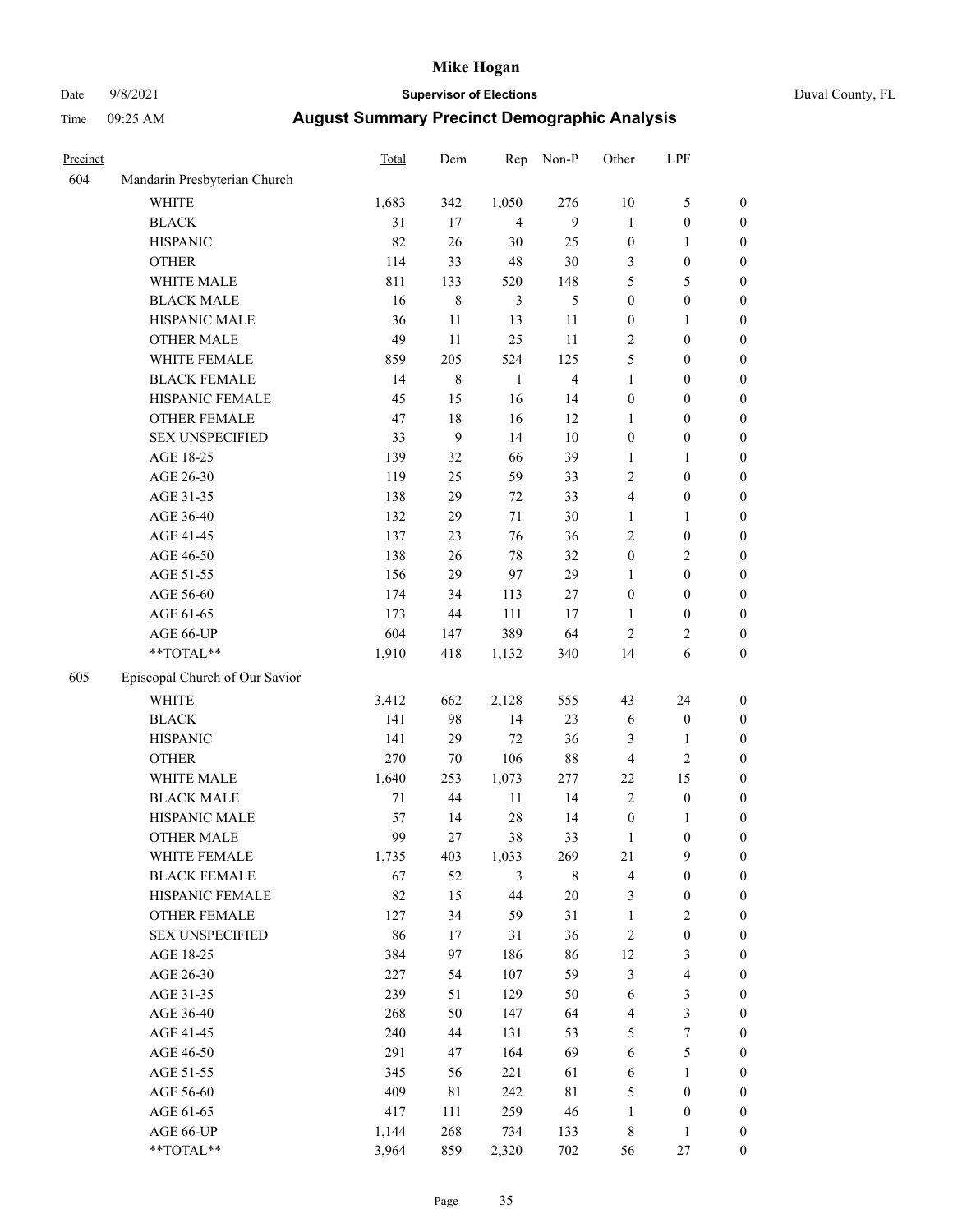# Date 9/8/2021 **Supervisor of Elections** Duval County, FL

| Precinct |                                 | Total | Dem    | Rep            | Non-P  | Other            | LPF                     |                  |
|----------|---------------------------------|-------|--------|----------------|--------|------------------|-------------------------|------------------|
| 606      | South Mandarin Regional Library |       |        |                |        |                  |                         |                  |
|          | <b>WHITE</b>                    | 4,755 | 970    | 2,919          | 792    | 43               | 31                      | 0                |
|          | <b>BLACK</b>                    | 267   | 185    | 18             | 59     | $\overline{4}$   | $\mathbf{1}$            | $\boldsymbol{0}$ |
|          | <b>HISPANIC</b>                 | 199   | 69     | 77             | 52     | 1                | $\boldsymbol{0}$        | $\boldsymbol{0}$ |
|          | <b>OTHER</b>                    | 344   | 86     | 133            | 119    | 4                | $\mathfrak{2}$          | $\boldsymbol{0}$ |
|          | WHITE MALE                      | 2,262 | 372    | 1,431          | 420    | 19               | $20\,$                  | $\boldsymbol{0}$ |
|          | <b>BLACK MALE</b>               | 129   | 80     | 14             | 33     | $\mathfrak{2}$   | $\boldsymbol{0}$        | $\boldsymbol{0}$ |
|          | HISPANIC MALE                   | 87    | 26     | 37             | 23     | $\mathbf{1}$     | $\boldsymbol{0}$        | $\boldsymbol{0}$ |
|          | <b>OTHER MALE</b>               | 133   | 25     | 57             | 49     | $\overline{c}$   | $\boldsymbol{0}$        | $\boldsymbol{0}$ |
|          | WHITE FEMALE                    | 2,454 | 589    | 1,466          | 364    | 24               | 11                      | $\boldsymbol{0}$ |
|          | <b>BLACK FEMALE</b>             | 135   | 104    | $\overline{4}$ | 24     | $\overline{c}$   | $\mathbf{1}$            | 0                |
|          | HISPANIC FEMALE                 | 105   | 41     | 38             | 26     | $\boldsymbol{0}$ | $\boldsymbol{0}$        | 0                |
|          | <b>OTHER FEMALE</b>             | 160   | 53     | 56             | 47     | $\mathfrak{2}$   | $\sqrt{2}$              | $\boldsymbol{0}$ |
|          | <b>SEX UNSPECIFIED</b>          | 100   | $20\,$ | 44             | 36     | $\boldsymbol{0}$ | $\boldsymbol{0}$        | $\boldsymbol{0}$ |
|          | AGE 18-25                       | 499   | 120    | 248            | 119    | 9                | $\mathfrak{Z}$          | $\boldsymbol{0}$ |
|          | AGE 26-30                       | 378   | 85     | 177            | 100    | 9                | $\boldsymbol{7}$        | $\boldsymbol{0}$ |
|          | AGE 31-35                       | 399   | 88     | 192            | 115    | $\sqrt{2}$       | $\sqrt{2}$              | $\boldsymbol{0}$ |
|          | AGE 36-40                       | 412   | 98     | 192            | 116    | $\overline{c}$   | $\overline{\mathbf{4}}$ | $\boldsymbol{0}$ |
|          | AGE 41-45                       | 354   | 78     | 169            | 99     | 6                | $\sqrt{2}$              | $\boldsymbol{0}$ |
|          | AGE 46-50                       | 383   | 91     | 201            | 84     | 4                | $\mathfrak{Z}$          | $\boldsymbol{0}$ |
|          | AGE 51-55                       | 472   | 94     | 295            | 73     | 7                | $\mathfrak{Z}$          | $\boldsymbol{0}$ |
|          | AGE 56-60                       | 580   | 119    | 375            | 82     | $\overline{c}$   | $\sqrt{2}$              | 0                |
|          | AGE 61-65                       | 526   | 129    | 328            | 65     | $\mathbf{1}$     | $\mathfrak{Z}$          | $\boldsymbol{0}$ |
|          | AGE 66-UP                       | 1,562 | 408    | 970            | 169    | 10               | $\mathfrak{S}$          | $\boldsymbol{0}$ |
|          | $**TOTAL**$                     | 5,565 | 1,310  | 3,147          | 1,022  | 52               | 34                      | $\boldsymbol{0}$ |
| 607      | Mandarin Branch Library         |       |        |                |        |                  |                         |                  |
|          | WHITE                           | 1,479 | 353    | 788            | 297    | 29               | 12                      | $\boldsymbol{0}$ |
|          | <b>BLACK</b>                    | 226   | 175    | $10\,$         | 36     | 5                | $\boldsymbol{0}$        | $\boldsymbol{0}$ |
|          | <b>HISPANIC</b>                 | 165   | 61     | 51             | 52     | $\mathbf{1}$     | $\boldsymbol{0}$        | $\boldsymbol{0}$ |
|          | <b>OTHER</b>                    | 148   | 45     | $47\,$         | 48     | 5                | $\mathfrak{Z}$          | $\boldsymbol{0}$ |
|          | WHITE MALE                      | 654   | 126    | 366            | 144    | 13               | $\mathfrak{S}$          | $\boldsymbol{0}$ |
|          | <b>BLACK MALE</b>               | 85    | 69     | $\sqrt{2}$     | 12     | $\mathbf{2}$     | $\boldsymbol{0}$        | $\boldsymbol{0}$ |
|          | HISPANIC MALE                   | 66    | 19     | 26             | 21     | $\boldsymbol{0}$ | $\boldsymbol{0}$        | $\boldsymbol{0}$ |
|          | <b>OTHER MALE</b>               | 59    | 18     | 19             | 19     | $\mathbf{1}$     | $\mathbf{2}$            | $\boldsymbol{0}$ |
|          | WHITE FEMALE                    | 810   | 222    | 413            | 152    | 16               | 7                       | 0                |
|          | <b>BLACK FEMALE</b>             | 135   | 102    | $\tau$         | 23     | 3                | $\boldsymbol{0}$        | $\boldsymbol{0}$ |
|          | HISPANIC FEMALE                 | 94    | 41     | 24             | $28\,$ | $\mathbf{1}$     | $\boldsymbol{0}$        | $\overline{0}$   |
|          | OTHER FEMALE                    | 62    | 21     | 24             | 15     | $\overline{c}$   | $\boldsymbol{0}$        | $\overline{0}$   |
|          | <b>SEX UNSPECIFIED</b>          | 53    | 16     | 15             | 19     | 2                | $\mathbf{1}$            | 0                |
|          | AGE 18-25                       | 177   | 58     | 60             | 54     | 5                | $\boldsymbol{0}$        | 0                |
|          | AGE 26-30                       | 167   | 47     | 57             | 54     | 6                | $\mathfrak{Z}$          | 0                |
|          | AGE 31-35                       | 193   | 73     | 55             | 55     | 6                | $\overline{\mathbf{4}}$ | 0                |
|          | AGE 36-40                       | 163   | 52     | 58             | 44     | 6                | $\mathfrak{Z}$          | 0                |
|          | AGE 41-45                       | 128   | 36     | 53             | 33     | 5                | $\mathbf{1}$            | 0                |
|          | AGE 46-50                       | 119   | 41     | 44             | 29     | 4                | $\mathbf{1}$            | 0                |
|          | AGE 51-55                       | 132   | 45     | 64             | 21     | $\mathbf{1}$     | $\mathbf{1}$            | 0                |
|          | AGE 56-60                       | 164   | 38     | 89             | 35     | $\mathbf{1}$     | $\mathbf{1}$            | 0                |
|          | AGE 61-65                       | 174   | 61     | 80             | 31     | $\mathbf{1}$     | $\mathbf{1}$            | 0                |
|          | AGE 66-UP                       | 601   | 183    | 336            | 77     | 5                | $\boldsymbol{0}$        | 0                |
|          | **TOTAL**                       | 2,018 | 634    | 896            | 433    | 40               | 15                      | $\boldsymbol{0}$ |
|          |                                 |       |        |                |        |                  |                         |                  |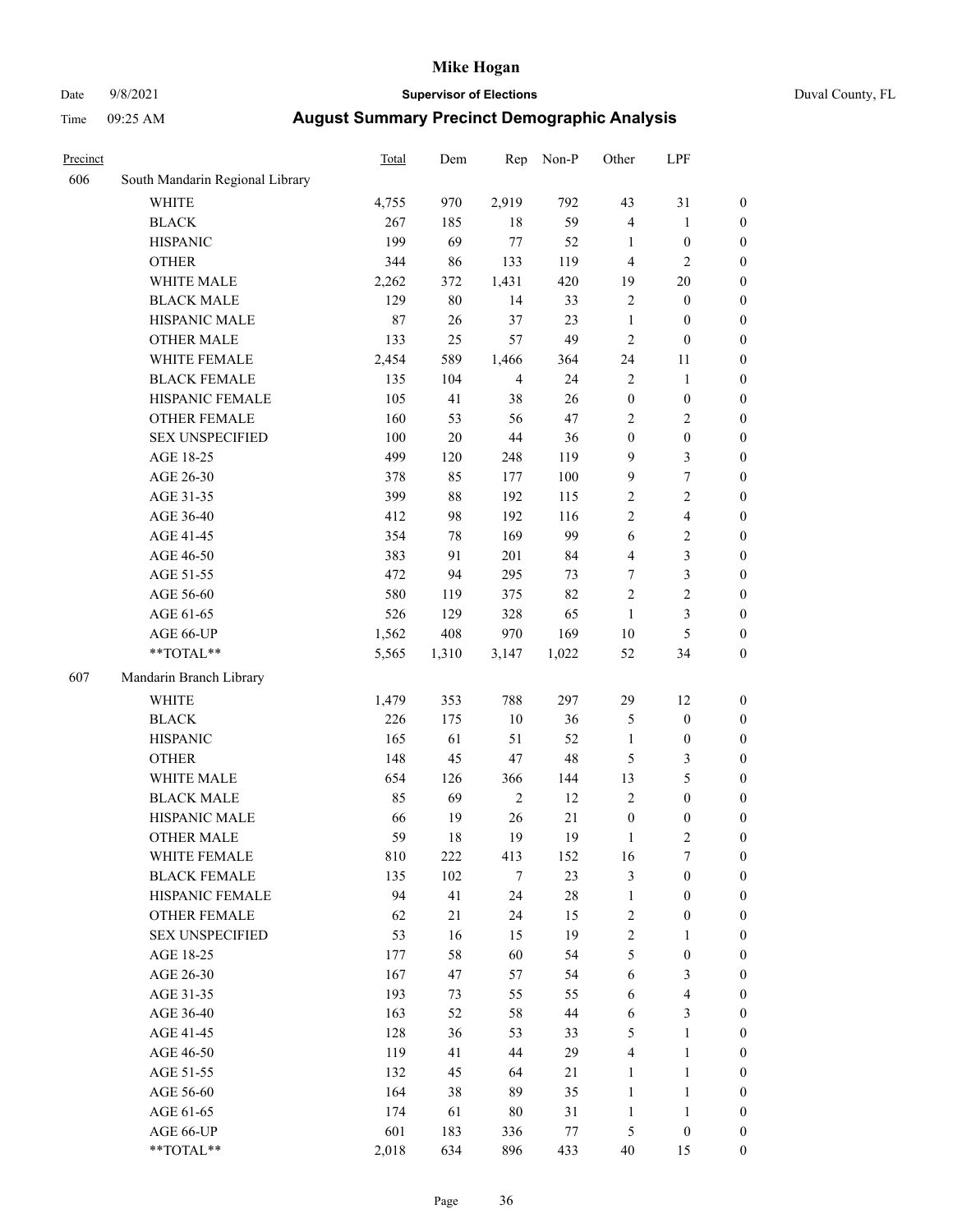### Date 9/8/2021 **Supervisor of Elections** Duval County, FL

| Precinct |                                       | Total | Dem    | Rep            | Non-P  | Other            | LPF                     |                  |
|----------|---------------------------------------|-------|--------|----------------|--------|------------------|-------------------------|------------------|
| 608      | Freedom Christian Fellowship          |       |        |                |        |                  |                         |                  |
|          | <b>WHITE</b>                          | 4,688 | 1,043  | 2,499          | 1,029  | 89               | $28\,$                  | 0                |
|          | <b>BLACK</b>                          | 650   | 449    | 33             | 158    | $\,$ 8 $\,$      | $\sqrt{2}$              | 0                |
|          | <b>HISPANIC</b>                       | 514   | 171    | 156            | 180    | 6                | $\mathbf{1}$            | $\boldsymbol{0}$ |
|          | <b>OTHER</b>                          | 537   | 152    | 161            | 203    | 17               | $\overline{\mathbf{4}}$ | $\boldsymbol{0}$ |
|          | WHITE MALE                            | 2,150 | 372    | 1,189          | 525    | 45               | 19                      | $\boldsymbol{0}$ |
|          | <b>BLACK MALE</b>                     | 261   | 176    | 15             | 68     | $\sqrt{2}$       | $\boldsymbol{0}$        | $\boldsymbol{0}$ |
|          | HISPANIC MALE                         | 230   | 67     | 73             | 87     | $\overline{c}$   | $\mathbf{1}$            | $\boldsymbol{0}$ |
|          | <b>OTHER MALE</b>                     | 203   | 57     | 52             | 85     | $\tau$           | $\overline{2}$          | $\boldsymbol{0}$ |
|          | WHITE FEMALE                          | 2,499 | 659    | 1,292          | 495    | $44\,$           | $\boldsymbol{9}$        | $\boldsymbol{0}$ |
|          | <b>BLACK FEMALE</b>                   | 378   | 266    | 17             | $87\,$ | 6                | $\sqrt{2}$              | 0                |
|          | HISPANIC FEMALE                       | 273   | 102    | 79             | 89     | 3                | $\boldsymbol{0}$        | 0                |
|          | OTHER FEMALE                          | 262   | $78\,$ | 86             | 86     | 10               | $\sqrt{2}$              | $\boldsymbol{0}$ |
|          | <b>SEX UNSPECIFIED</b>                | 133   | 38     | 46             | 48     | $\mathbf{1}$     | $\boldsymbol{0}$        | $\boldsymbol{0}$ |
|          | AGE 18-25                             | 668   | 191    | 230            | 223    | $22\,$           | $\sqrt{2}$              | $\boldsymbol{0}$ |
|          | AGE 26-30                             | 588   | 162    | 223            | 179    | $20\,$           | $\overline{\mathbf{4}}$ | $\boldsymbol{0}$ |
|          | AGE 31-35                             | 616   | 195    | 215            | 174    | $18\,$           | 14                      | $\boldsymbol{0}$ |
|          | AGE 36-40                             | 536   | 145    | 226            | 153    | 7                | $\mathfrak{S}$          | $\boldsymbol{0}$ |
|          | AGE 41-45                             | 517   | 138    | 202            | 168    | $\sqrt{6}$       | $\mathfrak{Z}$          | $\overline{0}$   |
|          | AGE 46-50                             | 467   | 123    | 205            | 127    | 10               | $\overline{2}$          | $\boldsymbol{0}$ |
|          | AGE 51-55                             | 531   | 140    | 253            | 125    | 12               | $\mathbf{1}$            | 0                |
|          | AGE 56-60                             | 554   | 136    | 298            | 116    | $\overline{4}$   | $\boldsymbol{0}$        | 0                |
|          | AGE 61-65                             | 484   | 123    | 252            | 97     | 9                | 3                       | 0                |
|          | AGE 66-UP                             | 1,428 | 462    | 745            | 208    | 12               | $\mathbf{1}$            | $\boldsymbol{0}$ |
|          | **TOTAL**                             | 6,389 | 1,815  | 2,849          | 1,570  | 120              | 35                      | $\boldsymbol{0}$ |
|          |                                       |       |        |                |        |                  |                         |                  |
| 609      | <b>Burnett Park Recreation Center</b> |       |        |                |        |                  |                         |                  |
|          | <b>WHITE</b>                          | 1,464 | 378    | 712            | 326    | 32               | 16                      | $\boldsymbol{0}$ |
|          | <b>BLACK</b>                          | 238   | 179    | 12             | 45     | $\sqrt{2}$       | $\boldsymbol{0}$        | $\boldsymbol{0}$ |
|          | <b>HISPANIC</b>                       | 178   | 63     | 45             | 68     | $\mathbf{1}$     | $\mathbf{1}$            | $\boldsymbol{0}$ |
|          | <b>OTHER</b>                          | 188   | 51     | 58             | 77     | $\mathbf{1}$     | $\mathbf{1}$            | $\boldsymbol{0}$ |
|          | WHITE MALE                            | 664   | 144    | 334            | 164    | $10\,$           | 12                      | $\boldsymbol{0}$ |
|          | <b>BLACK MALE</b>                     | 99    | 67     | $\,8\,$        | 23     | $\mathbf{1}$     | $\boldsymbol{0}$        | $\boldsymbol{0}$ |
|          | HISPANIC MALE                         | 87    | 24     | 27             | 35     | $\mathbf{1}$     | $\boldsymbol{0}$        | 0                |
|          | <b>OTHER MALE</b>                     | 64    | 14     | 19             | $30\,$ | $\boldsymbol{0}$ | $\mathbf{1}$            | 0                |
|          | WHITE FEMALE                          | 785   | 228    | 373            | 158    | 22               | 4                       | 0                |
|          | <b>BLACK FEMALE</b>                   | 138   | 111    | $\overline{4}$ | 22     | $\mathbf{1}$     | $\boldsymbol{0}$        | $\overline{0}$   |
|          | HISPANIC FEMALE                       | 87    | 39     | 18             | 29     | $\boldsymbol{0}$ | 1                       | $\overline{0}$   |
|          | <b>OTHER FEMALE</b>                   | 93    | 32     | 27             | 34     | $\boldsymbol{0}$ | $\boldsymbol{0}$        | 0                |
|          | <b>SEX UNSPECIFIED</b>                | 51    | 12     | 17             | 21     | $\mathbf{1}$     | $\boldsymbol{0}$        | 0                |
|          | AGE 18-25                             | 234   | 70     | 76             | 78     | 8                | $\sqrt{2}$              | 0                |
|          | AGE 26-30                             | 203   | 65     | 59             | 69     | 5                | 5                       | 0                |
|          | AGE 31-35                             | 182   | 60     | 57             | 58     | 5                | $\overline{2}$          | 0                |
|          | AGE 36-40                             | 175   | 50     | 64             | 54     | $\mathbf{1}$     | $\sqrt{6}$              | 0                |
|          | AGE 41-45                             | 146   | 54     | 40             | 48     | 2                | $\mathbf{2}$            | 0                |
|          | AGE 46-50                             | 144   | 42     | 64             | 34     | 3                | $\mathbf{1}$            | 0                |
|          | AGE 51-55                             | 167   | 52     | 68             | 43     | 4                | $\boldsymbol{0}$        | 0                |
|          | AGE 56-60                             | 155   | 39     | 87             | 25     | 4                | $\boldsymbol{0}$        | 0                |
|          | AGE 61-65                             | 155   | 55     | 66             | 33     | 1                | $\boldsymbol{0}$        | 0                |
|          | AGE 66-UP                             | 507   | 184    | 246            | 74     | 3                | $\boldsymbol{0}$        | 0                |
|          | $**TOTAL**$                           | 2,068 | 671    | 827            | 516    | 36               | 18                      | $\boldsymbol{0}$ |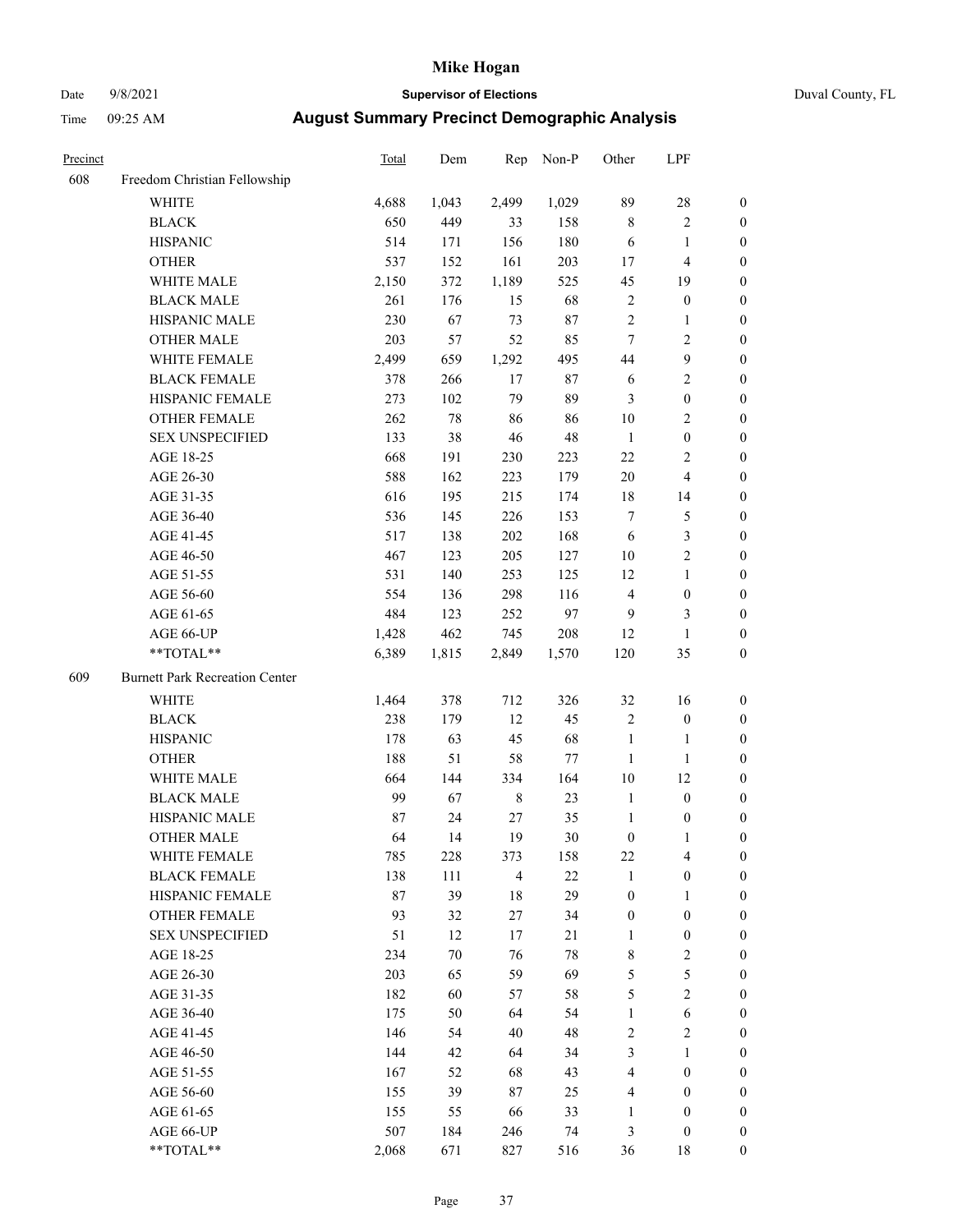### Date 9/8/2021 **Supervisor of Elections** Duval County, FL

| Precinct |                        | Total  | Dem    | Rep            | Non-P  | Other            | LPF                     |                  |
|----------|------------------------|--------|--------|----------------|--------|------------------|-------------------------|------------------|
| 610      | St Justin Martyr       |        |        |                |        |                  |                         |                  |
|          | <b>WHITE</b>           | 4,626  | 883    | 2,739          | 912    | 65               | $27\,$                  | 0                |
|          | <b>BLACK</b>           | 279    | 202    | 18             | 54     | $\mathfrak s$    | $\boldsymbol{0}$        | 0                |
|          | <b>HISPANIC</b>        | 280    | $88\,$ | 106            | $78\,$ | 5                | 3                       | $\boldsymbol{0}$ |
|          | <b>OTHER</b>           | 398    | 106    | 153            | 131    | 7                | $\mathbf{1}$            | $\boldsymbol{0}$ |
|          | WHITE MALE             | 2,274  | 338    | 1,414          | 473    | 30               | 19                      | $\boldsymbol{0}$ |
|          | <b>BLACK MALE</b>      | 138    | 96     | 10             | 29     | 3                | $\boldsymbol{0}$        | $\boldsymbol{0}$ |
|          | HISPANIC MALE          | 131    | 32     | 58             | 37     | 2                | $\sqrt{2}$              | $\boldsymbol{0}$ |
|          | <b>OTHER MALE</b>      | 154    | 42     | 64             | $44\,$ | 3                | $\mathbf{1}$            | $\boldsymbol{0}$ |
|          | WHITE FEMALE           | 2,303  | 535    | 1,294          | 432    | 34               | $\,$ 8 $\,$             | $\boldsymbol{0}$ |
|          | <b>BLACK FEMALE</b>    | 138    | 104    | $\,$ 8 $\,$    | 24     | $\sqrt{2}$       | $\boldsymbol{0}$        | 0                |
|          | HISPANIC FEMALE        | 148    | 56     | 47             | 41     | 3                | $\mathbf{1}$            | 0                |
|          | <b>OTHER FEMALE</b>    | 176    | 51     | 73             | 49     | 3                | $\boldsymbol{0}$        | $\boldsymbol{0}$ |
|          | <b>SEX UNSPECIFIED</b> | 121    | 25     | 48             | 46     | 2                | $\boldsymbol{0}$        | $\boldsymbol{0}$ |
|          | AGE 18-25              | 569    | 120    | 281            | 155    | 9                | $\overline{\mathbf{4}}$ | $\boldsymbol{0}$ |
|          | AGE 26-30              | 385    | 91     | 171            | 113    | 8                | $\sqrt{2}$              | $\boldsymbol{0}$ |
|          | AGE 31-35              | 490    | 103    | 231            | 134    | 12               | $10\,$                  | $\boldsymbol{0}$ |
|          | AGE 36-40              | 450    | 101    | 193            | 142    | 9                | $\mathfrak s$           | $\boldsymbol{0}$ |
|          | AGE 41-45              | 446    | 105    | 225            | 105    | $\boldsymbol{7}$ | $\overline{\mathbf{4}}$ | $\boldsymbol{0}$ |
|          | AGE 46-50              | 440    | 100    | 230            | 104    | $\overline{4}$   | $\overline{2}$          | $\boldsymbol{0}$ |
|          | AGE 51-55              | 532    | 98     | 318            | 100    | 15               | $\mathbf{1}$            | 0                |
|          | AGE 56-60              | 573    | 118    | 348            | 102    | $\overline{4}$   | $\mathbf{1}$            | 0                |
|          | AGE 61-65              | 537    | 121    | 327            | 85     | 3                | $\mathbf{1}$            | 0                |
|          | AGE 66-UP              | 1,161  | 322    | 692            | 135    | 11               | $\mathbf{1}$            | $\boldsymbol{0}$ |
|          | **TOTAL**              | 5,583  | 1,279  | 3,016          | 1,175  | 82               | $31\,$                  | $\boldsymbol{0}$ |
| 611      | Mandarin Senior Center |        |        |                |        |                  |                         |                  |
|          | <b>WHITE</b>           | 1,882  | 482    | 977            | 391    | 19               | 13                      | $\boldsymbol{0}$ |
|          | <b>BLACK</b>           | 178    | 133    | $\overline{9}$ | 33     | $\sqrt{2}$       | $\mathbf{1}$            | $\boldsymbol{0}$ |
|          | <b>HISPANIC</b>        | 169    | 65     | 43             | 56     | 5                | $\boldsymbol{0}$        | $\boldsymbol{0}$ |
|          | <b>OTHER</b>           | 189    | 62     | 49             | $72\,$ | 4                | $\sqrt{2}$              | $\boldsymbol{0}$ |
|          | WHITE MALE             | 837    | 170    | 455            | 196    | 7                | 9                       | $\boldsymbol{0}$ |
|          | <b>BLACK MALE</b>      | $78\,$ | 55     | $\mathfrak{S}$ | $17\,$ | $\mathbf{1}$     | $\boldsymbol{0}$        | $\boldsymbol{0}$ |
|          | HISPANIC MALE          | 75     | 29     | 19             | 26     | $\mathbf{1}$     | $\boldsymbol{0}$        | 0                |
|          | <b>OTHER MALE</b>      | 82     | 24     | 24             | 31     | $\mathbf{1}$     | $\mathbf{2}$            | $\boldsymbol{0}$ |
|          | WHITE FEMALE           | 1,033  | 310    | 515            | 192    | 12               | 4                       | 0                |
|          | <b>BLACK FEMALE</b>    | 95     | 75     | $\overline{4}$ | 14     | $\mathbf{1}$     | $\mathbf{1}$            | $\boldsymbol{0}$ |
|          | HISPANIC FEMALE        | 91     | 35     | 23             | 29     | 4                | $\boldsymbol{0}$        | $\overline{0}$   |
|          | OTHER FEMALE           | 80     | 31     | 19             | 27     | 3                | $\boldsymbol{0}$        | $\overline{0}$   |
|          | <b>SEX UNSPECIFIED</b> | 47     | 13     | 14             | $20\,$ | $\boldsymbol{0}$ | $\boldsymbol{0}$        | 0                |
|          | AGE 18-25              | 203    | 50     | 73             | 74     | 6                | $\boldsymbol{0}$        | 0                |
|          | AGE 26-30              | 218    | 65     | 84             | 59     | 6                | $\overline{\mathbf{4}}$ | 0                |
|          | AGE 31-35              | 212    | 74     | 74             | 59     | 2                | $\mathfrak{Z}$          | 0                |
|          | AGE 36-40              | 219    | 67     | 74             | 72     | 5                | $\mathbf{1}$            | 0                |
|          | AGE 41-45              | 162    | 43     | 67             | 49     | $\boldsymbol{0}$ | $\mathfrak{Z}$          | 0                |
|          | AGE 46-50              | 186    | 53     | 82             | 47     | 2                | $\sqrt{2}$              | 0                |
|          | AGE 51-55              | 168    | 61     | 71             | 34     | 2                | $\boldsymbol{0}$        | 0                |
|          | AGE 56-60              | 226    | 57     | 126            | 38     | 3                | $\overline{2}$          | 0                |
|          | AGE 61-65              | 216    | 74     | 108            | 32     | 2                | $\boldsymbol{0}$        | $\overline{0}$   |
|          | AGE 66-UP              | 608    | 198    | 319            | $88\,$ | 2                | $\mathbf{1}$            | $\boldsymbol{0}$ |
|          | **TOTAL**              | 2,418  | 742    | 1,078          | 552    | 30               | 16                      | $\boldsymbol{0}$ |
|          |                        |        |        |                |        |                  |                         |                  |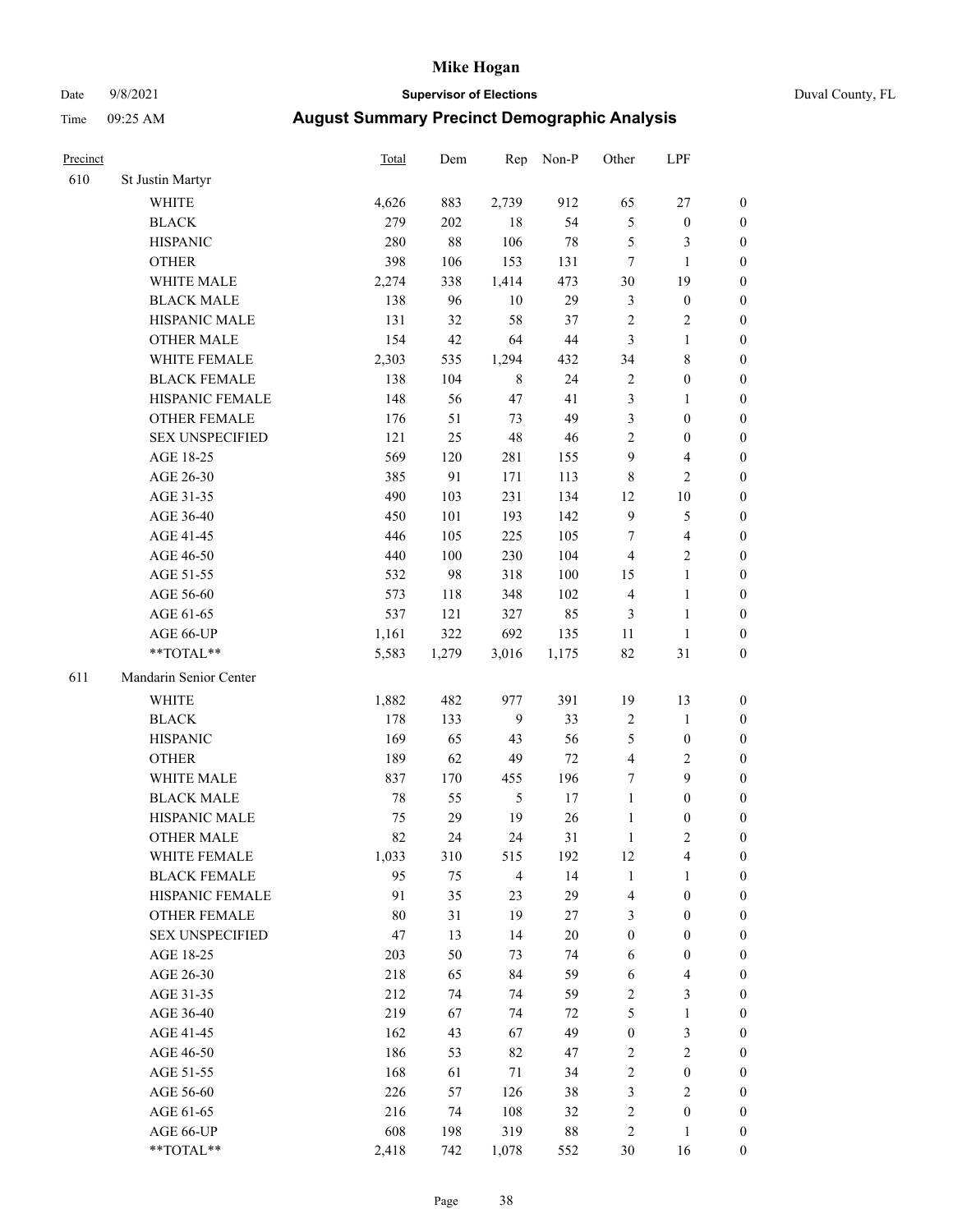## Date 9/8/2021 **Supervisor of Elections** Duval County, FL

| Precinct |                           | Total | Dem   | Rep         | Non-P  | Other            | LPF              |                  |
|----------|---------------------------|-------|-------|-------------|--------|------------------|------------------|------------------|
| 612      | Mandarin Church of Christ |       |       |             |        |                  |                  |                  |
|          | <b>WHITE</b>              | 3,242 | 687   | 1,833       | 657    | 49               | 16               | 0                |
|          | <b>BLACK</b>              | 441   | 346   | 21          | 67     | $\boldsymbol{7}$ | $\boldsymbol{0}$ | 0                |
|          | <b>HISPANIC</b>           | 303   | 96    | 99          | 100    | 5                | 3                | $\boldsymbol{0}$ |
|          | <b>OTHER</b>              | 749   | 214   | 215         | 308    | 11               | $\mathbf{1}$     | $\boldsymbol{0}$ |
|          | WHITE MALE                | 1,555 | 287   | 902         | 336    | 20               | 10               | $\boldsymbol{0}$ |
|          | <b>BLACK MALE</b>         | 211   | 151   | 11          | 43     | 6                | $\boldsymbol{0}$ | $\boldsymbol{0}$ |
|          | HISPANIC MALE             | 146   | 40    | 49          | 51     | 3                | $\mathfrak{Z}$   | $\boldsymbol{0}$ |
|          | <b>OTHER MALE</b>         | 304   | 74    | 96          | 131    | 3                | $\boldsymbol{0}$ | $\boldsymbol{0}$ |
|          | WHITE FEMALE              | 1,656 | 396   | 911         | 314    | 29               | 6                | $\boldsymbol{0}$ |
|          | <b>BLACK FEMALE</b>       | 227   | 192   | $10\,$      | 24     | $\mathbf{1}$     | $\boldsymbol{0}$ | 0                |
|          | HISPANIC FEMALE           | 152   | 55    | 48          | 47     | $\mathbf{2}$     | $\boldsymbol{0}$ | $\boldsymbol{0}$ |
|          | OTHER FEMALE              | 361   | 125   | 97          | 132    | $\boldsymbol{7}$ | $\boldsymbol{0}$ | $\boldsymbol{0}$ |
|          | <b>SEX UNSPECIFIED</b>    | 123   | 23    | 44          | 54     | $\mathbf{1}$     | $\mathbf{1}$     | $\boldsymbol{0}$ |
|          | AGE 18-25                 | 558   | 181   | 186         | 168    | $21\,$           | $\sqrt{2}$       | $\boldsymbol{0}$ |
|          | AGE 26-30                 | 332   | 97    | 131         | 94     | 6                | $\overline{4}$   | $\boldsymbol{0}$ |
|          | AGE 31-35                 | 355   | 109   | 133         | 104    | 4                | 5                | $\boldsymbol{0}$ |
|          | AGE 36-40                 | 412   | 106   | 169         | 127    | 7                | 3                | $\boldsymbol{0}$ |
|          | AGE 41-45                 | 403   | 115   | 148         | 131    | 6                | 3                | $\boldsymbol{0}$ |
|          | AGE 46-50                 | 436   | 115   | 197         | 118    | 6                | $\boldsymbol{0}$ | $\boldsymbol{0}$ |
|          | AGE 51-55                 | 493   | 133   | 243         | 110    | 6                | 1                | 0                |
|          | AGE 56-60                 | 489   | 118   | 261         | 106    | 3                | $\mathbf{1}$     | 0                |
|          | AGE 61-65                 | 398   | 108   | 204         | $80\,$ | 5                | $\mathbf{1}$     | 0                |
|          | AGE 66-UP                 | 859   | 261   | 496         | 94     | 8                | $\boldsymbol{0}$ | $\boldsymbol{0}$ |
|          | $**TOTAL**$               | 4,735 | 1,343 | 2,168       | 1,132  | $72\,$           | $20\,$           | $\boldsymbol{0}$ |
| 613      | Mandarin Moose Lodge #42  |       |       |             |        |                  |                  |                  |
|          | <b>WHITE</b>              | 2,396 | 497   | 1,306       | 545    | 36               | 12               | $\boldsymbol{0}$ |
|          | <b>BLACK</b>              | 320   | 235   | 13          | 65     | 7                | $\boldsymbol{0}$ | $\boldsymbol{0}$ |
|          | <b>HISPANIC</b>           | 244   | 87    | 61          | 93     | 3                | $\boldsymbol{0}$ | $\boldsymbol{0}$ |
|          | <b>OTHER</b>              | 296   | 99    | 79          | 109    | 9                | $\boldsymbol{0}$ | $\boldsymbol{0}$ |
|          | WHITE MALE                | 1,123 | 191   | 631         | 275    | 19               | $\tau$           | $\boldsymbol{0}$ |
|          | <b>BLACK MALE</b>         | 148   | 94    | $\,$ 8 $\,$ | $40\,$ | 6                | $\boldsymbol{0}$ | $\boldsymbol{0}$ |
|          | HISPANIC MALE             | 108   | 37    | $30\,$      | 40     | 1                | $\boldsymbol{0}$ | 0                |
|          | <b>OTHER MALE</b>         | 118   | 35    | 32          | 47     | 4                | $\boldsymbol{0}$ | $\boldsymbol{0}$ |
|          | WHITE FEMALE              | 1,253 | 303   | 664         | 264    | 17               | 5                | 0                |
|          | <b>BLACK FEMALE</b>       | 169   | 139   | 5           | 24     | $\mathbf{1}$     | $\boldsymbol{0}$ | $\overline{0}$   |
|          | HISPANIC FEMALE           | 131   | 49    | 29          | 51     | $\overline{c}$   | $\boldsymbol{0}$ | $\overline{0}$   |
|          | OTHER FEMALE              | 138   | 56    | 39          | 41     | 2                | $\boldsymbol{0}$ | $\overline{0}$   |
|          | <b>SEX UNSPECIFIED</b>    | 68    | 14    | 21          | 30     | 3                | $\boldsymbol{0}$ | 0                |
|          | AGE 18-25                 | 359   | 103   | 120         | 122    | 12               | $\sqrt{2}$       | 0                |
|          | AGE 26-30                 | 287   | 75    | 99          | 106    | 5                | $\sqrt{2}$       | 0                |
|          | AGE 31-35                 | 325   | 83    | 124         | 110    | 6                | $\sqrt{2}$       | 0                |
|          | AGE 36-40                 | 283   | 86    | 110         | 78     | 8                | $\mathbf{1}$     | 0                |
|          | AGE 41-45                 | 272   | 73    | 109         | 83     | 6                | $\mathbf{1}$     | 0                |
|          | AGE 46-50                 | 262   | 60    | 126         | 73     | 2                | $\mathbf{1}$     | 0                |
|          | AGE 51-55                 | 273   | 65    | 134         | 67     | 5                | $\mathfrak{2}$   | 0                |
|          | AGE 56-60                 | 275   | 79    | 147         | 42     | $\boldsymbol{7}$ | $\boldsymbol{0}$ | $\overline{0}$   |
|          | AGE 61-65                 | 265   | 86    | 133         | 45     | $\mathbf{1}$     | $\boldsymbol{0}$ | $\overline{0}$   |
|          | AGE 66-UP                 | 655   | 208   | 357         | 86     | 3                | $\mathbf{1}$     | 0                |
|          | **TOTAL**                 | 3,256 | 918   | 1,459       | 812    | 55               | 12               | $\boldsymbol{0}$ |
|          |                           |       |       |             |        |                  |                  |                  |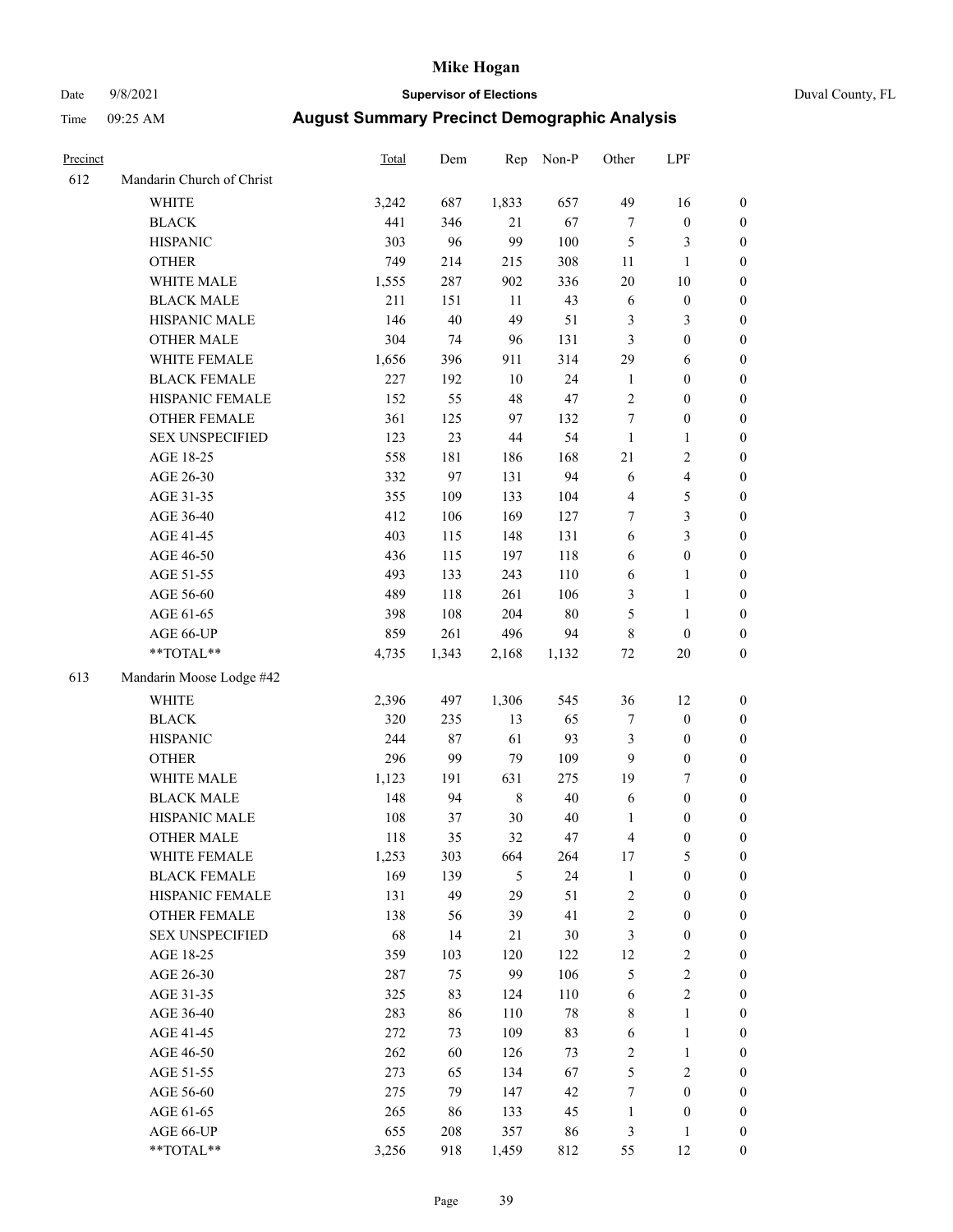# Date 9/8/2021 **Supervisor of Elections** Duval County, FL

| Precinct |                                 | Total | Dem              | Rep            | Non-P            | Other            | LPF              |                  |
|----------|---------------------------------|-------|------------------|----------------|------------------|------------------|------------------|------------------|
| 614      | Mandarin Senior Center          |       |                  |                |                  |                  |                  |                  |
|          | <b>WHITE</b>                    | 1,304 | 262              | 741            | 276              | 16               | $\boldsymbol{9}$ | 0                |
|          | <b>BLACK</b>                    | 215   | 175              | $\mathfrak{Z}$ | 34               | $\mathbf{2}$     | $\mathbf{1}$     | 0                |
|          | <b>HISPANIC</b>                 | 145   | 51               | 42             | 50               | $\mathbf{2}$     | $\boldsymbol{0}$ | $\boldsymbol{0}$ |
|          | <b>OTHER</b>                    | 317   | 79               | 110            | 118              | 7                | $\mathfrak{Z}$   | $\boldsymbol{0}$ |
|          | WHITE MALE                      | 641   | 100              | 371            | 161              | 5                | $\overline{4}$   | $\boldsymbol{0}$ |
|          | <b>BLACK MALE</b>               | 100   | 77               | $\mathbf{2}$   | 19               | $\overline{c}$   | $\boldsymbol{0}$ | $\boldsymbol{0}$ |
|          | HISPANIC MALE                   | 67    | $20\,$           | 22             | 23               | $\overline{c}$   | $\boldsymbol{0}$ | $\boldsymbol{0}$ |
|          | <b>OTHER MALE</b>               | 143   | 36               | 59             | 46               | $\overline{c}$   | $\boldsymbol{0}$ | $\boldsymbol{0}$ |
|          | WHITE FEMALE                    | 652   | 161              | 363            | 112              | $11\,$           | $\mathfrak s$    | $\boldsymbol{0}$ |
|          | <b>BLACK FEMALE</b>             | 112   | 96               | $\mathbf{1}$   | 14               | $\boldsymbol{0}$ | $\mathbf{1}$     | 0                |
|          | HISPANIC FEMALE                 | 76    | 31               | 19             | 26               | $\boldsymbol{0}$ | $\boldsymbol{0}$ | 0                |
|          | OTHER FEMALE                    | 144   | 39               | 43             | 57               | 2                | 3                | $\boldsymbol{0}$ |
|          | <b>SEX UNSPECIFIED</b>          | 46    | $\tau$           | 16             | 20               | 3                | $\boldsymbol{0}$ | $\boldsymbol{0}$ |
|          | AGE 18-25                       | 164   | 47               | 59             | 54               | $\mathbf{1}$     | $\mathfrak{Z}$   | $\boldsymbol{0}$ |
|          | AGE 26-30                       | 164   | 41               | $71\,$         | 49               | 2                | $\mathbf{1}$     | $\boldsymbol{0}$ |
|          | AGE 31-35                       | 230   | 85               | 73             | 65               | 6                | $\mathbf{1}$     | $\boldsymbol{0}$ |
|          | AGE 36-40                       | 215   | 49               | 96             | 65               | 4                | $\mathbf{1}$     | $\boldsymbol{0}$ |
|          | AGE 41-45                       | 206   | 45               | 93             | 63               | 3                | $\sqrt{2}$       | $\boldsymbol{0}$ |
|          | AGE 46-50                       | 168   | 61               | 64             | 38               | 3                | $\sqrt{2}$       | $\boldsymbol{0}$ |
|          | AGE 51-55                       | 175   | 48               | 94             | 31               | $\boldsymbol{0}$ | $\sqrt{2}$       | $\boldsymbol{0}$ |
|          | AGE 56-60                       | 186   | 60               | 81             | 43               | $\mathbf{2}$     | $\boldsymbol{0}$ | 0                |
|          | AGE 61-65                       | 141   | 30               | 89             | 19               | $\overline{c}$   | 1                | $\boldsymbol{0}$ |
|          | AGE 66-UP                       | 332   | 101              | 176            | 51               | $\overline{4}$   | $\boldsymbol{0}$ | $\boldsymbol{0}$ |
|          | $**TOTAL**$                     | 1,981 | 567              | 896            | 478              | $27\,$           | 13               | $\boldsymbol{0}$ |
|          |                                 |       |                  |                |                  |                  |                  |                  |
| 701      | Charlie T. Joseph Senior Center |       |                  |                |                  |                  |                  |                  |
|          | <b>WHITE</b>                    | 450   | 116              | 228            | 96               | 7                | $\mathfrak z$    | $\boldsymbol{0}$ |
|          | <b>BLACK</b>                    | 657   | 541              | 25             | 84               | 6                | $\mathbf{1}$     | $\boldsymbol{0}$ |
|          | <b>HISPANIC</b>                 | 28    | 15               | 7              | $\overline{4}$   | $\mathbf{1}$     | $\mathbf{1}$     | $\boldsymbol{0}$ |
|          | <b>OTHER</b>                    | 65    | 28               | 12             | 25               | $\boldsymbol{0}$ | $\boldsymbol{0}$ | $\boldsymbol{0}$ |
|          | WHITE MALE                      | 210   | 46               | 115            | 46               | $\mathbf{2}$     | $\mathbf{1}$     | $\boldsymbol{0}$ |
|          | <b>BLACK MALE</b>               | 257   | 205              | 14             | 35               | $\overline{c}$   | $\mathbf{1}$     | $\boldsymbol{0}$ |
|          | HISPANIC MALE                   | 14    | $\boldsymbol{7}$ | $\overline{4}$ | $\sqrt{2}$       | $\boldsymbol{0}$ | 1                | 0                |
|          | <b>OTHER MALE</b>               | 20    | $\tau$           | $\overline{4}$ | 9                | $\boldsymbol{0}$ | $\boldsymbol{0}$ | $\boldsymbol{0}$ |
|          | WHITE FEMALE                    | 233   | 70               | 109            | 47               | 5                | 2                | 0                |
|          | <b>BLACK FEMALE</b>             | 390   | 329              | 10             | 48               | 3                | $\boldsymbol{0}$ | $\overline{0}$   |
|          | HISPANIC FEMALE                 | 13    | $\boldsymbol{7}$ | 3              | $\sqrt{2}$       | 1                | $\boldsymbol{0}$ | $\overline{0}$   |
|          | OTHER FEMALE                    | 27    | 15               | 5              | 7                | $\boldsymbol{0}$ | $\boldsymbol{0}$ | $\overline{0}$   |
|          | <b>SEX UNSPECIFIED</b>          | 36    | 14               | 8              | 13               | 1                | $\boldsymbol{0}$ | 0                |
|          | AGE 18-25                       | 137   | $70\,$           | 17             | 45               | 5                | $\boldsymbol{0}$ | 0                |
|          | AGE 26-30                       | 91    | 53               | $11\,$         | 26               | $\boldsymbol{0}$ | $\mathbf{1}$     | 0                |
|          | AGE 31-35                       | 103   | 59               | 10             | 31               | 3                | $\boldsymbol{0}$ | 0                |
|          | AGE 36-40                       | 96    | 65               | 15             | 13               | 1                | $\sqrt{2}$       | 0                |
|          | AGE 41-45                       | 81    | 48               | 15             | 16               | $\mathbf{1}$     | $\mathbf{1}$     | 0                |
|          | AGE 46-50                       | 100   | 59               | 23             | 17               | 0                | $\mathbf{1}$     | 0                |
|          | AGE 51-55                       | 113   | 67               | 35             | 11               | $\boldsymbol{0}$ | $\boldsymbol{0}$ | 0                |
|          | AGE 56-60                       | 123   | 71               | 34             | 18               | 0                | $\boldsymbol{0}$ | $\overline{0}$   |
|          | AGE 61-65                       | 123   | 79               | 35             | $\boldsymbol{9}$ | $\boldsymbol{0}$ | $\boldsymbol{0}$ | $\overline{0}$   |
|          | AGE 66-UP                       | 233   | 129              | 77             | 23               | 4                | $\boldsymbol{0}$ | 0                |
|          | **TOTAL**                       | 1,200 | 700              | 272            | 209              | 14               | $\mathfrak{S}$   | $\overline{0}$   |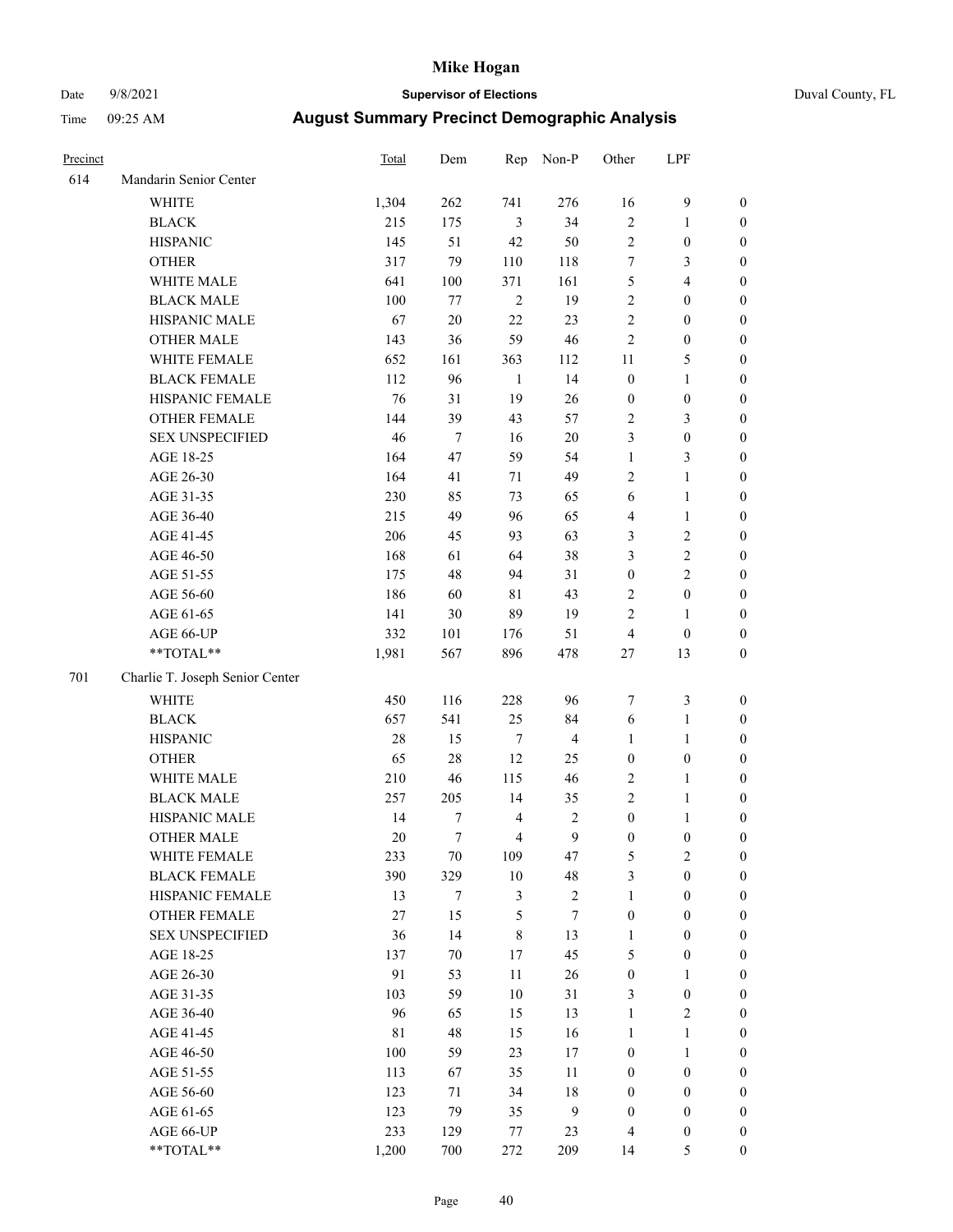### Date 9/8/2021 **Supervisor of Elections** Duval County, FL

| Precinct |                                 | Total  | Dem         | Rep              | Non-P | Other                    | LPF              |                  |
|----------|---------------------------------|--------|-------------|------------------|-------|--------------------------|------------------|------------------|
| 702      | Unity Missionary Baptist Church |        |             |                  |       |                          |                  |                  |
|          | <b>WHITE</b>                    | 235    | 83          | 79               | 67    | 6                        | $\boldsymbol{0}$ | 0                |
|          | <b>BLACK</b>                    | 854    | 738         | $20\,$           | 91    | 4                        | 1                | $\boldsymbol{0}$ |
|          | <b>HISPANIC</b>                 | 30     | 12          | $\,$ 8 $\,$      | 10    | $\boldsymbol{0}$         | $\boldsymbol{0}$ | $\boldsymbol{0}$ |
|          | <b>OTHER</b>                    | 77     | 37          | 6                | 32    | 2                        | $\boldsymbol{0}$ | $\boldsymbol{0}$ |
|          | WHITE MALE                      | 103    | 37          | 33               | 31    | 2                        | $\boldsymbol{0}$ | $\boldsymbol{0}$ |
|          | <b>BLACK MALE</b>               | 331    | 276         | $\boldsymbol{9}$ | 45    | 1                        | $\boldsymbol{0}$ | $\boldsymbol{0}$ |
|          | HISPANIC MALE                   | 14     | 3           | $\overline{4}$   | 7     | 0                        | $\boldsymbol{0}$ | $\boldsymbol{0}$ |
|          | <b>OTHER MALE</b>               | 25     | 11          | 3                | 11    | 0                        | $\boldsymbol{0}$ | $\boldsymbol{0}$ |
|          | WHITE FEMALE                    | 127    | 46          | 43               | 34    | 4                        | $\boldsymbol{0}$ | $\boldsymbol{0}$ |
|          | <b>BLACK FEMALE</b>             | 501    | 444         | 11               | 42    | 3                        | 1                | $\boldsymbol{0}$ |
|          | HISPANIC FEMALE                 | 15     | $\,$ 8 $\,$ | $\overline{4}$   | 3     | $\boldsymbol{0}$         | $\boldsymbol{0}$ | $\boldsymbol{0}$ |
|          | OTHER FEMALE                    | 30     | 18          | $\mathbf{1}$     | 9     | $\overline{c}$           | $\boldsymbol{0}$ | $\boldsymbol{0}$ |
|          | <b>SEX UNSPECIFIED</b>          | 50     | 27          | 5                | 18    | $\boldsymbol{0}$         | $\boldsymbol{0}$ | $\boldsymbol{0}$ |
|          | AGE 18-25                       | 106    | 62          | 4                | 35    | 4                        | 1                | $\boldsymbol{0}$ |
|          | AGE 26-30                       | 80     | 54          | 7                | 19    | $\boldsymbol{0}$         | $\boldsymbol{0}$ | $\boldsymbol{0}$ |
|          | AGE 31-35                       | 101    | 69          | $\overline{c}$   | 28    | $\overline{c}$           | $\boldsymbol{0}$ | $\boldsymbol{0}$ |
|          | AGE 36-40                       | 98     | 72          | 5                | 19    | $\overline{c}$           | $\boldsymbol{0}$ | $\boldsymbol{0}$ |
|          | AGE 41-45                       | 65     | 49          | 3                | 13    | $\boldsymbol{0}$         | $\boldsymbol{0}$ | $\boldsymbol{0}$ |
|          | AGE 46-50                       | 87     | 59          | $11\,$           | 16    | 1                        | $\boldsymbol{0}$ | $\boldsymbol{0}$ |
|          | AGE 51-55                       | $80\,$ | 51          | 11               | 16    | 2                        | $\boldsymbol{0}$ | $\boldsymbol{0}$ |
|          | AGE 56-60                       | 137    | 93          | 22               | 21    | $\mathbf{1}$             | $\boldsymbol{0}$ | $\boldsymbol{0}$ |
|          | AGE 61-65                       | 137    | 106         | 16               | 15    | $\boldsymbol{0}$         | $\boldsymbol{0}$ | $\boldsymbol{0}$ |
|          | AGE 66-UP                       | 305    | 255         | 32               | 18    | $\boldsymbol{0}$         | $\boldsymbol{0}$ | $\boldsymbol{0}$ |
|          | $**TOTAL**$                     | 1,196  | 870         | 113              | 200   | 12                       | $\mathbf{1}$     | $\boldsymbol{0}$ |
| 703      | Oceanway Community Center       |        |             |                  |       |                          |                  |                  |
|          | WHITE                           | 4,822  | 868         | 2,689            | 1,113 | 111                      | 41               | $\boldsymbol{0}$ |
|          | <b>BLACK</b>                    | 2,838  | 2,211       | 96               | 502   | 28                       | $\mathbf{1}$     | $\boldsymbol{0}$ |
|          | <b>HISPANIC</b>                 | 534    | 189         | 121              | 213   | 9                        | $\sqrt{2}$       | $\boldsymbol{0}$ |
|          | <b>OTHER</b>                    | 671    | 210         | 193              | 252   | 11                       | 5                | $\boldsymbol{0}$ |
|          | WHITE MALE                      | 2,329  | 345         | 1,327            | 580   | 51                       | 26               | $\boldsymbol{0}$ |
|          | <b>BLACK MALE</b>               | 1,167  | 838         | 53               | 261   | 15                       | $\boldsymbol{0}$ | $\boldsymbol{0}$ |
|          | HISPANIC MALE                   | 247    | 73          | 67               | 102   | 3                        | $\boldsymbol{2}$ | $\boldsymbol{0}$ |
|          | <b>OTHER MALE</b>               | 231    | 64          | 69               | 91    | 5                        | $\overline{2}$   | $\boldsymbol{0}$ |
|          | WHITE FEMALE                    | 2,434  | 516         | 1,327            | 516   | 60                       | 15               | 0                |
|          | <b>BLACK FEMALE</b>             | 1,634  | 1,349       | 41               | 231   | 12                       | $\mathbf{1}$     | 0                |
|          | HISPANIC FEMALE                 | 283    | 116         | 54               | 107   | 6                        | $\boldsymbol{0}$ | 0                |
|          | <b>OTHER FEMALE</b>             | 314    | 110         | 95               | 103   | $\overline{\mathcal{L}}$ | $\sqrt{2}$       | 0                |
|          | <b>SEX UNSPECIFIED</b>          | 226    | 67          | 66               | 89    | 3                        | $\mathbf{1}$     | 0                |
|          | AGE 18-25                       | 1,084  | 420         | 298              | 334   | 26                       | 6                | 0                |
|          | AGE 26-30                       | 920    | 333         | 232              | 321   | 21                       | 13               | 0                |
|          | AGE 31-35                       | 850    | 298         | 258              | 265   | 18                       | $11\,$           | 0                |
|          | AGE 36-40                       | 886    | 340         | 275              | 247   | 16                       | $\,$ $\,$        | 0                |
|          | AGE 41-45                       | 794    | 328         | 254              | 190   | 17                       | $\mathfrak s$    | 0                |
|          | AGE 46-50                       | 868    | 369         | 279              | 202   | 15                       | 3                | 0                |
|          | AGE 51-55                       | 861    | 367         | 315              | 166   | 13                       | $\boldsymbol{0}$ | 0                |
|          | AGE 56-60                       | 752    | 288         | 320              | 131   | 12                       | 1                | 0                |
|          | AGE 61-65                       | 594    | 233         | 275              | 82    | 4                        | $\boldsymbol{0}$ | 0                |
|          | AGE 66-UP                       | 1,256  | 502         | 593              | 142   | 17                       | $\sqrt{2}$       | 0                |
|          | **TOTAL**                       | 8,865  | 3,478       | 3,099            | 2,080 | 159                      | 49               | $\boldsymbol{0}$ |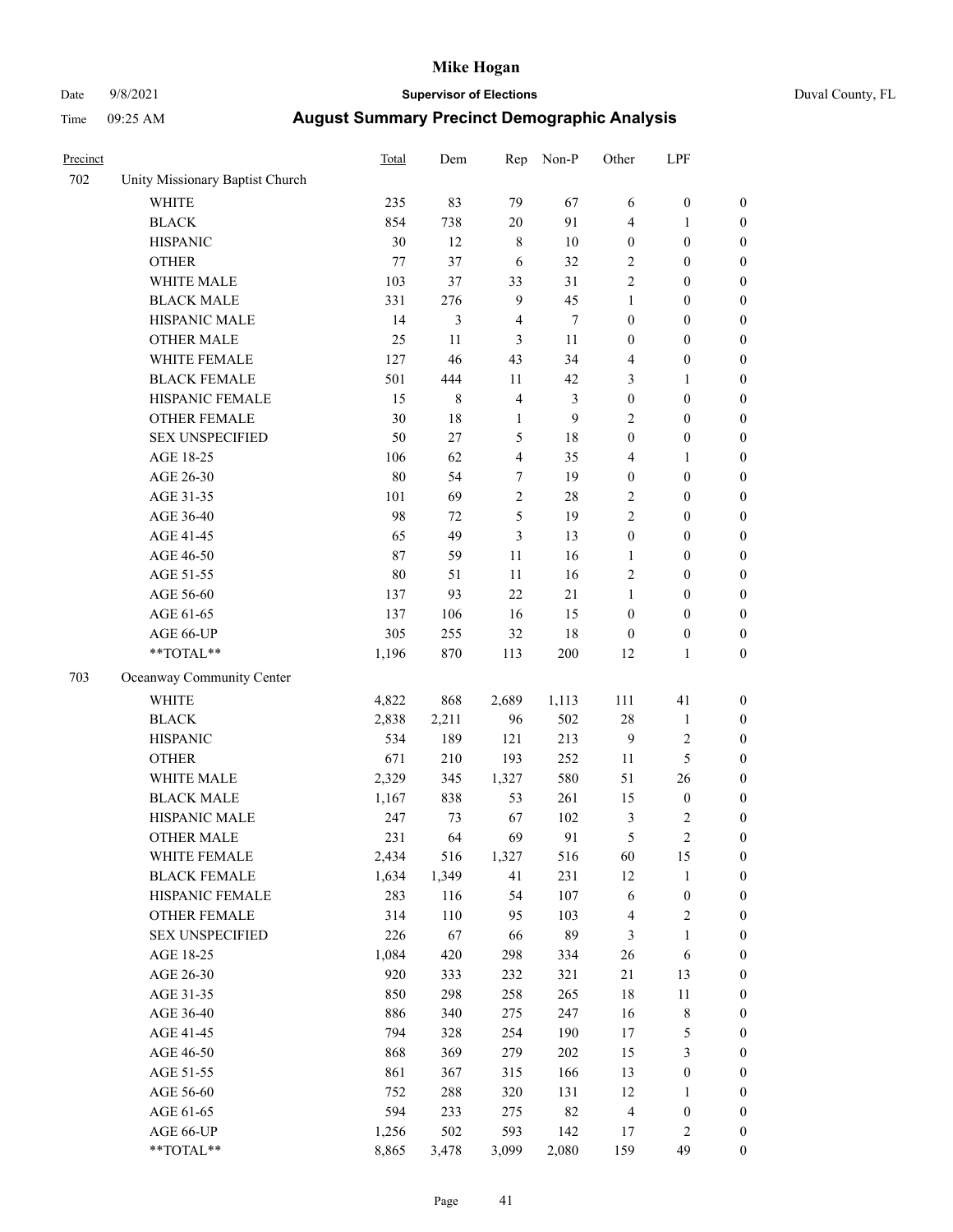### Date 9/8/2021 **Supervisor of Elections** Duval County, FL

| Precinct |                                     | <b>Total</b> | Dem   | Rep         | Non-P  | Other            | LPF                     |                  |
|----------|-------------------------------------|--------------|-------|-------------|--------|------------------|-------------------------|------------------|
| 704      | Westside Church of Christ           |              |       |             |        |                  |                         |                  |
|          | <b>WHITE</b>                        | 1,224        | 631   | 286         | 266    | 26               | 15                      | 0                |
|          | <b>BLACK</b>                        | 1,378        | 1,111 | 58          | 191    | $18\,$           | $\boldsymbol{0}$        | 0                |
|          | <b>HISPANIC</b>                     | 109          | 55    | 16          | 36     | $\sqrt{2}$       | $\boldsymbol{0}$        | 0                |
|          | <b>OTHER</b>                        | 252          | 128   | $18\,$      | 103    | $\sqrt{2}$       | 1                       | $\boldsymbol{0}$ |
|          | WHITE MALE                          | 599          | 281   | 155         | 141    | 11               | 11                      | $\boldsymbol{0}$ |
|          | <b>BLACK MALE</b>                   | 587          | 451   | 33          | 92     | 11               | $\boldsymbol{0}$        | $\boldsymbol{0}$ |
|          | HISPANIC MALE                       | 54           | 26    | $\,$ 8 $\,$ | $20\,$ | $\boldsymbol{0}$ | $\boldsymbol{0}$        | $\boldsymbol{0}$ |
|          | <b>OTHER MALE</b>                   | 94           | 42    | 6           | 45     | $\mathbf{1}$     | $\boldsymbol{0}$        | $\boldsymbol{0}$ |
|          | WHITE FEMALE                        | 611          | 345   | 127         | 121    | 14               | $\overline{\mathbf{4}}$ | $\boldsymbol{0}$ |
|          | <b>BLACK FEMALE</b>                 | 763          | 639   | 25          | 92     | 7                | $\boldsymbol{0}$        | 0                |
|          | HISPANIC FEMALE                     | 52           | 27    | $\,$ 8 $\,$ | 15     | $\sqrt{2}$       | $\boldsymbol{0}$        | 0                |
|          | OTHER FEMALE                        | 113          | 68    | 9           | 35     | $\boldsymbol{0}$ | $\mathbf{1}$            | 0                |
|          | <b>SEX UNSPECIFIED</b>              | 90           | 46    | $\tau$      | 35     | 2                | $\boldsymbol{0}$        | $\boldsymbol{0}$ |
|          | AGE 18-25                           | 315          | 186   | 25          | 97     | 6                | $\mathbf{1}$            | $\boldsymbol{0}$ |
|          | AGE 26-30                           | 279          | 169   | 32          | $72\,$ | 4                | $\sqrt{2}$              | $\boldsymbol{0}$ |
|          | AGE 31-35                           | 385          | 235   | 41          | 95     | $10\,$           | $\overline{\mathbf{4}}$ | $\boldsymbol{0}$ |
|          | AGE 36-40                           | 336          | 215   | 34          | 79     | $\sqrt{6}$       | $\sqrt{2}$              | $\boldsymbol{0}$ |
|          | AGE 41-45                           | 269          | 162   | 36          | 63     | 7                | $\mathbf{1}$            | $\boldsymbol{0}$ |
|          | AGE 46-50                           | 252          | 157   | 39          | 54     | $\mathbf{1}$     | $\mathbf{1}$            | $\boldsymbol{0}$ |
|          | AGE 51-55                           | 218          | 151   | 34          | 29     | 3                | $\mathbf{1}$            | 0                |
|          | AGE 56-60                           | 222          | 149   | 29          | 40     | 3                | $\mathbf{1}$            | 0                |
|          | AGE 61-65                           | 215          | 142   | 39          | 27     | 5                | $\sqrt{2}$              | 0                |
|          | AGE 66-UP                           | 472          | 359   | 69          | $40\,$ | 3                | $\mathbf{1}$            | 0                |
|          | **TOTAL**                           | 2,963        | 1,925 | 378         | 596    | 48               | 16                      | $\boldsymbol{0}$ |
|          |                                     |              |       |             |        |                  |                         |                  |
| 705      | Garden City United Methodist Church |              |       |             |        |                  |                         |                  |
|          | <b>WHITE</b>                        | 1,964        | 338   | 1,166       | 418    | 29               | 13                      | $\boldsymbol{0}$ |
|          | <b>BLACK</b>                        | 2,700        | 2,267 | 74          | 335    | 24               | $\boldsymbol{0}$        | $\boldsymbol{0}$ |
|          | <b>HISPANIC</b>                     | 227          | 106   | 31          | 84     | 5                | $\mathbf{1}$            | $\boldsymbol{0}$ |
|          | <b>OTHER</b>                        | 313          | 125   | 66          | 111    | $\,$ 8 $\,$      | $\mathfrak{Z}$          | $\boldsymbol{0}$ |
|          | WHITE MALE                          | 932          | 131   | 577         | 204    | 12               | $8\,$                   | $\boldsymbol{0}$ |
|          | <b>BLACK MALE</b>                   | 1,093        | 872   | 40          | 169    | 12               | $\boldsymbol{0}$        | $\boldsymbol{0}$ |
|          | HISPANIC MALE                       | $88\,$       | 40    | 12          | 33     | $\mathfrak{Z}$   | $\boldsymbol{0}$        | 0                |
|          | <b>OTHER MALE</b>                   | 110          | 47    | 25          | $30\,$ | 6                | $\mathfrak{2}$          | 0                |
|          | WHITE FEMALE                        | 1,016        | 202   | 580         | 212    | 17               | 5                       | 0                |
|          | <b>BLACK FEMALE</b>                 | 1,572        | 1,369 | 34          | 157    | 12               | $\boldsymbol{0}$        | $\boldsymbol{0}$ |
|          | HISPANIC FEMALE                     | 133          | 63    | $17$        | 50     | $\overline{c}$   | $\mathbf{1}$            | $\boldsymbol{0}$ |
|          | OTHER FEMALE                        | 120          | 49    | 30          | 38     | 2                | $\mathbf{1}$            | $\overline{0}$   |
|          | <b>SEX UNSPECIFIED</b>              | 140          | 63    | 22          | 55     | $\boldsymbol{0}$ | $\boldsymbol{0}$        | 0                |
|          | AGE 18-25                           | 643          | 299   | 135         | 191    | 13               | $\mathfrak{S}$          | 0                |
|          | AGE 26-30                           | 483          | 219   | 105         | 151    | 7                | $\mathbf{1}$            | 0                |
|          | AGE 31-35                           | 538          | 281   | 113         | 132    | 8                | $\overline{\mathbf{4}}$ | 0                |
|          | AGE 36-40                           | 455          | 267   | 87          | 94     | 6                | $\mathbf{1}$            | 0                |
|          | AGE 41-45                           | 458          | 288   | 83          | 77     | 8                | $\sqrt{2}$              | 0                |
|          | AGE 46-50                           | 463          | 255   | 127         | 75     | 5                | $\mathbf{1}$            | 0                |
|          | AGE 51-55                           | 481          | 267   | 142         | 67     | 4                | $\mathbf{1}$            | 0                |
|          | AGE 56-60                           | 440          | 252   | 140         | 45     | 3                | $\boldsymbol{0}$        | $\overline{0}$   |
|          | AGE 61-65                           | 404          | 223   | 131         | 42     | 6                | $\sqrt{2}$              | $\overline{0}$   |
|          | AGE 66-UP                           | 839          | 485   | 274         | 74     | 6                | $\boldsymbol{0}$        | 0                |
|          | **TOTAL**                           | 5,204        | 2,836 | 1,337       | 948    | 66               | 17                      | $\boldsymbol{0}$ |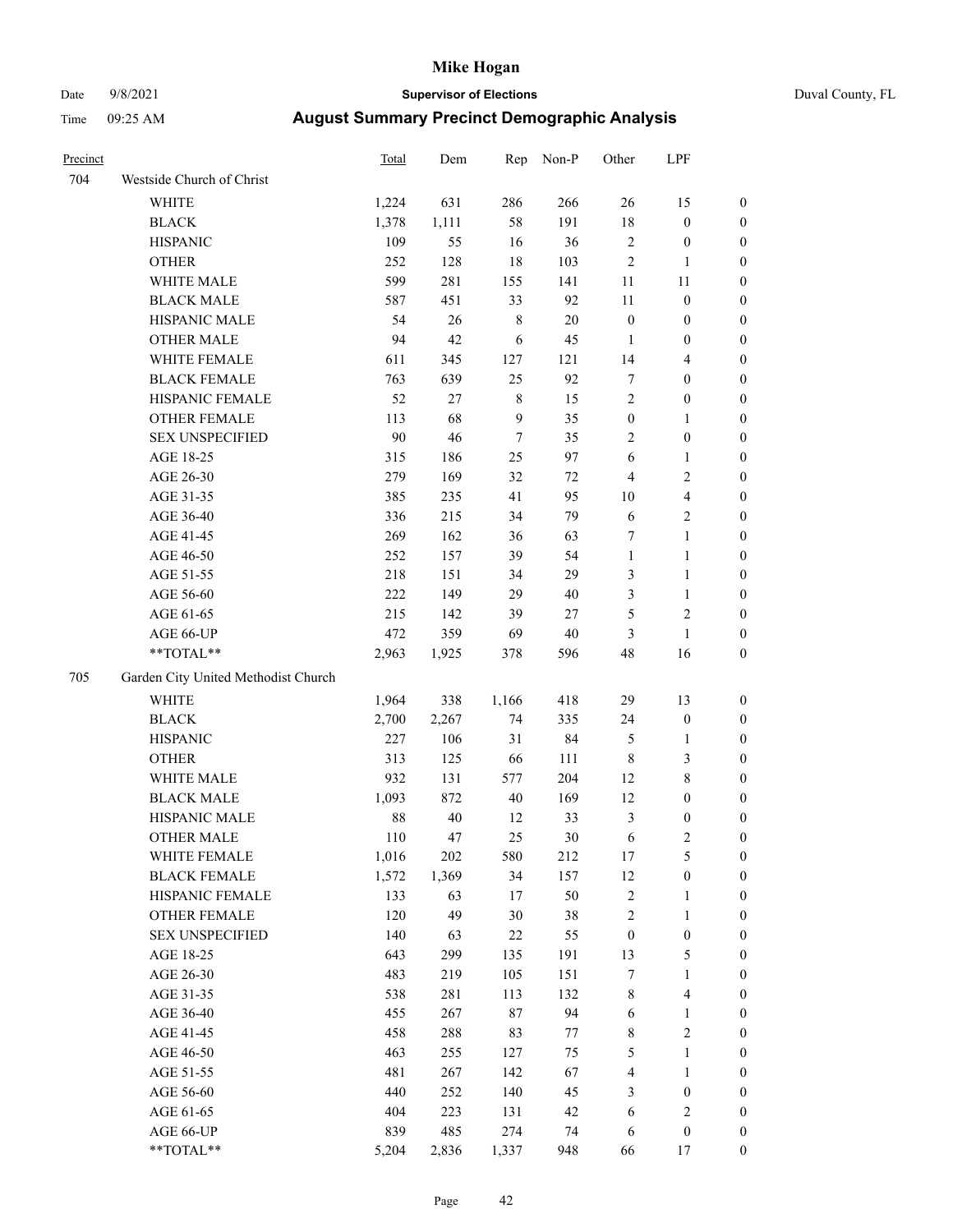### Date 9/8/2021 **Supervisor of Elections** Duval County, FL

| Precinct |                             | <b>Total</b> | Dem         | Rep              | Non-P          | Other            | LPF              |                  |
|----------|-----------------------------|--------------|-------------|------------------|----------------|------------------|------------------|------------------|
| 706      | Long Branch Senior Center   |              |             |                  |                |                  |                  |                  |
|          | <b>WHITE</b>                | 43           | 16          | 10               | 16             | $\mathbf{1}$     | $\boldsymbol{0}$ | $\boldsymbol{0}$ |
|          | <b>BLACK</b>                | 1,038        | 923         | 20               | 91             | 3                | $\mathbf{1}$     | $\boldsymbol{0}$ |
|          | <b>HISPANIC</b>             | 12           | $\,$ 8 $\,$ | $\mathbf{1}$     | 3              | $\boldsymbol{0}$ | $\boldsymbol{0}$ | $\boldsymbol{0}$ |
|          | <b>OTHER</b>                | 65           | 28          | $\overline{2}$   | 34             | $\boldsymbol{0}$ | $\mathbf{1}$     | $\boldsymbol{0}$ |
|          | WHITE MALE                  | 17           | 3           | 6                | $\,$ 8 $\,$    | $\boldsymbol{0}$ | $\boldsymbol{0}$ | $\boldsymbol{0}$ |
|          | <b>BLACK MALE</b>           | 401          | 356         | 11               | 32             | 1                | $\mathbf{1}$     | $\boldsymbol{0}$ |
|          | HISPANIC MALE               | 5            | 3           | $\mathbf{1}$     | 1              | $\boldsymbol{0}$ | $\boldsymbol{0}$ | $\boldsymbol{0}$ |
|          | <b>OTHER MALE</b>           | 18           | 5           | $\mathbf{1}$     | 11             | $\boldsymbol{0}$ | $\mathbf{1}$     | $\boldsymbol{0}$ |
|          | WHITE FEMALE                | 26           | 13          | $\overline{4}$   | $\,$ 8 $\,$    | 1                | $\boldsymbol{0}$ | $\boldsymbol{0}$ |
|          | <b>BLACK FEMALE</b>         | 608          | 541         | 9                | 56             | $\overline{c}$   | $\boldsymbol{0}$ | $\boldsymbol{0}$ |
|          | HISPANIC FEMALE             | 6            | 4           | $\boldsymbol{0}$ | $\mathfrak{2}$ | $\boldsymbol{0}$ | $\boldsymbol{0}$ | 0                |
|          | <b>OTHER FEMALE</b>         | 22           | 14          | $\boldsymbol{0}$ | $\,$ 8 $\,$    | $\boldsymbol{0}$ | $\boldsymbol{0}$ | $\boldsymbol{0}$ |
|          | <b>SEX UNSPECIFIED</b>      | 55           | 36          | $\mathbf{1}$     | 18             | $\boldsymbol{0}$ | $\boldsymbol{0}$ | $\boldsymbol{0}$ |
|          | AGE 18-25                   | 128          | 90          | $\sqrt{2}$       | 36             | $\boldsymbol{0}$ | $\boldsymbol{0}$ | $\boldsymbol{0}$ |
|          | AGE 26-30                   | 115          | 91          | $\overline{4}$   | 20             | $\boldsymbol{0}$ | $\boldsymbol{0}$ | $\boldsymbol{0}$ |
|          | AGE 31-35                   | 98           | 78          | $\sqrt{2}$       | 16             | $\mathbf{1}$     | $\mathbf{1}$     | $\boldsymbol{0}$ |
|          | AGE 36-40                   | 90           | 71          | $\tau$           | 11             | $\mathbf{1}$     | $\boldsymbol{0}$ | $\boldsymbol{0}$ |
|          | AGE 41-45                   | 95           | 77          | $\overline{4}$   | 14             | $\boldsymbol{0}$ | $\boldsymbol{0}$ | $\boldsymbol{0}$ |
|          | AGE 46-50                   | 89           | 76          | $\boldsymbol{0}$ | 12             | 1                | $\boldsymbol{0}$ | $\boldsymbol{0}$ |
|          | AGE 51-55                   | 80           | 69          | $\mathfrak{Z}$   | $\,$ 8 $\,$    | $\boldsymbol{0}$ | $\boldsymbol{0}$ | $\boldsymbol{0}$ |
|          | AGE 56-60                   | 108          | 89          | 5                | 13             | 1                | $\boldsymbol{0}$ | 0                |
|          | AGE 61-65                   | 107          | 101         | 1                | 5              | $\boldsymbol{0}$ | $\boldsymbol{0}$ | 0                |
|          | AGE 66-UP                   | 248          | 233         | 5                | 9              | $\boldsymbol{0}$ | $\mathbf{1}$     | $\boldsymbol{0}$ |
|          | $**TOTAL**$                 | 1,158        | 975         | 33               | 144            | 4                | $\sqrt{2}$       | $\boldsymbol{0}$ |
| 707      | Joseph Lee Community Center |              |             |                  |                |                  |                  |                  |
|          | <b>WHITE</b>                | 249          | 96          | 97               | 50             | 3                | $\mathfrak{Z}$   | $\boldsymbol{0}$ |
|          | <b>BLACK</b>                | 2,455        | 2,122       | 55               | 271            | 7                | $\boldsymbol{0}$ | $\boldsymbol{0}$ |
|          | <b>HISPANIC</b>             | 41           | 19          | $\,8\,$          | 14             | $\boldsymbol{0}$ | $\boldsymbol{0}$ | $\boldsymbol{0}$ |
|          | <b>OTHER</b>                | 176          | 91          | 14               | $70\,$         | $\boldsymbol{0}$ | $\mathbf{1}$     | $\boldsymbol{0}$ |
|          | WHITE MALE                  | 98           | 28          | 47               | 21             | $\boldsymbol{0}$ | $\mathbf{2}$     | $\boldsymbol{0}$ |
|          | <b>BLACK MALE</b>           | 909          | 751         | $28\,$           | 128            | $\overline{c}$   | $\boldsymbol{0}$ | $\boldsymbol{0}$ |
|          | HISPANIC MALE               | 20           | $10\,$      | $\overline{4}$   | $\sqrt{6}$     | $\boldsymbol{0}$ | $\boldsymbol{0}$ | $\boldsymbol{0}$ |
|          | <b>OTHER MALE</b>           | 53           | 28          | 5                | 20             | $\boldsymbol{0}$ | $\boldsymbol{0}$ | $\boldsymbol{0}$ |
|          | WHITE FEMALE                | 148          | 67          | 50               | 27             | 3                | 1                | 0                |
|          | <b>BLACK FEMALE</b>         | 1,503        | 1,337       | 27               | 134            | 5                | $\boldsymbol{0}$ | $\boldsymbol{0}$ |
|          | HISPANIC FEMALE             | 20           | 9           | $\overline{4}$   | $\tau$         | $\boldsymbol{0}$ | $\boldsymbol{0}$ | $\boldsymbol{0}$ |
|          | OTHER FEMALE                | 80           | 46          | 8                | 25             | $\boldsymbol{0}$ | $\mathbf{1}$     | $\overline{0}$   |
|          | <b>SEX UNSPECIFIED</b>      | 90           | 52          | $\mathbf{1}$     | 37             | $\boldsymbol{0}$ | $\boldsymbol{0}$ | $\overline{0}$   |
|          | AGE 18-25                   | 307          | 204         | 13               | 89             | $\mathbf{1}$     | $\boldsymbol{0}$ | $\overline{0}$   |
|          | AGE 26-30                   | 259          | 179         | $17\,$           | 62             | $\mathbf{1}$     | $\boldsymbol{0}$ | 0                |
|          | AGE 31-35                   | 269          | 199         | $10\,$           | 57             | $\boldsymbol{0}$ | $\mathfrak{Z}$   | 0                |
|          | AGE 36-40                   | 223          | 169         | 15               | 38             | $\mathbf{1}$     | $\boldsymbol{0}$ | 0                |
|          | AGE 41-45                   | 228          | 174         | $18\,$           | 35             | $\mathbf{1}$     | $\boldsymbol{0}$ | 0                |
|          | AGE 46-50                   | 225          | 173         | $18\,$           | 32             | $\sqrt{2}$       | $\boldsymbol{0}$ | 0                |
|          | AGE 51-55                   | 206          | 164         | 17               | 24             | $\boldsymbol{0}$ | $\mathbf{1}$     | $\boldsymbol{0}$ |
|          | AGE 56-60                   | 243          | 203         | 23               | 16             | 1                | $\boldsymbol{0}$ | $\boldsymbol{0}$ |
|          | AGE 61-65                   | 316          | 280         | 15               | 21             | $\boldsymbol{0}$ | $\boldsymbol{0}$ | $\boldsymbol{0}$ |
|          | AGE 66-UP                   | 645          | 583         | $28\,$           | 31             | 3                | $\boldsymbol{0}$ | $\boldsymbol{0}$ |
|          | **TOTAL**                   | 2,921        | 2,328       | 174              | 405            | 10               | $\overline{4}$   | $\boldsymbol{0}$ |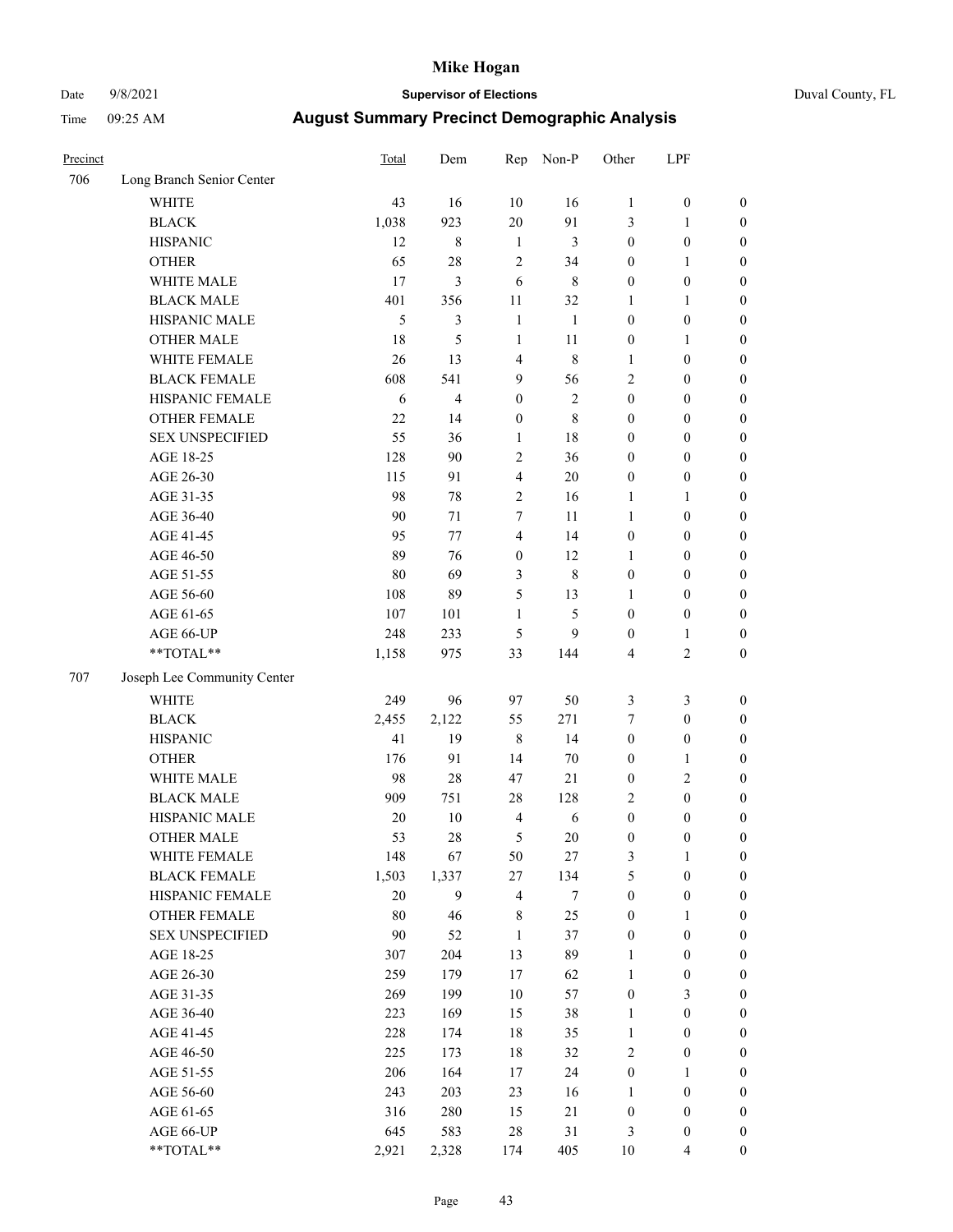### Date 9/8/2021 **Supervisor of Elections** Duval County, FL

| Precinct |                               | Total  | Dem            | Rep            | Non-P        | Other            | LPF              |                  |
|----------|-------------------------------|--------|----------------|----------------|--------------|------------------|------------------|------------------|
| 708      | Brown Eastside Branch Library |        |                |                |              |                  |                  |                  |
|          | <b>WHITE</b>                  | 169    | 50             | 73             | 45           | $\mathbf{1}$     | $\boldsymbol{0}$ | $\boldsymbol{0}$ |
|          | <b>BLACK</b>                  | 1,014  | 859            | 34             | 117          | 3                | $\mathbf{1}$     | $\boldsymbol{0}$ |
|          | <b>HISPANIC</b>               | 13     | 9              | $\overline{2}$ | $\mathbf{2}$ | $\boldsymbol{0}$ | $\boldsymbol{0}$ | $\boldsymbol{0}$ |
|          | <b>OTHER</b>                  | 79     | 39             | 6              | 34           | $\boldsymbol{0}$ | $\boldsymbol{0}$ | $\boldsymbol{0}$ |
|          | WHITE MALE                    | 76     | 14             | 47             | 15           | $\boldsymbol{0}$ | $\boldsymbol{0}$ | $\boldsymbol{0}$ |
|          | <b>BLACK MALE</b>             | 415    | 337            | 19             | 56           | 3                | $\boldsymbol{0}$ | $\boldsymbol{0}$ |
|          | HISPANIC MALE                 | $\tau$ | 5              | $\mathbf{1}$   | $\mathbf{1}$ | $\boldsymbol{0}$ | $\boldsymbol{0}$ | $\boldsymbol{0}$ |
|          | OTHER MALE                    | 33     | 19             | $\overline{2}$ | 12           | $\boldsymbol{0}$ | $\boldsymbol{0}$ | $\boldsymbol{0}$ |
|          | WHITE FEMALE                  | 87     | 34             | 25             | $27\,$       | $\mathbf{1}$     | $\boldsymbol{0}$ | $\boldsymbol{0}$ |
|          | <b>BLACK FEMALE</b>           | 573    | 503            | 14             | 56           | $\boldsymbol{0}$ | $\boldsymbol{0}$ | 0                |
|          | HISPANIC FEMALE               | 6      | $\overline{4}$ | $\mathbf{1}$   | $\mathbf{1}$ | $\boldsymbol{0}$ | $\boldsymbol{0}$ | $\boldsymbol{0}$ |
|          | OTHER FEMALE                  | 27     | 13             | $\mathfrak{Z}$ | 11           | $\boldsymbol{0}$ | $\boldsymbol{0}$ | $\boldsymbol{0}$ |
|          | <b>SEX UNSPECIFIED</b>        | 51     | $28\,$         | 3              | 19           | $\boldsymbol{0}$ | 1                | $\boldsymbol{0}$ |
|          | AGE 18-25                     | 147    | 93             | 7              | 46           | $\boldsymbol{0}$ | $\mathbf{1}$     | $\boldsymbol{0}$ |
|          | AGE 26-30                     | 127    | 85             | 12             | 29           | $\mathbf{1}$     | $\boldsymbol{0}$ | $\boldsymbol{0}$ |
|          | AGE 31-35                     | 120    | 84             | 9              | $27\,$       | $\boldsymbol{0}$ | $\boldsymbol{0}$ | $\boldsymbol{0}$ |
|          | AGE 36-40                     | 110    | 85             | 11             | 14           | $\boldsymbol{0}$ | $\boldsymbol{0}$ | $\boldsymbol{0}$ |
|          | AGE 41-45                     | 93     | 71             | 6              | 16           | $\boldsymbol{0}$ | $\boldsymbol{0}$ | $\boldsymbol{0}$ |
|          | AGE 46-50                     | 108    | 90             | 9              | $\,$ 8 $\,$  | $\mathbf{1}$     | $\boldsymbol{0}$ | $\boldsymbol{0}$ |
|          | AGE 51-55                     | 100    | 68             | 14             | 18           | $\boldsymbol{0}$ | $\boldsymbol{0}$ | 0                |
|          | AGE 56-60                     | 133    | 100            | 15             | 17           | $\mathbf{1}$     | $\boldsymbol{0}$ | $\boldsymbol{0}$ |
|          | AGE 61-65                     | 132    | 105            | 11             | 15           | $\mathbf{1}$     | $\boldsymbol{0}$ | $\boldsymbol{0}$ |
|          | AGE 66-UP                     | 205    | 176            | 21             | 8            | $\boldsymbol{0}$ | $\boldsymbol{0}$ | $\boldsymbol{0}$ |
|          | **TOTAL**                     | 1,275  | 957            | 115            | 198          | 4                | $\mathbf{1}$     | $\boldsymbol{0}$ |
| 709      | First Timothy Baptist Church  |        |                |                |              |                  |                  |                  |
|          | <b>WHITE</b>                  | 246    | 71             | 85             | $80\,$       | 9                | $\mathbf{1}$     | $\boldsymbol{0}$ |
|          | <b>BLACK</b>                  | 3,955  | 3,395          | 114            | 422          | 23               | $\mathbf{1}$     | $\boldsymbol{0}$ |
|          | <b>HISPANIC</b>               | 144    | 69             | 19             | 55           | $\mathbf{1}$     | $\boldsymbol{0}$ | $\boldsymbol{0}$ |
|          | <b>OTHER</b>                  | 265    | 148            | $20\,$         | 91           | 6                | $\boldsymbol{0}$ | $\boldsymbol{0}$ |
|          | WHITE MALE                    | 98     | 17             | 44             | 34           | 3                | $\boldsymbol{0}$ | $\boldsymbol{0}$ |
|          | <b>BLACK MALE</b>             | 1,571  | 1,270          | 55             | 231          | 15               | $\boldsymbol{0}$ | $\boldsymbol{0}$ |
|          | HISPANIC MALE                 | 67     | 35             | 10             | 21           | $\mathbf{1}$     | $\boldsymbol{0}$ | 0                |
|          | <b>OTHER MALE</b>             | 77     | 49             | 6              | 20           | $\mathfrak{2}$   | $\boldsymbol{0}$ | $\boldsymbol{0}$ |
|          | WHITE FEMALE                  | 146    | 54             | 41             | 44           | 6                | $\mathbf{1}$     | $\boldsymbol{0}$ |
|          | <b>BLACK FEMALE</b>           | 2,327  | 2,075          | 59             | 184          | 8                | 1                | $\boldsymbol{0}$ |
|          | HISPANIC FEMALE               | 75     | 33             | 9              | 33           | $\boldsymbol{0}$ | $\boldsymbol{0}$ | $\overline{0}$   |
|          | OTHER FEMALE                  | 117    | 66             | $\mathbf{9}$   | 39           | 3                | $\boldsymbol{0}$ | $\overline{0}$   |
|          | <b>SEX UNSPECIFIED</b>        | 132    | 84             | 5              | $42\,$       | $\mathbf{1}$     | $\boldsymbol{0}$ | 0                |
|          | AGE 18-25                     | 577    | 392            | 25             | 150          | 9                | $\mathbf{1}$     | $\overline{0}$   |
|          | AGE 26-30                     | 479    | 336            | 30             | 111          | $\mathbf{1}$     | $\mathbf{1}$     | 0                |
|          | AGE 31-35                     | 416    | 318            | 10             | 82           | 6                | $\boldsymbol{0}$ | 0                |
|          | AGE 36-40                     | 368    | 288            | 16             | 62           | 2                | $\boldsymbol{0}$ | 0                |
|          | AGE 41-45                     | 343    | 266            | 16             | 59           | $\overline{c}$   | $\boldsymbol{0}$ | 0                |
|          | AGE 46-50                     | 351    | 270            | 27             | 50           | 4                | $\boldsymbol{0}$ | $\overline{0}$   |
|          | AGE 51-55                     | 412    | 346            | 24             | 36           | 6                | $\boldsymbol{0}$ | $\boldsymbol{0}$ |
|          | AGE 56-60                     | 419    | 347            | 33             | 35           | 4                | $\boldsymbol{0}$ | $\boldsymbol{0}$ |
|          | AGE 61-65                     | 429    | 369            | 24             | 32           | 4                | $\boldsymbol{0}$ | $\boldsymbol{0}$ |
|          | AGE 66-UP                     | 816    | 751            | 33             | 31           | 1                | $\boldsymbol{0}$ | 0                |
|          | **TOTAL**                     | 4,610  | 3,683          | 238            | 648          | 39               | $\mathfrak{2}$   | $\boldsymbol{0}$ |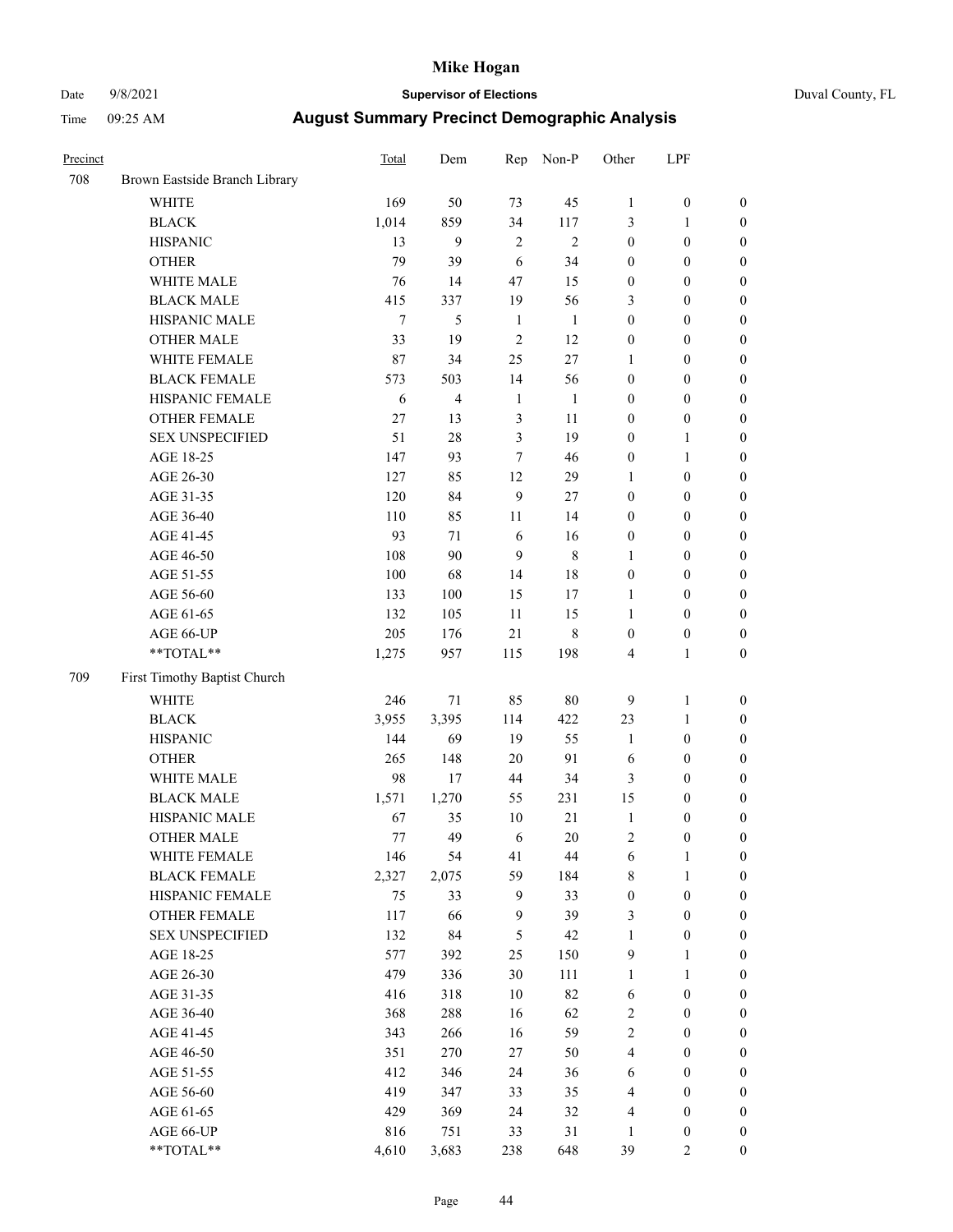## Date 9/8/2021 **Supervisor of Elections** Duval County, FL

| Precinct |                                                   | <b>Total</b> | Dem          | Rep                     | Non-P                   | Other            | LPF              |                  |
|----------|---------------------------------------------------|--------------|--------------|-------------------------|-------------------------|------------------|------------------|------------------|
| 710      | Highlands Regional Library                        |              |              |                         |                         |                  |                  |                  |
|          | <b>WHITE</b>                                      | 403          | 89           | 197                     | 103                     | 11               | $\mathfrak{Z}$   | 0                |
|          | <b>BLACK</b>                                      | 3,243        | 2,785        | 73                      | 363                     | 21               | $\mathbf{1}$     | 0                |
|          | <b>HISPANIC</b>                                   | 111          | 60           | 16                      | 34                      | $\mathbf{1}$     | $\boldsymbol{0}$ | $\boldsymbol{0}$ |
|          | <b>OTHER</b>                                      | 256          | 144          | 15                      | 95                      | $\mathbf{1}$     | 1                | $\boldsymbol{0}$ |
|          | WHITE MALE                                        | 207          | 40           | 100                     | 59                      | 6                | $\sqrt{2}$       | $\boldsymbol{0}$ |
|          | <b>BLACK MALE</b>                                 | 1,322        | 1,080        | 42                      | 188                     | 12               | $\boldsymbol{0}$ | $\boldsymbol{0}$ |
|          | HISPANIC MALE                                     | 44           | 21           | $\overline{9}$          | 14                      | $\boldsymbol{0}$ | $\boldsymbol{0}$ | $\boldsymbol{0}$ |
|          | <b>OTHER MALE</b>                                 | 82           | 43           | $\overline{4}$          | 35                      | $\boldsymbol{0}$ | $\boldsymbol{0}$ | $\boldsymbol{0}$ |
|          | WHITE FEMALE                                      | 190          | 47           | 96                      | 41                      | 5                | $\mathbf{1}$     | $\boldsymbol{0}$ |
|          | <b>BLACK FEMALE</b>                               | 1,870        | 1,670        | 29                      | 161                     | 9                | $\mathbf{1}$     | $\boldsymbol{0}$ |
|          | HISPANIC FEMALE                                   | 60           | 35           | $\tau$                  | 17                      | $\mathbf{1}$     | $\boldsymbol{0}$ | 0                |
|          | OTHER FEMALE                                      | 118          | 76           | $\,$ 8 $\,$             | 32                      | 1                | $\mathbf{1}$     | $\boldsymbol{0}$ |
|          | <b>SEX UNSPECIFIED</b>                            | 120          | 66           | 6                       | $48\,$                  | $\boldsymbol{0}$ | $\boldsymbol{0}$ | $\boldsymbol{0}$ |
|          | AGE 18-25                                         | 589          | 406          | 28                      | 144                     | $10\,$           | 1                | $\boldsymbol{0}$ |
|          | AGE 26-30                                         | 383          | 258          | 28                      | 93                      | $\sqrt{2}$       | $\sqrt{2}$       | $\boldsymbol{0}$ |
|          | AGE 31-35                                         | 350          | 259          | 24                      | 64                      | 3                | $\boldsymbol{0}$ | $\boldsymbol{0}$ |
|          | AGE 36-40                                         | 334          | 251          | 25                      | 54                      | 3                | $\mathbf{1}$     | $\boldsymbol{0}$ |
|          | AGE 41-45                                         | 306          | 232          | 20                      | 50                      | $\overline{4}$   | $\boldsymbol{0}$ | $\boldsymbol{0}$ |
|          | AGE 46-50                                         | 345          | 270          | 21                      | 52                      | $\overline{c}$   | $\boldsymbol{0}$ | $\boldsymbol{0}$ |
|          | AGE 51-55                                         | 348          | 280          | 26                      | 36                      | 6                | $\boldsymbol{0}$ | $\boldsymbol{0}$ |
|          | AGE 56-60                                         | 344          | 281          | 26                      | 34                      | 3                | $\boldsymbol{0}$ | 0                |
|          | AGE 61-65                                         | 331          | 277          | 28                      | 24                      | 1                | $\mathbf{1}$     | 0                |
|          | AGE 66-UP                                         | 683          | 564          | 75                      | 44                      | $\boldsymbol{0}$ | $\boldsymbol{0}$ | $\boldsymbol{0}$ |
|          | **TOTAL**                                         | 4,013        | 3,078        | 301                     | 595                     | 34               | $\mathfrak{S}$   | $\boldsymbol{0}$ |
| 711      | Robert F. Kennedy Community Center, Gymn and Park |              |              |                         |                         |                  |                  |                  |
|          | WHITE                                             | 113          | 33           | 35                      | 42                      | $\overline{c}$   | $\mathbf{1}$     | $\boldsymbol{0}$ |
|          | <b>BLACK</b>                                      | 912          | 781          | 19                      | 104                     | 8                | $\boldsymbol{0}$ | $\boldsymbol{0}$ |
|          | <b>HISPANIC</b>                                   | 16           | $\,$ 8 $\,$  | $\sqrt{2}$              | 6                       | $\boldsymbol{0}$ | $\boldsymbol{0}$ | $\boldsymbol{0}$ |
|          | <b>OTHER</b>                                      | 76           | 46           | $\,$ 8 $\,$             | 21                      | 1                | $\boldsymbol{0}$ | $\boldsymbol{0}$ |
|          | WHITE MALE                                        | 47           | 9            | 21                      | 15                      | $\mathbf{1}$     | $\mathbf{1}$     | $\boldsymbol{0}$ |
|          | <b>BLACK MALE</b>                                 | 368          | 302          | $11\,$                  | 50                      | 5                | $\boldsymbol{0}$ | $\boldsymbol{0}$ |
|          | HISPANIC MALE                                     | 6            | $\mathbf{2}$ | $\mathbf{1}$            | $\mathfrak{Z}$          | $\boldsymbol{0}$ | $\boldsymbol{0}$ | $\boldsymbol{0}$ |
|          | OTHER MALE                                        | 25           | 8            | 5                       | 11                      | $\mathbf{1}$     | $\boldsymbol{0}$ | $\boldsymbol{0}$ |
|          | WHITE FEMALE                                      | 63           | 22           | 13                      | 27                      | $\mathbf{1}$     | $\boldsymbol{0}$ | 0                |
|          | <b>BLACK FEMALE</b>                               | 530          | 466          | 8                       | 53                      | 3                | $\boldsymbol{0}$ | $\overline{0}$   |
|          | HISPANIC FEMALE                                   | 9            | 5            | $\mathbf{1}$            | 3                       | $\boldsymbol{0}$ | $\boldsymbol{0}$ | $\overline{0}$   |
|          | OTHER FEMALE                                      | 34           | 29           | $\mathbf{1}$            | $\overline{\mathbf{4}}$ | $\boldsymbol{0}$ | $\boldsymbol{0}$ | $\overline{0}$   |
|          | <b>SEX UNSPECIFIED</b>                            | 35           | 25           | 3                       | $\tau$                  | $\boldsymbol{0}$ | $\boldsymbol{0}$ | $\overline{0}$   |
|          | AGE 18-25                                         | 146          | 113          | $\overline{\mathbf{4}}$ | 27                      | 1                | $\mathbf{1}$     | $\overline{0}$   |
|          | AGE 26-30                                         | 110          | 79           | 8                       | 23                      | $\boldsymbol{0}$ | $\boldsymbol{0}$ | $\overline{0}$   |
|          | AGE 31-35                                         | 113          | 76           | 6                       | 29                      | 2                | $\boldsymbol{0}$ | 0                |
|          | AGE 36-40                                         | 105          | 73           | 9                       | $22\,$                  | $\mathbf{1}$     | $\boldsymbol{0}$ | 0                |
|          | AGE 41-45                                         | 87           | 62           | $\overline{4}$          | 20                      | $\mathbf{1}$     | $\boldsymbol{0}$ | 0                |
|          | AGE 46-50                                         | 68           | 48           | $\overline{4}$          | 16                      | $\boldsymbol{0}$ | $\boldsymbol{0}$ | 0                |
|          | AGE 51-55                                         | 97           | 80           | 8                       | 9                       | $\boldsymbol{0}$ | $\boldsymbol{0}$ | $\boldsymbol{0}$ |
|          | AGE 56-60                                         | 86           | 74           | 5                       | 5                       | 2                | $\boldsymbol{0}$ | $\overline{0}$   |
|          | AGE 61-65                                         | 109          | 94           | 8                       | 5                       | 2                | $\boldsymbol{0}$ | $\overline{0}$   |
|          | AGE 66-UP                                         | 196          | 169          | 8                       | 17                      | 2                | $\boldsymbol{0}$ | $\boldsymbol{0}$ |
|          | **TOTAL**                                         | 1,117        | 868          | 64                      | 173                     | 11               | $\mathbf{1}$     | $\boldsymbol{0}$ |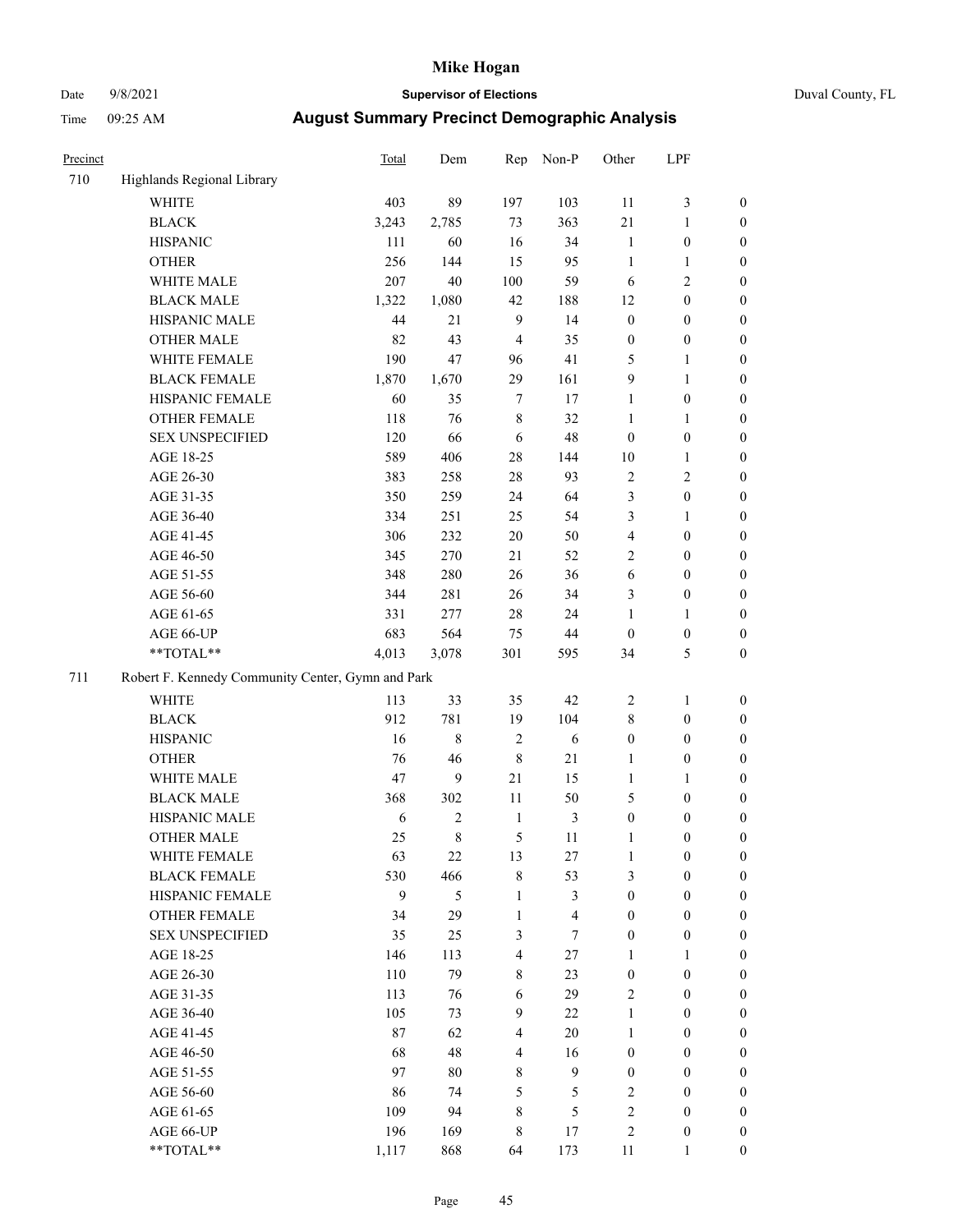### Date 9/8/2021 **Supervisor of Elections** Duval County, FL

| Precinct |                                                                        | Total   | Dem    | Rep              | Non-P            | Other            | LPF                      |                                      |
|----------|------------------------------------------------------------------------|---------|--------|------------------|------------------|------------------|--------------------------|--------------------------------------|
| 712      | Mary Singleton Senior Citizen Center                                   |         |        |                  |                  |                  |                          |                                      |
|          | <b>WHITE</b>                                                           | 521     | 237    | 148              | 127              | $\overline{4}$   | $\mathfrak s$            | 0                                    |
|          | <b>BLACK</b>                                                           | 941     | 798    | 27               | 103              | 12               | $\mathbf{1}$             | 0                                    |
|          | <b>HISPANIC</b>                                                        | 68      | 36     | 12               | 19               | $\mathbf{1}$     | $\boldsymbol{0}$         | $\boldsymbol{0}$                     |
|          | <b>OTHER</b>                                                           | 113     | 52     | 15               | 41               | 4                | 1                        | $\boldsymbol{0}$                     |
|          | WHITE MALE                                                             | 281     | 115    | 83               | 76               | 2                | 5                        | $\boldsymbol{0}$                     |
|          | <b>BLACK MALE</b>                                                      | 386     | 312    | 14               | 52               | 7                | $\mathbf{1}$             | $\boldsymbol{0}$                     |
|          | HISPANIC MALE                                                          | 28      | 16     | $\mathfrak{Z}$   | $\,$ 8 $\,$      | 1                | $\boldsymbol{0}$         | $\boldsymbol{0}$                     |
|          | <b>OTHER MALE</b>                                                      | 57      | 24     | $10\,$           | 22               | $\mathbf{1}$     | $\boldsymbol{0}$         | $\boldsymbol{0}$                     |
|          | WHITE FEMALE                                                           | 230     | 117    | 64               | 47               | $\mathbf{2}$     | $\boldsymbol{0}$         | $\boldsymbol{0}$                     |
|          | <b>BLACK FEMALE</b>                                                    | 530     | 468    | 12               | 45               | 5                | $\boldsymbol{0}$         | 0                                    |
|          | HISPANIC FEMALE                                                        | 37      | 19     | $\boldsymbol{9}$ | $\boldsymbol{9}$ | $\boldsymbol{0}$ | $\boldsymbol{0}$         | 0                                    |
|          | OTHER FEMALE                                                           | 41      | 23     | 5                | 11               | $\mathbf{1}$     | 1                        | $\boldsymbol{0}$                     |
|          | <b>SEX UNSPECIFIED</b>                                                 | 53      | 29     | $\mathbf{2}$     | 20               | $\mathbf{2}$     | $\boldsymbol{0}$         | $\boldsymbol{0}$                     |
|          | AGE 18-25                                                              | 137     | 87     | 14               | 35               | 1                | $\boldsymbol{0}$         | $\boldsymbol{0}$                     |
|          | AGE 26-30                                                              | 142     | 100    | 12               | 26               | 1                | $\mathfrak{Z}$           | $\boldsymbol{0}$                     |
|          | AGE 31-35                                                              | 184     | 117    | 22               | 41               | 4                | $\boldsymbol{0}$         | $\boldsymbol{0}$                     |
|          | AGE 36-40                                                              | 174     | 106    | 22               | 42               | 3                | $\mathbf{1}$             | $\boldsymbol{0}$                     |
|          | AGE 41-45                                                              | 135     | 89     | 16               | 26               | 4                | $\boldsymbol{0}$         | $\boldsymbol{0}$                     |
|          | AGE 46-50                                                              | 117     | 67     | 22               | 26               | 1                | 1                        | $\boldsymbol{0}$                     |
|          | AGE 51-55                                                              | 124     | 82     | 18               | $22\,$           | 1                | 1                        | 0                                    |
|          |                                                                        | 168     | 107    | 34               | 24               |                  | $\boldsymbol{0}$         |                                      |
|          | AGE 56-60<br>AGE 61-65                                                 | 180     | 134    | 19               | 24               | 3<br>3           | $\boldsymbol{0}$         | 0                                    |
|          |                                                                        | 282     | 234    | 23               | 24               | $\boldsymbol{0}$ |                          | 0                                    |
|          | AGE 66-UP<br>$\mathrm{*}\mathrm{*}\mathrm{TOTAL} \mathrm{*}\mathrm{*}$ | 1,643   | 1,123  | $202\,$          | 290              | $21\,$           | 1<br>$\boldsymbol{7}$    | $\boldsymbol{0}$<br>$\boldsymbol{0}$ |
|          |                                                                        |         |        |                  |                  |                  |                          |                                      |
| 713      | First Baptist Church of Jacksonville                                   |         |        |                  |                  |                  |                          |                                      |
|          | <b>WHITE</b>                                                           | 1,771   | 554    | 729              | 431              | 45               | 12                       | $\boldsymbol{0}$                     |
|          | <b>BLACK</b>                                                           | 1,403   | 1,063  | 85               | 223              | 28               | $\overline{\mathcal{L}}$ | $\boldsymbol{0}$                     |
|          | <b>HISPANIC</b>                                                        | 168     | 64     | 39               | 60               | 3                | $\sqrt{2}$               | $\boldsymbol{0}$                     |
|          | <b>OTHER</b>                                                           | 442     | 207    | 83               | 131              | 20               | $\mathbf{1}$             | $\boldsymbol{0}$                     |
|          | WHITE MALE                                                             | 985     | 271    | 419              | 259              | 26               | 10                       | $\boldsymbol{0}$                     |
|          | <b>BLACK MALE</b>                                                      | 633     | 450    | 53               | 114              | 12               | $\overline{4}$           | $\boldsymbol{0}$                     |
|          | HISPANIC MALE                                                          | 88      | $28\,$ | 27               | 31               | $\mathbf{1}$     | 1                        | 0                                    |
|          | <b>OTHER MALE</b>                                                      | 198     | 93     | 36               | 60               | 9                | $\boldsymbol{0}$         | $\boldsymbol{0}$                     |
|          | WHITE FEMALE                                                           | 760     | 273    | 300              | 166              | 19               | $\overline{c}$           | 0                                    |
|          | <b>BLACK FEMALE</b>                                                    | 748     | 595    | 32               | 107              | 14               | $\boldsymbol{0}$         | $\overline{0}$                       |
|          | HISPANIC FEMALE                                                        | $77 \,$ | 36     | $11\,$           | $27\,$           | 2                | $\mathbf{1}$             | $\overline{0}$                       |
|          | OTHER FEMALE                                                           | 180     | 99     | 33               | 38               | 9                | $\mathbf{1}$             | $\overline{0}$                       |
|          | <b>SEX UNSPECIFIED</b>                                                 | 115     | 43     | 25               | 43               | 4                | $\boldsymbol{0}$         | 0                                    |
|          | AGE 18-25                                                              | 253     | 119    | 48               | 78               | 6                | $\sqrt{2}$               | 0                                    |
|          | AGE 26-30                                                              | 403     | 191    | 78               | 121              | 8                | 5                        | 0                                    |
|          | AGE 31-35                                                              | 437     | 202    | 87               | 126              | 17               | 5                        | 0                                    |
|          | AGE 36-40                                                              | 397     | 174    | 95               | 118              | 7                | $\mathfrak{Z}$           | 0                                    |
|          | AGE 41-45                                                              | 354     | 149    | 112              | 83               | 9                | $\mathbf{1}$             | 0                                    |
|          | AGE 46-50                                                              | 363     | 141    | 118              | 90               | 14               | $\boldsymbol{0}$         | 0                                    |
|          | AGE 51-55                                                              | 309     | 135    | 104              | 57               | 11               | $\sqrt{2}$               | 0                                    |
|          | AGE 56-60                                                              | 273     | 141    | 79               | 45               | 8                | $\boldsymbol{0}$         | $\overline{0}$                       |
|          | AGE 61-65                                                              | 266     | 153    | 57               | 50               | 5                | 1                        | $\overline{0}$                       |
|          | AGE 66-UP                                                              | 729     | 483    | 158              | 77               | 11               | $\boldsymbol{0}$         | 0                                    |
|          | $\mathrm{*}\mathrm{*} \mathrm{TOTAL} \mathrm{*}\mathrm{*}$             | 3,784   | 1,888  | 936              | 845              | 96               | 19                       | $\boldsymbol{0}$                     |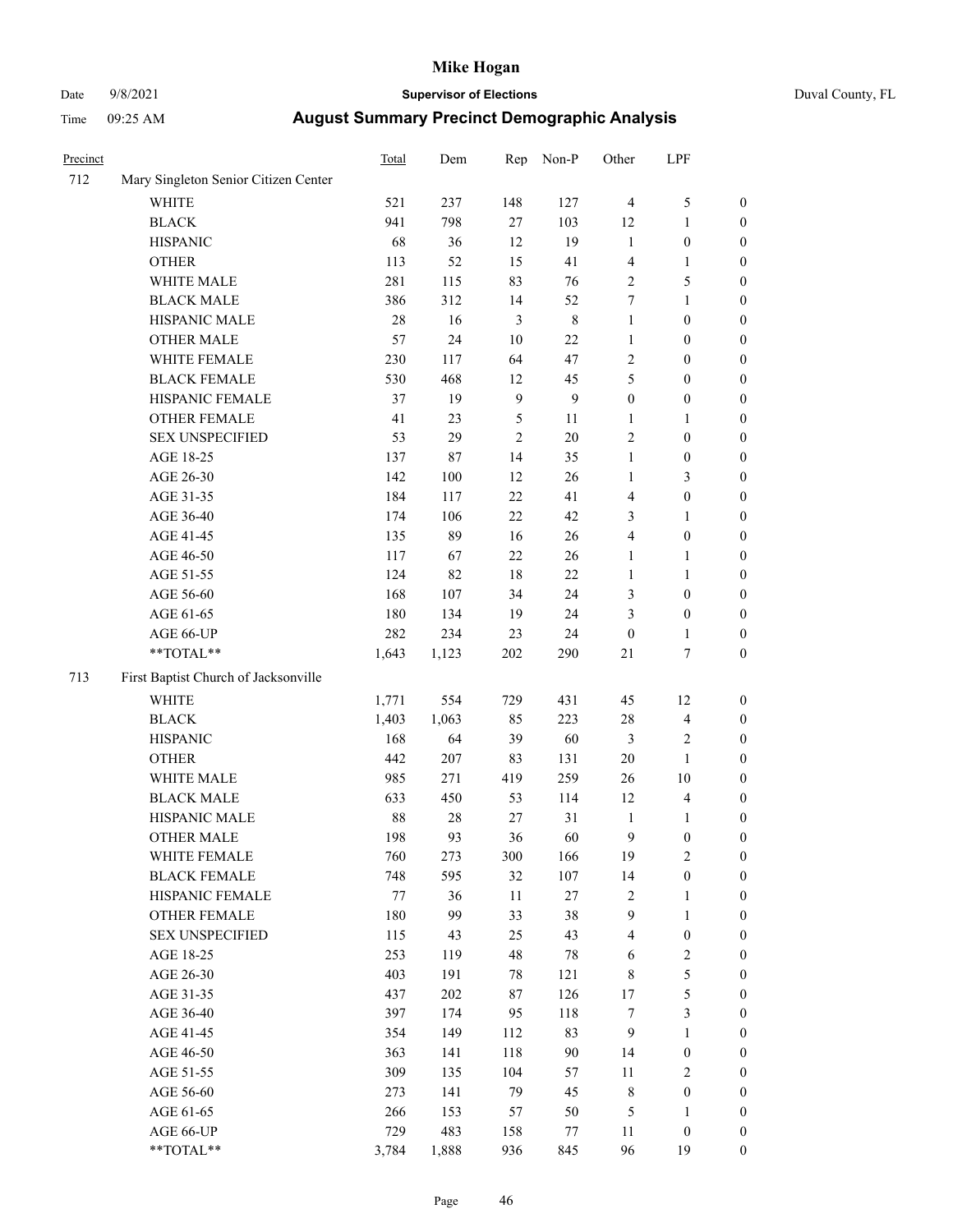# Date 9/8/2021 **Supervisor of Elections** Duval County, FL

| Precinct |                                  | <b>Total</b> | Dem            | Rep              | Non-P       | Other                   | LPF              |                  |
|----------|----------------------------------|--------------|----------------|------------------|-------------|-------------------------|------------------|------------------|
| 714      | Grace Baptist Church             |              |                |                  |             |                         |                  |                  |
|          | <b>WHITE</b>                     | 246          | 96             | 71               | 70          | 7                       | $\sqrt{2}$       | 0                |
|          | <b>BLACK</b>                     | 1,527        | 1,273          | 49               | 194         | 9                       | $\mathbf{2}$     | 0                |
|          | <b>HISPANIC</b>                  | 45           | 22             | $\overline{4}$   | 15          | 4                       | $\boldsymbol{0}$ | $\boldsymbol{0}$ |
|          | <b>OTHER</b>                     | 139          | 71             | 10               | 56          | 2                       | $\boldsymbol{0}$ | $\boldsymbol{0}$ |
|          | WHITE MALE                       | 125          | 41             | 45               | 34          | 3                       | $\sqrt{2}$       | $\boldsymbol{0}$ |
|          | <b>BLACK MALE</b>                | 625          | 491            | 25               | 102         | 5                       | $\sqrt{2}$       | $\boldsymbol{0}$ |
|          | HISPANIC MALE                    | 18           | $\sqrt{5}$     | $\mathfrak{Z}$   | $\,8\,$     | $\overline{c}$          | $\boldsymbol{0}$ | $\boldsymbol{0}$ |
|          | <b>OTHER MALE</b>                | 46           | 21             | $\mathfrak{H}$   | 19          | $\mathbf{1}$            | $\boldsymbol{0}$ | $\boldsymbol{0}$ |
|          | WHITE FEMALE                     | 113          | 52             | 23               | 34          | 4                       | $\boldsymbol{0}$ | $\boldsymbol{0}$ |
|          | <b>BLACK FEMALE</b>              | 868          | 760            | 24               | 80          | 4                       | $\boldsymbol{0}$ | $\boldsymbol{0}$ |
|          | HISPANIC FEMALE                  | 26           | 16             | $\mathbf{1}$     | $\tau$      | $\overline{c}$          | $\boldsymbol{0}$ | $\boldsymbol{0}$ |
|          | <b>OTHER FEMALE</b>              | 59           | 34             | $\overline{4}$   | 21          | $\boldsymbol{0}$        | $\boldsymbol{0}$ | $\boldsymbol{0}$ |
|          | <b>SEX UNSPECIFIED</b>           | 77           | 42             | $\overline{4}$   | 30          | $\mathbf{1}$            | $\boldsymbol{0}$ | $\boldsymbol{0}$ |
|          | AGE 18-25                        | 237          | 145            | 16               | 72          | 4                       | $\boldsymbol{0}$ | $\boldsymbol{0}$ |
|          | AGE 26-30                        | 170          | 116            | 9                | 42          | 3                       | $\boldsymbol{0}$ | $\boldsymbol{0}$ |
|          | AGE 31-35                        | 180          | 117            | 14               | 45          | 3                       | $\mathbf{1}$     | $\boldsymbol{0}$ |
|          | AGE 36-40                        | 187          | 130            | 10               | 44          | $\overline{c}$          | $\mathbf{1}$     | $\boldsymbol{0}$ |
|          | AGE 41-45                        | 165          | 128            | $11\,$           | 23          | 3                       | $\boldsymbol{0}$ | $\boldsymbol{0}$ |
|          | AGE 46-50                        | 135          | 101            | $\overline{9}$   | 23          | $\overline{c}$          | $\boldsymbol{0}$ | $\boldsymbol{0}$ |
|          | AGE 51-55                        | 158          | 122            | 14               | $22\,$      | $\boldsymbol{0}$        | $\boldsymbol{0}$ | $\boldsymbol{0}$ |
|          | AGE 56-60                        | 195          | 152            | 14               | 26          | 1                       | $\sqrt{2}$       | 0                |
|          | AGE 61-65                        | 192          | 158            | 12               | 19          | 3                       | $\boldsymbol{0}$ | $\boldsymbol{0}$ |
|          | AGE 66-UP                        | 338          | 293            | 25               | 19          | $\mathbf{1}$            | $\boldsymbol{0}$ | $\boldsymbol{0}$ |
|          | **TOTAL**                        | 1,957        | 1,462          | 134              | 335         | 22                      | $\overline{4}$   | $\boldsymbol{0}$ |
| 801      | North Jacksonville Church of God |              |                |                  |             |                         |                  |                  |
|          | <b>WHITE</b>                     | 340          | 93             | 178              | 60          | 7                       | $\sqrt{2}$       | $\boldsymbol{0}$ |
|          | <b>BLACK</b>                     | 1,756        | 1,506          | 55               | 183         | 9                       | $\mathfrak{Z}$   | $\boldsymbol{0}$ |
|          | <b>HISPANIC</b>                  | 26           | 11             | $\mathfrak{S}$   | $10\,$      | $\boldsymbol{0}$        | $\boldsymbol{0}$ | $\boldsymbol{0}$ |
|          | <b>OTHER</b>                     | 138          | 70             | 12               | 55          | 1                       | $\boldsymbol{0}$ | $\boldsymbol{0}$ |
|          | WHITE MALE                       | 171          | 44             | 87               | 34          | 5                       | $\mathbf{1}$     | $\boldsymbol{0}$ |
|          | <b>BLACK MALE</b>                | 701          | 560            | $28\,$           | 108         | 4                       | $\mathbf{1}$     | $\boldsymbol{0}$ |
|          | HISPANIC MALE                    | 11           | $\overline{4}$ | 5                | $\sqrt{2}$  | 0                       | $\boldsymbol{0}$ | 0                |
|          | <b>OTHER MALE</b>                | 41           | 21             | $\overline{4}$   | 16          | $\boldsymbol{0}$        | $\boldsymbol{0}$ | $\boldsymbol{0}$ |
|          | WHITE FEMALE                     | 164          | 48             | 89               | 24          | 2                       | 1                | 0                |
|          | <b>BLACK FEMALE</b>              | 1,021        | 921            | 26               | 67          | 5                       | $\sqrt{2}$       | $\overline{0}$   |
|          | HISPANIC FEMALE                  | 14           | 6              | $\boldsymbol{0}$ | $\,$ 8 $\,$ | $\boldsymbol{0}$        | $\boldsymbol{0}$ | $\overline{0}$   |
|          | OTHER FEMALE                     | 51           | 34             | 5                | 12          | $\boldsymbol{0}$        | $\boldsymbol{0}$ | $\overline{0}$   |
|          | <b>SEX UNSPECIFIED</b>           | 86           | 42             | $\sqrt{6}$       | 37          | $\mathbf{1}$            | $\boldsymbol{0}$ | 0                |
|          | AGE 18-25                        | 272          | 184            | $\mathbf{9}$     | 74          | 2                       | 3                | $\theta$         |
|          | AGE 26-30                        | 179          | 123            | $11\,$           | 44          | $\mathbf{1}$            | $\boldsymbol{0}$ | 0                |
|          | AGE 31-35                        | 224          | 163            | 14               | 45          | $\overline{c}$          | $\boldsymbol{0}$ | 0                |
|          | AGE 36-40                        | 178          | 133            | 18               | 25          | $\overline{c}$          | $\boldsymbol{0}$ | 0                |
|          | AGE 41-45                        | 171          | 130            | 21               | 20          | $\boldsymbol{0}$        | $\boldsymbol{0}$ | 0                |
|          | AGE 46-50                        | 150          | 110            | 16               | 19          | 5                       | $\boldsymbol{0}$ | 0                |
|          | AGE 51-55                        | 177          | 127            | 29               | 17          | $\overline{c}$          | $\sqrt{2}$       | 0                |
|          | AGE 56-60                        | 192          | 144            | 24               | 24          | $\boldsymbol{0}$        | $\boldsymbol{0}$ | $\overline{0}$   |
|          | AGE 61-65                        | 240          | 195            | 23               | 20          | $\overline{\mathbf{c}}$ | $\boldsymbol{0}$ | $\overline{0}$   |
|          | AGE 66-UP                        | 477          | 371            | 85               | 20          | 1                       | $\boldsymbol{0}$ | 0                |
|          | **TOTAL**                        | 2,260        | 1,680          | 250              | 308         | 17                      | $\mathfrak s$    | $\boldsymbol{0}$ |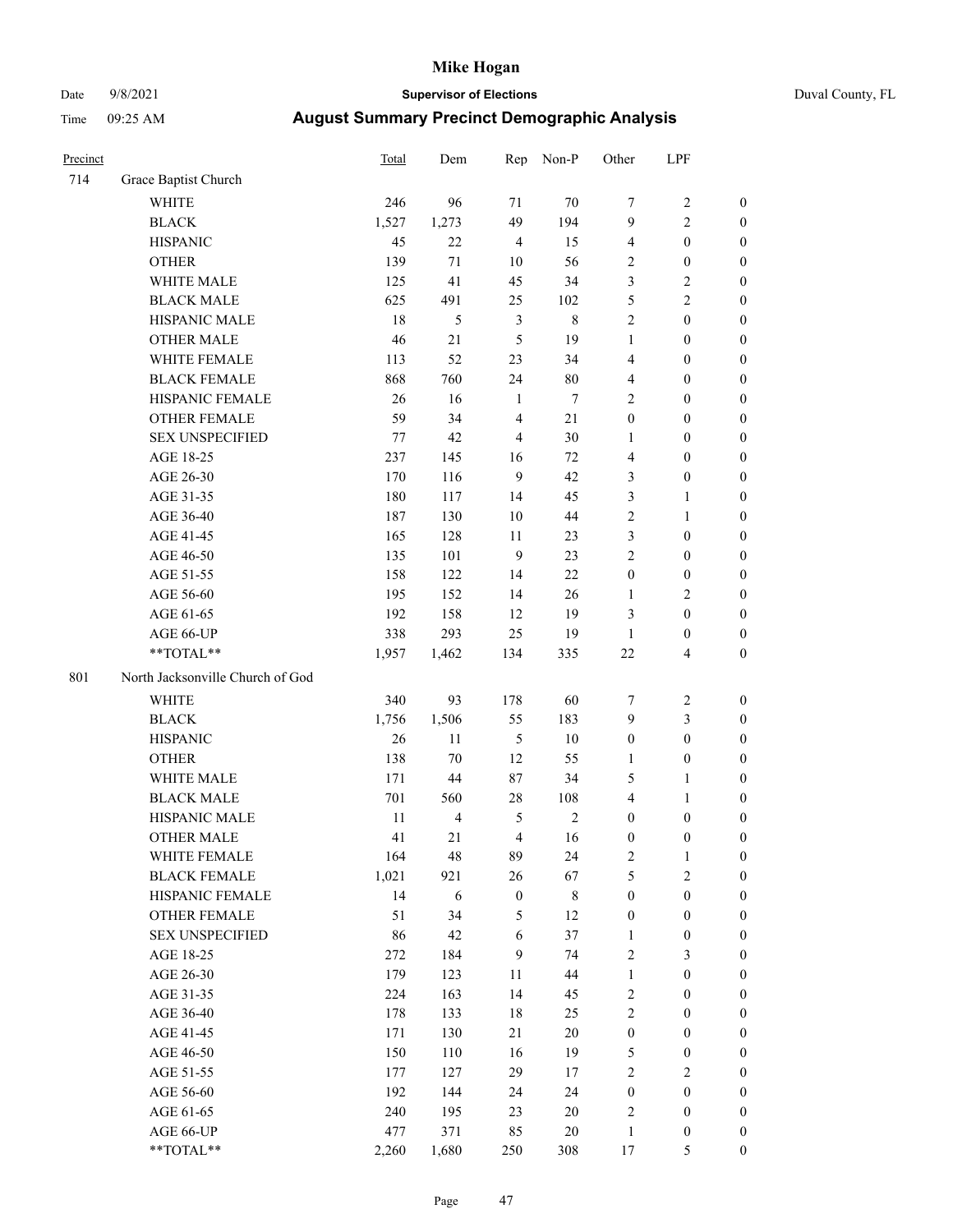### Date 9/8/2021 **Supervisor of Elections** Duval County, FL

| Precinct |                                   | <b>Total</b> | Dem    | Rep              | Non-P  | Other            | LPF                     |                  |
|----------|-----------------------------------|--------------|--------|------------------|--------|------------------|-------------------------|------------------|
| 802      | St Paul Missionary Baptist Church |              |        |                  |        |                  |                         |                  |
|          | <b>WHITE</b>                      | 88           | 43     | 20               | 24     | 1                | $\boldsymbol{0}$        | 0                |
|          | $\operatorname{BLACK}$            | 2,335        | 2,056  | 42               | 225    | 10               | $\overline{c}$          | $\boldsymbol{0}$ |
|          | <b>HISPANIC</b>                   | 19           | 6      | 3                | 10     | $\boldsymbol{0}$ | $\boldsymbol{0}$        | $\boldsymbol{0}$ |
|          | <b>OTHER</b>                      | 115          | 61     | 5                | 47     | 2                | $\boldsymbol{0}$        | $\boldsymbol{0}$ |
|          | WHITE MALE                        | 35           | 15     | 9                | 10     | $\mathbf{1}$     | $\boldsymbol{0}$        | $\boldsymbol{0}$ |
|          | <b>BLACK MALE</b>                 | 948          | 801    | 23               | 117    | 7                | $\boldsymbol{0}$        | $\boldsymbol{0}$ |
|          | HISPANIC MALE                     | $\,8\,$      | 3      | $\overline{2}$   | 3      | $\boldsymbol{0}$ | $\boldsymbol{0}$        | $\boldsymbol{0}$ |
|          | <b>OTHER MALE</b>                 | 39           | 20     | 3                | 16     | $\boldsymbol{0}$ | $\boldsymbol{0}$        | $\boldsymbol{0}$ |
|          | WHITE FEMALE                      | 52           | 27     | 11               | 14     | $\boldsymbol{0}$ | $\boldsymbol{0}$        | $\boldsymbol{0}$ |
|          | <b>BLACK FEMALE</b>               | 1,355        | 1,230  | 19               | 101    | 3                | $\sqrt{2}$              | $\boldsymbol{0}$ |
|          | HISPANIC FEMALE                   | 11           | 3      | $\mathbf{1}$     | $\tau$ | $\boldsymbol{0}$ | $\boldsymbol{0}$        | $\boldsymbol{0}$ |
|          | <b>OTHER FEMALE</b>               | 44           | 26     | $\mathbf{1}$     | 15     | $\overline{2}$   | $\boldsymbol{0}$        | $\boldsymbol{0}$ |
|          | <b>SEX UNSPECIFIED</b>            | 65           | 41     | $\mathbf{1}$     | 23     | $\boldsymbol{0}$ | $\boldsymbol{0}$        | $\boldsymbol{0}$ |
|          | AGE 18-25                         | 293          | 202    | $\tau$           | 81     | 3                | $\boldsymbol{0}$        | $\boldsymbol{0}$ |
|          | AGE 26-30                         | 184          | 127    | $\overline{4}$   | 51     | 2                | $\boldsymbol{0}$        | $\boldsymbol{0}$ |
|          | AGE 31-35                         | 171          | 136    | 10               | 25     | $\boldsymbol{0}$ | $\boldsymbol{0}$        | $\boldsymbol{0}$ |
|          | AGE 36-40                         | 187          | 157    | $\mathfrak s$    | 25     | $\boldsymbol{0}$ | $\boldsymbol{0}$        | $\boldsymbol{0}$ |
|          | AGE 41-45                         | 185          | 146    | $\boldsymbol{9}$ | 25     | 4                | $\mathbf{1}$            | $\boldsymbol{0}$ |
|          | AGE 46-50                         | 200          | 167    | 5                | 26     | 2                | $\boldsymbol{0}$        | $\boldsymbol{0}$ |
|          | AGE 51-55                         | 197          | 179    | 6                | 12     | $\boldsymbol{0}$ | $\boldsymbol{0}$        | $\boldsymbol{0}$ |
|          | AGE 56-60                         | 213          | 183    | 5                | 25     | $\boldsymbol{0}$ | $\boldsymbol{0}$        | 0                |
|          | AGE 61-65                         | 200          | 181    | 5                | 13     | 1                | $\boldsymbol{0}$        | 0                |
|          | AGE 66-UP                         | 727          | 688    | 14               | 23     | $\mathbf{1}$     | $\mathbf{1}$            | $\boldsymbol{0}$ |
|          | **TOTAL**                         | 2,557        | 2,166  | $70\,$           | 306    | 13               | $\sqrt{2}$              | $\boldsymbol{0}$ |
| 803      | New Life Community Church         |              |        |                  |        |                  |                         |                  |
|          | <b>WHITE</b>                      | 817          | 204    | 425              | 167    | 15               | 6                       | $\boldsymbol{0}$ |
|          | <b>BLACK</b>                      | 3,498        | 3,026  | 94               | 345    | 28               | $\mathfrak{S}$          | $\boldsymbol{0}$ |
|          | <b>HISPANIC</b>                   | 111          | 48     | 31               | 31     | $\mathbf{1}$     | $\boldsymbol{0}$        | $\boldsymbol{0}$ |
|          | <b>OTHER</b>                      | 276          | 141    | 28               | 99     | 6                | $\sqrt{2}$              | $\boldsymbol{0}$ |
|          | WHITE MALE                        | 368          | $70\,$ | 197              | $90\,$ | $\tau$           | $\overline{\mathbf{4}}$ | $\boldsymbol{0}$ |
|          | <b>BLACK MALE</b>                 | 1,323        | 1,072  | 52               | 173    | 23               | 3                       | $\boldsymbol{0}$ |
|          | HISPANIC MALE                     | 49           | $20\,$ | 15               | 14     | $\boldsymbol{0}$ | $\boldsymbol{0}$        | $\boldsymbol{0}$ |
|          | <b>OTHER MALE</b>                 | 88           | 47     | 13               | 25     | $\overline{c}$   | $\mathbf{1}$            | $\boldsymbol{0}$ |
|          | WHITE FEMALE                      | 436          | 132    | 223              | 71     | 8                | 2                       | 0                |
|          | <b>BLACK FEMALE</b>               | 2,120        | 1,907  | 41               | 165    | 5                | $\sqrt{2}$              | $\boldsymbol{0}$ |
|          | HISPANIC FEMALE                   | 60           | $28\,$ | 14               | $17\,$ | $\mathbf{1}$     | $\boldsymbol{0}$        | $\overline{0}$   |
|          | OTHER FEMALE                      | 109          | 60     | 9                | 37     | $\sqrt{2}$       | $\mathbf{1}$            | $\overline{0}$   |
|          | <b>SEX UNSPECIFIED</b>            | 149          | 83     | 14               | 50     | $\overline{c}$   | $\boldsymbol{0}$        | 0                |
|          | AGE 18-25                         | 583          | 402    | 36               | 132    | 12               | $\mathbf{1}$            | 0                |
|          | AGE 26-30                         | 376          | 247    | 32               | 86     | 6                | $\mathfrak{S}$          | 0                |
|          | AGE 31-35                         | 441          | 302    | 44               | 87     | 7                | $\mathbf{1}$            | 0                |
|          | AGE 36-40                         | 404          | 293    | 31               | 73     | 4                | $\mathfrak{Z}$          | 0                |
|          | AGE 41-45                         | 379          | 279    | 42               | 55     | 3                | $\boldsymbol{0}$        | 0                |
|          | AGE 46-50                         | 394          | 299    | 43               | 48     | 2                | $\sqrt{2}$              | 0                |
|          | AGE 51-55                         | 403          | 296    | 51               | 50     | 5                | $\mathbf{1}$            | $\boldsymbol{0}$ |
|          | AGE 56-60                         | 447          | 349    | 65               | 31     | $\sqrt{2}$       | $\boldsymbol{0}$        | $\overline{0}$   |
|          | AGE 61-65                         | 387          | 282    | 67               | 36     | 2                | $\boldsymbol{0}$        | $\overline{0}$   |
|          | AGE 66-UP                         | 888          | 670    | 167              | 44     | 7                | $\boldsymbol{0}$        | 0                |
|          | **TOTAL**                         | 4,702        | 3,419  | 578              | 642    | 50               | 13                      | $\boldsymbol{0}$ |
|          |                                   |              |        |                  |        |                  |                         |                  |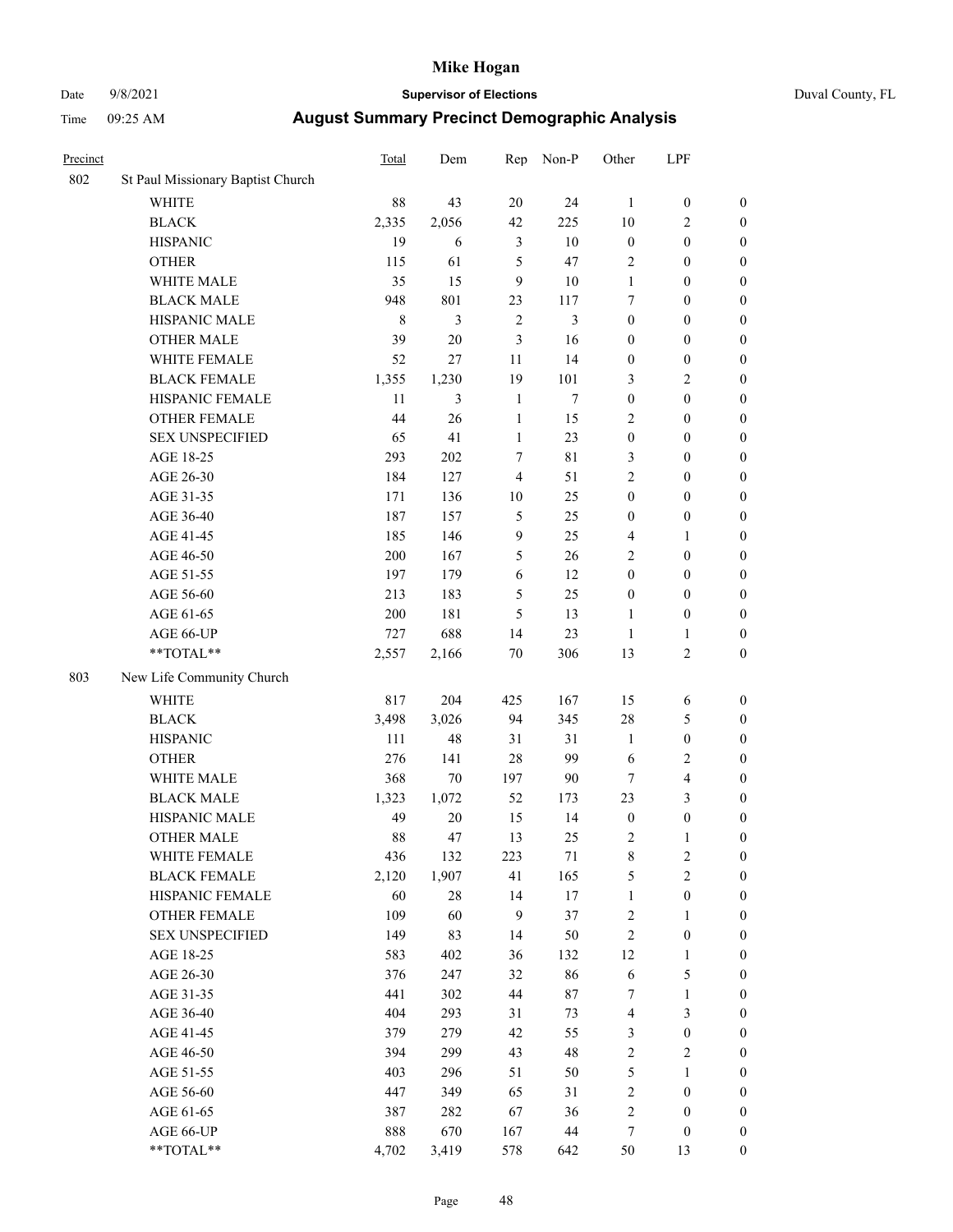### Date 9/8/2021 **Supervisor of Elections** Duval County, FL

| Precinct |                         | Total               | Dem                 |                  | Rep Non-P        | Other                       | LPF              |                  |
|----------|-------------------------|---------------------|---------------------|------------------|------------------|-----------------------------|------------------|------------------|
| 804      | Universal Church        |                     |                     |                  |                  |                             |                  |                  |
|          | <b>WHITE</b>            | 936                 | 250                 | 470              | 192              | 16                          | $\,$ 8 $\,$      | $\boldsymbol{0}$ |
|          | <b>BLACK</b>            | 1,402               | 1,161               | 42               | 188              | 11                          | $\boldsymbol{0}$ | $\boldsymbol{0}$ |
|          | <b>HISPANIC</b>         | 66                  | 25                  | 17               | 23               | $\boldsymbol{0}$            | $\mathbf{1}$     | $\boldsymbol{0}$ |
|          | <b>OTHER</b>            | 170                 | 70                  | 29               | 71               | $\boldsymbol{0}$            | $\boldsymbol{0}$ | $\boldsymbol{0}$ |
|          | WHITE MALE              | 413                 | 96                  | 224              | 82               | 8                           | $\mathfrak{Z}$   | $\boldsymbol{0}$ |
|          | <b>BLACK MALE</b>       | 537                 | 418                 | 24               | 89               | 6                           | $\boldsymbol{0}$ | $\boldsymbol{0}$ |
|          | HISPANIC MALE           | 34                  | 10                  | $\,$ 8 $\,$      | 15               | $\boldsymbol{0}$            | $\mathbf{1}$     | $\boldsymbol{0}$ |
|          | <b>OTHER MALE</b>       | 56                  | 24                  | $\overline{9}$   | 23               | $\boldsymbol{0}$            | $\boldsymbol{0}$ | 0                |
|          | WHITE FEMALE            | 516                 | 152                 | 243              | 108              | 8                           | $\mathfrak{S}$   | 0                |
|          | <b>BLACK FEMALE</b>     | 842                 | 725                 | 16               | 96               | 5                           | $\boldsymbol{0}$ | 0                |
|          | HISPANIC FEMALE         | 31                  | 15                  | $\,8\,$          | $\,$ 8 $\,$      | $\boldsymbol{0}$            | $\boldsymbol{0}$ | $\boldsymbol{0}$ |
|          | OTHER FEMALE            | 66                  | 33                  | 15               | 18               | $\boldsymbol{0}$            | $\boldsymbol{0}$ | $\boldsymbol{0}$ |
|          | <b>SEX UNSPECIFIED</b>  | 79                  | 33                  | $11\,$           | 35               | $\boldsymbol{0}$            | $\boldsymbol{0}$ | $\boldsymbol{0}$ |
|          | AGE 18-25               | 267                 | 138                 | 37               | 86               | 4                           | $\sqrt{2}$       | $\boldsymbol{0}$ |
|          | AGE 26-30               | 245                 | 138                 | 38               | 63               | 5                           | $\mathbf{1}$     | $\boldsymbol{0}$ |
|          | AGE 31-35               | 243                 | 143                 | 37               | 59               | $\sqrt{2}$                  | $\sqrt{2}$       | $\overline{0}$   |
|          | AGE 36-40               | 202                 | 122                 | 34               | 43               | 3                           | $\boldsymbol{0}$ | $\boldsymbol{0}$ |
|          | AGE 41-45               | 166                 | 88                  | 33               | 39               | 5                           | $\mathbf{1}$     | $\boldsymbol{0}$ |
|          | AGE 46-50               | 170                 | 102                 | 36               | $30\,$           | $\mathbf{1}$                | $\mathbf{1}$     | 0                |
|          | AGE 51-55               | 224                 | 134                 | 49               | 37               | 3                           | $\mathbf{1}$     | 0                |
|          | AGE 56-60               | 282                 | 177                 | 70               | 33               | $\mathfrak{2}$              | $\boldsymbol{0}$ | 0                |
|          | AGE 61-65               | 267                 | 165                 | 65               | 35               | $\mathbf{1}$                | 1                | 0                |
|          | AGE 66-UP               | 508                 | 299                 | 159              | 49               | $\mathbf{1}$                | $\boldsymbol{0}$ | $\boldsymbol{0}$ |
|          | **TOTAL**               | 2,574               | 1,506               | 558              | 474              | $27\,$                      | 9                | $\boldsymbol{0}$ |
| 805      | Riverview Senior Center |                     |                     |                  |                  |                             |                  |                  |
|          | WHITE                   | 588                 | 154                 | 288              | 137              | 6                           | $\mathfrak{Z}$   | $\boldsymbol{0}$ |
|          | <b>BLACK</b>            | 1,837               | 1,527               | 62               | 238              | 9                           | $\mathbf{1}$     | $\boldsymbol{0}$ |
|          | <b>HISPANIC</b>         | 55                  | 21                  | 12               | 19               | $\mathfrak{2}$              | $\mathbf{1}$     | $\boldsymbol{0}$ |
|          | <b>OTHER</b>            | 156                 | 75                  | $22\,$           | 58               | $\mathbf{1}$                | $\boldsymbol{0}$ | $\boldsymbol{0}$ |
|          | WHITE MALE              | 263                 | 59                  | 139              | 60               | 3                           | $\mathfrak{2}$   | $\boldsymbol{0}$ |
|          | <b>BLACK MALE</b>       | 715                 | 565                 | 29               | 115              | 6                           | $\boldsymbol{0}$ | $\boldsymbol{0}$ |
|          | HISPANIC MALE           | 31                  | 11                  | 9                | $10\,$           | 1                           | $\boldsymbol{0}$ | 0                |
|          | <b>OTHER MALE</b>       | 55                  | 26                  | 10               | 18               | $\mathbf{1}$                | $\boldsymbol{0}$ | $\boldsymbol{0}$ |
|          | WHITE FEMALE            | 311                 | 89                  | 143              | $75\,$           | 3                           | $\mathbf{1}$     | 0                |
|          | <b>BLACK FEMALE</b>     | 1,090               | 938                 | 33               | 115              | 3                           | $\mathbf{1}$     | $\boldsymbol{0}$ |
|          | HISPANIC FEMALE         | $21\,$              | $10\,$              | $\sqrt{2}$       | $\boldsymbol{7}$ | $\mathbf{1}$                | $\mathbf{1}$     | $\overline{0}$   |
|          | <b>OTHER FEMALE</b>     | 66                  | 38                  | 10               | 18               | $\boldsymbol{0}$            | $\boldsymbol{0}$ | 0                |
|          | <b>SEX UNSPECIFIED</b>  | 84                  | 41                  | $\overline{9}$   | 34               | $\boldsymbol{0}$            | $\boldsymbol{0}$ | 0                |
|          | AGE 18-25               | 339                 | 208                 | 31               | 94               | 5                           | $\mathbf{1}$     | 0                |
|          | AGE 26-30               | 249                 | 136                 | 32               | 77               | $\overline{c}$              | $\sqrt{2}$       | 0                |
|          | AGE 31-35               | 242                 | 163                 | $20\,$           | 56               | $\overline{c}$              | $\mathbf{1}$     | 0                |
|          | AGE 36-40               | 233                 | 163                 | 27               | 41               | $\overline{c}$              | $\boldsymbol{0}$ | 0                |
|          | AGE 41-45               | 204                 | 140                 | 20               | 41               | $\overline{c}$              | $\mathbf{1}$     | 0                |
|          | AGE 46-50               | 178                 | 121                 | 25               | 31               | $\mathbf{1}$                | $\boldsymbol{0}$ | 0                |
|          | AGE 51-55               | 214                 | 150                 | 33               | 31               | $\boldsymbol{0}$            | $\boldsymbol{0}$ | $\boldsymbol{0}$ |
|          | AGE 56-60               | 228                 | 147                 | 47               | 32               | 2                           | $\boldsymbol{0}$ | $\overline{0}$   |
|          |                         |                     |                     |                  |                  |                             | $\boldsymbol{0}$ | 0                |
|          |                         |                     |                     |                  |                  |                             |                  | 0                |
|          | **TOTAL**               |                     |                     |                  |                  |                             | 5                | $\boldsymbol{0}$ |
|          | AGE 61-65<br>AGE 66-UP  | 250<br>499<br>2,636 | 181<br>368<br>1,777 | 46<br>103<br>384 | 23<br>26<br>452  | $\boldsymbol{0}$<br>2<br>18 | $\boldsymbol{0}$ |                  |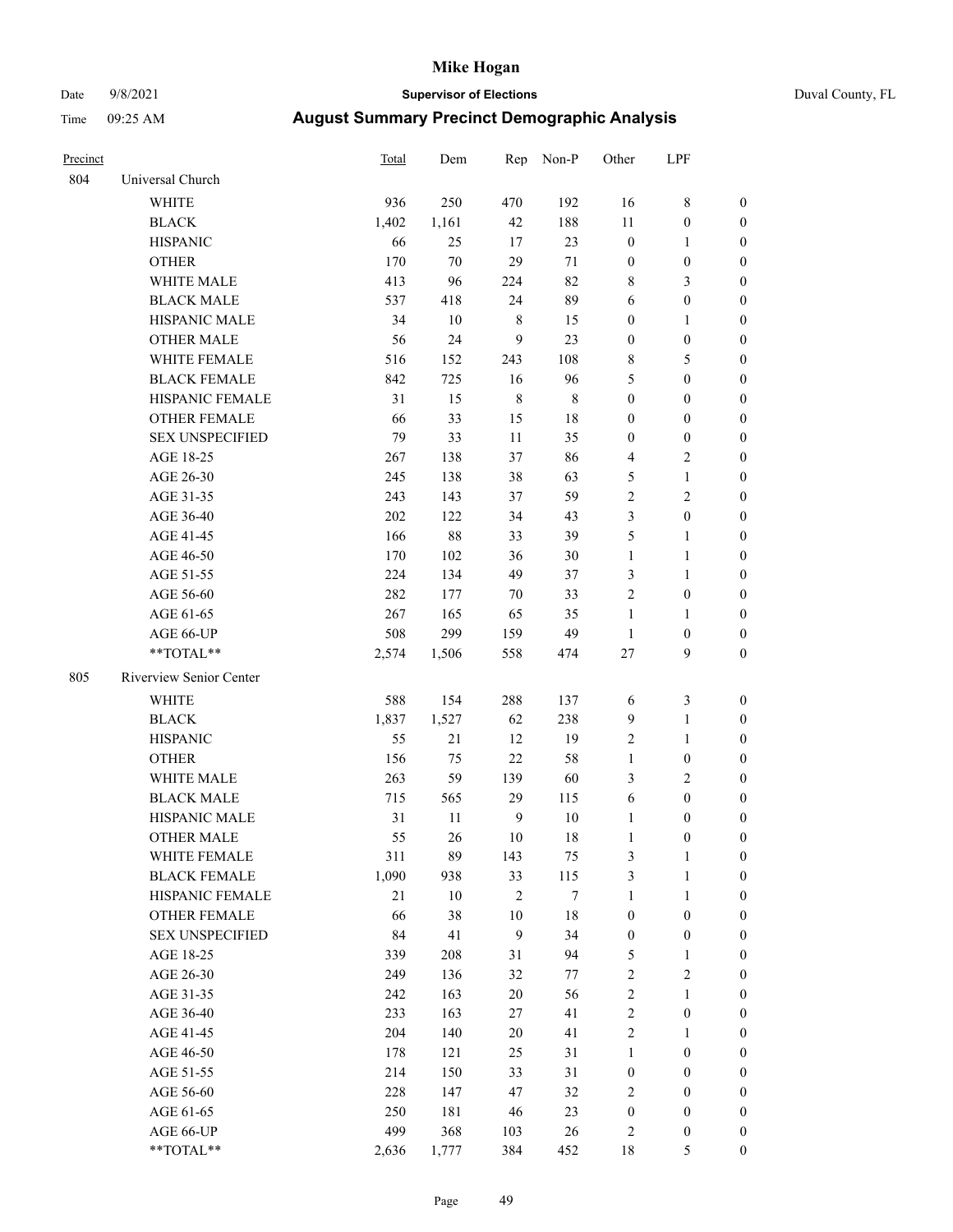### Date 9/8/2021 **Supervisor of Elections** Duval County, FL

| Precinct |                                   | Total        | Dem                     | Rep                     | Non-P                   | Other            | LPF              |                  |
|----------|-----------------------------------|--------------|-------------------------|-------------------------|-------------------------|------------------|------------------|------------------|
| 806      | Clanzel T. Brown Community Center |              |                         |                         |                         |                  |                  |                  |
|          | <b>WHITE</b>                      | 21           | $\tau$                  | 9                       | 5                       | $\boldsymbol{0}$ | $\boldsymbol{0}$ | $\boldsymbol{0}$ |
|          | <b>BLACK</b>                      | 738          | 643                     | 19                      | 72                      | 4                | $\boldsymbol{0}$ | $\boldsymbol{0}$ |
|          | <b>HISPANIC</b>                   | 3            | $\mathbf{1}$            | $\mathbf{1}$            | 1                       | $\boldsymbol{0}$ | $\boldsymbol{0}$ | $\boldsymbol{0}$ |
|          | <b>OTHER</b>                      | 57           | 33                      | 3                       | $21\,$                  | $\boldsymbol{0}$ | $\boldsymbol{0}$ | $\boldsymbol{0}$ |
|          | WHITE MALE                        | 5            | $\overline{c}$          | $\mathbf{1}$            | $\mathfrak{2}$          | $\boldsymbol{0}$ | $\boldsymbol{0}$ | $\boldsymbol{0}$ |
|          | <b>BLACK MALE</b>                 | 288          | 249                     | 8                       | 29                      | 2                | $\boldsymbol{0}$ | $\boldsymbol{0}$ |
|          | HISPANIC MALE                     | $\mathbf{1}$ | $\boldsymbol{0}$        | $\mathbf{1}$            | $\boldsymbol{0}$        | $\boldsymbol{0}$ | $\boldsymbol{0}$ | $\boldsymbol{0}$ |
|          | <b>OTHER MALE</b>                 | 18           | $10\,$                  | 3                       | $\mathfrak{S}$          | $\boldsymbol{0}$ | $\boldsymbol{0}$ | $\boldsymbol{0}$ |
|          | WHITE FEMALE                      | 16           | 5                       | $\,$ 8 $\,$             | $\mathfrak{Z}$          | $\boldsymbol{0}$ | $\boldsymbol{0}$ | $\boldsymbol{0}$ |
|          | <b>BLACK FEMALE</b>               | 435          | 381                     | 11                      | 41                      | $\overline{c}$   | $\boldsymbol{0}$ | $\boldsymbol{0}$ |
|          | HISPANIC FEMALE                   | $\mathbf{2}$ | $\mathbf{1}$            | $\boldsymbol{0}$        | $\mathbf{1}$            | $\boldsymbol{0}$ | $\boldsymbol{0}$ | $\boldsymbol{0}$ |
|          | <b>OTHER FEMALE</b>               | 22           | 17                      | $\boldsymbol{0}$        | 5                       | $\boldsymbol{0}$ | $\boldsymbol{0}$ | $\boldsymbol{0}$ |
|          | <b>SEX UNSPECIFIED</b>            | 32           | 19                      | $\boldsymbol{0}$        | 13                      | $\boldsymbol{0}$ | $\boldsymbol{0}$ | $\boldsymbol{0}$ |
|          | AGE 18-25                         | 108          | 72                      | $\overline{4}$          | 31                      | $\mathbf{1}$     | $\boldsymbol{0}$ | $\boldsymbol{0}$ |
|          | AGE 26-30                         | 78           | 55                      | 7                       | 16                      | $\boldsymbol{0}$ | $\boldsymbol{0}$ | $\boldsymbol{0}$ |
|          | AGE 31-35                         | 74           | 57                      | $\overline{4}$          | 12                      | $\mathbf{1}$     | $\boldsymbol{0}$ | $\boldsymbol{0}$ |
|          | AGE 36-40                         | 58           | 44                      | $\mathbf{1}$            | 12                      | $\mathbf{1}$     | $\boldsymbol{0}$ | $\boldsymbol{0}$ |
|          | AGE 41-45                         | 67           | 55                      | $\sqrt{2}$              | $10\,$                  | $\boldsymbol{0}$ | $\boldsymbol{0}$ | $\boldsymbol{0}$ |
|          | AGE 46-50                         | 66           | 54                      | 5                       | 6                       | 1                | $\boldsymbol{0}$ | $\boldsymbol{0}$ |
|          | AGE 51-55                         | 60           | 54                      | $\mathbf{1}$            | 5                       | $\boldsymbol{0}$ | $\boldsymbol{0}$ | 0                |
|          | AGE 56-60                         | 71           | 63                      | $\overline{4}$          | $\overline{4}$          | $\boldsymbol{0}$ | $\boldsymbol{0}$ | $\boldsymbol{0}$ |
|          | AGE 61-65                         | 64           | 60                      | 3                       | 1                       | $\boldsymbol{0}$ | $\boldsymbol{0}$ | $\boldsymbol{0}$ |
|          | AGE 66-UP                         | 173          | 170                     | 1                       | $\mathfrak{2}$          | $\boldsymbol{0}$ | $\boldsymbol{0}$ | $\boldsymbol{0}$ |
|          | **TOTAL**                         | 819          | 684                     | 32                      | 99                      | 4                | $\boldsymbol{0}$ | $\boldsymbol{0}$ |
| 807      | Bradham Brooks Regional Library   |              |                         |                         |                         |                  |                  |                  |
|          | <b>WHITE</b>                      | 31           | 9                       | 14                      | 6                       | 2                | $\boldsymbol{0}$ | $\boldsymbol{0}$ |
|          | <b>BLACK</b>                      | 1,016        | 902                     | 26                      | 85                      | $\boldsymbol{0}$ | $\mathfrak{Z}$   | $\boldsymbol{0}$ |
|          | <b>HISPANIC</b>                   | 12           | $\mathfrak s$           | 3                       | $\overline{\mathbf{4}}$ | $\boldsymbol{0}$ | $\boldsymbol{0}$ | $\boldsymbol{0}$ |
|          | <b>OTHER</b>                      | 48           | 22                      | 6                       | 19                      | $\mathbf{1}$     | $\boldsymbol{0}$ | $\boldsymbol{0}$ |
|          | WHITE MALE                        | 17           | $\overline{\mathbf{4}}$ | 9                       | $\overline{2}$          | 2                | $\boldsymbol{0}$ | $\boldsymbol{0}$ |
|          | <b>BLACK MALE</b>                 | 376          | 318                     | 14                      | 42                      | $\boldsymbol{0}$ | $\sqrt{2}$       | $\boldsymbol{0}$ |
|          | HISPANIC MALE                     | 3            | $\mathbf{1}$            | $\sqrt{2}$              | $\boldsymbol{0}$        | $\boldsymbol{0}$ | $\boldsymbol{0}$ | 0                |
|          | <b>OTHER MALE</b>                 | 12           | $\tau$                  | $\boldsymbol{0}$        | 5                       | $\boldsymbol{0}$ | $\boldsymbol{0}$ | $\boldsymbol{0}$ |
|          | WHITE FEMALE                      | 14           | $\mathfrak{S}$          | 5                       | $\overline{\mathbf{4}}$ | $\boldsymbol{0}$ | $\boldsymbol{0}$ | $\boldsymbol{0}$ |
|          | <b>BLACK FEMALE</b>               | 626          | 572                     | $11\,$                  | 42                      | $\boldsymbol{0}$ | $\mathbf{1}$     | $\overline{0}$   |
|          | HISPANIC FEMALE                   | 9            | $\overline{\mathbf{4}}$ | $\mathbf{1}$            | $\overline{\mathbf{4}}$ | $\boldsymbol{0}$ | $\boldsymbol{0}$ | $\overline{0}$   |
|          | <b>OTHER FEMALE</b>               | 16           | 9                       | 3                       | $\mathfrak{Z}$          | $\mathbf{1}$     | $\boldsymbol{0}$ | $\overline{0}$   |
|          | <b>SEX UNSPECIFIED</b>            | 34           | 18                      | $\overline{\mathbf{4}}$ | 12                      | $\boldsymbol{0}$ | $\boldsymbol{0}$ | $\overline{0}$   |
|          | AGE 18-25                         | 93           | 64                      | $\overline{4}$          | 25                      | $\boldsymbol{0}$ | $\boldsymbol{0}$ | $\overline{0}$   |
|          | AGE 26-30                         | 65           | 48                      | $\overline{4}$          | 13                      | $\boldsymbol{0}$ | $\boldsymbol{0}$ | 0                |
|          | AGE 31-35                         | 82           | 62                      | $\mathfrak{Z}$          | 16                      | $\boldsymbol{0}$ | $\mathbf{1}$     | 0                |
|          | AGE 36-40                         | 67           | 47                      | 5                       | 13                      | $\mathbf{1}$     | $\mathbf{1}$     | 0                |
|          | AGE 41-45                         | 64           | 55                      | 3                       | $\sqrt{6}$              | $\boldsymbol{0}$ | $\boldsymbol{0}$ | 0                |
|          | AGE 46-50                         | 80           | 65                      | $\tau$                  | 8                       | $\boldsymbol{0}$ | $\boldsymbol{0}$ | $\boldsymbol{0}$ |
|          | AGE 51-55                         | 76           | 64                      | $\sqrt{2}$              | 9                       | 1                | $\boldsymbol{0}$ | $\boldsymbol{0}$ |
|          | AGE 56-60                         | 95           | 83                      | 5                       | $\tau$                  | $\boldsymbol{0}$ | $\boldsymbol{0}$ | $\boldsymbol{0}$ |
|          | AGE 61-65                         | 106          | 89                      | 7                       | $\mathbf{9}$            | $\boldsymbol{0}$ | $\mathbf{1}$     | $\boldsymbol{0}$ |
|          | AGE 66-UP                         | 379          | 361                     | 9                       | $\,$ 8 $\,$             | $\mathbf{1}$     | $\boldsymbol{0}$ | $\boldsymbol{0}$ |
|          | **TOTAL**                         | 1,107        | 938                     | 49                      | 114                     | 3                | 3                | $\boldsymbol{0}$ |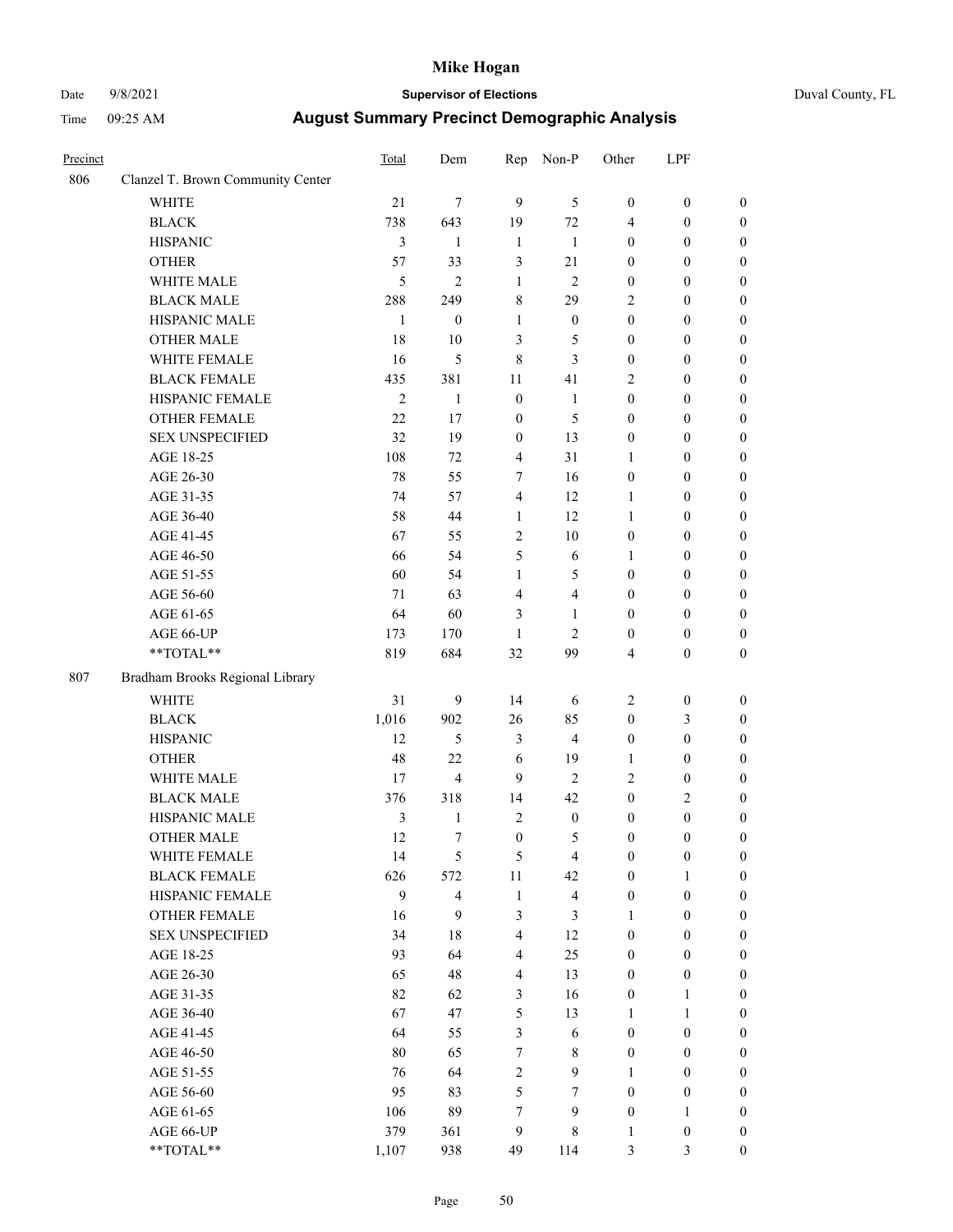### Date 9/8/2021 **Supervisor of Elections** Duval County, FL

| Precinct |                                  | <b>Total</b> | Dem            | Rep              | Non-P          | Other            | LPF              |                  |
|----------|----------------------------------|--------------|----------------|------------------|----------------|------------------|------------------|------------------|
| 808      | Fairway Oaks                     |              |                |                  |                |                  |                  |                  |
|          | <b>WHITE</b>                     | 57           | 19             | 14               | 21             | 3                | $\boldsymbol{0}$ | 0                |
|          | <b>BLACK</b>                     | 1,696        | 1,460          | 41               | 190            | 5                | $\boldsymbol{0}$ | $\boldsymbol{0}$ |
|          | <b>HISPANIC</b>                  | 17           | 5              | $\mathbf{1}$     | 11             | $\boldsymbol{0}$ | $\boldsymbol{0}$ | $\boldsymbol{0}$ |
|          | <b>OTHER</b>                     | 102          | 52             | $\tau$           | 42             | $\boldsymbol{0}$ | 1                | $\boldsymbol{0}$ |
|          | WHITE MALE                       | 20           | 6              | $\tau$           | 5              | 2                | $\boldsymbol{0}$ | $\boldsymbol{0}$ |
|          | <b>BLACK MALE</b>                | 643          | 536            | 19               | 86             | $\overline{c}$   | $\boldsymbol{0}$ | $\boldsymbol{0}$ |
|          | HISPANIC MALE                    | 6            | $\overline{c}$ | $\boldsymbol{0}$ | $\overline{4}$ | $\boldsymbol{0}$ | $\boldsymbol{0}$ | $\boldsymbol{0}$ |
|          | <b>OTHER MALE</b>                | 28           | 13             | 3                | 12             | $\boldsymbol{0}$ | $\boldsymbol{0}$ | $\boldsymbol{0}$ |
|          | WHITE FEMALE                     | 36           | 13             | 7                | 15             | 1                | $\boldsymbol{0}$ | $\boldsymbol{0}$ |
|          | <b>BLACK FEMALE</b>              | 1,035        | 909            | 22               | 101            | 3                | $\boldsymbol{0}$ | $\boldsymbol{0}$ |
|          | HISPANIC FEMALE                  | 11           | 3              | $\mathbf{1}$     | $\tau$         | $\boldsymbol{0}$ | $\boldsymbol{0}$ | $\boldsymbol{0}$ |
|          | <b>OTHER FEMALE</b>              | 40           | 25             | $\mathfrak{Z}$   | 11             | $\boldsymbol{0}$ | $\mathbf{1}$     | $\boldsymbol{0}$ |
|          | <b>SEX UNSPECIFIED</b>           | 53           | 29             | $\mathbf{1}$     | 23             | $\boldsymbol{0}$ | $\boldsymbol{0}$ | $\boldsymbol{0}$ |
|          | AGE 18-25                        | 250          | 177            | $\overline{9}$   | 63             | 1                | $\boldsymbol{0}$ | $\boldsymbol{0}$ |
|          | AGE 26-30                        | 211          | 151            | 7                | 53             | $\boldsymbol{0}$ | $\boldsymbol{0}$ | $\boldsymbol{0}$ |
|          | AGE 31-35                        | 228          | 176            | $\,$ $\,$        | 38             | 5                | $\mathbf{1}$     | $\boldsymbol{0}$ |
|          | AGE 36-40                        | 178          | 137            | 5                | 36             | $\boldsymbol{0}$ | $\boldsymbol{0}$ | $\boldsymbol{0}$ |
|          | AGE 41-45                        | 119          | 96             | $\tau$           | 16             | $\boldsymbol{0}$ | $\boldsymbol{0}$ | $\boldsymbol{0}$ |
|          | AGE 46-50                        | 119          | 103            | $\overline{4}$   | 12             | $\boldsymbol{0}$ | $\boldsymbol{0}$ | $\boldsymbol{0}$ |
|          | AGE 51-55                        | 143          | 124            | 7                | 11             | 1                | $\boldsymbol{0}$ | $\boldsymbol{0}$ |
|          | AGE 56-60                        | 162          | 146            | $\tau$           | 9              | $\boldsymbol{0}$ | $\boldsymbol{0}$ | 0                |
|          | AGE 61-65                        | 177          | 161            | $\overline{4}$   | 12             | $\boldsymbol{0}$ | $\boldsymbol{0}$ | $\boldsymbol{0}$ |
|          | AGE 66-UP                        | 285          | 265            | 5                | 14             | 1                | $\boldsymbol{0}$ | $\boldsymbol{0}$ |
|          | **TOTAL**                        | 1,872        | 1,536          | 63               | 264            | 8                | $\mathbf{1}$     | $\boldsymbol{0}$ |
| 809      | Simonds-Johnson Community Center |              |                |                  |                |                  |                  |                  |
|          | <b>WHITE</b>                     | 83           | 31             | 23               | 26             | $\sqrt{2}$       | $\mathbf{1}$     | $\boldsymbol{0}$ |
|          | <b>BLACK</b>                     | 2,107        | 1,774          | 54               | 265            | 13               | $\mathbf{1}$     | $\boldsymbol{0}$ |
|          | <b>HISPANIC</b>                  | 35           | 21             | $\mathfrak{Z}$   | 11             | $\boldsymbol{0}$ | $\boldsymbol{0}$ | $\boldsymbol{0}$ |
|          | <b>OTHER</b>                     | 149          | 61             | 10               | 77             | $\mathbf{1}$     | $\boldsymbol{0}$ | $\boldsymbol{0}$ |
|          | WHITE MALE                       | 37           | 14             | 12               | $10\,$         | $\mathbf{1}$     | $\boldsymbol{0}$ | $\boldsymbol{0}$ |
|          | <b>BLACK MALE</b>                | 833          | 674            | 24               | 130            | 5                | $\boldsymbol{0}$ | $\boldsymbol{0}$ |
|          | HISPANIC MALE                    | 16           | 11             | $\boldsymbol{0}$ | 5              | $\boldsymbol{0}$ | $\boldsymbol{0}$ | $\boldsymbol{0}$ |
|          | OTHER MALE                       | 45           | 16             | 6                | 23             | $\boldsymbol{0}$ | $\boldsymbol{0}$ | $\boldsymbol{0}$ |
|          | WHITE FEMALE                     | 44           | 17             | 11               | 14             | 1                | 1                | 0                |
|          | <b>BLACK FEMALE</b>              | 1,232        | 1,071          | 29               | 123            | 8                | $\mathbf{1}$     | $\boldsymbol{0}$ |
|          | HISPANIC FEMALE                  | 19           | $10\,$         | $\mathfrak{Z}$   | 6              | $\boldsymbol{0}$ | $\boldsymbol{0}$ | $\overline{0}$   |
|          | OTHER FEMALE                     | 53           | 30             | 3                | $20\,$         | $\boldsymbol{0}$ | $\boldsymbol{0}$ | $\overline{0}$   |
|          | <b>SEX UNSPECIFIED</b>           | 95           | $44\,$         | $\overline{c}$   | 48             | $\mathbf{1}$     | $\boldsymbol{0}$ | $\overline{0}$   |
|          | AGE 18-25                        | 369          | 243            | 14               | 109            | 3                | $\boldsymbol{0}$ | $\overline{0}$   |
|          | AGE 26-30                        | 237          | 162            | 12               | 61             | 2                | $\boldsymbol{0}$ | 0                |
|          | AGE 31-35                        | 278          | 207            | $\,$ 8 $\,$      | 60             | $\overline{c}$   | 1                | 0                |
|          | AGE 36-40                        | 206          | 146            | 11               | 46             | 2                | $\mathbf{1}$     | 0                |
|          | AGE 41-45                        | 168          | 135            | $\tau$           | 25             | $\mathbf{1}$     | $\boldsymbol{0}$ | 0                |
|          | AGE 46-50                        | 176          | 140            | 9                | 23             | 4                | $\boldsymbol{0}$ | 0                |
|          | AGE 51-55                        | 155          | 127            | 12               | 16             | $\boldsymbol{0}$ | $\boldsymbol{0}$ | $\boldsymbol{0}$ |
|          | AGE 56-60                        | 199          | 176            | 5                | 18             | $\boldsymbol{0}$ | $\boldsymbol{0}$ | $\boldsymbol{0}$ |
|          | AGE 61-65                        | 199          | 184            | 7                | 7              | 1                | $\boldsymbol{0}$ | $\overline{0}$   |
|          | AGE 66-UP                        | 387          | 367            | 5                | 14             | $\mathbf{1}$     | $\boldsymbol{0}$ | $\boldsymbol{0}$ |
|          | **TOTAL**                        | 2,374        | 1,887          | 90               | 379            | 16               | $\overline{2}$   | $\boldsymbol{0}$ |
|          |                                  |              |                |                  |                |                  |                  |                  |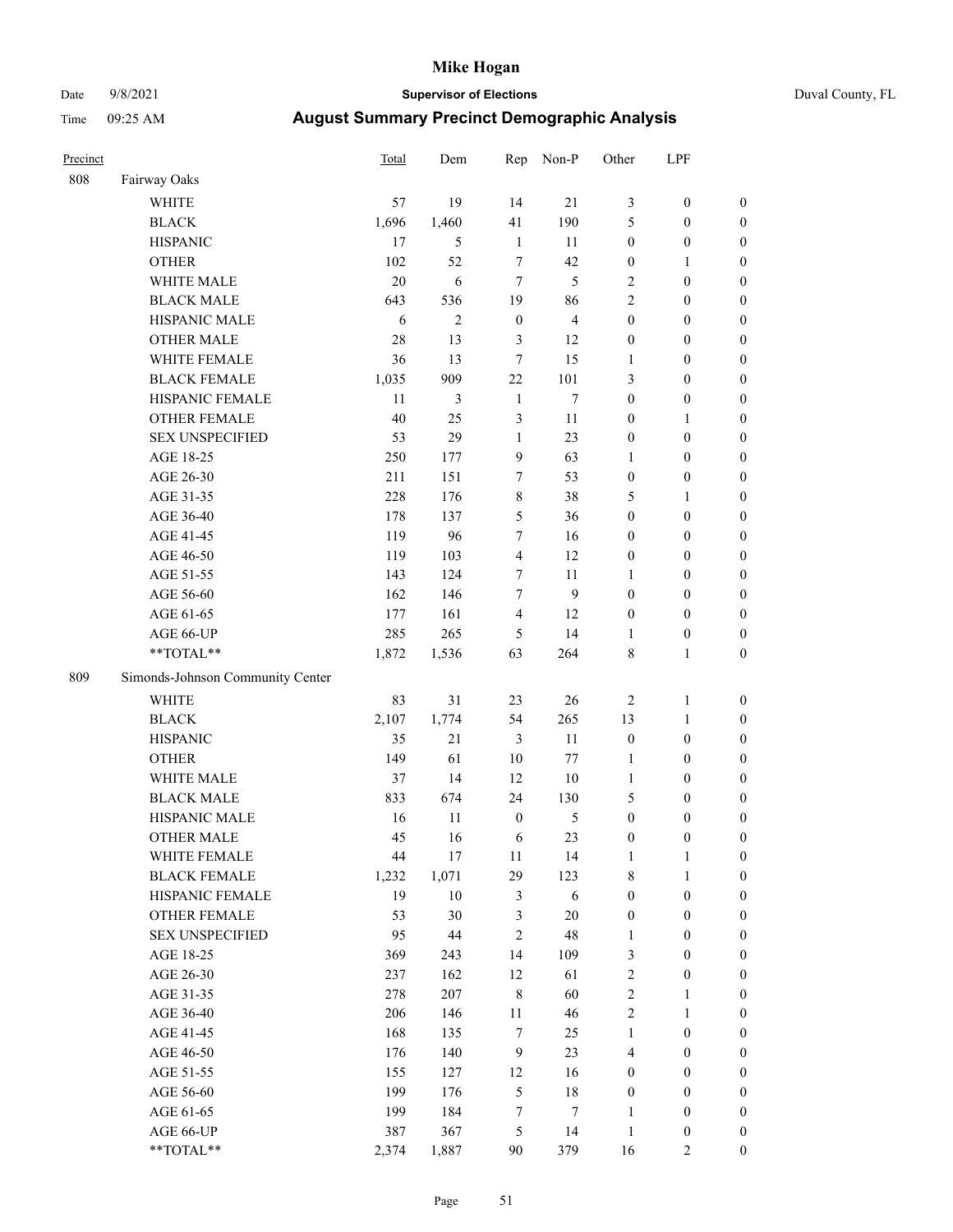## Date 9/8/2021 **Supervisor of Elections** Duval County, FL

| Precinct |                                                             | <b>Total</b>            | Dem            | Rep                     | Non-P            | Other            | LPF              |                  |  |  |
|----------|-------------------------------------------------------------|-------------------------|----------------|-------------------------|------------------|------------------|------------------|------------------|--|--|
| 810      | Temple Baptist Church                                       |                         |                |                         |                  |                  |                  |                  |  |  |
|          | <b>WHITE</b>                                                | 1,050                   | 114            | 791                     | 131              | $\,8\,$          | 6                | 0                |  |  |
|          | <b>BLACK</b>                                                | 120                     | 99             | $\overline{4}$          | 15               | $\overline{2}$   | $\boldsymbol{0}$ | 0                |  |  |
|          | <b>HISPANIC</b>                                             | 24                      | $\,$ 8 $\,$    | $10\,$                  | $\sqrt{6}$       | $\boldsymbol{0}$ | $\boldsymbol{0}$ | $\boldsymbol{0}$ |  |  |
|          | <b>OTHER</b>                                                | 74                      | 12             | 34                      | $27\,$           | $\boldsymbol{0}$ | 1                | $\boldsymbol{0}$ |  |  |
|          | WHITE MALE                                                  | 509                     | 50             | 385                     | 66               | 5                | 3                | $\boldsymbol{0}$ |  |  |
|          | <b>BLACK MALE</b>                                           | 45                      | 36             | $\boldsymbol{2}$        | $\boldsymbol{7}$ | $\boldsymbol{0}$ | $\boldsymbol{0}$ | $\boldsymbol{0}$ |  |  |
|          | HISPANIC MALE                                               | 11                      | $\overline{4}$ | 5                       | $\sqrt{2}$       | $\boldsymbol{0}$ | $\boldsymbol{0}$ | $\boldsymbol{0}$ |  |  |
|          | <b>OTHER MALE</b>                                           | $28\,$                  | $\sqrt{5}$     | 12                      | $10\,$           | $\boldsymbol{0}$ | $\mathbf{1}$     | $\boldsymbol{0}$ |  |  |
|          | WHITE FEMALE                                                | 526                     | 63             | 398                     | 59               | 3                | 3                | $\boldsymbol{0}$ |  |  |
|          | <b>BLACK FEMALE</b>                                         | 71                      | 60             | $\boldsymbol{2}$        | 8                | $\mathbf{1}$     | $\boldsymbol{0}$ | $\boldsymbol{0}$ |  |  |
|          | HISPANIC FEMALE                                             | 13                      | $\overline{4}$ | 5                       | $\overline{4}$   | $\boldsymbol{0}$ | $\boldsymbol{0}$ | 0                |  |  |
|          | OTHER FEMALE                                                | 30                      | $\mathfrak{S}$ | 16                      | 9                | $\boldsymbol{0}$ | $\boldsymbol{0}$ | $\boldsymbol{0}$ |  |  |
|          | <b>SEX UNSPECIFIED</b>                                      | 35                      | $\sqrt{6}$     | 14                      | 14               | $\mathbf{1}$     | $\boldsymbol{0}$ | $\boldsymbol{0}$ |  |  |
|          | AGE 18-25                                                   | 114                     | 22             | 62                      | $28\,$           | $\mathbf{1}$     | 1                | $\boldsymbol{0}$ |  |  |
|          | AGE 26-30                                                   | 92                      | 15             | 52                      | 21               | 3                | $\mathbf{1}$     | $\boldsymbol{0}$ |  |  |
|          | AGE 31-35                                                   | 91                      | 19             | 47                      | 23               | $\boldsymbol{0}$ | $\sqrt{2}$       | $\boldsymbol{0}$ |  |  |
|          | AGE 36-40                                                   | 93                      | 11             | 57                      | $22\,$           | $\mathfrak{2}$   | $\mathbf{1}$     | $\boldsymbol{0}$ |  |  |
|          | AGE 41-45                                                   | 106                     | $20\,$         | 62                      | 23               | $\boldsymbol{0}$ | $\mathbf{1}$     | $\boldsymbol{0}$ |  |  |
|          | AGE 46-50                                                   | 104                     | 26             | 68                      | $10\,$           | $\boldsymbol{0}$ | $\boldsymbol{0}$ | $\boldsymbol{0}$ |  |  |
|          | AGE 51-55                                                   | 125                     | 15             | 99                      | 11               | $\boldsymbol{0}$ | $\boldsymbol{0}$ | 0                |  |  |
|          | AGE 56-60                                                   | 123                     | 26             | $8\sqrt{1}$             | 14               | $\sqrt{2}$       | $\boldsymbol{0}$ | 0                |  |  |
|          | AGE 61-65                                                   | 144                     | 21             | 106                     | 15               | $\mathbf{1}$     | 1                | $\boldsymbol{0}$ |  |  |
|          | AGE 66-UP                                                   | 276                     | 58             | 205                     | 12               | $\mathbf{1}$     | $\boldsymbol{0}$ | $\boldsymbol{0}$ |  |  |
|          | $\mathrm{*}\mathrm{*} \mathrm{TOTAL} \mathrm{*} \mathrm{*}$ | 1,268                   | 233            | 839                     | 179              | $10\,$           | $\tau$           | $\boldsymbol{0}$ |  |  |
| 811      | Police Athletic League of Jacksonville, Inc                 |                         |                |                         |                  |                  |                  |                  |  |  |
|          | <b>WHITE</b>                                                | 34                      | $\,$ 8 $\,$    | 13                      | 13               | $\boldsymbol{0}$ | $\boldsymbol{0}$ | $\boldsymbol{0}$ |  |  |
|          | <b>BLACK</b>                                                | 1,241                   | 1,070          | 35                      | 126              | $10\,$           | $\boldsymbol{0}$ | $\boldsymbol{0}$ |  |  |
|          | <b>HISPANIC</b>                                             | 15                      | $\overline{4}$ | 3                       | $\sqrt{6}$       | $\mathbf{1}$     | $\mathbf{1}$     | $\boldsymbol{0}$ |  |  |
|          | <b>OTHER</b>                                                | 94                      | 54             | 3                       | 35               | $\mathbf{1}$     | $\mathbf{1}$     | $\boldsymbol{0}$ |  |  |
|          | WHITE MALE                                                  | 9                       | $\overline{c}$ | 5                       | $\sqrt{2}$       | $\boldsymbol{0}$ | $\boldsymbol{0}$ | $\boldsymbol{0}$ |  |  |
|          | <b>BLACK MALE</b>                                           | 507                     | 413            | $20\,$                  | 67               | 7                | $\boldsymbol{0}$ | $\boldsymbol{0}$ |  |  |
|          | HISPANIC MALE                                               | $\overline{\mathbf{4}}$ | $\sqrt{2}$     | $\mathbf{1}$            | $\mathbf{1}$     | $\boldsymbol{0}$ | $\boldsymbol{0}$ | $\boldsymbol{0}$ |  |  |
|          | <b>OTHER MALE</b>                                           | 37                      | 19             | $\boldsymbol{0}$        | 17               | $\boldsymbol{0}$ | 1                | $\boldsymbol{0}$ |  |  |
|          | WHITE FEMALE                                                | 23                      | 6              | $\tau$                  | 10               | $\boldsymbol{0}$ | $\boldsymbol{0}$ | $\boldsymbol{0}$ |  |  |
|          | <b>BLACK FEMALE</b>                                         | 718                     | 645            | 15                      | 55               | 3                | $\boldsymbol{0}$ | $\boldsymbol{0}$ |  |  |
|          | HISPANIC FEMALE                                             | $10\,$                  | $\mathbf{1}$   | $\sqrt{2}$              | 5                | $\mathbf{1}$     | 1                | $\overline{0}$   |  |  |
|          | <b>OTHER FEMALE</b>                                         | 35                      | 24             | $\sqrt{2}$              | 9                | $\boldsymbol{0}$ | $\boldsymbol{0}$ | $\overline{0}$   |  |  |
|          | <b>SEX UNSPECIFIED</b>                                      | 41                      | 24             | $\overline{c}$          | 14               | $\mathbf{1}$     | $\boldsymbol{0}$ | $\overline{0}$   |  |  |
|          | AGE 18-25                                                   | 195                     | 138            | $\sqrt{6}$              | 47               | 3                | $\mathbf{1}$     | $\overline{0}$   |  |  |
|          | AGE 26-30                                                   | 124                     | 92             | 9                       | 21               | $\mathfrak{2}$   | $\boldsymbol{0}$ | $\overline{0}$   |  |  |
|          | AGE 31-35                                                   | 143                     | 101            | 11                      | 29               | $\overline{c}$   | $\boldsymbol{0}$ | $\overline{0}$   |  |  |
|          | AGE 36-40                                                   | 115                     | 89             | 3                       | $22\,$           | $\boldsymbol{0}$ | $\mathbf{1}$     | 0                |  |  |
|          | AGE 41-45                                                   | 118                     | 92             | 5                       | 19               | $\mathfrak{2}$   | $\boldsymbol{0}$ | 0                |  |  |
|          | AGE 46-50                                                   | 110                     | 94             | $\overline{\mathbf{4}}$ | 11               | $\mathbf{1}$     | $\boldsymbol{0}$ | $\boldsymbol{0}$ |  |  |
|          | AGE 51-55                                                   | 96                      | 87             | 3                       | 5                | $\mathbf{1}$     | $\boldsymbol{0}$ | $\overline{0}$   |  |  |
|          | AGE 56-60                                                   | 123                     | 110            | $\overline{4}$          | $\mathbf{9}$     | $\boldsymbol{0}$ | $\boldsymbol{0}$ | $\overline{0}$   |  |  |
|          | AGE 61-65                                                   | 102                     | 91             | $\overline{\mathbf{4}}$ | 7                | $\boldsymbol{0}$ | $\boldsymbol{0}$ | $\overline{0}$   |  |  |
|          | AGE 66-UP                                                   | 258                     | 242            | 5                       | $10\,$           | $\mathbf{1}$     | $\boldsymbol{0}$ | $\boldsymbol{0}$ |  |  |
|          | **TOTAL**                                                   | 1,384                   | 1,136          | 54                      | 180              | 12               | $\overline{c}$   | $\overline{0}$   |  |  |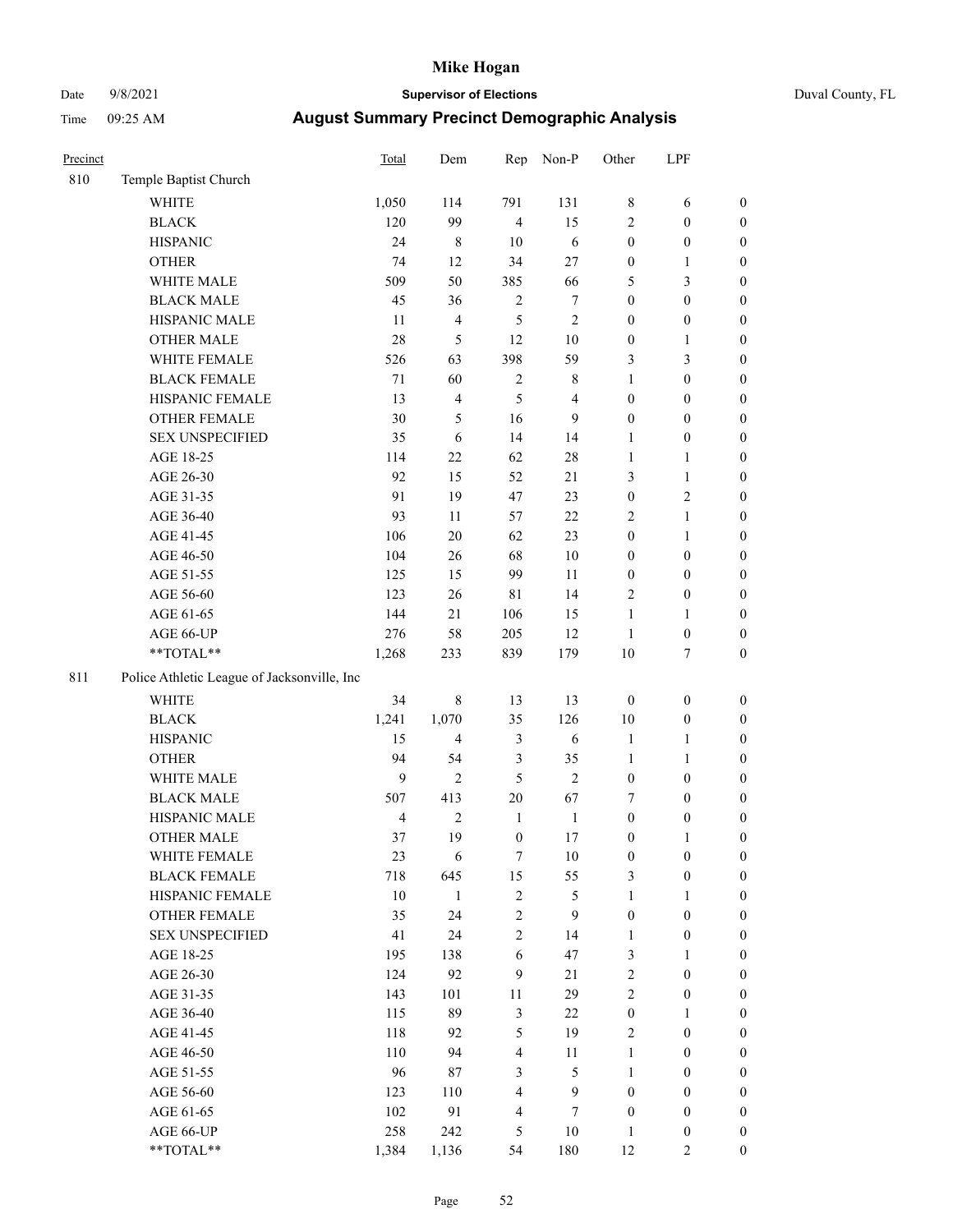## Date 9/8/2021 **Supervisor of Elections** Duval County, FL

| Precinct |                              | <b>Total</b> | Dem            | Rep                     | Non-P          | Other                   | LPF              |                  |
|----------|------------------------------|--------------|----------------|-------------------------|----------------|-------------------------|------------------|------------------|
| 812      | <b>Emmett Reed Center</b>    |              |                |                         |                |                         |                  |                  |
|          | <b>WHITE</b>                 | 66           | 26             | 15                      | 22             | 2                       | $\mathbf{1}$     | 0                |
|          | <b>BLACK</b>                 | 1,191        | 1,027          | 25                      | 135            | 4                       | $\boldsymbol{0}$ | 0                |
|          | <b>HISPANIC</b>              | 25           | 11             | $\mathfrak s$           | 9              | $\boldsymbol{0}$        | $\boldsymbol{0}$ | $\boldsymbol{0}$ |
|          | <b>OTHER</b>                 | 84           | 41             | 5                       | 37             | 1                       | $\boldsymbol{0}$ | $\boldsymbol{0}$ |
|          | WHITE MALE                   | 23           | $\,8\,$        | 5                       | 9              | $\mathbf{1}$            | $\boldsymbol{0}$ | $\boldsymbol{0}$ |
|          | <b>BLACK MALE</b>            | 480          | 397            | 13                      | 67             | 3                       | $\boldsymbol{0}$ | $\boldsymbol{0}$ |
|          | HISPANIC MALE                | 9            | $\overline{4}$ | 3                       | $\mathfrak{2}$ | 0                       | $\boldsymbol{0}$ | $\boldsymbol{0}$ |
|          | <b>OTHER MALE</b>            | 26           | 11             | $\overline{4}$          | 10             | $\mathbf{1}$            | $\boldsymbol{0}$ | $\boldsymbol{0}$ |
|          | WHITE FEMALE                 | 42           | 18             | $\boldsymbol{9}$        | 13             | $\mathbf{1}$            | 1                | $\boldsymbol{0}$ |
|          | <b>BLACK FEMALE</b>          | 688          | 614            | 11                      | 62             | $\mathbf{1}$            | $\boldsymbol{0}$ | 0                |
|          | HISPANIC FEMALE              | 14           | 6              | 2                       | 6              | 0                       | $\boldsymbol{0}$ | 0                |
|          | OTHER FEMALE                 | 28           | 18             | $\mathbf{1}$            | 9              | 0                       | $\boldsymbol{0}$ | $\boldsymbol{0}$ |
|          | <b>SEX UNSPECIFIED</b>       | 56           | 29             | $\mathbf{2}$            | 25             | $\boldsymbol{0}$        | $\boldsymbol{0}$ | $\boldsymbol{0}$ |
|          | AGE 18-25                    | 148          | 85             | 6                       | 56             | $\mathbf{1}$            | $\boldsymbol{0}$ | $\boldsymbol{0}$ |
|          | AGE 26-30                    | 106          | 71             | 4                       | 29             | $\mathbf{1}$            | $\mathbf{1}$     | $\boldsymbol{0}$ |
|          | AGE 31-35                    | 118          | 92             | 7                       | 18             | $\mathbf{1}$            | $\boldsymbol{0}$ | $\boldsymbol{0}$ |
|          | AGE 36-40                    | 98           | 77             | 6                       | 14             | $\mathbf{1}$            | $\boldsymbol{0}$ | $\boldsymbol{0}$ |
|          | AGE 41-45                    | 97           | 74             | 5                       | 17             | $\mathbf{1}$            | $\boldsymbol{0}$ | $\boldsymbol{0}$ |
|          | AGE 46-50                    | 100          | 79             | $\overline{\mathbf{4}}$ | 17             | $\boldsymbol{0}$        | $\boldsymbol{0}$ | $\boldsymbol{0}$ |
|          | AGE 51-55                    | 96           | 75             | $\overline{\mathbf{4}}$ | 15             | $\overline{c}$          | $\boldsymbol{0}$ | $\boldsymbol{0}$ |
|          | AGE 56-60                    | 117          | 102            | 6                       | 9              | $\boldsymbol{0}$        | $\boldsymbol{0}$ | 0                |
|          | AGE 61-65                    | 155          | 142            | 3                       | 10             | $\boldsymbol{0}$        | $\boldsymbol{0}$ | 0                |
|          | AGE 66-UP                    | 331          | 308            | 5                       | 18             | $\boldsymbol{0}$        | $\boldsymbol{0}$ | $\boldsymbol{0}$ |
|          | $**TOTAL**$                  | 1,366        | 1,105          | 50                      | 203            | 7                       | $\mathbf{1}$     | $\boldsymbol{0}$ |
| 813      | Our Redeemer Lutheran Church |              |                |                         |                |                         |                  |                  |
|          | <b>WHITE</b>                 | 2,275        | 400            | 1,429                   | 402            | 33                      | 11               | $\boldsymbol{0}$ |
|          | <b>BLACK</b>                 | 3,715        | 3,153          | 103                     | 426            | 31                      | $\sqrt{2}$       | $\boldsymbol{0}$ |
|          | <b>HISPANIC</b>              | 164          | 66             | 41                      | 54             | 2                       | $\mathbf{1}$     | $\boldsymbol{0}$ |
|          | <b>OTHER</b>                 | 353          | 150            | 63                      | 136            | 3                       | $\mathbf{1}$     | $\boldsymbol{0}$ |
|          | WHITE MALE                   | 1,093        | 171            | 703                     | 195            | 15                      | $\boldsymbol{9}$ | $\overline{0}$   |
|          | <b>BLACK MALE</b>            | 1,580        | 1,287          | 65                      | 213            | 13                      | $\overline{c}$   | $\boldsymbol{0}$ |
|          | HISPANIC MALE                | 78           | 23             | 23                      | 31             | $\mathbf{1}$            | $\boldsymbol{0}$ | 0                |
|          | <b>OTHER MALE</b>            | 132          | 48             | 22                      | 61             | $\boldsymbol{0}$        | $\mathbf{1}$     | 0                |
|          | WHITE FEMALE                 | 1,160        | 227            | 711                     | 202            | 18                      | $\overline{c}$   | 0                |
|          | <b>BLACK FEMALE</b>          | 2,093        | 1,836          | 37                      | $202\,$        | 18                      | $\boldsymbol{0}$ | 0                |
|          | HISPANIC FEMALE              | 84           | 42             | 17                      | 23             | $\mathbf{1}$            | 1                | 0                |
|          | <b>OTHER FEMALE</b>          | 141          | $70\,$         | 35                      | 34             | $\overline{\mathbf{c}}$ | $\boldsymbol{0}$ | 0                |
|          | <b>SEX UNSPECIFIED</b>       | 146          | 65             | 23                      | 57             | $\mathbf{1}$            | $\boldsymbol{0}$ | 0                |
|          | AGE 18-25                    | 776          | 459            | 108                     | 194            | 13                      | $\sqrt{2}$       | 0                |
|          | AGE 26-30                    | 493          | 252            | 102                     | 130            | 8                       | $\mathbf{1}$     | 0                |
|          | AGE 31-35                    | 522          | 287            | 109                     | 113            | 7                       | 6                | 0                |
|          | AGE 36-40                    | 580          | 341            | 116                     | 118            | 3                       | $\sqrt{2}$       | 0                |
|          | AGE 41-45                    | 560          | 359            | 97                      | 96             | 8                       | $\boldsymbol{0}$ | 0                |
|          | AGE 46-50                    | 646          | 406            | 145                     | 88             | 6                       | 1                | 0                |
|          | AGE 51-55                    | 684          | 416            | 186                     | 74             | 8                       | $\boldsymbol{0}$ | 0                |
|          | AGE 56-60                    | 620          | 340            | 194                     | $77 \,$        | 8                       | 1                | 0                |
|          | AGE 61-65                    | 590          | 344            | 178                     | 61             | 5                       | $\sqrt{2}$       | 0                |
|          | AGE 66-UP                    | 1,036        | 565            | 401                     | 67             | 3                       | $\boldsymbol{0}$ | 0                |
|          | **TOTAL**                    | 6,507        | 3,769          | 1,636                   | 1,018          | 69                      | 15               | $\boldsymbol{0}$ |
|          |                              |              |                |                         |                |                         |                  |                  |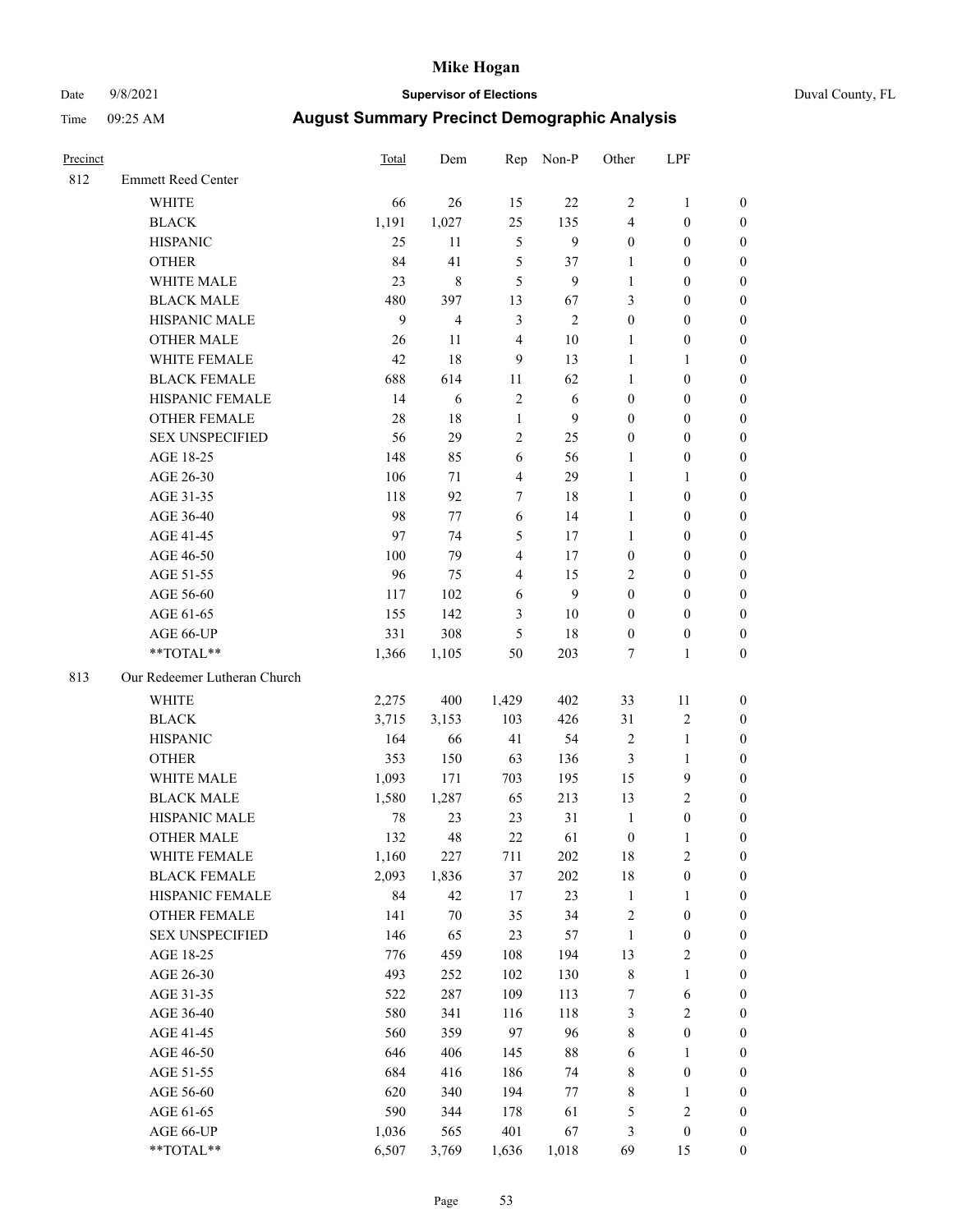## Date 9/8/2021 **Supervisor of Elections** Duval County, FL

| Precinct |                               | <b>Total</b> | Dem        | Rep                     | Non-P            | Other            | LPF              |                  |
|----------|-------------------------------|--------------|------------|-------------------------|------------------|------------------|------------------|------------------|
| 814      | Cisco Garden Community Center |              |            |                         |                  |                  |                  |                  |
|          | <b>WHITE</b>                  | 2,735        | 391        | 1,956                   | 364              | 19               | $\mathfrak s$    | 0                |
|          | <b>BLACK</b>                  | 480          | 406        | 21                      | 51               | $\overline{2}$   | $\boldsymbol{0}$ | $\boldsymbol{0}$ |
|          | <b>HISPANIC</b>               | 65           | 23         | 24                      | 17               | $\mathbf{1}$     | $\boldsymbol{0}$ | $\boldsymbol{0}$ |
|          | <b>OTHER</b>                  | 154          | 32         | 61                      | 58               | 3                | $\boldsymbol{0}$ | $\boldsymbol{0}$ |
|          | WHITE MALE                    | 1,306        | 159        | 948                     | 189              | 8                | $\sqrt{2}$       | $\boldsymbol{0}$ |
|          | <b>BLACK MALE</b>             | 214          | 170        | 15                      | $28\,$           | $\mathbf{1}$     | $\boldsymbol{0}$ | $\boldsymbol{0}$ |
|          | HISPANIC MALE                 | 34           | 11         | 12                      | 11               | $\boldsymbol{0}$ | $\boldsymbol{0}$ | $\boldsymbol{0}$ |
|          | <b>OTHER MALE</b>             | 52           | 11         | 22                      | 17               | $\mathfrak{2}$   | $\boldsymbol{0}$ | $\boldsymbol{0}$ |
|          | WHITE FEMALE                  | 1,397        | 229        | 985                     | 169              | $11\,$           | $\mathfrak{Z}$   | $\boldsymbol{0}$ |
|          | <b>BLACK FEMALE</b>           | 262          | 232        | 6                       | 23               | $\mathbf{1}$     | $\boldsymbol{0}$ | $\boldsymbol{0}$ |
|          | HISPANIC FEMALE               | 29           | 10         | 12                      | 6                | $\mathbf{1}$     | $\boldsymbol{0}$ | 0                |
|          | <b>OTHER FEMALE</b>           | 65           | 16         | 22                      | 26               | $\mathbf{1}$     | $\boldsymbol{0}$ | $\boldsymbol{0}$ |
|          | <b>SEX UNSPECIFIED</b>        | 75           | 14         | 40                      | 21               | $\boldsymbol{0}$ | $\boldsymbol{0}$ | $\boldsymbol{0}$ |
|          | AGE 18-25                     | 366          | 90         | 179                     | 89               | 6                | $\sqrt{2}$       | $\boldsymbol{0}$ |
|          | AGE 26-30                     | 238          | 39         | 146                     | 51               | 2                | $\boldsymbol{0}$ | $\boldsymbol{0}$ |
|          | AGE 31-35                     | 262          | 60         | 148                     | 51               | $\overline{c}$   | $\mathbf{1}$     | $\boldsymbol{0}$ |
|          | AGE 36-40                     | 287          | 74         | 157                     | 52               | 4                | $\boldsymbol{0}$ | $\boldsymbol{0}$ |
|          | AGE 41-45                     | 211          | 52         | 117                     | 41               | $\mathbf{1}$     | $\boldsymbol{0}$ | $\boldsymbol{0}$ |
|          | AGE 46-50                     | 264          | 65         | 164                     | 34               | $\mathbf{1}$     | $\boldsymbol{0}$ | $\boldsymbol{0}$ |
|          | AGE 51-55                     | 324          | 92         | 185                     | 44               | 2                | $\mathbf{1}$     | $\boldsymbol{0}$ |
|          | AGE 56-60                     | 354          | 88         | 223                     | 39               | 3                | 1                | 0                |
|          | AGE 61-65                     | 343          | 91         | 217                     | 34               | $\mathbf{1}$     | $\boldsymbol{0}$ | 0                |
|          | AGE 66-UP                     | 785          | 201        | 526                     | 55               | 3                | $\boldsymbol{0}$ | $\boldsymbol{0}$ |
|          | $**TOTAL**$                   | 3,434        | 852        | 2,062                   | 490              | 25               | 5                | $\boldsymbol{0}$ |
| 815      | Graham Branch Library         |              |            |                         |                  |                  |                  |                  |
|          | <b>WHITE</b>                  | 64           | 25         | 17                      | 21               | $\mathbf{1}$     | $\boldsymbol{0}$ | $\boldsymbol{0}$ |
|          | <b>BLACK</b>                  | 1,512        | 1,301      | 34                      | 167              | 8                | $\sqrt{2}$       | $\boldsymbol{0}$ |
|          | <b>HISPANIC</b>               | 23           | 12         | 3                       | $\,8\,$          | $\boldsymbol{0}$ | $\boldsymbol{0}$ | $\boldsymbol{0}$ |
|          | <b>OTHER</b>                  | 100          | 53         | $\overline{\mathbf{4}}$ | 43               | $\boldsymbol{0}$ | $\boldsymbol{0}$ | $\boldsymbol{0}$ |
|          | WHITE MALE                    | 23           | $\tau$     | $\tau$                  | $\,$ 8 $\,$      | $\mathbf{1}$     | $\boldsymbol{0}$ | $\boldsymbol{0}$ |
|          | <b>BLACK MALE</b>             | 660          | 556        | $18\,$                  | 82               | 4                | $\boldsymbol{0}$ | $\boldsymbol{0}$ |
|          | HISPANIC MALE                 | $\mathbf{9}$ | 6          | $\mathbf{1}$            | $\boldsymbol{2}$ | $\boldsymbol{0}$ | $\boldsymbol{0}$ | $\boldsymbol{0}$ |
|          | <b>OTHER MALE</b>             | 28           | 16         | $\boldsymbol{0}$        | 12               | $\boldsymbol{0}$ | $\boldsymbol{0}$ | $\boldsymbol{0}$ |
|          | WHITE FEMALE                  | 41           | 18         | 10                      | 13               | 0                | 0                | 0                |
|          | <b>BLACK FEMALE</b>           | 825          | 722        | 16                      | $8\sqrt{1}$      | 4                | $\sqrt{2}$       | $\overline{0}$   |
|          | HISPANIC FEMALE               | 14           | $\sqrt{6}$ | $\sqrt{2}$              | 6                | $\boldsymbol{0}$ | $\boldsymbol{0}$ | $\overline{0}$   |
|          | <b>OTHER FEMALE</b>           | 45           | $27\,$     | 4                       | 14               | $\boldsymbol{0}$ | $\boldsymbol{0}$ | $\overline{0}$   |
|          | <b>SEX UNSPECIFIED</b>        | 54           | 33         | $\boldsymbol{0}$        | 21               | $\boldsymbol{0}$ | $\boldsymbol{0}$ | $\overline{0}$   |
|          | AGE 18-25                     | 185          | 122        | $\mathbf{1}$            | 59               | 2                | $\mathbf{1}$     | $\overline{0}$   |
|          | AGE 26-30                     | 140          | 102        | 3                       | 34               | $\boldsymbol{0}$ | $\mathbf{1}$     | $\overline{0}$   |
|          | AGE 31-35                     | 157          | 124        | $\,$ $\,$               | 25               | $\boldsymbol{0}$ | $\boldsymbol{0}$ | 0                |
|          | AGE 36-40                     | 156          | 120        | 3                       | 32               | $\mathbf{1}$     | $\boldsymbol{0}$ | 0                |
|          | AGE 41-45                     | 127          | 91         | 8                       | 26               | 2                | $\boldsymbol{0}$ | 0                |
|          | AGE 46-50                     | 133          | 109        | 9                       | 15               | $\boldsymbol{0}$ | $\boldsymbol{0}$ | $\boldsymbol{0}$ |
|          | AGE 51-55                     | 131          | 111        | $\tau$                  | 11               | 2                | $\boldsymbol{0}$ | $\boldsymbol{0}$ |
|          | AGE 56-60                     | 159          | 138        | 8                       | 12               | $\mathbf{1}$     | $\boldsymbol{0}$ | $\boldsymbol{0}$ |
|          | AGE 61-65                     | 173          | 160        | 6                       | 6                | $\mathbf{1}$     | $\boldsymbol{0}$ | $\boldsymbol{0}$ |
|          | AGE 66-UP                     | 338          | 314        | 5                       | 19               | $\boldsymbol{0}$ | $\boldsymbol{0}$ | $\boldsymbol{0}$ |
|          | **TOTAL**                     | 1,699        | 1,391      | 58                      | 239              | 9                | $\mathfrak{2}$   | $\boldsymbol{0}$ |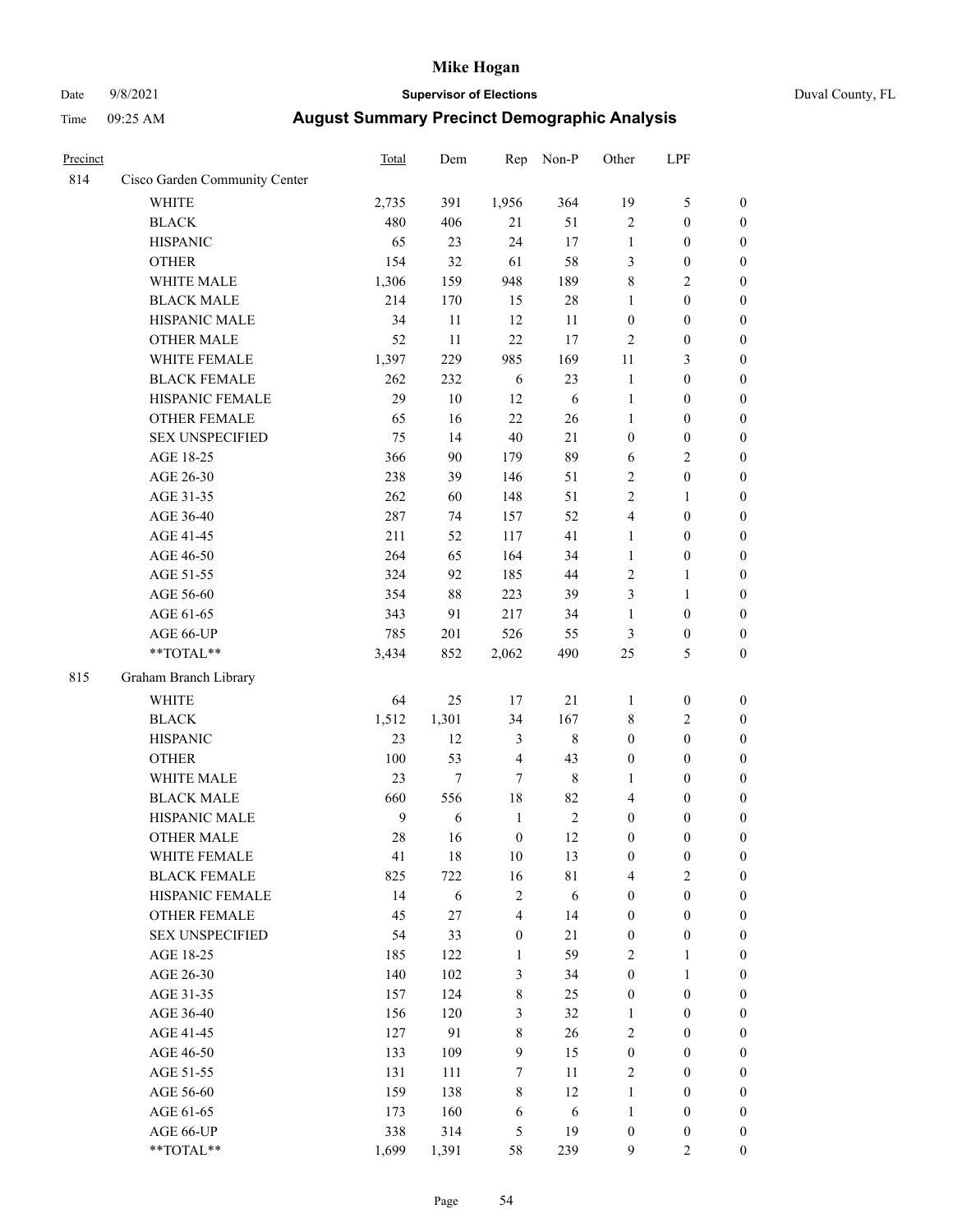## Date 9/8/2021 **Supervisor of Elections** Duval County, FL

| Precinct |                          | Total  | Dem       | Rep              | Non-P          | Other            | LPF              |                  |
|----------|--------------------------|--------|-----------|------------------|----------------|------------------|------------------|------------------|
| 816      | Norwood Community Church |        |           |                  |                |                  |                  |                  |
|          | <b>WHITE</b>             | 110    | 34        | 38               | 32             | 5                | $\mathbf{1}$     | 0                |
|          | <b>BLACK</b>             | 670    | 553       | 14               | 96             | $\boldsymbol{7}$ | $\boldsymbol{0}$ | $\boldsymbol{0}$ |
|          | <b>HISPANIC</b>          | 19     | 13        | $\sqrt{2}$       | $\overline{4}$ | $\boldsymbol{0}$ | $\boldsymbol{0}$ | $\boldsymbol{0}$ |
|          | <b>OTHER</b>             | 63     | 28        | 3                | 31             | 1                | $\boldsymbol{0}$ | $\boldsymbol{0}$ |
|          | WHITE MALE               | 50     | 14        | 21               | 13             | 1                | 1                | $\boldsymbol{0}$ |
|          | <b>BLACK MALE</b>        | 262    | 200       | 5                | 51             | 6                | $\boldsymbol{0}$ | $\boldsymbol{0}$ |
|          | HISPANIC MALE            | 9      | 5         | $\mathbf{1}$     | $\mathfrak{Z}$ | 0                | $\boldsymbol{0}$ | $\boldsymbol{0}$ |
|          | <b>OTHER MALE</b>        | 22     | 10        | 2                | 10             | 0                | $\boldsymbol{0}$ | $\boldsymbol{0}$ |
|          | WHITE FEMALE             | 57     | 19        | 16               | 18             | 4                | $\boldsymbol{0}$ | $\boldsymbol{0}$ |
|          | <b>BLACK FEMALE</b>      | 394    | 341       | $\boldsymbol{9}$ | 43             | 1                | $\boldsymbol{0}$ | $\boldsymbol{0}$ |
|          | HISPANIC FEMALE          | 10     | $\,$ $\,$ | $\mathbf{1}$     | $\mathbf{1}$   | 0                | $\boldsymbol{0}$ | $\boldsymbol{0}$ |
|          | OTHER FEMALE             | 21     | 14        | $\boldsymbol{0}$ | 7              | $\boldsymbol{0}$ | $\boldsymbol{0}$ | $\boldsymbol{0}$ |
|          | <b>SEX UNSPECIFIED</b>   | 37     | 17        | $\mathbf{2}$     | 17             | $\mathbf{1}$     | $\boldsymbol{0}$ | $\boldsymbol{0}$ |
|          | AGE 18-25                | 112    | 62        | 3                | 45             | 2                | $\boldsymbol{0}$ | $\boldsymbol{0}$ |
|          | AGE 26-30                | 89     | 55        | 7                | $27\,$         | $\boldsymbol{0}$ | $\boldsymbol{0}$ | $\boldsymbol{0}$ |
|          | AGE 31-35                | 85     | 63        | 3                | 19             | $\boldsymbol{0}$ | $\boldsymbol{0}$ | $\boldsymbol{0}$ |
|          | AGE 36-40                | 91     | 69        | 4                | 16             | $\mathbf{1}$     | $\mathbf{1}$     | $\boldsymbol{0}$ |
|          | AGE 41-45                | 72     | 51        | $\mathbf{1}$     | 17             | 3                | $\boldsymbol{0}$ | $\boldsymbol{0}$ |
|          | AGE 46-50                | 75     | 58        | 3                | $11\,$         | 3                | $\boldsymbol{0}$ | $\boldsymbol{0}$ |
|          | AGE 51-55                | 61     | 48        | 5                | 6              | $\overline{c}$   | $\boldsymbol{0}$ | $\boldsymbol{0}$ |
|          | AGE 56-60                | 69     | 52        | 8                | 9              | $\boldsymbol{0}$ | $\boldsymbol{0}$ | $\boldsymbol{0}$ |
|          | AGE 61-65                | $80\,$ | 64        | 6                | 9              | $\mathbf{1}$     | $\boldsymbol{0}$ | $\boldsymbol{0}$ |
|          | AGE 66-UP                | 128    | 106       | 17               | $\overline{4}$ | $\mathbf{1}$     | $\boldsymbol{0}$ | $\boldsymbol{0}$ |
|          | $**TOTAL**$              | 862    | 628       | 57               | 163            | 13               | $\mathbf{1}$     | $\boldsymbol{0}$ |
| 817      | Highlands Baptist Church |        |           |                  |                |                  |                  |                  |
|          | <b>WHITE</b>             | 1,415  | 327       | 715              | 338            | 26               | $\boldsymbol{9}$ | $\boldsymbol{0}$ |
|          | <b>BLACK</b>             | 2,374  | 1,958     | 66               | 329            | 16               | $\mathfrak s$    | $\boldsymbol{0}$ |
|          | <b>HISPANIC</b>          | 184    | 80        | 31               | 71             | 2                | $\boldsymbol{0}$ | $\boldsymbol{0}$ |
|          | <b>OTHER</b>             | 278    | 100       | 51               | 122            | $\overline{c}$   | 3                | $\boldsymbol{0}$ |
|          | WHITE MALE               | 641    | 127       | 340              | 156            | 11               | $\boldsymbol{7}$ | $\boldsymbol{0}$ |
|          | <b>BLACK MALE</b>        | 896    | 690       | 30               | 160            | $11\,$           | 5                | $\overline{0}$   |
|          | HISPANIC MALE            | 84     | 29        | 19               | 35             | $\mathbf{1}$     | $\boldsymbol{0}$ | 0                |
|          | <b>OTHER MALE</b>        | 101    | 33        | 21               | 44             | $\mathbf{1}$     | $\mathfrak{2}$   | $\boldsymbol{0}$ |
|          | WHITE FEMALE             | 756    | 197       | 365              | 177            | 15               | 2                | 0                |
|          | <b>BLACK FEMALE</b>      | 1,438  | 1,237     | 33               | 163            | 5                | $\boldsymbol{0}$ | $\boldsymbol{0}$ |
|          | HISPANIC FEMALE          | 95     | 48        | $11\,$           | 35             | $\mathbf{1}$     | $\boldsymbol{0}$ | $\overline{0}$   |
|          | OTHER FEMALE             | 116    | 51        | 21               | 43             | $\mathbf{1}$     | $\boldsymbol{0}$ | $\overline{0}$   |
|          | <b>SEX UNSPECIFIED</b>   | 124    | 53        | 23               | 47             | $\boldsymbol{0}$ | $\mathbf{1}$     | 0                |
|          | AGE 18-25                | 580    | 296       | 79               | 191            | 13               | $\mathbf{1}$     | $\theta$         |
|          | AGE 26-30                | 459    | 250       | 59               | 145            | $\mathbf{1}$     | $\overline{4}$   | 0                |
|          | AGE 31-35                | 426    | 237       | 60               | 119            | 4                | 6                | 0                |
|          | AGE 36-40                | 386    | 230       | 60               | 89             | 6                | $\mathbf{1}$     | 0                |
|          | AGE 41-45                | 341    | 222       | 51               | 66             | 2                | $\boldsymbol{0}$ | 0                |
|          | AGE 46-50                | 319    | 182       | 67               | 65             | 4                | 1                | 0                |
|          | AGE 51-55                | 337    | 201       | 83               | 45             | 6                | $\sqrt{2}$       | 0                |
|          | AGE 56-60                | 369    | 228       | 98               | 38             | 4                | 1                | $\overline{0}$   |
|          | AGE 61-65                | 348    | 227       | 87               | 33             | $\mathbf{1}$     | $\boldsymbol{0}$ | $\overline{0}$   |
|          | AGE 66-UP                | 686    | 392       | 219              | 69             | 5                | $\mathbf{1}$     | 0                |
|          | **TOTAL**                | 4,251  | 2,465     | 863              | 860            | 46               | 17               | $\boldsymbol{0}$ |
|          |                          |        |           |                  |                |                  |                  |                  |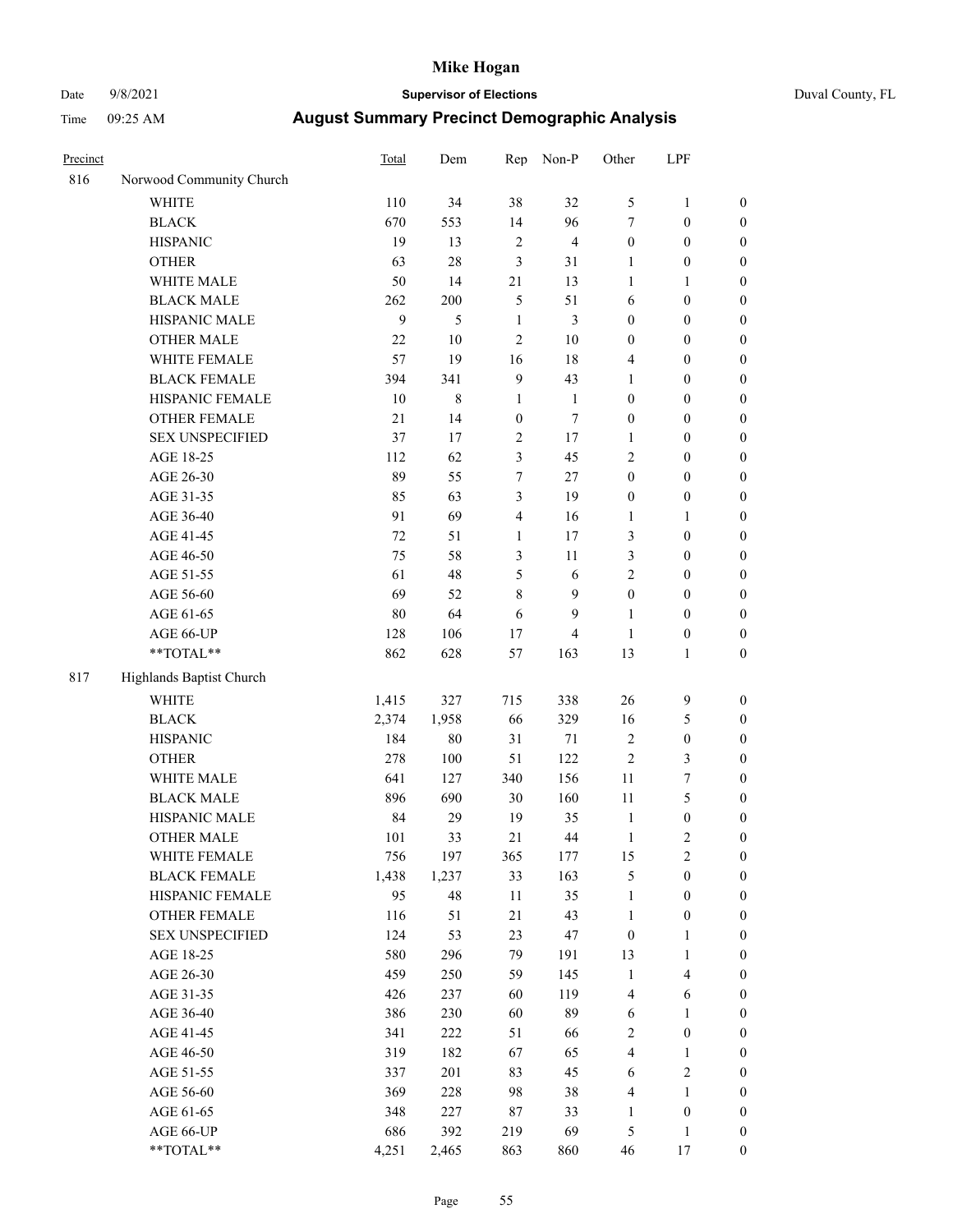### Date 9/8/2021 **Supervisor of Elections** Duval County, FL

| Precinct |                                      | <b>Total</b> | Dem        | Rep            | Non-P                   | Other            | LPF              |                  |
|----------|--------------------------------------|--------------|------------|----------------|-------------------------|------------------|------------------|------------------|
| 818      | Greater Harvest Christian Fellowship |              |            |                |                         |                  |                  |                  |
|          | <b>WHITE</b>                         | 302          | 75         | 161            | 59                      | 6                | $\mathbf{1}$     | 0                |
|          | <b>BLACK</b>                         | 1,046        | 898        | 29             | 114                     | 5                | $\boldsymbol{0}$ | 0                |
|          | <b>HISPANIC</b>                      | 23           | $\sqrt{6}$ | 6              | 11                      | $\boldsymbol{0}$ | $\boldsymbol{0}$ | $\boldsymbol{0}$ |
|          | <b>OTHER</b>                         | 91           | 43         | $10\,$         | 37                      | $\boldsymbol{0}$ | 1                | $\boldsymbol{0}$ |
|          | WHITE MALE                           | 134          | 17         | 78             | 34                      | 5                | $\boldsymbol{0}$ | $\boldsymbol{0}$ |
|          | <b>BLACK MALE</b>                    | 422          | 349        | 19             | 50                      | 4                | $\boldsymbol{0}$ | $\boldsymbol{0}$ |
|          | HISPANIC MALE                        | 11           | 3          | $\overline{4}$ | $\overline{\mathbf{4}}$ | $\boldsymbol{0}$ | $\boldsymbol{0}$ | $\boldsymbol{0}$ |
|          | <b>OTHER MALE</b>                    | 27           | 13         | $\overline{4}$ | 9                       | $\boldsymbol{0}$ | $\mathbf{1}$     | $\boldsymbol{0}$ |
|          | WHITE FEMALE                         | 163          | 56         | 81             | 24                      | 1                | $\mathbf{1}$     | $\boldsymbol{0}$ |
|          | <b>BLACK FEMALE</b>                  | 607          | 534        | 10             | 62                      | $\mathbf{1}$     | $\boldsymbol{0}$ | 0                |
|          | HISPANIC FEMALE                      | 11           | 3          | $\sqrt{2}$     | 6                       | $\boldsymbol{0}$ | $\boldsymbol{0}$ | 0                |
|          | <b>OTHER FEMALE</b>                  | 39           | 22         | $\mathfrak{S}$ | 12                      | $\boldsymbol{0}$ | $\boldsymbol{0}$ | $\boldsymbol{0}$ |
|          | <b>SEX UNSPECIFIED</b>               | 48           | 25         | $\mathfrak{Z}$ | 20                      | $\boldsymbol{0}$ | $\boldsymbol{0}$ | $\boldsymbol{0}$ |
|          | AGE 18-25                            | 177          | 110        | 15             | 49                      | 2                | 1                | $\boldsymbol{0}$ |
|          | AGE 26-30                            | 112          | 73         | 13             | 24                      | $\mathbf{1}$     | $\mathbf{1}$     | $\boldsymbol{0}$ |
|          | AGE 31-35                            | 127          | 80         | 13             | 32                      | $\overline{c}$   | $\boldsymbol{0}$ | $\boldsymbol{0}$ |
|          | AGE 36-40                            | 125          | 89         | 13             | 23                      | $\boldsymbol{0}$ | $\boldsymbol{0}$ | $\boldsymbol{0}$ |
|          | AGE 41-45                            | 160          | 124        | 12             | 24                      | $\boldsymbol{0}$ | $\boldsymbol{0}$ | $\boldsymbol{0}$ |
|          | AGE 46-50                            | 130          | 96         | 15             | 17                      | 2                | $\boldsymbol{0}$ | $\boldsymbol{0}$ |
|          | AGE 51-55                            | 114          | 76         | 16             | 19                      | 3                | $\boldsymbol{0}$ | $\boldsymbol{0}$ |
|          | AGE 56-60                            | 132          | 87         | 30             | 15                      | $\boldsymbol{0}$ | $\boldsymbol{0}$ | 0                |
|          | AGE 61-65                            | 121          | 90         | 24             | $\tau$                  | $\boldsymbol{0}$ | $\boldsymbol{0}$ | 0                |
|          | AGE 66-UP                            | 264          | 197        | 55             | $11\,$                  | 1                | $\boldsymbol{0}$ | $\boldsymbol{0}$ |
|          | **TOTAL**                            | 1,462        | 1,022      | 206            | 221                     | $11\,$           | $\sqrt{2}$       | $\boldsymbol{0}$ |
| 901      | CWA AFL-CIO Local #3106              |              |            |                |                         |                  |                  |                  |
|          |                                      |              |            |                |                         |                  |                  |                  |
|          | <b>WHITE</b>                         | 1,576        | 678        | 456            | 389                     | 32               | 21               | $\boldsymbol{0}$ |
|          | <b>BLACK</b>                         | 1,184        | 957        | 45             | 171                     | 9                | $\sqrt{2}$       | $\boldsymbol{0}$ |
|          | <b>HISPANIC</b>                      | 125          | 56         | 24             | 41                      | 2                | $\mathbf{2}$     | $\boldsymbol{0}$ |
|          | <b>OTHER</b>                         | 248          | 108        | 51             | 84                      | 4                | 1                | $\boldsymbol{0}$ |
|          | WHITE MALE                           | 767          | 295        | 245            | 197                     | 16               | 14               | $\boldsymbol{0}$ |
|          | <b>BLACK MALE</b>                    | 497          | 380        | 27             | 82                      | $\sqrt{6}$       | $\sqrt{2}$       | $\boldsymbol{0}$ |
|          | HISPANIC MALE                        | 70           | 33         | 13             | 21                      | $\overline{c}$   | $\mathbf{1}$     | 0                |
|          | OTHER MALE                           | 91           | 38         | 19             | 33                      | $\boldsymbol{0}$ | $\mathbf{1}$     | $\boldsymbol{0}$ |
|          | WHITE FEMALE                         | 788          | 371        | 208            | 186                     | 16               | 7                | 0                |
|          | <b>BLACK FEMALE</b>                  | 667          | 563        | 18             | 83                      | 3                | $\boldsymbol{0}$ | $\boldsymbol{0}$ |
|          | HISPANIC FEMALE                      | 52           | 23         | $10\,$         | 18                      | $\boldsymbol{0}$ | $\mathbf{1}$     | $\overline{0}$   |
|          | <b>OTHER FEMALE</b>                  | 101          | 51         | $20\,$         | $27\,$                  | 3                | $\boldsymbol{0}$ | $\overline{0}$   |
|          | <b>SEX UNSPECIFIED</b>               | 100          | 45         | 16             | 38                      | $\mathbf{1}$     | $\boldsymbol{0}$ | 0                |
|          | AGE 18-25                            | 308          | 162        | 37             | 98                      | 8                | $\mathfrak{Z}$   | $\theta$         |
|          | AGE 26-30                            | 422          | 225        | 53             | 131                     | 7                | $\sqrt{6}$       | 0                |
|          | AGE 31-35                            | 441          | 246        | 60             | 112                     | 14               | $\mathbf{9}$     | 0                |
|          | AGE 36-40                            | 315          | 191        | 43             | 76                      | $\sqrt{2}$       | $\mathfrak{Z}$   | 0                |
|          | AGE 41-45                            | 257          | 148        | 45             | 57                      | 5                | $\sqrt{2}$       | 0                |
|          | AGE 46-50                            | 232          | 123        | 47             | 56                      | 5                | $\mathbf{1}$     | 0                |
|          | AGE 51-55                            | 235          | 128        | 51             | 54                      | 2                | $\boldsymbol{0}$ | 0                |
|          | AGE 56-60                            | 263          | 154        | 72             | 33                      | 3                | $\mathbf{1}$     | 0                |
|          | AGE 61-65                            | 253          | 156        | 72             | 24                      | $\mathbf{1}$     | $\boldsymbol{0}$ | $\overline{0}$   |
|          | AGE 66-UP                            | 407          | 266        | 96             | 44                      | $\boldsymbol{0}$ | $\mathbf{1}$     | $\boldsymbol{0}$ |
|          | **TOTAL**                            | 3,133        | 1,799      | 576            | 685                     | 47               | 26               | $\boldsymbol{0}$ |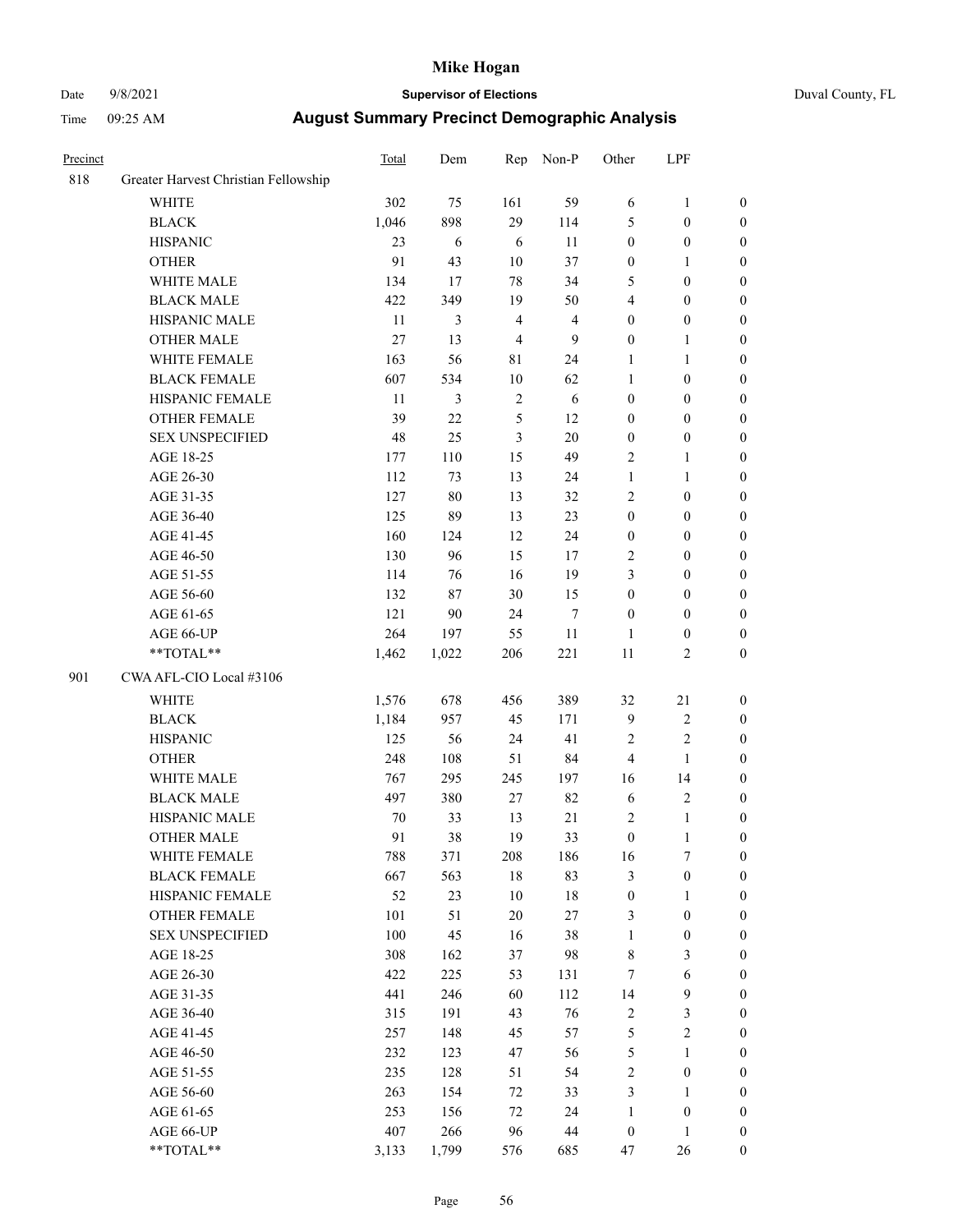### Date 9/8/2021 **Supervisor of Elections** Duval County, FL

| Precinct |                                                           | Total   | Dem         | Rep            | Non-P          | Other            | LPF              |                  |
|----------|-----------------------------------------------------------|---------|-------------|----------------|----------------|------------------|------------------|------------------|
| 902      | Schell-Sweet Resource Wellness Center                     |         |             |                |                |                  |                  |                  |
|          | <b>WHITE</b>                                              | 75      | 33          | 10             | 29             | 3                | $\boldsymbol{0}$ | $\boldsymbol{0}$ |
|          | <b>BLACK</b>                                              | 2,498   | 2,155       | 63             | 263            | 14               | 3                | $\boldsymbol{0}$ |
|          | <b>HISPANIC</b>                                           | 18      | 11          | $\mathfrak{Z}$ | $\overline{4}$ | $\boldsymbol{0}$ | $\boldsymbol{0}$ | $\boldsymbol{0}$ |
|          | <b>OTHER</b>                                              | 148     | 69          | 8              | 68             | 3                | $\boldsymbol{0}$ | $\boldsymbol{0}$ |
|          | WHITE MALE                                                | 27      | $\,$ 8 $\,$ | 6              | 13             | $\boldsymbol{0}$ | $\boldsymbol{0}$ | $\boldsymbol{0}$ |
|          | <b>BLACK MALE</b>                                         | 1,005   | 827         | 37             | 134            | 5                | $\overline{2}$   | $\boldsymbol{0}$ |
|          | HISPANIC MALE                                             | $\,8\,$ | 5           | $\mathbf{1}$   | $\overline{2}$ | $\boldsymbol{0}$ | $\boldsymbol{0}$ | $\boldsymbol{0}$ |
|          | OTHER MALE                                                | 50      | 28          | 3              | 18             | 1                | $\boldsymbol{0}$ | 0                |
|          | WHITE FEMALE                                              | 46      | 25          | 3              | 15             | 3                | $\boldsymbol{0}$ | 0                |
|          | <b>BLACK FEMALE</b>                                       | 1,443   | 1,285       | 26             | 122            | 9                | $\mathbf{1}$     | $\boldsymbol{0}$ |
|          | HISPANIC FEMALE                                           | 9       | 6           | $\overline{2}$ | $\mathbf{1}$   | $\boldsymbol{0}$ | $\boldsymbol{0}$ | $\boldsymbol{0}$ |
|          | OTHER FEMALE                                              | 56      | 28          | $\mathfrak{Z}$ | 23             | 2                | $\boldsymbol{0}$ | $\boldsymbol{0}$ |
|          | <b>SEX UNSPECIFIED</b>                                    | 95      | 56          | 3              | 36             | $\boldsymbol{0}$ | $\boldsymbol{0}$ | $\boldsymbol{0}$ |
|          | AGE 18-25                                                 | 308     | 180         | 13             | 108            | 6                | $\mathbf{1}$     | $\boldsymbol{0}$ |
|          | AGE 26-30                                                 | 244     | 189         | 9              | 44             | $\boldsymbol{0}$ | $\sqrt{2}$       | $\boldsymbol{0}$ |
|          | AGE 31-35                                                 | 266     | 196         | $\mathbf{9}$   | 54             | 7                | $\boldsymbol{0}$ | $\boldsymbol{0}$ |
|          | AGE 36-40                                                 | 215     | 169         | $\tau$         | 38             | $\mathbf{1}$     | $\boldsymbol{0}$ | $\boldsymbol{0}$ |
|          | AGE 41-45                                                 | 187     | 148         | 6              | 31             | 2                | $\boldsymbol{0}$ | $\boldsymbol{0}$ |
|          | AGE 46-50                                                 | 168     | 145         | 5              | 18             | $\boldsymbol{0}$ | $\boldsymbol{0}$ | 0                |
|          | AGE 51-55                                                 | 214     | 193         | 6              | 15             | $\boldsymbol{0}$ | $\boldsymbol{0}$ | 0                |
|          | AGE 56-60                                                 | 247     | 221         | $10\,$         | 15             | 1                | $\boldsymbol{0}$ | $\boldsymbol{0}$ |
|          | AGE 61-65                                                 | 224     | 202         | $\tau$         | 15             | $\boldsymbol{0}$ | $\boldsymbol{0}$ | $\boldsymbol{0}$ |
|          | AGE 66-UP                                                 | 666     | 625         | 12             | 26             | 3                | $\boldsymbol{0}$ | $\boldsymbol{0}$ |
|          | $\mathrm{*}\mathrm{*}\mathrm{TOTAL} \mathrm{*}\mathrm{*}$ | 2,739   | 2,268       | 84             | 364            | $20\,$           | 3                | $\boldsymbol{0}$ |
|          |                                                           |         |             |                |                |                  |                  |                  |
| 903      | Redemption Church                                         |         |             |                |                |                  |                  |                  |
|          | <b>WHITE</b>                                              | 1,173   | 327         | 576            | 244            | 21               | 5                | $\boldsymbol{0}$ |
|          | <b>BLACK</b>                                              | 1,436   | 1,120       | 52             | 250            | 13               | $\mathbf{1}$     | $\boldsymbol{0}$ |
|          | <b>HISPANIC</b>                                           | 194     | $8\sqrt{1}$ | 23             | 84             | 5                | $\mathbf{1}$     | $\boldsymbol{0}$ |
|          | <b>OTHER</b>                                              | 252     | 94          | 63             | $87\,$         | 7                | 1                | $\boldsymbol{0}$ |
|          | WHITE MALE                                                | 532     | 136         | 263            | 119            | $10\,$           | $\overline{4}$   | 0                |
|          | <b>BLACK MALE</b>                                         | 564     | 422         | 26             | 112            | $\overline{4}$   | $\boldsymbol{0}$ | 0                |
|          | HISPANIC MALE                                             | 85      | 32          | 13             | 37             | $\overline{c}$   | $\mathbf{1}$     | 0                |
|          | <b>OTHER MALE</b>                                         | 82      | 26          | 23             | 32             | $\mathbf{1}$     | $\boldsymbol{0}$ | $\boldsymbol{0}$ |
|          | WHITE FEMALE                                              | 629     | 186         | 307            | 124            | 11               | 1                | $\boldsymbol{0}$ |
|          | <b>BLACK FEMALE</b>                                       | 829     | 666         | 25             | 128            | 9                | $\mathbf{1}$     | $\boldsymbol{0}$ |
|          | HISPANIC FEMALE                                           | 102     | 45          | 10             | 45             | 2                | $\boldsymbol{0}$ | $\overline{0}$   |
|          | <b>OTHER FEMALE</b>                                       | 124     | 54          | 32             | 35             | 3                | $\boldsymbol{0}$ | $\theta$         |
|          | <b>SEX UNSPECIFIED</b>                                    | 108     | 55          | 15             | 33             | 4                | $\mathbf{1}$     | $\theta$         |
|          | AGE 18-25                                                 | 395     | 214         | 45             | 126            | 8                | $\sqrt{2}$       | 0                |
|          | AGE 26-30                                                 | 320     | 164         | 49             | 98             | 7                | $\sqrt{2}$       | 0                |
|          | AGE 31-35                                                 | 300     | 166         | 38             | 88             | 8                | $\boldsymbol{0}$ | 0                |
|          | AGE 36-40                                                 | 257     | 129         | 45             | 75             | 5                | $\mathfrak{Z}$   | 0                |
|          | AGE 41-45                                                 | 235     | 122         | 48             | 59             | 5                | $\mathbf{1}$     | $\overline{0}$   |
|          | AGE 46-50                                                 | 210     | 117         | 47             | 43             | 3                | $\boldsymbol{0}$ | $\overline{0}$   |
|          | AGE 51-55                                                 | 228     | 122         | 63             | $40\,$         | 3                | $\boldsymbol{0}$ | $\overline{0}$   |
|          | AGE 56-60                                                 | 276     | 151         | 84             | 38             | 3                | $\boldsymbol{0}$ | $\overline{0}$   |
|          | AGE 61-65                                                 | 266     | 148         | 76             | 40             | 2                | $\boldsymbol{0}$ | $\overline{0}$   |
|          | AGE 66-UP                                                 | 568     | 289         | 219            | 58             | $\sqrt{2}$       | $\boldsymbol{0}$ | $\overline{0}$   |
|          | **TOTAL**                                                 | 3,055   | 1,622       | 714            | 665            | 46               | 8                | $\boldsymbol{0}$ |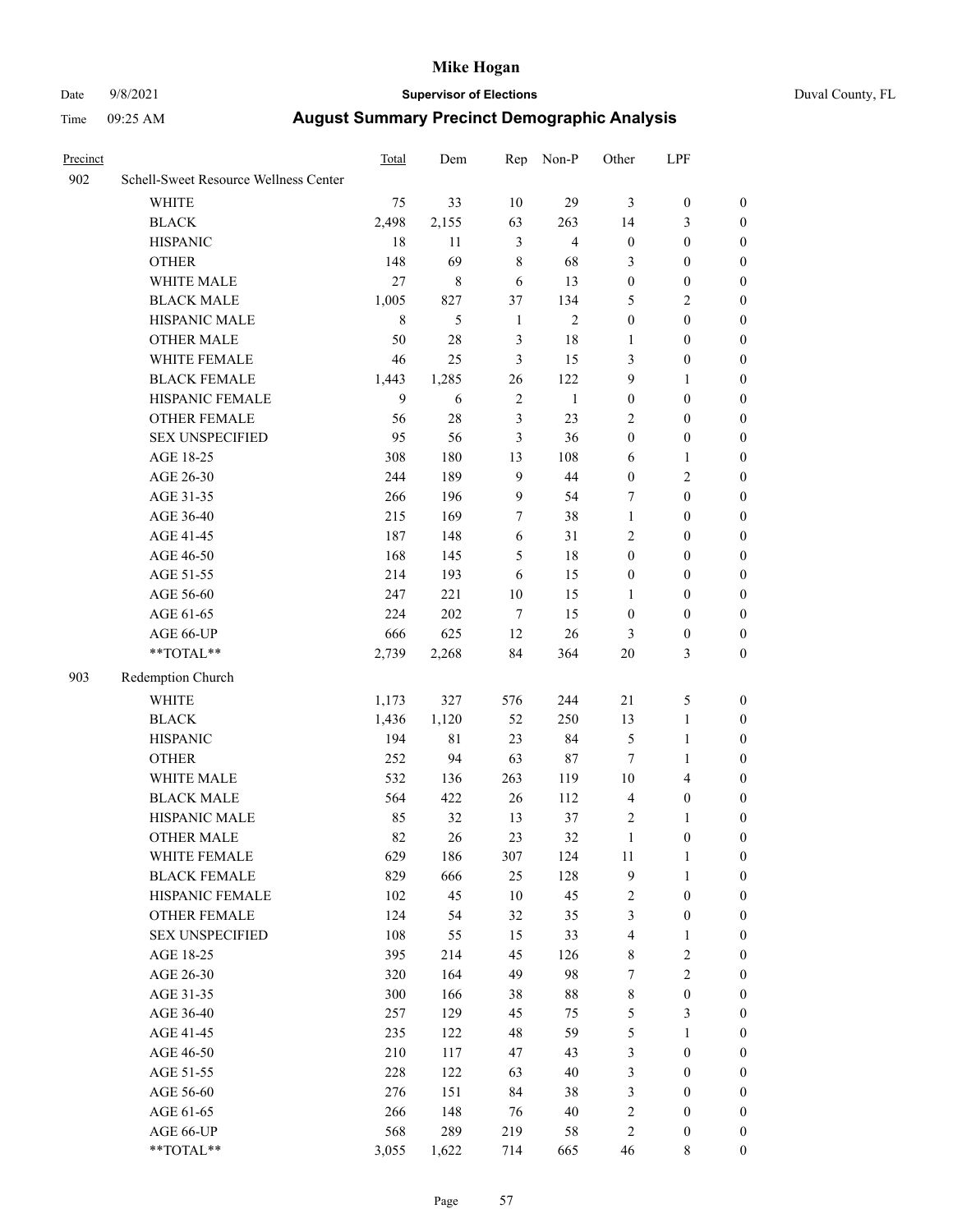### Date 9/8/2021 **Supervisor of Elections** Duval County, FL

| Precinct |                                    | Total | Dem            | Rep              | Non-P                   | Other                   | LPF              |                  |
|----------|------------------------------------|-------|----------------|------------------|-------------------------|-------------------------|------------------|------------------|
| 904      | Johnnie W. Walker Community Center |       |                |                  |                         |                         |                  |                  |
|          | <b>WHITE</b>                       | 42    | 21             | 9                | 12                      | $\boldsymbol{0}$        | $\boldsymbol{0}$ | $\boldsymbol{0}$ |
|          | <b>BLACK</b>                       | 2,348 | 2,068          | 48               | 222                     | 9                       | $\mathbf{1}$     | $\boldsymbol{0}$ |
|          | <b>HISPANIC</b>                    | 11    | $\overline{7}$ | $\mathbf{0}$     | $\overline{\mathbf{4}}$ | $\boldsymbol{0}$        | $\boldsymbol{0}$ | $\boldsymbol{0}$ |
|          | <b>OTHER</b>                       | 117   | 61             | 6                | 49                      | $\boldsymbol{0}$        | 1                | $\boldsymbol{0}$ |
|          | WHITE MALE                         | 19    | $\,8\,$        | 6                | 5                       | $\boldsymbol{0}$        | $\boldsymbol{0}$ | $\boldsymbol{0}$ |
|          | <b>BLACK MALE</b>                  | 907   | 777            | 18               | 107                     | 5                       | $\boldsymbol{0}$ | $\boldsymbol{0}$ |
|          | HISPANIC MALE                      | 3     | $\mathfrak{2}$ | $\boldsymbol{0}$ | $\mathbf{1}$            | $\boldsymbol{0}$        | $\boldsymbol{0}$ | $\boldsymbol{0}$ |
|          | OTHER MALE                         | 32    | 18             | $\mathbf{1}$     | 13                      | $\boldsymbol{0}$        | $\boldsymbol{0}$ | $\boldsymbol{0}$ |
|          | WHITE FEMALE                       | 23    | 13             | 3                | $\tau$                  | $\boldsymbol{0}$        | $\boldsymbol{0}$ | $\boldsymbol{0}$ |
|          | <b>BLACK FEMALE</b>                | 1,398 | 1,259          | 27               | 107                     | 4                       | $\mathbf{1}$     | 0                |
|          | HISPANIC FEMALE                    | 7     | 5              | $\boldsymbol{0}$ | $\mathfrak{2}$          | $\boldsymbol{0}$        | $\boldsymbol{0}$ | $\boldsymbol{0}$ |
|          | OTHER FEMALE                       | 49    | 31             | $\overline{4}$   | 14                      | $\boldsymbol{0}$        | $\boldsymbol{0}$ | $\boldsymbol{0}$ |
|          | <b>SEX UNSPECIFIED</b>             | 80    | 44             | $\overline{4}$   | 31                      | $\boldsymbol{0}$        | $\mathbf{1}$     | $\boldsymbol{0}$ |
|          | AGE 18-25                          | 258   | 182            | 6                | 67                      | 2                       | $\mathbf{1}$     | $\boldsymbol{0}$ |
|          | AGE 26-30                          | 214   | 160            | 6                | 46                      | $\overline{c}$          | $\boldsymbol{0}$ | $\boldsymbol{0}$ |
|          | AGE 31-35                          | 201   | 158            | 5                | 35                      | 3                       | $\boldsymbol{0}$ | $\boldsymbol{0}$ |
|          | AGE 36-40                          | 169   | 139            | 6                | 22                      | $\mathbf{1}$            | $\mathbf{1}$     | $\boldsymbol{0}$ |
|          | AGE 41-45                          | 162   | 133            | 5                | 24                      | $\boldsymbol{0}$        | $\boldsymbol{0}$ | $\boldsymbol{0}$ |
|          | AGE 46-50                          | 191   | 154            | 7                | $30\,$                  | $\boldsymbol{0}$        | $\boldsymbol{0}$ | $\boldsymbol{0}$ |
|          | AGE 51-55                          | 197   | 174            | $\overline{4}$   | 19                      | 0                       | $\boldsymbol{0}$ | 0                |
|          | AGE 56-60                          | 252   | 231            | 7                | 14                      | $\boldsymbol{0}$        | $\boldsymbol{0}$ | $\boldsymbol{0}$ |
|          | AGE 61-65                          | 211   | 196            | $\tau$           | $\,$ 8 $\,$             | $\boldsymbol{0}$        | $\boldsymbol{0}$ | $\boldsymbol{0}$ |
|          | AGE 66-UP                          | 663   | 630            | $10\,$           | 22                      | 1                       | $\boldsymbol{0}$ | $\boldsymbol{0}$ |
|          | **TOTAL**                          | 2,518 | 2,157          | 63               | 287                     | 9                       | $\mathfrak{2}$   | $\boldsymbol{0}$ |
| 905      | Webb Wesconnett Regional Library   |       |                |                  |                         |                         |                  |                  |
|          | <b>WHITE</b>                       | 724   | 170            | 357              | 179                     | $11\,$                  | $\boldsymbol{7}$ | $\boldsymbol{0}$ |
|          | <b>BLACK</b>                       | 1,266 | 1,012          | 40               | 202                     | 11                      | $\mathbf{1}$     | $\boldsymbol{0}$ |
|          | <b>HISPANIC</b>                    | 189   | 71             | 42               | 74                      | $\mathbf{1}$            | $\mathbf{1}$     | $\boldsymbol{0}$ |
|          | <b>OTHER</b>                       | 220   | 79             | 45               | 92                      | 4                       | $\boldsymbol{0}$ | $\boldsymbol{0}$ |
|          | WHITE MALE                         | 298   | 56             | 160              | 74                      | 4                       | $\overline{4}$   | $\boldsymbol{0}$ |
|          | <b>BLACK MALE</b>                  | 468   | 339            | $20\,$           | 100                     | 9                       | $\boldsymbol{0}$ | $\boldsymbol{0}$ |
|          | HISPANIC MALE                      | 82    | 22             | 21               | 38                      | $\boldsymbol{0}$        | 1                | 0                |
|          | OTHER MALE                         | 93    | 32             | 22               | 38                      | $\mathbf{1}$            | $\boldsymbol{0}$ | $\boldsymbol{0}$ |
|          | WHITE FEMALE                       | 414   | 111            | 192              | 101                     | 7                       | 3                | $\boldsymbol{0}$ |
|          | <b>BLACK FEMALE</b>                | 780   | 658            | 20               | 99                      | $\overline{c}$          | $\mathbf{1}$     | $\overline{0}$   |
|          | HISPANIC FEMALE                    | 106   | 48             | 21               | 36                      | $\mathbf{1}$            | $\boldsymbol{0}$ | $\overline{0}$   |
|          | <b>OTHER FEMALE</b>                | 98    | 41             | 19               | 35                      | 3                       | $\boldsymbol{0}$ | 0                |
|          | <b>SEX UNSPECIFIED</b>             | 60    | 25             | $\overline{9}$   | 26                      | $\boldsymbol{0}$        | $\boldsymbol{0}$ | $\overline{0}$   |
|          | AGE 18-25                          | 273   | 145            | 31               | 93                      | 2                       | $\sqrt{2}$       | 0                |
|          | AGE 26-30                          | 272   | 150            | 28               | $87\,$                  | $\overline{\mathbf{4}}$ | $\mathfrak{Z}$   | 0                |
|          | AGE 31-35                          | 251   | 130            | 35               | 75                      | $\mathbf{9}$            | $\sqrt{2}$       | 0                |
|          | AGE 36-40                          | 243   | 147            | 38               | 55                      | 3                       | $\boldsymbol{0}$ | 0                |
|          | AGE 41-45                          | 206   | 120            | 37               | 47                      | $\mathbf{1}$            | $\mathbf{1}$     | 0                |
|          | AGE 46-50                          | 186   | 107            | 40               | 38                      | $\mathbf{1}$            | $\boldsymbol{0}$ | $\overline{0}$   |
|          | AGE 51-55                          | 220   | 123            | 55               | $40\,$                  | $\mathbf{1}$            | $\mathbf{1}$     | $\boldsymbol{0}$ |
|          | AGE 56-60                          | 184   | 99             | 54               | 29                      | 2                       | $\boldsymbol{0}$ | $\overline{0}$   |
|          | AGE 61-65                          | 172   | 98             | 40               | 32                      | $\overline{c}$          | $\boldsymbol{0}$ | 0                |
|          | AGE 66-UP                          | 392   | 213            | 126              | 51                      | 2                       | $\boldsymbol{0}$ | 0                |
|          | **TOTAL**                          | 2,399 | 1,332          | 484              | 547                     | 27                      | $\mathbf{9}$     | $\boldsymbol{0}$ |
|          |                                    |       |                |                  |                         |                         |                  |                  |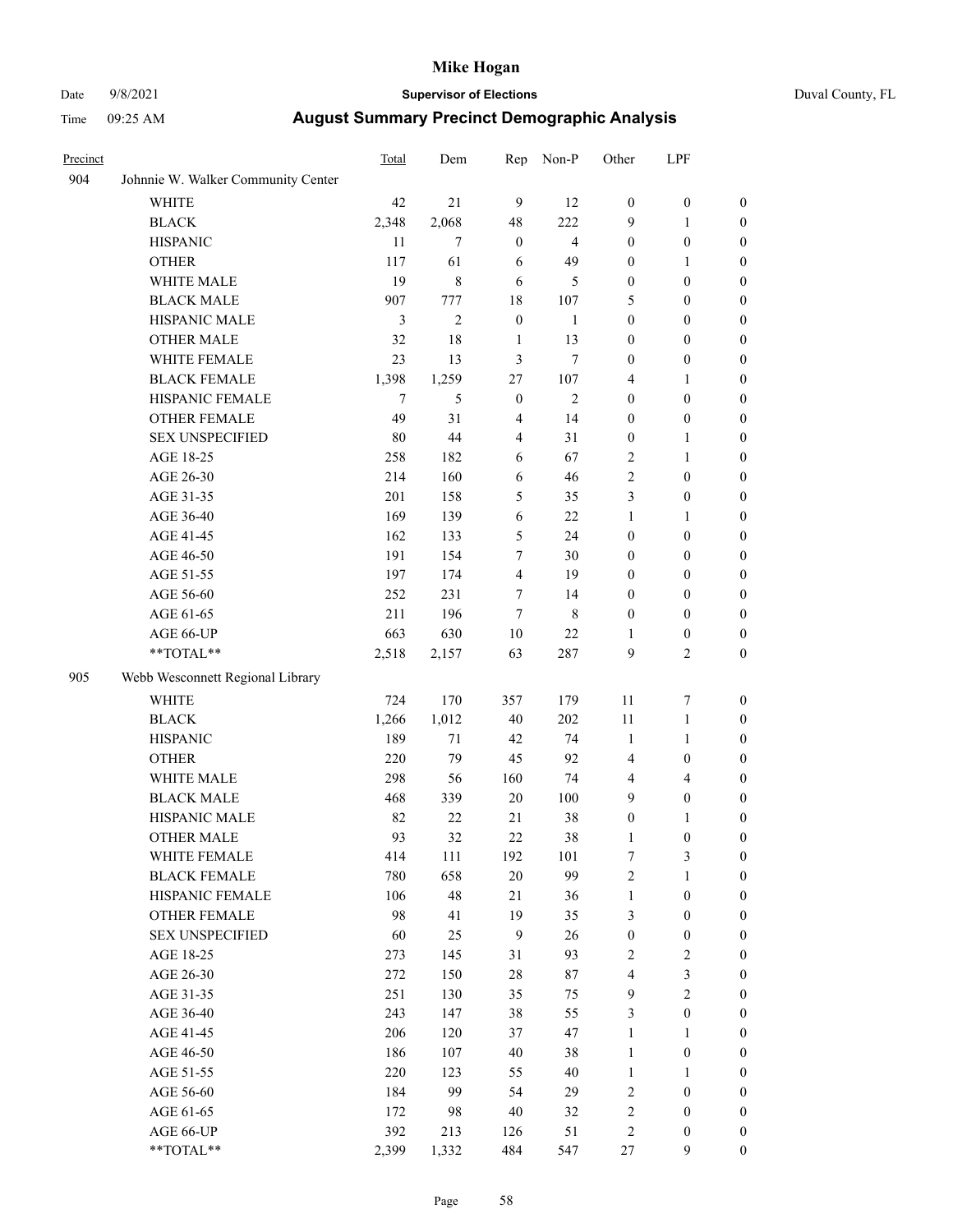## Date 9/8/2021 **Supervisor of Elections** Duval County, FL

| Precinct |                                        | Total      | Dem       | Rep              | Non-P    | Other                                | LPF                                  |                                  |
|----------|----------------------------------------|------------|-----------|------------------|----------|--------------------------------------|--------------------------------------|----------------------------------|
| 906      | St Andrews Presbyterian Church         |            |           |                  |          |                                      |                                      |                                  |
|          | <b>WHITE</b>                           | 1,022      | 251       | 513              | 226      | 21                                   | 11                                   | 0                                |
|          | <b>BLACK</b>                           | 348        | 269       | 14               | 61       | $\overline{4}$                       | $\boldsymbol{0}$                     | 0                                |
|          | <b>HISPANIC</b>                        | 86         | 29        | 19               | 37       | $\mathbf{1}$                         | $\boldsymbol{0}$                     | $\boldsymbol{0}$                 |
|          | <b>OTHER</b>                           | 126        | 42        | 40               | 39       | 3                                    | $\sqrt{2}$                           | $\boldsymbol{0}$                 |
|          | WHITE MALE                             | 492        | 102       | 267              | 105      | 11                                   | 7                                    | $\boldsymbol{0}$                 |
|          | <b>BLACK MALE</b>                      | 152        | 111       | $\overline{4}$   | 36       | $\mathbf{1}$                         | $\boldsymbol{0}$                     | $\boldsymbol{0}$                 |
|          | HISPANIC MALE                          | 39         | 14        | 10               | 15       | $\boldsymbol{0}$                     | $\boldsymbol{0}$                     | $\boldsymbol{0}$                 |
|          | <b>OTHER MALE</b>                      | 50         | 12        | 21               | 15       | $\mathbf{1}$                         | $\mathbf{1}$                         | $\boldsymbol{0}$                 |
|          | WHITE FEMALE                           | 519        | 145       | 244              | 118      | 9                                    | $\mathfrak{Z}$                       | $\boldsymbol{0}$                 |
|          | <b>BLACK FEMALE</b>                    | 193        | 157       | 10               | 23       | 3                                    | $\boldsymbol{0}$                     | $\boldsymbol{0}$                 |
|          | HISPANIC FEMALE                        | 45         | 13        | $\mathbf{9}$     | 22       | $\mathbf{1}$                         | $\boldsymbol{0}$                     | 0                                |
|          | OTHER FEMALE                           | 56         | 21        | 16               | 17       | $\mathbf{1}$                         | $\mathbf{1}$                         | $\boldsymbol{0}$                 |
|          | <b>SEX UNSPECIFIED</b>                 | 36         | 16        | 5                | 12       | $\mathbf{2}$                         | $\mathbf{1}$                         | $\boldsymbol{0}$                 |
|          | AGE 18-25                              | 164        | 56        | 36               | 68       | 3                                    | $\mathbf{1}$                         | $\boldsymbol{0}$                 |
|          | AGE 26-30                              | 130        | 57        | 33               | 35       | 2                                    | $\mathfrak{Z}$                       | $\boldsymbol{0}$                 |
|          | AGE 31-35                              | 145        | 63        | 25               | 53       | 3                                    | $\mathbf{1}$                         | $\boldsymbol{0}$                 |
|          | AGE 36-40                              | 127        | 42        | 46               | 32       | 4                                    | 3                                    | $\boldsymbol{0}$                 |
|          | AGE 41-45                              | 135        | 52        | 41               | 39       | 3                                    | $\boldsymbol{0}$                     | $\boldsymbol{0}$                 |
|          | AGE 46-50                              | 117        | 50        | 33               | 29       | 5                                    | $\boldsymbol{0}$                     | $\boldsymbol{0}$                 |
|          | AGE 51-55                              | 106        | 41        | 42               | $21\,$   | $\mathbf{1}$                         | 1                                    | $\boldsymbol{0}$                 |
|          | AGE 56-60                              | 149        | 50        | 77               | 18       | 4                                    | $\boldsymbol{0}$                     | 0                                |
|          | AGE 61-65                              | 159        | 57        | 74               | 24       | 3                                    | 1                                    | 0                                |
|          | AGE 66-UP                              | 350        | 123       | 179              | 44       | $\mathbf{1}$                         | $\mathfrak{Z}$                       | $\boldsymbol{0}$                 |
|          | $**TOTAL**$                            | 1,582      | 591       | 586              | 363      | 29                                   | 13                                   | $\boldsymbol{0}$                 |
| 907      | Wesconnett Church of Christ            |            |           |                  |          |                                      |                                      |                                  |
|          | <b>WHITE</b>                           | 923        | 212       | 501              | 192      | 14                                   |                                      |                                  |
|          |                                        |            |           |                  |          |                                      | $\overline{4}$                       | $\boldsymbol{0}$                 |
|          | <b>BLACK</b>                           | 774        | 618       | 26               | 117      | 10                                   | $\mathfrak{Z}$                       | $\boldsymbol{0}$                 |
|          | <b>HISPANIC</b>                        | 73         | 39        | 7                | 27       | $\boldsymbol{0}$                     | $\boldsymbol{0}$                     | $\boldsymbol{0}$                 |
|          | <b>OTHER</b>                           | 143        | 47        | 33               | 61       | $\mathbf{1}$                         | $\mathbf{1}$                         | $\boldsymbol{0}$                 |
|          | WHITE MALE                             | 430        | 79        | 249              | 93       | 5                                    | $\overline{4}$                       | $\boldsymbol{0}$                 |
|          | <b>BLACK MALE</b>                      | 310        | 232       | 15               | 53       | 7                                    | $\mathfrak{Z}$                       | $\boldsymbol{0}$                 |
|          | HISPANIC MALE                          | 30<br>61   | 17<br>19  | $\sqrt{2}$<br>13 | 11<br>28 | $\boldsymbol{0}$                     | $\boldsymbol{0}$<br>$\boldsymbol{0}$ | $\boldsymbol{0}$                 |
|          | <b>OTHER MALE</b>                      |            |           |                  |          | 1                                    |                                      | $\boldsymbol{0}$                 |
|          | WHITE FEMALE                           | 479        | 131       | 248              | 91       | 9                                    | 0                                    | 0                                |
|          | <b>BLACK FEMALE</b><br>HISPANIC FEMALE | 452        | 376<br>21 | $10\,$           | 63<br>15 | 3<br>$\boldsymbol{0}$                | $\boldsymbol{0}$<br>$\boldsymbol{0}$ | $\overline{0}$<br>$\overline{0}$ |
|          | OTHER FEMALE                           | 41<br>65   | $22\,$    | 5<br>19          | 23       |                                      |                                      | $\overline{0}$                   |
|          | <b>SEX UNSPECIFIED</b>                 | 45         | 19        | 6                | 20       | $\boldsymbol{0}$<br>$\boldsymbol{0}$ | $\mathbf{1}$<br>$\boldsymbol{0}$     | 0                                |
|          |                                        |            |           | 34               | 60       |                                      | $\sqrt{2}$                           | 0                                |
|          | AGE 18-25<br>AGE 26-30                 | 208<br>174 | 107<br>97 | 27               | 47       | 5<br>3                               | $\boldsymbol{0}$                     | 0                                |
|          |                                        | 216        | 128       | 33               | 49       | 4                                    | $\sqrt{2}$                           | 0                                |
|          | AGE 31-35                              |            |           |                  |          |                                      |                                      |                                  |
|          | AGE 36-40                              | 174<br>144 | 84        | 32<br>24         | 52<br>35 | 4                                    | $\sqrt{2}$<br>$\overline{c}$         | 0                                |
|          | AGE 41-45                              |            | 82        |                  |          | 1                                    |                                      | 0                                |
|          | AGE 46-50                              | 140        | 71        | 41               | $27\,$   | $\mathbf{1}$                         | $\boldsymbol{0}$                     | 0                                |
|          | AGE 51-55                              | 153        | 73        | 47               | 32       | $\mathbf{1}$                         | $\boldsymbol{0}$                     | 0                                |
|          | AGE 56-60                              | 150        | 61        | 66               | 20       | 3                                    | $\boldsymbol{0}$                     | $\overline{0}$                   |
|          | AGE 61-65                              | 163        | 69        | 69               | 24       | $\mathbf{1}$                         | $\boldsymbol{0}$                     | $\overline{0}$                   |
|          | AGE 66-UP                              | 391        | 144       | 194              | 51       | 2                                    | $\boldsymbol{0}$                     | 0                                |
|          | **TOTAL**                              | 1,913      | 916       | 567              | 397      | 25                                   | 8                                    | $\boldsymbol{0}$                 |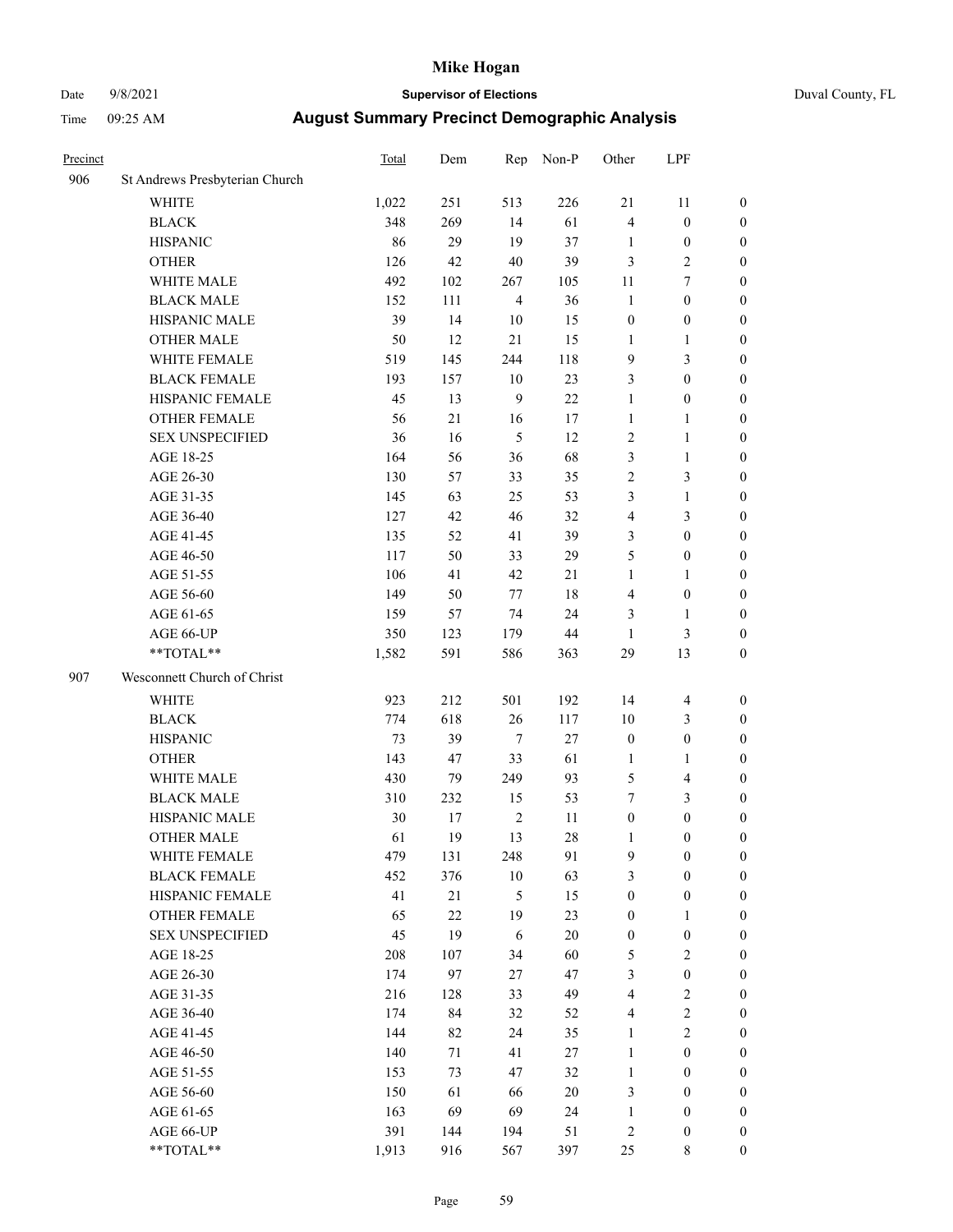### Date 9/8/2021 **Supervisor of Elections** Duval County, FL

| Precinct |                                                           | Total       | Dem   | Rep              | Non-P            | Other            | LPF              |                  |
|----------|-----------------------------------------------------------|-------------|-------|------------------|------------------|------------------|------------------|------------------|
| 908      | West Jacksonville Baptist Church                          |             |       |                  |                  |                  |                  |                  |
|          | <b>WHITE</b>                                              | 2,123       | 676   | 899              | 484              | 44               | 20               | 0                |
|          | <b>BLACK</b>                                              | 1,577       | 1,193 | 69               | 295              | 18               | $\sqrt{2}$       | $\boldsymbol{0}$ |
|          | <b>HISPANIC</b>                                           | 191         | 82    | 31               | 69               | $\tau$           | $\sqrt{2}$       | $\boldsymbol{0}$ |
|          | <b>OTHER</b>                                              | 353         | 123   | $72\,$           | 151              | 7                | $\boldsymbol{0}$ | $\boldsymbol{0}$ |
|          | WHITE MALE                                                | 969         | 258   | 450              | 230              | 17               | 14               | $\boldsymbol{0}$ |
|          | <b>BLACK MALE</b>                                         | 547         | 384   | 26               | 128              | 9                | $\boldsymbol{0}$ | $\boldsymbol{0}$ |
|          | HISPANIC MALE                                             | $8\sqrt{1}$ | 28    | $20\,$           | 28               | 4                | $\mathbf{1}$     | $\boldsymbol{0}$ |
|          | <b>OTHER MALE</b>                                         | 122         | 35    | 34               | 51               | 2                | $\boldsymbol{0}$ | $\boldsymbol{0}$ |
|          | WHITE FEMALE                                              | 1,130       | 411   | 439              | 247              | 27               | 6                | $\boldsymbol{0}$ |
|          | <b>BLACK FEMALE</b>                                       | 1,003       | 787   | 43               | 162              | $\boldsymbol{9}$ | $\sqrt{2}$       | 0                |
|          | HISPANIC FEMALE                                           | 101         | 49    | $\boldsymbol{9}$ | 39               | 3                | $\mathbf{1}$     | $\boldsymbol{0}$ |
|          | OTHER FEMALE                                              | 157         | 65    | 28               | 59               | 5                | $\boldsymbol{0}$ | $\boldsymbol{0}$ |
|          | <b>SEX UNSPECIFIED</b>                                    | 134         | 57    | 22               | 55               | $\boldsymbol{0}$ | $\boldsymbol{0}$ | $\boldsymbol{0}$ |
|          | AGE 18-25                                                 | 552         | 269   | 68               | 191              | $20\,$           | $\overline{4}$   | $\boldsymbol{0}$ |
|          | AGE 26-30                                                 | 519         | 256   | 100              | 143              | 17               | $\mathfrak{Z}$   | $\boldsymbol{0}$ |
|          | AGE 31-35                                                 | 509         | 267   | 79               | 153              | 7                | 3                | $\boldsymbol{0}$ |
|          | AGE 36-40                                                 | 416         | 208   | 79               | 114              | $11\,$           | $\overline{4}$   | $\boldsymbol{0}$ |
|          | AGE 41-45                                                 | 350         | 169   | 83               | 87               | 7                | $\overline{4}$   | $\boldsymbol{0}$ |
|          | AGE 46-50                                                 | 323         | 180   | 69               | 68               | 4                | $\sqrt{2}$       | $\boldsymbol{0}$ |
|          | AGE 51-55                                                 | 310         | 143   | 109              | 54               | $\mathbf{2}$     | $\sqrt{2}$       | $\boldsymbol{0}$ |
|          | AGE 56-60                                                 | 339         | 176   | 107              | 52               | $\overline{c}$   | $\sqrt{2}$       | 0                |
|          | AGE 61-65                                                 | 296         | 129   | 115              | 50               | $\overline{c}$   | $\boldsymbol{0}$ | $\boldsymbol{0}$ |
|          | AGE 66-UP                                                 | 630         | 277   | 262              | $87\,$           | $\overline{4}$   | $\boldsymbol{0}$ | $\boldsymbol{0}$ |
|          | $\mathrm{*}\mathrm{*}\mathrm{TOTAL} \mathrm{*}\mathrm{*}$ | 4,244       | 2,074 | 1,071            | 999              | 76               | 24               | $\boldsymbol{0}$ |
| 909      | City Rescue Mission                                       |             |       |                  |                  |                  |                  |                  |
|          | <b>WHITE</b>                                              | 163         | 61    | 39               | 60               | 3                | $\boldsymbol{0}$ | $\boldsymbol{0}$ |
|          | <b>BLACK</b>                                              | 1,275       | 1,075 | 35               | 156              | 8                | $\mathbf{1}$     | $\boldsymbol{0}$ |
|          | <b>HISPANIC</b>                                           | 38          | 22    | 3                | 12               | $\mathbf{1}$     | $\boldsymbol{0}$ | $\boldsymbol{0}$ |
|          | <b>OTHER</b>                                              | 117         | 64    | 9                | 42               | 2                | $\boldsymbol{0}$ | $\boldsymbol{0}$ |
|          | WHITE MALE                                                | 63          | 19    | 19               | 25               | $\boldsymbol{0}$ | $\boldsymbol{0}$ | $\boldsymbol{0}$ |
|          | <b>BLACK MALE</b>                                         | 500         | 411   | 17               | 66               | 5                | 1                | $\boldsymbol{0}$ |
|          | HISPANIC MALE                                             | 12          | 6     | $\mathbf{1}$     | $\mathfrak s$    | $\boldsymbol{0}$ | $\boldsymbol{0}$ | 0                |
|          | <b>OTHER MALE</b>                                         | 33          | 17    | 2                | 14               | $\boldsymbol{0}$ | $\boldsymbol{0}$ | $\boldsymbol{0}$ |
|          | WHITE FEMALE                                              | 99          | 42    | 19               | 35               | 3                | 0                | 0                |
|          | <b>BLACK FEMALE</b>                                       | 750         | 645   | 15               | 87               | 3                | $\boldsymbol{0}$ | $\overline{0}$   |
|          | HISPANIC FEMALE                                           | 24          | 16    | $\mathbf{1}$     | 6                | 1                | $\boldsymbol{0}$ | $\overline{0}$   |
|          | OTHER FEMALE                                              | 55          | 36    | 3                | 15               | 1                | $\boldsymbol{0}$ | $\overline{0}$   |
|          | <b>SEX UNSPECIFIED</b>                                    | 57          | 30    | 9                | 17               | $\mathbf{1}$     | $\boldsymbol{0}$ | $\overline{0}$   |
|          | AGE 18-25                                                 | 200         | 117   | 14               | 67               | 2                | $\boldsymbol{0}$ | $\overline{0}$   |
|          | AGE 26-30                                                 | 169         | 115   | $\,$ 8 $\,$      | 46               | $\boldsymbol{0}$ | $\boldsymbol{0}$ | $\overline{0}$   |
|          | AGE 31-35                                                 | 187         | 134   | $10\,$           | 41               | $\overline{c}$   | $\boldsymbol{0}$ | 0                |
|          | AGE 36-40                                                 | 155         | 116   | $\,$ 8 $\,$      | 31               | $\boldsymbol{0}$ | $\boldsymbol{0}$ | 0                |
|          | AGE 41-45                                                 | 111         | 85    | $\boldsymbol{7}$ | 16               | 3                | $\boldsymbol{0}$ | 0                |
|          | AGE 46-50                                                 | 135         | 101   | $\,$ 8 $\,$      | 25               | $\mathbf{1}$     | $\boldsymbol{0}$ | 0                |
|          | AGE 51-55                                                 | 119         | 94    | 6                | 16               | 3                | $\boldsymbol{0}$ | $\boldsymbol{0}$ |
|          | AGE 56-60                                                 | 152         | 131   | 6                | 13               | $\overline{c}$   | $\boldsymbol{0}$ | $\boldsymbol{0}$ |
|          | AGE 61-65                                                 | 125         | 105   | 10               | $\boldsymbol{9}$ | $\boldsymbol{0}$ | $\mathbf{1}$     | $\overline{0}$   |
|          | AGE 66-UP                                                 | 240         | 224   | $\boldsymbol{9}$ | 6                | $\mathbf{1}$     | $\boldsymbol{0}$ | 0                |
|          | **TOTAL**                                                 | 1,593       | 1,222 | 86               | 270              | 14               | $\mathbf{1}$     | $\boldsymbol{0}$ |
|          |                                                           |             |       |                  |                  |                  |                  |                  |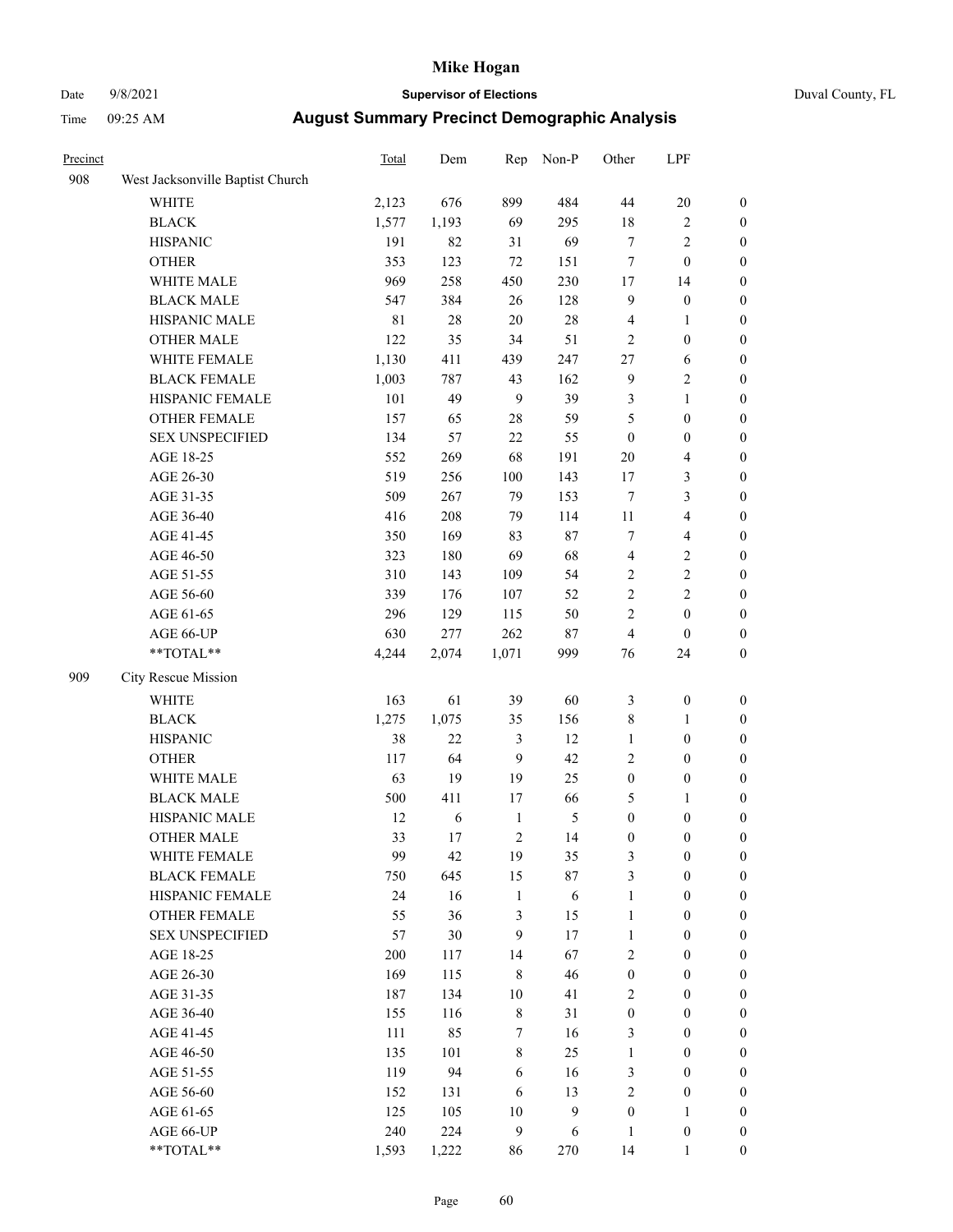## Date 9/8/2021 **Supervisor of Elections** Duval County, FL

| Precinct |                                     | Total | Dem   | Rep            | Non-P  | Other            | LPF              |                  |
|----------|-------------------------------------|-------|-------|----------------|--------|------------------|------------------|------------------|
| 910      | Wallace Small Senior Citizen Center |       |       |                |        |                  |                  |                  |
|          | <b>WHITE</b>                        | 278   | 94    | 117            | 60     | 5                | $\sqrt{2}$       | 0                |
|          | <b>BLACK</b>                        | 1,960 | 1,659 | 57             | 233    | 10               | $\mathbf{1}$     | 0                |
|          | <b>HISPANIC</b>                     | 36    | 18    | 6              | 12     | $\boldsymbol{0}$ | $\boldsymbol{0}$ | 0                |
|          | <b>OTHER</b>                        | 158   | 79    | $10\,$         | 68     | 1                | $\boldsymbol{0}$ | $\boldsymbol{0}$ |
|          | WHITE MALE                          | 111   | 34    | 51             | $21\,$ | 4                | 1                | $\boldsymbol{0}$ |
|          | <b>BLACK MALE</b>                   | 787   | 644   | 24             | 111    | 7                | $\mathbf{1}$     | $\boldsymbol{0}$ |
|          | HISPANIC MALE                       | 13    | 7     | $\mathbf{1}$   | 5      | $\boldsymbol{0}$ | $\boldsymbol{0}$ | $\boldsymbol{0}$ |
|          | <b>OTHER MALE</b>                   | 55    | 26    | 6              | 23     | $\boldsymbol{0}$ | $\boldsymbol{0}$ | $\boldsymbol{0}$ |
|          | WHITE FEMALE                        | 164   | 60    | 66             | 36     | 1                | 1                | $\boldsymbol{0}$ |
|          | <b>BLACK FEMALE</b>                 | 1,127 | 981   | 31             | 112    | 3                | $\boldsymbol{0}$ | 0                |
|          | HISPANIC FEMALE                     | 22    | 10    | 5              | $\tau$ | $\boldsymbol{0}$ | $\boldsymbol{0}$ | 0                |
|          | OTHER FEMALE                        | 67    | 41    | $\overline{4}$ | 22     | 0                | $\boldsymbol{0}$ | $\boldsymbol{0}$ |
|          | <b>SEX UNSPECIFIED</b>              | 86    | 47    | $\overline{c}$ | 36     | $\mathbf{1}$     | $\boldsymbol{0}$ | $\boldsymbol{0}$ |
|          | AGE 18-25                           | 305   | 214   | 18             | 70     | 3                | $\boldsymbol{0}$ | $\boldsymbol{0}$ |
|          | AGE 26-30                           | 233   | 160   | 18             | 53     | 1                | $\mathbf{1}$     | $\boldsymbol{0}$ |
|          | AGE 31-35                           | 290   | 207   | 13             | 67     | 3                | $\boldsymbol{0}$ | $\boldsymbol{0}$ |
|          | AGE 36-40                           | 219   | 155   | 14             | 47     | $\overline{c}$   | $\mathbf{1}$     | $\boldsymbol{0}$ |
|          | AGE 41-45                           | 175   | 136   | 9              | 28     | $\mathbf{1}$     | $\mathbf{1}$     | $\boldsymbol{0}$ |
|          | AGE 46-50                           | 196   | 153   | 16             | 24     | 3                | $\boldsymbol{0}$ | $\boldsymbol{0}$ |
|          | AGE 51-55                           | 197   | 151   | 19             | 27     | $\boldsymbol{0}$ | $\boldsymbol{0}$ | 0                |
|          | AGE 56-60                           | 225   | 175   | 22             | 26     | $\overline{c}$   | $\boldsymbol{0}$ | 0                |
|          | AGE 61-65                           | 210   | 170   | 20             | 20     | $\boldsymbol{0}$ | $\boldsymbol{0}$ | 0                |
|          | AGE 66-UP                           | 382   | 329   | 41             | 11     | 1                | $\boldsymbol{0}$ | $\boldsymbol{0}$ |
|          | $**TOTAL**$                         | 2,432 | 1,850 | 190            | 373    | 16               | $\mathfrak{Z}$   | $\boldsymbol{0}$ |
| 911      | Edith Brown Ford Community Center   |       |       |                |        |                  |                  |                  |
|          | <b>WHITE</b>                        | 741   | 215   | 307            | 202    | 14               | $\mathfrak z$    | $\boldsymbol{0}$ |
|          | <b>BLACK</b>                        | 2,527 | 2,100 | 96             | 316    | 14               | $\mathbf{1}$     | $\boldsymbol{0}$ |
|          | <b>HISPANIC</b>                     | 101   | 41    | 18             | 39     | 3                | $\boldsymbol{0}$ | $\boldsymbol{0}$ |
|          | <b>OTHER</b>                        | 245   | 102   | 38             | 103    | 2                | $\boldsymbol{0}$ | $\boldsymbol{0}$ |
|          | WHITE MALE                          | 348   | 83    | 159            | 97     | 8                | $\mathbf{1}$     | $\boldsymbol{0}$ |
|          | <b>BLACK MALE</b>                   | 959   | 762   | 49             | 145    | 3                | $\boldsymbol{0}$ | $\boldsymbol{0}$ |
|          | HISPANIC MALE                       | 45    | 17    | 12             | 15     | $\mathbf{1}$     | $\boldsymbol{0}$ | 0                |
|          | <b>OTHER MALE</b>                   | 80    | 34    | 13             | 32     | $\mathbf{1}$     | $\boldsymbol{0}$ | 0                |
|          | WHITE FEMALE                        | 376   | 129   | 139            | 101    | 5                | $\overline{c}$   | 0                |
|          | <b>BLACK FEMALE</b>                 | 1,496 | 1,278 | 44             | 163    | $10\,$           | $\mathbf{1}$     | $\boldsymbol{0}$ |
|          | HISPANIC FEMALE                     | 55    | 23    | 6              | 24     | $\overline{c}$   | $\boldsymbol{0}$ | $\overline{0}$   |
|          | OTHER FEMALE                        | 97    | 48    | 16             | 32     | 1                | $\boldsymbol{0}$ | $\overline{0}$   |
|          | <b>SEX UNSPECIFIED</b>              | 158   | 84    | 21             | 51     | 2                | $\boldsymbol{0}$ | 0                |
|          | AGE 18-25                           | 461   | 263   | 34             | 157    | 7                | $\boldsymbol{0}$ | 0                |
|          | AGE 26-30                           | 356   | 228   | 34             | $88\,$ | 4                | $\mathbf{2}$     | 0                |
|          | AGE 31-35                           | 330   | 217   | 35             | $72\,$ | 6                | $\boldsymbol{0}$ | 0                |
|          | AGE 36-40                           | 348   | 237   | 28             | 82     | $\mathbf{1}$     | $\boldsymbol{0}$ | 0                |
|          | AGE 41-45                           | 273   | 189   | 29             | 51     | 2                | $\mathbf{2}$     | 0                |
|          | AGE 46-50                           | 287   | 183   | 44             | 56     | 4                | $\boldsymbol{0}$ | 0                |
|          | AGE 51-55                           | 253   | 184   | 29             | 37     | 3                | $\boldsymbol{0}$ | 0                |
|          | AGE 56-60                           | 343   | 238   | 66             | 37     | $\overline{c}$   | $\boldsymbol{0}$ | $\overline{0}$   |
|          | AGE 61-65                           | 337   | 246   | 50             | 38     | 3                | $\boldsymbol{0}$ | $\overline{0}$   |
|          | AGE 66-UP                           | 626   | 473   | 110            | 42     | $\mathbf{1}$     | $\boldsymbol{0}$ | 0                |
|          | **TOTAL**                           | 3,614 | 2,458 | 459            | 660    | 33               | $\overline{4}$   | $\boldsymbol{0}$ |
|          |                                     |       |       |                |        |                  |                  |                  |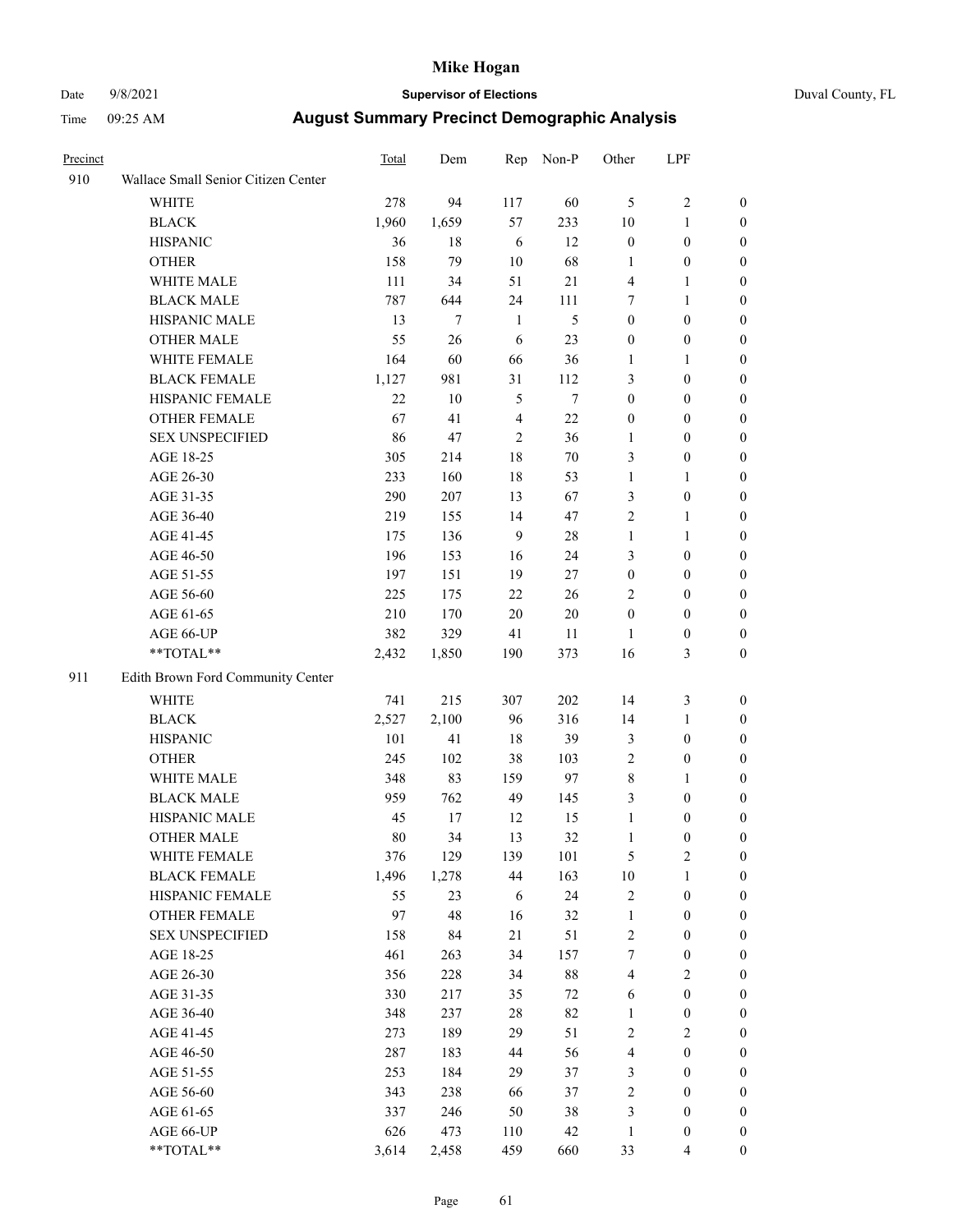### Date 9/8/2021 **Supervisor of Elections** Duval County, FL

| Precinct |                             | <b>Total</b> | Dem            | Rep            | Non-P          | Other                   | LPF                     |                  |
|----------|-----------------------------|--------------|----------------|----------------|----------------|-------------------------|-------------------------|------------------|
| 912      | Beaver St Enterprise Center |              |                |                |                |                         |                         |                  |
|          | <b>WHITE</b>                | 61           | 22             | 17             | 19             | 3                       | $\boldsymbol{0}$        | 0                |
|          | <b>BLACK</b>                | 1,429        | 1,181          | 43             | 189            | 14                      | $\overline{2}$          | $\boldsymbol{0}$ |
|          | <b>HISPANIC</b>             | 19           | $\tau$         | 3              | 9              | $\boldsymbol{0}$        | $\boldsymbol{0}$        | $\boldsymbol{0}$ |
|          | <b>OTHER</b>                | 134          | 63             | $\sqrt{2}$     | 66             | 2                       | 1                       | $\boldsymbol{0}$ |
|          | WHITE MALE                  | 20           | $\mathbf{9}$   | 6              | $\overline{4}$ | 1                       | $\boldsymbol{0}$        | $\boldsymbol{0}$ |
|          | <b>BLACK MALE</b>           | 602          | 475            | 15             | 104            | 6                       | $\sqrt{2}$              | $\boldsymbol{0}$ |
|          | HISPANIC MALE               | 9            | $\overline{2}$ | $\mathbf{1}$   | 6              | $\boldsymbol{0}$        | $\boldsymbol{0}$        | $\boldsymbol{0}$ |
|          | <b>OTHER MALE</b>           | 48           | 28             | $\mathbf{1}$   | 17             | $\mathbf{1}$            | $\mathbf{1}$            | $\boldsymbol{0}$ |
|          | WHITE FEMALE                | 38           | 13             | $\mathbf{9}$   | 14             | $\overline{c}$          | $\boldsymbol{0}$        | $\boldsymbol{0}$ |
|          | <b>BLACK FEMALE</b>         | 803          | 690            | 26             | 79             | 8                       | $\boldsymbol{0}$        | $\boldsymbol{0}$ |
|          | HISPANIC FEMALE             | 10           | 5              | $\sqrt{2}$     | $\mathfrak{Z}$ | $\boldsymbol{0}$        | $\boldsymbol{0}$        | $\boldsymbol{0}$ |
|          | <b>OTHER FEMALE</b>         | 38           | 24             | $\mathbf{1}$   | 13             | 0                       | $\boldsymbol{0}$        | $\boldsymbol{0}$ |
|          | <b>SEX UNSPECIFIED</b>      | 75           | 27             | $\overline{4}$ | 43             | $\mathbf{1}$            | $\boldsymbol{0}$        | $\boldsymbol{0}$ |
|          | AGE 18-25                   | 288          | 183            | $8\,$          | 93             | 3                       | $\mathbf{1}$            | $\boldsymbol{0}$ |
|          | AGE 26-30                   | 181          | 130            | 5              | 43             | 2                       | $\mathbf{1}$            | $\boldsymbol{0}$ |
|          | AGE 31-35                   | 183          | 129            | $\,$ $\,$      | 44             | $\mathbf{1}$            | $\mathbf{1}$            | $\boldsymbol{0}$ |
|          | AGE 36-40                   | 174          | 129            | 6              | 35             | 4                       | $\boldsymbol{0}$        | $\boldsymbol{0}$ |
|          | AGE 41-45                   | 108          | 84             | $\overline{4}$ | 19             | $\mathbf{1}$            | $\boldsymbol{0}$        | $\boldsymbol{0}$ |
|          | AGE 46-50                   | 108          | 87             | 7              | 13             | $\mathbf{1}$            | $\boldsymbol{0}$        | $\boldsymbol{0}$ |
|          | AGE 51-55                   | 112          | 92             | 9              | $10\,$         | $\mathbf{1}$            | $\boldsymbol{0}$        | $\boldsymbol{0}$ |
|          | AGE 56-60                   | 141          | 118            | $8\,$          | 12             | 3                       | $\boldsymbol{0}$        | $\boldsymbol{0}$ |
|          | AGE 61-65                   | 131          | 120            | $\overline{4}$ | 5              | $\overline{c}$          | $\boldsymbol{0}$        | $\boldsymbol{0}$ |
|          | AGE 66-UP                   | 217          | 201            | 6              | 9              | $\mathbf{1}$            | $\boldsymbol{0}$        | $\boldsymbol{0}$ |
|          | $**TOTAL**$                 | 1,643        | 1,273          | 65             | 283            | 19                      | $\mathfrak{Z}$          | $\boldsymbol{0}$ |
| 913      | Wesconnett Assembly of God  |              |                |                |                |                         |                         |                  |
|          | <b>WHITE</b>                | 770          | 200            | 367            | 180            | 19                      | $\overline{\mathbf{4}}$ | $\boldsymbol{0}$ |
|          | <b>BLACK</b>                | 1,163        | 912            | 44             | 194            | 9                       | $\overline{4}$          | $\boldsymbol{0}$ |
|          | <b>HISPANIC</b>             | 228          | 94             | 31             | 98             | 5                       | $\boldsymbol{0}$        | $\boldsymbol{0}$ |
|          | <b>OTHER</b>                | 192          | 67             | 47             | 76             | $\mathbf{1}$            | $\mathbf{1}$            | $\boldsymbol{0}$ |
|          | WHITE MALE                  | 340          | 74             | 182            | $70\,$         | $10\,$                  | $\overline{4}$          | $\boldsymbol{0}$ |
|          | <b>BLACK MALE</b>           | 355          | 265            | $18\,$         | 68             | 4                       | $\boldsymbol{0}$        | $\boldsymbol{0}$ |
|          | HISPANIC MALE               | 90           | 33             | 15             | $40\,$         | 2                       | $\boldsymbol{0}$        | $\boldsymbol{0}$ |
|          | <b>OTHER MALE</b>           | 68           | 17             | 18             | 31             | $\mathbf{1}$            | $\mathbf{1}$            | $\boldsymbol{0}$ |
|          | WHITE FEMALE                | 421          | 124            | 181            | 107            | 9                       | 0                       | 0                |
|          | <b>BLACK FEMALE</b>         | 783          | 629            | 24             | 122            | 4                       | $\overline{4}$          | $\boldsymbol{0}$ |
|          | HISPANIC FEMALE             | 134          | 57             | 16             | 58             | 3                       | $\boldsymbol{0}$        | $\overline{0}$   |
|          | OTHER FEMALE                | 101          | 41             | 26             | 34             | $\boldsymbol{0}$        | $\boldsymbol{0}$        | $\overline{0}$   |
|          | <b>SEX UNSPECIFIED</b>      | 61           | 33             | 9              | 18             | 1                       | $\boldsymbol{0}$        | 0                |
|          | AGE 18-25                   | 280          | 137            | 41             | 99             | 3                       | $\boldsymbol{0}$        | $\theta$         |
|          | AGE 26-30                   | 298          | 155            | 46             | 90             | 4                       | 3                       | 0                |
|          | AGE 31-35                   | 264          | 140            | 32             | 86             | 3                       | $\mathfrak{Z}$          | 0                |
|          | AGE 36-40                   | 208          | 110            | 35             | 58             | 5                       | $\boldsymbol{0}$        | 0                |
|          | AGE 41-45                   | 180          | 113            | 27             | 36             | 4                       | $\boldsymbol{0}$        | 0                |
|          | AGE 46-50                   | 202          | 114            | 33             | 51             | $\mathbf{2}$            | $\sqrt{2}$              | 0                |
|          | AGE 51-55                   | 193          | 111            | 49             | 27             | 5                       | $\mathbf{1}$            | $\overline{0}$   |
|          | AGE 56-60                   | 184          | 109            | 45             | 28             | $\overline{c}$          | $\boldsymbol{0}$        | $\overline{0}$   |
|          | AGE 61-65                   | 171          | 99             | 44             | 26             | $\overline{\mathbf{c}}$ | $\boldsymbol{0}$        | $\overline{0}$   |
|          | AGE 66-UP                   | 373          | 185            | 137            | $47\,$         | 4                       | $\boldsymbol{0}$        | 0                |
|          | **TOTAL**                   | 2,353        | 1,273          | 489            | 548            | 34                      | $\boldsymbol{9}$        | $\boldsymbol{0}$ |
|          |                             |              |                |                |                |                         |                         |                  |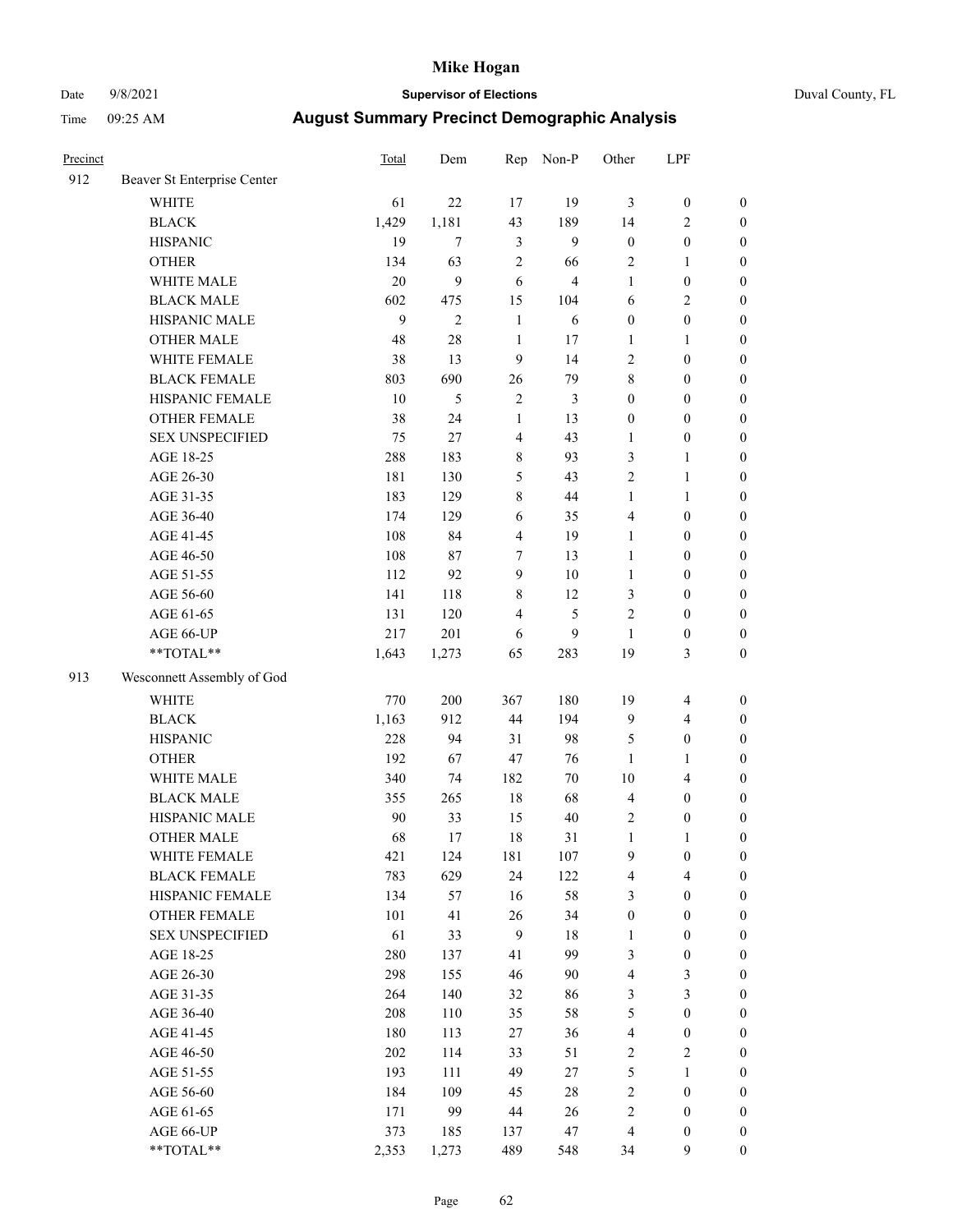## Date 9/8/2021 **Supervisor of Elections** Duval County, FL

| Precinct |                                | Total  | Dem    | Rep                     | Non-P       | Other            | LPF              |                  |
|----------|--------------------------------|--------|--------|-------------------------|-------------|------------------|------------------|------------------|
| 914      | Elks Lodge #2605               |        |        |                         |             |                  |                  |                  |
|          | WHITE                          | 1,812  | 410    | 918                     | 442         | 29               | 13               | 0                |
|          | <b>BLACK</b>                   | 2,137  | 1,636  | $72\,$                  | 404         | 25               | $\boldsymbol{0}$ | 0                |
|          | <b>HISPANIC</b>                | 533    | 205    | 97                      | 222         | $\tau$           | $\sqrt{2}$       | $\boldsymbol{0}$ |
|          | <b>OTHER</b>                   | 638    | 217    | 159                     | 246         | 14               | $\overline{c}$   | $\boldsymbol{0}$ |
|          | WHITE MALE                     | 867    | 152    | 476                     | 213         | 17               | 9                | $\boldsymbol{0}$ |
|          | <b>BLACK MALE</b>              | 831    | 584    | 41                      | 191         | 15               | $\boldsymbol{0}$ | $\boldsymbol{0}$ |
|          | HISPANIC MALE                  | 245    | 89     | 52                      | 99          | 5                | $\boldsymbol{0}$ | $\boldsymbol{0}$ |
|          | <b>OTHER MALE</b>              | 226    | 67     | 57                      | 93          | $\tau$           | $\mathbf{2}$     | $\boldsymbol{0}$ |
|          | WHITE FEMALE                   | 925    | 253    | 435                     | 221         | 12               | $\overline{4}$   | $\boldsymbol{0}$ |
|          | <b>BLACK FEMALE</b>            | 1,276  | 1,027  | 31                      | 208         | $10\,$           | $\boldsymbol{0}$ | $\boldsymbol{0}$ |
|          | HISPANIC FEMALE                | 268    | 109    | 42                      | 115         | $\boldsymbol{0}$ | $\sqrt{2}$       | $\boldsymbol{0}$ |
|          | OTHER FEMALE                   | 335    | 125    | $87\,$                  | 117         | 6                | $\boldsymbol{0}$ | $\boldsymbol{0}$ |
|          | <b>SEX UNSPECIFIED</b>         | 147    | 62     | 25                      | 57          | 3                | $\boldsymbol{0}$ | $\boldsymbol{0}$ |
|          | AGE 18-25                      | 659    | 292    | 109                     | 237         | 19               | $\sqrt{2}$       | $\boldsymbol{0}$ |
|          | AGE 26-30                      | 594    | 264    | 115                     | 198         | 13               | 4                | $\boldsymbol{0}$ |
|          | AGE 31-35                      | 578    | 304    | 88                      | 176         | $\,$ $\,$        | $\sqrt{2}$       | $\boldsymbol{0}$ |
|          | AGE 36-40                      | 524    | 278    | 99                      | 140         | 7                | $\boldsymbol{0}$ | $\boldsymbol{0}$ |
|          | AGE 41-45                      | 495    | 262    | 97                      | 126         | $\boldsymbol{7}$ | 3                | $\boldsymbol{0}$ |
|          | AGE 46-50                      | 406    | 214    | 92                      | 95          | $\mathfrak s$    | $\boldsymbol{0}$ | $\boldsymbol{0}$ |
|          | AGE 51-55                      | 390    | 196    | 99                      | 92          | 3                | $\boldsymbol{0}$ | $\boldsymbol{0}$ |
|          | AGE 56-60                      | 405    | 189    | 134                     | 76          | $\sqrt{2}$       | $\overline{4}$   | $\boldsymbol{0}$ |
|          | AGE 61-65                      | 349    | 157    | 120                     | 69          | $\overline{c}$   | $\mathbf{1}$     | $\boldsymbol{0}$ |
|          | AGE 66-UP                      | 720    | 312    | 293                     | 105         | 9                | $\mathbf{1}$     | $\boldsymbol{0}$ |
|          | **TOTAL**                      | 5,120  | 2,468  | 1,246                   | 1,314       | $75\,$           | 17               | $\boldsymbol{0}$ |
| 1001     | Charles Clark Community Center |        |        |                         |             |                  |                  |                  |
|          | <b>WHITE</b>                   | 248    | 64     | 113                     | 67          | $\mathbf{1}$     | $\mathfrak z$    | $\boldsymbol{0}$ |
|          | <b>BLACK</b>                   | 2,717  | 2,368  | 67                      | 261         | $20\,$           | $\mathbf{1}$     | $\boldsymbol{0}$ |
|          | <b>HISPANIC</b>                | 41     | 16     | 11                      | 14          | $\boldsymbol{0}$ | $\boldsymbol{0}$ | $\boldsymbol{0}$ |
|          | <b>OTHER</b>                   | 178    | 106    | 14                      | 55          | $\mathfrak{2}$   | $\mathbf{1}$     | $\boldsymbol{0}$ |
|          | WHITE MALE                     | 125    | 30     | 59                      | 33          | $\boldsymbol{0}$ | 3                | $\boldsymbol{0}$ |
|          | <b>BLACK MALE</b>              | 1,078  | 900    | 36                      | 130         | 12               | $\boldsymbol{0}$ | $\boldsymbol{0}$ |
|          | HISPANIC MALE                  | $20\,$ | 6      | 6                       | $\,$ 8 $\,$ | $\boldsymbol{0}$ | $\boldsymbol{0}$ | 0                |
|          | <b>OTHER MALE</b>              | 63     | 38     | 9                       | 15          | $\boldsymbol{0}$ | $\mathbf{1}$     | $\boldsymbol{0}$ |
|          | WHITE FEMALE                   | 117    | 31     | 51                      | 34          | 1                | 0                | 0                |
|          | <b>BLACK FEMALE</b>            | 1,587  | 1,425  | 30                      | 123         | 8                | $\mathbf{1}$     | $\boldsymbol{0}$ |
|          | HISPANIC FEMALE                | $20\,$ | $10\,$ | $\overline{\mathbf{4}}$ | 6           | $\boldsymbol{0}$ | $\boldsymbol{0}$ | $\overline{0}$   |
|          | OTHER FEMALE                   | 71     | 46     | 4                       | 19          | $\overline{c}$   | $\boldsymbol{0}$ | 0                |
|          | <b>SEX UNSPECIFIED</b>         | 103    | 68     | 6                       | 29          | $\boldsymbol{0}$ | $\boldsymbol{0}$ | 0                |
|          | AGE 18-25                      | 354    | 219    | $22\,$                  | 106         | 6                | $\mathbf{1}$     | 0                |
|          | AGE 26-30                      | 256    | 172    | $18\,$                  | 60          | 5                | $\mathbf{1}$     | 0                |
|          | AGE 31-35                      | 265    | 195    | $20\,$                  | 48          | $\mathbf{1}$     | $\mathbf{1}$     | 0                |
|          | AGE 36-40                      | 228    | 176    | $18\,$                  | 32          | 2                | $\boldsymbol{0}$ | 0                |
|          | AGE 41-45                      | 223    | 172    | 19                      | $28\,$      | 2                | $\mathfrak{2}$   | 0                |
|          | AGE 46-50                      | 268    | 214    | 21                      | $30\,$      | 3                | $\boldsymbol{0}$ | 0                |
|          | AGE 51-55                      | 219    | 176    | 15                      | 26          | $\mathfrak{2}$   | $\boldsymbol{0}$ | 0                |
|          | AGE 56-60                      | 288    | 243    | $17\,$                  | 28          | $\boldsymbol{0}$ | $\boldsymbol{0}$ | $\overline{0}$   |
|          | AGE 61-65                      | 262    | 223    | $20\,$                  | 17          | 2                | $\boldsymbol{0}$ | 0                |
|          | AGE 66-UP                      | 821    | 764    | 35                      | $22\,$      | $\boldsymbol{0}$ | $\boldsymbol{0}$ | 0                |
|          | **TOTAL**                      | 3,184  | 2,554  | 205                     | 397         | 23               | 5                | $\boldsymbol{0}$ |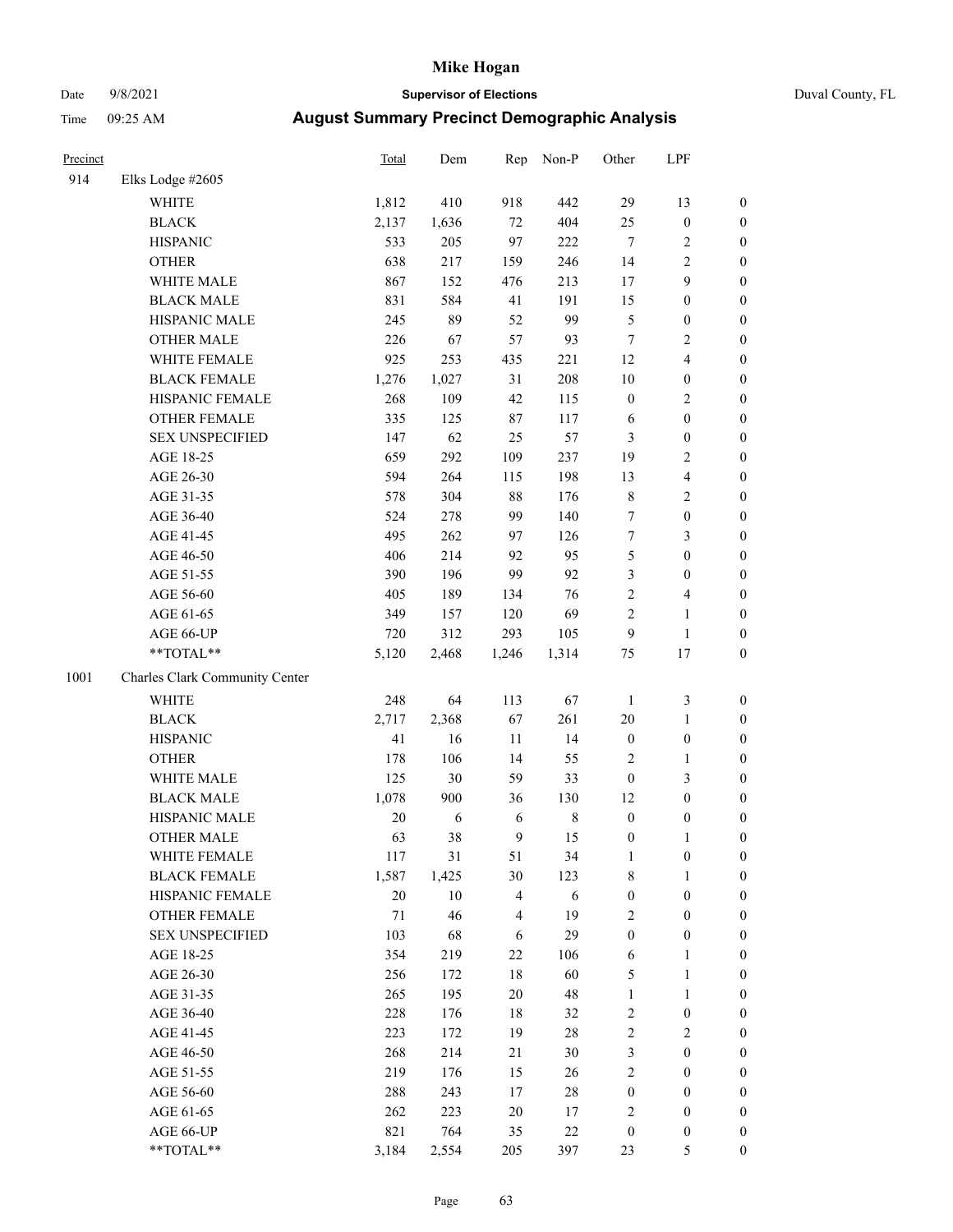### Date 9/8/2021 **Supervisor of Elections** Duval County, FL

| Precinct |                                     | <b>Total</b>  | Dem            | Rep                     | Non-P          | Other            | LPF              |                  |
|----------|-------------------------------------|---------------|----------------|-------------------------|----------------|------------------|------------------|------------------|
| 1002     | Woodlawn Presbyterian Church        |               |                |                         |                |                  |                  |                  |
|          | <b>WHITE</b>                        | 82            | 34             | 30                      | 14             | $\overline{4}$   | $\boldsymbol{0}$ | 0                |
|          | <b>BLACK</b>                        | 3,020         | 2,635          | 73                      | 298            | 13               | $\mathbf{1}$     | 0                |
|          | <b>HISPANIC</b>                     | 21            | 10             | $\mathbf{1}$            | $10\,$         | $\boldsymbol{0}$ | $\boldsymbol{0}$ | $\boldsymbol{0}$ |
|          | <b>OTHER</b>                        | 181           | 90             | 5                       | 84             | $\sqrt{2}$       | $\boldsymbol{0}$ | $\boldsymbol{0}$ |
|          | WHITE MALE                          | 34            | 11             | 13                      | 8              | 2                | $\boldsymbol{0}$ | $\boldsymbol{0}$ |
|          | <b>BLACK MALE</b>                   | 1,189         | 1,002          | 36                      | 142            | 8                | $\mathbf{1}$     | $\boldsymbol{0}$ |
|          | HISPANIC MALE                       | $\tau$        | $\overline{4}$ | $\mathbf{1}$            | $\overline{c}$ | $\boldsymbol{0}$ | $\boldsymbol{0}$ | $\boldsymbol{0}$ |
|          | OTHER MALE                          | 62            | 32             | $\mathbf{1}$            | $28\,$         | $\mathbf{1}$     | $\boldsymbol{0}$ | $\boldsymbol{0}$ |
|          | WHITE FEMALE                        | 44            | 22             | 14                      | 6              | 2                | $\boldsymbol{0}$ | $\boldsymbol{0}$ |
|          | <b>BLACK FEMALE</b>                 | 1,782         | 1,596          | 35                      | 147            | $\overline{4}$   | $\boldsymbol{0}$ | 0                |
|          | HISPANIC FEMALE                     | 14            | 6              | $\boldsymbol{0}$        | $\,$ 8 $\,$    | $\mathbf{0}$     | $\boldsymbol{0}$ | 0                |
|          | OTHER FEMALE                        | 66            | 36             | $\mathbf{1}$            | $28\,$         | $\mathbf{1}$     | $\boldsymbol{0}$ | $\boldsymbol{0}$ |
|          | <b>SEX UNSPECIFIED</b>              | 106           | 60             | $8\,$                   | 37             | $\mathbf{1}$     | $\boldsymbol{0}$ | $\boldsymbol{0}$ |
|          | AGE 18-25                           | 364           | 248            | $\,$ 8 $\,$             | 106            | $\sqrt{2}$       | $\boldsymbol{0}$ | $\boldsymbol{0}$ |
|          | AGE 26-30                           | 272           | 193            | $10\,$                  | 68             | $\boldsymbol{0}$ | $\mathbf{1}$     | $\boldsymbol{0}$ |
|          | AGE 31-35                           | 261           | 210            | 3                       | 45             | 3                | $\boldsymbol{0}$ | $\boldsymbol{0}$ |
|          | AGE 36-40                           | 245           | 191            | $\,8\,$                 | $42\,$         | 4                | $\boldsymbol{0}$ | $\boldsymbol{0}$ |
|          | AGE 41-45                           | 231           | 182            | 14                      | 35             | $\boldsymbol{0}$ | $\boldsymbol{0}$ | $\boldsymbol{0}$ |
|          | AGE 46-50                           | 248           | 213            | $\boldsymbol{7}$        | $27\,$         | $\mathbf{1}$     | $\boldsymbol{0}$ | $\boldsymbol{0}$ |
|          | AGE 51-55                           | 230           | 199            | $\mathbf{9}$            | 19             | 3                | $\boldsymbol{0}$ | 0                |
|          | AGE 56-60                           | 294           | 255            | 13                      | 23             | 3                | $\boldsymbol{0}$ | 0                |
|          | AGE 61-65                           | 313           | 276            | $18\,$                  | $18\,$         | $\mathbf{1}$     | $\boldsymbol{0}$ | 0                |
|          | AGE 66-UP                           | 846           | 802            | 19                      | 23             | $\mathbf{2}$     | $\boldsymbol{0}$ | $\boldsymbol{0}$ |
|          | **TOTAL**                           | 3,304         | 2,769          | 109                     | 406            | 19               | $\mathbf{1}$     | $\boldsymbol{0}$ |
| 1003     | Zion Hope Missionary Baptist Church |               |                |                         |                |                  |                  |                  |
|          | <b>WHITE</b>                        | 38            | 13             | 15                      | 9              | $\mathbf{1}$     | $\boldsymbol{0}$ | $\boldsymbol{0}$ |
|          | <b>BLACK</b>                        | 1,821         | 1,604          | 48                      | 160            | 9                | $\boldsymbol{0}$ | $\boldsymbol{0}$ |
|          | <b>HISPANIC</b>                     | 16            | $8\,$          | $\boldsymbol{0}$        | $\,8\,$        | $\boldsymbol{0}$ | $\boldsymbol{0}$ | $\boldsymbol{0}$ |
|          | <b>OTHER</b>                        | 100           | 55             | $\overline{\mathbf{4}}$ | 41             | $\boldsymbol{0}$ | $\boldsymbol{0}$ | $\boldsymbol{0}$ |
|          | WHITE MALE                          | 15            | $\overline{2}$ | $\sqrt{6}$              | $\tau$         | $\boldsymbol{0}$ | $\boldsymbol{0}$ | $\boldsymbol{0}$ |
|          | <b>BLACK MALE</b>                   | 667           | 566            | $20\,$                  | 76             | 5                | $\boldsymbol{0}$ | $\boldsymbol{0}$ |
|          | HISPANIC MALE                       | $\mathfrak s$ | $\sqrt{2}$     | $\boldsymbol{0}$        | $\mathfrak{Z}$ | $\boldsymbol{0}$ | $\boldsymbol{0}$ | 0                |
|          | <b>OTHER MALE</b>                   | 39            | 24             | $\mathbf{1}$            | 14             | $\boldsymbol{0}$ | $\boldsymbol{0}$ | $\boldsymbol{0}$ |
|          | WHITE FEMALE                        | 23            | 11             | 9                       | 2              | 1                | $\boldsymbol{0}$ | 0                |
|          | <b>BLACK FEMALE</b>                 | 1,111         | 1,004          | 26                      | $77\,$         | 4                | $\boldsymbol{0}$ | $\boldsymbol{0}$ |
|          | HISPANIC FEMALE                     | 9             | 6              | $\boldsymbol{0}$        | $\mathfrak{Z}$ | $\boldsymbol{0}$ | $\boldsymbol{0}$ | $\overline{0}$   |
|          | <b>OTHER FEMALE</b>                 | 33            | 16             | $\overline{c}$          | 15             | $\boldsymbol{0}$ | $\boldsymbol{0}$ | $\overline{0}$   |
|          | <b>SEX UNSPECIFIED</b>              | 73            | 49             | 3                       | $21\,$         | $\boldsymbol{0}$ | $\boldsymbol{0}$ | $\overline{0}$   |
|          | AGE 18-25                           | 221           | 152            | $\,8\,$                 | 58             | 3                | $\boldsymbol{0}$ | $\overline{0}$   |
|          | AGE 26-30                           | 203           | 164            | $\sqrt{6}$              | 31             | 2                | $\boldsymbol{0}$ | 0                |
|          | AGE 31-35                           | 186           | 154            | $\overline{c}$          | 30             | $\boldsymbol{0}$ | $\boldsymbol{0}$ | 0                |
|          | AGE 36-40                           | 160           | 124            | 9                       | 26             | $\mathbf{1}$     | $\boldsymbol{0}$ | 0                |
|          | AGE 41-45                           | 146           | 119            | 5                       | 22             | $\boldsymbol{0}$ | $\boldsymbol{0}$ | 0                |
|          | AGE 46-50                           | 130           | 112            | 6                       | $10\,$         | $\sqrt{2}$       | $\boldsymbol{0}$ | 0                |
|          | AGE 51-55                           | 129           | 109            | $\,8\,$                 | $11\,$         | $\mathbf{1}$     | $\boldsymbol{0}$ | $\boldsymbol{0}$ |
|          | AGE 56-60                           | 163           | 149            | 6                       | $\,$ $\,$      | $\boldsymbol{0}$ | $\boldsymbol{0}$ | $\boldsymbol{0}$ |
|          | AGE 61-65                           | 170           | 154            | 8                       | 7              | $\mathbf{1}$     | $\boldsymbol{0}$ | $\boldsymbol{0}$ |
|          | AGE 66-UP                           | 467           | 443            | 9                       | 15             | $\boldsymbol{0}$ | $\boldsymbol{0}$ | $\boldsymbol{0}$ |
|          | **TOTAL**                           | 1,975         | 1,680          | 67                      | 218            | $10\,$           | $\boldsymbol{0}$ | $\boldsymbol{0}$ |
|          |                                     |               |                |                         |                |                  |                  |                  |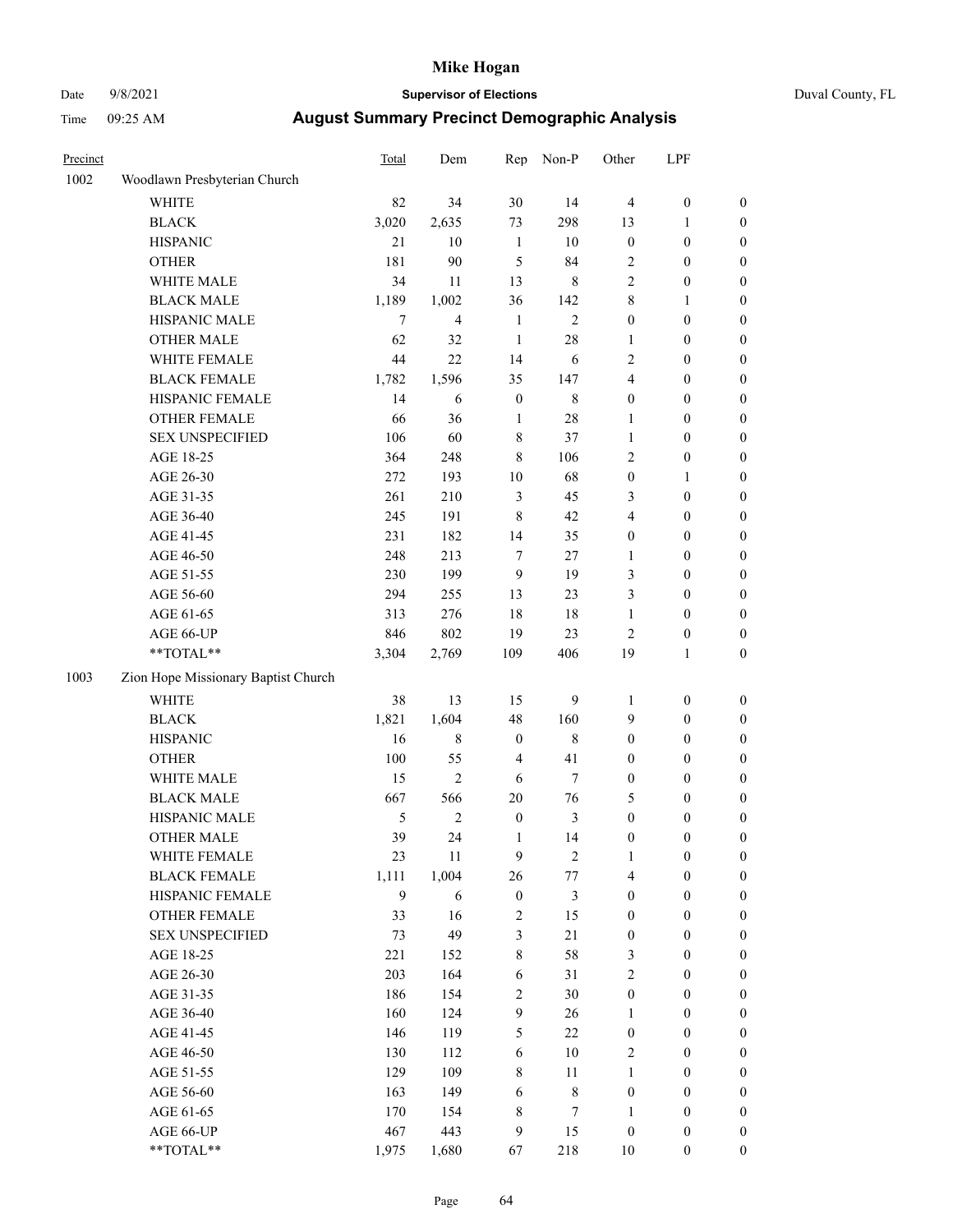### Date 9/8/2021 **Supervisor of Elections** Duval County, FL

| Precinct |                          | Total   | Dem            | Rep                     | Non-P          | Other            | LPF              |                  |
|----------|--------------------------|---------|----------------|-------------------------|----------------|------------------|------------------|------------------|
| 1004     | St Paul AME Church       |         |                |                         |                |                  |                  |                  |
|          | <b>WHITE</b>             | 35      | 16             | 10                      | 9              | $\boldsymbol{0}$ | $\boldsymbol{0}$ | 0                |
|          | <b>BLACK</b>             | 2,341   | 2,087          | 37                      | 208            | 9                | $\boldsymbol{0}$ | $\boldsymbol{0}$ |
|          | <b>HISPANIC</b>          | 14      | $\tau$         | $\overline{2}$          | 5              | $\boldsymbol{0}$ | $\boldsymbol{0}$ | $\boldsymbol{0}$ |
|          | <b>OTHER</b>             | 115     | 73             | 9                       | 32             | 1                | $\boldsymbol{0}$ | $\boldsymbol{0}$ |
|          | WHITE MALE               | 13      | $\overline{4}$ | 5                       | $\overline{4}$ | $\boldsymbol{0}$ | $\boldsymbol{0}$ | $\boldsymbol{0}$ |
|          | <b>BLACK MALE</b>        | 928     | 780            | 22                      | 122            | 4                | $\boldsymbol{0}$ | $\boldsymbol{0}$ |
|          | HISPANIC MALE            | 6       | 3              | $\mathbf{1}$            | $\overline{2}$ | 0                | $\boldsymbol{0}$ | $\boldsymbol{0}$ |
|          | <b>OTHER MALE</b>        | 31      | 20             | 3                       | $\tau$         | 1                | $\boldsymbol{0}$ | $\boldsymbol{0}$ |
|          | WHITE FEMALE             | 20      | 12             | $\overline{\mathbf{4}}$ | $\overline{4}$ | $\boldsymbol{0}$ | $\boldsymbol{0}$ | $\boldsymbol{0}$ |
|          | <b>BLACK FEMALE</b>      | 1,382   | 1,281          | 15                      | $8\sqrt{1}$    | 5                | $\boldsymbol{0}$ | $\boldsymbol{0}$ |
|          | HISPANIC FEMALE          | $\,8\,$ | $\overline{4}$ | $\mathbf{1}$            | 3              | $\boldsymbol{0}$ | $\boldsymbol{0}$ | $\boldsymbol{0}$ |
|          | <b>OTHER FEMALE</b>      | 52      | 44             | $\overline{\mathbf{4}}$ | $\overline{4}$ | $\boldsymbol{0}$ | $\boldsymbol{0}$ | $\boldsymbol{0}$ |
|          | <b>SEX UNSPECIFIED</b>   | 65      | 35             | 3                       | 27             | $\boldsymbol{0}$ | $\boldsymbol{0}$ | $\boldsymbol{0}$ |
|          | AGE 18-25                | 245     | 164            | $10\,$                  | 68             | 3                | $\boldsymbol{0}$ | $\boldsymbol{0}$ |
|          | AGE 26-30                | 185     | 149            | $\tau$                  | 28             | 1                | $\boldsymbol{0}$ | $\boldsymbol{0}$ |
|          | AGE 31-35                | 213     | 158            | $\boldsymbol{9}$        | 44             | $\overline{c}$   | $\boldsymbol{0}$ | $\boldsymbol{0}$ |
|          | AGE 36-40                | 162     | 134            | $\boldsymbol{7}$        | 21             | $\boldsymbol{0}$ | $\boldsymbol{0}$ | $\boldsymbol{0}$ |
|          | AGE 41-45                | 135     | 112            | $\overline{4}$          | 17             | $\overline{c}$   | $\boldsymbol{0}$ | $\boldsymbol{0}$ |
|          | AGE 46-50                | 157     | 139            | $\sqrt{2}$              | 15             | 1                | $\boldsymbol{0}$ | $\boldsymbol{0}$ |
|          | AGE 51-55                | 196     | 175            | 5                       | 15             | 1                | $\boldsymbol{0}$ | $\boldsymbol{0}$ |
|          | AGE 56-60                | 211     | 194            | 5                       | 12             | $\boldsymbol{0}$ | $\boldsymbol{0}$ | $\boldsymbol{0}$ |
|          | AGE 61-65                | 200     | 181            | $\overline{\mathbf{4}}$ | 15             | 0                | $\boldsymbol{0}$ | $\boldsymbol{0}$ |
|          | AGE 66-UP                | 801     | 777            | 5                       | 19             | $\boldsymbol{0}$ | $\boldsymbol{0}$ | $\boldsymbol{0}$ |
|          | $**TOTAL**$              | 2,505   | 2,183          | 58                      | 254            | $10\,$           | $\boldsymbol{0}$ | $\boldsymbol{0}$ |
| 1005     | Legends Community Center |         |                |                         |                |                  |                  |                  |
|          | WHITE                    | 129     | 38             | 49                      | 32             | 9                | $\mathbf{1}$     | $\boldsymbol{0}$ |
|          | <b>BLACK</b>             | 3,423   | 3,046          | $70\,$                  | 291            | 15               | $\mathbf{1}$     | $\boldsymbol{0}$ |
|          | <b>HISPANIC</b>          | 28      | 17             | $\overline{4}$          | $\tau$         | $\boldsymbol{0}$ | $\boldsymbol{0}$ | $\boldsymbol{0}$ |
|          | <b>OTHER</b>             | 165     | 95             | 9                       | 60             | $\mathbf{1}$     | $\boldsymbol{0}$ | $\boldsymbol{0}$ |
|          | WHITE MALE               | 57      | 17             | 22                      | 15             | 3                | $\boldsymbol{0}$ | $\boldsymbol{0}$ |
|          | <b>BLACK MALE</b>        | 1,336   | 1,140          | 35                      | 154            | 6                | 1                | $\boldsymbol{0}$ |
|          | HISPANIC MALE            | 13      | $\sqrt{5}$     | $\overline{4}$          | $\overline{4}$ | 0                | $\boldsymbol{0}$ | $\boldsymbol{0}$ |
|          | <b>OTHER MALE</b>        | 54      | 28             | 3                       | 23             | $\boldsymbol{0}$ | $\boldsymbol{0}$ | $\boldsymbol{0}$ |
|          | WHITE FEMALE             | 68      | 18             | 26                      | 17             | 6                | 1                | 0                |
|          | <b>BLACK FEMALE</b>      | 2,034   | 1,859          | 35                      | 131            | 9                | $\boldsymbol{0}$ | $\boldsymbol{0}$ |
|          | HISPANIC FEMALE          | 13      | $11\,$         | $\boldsymbol{0}$        | $\sqrt{2}$     | $\boldsymbol{0}$ | $\boldsymbol{0}$ | $\overline{0}$   |
|          | OTHER FEMALE             | 58      | 43             | $\overline{\mathbf{4}}$ | 11             | 0                | $\boldsymbol{0}$ | $\overline{0}$   |
|          | <b>SEX UNSPECIFIED</b>   | 112     | 75             | 3                       | 33             | 1                | $\boldsymbol{0}$ | 0                |
|          | AGE 18-25                | 384     | 279            | $10\,$                  | 90             | 4                | $\mathbf{1}$     | $\overline{0}$   |
|          | AGE 26-30                | 283     | 211            | 15                      | 54             | 3                | $\boldsymbol{0}$ | 0                |
|          | AGE 31-35                | 282     | 224            | $10\,$                  | 47             | $\mathbf{1}$     | $\boldsymbol{0}$ | 0                |
|          | AGE 36-40                | 281     | 226            | 13                      | 40             | 2                | $\boldsymbol{0}$ | 0                |
|          | AGE 41-45                | 249     | 205            | 11                      | 31             | $\overline{c}$   | $\boldsymbol{0}$ | 0                |
|          | AGE 46-50                | 269     | 223            | 14                      | 29             | 3                | $\boldsymbol{0}$ | 0                |
|          | AGE 51-55                | 274     | 233            | $\tau$                  | 32             | $\overline{c}$   | $\boldsymbol{0}$ | $\boldsymbol{0}$ |
|          | AGE 56-60                | 338     | 295            | 16                      | 23             | 4                | $\boldsymbol{0}$ | $\boldsymbol{0}$ |
|          | AGE 61-65                | 317     | 284            | 13                      | 20             | 0                | $\boldsymbol{0}$ | $\boldsymbol{0}$ |
|          | AGE 66-UP                | 1,068   | 1,016          | 23                      | 24             | 4                | $\mathbf{1}$     | 0                |
|          | **TOTAL**                | 3,745   | 3,196          | 132                     | 390            | 25               | $\mathfrak{2}$   | $\boldsymbol{0}$ |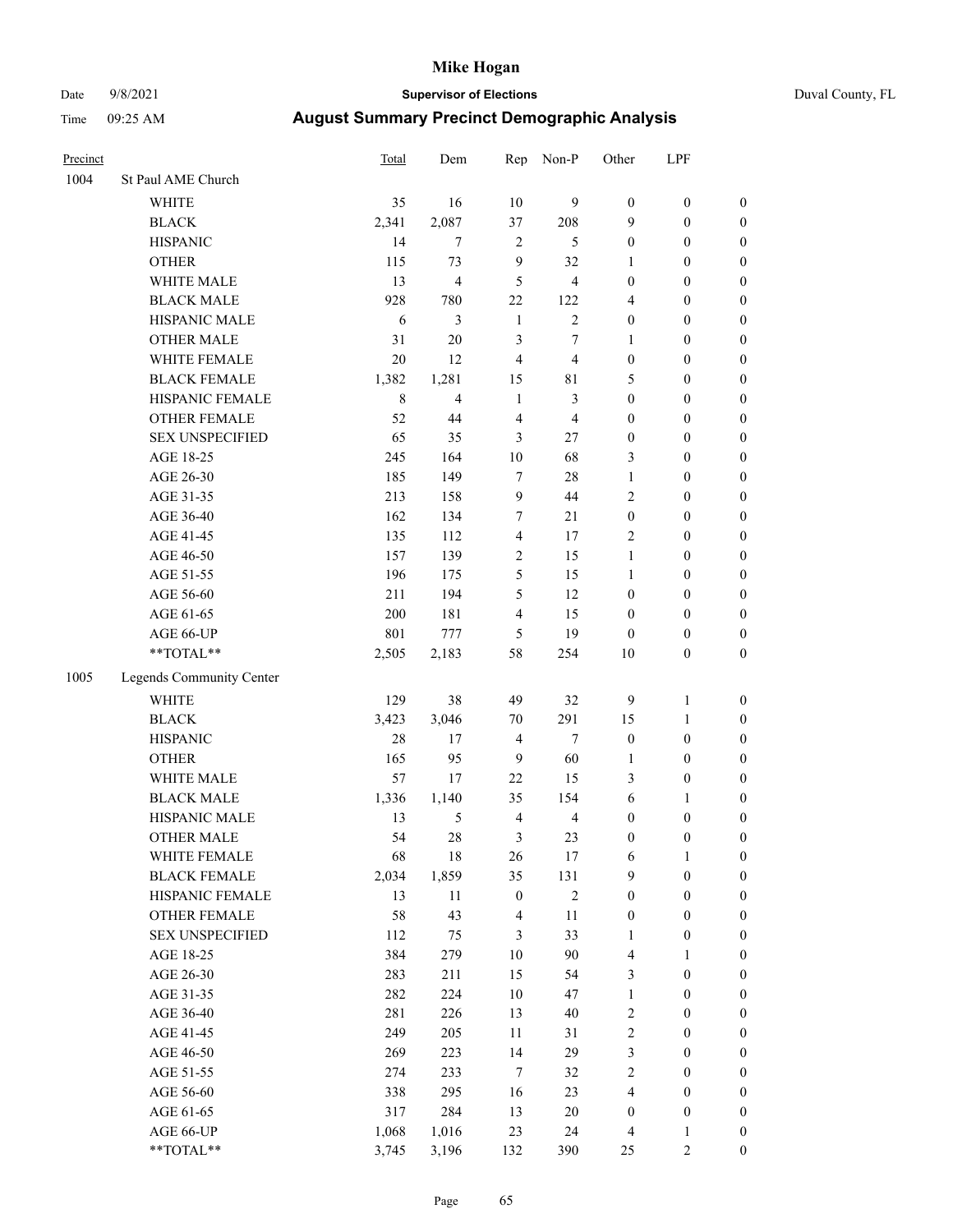Precinct Total Dem Rep Non-P Other LPF

 $1006$ 

 $1007$ 

### Date 9/8/2021 **Supervisor of Elections** Duval County, FL Time 09:25 AM **August Summary Precinct Demographic Analysis**

| Church of God - N Lane Ave     |        |     |           |     |                  |                  |                  |
|--------------------------------|--------|-----|-----------|-----|------------------|------------------|------------------|
| <b>WHITE</b>                   | 1,052  | 221 | 578       | 223 | 23               | 7                | $\boldsymbol{0}$ |
| <b>BLACK</b>                   | 817    | 667 | 28        | 119 | 3                | $\boldsymbol{0}$ | $\boldsymbol{0}$ |
| <b>HISPANIC</b>                | 62     | 24  | 17        | 21  | $\boldsymbol{0}$ | $\boldsymbol{0}$ | $\boldsymbol{0}$ |
| <b>OTHER</b>                   | 136    | 48  | 28        | 58  | $\overline{2}$   | $\boldsymbol{0}$ | $\boldsymbol{0}$ |
| WHITE MALE                     | 472    | 90  | 264       | 103 | 11               | $\overline{4}$   | $\boldsymbol{0}$ |
| <b>BLACK MALE</b>              | 346    | 268 | 17        | 60  | $\mathbf{1}$     | $\boldsymbol{0}$ | $\boldsymbol{0}$ |
| HISPANIC MALE                  | $27\,$ | 11  | $\tau$    | 9   | $\boldsymbol{0}$ | $\boldsymbol{0}$ | $\boldsymbol{0}$ |
| <b>OTHER MALE</b>              | 55     | 17  | 16        | 22  | $\boldsymbol{0}$ | $\boldsymbol{0}$ | $\boldsymbol{0}$ |
| WHITE FEMALE                   | 563    | 129 | 305       | 114 | 12               | 3                | $\boldsymbol{0}$ |
| <b>BLACK FEMALE</b>            | 452    | 383 | $11\,$    | 56  | $\overline{2}$   | $\boldsymbol{0}$ | $\boldsymbol{0}$ |
| HISPANIC FEMALE                | 34     | 13  | 9         | 12  | $\boldsymbol{0}$ | $\boldsymbol{0}$ | $\boldsymbol{0}$ |
| <b>OTHER FEMALE</b>            | 48     | 16  | 9         | 22  | $\mathbf{1}$     | $\boldsymbol{0}$ | $\boldsymbol{0}$ |
| <b>SEX UNSPECIFIED</b>         | 70     | 33  | 13        | 23  | $\mathbf{1}$     | $\boldsymbol{0}$ | $\boldsymbol{0}$ |
| AGE 18-25                      | 231    | 102 | 43        | 79  | $\tau$           | $\boldsymbol{0}$ | $\boldsymbol{0}$ |
| AGE 26-30                      | 185    | 89  | 37        | 57  | $\mathbf{1}$     | 1                | $\boldsymbol{0}$ |
| AGE 31-35                      | 195    | 89  | 49        | 53  | 3                | 1                | $\boldsymbol{0}$ |
| AGE 36-40                      | 182    | 97  | 39        | 41  | 3                | $\mathfrak{2}$   | $\overline{0}$   |
| AGE 41-45                      | 146    | 68  | 47        | 29  | $\overline{c}$   | $\boldsymbol{0}$ | $\boldsymbol{0}$ |
| AGE 46-50                      | 192    | 94  | 60        | 32  | $\overline{4}$   | $\overline{c}$   | $\boldsymbol{0}$ |
| AGE 51-55                      | 179    | 83  | 64        | 30  | $\mathfrak{2}$   | $\boldsymbol{0}$ | $\boldsymbol{0}$ |
| AGE 56-60                      | 210    | 87  | 83        | 38  | 1                | $\mathbf{1}$     | $\boldsymbol{0}$ |
| AGE 61-65                      | 177    | 82  | 64        | 28  | 3                | $\boldsymbol{0}$ | $\boldsymbol{0}$ |
| AGE 66-UP                      | 370    | 169 | 165       | 34  | $\mathfrak{2}$   | $\boldsymbol{0}$ | $\boldsymbol{0}$ |
| **TOTAL**                      | 2,067  | 960 | 651       | 421 | 28               | 7                | $\boldsymbol{0}$ |
| Evangel Temple Assembly of God |        |     |           |     |                  |                  |                  |
| <b>WHITE</b>                   | 914    | 236 | 462       | 200 | 13               | $\mathfrak{Z}$   | $\boldsymbol{0}$ |
| <b>BLACK</b>                   | 571    | 461 | 18        | 90  | $\mathbf{1}$     | $\mathbf{1}$     | $\boldsymbol{0}$ |
| <b>HISPANIC</b>                | 102    | 48  | 16        | 37  | $\mathbf{1}$     | $\boldsymbol{0}$ | $\boldsymbol{0}$ |
| <b>OTHER</b>                   | 146    | 60  | 41        | 44  | $\boldsymbol{0}$ | 1                | $\boldsymbol{0}$ |
| WHITE MALE                     | 416    | 101 | 225       | 82  | 7                | 1                | $\boldsymbol{0}$ |
| <b>BLACK MALE</b>              | 218    | 155 | 14        | 47  | $\mathbf{1}$     | $\mathbf{1}$     | $\boldsymbol{0}$ |
| HISPANIC MALE                  | 38     | 15  | $\,$ $\,$ | 14  | $\mathbf{1}$     | $\boldsymbol{0}$ | 0                |
| <b>OTHER MALE</b>              | 45     | 13  | 17        | 14  | $\boldsymbol{0}$ | 1                | 0                |
| WHITE FEMALE                   | 492    | 133 | 234       | 117 | 6                | $\sqrt{2}$       | $\boldsymbol{0}$ |
| <b>BLACK FEMALE</b>            | 345    | 299 | 4         | 42  | $\boldsymbol{0}$ | $\boldsymbol{0}$ | $\boldsymbol{0}$ |
| HISPANIC FEMALE                | 64     | 33  | 8         | 23  | $\boldsymbol{0}$ | $\boldsymbol{0}$ | $\boldsymbol{0}$ |
| <b>OTHER FEMALE</b>            | 66     | 30  | 19        | 17  | $\boldsymbol{0}$ | $\boldsymbol{0}$ | $\theta$         |
| <b>SEX UNSPECIFIED</b>         | 49     | 26  | $\,$ $\,$ | 15  | $\boldsymbol{0}$ | $\boldsymbol{0}$ | $\theta$         |
| AGE 18-25                      | 192    | 89  | 39        | 61  | 1                | $\mathbf{2}$     | 0                |
| AGE 26-30                      | 164    | 86  | 26        | 50  | 1                | 1                | 0                |
| AGE 31-35                      | 172    | 79  | 40        | 49  | 3                | $\mathbf{1}$     | 0                |
| AGE 36-40                      | 155    | 80  | 37        | 36  | 1                | 1                | 0                |
| AGE 41-45                      | 139    | 67  | 34        | 37  | 1                | $\boldsymbol{0}$ | 0                |
| AGE 46-50                      | 131    | 56  | 36        | 39  | $\boldsymbol{0}$ | $\boldsymbol{0}$ | $\boldsymbol{0}$ |
| AGE 51-55                      | 137    | 56  | 52        | 25  | 4                | $\boldsymbol{0}$ | $\boldsymbol{0}$ |
| AGE 56-60                      | 141    | 75  | 47        | 19  | $\boldsymbol{0}$ | $\boldsymbol{0}$ | $\boldsymbol{0}$ |

AGE 61-65 163 63 72 28 0 0 0 AGE 66-UP 339 154 154 27 4 0 0 \*\*TOTAL\*\* 1,733 805 537 371 15 5 0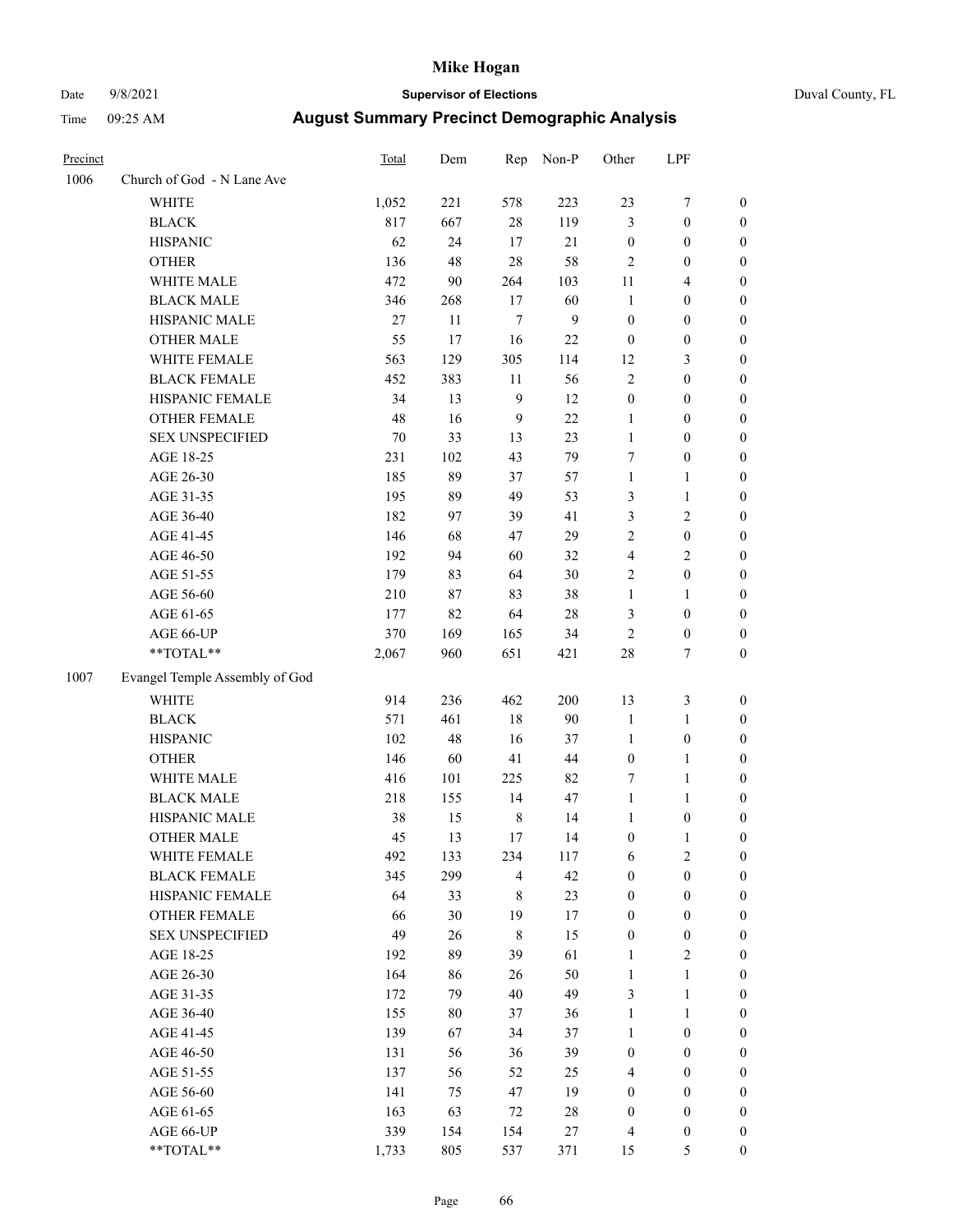# Date 9/8/2021 **Supervisor of Elections** Duval County, FL

| Precinct |                                 | <b>Total</b> | Dem    | Rep    | Non-P  | Other                   | LPF              |                  |
|----------|---------------------------------|--------------|--------|--------|--------|-------------------------|------------------|------------------|
| 1008     | Mary Lena Gibbs Center          |              |        |        |        |                         |                  |                  |
|          | WHITE                           | 1,201        | 260    | 645    | 265    | 21                      | 10               | 0                |
|          | <b>BLACK</b>                    | 2,124        | 1,714  | 84     | 310    | 15                      | $\mathbf{1}$     | 0                |
|          | <b>HISPANIC</b>                 | 229          | 94     | 41     | 91     | 3                       | $\boldsymbol{0}$ | $\boldsymbol{0}$ |
|          | <b>OTHER</b>                    | 410          | 138    | 113    | 154    | $\overline{4}$          | 1                | $\boldsymbol{0}$ |
|          | WHITE MALE                      | 562          | 104    | 318    | 126    | 9                       | 5                | $\boldsymbol{0}$ |
|          | <b>BLACK MALE</b>               | 852          | 651    | 44     | 150    | 7                       | $\boldsymbol{0}$ | $\boldsymbol{0}$ |
|          | HISPANIC MALE                   | 102          | 37     | 27     | 37     | $\mathbf{1}$            | $\boldsymbol{0}$ | $\boldsymbol{0}$ |
|          | <b>OTHER MALE</b>               | 165          | 41     | 54     | 68     | $\sqrt{2}$              | $\boldsymbol{0}$ | $\boldsymbol{0}$ |
|          | WHITE FEMALE                    | 618          | 151    | 319    | 131    | 12                      | 5                | $\boldsymbol{0}$ |
|          | <b>BLACK FEMALE</b>             | 1,232        | 1,034  | 39     | 150    | $\,$ 8 $\,$             | $\mathbf{1}$     | 0                |
|          | HISPANIC FEMALE                 | 120          | 55     | 13     | 50     | $\sqrt{2}$              | $\boldsymbol{0}$ | 0                |
|          | OTHER FEMALE                    | 184          | 77     | 51     | 54     | $\mathbf{1}$            | 1                | 0                |
|          | <b>SEX UNSPECIFIED</b>          | 129          | 56     | $18\,$ | 54     | $\mathbf{1}$            | $\boldsymbol{0}$ | $\boldsymbol{0}$ |
|          | AGE 18-25                       | 521          | 259    | 67     | 185    | 9                       | 1                | $\boldsymbol{0}$ |
|          | AGE 26-30                       | 394          | 215    | 62     | 108    | 6                       | 3                | $\boldsymbol{0}$ |
|          | AGE 31-35                       | 400          | 198    | 79     | 113    | 6                       | $\overline{4}$   | $\boldsymbol{0}$ |
|          | AGE 36-40                       | 399          | 239    | 57     | 96     | 7                       | $\boldsymbol{0}$ | $\boldsymbol{0}$ |
|          | AGE 41-45                       | 310          | 179    | 57     | $70\,$ | $\overline{\mathbf{4}}$ | $\boldsymbol{0}$ | $\boldsymbol{0}$ |
|          | AGE 46-50                       | 325          | 191    | 62     | 68     | $\sqrt{2}$              | $\mathbf{2}$     | $\boldsymbol{0}$ |
|          | AGE 51-55                       | 277          | 165    | 66     | $44\,$ | $\sqrt{2}$              | $\boldsymbol{0}$ | 0                |
|          | AGE 56-60                       | 323          | 189    | 90     | 41     | $\sqrt{2}$              | $\mathbf{1}$     | 0                |
|          | AGE 61-65                       | 302          | 166    | 95     | 39     | $\sqrt{2}$              | $\boldsymbol{0}$ | 0                |
|          | AGE 66-UP                       | 713          | 405    | 248    | 56     | 3                       | $\mathbf{1}$     | $\boldsymbol{0}$ |
|          | **TOTAL**                       | 3,964        | 2,206  | 883    | 820    | 43                      | 12               | $\boldsymbol{0}$ |
| 1009     | Oak Hill Church of the Nazarene |              |        |        |        |                         |                  |                  |
|          | WHITE                           | 903          | 197    | 511    | 177    | 12                      | 6                | $\boldsymbol{0}$ |
|          | <b>BLACK</b>                    | 1,425        | 1,135  | 49     | 214    | 26                      | $\mathbf{1}$     | $\boldsymbol{0}$ |
|          | <b>HISPANIC</b>                 | 208          | 92     | 48     | 65     | $\mathbf{1}$            | $\sqrt{2}$       | 0                |
|          | <b>OTHER</b>                    | 288          | 98     | 76     | 109    | 3                       | $\sqrt{2}$       | $\boldsymbol{0}$ |
|          | WHITE MALE                      | 407          | $78\,$ | 249    | $70\,$ | 5                       | 5                | $\boldsymbol{0}$ |
|          | <b>BLACK MALE</b>               | 581          | 433    | 26     | 112    | 9                       | $\mathbf{1}$     | $\boldsymbol{0}$ |
|          | HISPANIC MALE                   | 103          | 43     | 25     | 32     | $\mathbf{1}$            | 2                | 0                |
|          | <b>OTHER MALE</b>               | 114          | 43     | 32     | 36     | 1                       | 2                | $\boldsymbol{0}$ |
|          | WHITE FEMALE                    | 488          | 115    | 260    | 105    | 7                       | $\mathbf{1}$     | 0                |
|          | <b>BLACK FEMALE</b>             | 821          | 684    | 23     | 98     | 16                      | $\boldsymbol{0}$ | 0                |
|          | HISPANIC FEMALE                 | 99           | 47     | 22     | $30\,$ | $\boldsymbol{0}$        | $\boldsymbol{0}$ | 0                |
|          | OTHER FEMALE                    | 129          | 46     | 40     | 43     | $\boldsymbol{0}$        | $\boldsymbol{0}$ | 0                |
|          | <b>SEX UNSPECIFIED</b>          | 82           | 33     | $\tau$ | 39     | 3                       | $\boldsymbol{0}$ | 0                |
|          | AGE 18-25                       | 343          | 176    | 42     | 114    | 9                       | $\sqrt{2}$       | 0                |
|          | AGE 26-30                       | 269          | 149    | 39     | 73     | 6                       | $\sqrt{2}$       | 0                |
|          | AGE 31-35                       | 240          | 131    | 47     | 57     | 4                       | $\mathbf{1}$     | 0                |
|          | AGE 36-40                       | 237          | 136    | 41     | 55     | 5                       | $\boldsymbol{0}$ | 0                |
|          | AGE 41-45                       | 228          | 139    | 37     | 48     | 3                       | $\mathbf{1}$     | 0                |
|          | AGE 46-50                       | 260          | 148    | 62     | 47     | $\sqrt{2}$              | $\mathbf{1}$     | 0                |
|          | AGE 51-55                       | 224          | 131    | 55     | 34     | $\sqrt{2}$              | $\sqrt{2}$       | $\boldsymbol{0}$ |
|          | AGE 56-60                       | 258          | 140    | 69     | 46     | 3                       | $\boldsymbol{0}$ | $\boldsymbol{0}$ |
|          | AGE 61-65                       | 267          | 119    | 107    | 38     | $\mathfrak{Z}$          | $\boldsymbol{0}$ | $\overline{0}$   |
|          | AGE 66-UP                       | 498          | 253    | 185    | 53     | 5                       | $\sqrt{2}$       | 0                |
|          | **TOTAL**                       | 2,824        | 1,522  | 684    | 565    | 42                      | 11               | $\boldsymbol{0}$ |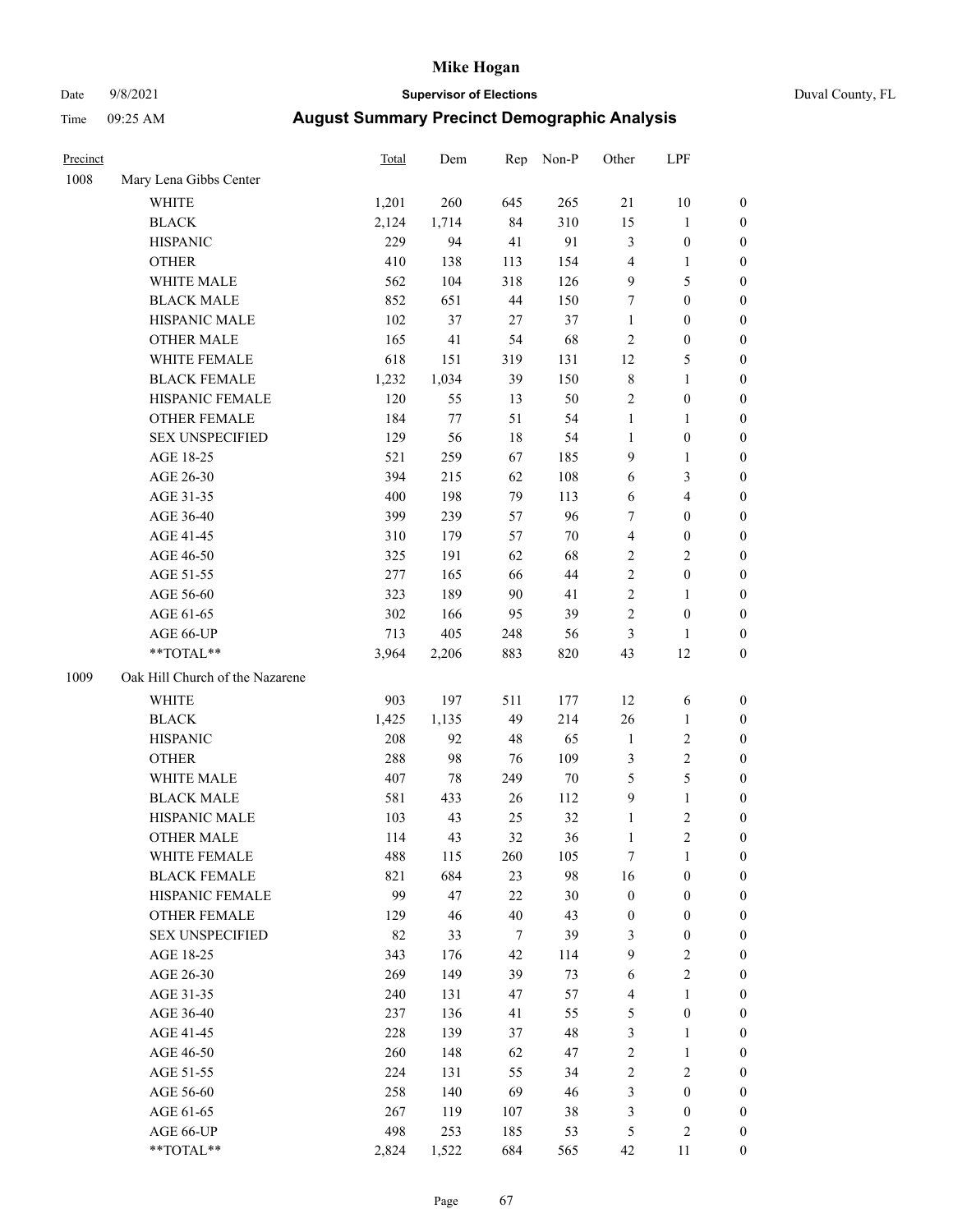# Date 9/8/2021 **Supervisor of Elections** Duval County, FL

| Precinct |                             | Total       | Dem              | Rep    | Non-P            | Other            | LPF              |                  |
|----------|-----------------------------|-------------|------------------|--------|------------------|------------------|------------------|------------------|
| 1010     | Sweetwater Church of Christ |             |                  |        |                  |                  |                  |                  |
|          | <b>WHITE</b>                | 1,319       | 292              | 695    | 297              | 32               | $\mathfrak{Z}$   | 0                |
|          | <b>BLACK</b>                | 763         | 612              | $28\,$ | 111              | $10\,$           | $\sqrt{2}$       | 0                |
|          | <b>HISPANIC</b>             | 159         | 74               | 28     | 52               | $\overline{4}$   | $\mathbf{1}$     | $\boldsymbol{0}$ |
|          | <b>OTHER</b>                | 206         | 70               | 54     | 78               | 4                | $\boldsymbol{0}$ | $\boldsymbol{0}$ |
|          | WHITE MALE                  | 593         | 106              | 337    | 136              | 12               | $\sqrt{2}$       | $\boldsymbol{0}$ |
|          | <b>BLACK MALE</b>           | 294         | 215              | 15     | 56               | 6                | $\sqrt{2}$       | $\boldsymbol{0}$ |
|          | HISPANIC MALE               | 75          | 28               | 15     | 30               | $\mathbf{1}$     | $\mathbf{1}$     | $\boldsymbol{0}$ |
|          | <b>OTHER MALE</b>           | 83          | 30               | 19     | 32               | $\mathfrak{2}$   | $\boldsymbol{0}$ | $\boldsymbol{0}$ |
|          | WHITE FEMALE                | 710         | 182              | 350    | 157              | 20               | 1                | $\boldsymbol{0}$ |
|          | <b>BLACK FEMALE</b>         | 461         | 390              | 12     | 55               | 4                | $\boldsymbol{0}$ | 0                |
|          | HISPANIC FEMALE             | 78          | 41               | 13     | 21               | 3                | $\boldsymbol{0}$ | 0                |
|          | OTHER FEMALE                | 87          | 30               | 28     | $27\,$           | $\overline{c}$   | $\boldsymbol{0}$ | $\boldsymbol{0}$ |
|          | <b>SEX UNSPECIFIED</b>      | 66          | 26               | 16     | 24               | $\boldsymbol{0}$ | $\boldsymbol{0}$ | $\boldsymbol{0}$ |
|          | AGE 18-25                   | 303         | 129              | 53     | 109              | 12               | $\boldsymbol{0}$ | $\boldsymbol{0}$ |
|          | AGE 26-30                   | 227         | 97               | 53     | $72\,$           | 3                | $\sqrt{2}$       | $\boldsymbol{0}$ |
|          | AGE 31-35                   | 207         | 87               | 35     | $77 \,$          | 6                | $\sqrt{2}$       | $\boldsymbol{0}$ |
|          | AGE 36-40                   | 201         | 93               | 50     | 56               | $\mathbf{1}$     | $\mathbf{1}$     | $\boldsymbol{0}$ |
|          | AGE 41-45                   | 197         | 95               | 51     | 47               | 4                | $\boldsymbol{0}$ | $\boldsymbol{0}$ |
|          | AGE 46-50                   | 179         | 89               | 49     | 35               | 6                | $\boldsymbol{0}$ | $\boldsymbol{0}$ |
|          | AGE 51-55                   | 203         | 97               | 74     | 25               | 7                | $\boldsymbol{0}$ | $\boldsymbol{0}$ |
|          | AGE 56-60                   | 225         | 93               | 93     | 38               | $\mathbf{1}$     | $\boldsymbol{0}$ | 0                |
|          | AGE 61-65                   | 223         | 82               | 107    | 29               | 5                | $\boldsymbol{0}$ | 0                |
|          | AGE 66-UP                   | 482         | 186              | 240    | 50               | 5                | 1                | $\boldsymbol{0}$ |
|          | **TOTAL**                   | 2,447       | 1,048            | 805    | 538              | 50               | 6                | $\boldsymbol{0}$ |
| 1011     | Teamsters 512               |             |                  |        |                  |                  |                  |                  |
|          | <b>WHITE</b>                | 1,065       | 195              | 636    | 219              | 7                | $\,$ 8 $\,$      | $\boldsymbol{0}$ |
|          | <b>BLACK</b>                | 439         | 343              | 15     | 77               | 3                | $\mathbf{1}$     | $\boldsymbol{0}$ |
|          | <b>HISPANIC</b>             | 75          | 33               | 19     | $22\,$           | $\mathbf{1}$     | $\boldsymbol{0}$ | $\boldsymbol{0}$ |
|          | <b>OTHER</b>                | $8\sqrt{1}$ | 17               | 34     | 28               | $\mathbf{1}$     | $\mathbf{1}$     | $\boldsymbol{0}$ |
|          | WHITE MALE                  | 490         | 80               | 299    | 101              | 5                | $\mathfrak s$    | $\boldsymbol{0}$ |
|          | <b>BLACK MALE</b>           | 171         | 116              | 6      | 46               | $\overline{c}$   | $\mathbf{1}$     | $\boldsymbol{0}$ |
|          | HISPANIC MALE               | 42          | 16               | 13     | 13               | $\boldsymbol{0}$ | $\boldsymbol{0}$ | 0                |
|          | <b>OTHER MALE</b>           | 29          | 5                | 13     | 11               | $\boldsymbol{0}$ | $\boldsymbol{0}$ | 0                |
|          | WHITE FEMALE                | 559         | 110              | 332    | 112              | 2                | 3                | 0                |
|          | <b>BLACK FEMALE</b>         | 260         | 221              | 7      | 31               | $\mathbf{1}$     | $\boldsymbol{0}$ | $\overline{0}$   |
|          | HISPANIC FEMALE             | 32          | 16               | 6      | $\boldsymbol{9}$ | $\mathbf{1}$     | $\boldsymbol{0}$ | $\overline{0}$   |
|          | OTHER FEMALE                | 38          | $\boldsymbol{9}$ | $17$   | 11               | $\mathbf{1}$     | $\boldsymbol{0}$ | 0                |
|          | <b>SEX UNSPECIFIED</b>      | 39          | 15               | $11\,$ | 12               | $\boldsymbol{0}$ | $\mathbf{1}$     | 0                |
|          | AGE 18-25                   | 162         | 58               | 50     | 50               | 3                | $\mathbf{1}$     | 0                |
|          | AGE 26-30                   | 133         | 42               | 35     | 51               | 3                | $\mathfrak{2}$   | 0                |
|          | AGE 31-35                   | 153         | 64               | 47     | 39               | $\overline{c}$   | $\mathbf{1}$     | 0                |
|          | AGE 36-40                   | 163         | 74               | 53     | 34               | $\mathbf{1}$     | $\mathbf{1}$     | 0                |
|          | AGE 41-45                   | 145         | 54               | 64     | 26               | $\boldsymbol{0}$ | $\mathbf{1}$     | 0                |
|          | AGE 46-50                   | 156         | 51               | 72     | 30               | 1                | $\sqrt{2}$       | 0                |
|          | AGE 51-55                   | 128         | 55               | 45     | 26               | $\boldsymbol{0}$ | $\sqrt{2}$       | 0                |
|          | AGE 56-60                   | 155         | 54               | 70     | 30               | 1                | $\boldsymbol{0}$ | 0                |
|          | AGE 61-65                   | 134         | 41               | 68     | 24               | 1                | $\boldsymbol{0}$ | 0                |
|          | AGE 66-UP                   | 331         | 95               | 200    | 36               | $\boldsymbol{0}$ | $\boldsymbol{0}$ | 0                |
|          | **TOTAL**                   | 1,660       | 588              | 704    | 346              | 12               | 10               | $\boldsymbol{0}$ |
|          |                             |             |                  |        |                  |                  |                  |                  |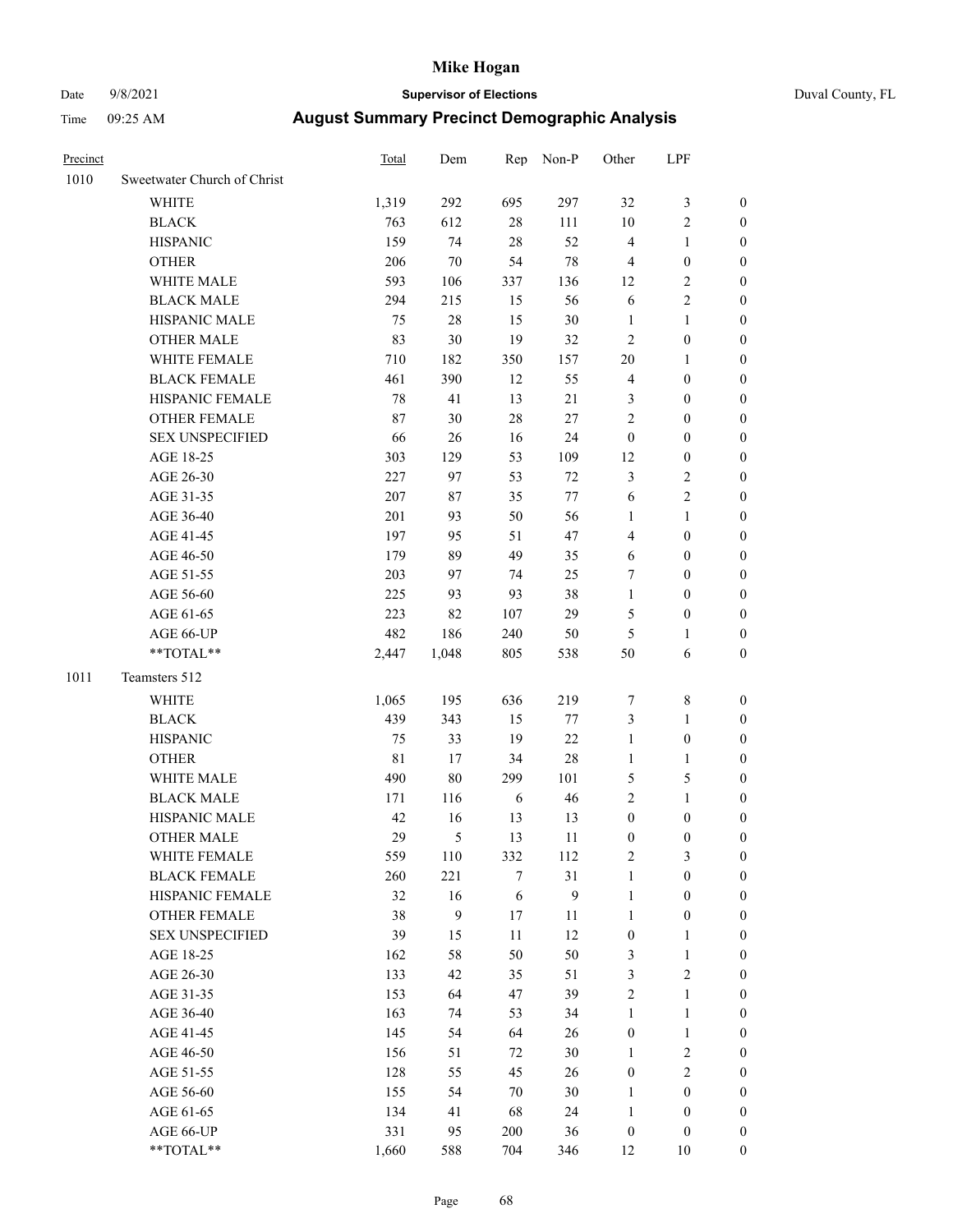# Date 9/8/2021 **Supervisor of Elections** Duval County, FL

| Precinct |                                | <b>Total</b> | Dem    | Rep            | Non-P       | Other            | LPF              |                  |
|----------|--------------------------------|--------------|--------|----------------|-------------|------------------|------------------|------------------|
| 1012     | <b>Gregory West Apartments</b> |              |        |                |             |                  |                  |                  |
|          | WHITE                          | 714          | 173    | 334            | 193         | 11               | $\mathfrak{Z}$   | 0                |
|          | <b>BLACK</b>                   | 1,797        | 1,403  | 64             | 312         | $17\,$           | $\mathbf{1}$     | $\boldsymbol{0}$ |
|          | <b>HISPANIC</b>                | 346          | 165    | 48             | 129         | 4                | $\boldsymbol{0}$ | $\boldsymbol{0}$ |
|          | <b>OTHER</b>                   | 333          | 121    | 67             | 143         | 2                | $\boldsymbol{0}$ | $\boldsymbol{0}$ |
|          | WHITE MALE                     | 306          | 48     | 166            | $87\,$      | 2                | $\mathfrak{Z}$   | $\boldsymbol{0}$ |
|          | <b>BLACK MALE</b>              | 640          | 451    | 38             | 139         | 12               | $\boldsymbol{0}$ | $\boldsymbol{0}$ |
|          | HISPANIC MALE                  | 156          | 58     | 23             | 74          | $\mathbf{1}$     | $\boldsymbol{0}$ | $\boldsymbol{0}$ |
|          | <b>OTHER MALE</b>              | 121          | 39     | 31             | 49          | 2                | $\boldsymbol{0}$ | $\boldsymbol{0}$ |
|          | WHITE FEMALE                   | 394          | 121    | 165            | 99          | 9                | $\boldsymbol{0}$ | $\boldsymbol{0}$ |
|          | <b>BLACK FEMALE</b>            | 1,135        | 938    | 26             | 165         | 5                | 1                | $\boldsymbol{0}$ |
|          | HISPANIC FEMALE                | 185          | 103    | 25             | 54          | 3                | $\boldsymbol{0}$ | $\boldsymbol{0}$ |
|          | <b>OTHER FEMALE</b>            | 163          | 65     | 33             | 65          | $\boldsymbol{0}$ | $\boldsymbol{0}$ | $\boldsymbol{0}$ |
|          | <b>SEX UNSPECIFIED</b>         | 90           | 39     | 6              | 45          | $\boldsymbol{0}$ | $\boldsymbol{0}$ | $\boldsymbol{0}$ |
|          | AGE 18-25                      | 441          | 245    | $27\,$         | 163         | 6                | $\boldsymbol{0}$ | $\boldsymbol{0}$ |
|          | AGE 26-30                      | 363          | 195    | 37             | 122         | 9                | $\boldsymbol{0}$ | $\boldsymbol{0}$ |
|          | AGE 31-35                      | 372          | 232    | 41             | 93          | 4                | $\sqrt{2}$       | $\boldsymbol{0}$ |
|          | AGE 36-40                      | 317          | 200    | 32             | $8\sqrt{1}$ | 4                | $\boldsymbol{0}$ | $\boldsymbol{0}$ |
|          | AGE 41-45                      | 294          | 191    | 40             | 60          | 2                | $\mathbf{1}$     | $\boldsymbol{0}$ |
|          | AGE 46-50                      | 278          | 177    | 40             | 57          | 4                | $\boldsymbol{0}$ | $\boldsymbol{0}$ |
|          | AGE 51-55                      | 250          | 145    | 55             | 50          | $\boldsymbol{0}$ | $\boldsymbol{0}$ | $\boldsymbol{0}$ |
|          | AGE 56-60                      | 249          | 135    | 59             | 53          | 2                | $\boldsymbol{0}$ | $\boldsymbol{0}$ |
|          | AGE 61-65                      | 221          | 130    | 48             | 42          | $\mathbf{1}$     | $\boldsymbol{0}$ | $\boldsymbol{0}$ |
|          | AGE 66-UP                      | 405          | 212    | 134            | 56          | $\mathbf{2}$     | 1                | $\boldsymbol{0}$ |
|          | **TOTAL**                      | 3,190        | 1,862  | 513            | $777\,$     | 34               | $\overline{4}$   | $\boldsymbol{0}$ |
| 1013     | Cedar Creek Baptist Church     |              |        |                |             |                  |                  |                  |
|          | <b>WHITE</b>                   | 766          | 178    | 445            | 125         | $11\,$           | $\boldsymbol{7}$ | $\boldsymbol{0}$ |
|          | <b>BLACK</b>                   | 474          | 363    | $11\,$         | 93          | 7                | $\boldsymbol{0}$ | $\boldsymbol{0}$ |
|          | <b>HISPANIC</b>                | 77           | 33     | 11             | 31          | 2                | $\boldsymbol{0}$ | $\boldsymbol{0}$ |
|          | <b>OTHER</b>                   | 83           | 17     | 28             | 37          | $\boldsymbol{0}$ | $\mathbf{1}$     | $\boldsymbol{0}$ |
|          | WHITE MALE                     | 351          | 72     | 200            | $70\,$      | 3                | 6                | $\boldsymbol{0}$ |
|          | <b>BLACK MALE</b>              | 162          | 110    | $\mathfrak{S}$ | 43          | 4                | $\boldsymbol{0}$ | $\boldsymbol{0}$ |
|          | HISPANIC MALE                  | 30           | 12     | $\overline{4}$ | 13          | $\mathbf{1}$     | $\boldsymbol{0}$ | $\boldsymbol{0}$ |
|          | <b>OTHER MALE</b>              | 34           | 5      | 11             | 18          | $\boldsymbol{0}$ | $\boldsymbol{0}$ | $\boldsymbol{0}$ |
|          | WHITE FEMALE                   | 410          | 106    | 241            | 54          | 8                | 1                | 0                |
|          | <b>BLACK FEMALE</b>            | 300          | 243    | 6              | 48          | 3                | $\boldsymbol{0}$ | $\overline{0}$   |
|          | HISPANIC FEMALE                | 45           | $20\,$ | 7              | 17          | $\mathbf{1}$     | $\boldsymbol{0}$ | $\overline{0}$   |
|          | OTHER FEMALE                   | 26           | 6      | $10\,$         | $10\,$      | $\boldsymbol{0}$ | $\boldsymbol{0}$ | 0                |
|          | <b>SEX UNSPECIFIED</b>         | 42           | 17     | 11             | 13          | $\boldsymbol{0}$ | $\mathbf{1}$     | 0                |
|          | AGE 18-25                      | 159          | 60     | 45             | 47          | 7                | $\boldsymbol{0}$ | 0                |
|          | AGE 26-30                      | 152          | 72     | 31             | $44\,$      | 4                | $\mathbf{1}$     | 0                |
|          | AGE 31-35                      | 152          | 67     | 36             | 47          | $\boldsymbol{0}$ | $\sqrt{2}$       | 0                |
|          | AGE 36-40                      | 112          | 50     | 36             | 23          | 2                | $\mathbf{1}$     | 0                |
|          | AGE 41-45                      | 103          | 48     | 29             | 23          | $\overline{c}$   | $\mathbf{1}$     | 0                |
|          | AGE 46-50                      | 93           | 45     | 28             | 18          | $\mathbf{1}$     | $\mathbf{1}$     | 0                |
|          | AGE 51-55                      | 113          | 51     | 38             | 21          | 2                | $\mathbf{1}$     | 0                |
|          | AGE 56-60                      | 138          | 55     | 54             | $27\,$      | $\mathbf{1}$     | $\mathbf{1}$     | 0                |
|          | AGE 61-65                      | 101          | 51     | 37             | 13          | $\boldsymbol{0}$ | $\boldsymbol{0}$ | 0                |
|          | AGE 66-UP                      | 277          | 92     | 161            | 23          | $\mathbf{1}$     | $\boldsymbol{0}$ | 0                |
|          | **TOTAL**                      | 1,400        | 591    | 495            | 286         | $20\,$           | 8                | $\boldsymbol{0}$ |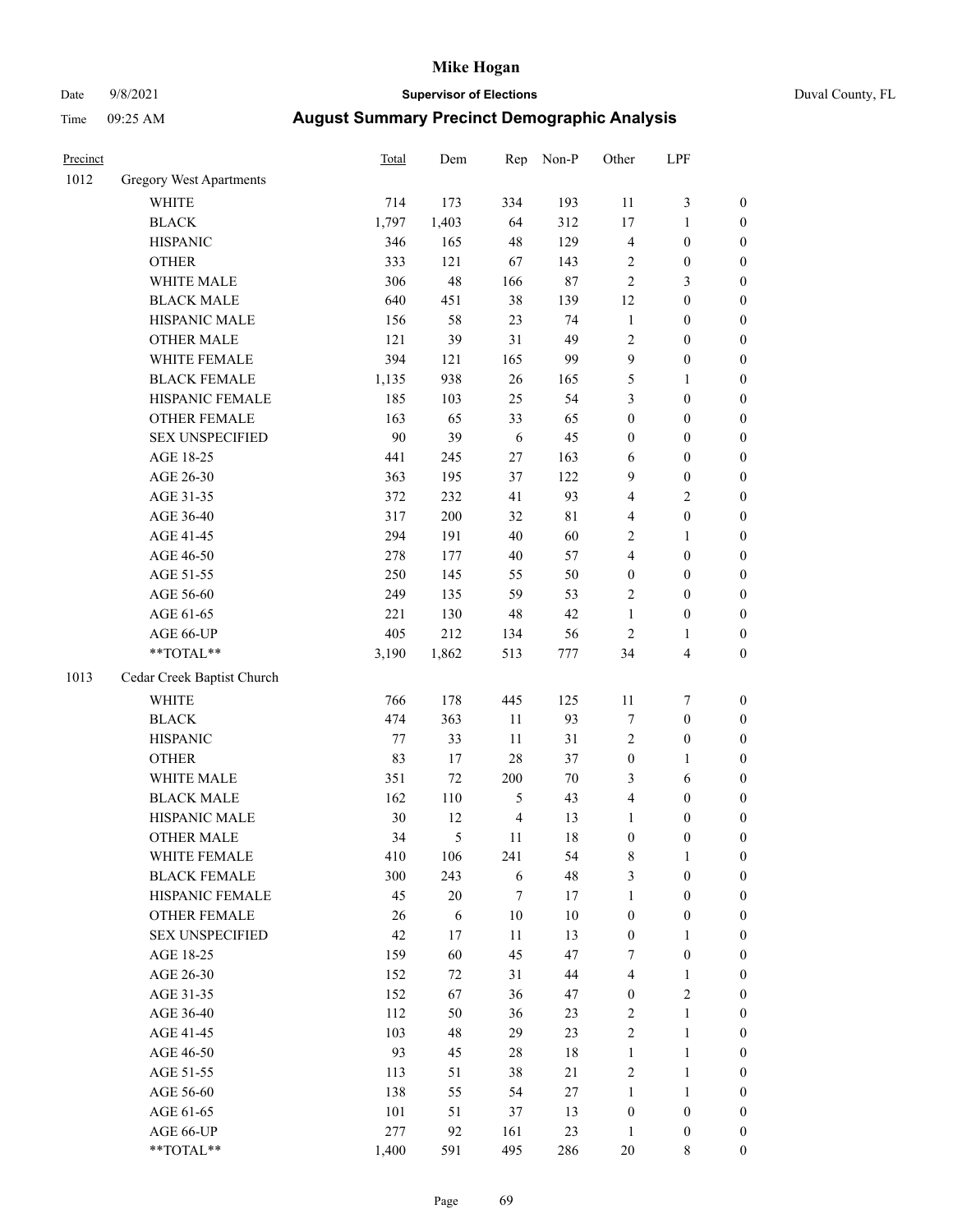## Date 9/8/2021 **Supervisor of Elections** Duval County, FL

| Precinct |                             | <b>Total</b> | Dem   | Rep    | Non-P  | Other                   | LPF              |                  |
|----------|-----------------------------|--------------|-------|--------|--------|-------------------------|------------------|------------------|
| 1014     | McGirts Creek Regional Park |              |       |        |        |                         |                  |                  |
|          | <b>WHITE</b>                | 1,264        | 303   | 645    | 286    | 19                      | 11               | 0                |
|          | <b>BLACK</b>                | 1,763        | 1,420 | 61     | 257    | 25                      | $\boldsymbol{0}$ | 0                |
|          | <b>HISPANIC</b>             | 255          | 105   | 45     | 103    | $\mathbf{2}$            | $\boldsymbol{0}$ | $\boldsymbol{0}$ |
|          | <b>OTHER</b>                | 360          | 120   | 114    | 120    | 4                       | $\sqrt{2}$       | $\boldsymbol{0}$ |
|          | WHITE MALE                  | 617          | 130   | 322    | 145    | 11                      | 9                | $\boldsymbol{0}$ |
|          | <b>BLACK MALE</b>           | 726          | 539   | 33     | 141    | 13                      | $\boldsymbol{0}$ | $\boldsymbol{0}$ |
|          | HISPANIC MALE               | 113          | 39    | 25     | 48     | $\mathbf{1}$            | $\boldsymbol{0}$ | $\boldsymbol{0}$ |
|          | <b>OTHER MALE</b>           | 133          | 37    | 49     | 47     | $\boldsymbol{0}$        | $\boldsymbol{0}$ | $\boldsymbol{0}$ |
|          | WHITE FEMALE                | 636          | 171   | 316    | 139    | 8                       | $\sqrt{2}$       | $\boldsymbol{0}$ |
|          | <b>BLACK FEMALE</b>         | 1,004        | 856   | 27     | 110    | $11\,$                  | $\boldsymbol{0}$ | $\boldsymbol{0}$ |
|          | HISPANIC FEMALE             | 137          | 63    | 19     | 54     | $\mathbf{1}$            | $\boldsymbol{0}$ | $\boldsymbol{0}$ |
|          | OTHER FEMALE                | 169          | 64    | 58     | 42     | 3                       | $\sqrt{2}$       | $\boldsymbol{0}$ |
|          | <b>SEX UNSPECIFIED</b>      | 107          | 49    | 16     | $40\,$ | $\mathbf{2}$            | $\boldsymbol{0}$ | $\boldsymbol{0}$ |
|          | AGE 18-25                   | 422          | 221   | 54     | 139    | 6                       | $\sqrt{2}$       | $\boldsymbol{0}$ |
|          | AGE 26-30                   | 355          | 166   | 66     | 110    | 8                       | 5                | $\boldsymbol{0}$ |
|          | AGE 31-35                   | 360          | 185   | 68     | 101    | 6                       | $\boldsymbol{0}$ | $\boldsymbol{0}$ |
|          | AGE 36-40                   | 294          | 159   | 53     | 77     | 5                       | $\boldsymbol{0}$ | $\boldsymbol{0}$ |
|          | AGE 41-45                   | 267          | 162   | 37     | 63     | 5                       | $\boldsymbol{0}$ | $\boldsymbol{0}$ |
|          | AGE 46-50                   | 293          | 165   | 68     | 52     | 8                       | $\boldsymbol{0}$ | $\boldsymbol{0}$ |
|          | AGE 51-55                   | 317          | 166   | 86     | 59     | $\mathbf{1}$            | $\mathfrak{S}$   | $\boldsymbol{0}$ |
|          | AGE 56-60                   | 310          | 180   | 77     | 51     | $\mathbf{2}$            | $\boldsymbol{0}$ | $\boldsymbol{0}$ |
|          | AGE 61-65                   | 304          | 177   | 87     | 38     | $\mathbf{1}$            | 1                | $\boldsymbol{0}$ |
|          | AGE 66-UP                   | 720          | 367   | 269    | 76     | 8                       | $\boldsymbol{0}$ | $\boldsymbol{0}$ |
|          | $**TOTAL**$                 | 3,642        | 1,948 | 865    | 766    | 50                      | 13               | $\boldsymbol{0}$ |
| 1015     | River City Community Church |              |       |        |        |                         |                  |                  |
|          | <b>WHITE</b>                | 1,189        | 299   | 616    | 246    | 24                      | $\overline{4}$   | $\boldsymbol{0}$ |
|          | <b>BLACK</b>                | 1,243        | 1,000 | 35     | 190    | 18                      | $\boldsymbol{0}$ | $\boldsymbol{0}$ |
|          | <b>HISPANIC</b>             | 219          | 97    | 37     | $80\,$ | 4                       | $\mathbf{1}$     | $\boldsymbol{0}$ |
|          | <b>OTHER</b>                | 370          | 102   | 123    | 137    | $\tau$                  | $\mathbf{1}$     | $\boldsymbol{0}$ |
|          | WHITE MALE                  | 561          | 105   | 307    | 130    | 16                      | 3                | $\boldsymbol{0}$ |
|          | <b>BLACK MALE</b>           | 512          | 395   | $20\,$ | $88\,$ | 9                       | $\boldsymbol{0}$ | $\boldsymbol{0}$ |
|          | HISPANIC MALE               | 94           | 34    | $22\,$ | 36     | $\overline{\mathbf{c}}$ | $\boldsymbol{0}$ | 0                |
|          | <b>OTHER MALE</b>           | 146          | 34    | 58     | 51     | $\overline{c}$          | $\mathbf{1}$     | $\boldsymbol{0}$ |
|          | WHITE FEMALE                | 616          | 191   | 303    | 113    | 8                       | 1                | 0                |
|          | <b>BLACK FEMALE</b>         | 706          | 584   | 15     | 99     | 8                       | $\boldsymbol{0}$ | $\overline{0}$   |
|          | HISPANIC FEMALE             | 123          | 63    | 15     | 42     | $\overline{c}$          | $\mathbf{1}$     | $\overline{0}$   |
|          | OTHER FEMALE                | 173          | 56    | 51     | 62     | 4                       | $\boldsymbol{0}$ | $\overline{0}$   |
|          | <b>SEX UNSPECIFIED</b>      | 90           | 36    | $20\,$ | 32     | 2                       | $\boldsymbol{0}$ | 0                |
|          | AGE 18-25                   | 382          | 173   | 67     | 130    | $10\,$                  | $\sqrt{2}$       | 0                |
|          | AGE 26-30                   | 272          | 126   | 56     | 84     | 6                       | $\boldsymbol{0}$ | 0                |
|          | AGE 31-35                   | 288          | 160   | 46     | 73     | 8                       | $\mathbf{1}$     | 0                |
|          | AGE 36-40                   | 242          | 123   | 42     | $71\,$ | 4                       | $\sqrt{2}$       | 0                |
|          | AGE 41-45                   | 227          | 117   | 55     | 49     | 6                       | $\boldsymbol{0}$ | 0                |
|          | AGE 46-50                   | 235          | 124   | 64     | 45     | $\overline{c}$          | $\boldsymbol{0}$ | 0                |
|          | AGE 51-55                   | 251          | 134   | 57     | 56     | 4                       | $\boldsymbol{0}$ | $\overline{0}$   |
|          | AGE 56-60                   | 276          | 150   | 81     | $40\,$ | 5                       | $\boldsymbol{0}$ | $\overline{0}$   |
|          | AGE 61-65                   | 303          | 153   | 98     | 51     | $\mathbf{1}$            | $\boldsymbol{0}$ | $\overline{0}$   |
|          | AGE 66-UP                   | 545          | 238   | 245    | 54     | 7                       | $\mathbf{1}$     | 0                |
|          | **TOTAL**                   | 3,021        | 1,498 | 811    | 653    | 53                      | 6                | $\boldsymbol{0}$ |
|          |                             |              |       |        |        |                         |                  |                  |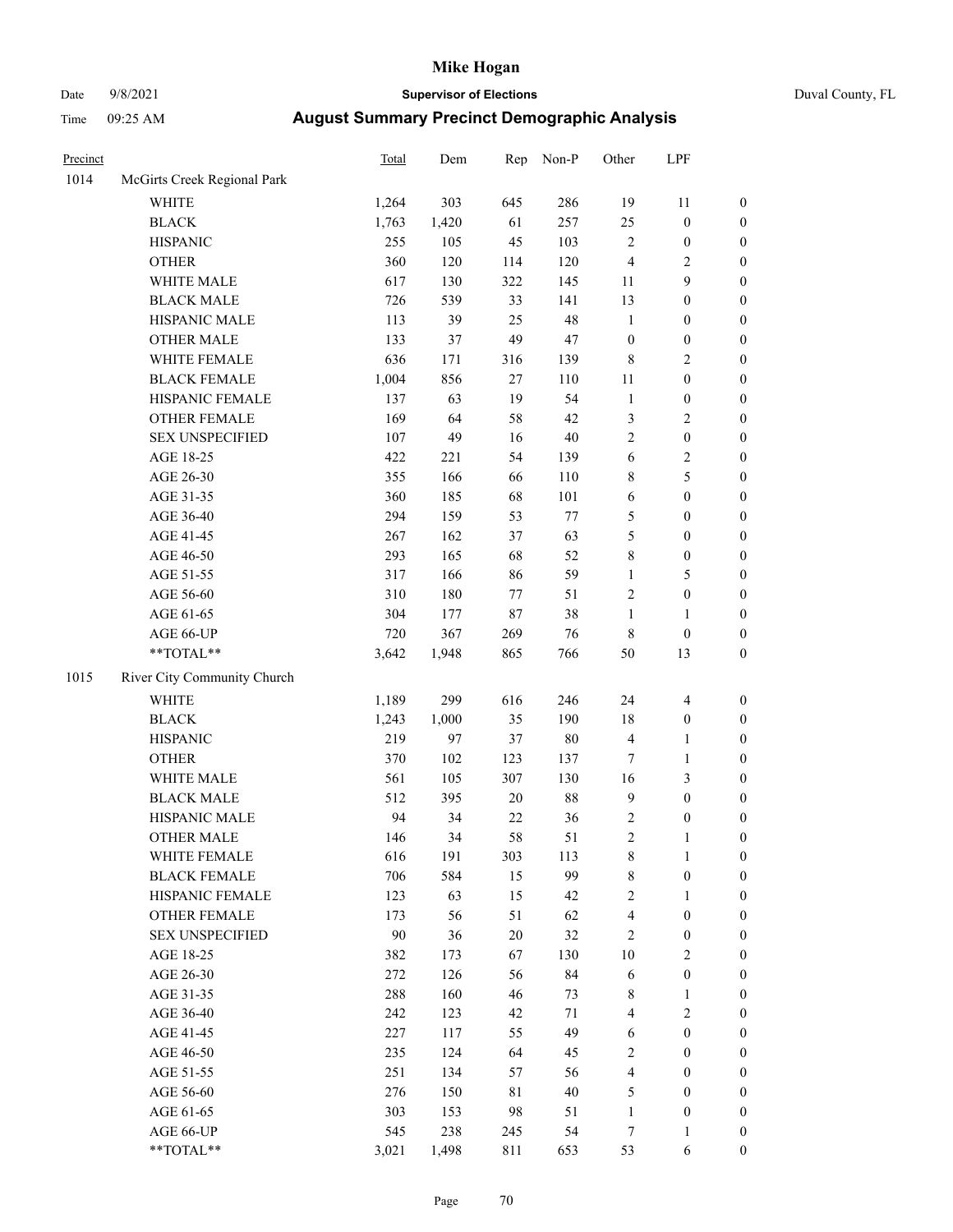# Date 9/8/2021 **Supervisor of Elections** Duval County, FL

| Precinct |                         | Total | Dem              | Rep            | Non-P            | Other                   | LPF              |                  |
|----------|-------------------------|-------|------------------|----------------|------------------|-------------------------|------------------|------------------|
| 1016     | Argyle Church of Christ |       |                  |                |                  |                         |                  |                  |
|          | <b>WHITE</b>            | 832   | 165              | 437            | 214              | 8                       | $\,$ 8 $\,$      | 0                |
|          | <b>BLACK</b>            | 784   | 598              | 42             | 135              | 9                       | $\boldsymbol{0}$ | 0                |
|          | <b>HISPANIC</b>         | 193   | 60               | 47             | $8\sqrt{1}$      | 4                       | $\mathbf{1}$     | $\boldsymbol{0}$ |
|          | <b>OTHER</b>            | 250   | 87               | 75             | 86               | 1                       | $\mathbf{1}$     | $\boldsymbol{0}$ |
|          | WHITE MALE              | 396   | 67               | 219            | 101              | $\overline{\mathbf{c}}$ | 7                | $\boldsymbol{0}$ |
|          | <b>BLACK MALE</b>       | 329   | 221              | 24             | 79               | 5                       | $\boldsymbol{0}$ | $\boldsymbol{0}$ |
|          | HISPANIC MALE           | 93    | 29               | 22             | 38               | 3                       | $\mathbf{1}$     | $\boldsymbol{0}$ |
|          | <b>OTHER MALE</b>       | 83    | 24               | 31             | 28               | $\boldsymbol{0}$        | $\boldsymbol{0}$ | $\boldsymbol{0}$ |
|          | WHITE FEMALE            | 427   | 97               | 215            | 108              | 6                       | 1                | $\boldsymbol{0}$ |
|          | <b>BLACK FEMALE</b>     | 444   | 368              | 18             | 54               | 4                       | $\boldsymbol{0}$ | 0                |
|          | HISPANIC FEMALE         | 96    | 29               | 25             | 41               | $\mathbf{1}$            | $\boldsymbol{0}$ | 0                |
|          | OTHER FEMALE            | 127   | 49               | 36             | 42               | $\boldsymbol{0}$        | $\boldsymbol{0}$ | $\boldsymbol{0}$ |
|          | <b>SEX UNSPECIFIED</b>  | 64    | 26               | 11             | 25               | $\mathbf{1}$            | $\mathbf{1}$     | $\boldsymbol{0}$ |
|          | AGE 18-25               | 272   | 125              | 63             | 75               | 6                       | $\mathfrak{Z}$   | $\boldsymbol{0}$ |
|          | AGE 26-30               | 261   | 122              | 47             | 86               | 3                       | $\mathfrak{Z}$   | $\boldsymbol{0}$ |
|          | AGE 31-35               | 196   | 92               | 31             | $72\,$           | $\mathbf{1}$            | $\boldsymbol{0}$ | $\boldsymbol{0}$ |
|          | AGE 36-40               | 176   | 73               | 40             | 56               | 5                       | $\mathfrak{2}$   | $\boldsymbol{0}$ |
|          | AGE 41-45               | 159   | 76               | 41             | 42               | $\boldsymbol{0}$        | $\boldsymbol{0}$ | $\boldsymbol{0}$ |
|          | AGE 46-50               | 176   | 86               | 45             | 41               | 3                       | $\mathbf{1}$     | $\boldsymbol{0}$ |
|          | AGE 51-55               | 193   | 90               | 64             | 37               | $\mathbf{1}$            | $\mathbf{1}$     | $\boldsymbol{0}$ |
|          | AGE 56-60               | 188   | 78               | 73             | 37               | $\boldsymbol{0}$        | $\boldsymbol{0}$ | 0                |
|          | AGE 61-65               | 172   | 61               | $8\sqrt{1}$    | 28               | 2                       | $\boldsymbol{0}$ | 0                |
|          | AGE 66-UP               | 266   | 107              | 116            | 42               | $\mathbf{1}$            | $\boldsymbol{0}$ | $\boldsymbol{0}$ |
|          | $**TOTAL**$             | 2,059 | 910              | 601            | 516              | $22\,$                  | 10               | $\boldsymbol{0}$ |
| 1101     | FSCJ - Deerwood Center  |       |                  |                |                  |                         |                  |                  |
|          | <b>WHITE</b>            | 712   | 166              | 378            | 149              | 16                      | $\mathfrak{Z}$   | $\boldsymbol{0}$ |
|          | <b>BLACK</b>            | 142   | 112              | 7              | $22\,$           | $\mathbf{1}$            | $\boldsymbol{0}$ | $\boldsymbol{0}$ |
|          | <b>HISPANIC</b>         | 70    | 22               | 25             | 22               | $\mathbf{1}$            | $\boldsymbol{0}$ | $\boldsymbol{0}$ |
|          | <b>OTHER</b>            | 164   | 36               | 46             | 78               | 4                       | $\boldsymbol{0}$ | $\boldsymbol{0}$ |
|          | WHITE MALE              | 330   | 65               | 180            | 73               | 12                      | $\boldsymbol{0}$ | $\boldsymbol{0}$ |
|          | <b>BLACK MALE</b>       | 54    | 41               | $\overline{4}$ | $\boldsymbol{9}$ | $\boldsymbol{0}$        | $\boldsymbol{0}$ | $\boldsymbol{0}$ |
|          | HISPANIC MALE           | 34    | 10               | 12             | 11               | 1                       | $\boldsymbol{0}$ | 0                |
|          | <b>OTHER MALE</b>       | 64    | $\,$ 8 $\,$      | 21             | 35               | $\boldsymbol{0}$        | $\boldsymbol{0}$ | $\boldsymbol{0}$ |
|          | WHITE FEMALE            | 373   | 100              | 193            | 73               | 4                       | 3                | 0                |
|          | <b>BLACK FEMALE</b>     | 86    | 69               | 3              | 13               | 1                       | $\boldsymbol{0}$ | $\overline{0}$   |
|          | HISPANIC FEMALE         | 36    | 12               | 13             | $11\,$           | $\boldsymbol{0}$        | $\boldsymbol{0}$ | $\overline{0}$   |
|          | OTHER FEMALE            | 81    | 24               | 20             | 33               | 4                       | $\boldsymbol{0}$ | $\overline{0}$   |
|          | <b>SEX UNSPECIFIED</b>  | 30    | $\boldsymbol{7}$ | 10             | 13               | $\boldsymbol{0}$        | $\boldsymbol{0}$ | 0                |
|          | AGE 18-25               | 94    | 24               | 33             | 34               | 3                       | $\boldsymbol{0}$ | 0                |
|          | AGE 26-30               | 85    | 32               | 27             | $20\,$           | 5                       | $\mathbf{1}$     | 0                |
|          | AGE 31-35               | 94    | 50               | 21             | $22\,$           | 1                       | $\boldsymbol{0}$ | 0                |
|          | AGE 36-40               | 84    | 35               | 26             | $21\,$           | 2                       | $\boldsymbol{0}$ | 0                |
|          | AGE 41-45               | 85    | 20               | 31             | 34               | $\boldsymbol{0}$        | $\boldsymbol{0}$ | 0                |
|          | AGE 46-50               | 112   | 25               | 47             | 36               | 2                       | $\overline{c}$   | 0                |
|          | AGE 51-55               | 119   | 26               | 58             | 33               | $\mathbf{2}$            | $\boldsymbol{0}$ | $\overline{0}$   |
|          | AGE 56-60               | 127   | 46               | 54             | 24               | 3                       | $\boldsymbol{0}$ | $\boldsymbol{0}$ |
|          | AGE 61-65               | 79    | 24               | 39             | 15               | $\mathbf{1}$            | $\boldsymbol{0}$ | 0                |
|          | AGE 66-UP               | 209   | 54               | 120            | 32               | 3                       | $\boldsymbol{0}$ | 0                |
|          | **TOTAL**               | 1,088 | 336              | 456            | 271              | 22                      | 3                | $\boldsymbol{0}$ |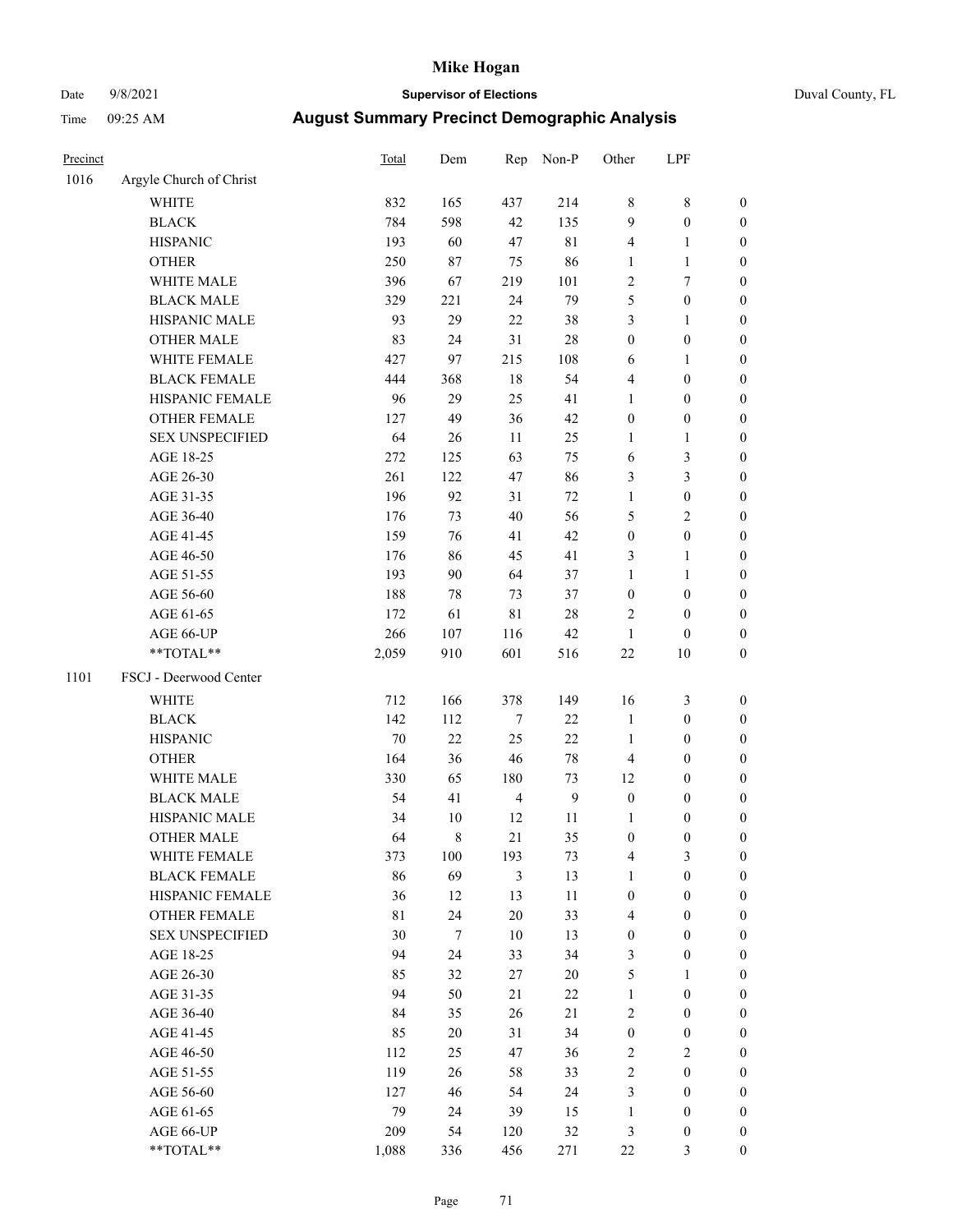### Date 9/8/2021 **Supervisor of Elections** Duval County, FL

| Precinct |                                   | Total       | Dem              | Rep              | Non-P          | Other            | LPF              |                  |
|----------|-----------------------------------|-------------|------------------|------------------|----------------|------------------|------------------|------------------|
| 1102     | Glen Kernan Golf and Country Club |             |                  |                  |                |                  |                  |                  |
|          | <b>WHITE</b>                      | 380         | 65               | 237              | 71             | 6                | $\mathbf{1}$     | 0                |
|          | <b>BLACK</b>                      | 29          | 19               | $\overline{2}$   | $\,$ 8 $\,$    | $\boldsymbol{0}$ | $\boldsymbol{0}$ | 0                |
|          | <b>HISPANIC</b>                   | 17          | $\overline{2}$   | $10\,$           | $\sqrt{5}$     | $\boldsymbol{0}$ | $\boldsymbol{0}$ | $\boldsymbol{0}$ |
|          | <b>OTHER</b>                      | 159         | 49               | 31               | 74             | 4                | 1                | $\boldsymbol{0}$ |
|          | WHITE MALE                        | 184         | 25               | 122              | 35             | 2                | $\boldsymbol{0}$ | $\boldsymbol{0}$ |
|          | <b>BLACK MALE</b>                 | 16          | 10               | $\sqrt{2}$       | $\overline{4}$ | $\boldsymbol{0}$ | $\boldsymbol{0}$ | $\boldsymbol{0}$ |
|          | HISPANIC MALE                     | 6           | $\mathbf{1}$     | $\overline{c}$   | 3              | $\boldsymbol{0}$ | $\boldsymbol{0}$ | $\boldsymbol{0}$ |
|          | <b>OTHER MALE</b>                 | 73          | 24               | 16               | 31             | $\mathbf{1}$     | $\mathbf{1}$     | $\boldsymbol{0}$ |
|          | WHITE FEMALE                      | 194         | $40\,$           | 114              | 35             | 4                | $\mathbf{1}$     | $\boldsymbol{0}$ |
|          | <b>BLACK FEMALE</b>               | 11          | $\tau$           | $\boldsymbol{0}$ | $\overline{4}$ | $\boldsymbol{0}$ | $\boldsymbol{0}$ | $\boldsymbol{0}$ |
|          | HISPANIC FEMALE                   | 11          | $\mathbf{1}$     | $\,$ 8 $\,$      | $\sqrt{2}$     | $\boldsymbol{0}$ | $\boldsymbol{0}$ | $\boldsymbol{0}$ |
|          | OTHER FEMALE                      | 66          | 22               | 12               | 31             | $\mathbf{1}$     | $\boldsymbol{0}$ | $\boldsymbol{0}$ |
|          | <b>SEX UNSPECIFIED</b>            | 24          | 5                | $\overline{4}$   | 13             | $\mathbf{2}$     | $\boldsymbol{0}$ | $\boldsymbol{0}$ |
|          | AGE 18-25                         | 107         | 34               | 38               | 30             | 4                | $\mathbf{1}$     | $\boldsymbol{0}$ |
|          | AGE 26-30                         | $20\,$      | $\mathfrak{S}$   | 9                | 6              | $\boldsymbol{0}$ | $\boldsymbol{0}$ | $\boldsymbol{0}$ |
|          | AGE 31-35                         | 19          | 5                | 6                | 6              | $\mathbf{1}$     | $\mathbf{1}$     | $\boldsymbol{0}$ |
|          | AGE 36-40                         | 36          | 12               | 13               | $10\,$         | $\mathbf{1}$     | $\boldsymbol{0}$ | $\boldsymbol{0}$ |
|          | AGE 41-45                         | 45          | $\boldsymbol{9}$ | $20\,$           | 16             | $\boldsymbol{0}$ | $\boldsymbol{0}$ | $\boldsymbol{0}$ |
|          | AGE 46-50                         | 75          | 17               | 35               | $22\,$         | $\mathbf{1}$     | $\boldsymbol{0}$ | $\boldsymbol{0}$ |
|          | AGE 51-55                         | 68          | 13               | 37               | 18             | $\boldsymbol{0}$ | $\boldsymbol{0}$ | $\boldsymbol{0}$ |
|          | AGE 56-60                         | 67          | 13               | 34               | 19             | 1                | $\boldsymbol{0}$ | $\boldsymbol{0}$ |
|          | AGE 61-65                         | 41          | 5                | 23               | 12             | $\mathbf{1}$     | $\boldsymbol{0}$ | $\boldsymbol{0}$ |
|          | AGE 66-UP                         | 107         | 22               | 65               | 19             | $\mathbf{1}$     | $\boldsymbol{0}$ | $\boldsymbol{0}$ |
|          | **TOTAL**                         | 585         | 135              | 280              | 158            | $10\,$           | $\sqrt{2}$       | $\boldsymbol{0}$ |
| 1103     | Hampton Glen                      |             |                  |                  |                |                  |                  |                  |
|          | <b>WHITE</b>                      | 2,020       | 490              | 1,073            | 422            | 26               | $\mathbf{9}$     | $\boldsymbol{0}$ |
|          | <b>BLACK</b>                      | 355         | 253              | $18\,$           | $77 \,$        | 6                | $\mathbf{1}$     | $\boldsymbol{0}$ |
|          | <b>HISPANIC</b>                   | 214         | 93               | 55               | 61             | 5                | $\boldsymbol{0}$ | $\boldsymbol{0}$ |
|          | <b>OTHER</b>                      | 633         | 204              | 138              | 286            | 4                | $\mathbf{1}$     | $\boldsymbol{0}$ |
|          | WHITE MALE                        | 922         | 182              | 518              | 206            | $11\,$           | 5                | $\boldsymbol{0}$ |
|          | <b>BLACK MALE</b>                 | 167         | 105              | 13               | $46\,$         | 3                | $\boldsymbol{0}$ | $\boldsymbol{0}$ |
|          | HISPANIC MALE                     | 99          | 42               | 26               | $28\,$         | 3                | $\boldsymbol{0}$ | 0                |
|          | <b>OTHER MALE</b>                 | 267         | 81               | 60               | 123            | $\mathfrak{2}$   | $\mathbf{1}$     | $\boldsymbol{0}$ |
|          | WHITE FEMALE                      | 1,084       | 307              | 545              | 213            | 15               | 4                | 0                |
|          | <b>BLACK FEMALE</b>               | 185         | 145              | $\mathfrak{S}$   | 31             | $\mathfrak{Z}$   | $\mathbf{1}$     | $\boldsymbol{0}$ |
|          | HISPANIC FEMALE                   | 110         | 49               | 27               | 32             | $\sqrt{2}$       | $\boldsymbol{0}$ | $\overline{0}$   |
|          | OTHER FEMALE                      | 307         | 108              | $70\,$           | 128            | $\mathbf{1}$     | $\boldsymbol{0}$ | $\overline{0}$   |
|          | <b>SEX UNSPECIFIED</b>            | $8\sqrt{1}$ | 21               | $20\,$           | 39             | $\mathbf{1}$     | $\boldsymbol{0}$ | 0                |
|          | AGE 18-25                         | 480         | 183              | 138              | 143            | 14               | $\sqrt{2}$       | 0                |
|          | AGE 26-30                         | 296         | 122              | $80\,$           | $87\,$         | 6                | $\mathbf{1}$     | 0                |
|          | AGE 31-35                         | 247         | 97               | 84               | 64             | $\mathbf{1}$     | $\mathbf{1}$     | 0                |
|          | AGE 36-40                         | 223         | 74               | 66               | $80\,$         | $\boldsymbol{2}$ | $\mathbf{1}$     | 0                |
|          | AGE 41-45                         | 228         | 87               | 76               | 61             | $\sqrt{2}$       | $\mathfrak{2}$   | 0                |
|          | AGE 46-50                         | 264         | 72               | 113              | 78             | $\mathbf{1}$     | $\boldsymbol{0}$ | 0                |
|          | AGE 51-55                         | 316         | 83               | 127              | 99             | 6                | $\mathbf{1}$     | 0                |
|          | AGE 56-60                         | 327         | 89               | 154              | 83             | $\boldsymbol{0}$ | $\mathbf{1}$     | $\boldsymbol{0}$ |
|          | AGE 61-65                         | 255         | 63               | 144              | 45             | $\overline{c}$   | $\mathbf{1}$     | $\boldsymbol{0}$ |
|          | AGE 66-UP                         | 586         | 170              | 302              | 106            | 7                | $\,1$            | 0                |
|          | **TOTAL**                         | 3,222       | 1,040            | 1,284            | 846            | 41               | 11               | $\boldsymbol{0}$ |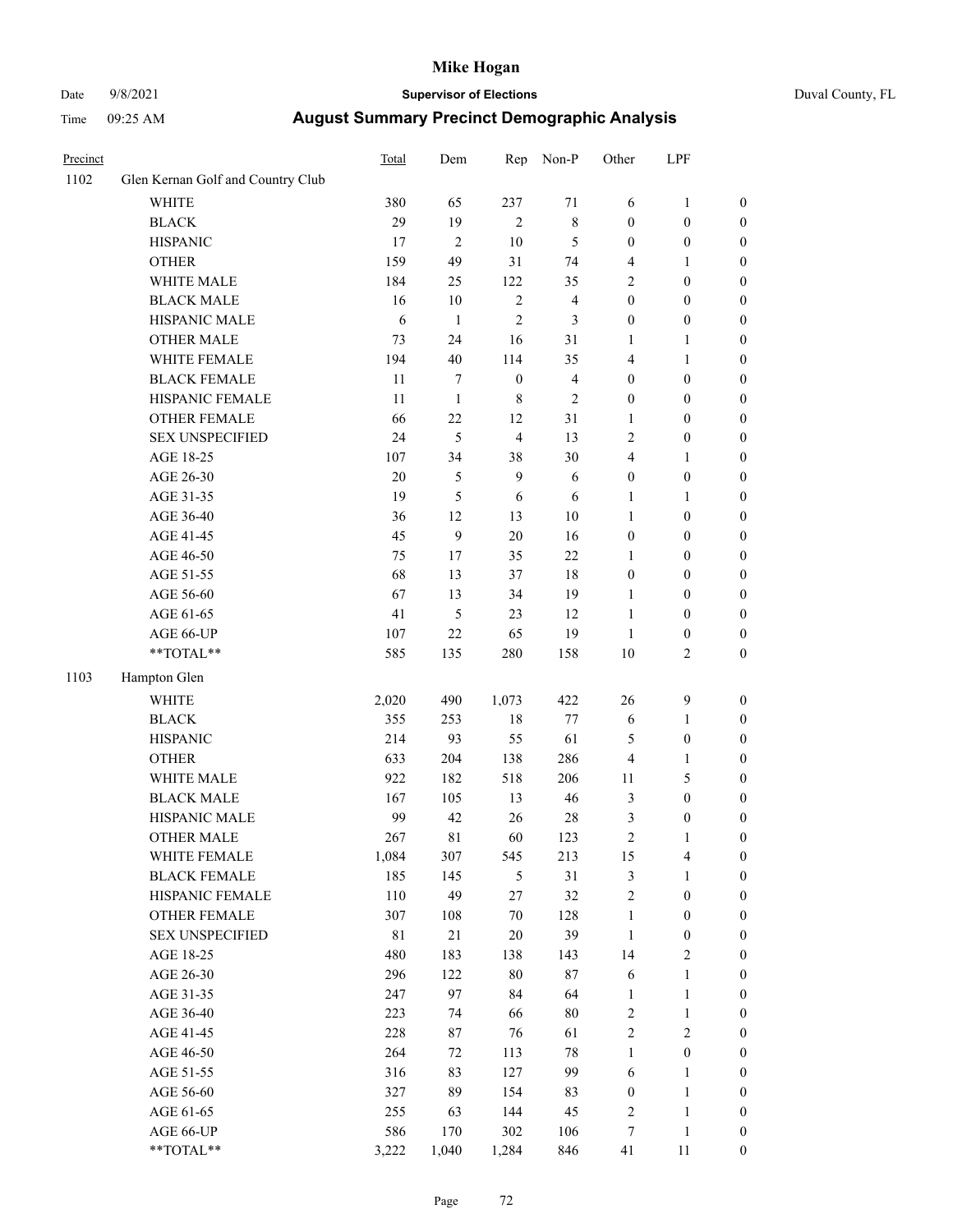# Date 9/8/2021 **Supervisor of Elections** Duval County, FL

| Precinct |                            | Total | Dem    | Rep    | Non-P  | Other            | LPF              |                  |
|----------|----------------------------|-------|--------|--------|--------|------------------|------------------|------------------|
| 1104     | Julington Baptist Church   |       |        |        |        |                  |                  |                  |
|          | <b>WHITE</b>               | 3,686 | 814    | 1,891  | 884    | $80\,$           | 17               | 0                |
|          | <b>BLACK</b>               | 952   | 717    | $40\,$ | 181    | 13               | $\mathbf{1}$     | 0                |
|          | <b>HISPANIC</b>            | 521   | 164    | 140    | 203    | $11\,$           | 3                | $\boldsymbol{0}$ |
|          | <b>OTHER</b>               | 1,023 | 319    | 265    | 420    | 14               | $\mathfrak s$    | $\boldsymbol{0}$ |
|          | WHITE MALE                 | 1,729 | 335    | 923    | 429    | 31               | $11\,$           | $\boldsymbol{0}$ |
|          | <b>BLACK MALE</b>          | 410   | 283    | 21     | 97     | $\,$ $\,$        | $\mathbf{1}$     | $\boldsymbol{0}$ |
|          | HISPANIC MALE              | 249   | $80\,$ | 67     | 99     | $\sqrt{2}$       | $\mathbf{1}$     | $\boldsymbol{0}$ |
|          | <b>OTHER MALE</b>          | 428   | 125    | 112    | 182    | $\mathfrak s$    | $\overline{4}$   | $\boldsymbol{0}$ |
|          | WHITE FEMALE               | 1,922 | 474    | 948    | 445    | 49               | 6                | $\boldsymbol{0}$ |
|          | <b>BLACK FEMALE</b>        | 528   | 426    | $18\,$ | 79     | $\mathfrak{S}$   | $\boldsymbol{0}$ | $\boldsymbol{0}$ |
|          | HISPANIC FEMALE            | 260   | 77     | $72\,$ | 100    | $\boldsymbol{9}$ | $\sqrt{2}$       | $\boldsymbol{0}$ |
|          | OTHER FEMALE               | 505   | 174    | 131    | 191    | 8                | $\mathbf{1}$     | $\boldsymbol{0}$ |
|          | <b>SEX UNSPECIFIED</b>     | 151   | $40\,$ | $44\,$ | 66     | $\mathbf{1}$     | $\boldsymbol{0}$ | $\boldsymbol{0}$ |
|          | AGE 18-25                  | 704   | 234    | 212    | 229    | $22\,$           | 7                | $\boldsymbol{0}$ |
|          | AGE 26-30                  | 751   | 226    | 243    | 256    | 23               | 3                | $\boldsymbol{0}$ |
|          | AGE 31-35                  | 669   | 211    | 228    | 208    | 13               | $\overline{9}$   | $\boldsymbol{0}$ |
|          | AGE 36-40                  | 594   | 217    | 179    | 187    | $\,$ 8 $\,$      | 3                | $\boldsymbol{0}$ |
|          | AGE 41-45                  | 571   | 194    | 173    | 198    | $\mathfrak{S}$   | $\mathbf{1}$     | $\boldsymbol{0}$ |
|          | AGE 46-50                  | 571   | 180    | 204    | 172    | 12               | 3                | $\boldsymbol{0}$ |
|          | AGE 51-55                  | 560   | 154    | 261    | 133    | 12               | $\boldsymbol{0}$ | $\boldsymbol{0}$ |
|          | AGE 56-60                  | 507   | 165    | 246    | $88\,$ | $8\,$            | $\boldsymbol{0}$ | 0                |
|          | AGE 61-65                  | 433   | 135    | 196    | 95     | $\tau$           | $\boldsymbol{0}$ | $\boldsymbol{0}$ |
|          | AGE 66-UP                  | 822   | 298    | 394    | 122    | 8                | $\boldsymbol{0}$ | $\boldsymbol{0}$ |
|          | **TOTAL**                  | 6,182 | 2,014  | 2,336  | 1,688  | 118              | 26               | $\boldsymbol{0}$ |
| 1105     | Kernan Blvd Baptist Church |       |        |        |        |                  |                  |                  |
|          | <b>WHITE</b>               | 3,032 | 721    | 1,352  | 860    | 73               | $26\,$           | $\boldsymbol{0}$ |
|          | <b>BLACK</b>               | 653   | 440    | 36     | 166    | 9                | $\sqrt{2}$       | $\boldsymbol{0}$ |
|          | <b>HISPANIC</b>            | 423   | 177    | 94     | 145    | 3                | $\overline{4}$   | $\boldsymbol{0}$ |
|          | <b>OTHER</b>               | 607   | 200    | 144    | 250    | 12               | $\mathbf{1}$     | $\boldsymbol{0}$ |
|          | WHITE MALE                 | 1,429 | 269    | 702    | 409    | 28               | $21\,$           | $\boldsymbol{0}$ |
|          | <b>BLACK MALE</b>          | 272   | 173    | 17     | $77\,$ | $\overline{4}$   | $\mathbf{1}$     | $\boldsymbol{0}$ |
|          | HISPANIC MALE              | 191   | 63     | 50     | 73     | 2                | $\mathfrak z$    | 0                |
|          | <b>OTHER MALE</b>          | 229   | 66     | 64     | 96     | $\overline{c}$   | $\mathbf{1}$     | $\boldsymbol{0}$ |
|          | WHITE FEMALE               | 1,545 | 438    | 627    | 432    | 43               | 5                | 0                |
|          | <b>BLACK FEMALE</b>        | 354   | 250    | 16     | 82     | 5                | $\mathbf{1}$     | $\boldsymbol{0}$ |
|          | HISPANIC FEMALE            | 225   | 111    | 42     | $70\,$ | $\mathbf{1}$     | $\mathbf{1}$     | $\overline{0}$   |
|          | OTHER FEMALE               | 260   | 98     | 62     | 94     | 6                | $\boldsymbol{0}$ | 0                |
|          | <b>SEX UNSPECIFIED</b>     | 210   | $70\,$ | 46     | 88     | 6                | $\boldsymbol{0}$ | 0                |
|          | AGE 18-25                  | 1,149 | 462    | 310    | 340    | 31               | 6                | 0                |
|          | AGE 26-30                  | 768   | 242    | 211    | 289    | 20               | 6                | 0                |
|          | AGE 31-35                  | 551   | 164    | 185    | 177    | 18               | 7                | 0                |
|          | AGE 36-40                  | 377   | 124    | 114    | 127    | $\,$ $\,$        | $\overline{4}$   | 0                |
|          | AGE 41-45                  | 317   | 92     | 97     | 123    | 3                | $\sqrt{2}$       | 0                |
|          | AGE 46-50                  | 289   | 92     | 119    | $71\,$ | 5                | $\sqrt{2}$       | 0                |
|          | AGE 51-55                  | 331   | 88     | 151    | 86     | 4                | $\mathbf{2}$     | 0                |
|          | AGE 56-60                  | 301   | 76     | 146    | 77     | 1                | 1                | 0                |
|          | AGE 61-65                  | 234   | 72     | 101    | 57     | 4                | $\boldsymbol{0}$ | $\boldsymbol{0}$ |
|          | AGE 66-UP                  | 398   | 126    | 192    | 74     | 3                | 3                | 0                |
|          | **TOTAL**                  | 4,715 | 1,538  | 1,626  | 1,421  | 97               | 33               | $\boldsymbol{0}$ |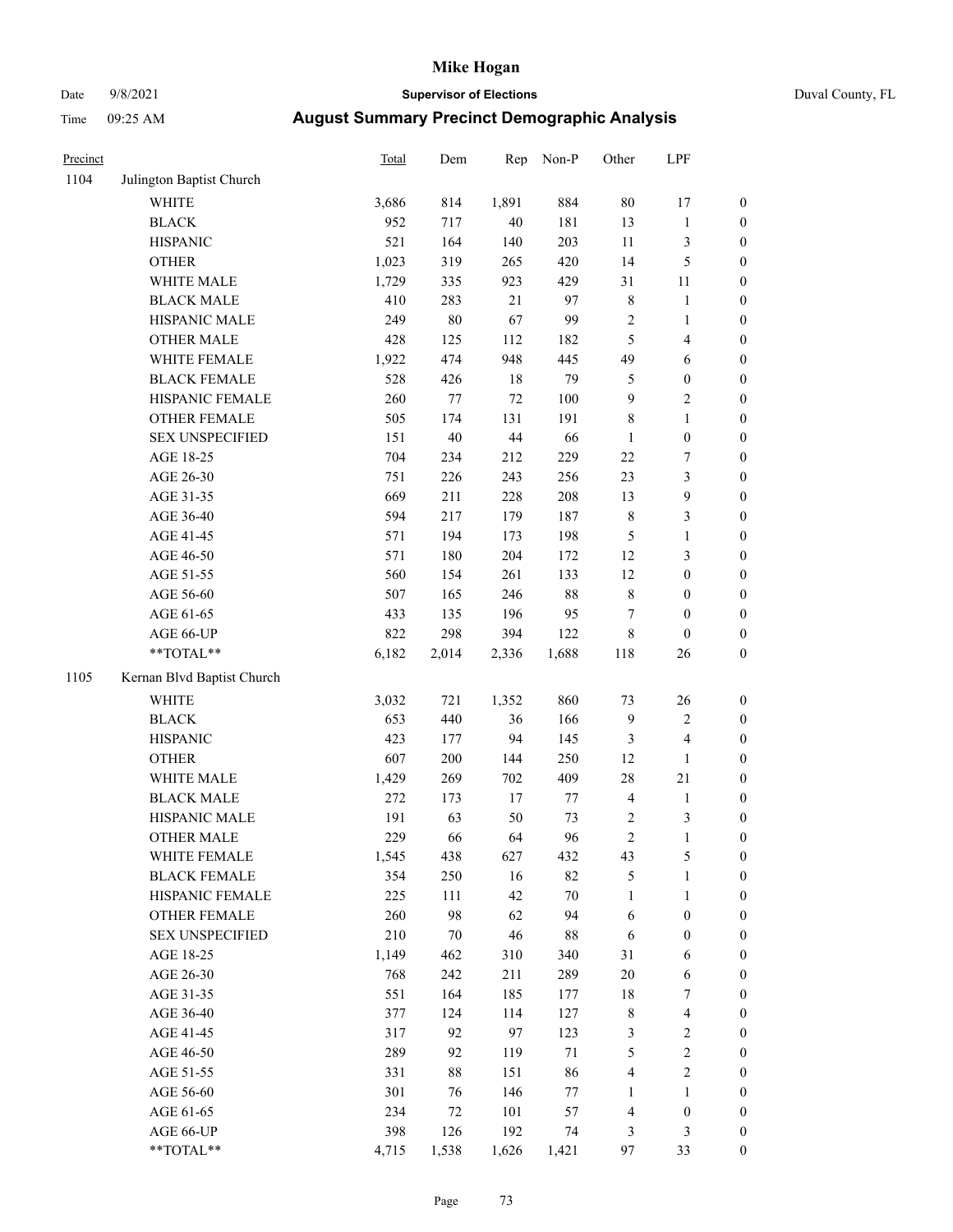# Date 9/8/2021 **Supervisor of Elections** Duval County, FL

| Precinct |                        | Total | Dem          | Rep            | Non-P  | Other                   | LPF              |                  |
|----------|------------------------|-------|--------------|----------------|--------|-------------------------|------------------|------------------|
| 1106     | Church of Eleven 22    |       |              |                |        |                         |                  |                  |
|          | <b>WHITE</b>           | 4,421 | 1,063        | 2,324          | 944    | 69                      | 21               | 0                |
|          | <b>BLACK</b>           | 735   | 534          | 25             | 163    | 12                      | $\mathbf{1}$     | 0                |
|          | <b>HISPANIC</b>        | 470   | 173          | 122            | 170    | 3                       | $\sqrt{2}$       | $\boldsymbol{0}$ |
|          | <b>OTHER</b>           | 849   | 311          | 178            | 346    | 13                      | $\mathbf{1}$     | $\boldsymbol{0}$ |
|          | WHITE MALE             | 1,936 | 391          | 1,027          | 471    | 31                      | 16               | $\boldsymbol{0}$ |
|          | <b>BLACK MALE</b>      | 310   | 203          | 17             | 83     | 7                       | $\boldsymbol{0}$ | $\boldsymbol{0}$ |
|          | HISPANIC MALE          | 198   | 60           | 61             | 75     | $\mathbf{1}$            | $\mathbf{1}$     | $\boldsymbol{0}$ |
|          | <b>OTHER MALE</b>      | 362   | 107          | $77\,$         | 173    | $\overline{\mathbf{4}}$ | $\mathbf{1}$     | $\boldsymbol{0}$ |
|          | WHITE FEMALE           | 2,454 | 662          | 1,286          | 464    | 37                      | 5                | $\boldsymbol{0}$ |
|          | <b>BLACK FEMALE</b>    | 419   | 327          | $8\,$          | 79     | $\overline{\mathbf{4}}$ | $\mathbf{1}$     | $\boldsymbol{0}$ |
|          | HISPANIC FEMALE        | 268   | 111          | 60             | 94     | $\sqrt{2}$              | $\mathbf{1}$     | 0                |
|          | OTHER FEMALE           | 407   | 171          | $88\,$         | 140    | $\,$ $\,$               | $\boldsymbol{0}$ | $\boldsymbol{0}$ |
|          | <b>SEX UNSPECIFIED</b> | 121   | 49           | 25             | 44     | 3                       | $\boldsymbol{0}$ | $\boldsymbol{0}$ |
|          | AGE 18-25              | 704   | 271          | 205            | 204    | 19                      | $\mathfrak{S}$   | $\boldsymbol{0}$ |
|          | AGE 26-30              | 590   | 190          | 193            | 182    | 18                      | 7                | $\boldsymbol{0}$ |
|          | AGE 31-35              | 524   | 174          | 167            | 165    | 12                      | 6                | $\boldsymbol{0}$ |
|          | AGE 36-40              | 483   | 177          | 150            | 148    | 6                       | $\sqrt{2}$       | $\boldsymbol{0}$ |
|          | AGE 41-45              | 439   | 138          | 165            | 134    | $\mathbf{1}$            | $\mathbf{1}$     | $\boldsymbol{0}$ |
|          | AGE 46-50              | 466   | 149          | 164            | 146    | 7                       | $\boldsymbol{0}$ | $\boldsymbol{0}$ |
|          | AGE 51-55              | 469   | 139          | 206            | 118    | 6                       | $\boldsymbol{0}$ | $\boldsymbol{0}$ |
|          | AGE 56-60              | 483   | 152          | 190            | 131    | $10\,$                  | $\boldsymbol{0}$ | $\boldsymbol{0}$ |
|          | AGE 61-65              | 441   | 134          | 211            | 91     | 5                       | $\boldsymbol{0}$ | $\boldsymbol{0}$ |
|          | AGE 66-UP              | 1,876 | 557          | 998            | 304    | 13                      | $\overline{4}$   | $\boldsymbol{0}$ |
|          | **TOTAL**              | 6,475 | 2,081        | 2,649          | 1,623  | 97                      | 25               | $\boldsymbol{0}$ |
| 1107     | Deercreek Country Club |       |              |                |        |                         |                  |                  |
|          | <b>WHITE</b>           | 1,073 | 162          | 723            | 173    | 13                      | $\sqrt{2}$       | $\boldsymbol{0}$ |
|          | <b>BLACK</b>           | 91    | 61           | $8\,$          | $21\,$ | $\mathbf{1}$            | $\boldsymbol{0}$ | $\boldsymbol{0}$ |
|          | <b>HISPANIC</b>        | 68    | 12           | $27\,$         | 29     | $\boldsymbol{0}$        | $\boldsymbol{0}$ | $\boldsymbol{0}$ |
|          | <b>OTHER</b>           | 431   | 133          | 102            | 186    | 8                       | $\sqrt{2}$       | $\boldsymbol{0}$ |
|          | WHITE MALE             | 525   | 72           | 350            | 95     | $\sqrt{6}$              | $\overline{c}$   | $\boldsymbol{0}$ |
|          | <b>BLACK MALE</b>      | 42    | 24           | $\overline{4}$ | 13     | $\mathbf{1}$            | $\boldsymbol{0}$ | $\boldsymbol{0}$ |
|          | HISPANIC MALE          | 35    | $\tau$       | 14             | 14     | $\boldsymbol{0}$        | $\boldsymbol{0}$ | $\boldsymbol{0}$ |
|          | <b>OTHER MALE</b>      | 188   | 51           | 49             | 82     | 4                       | $\mathfrak{2}$   | $\boldsymbol{0}$ |
|          | WHITE FEMALE           | 533   | 90           | 366            | 70     | 7                       | 0                | 0                |
|          | <b>BLACK FEMALE</b>    | 48    | 37           | $\overline{4}$ | 7      | $\boldsymbol{0}$        | $\boldsymbol{0}$ | $\overline{0}$   |
|          | HISPANIC FEMALE        | 33    | 5            | 13             | 15     | $\boldsymbol{0}$        | $\boldsymbol{0}$ | $\overline{0}$   |
|          | OTHER FEMALE           | 211   | 73           | 48             | 86     | 4                       | $\boldsymbol{0}$ | 0                |
|          | <b>SEX UNSPECIFIED</b> | 48    | $\mathbf{9}$ | 12             | $27\,$ | $\boldsymbol{0}$        | $\boldsymbol{0}$ | 0                |
|          | AGE 18-25              | 194   | 59           | $70\,$         | 55     | 9                       | $\mathbf{1}$     | 0                |
|          | AGE 26-30              | 103   | 29           | 41             | 31     | $\mathbf{1}$            | $\mathbf{1}$     | 0                |
|          | AGE 31-35              | 75    | 18           | 34             | 19     | 3                       | $\mathbf{1}$     | 0                |
|          | AGE 36-40              | 67    | 15           | 24             | 27     | $\mathbf{1}$            | $\boldsymbol{0}$ | 0                |
|          | AGE 41-45              | 81    | 23           | 30             | 28     | $\boldsymbol{0}$        | $\boldsymbol{0}$ | 0                |
|          | AGE 46-50              | 122   | 25           | 61             | 36     | $\boldsymbol{0}$        | $\boldsymbol{0}$ | 0                |
|          | AGE 51-55              | 149   | 29           | 64             | 55     | $\mathbf{1}$            | $\boldsymbol{0}$ | 0                |
|          | AGE 56-60              | 181   | 33           | 95             | 50     | 2                       | 1                | 0                |
|          | AGE 61-65              | 184   | 33           | 115            | 35     | $\mathbf{1}$            | $\boldsymbol{0}$ | 0                |
|          | AGE 66-UP              | 507   | 104          | 326            | 73     | 4                       | $\boldsymbol{0}$ | 0                |
|          | **TOTAL**              | 1,663 | 368          | 860            | 409    | 22                      | $\overline{4}$   | $\boldsymbol{0}$ |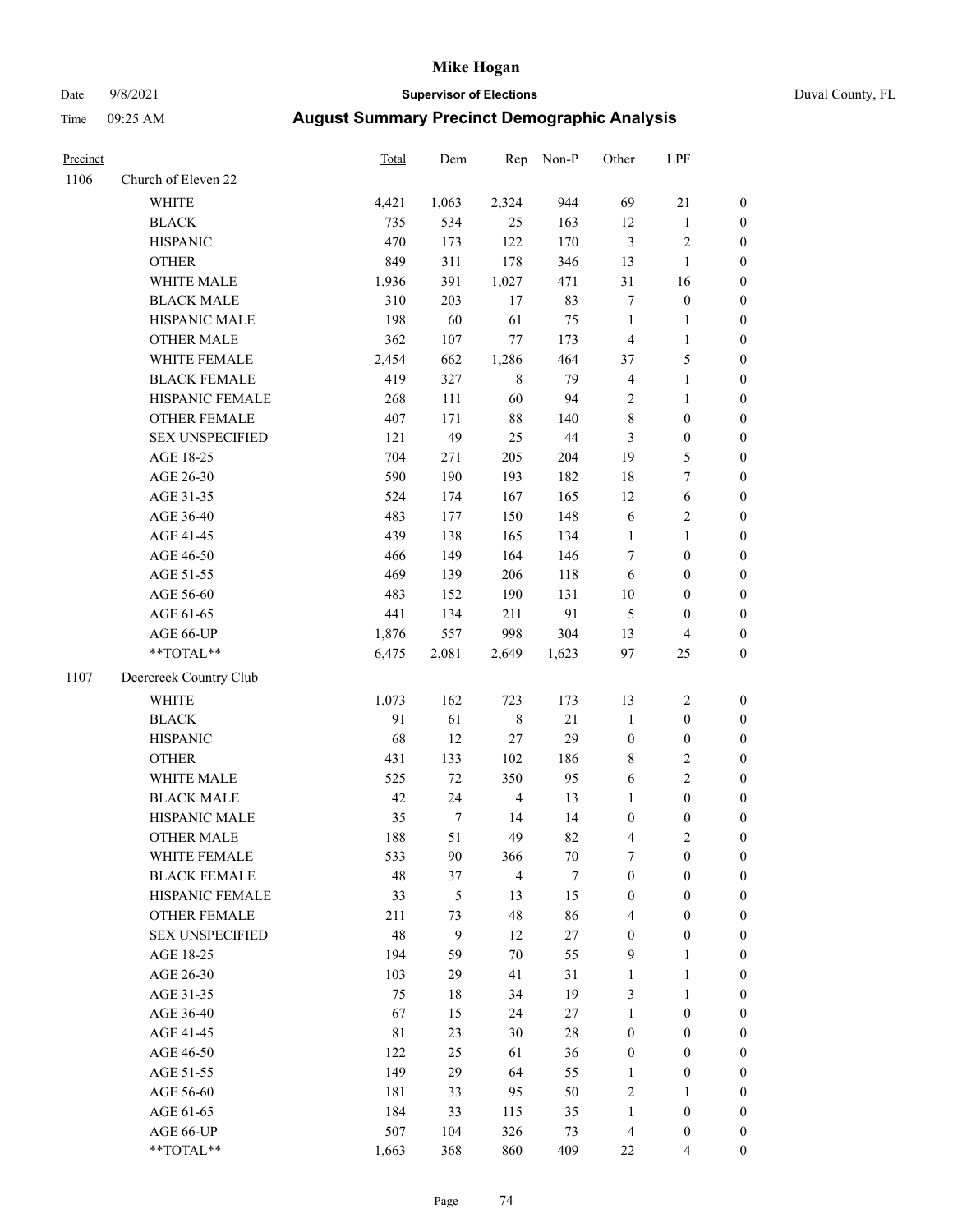# Date 9/8/2021 **Supervisor of Elections** Duval County, FL

| Precinct |                        | <b>Total</b> | Dem    | Rep            | Non-P            | Other            | LPF              |                  |
|----------|------------------------|--------------|--------|----------------|------------------|------------------|------------------|------------------|
| 1108     | FSCJ - Deerwood Center |              |        |                |                  |                  |                  |                  |
|          | WHITE                  | 2,104        | 595    | 940            | 514              | 44               | 11               | 0                |
|          | <b>BLACK</b>           | 717          | 524    | 27             | 152              | 13               | $\mathbf{1}$     | 0                |
|          | <b>HISPANIC</b>        | 309          | 111    | 89             | 101              | 8                | $\boldsymbol{0}$ | $\boldsymbol{0}$ |
|          | <b>OTHER</b>           | 307          | 119    | 49             | 128              | 9                | $\sqrt{2}$       | $\boldsymbol{0}$ |
|          | WHITE MALE             | 984          | 241    | 453            | 269              | 12               | $\boldsymbol{9}$ | $\boldsymbol{0}$ |
|          | <b>BLACK MALE</b>      | 289          | 188    | 13             | $78\,$           | 9                | $\mathbf{1}$     | $\boldsymbol{0}$ |
|          | HISPANIC MALE          | 131          | $44\,$ | 39             | $44\,$           | 4                | $\boldsymbol{0}$ | $\boldsymbol{0}$ |
|          | <b>OTHER MALE</b>      | 106          | 45     | 13             | $44\,$           | 3                | $\mathbf{1}$     | $\boldsymbol{0}$ |
|          | WHITE FEMALE           | 1,098        | 349    | 479            | 237              | 31               | 2                | $\boldsymbol{0}$ |
|          | <b>BLACK FEMALE</b>    | 418          | 329    | 14             | 71               | $\overline{4}$   | $\boldsymbol{0}$ | 0                |
|          | HISPANIC FEMALE        | 175          | 65     | 50             | 56               | 4                | $\boldsymbol{0}$ | 0                |
|          | OTHER FEMALE           | 149          | 63     | 24             | 55               | 6                | 1                | 0                |
|          | <b>SEX UNSPECIFIED</b> | 87           | 25     | $20\,$         | 41               | $\mathbf{1}$     | $\boldsymbol{0}$ | $\boldsymbol{0}$ |
|          | AGE 18-25              | 466          | 175    | 134            | 139              | 17               | 1                | $\boldsymbol{0}$ |
|          | AGE 26-30              | 462          | 209    | 94             | 142              | 14               | 3                | $\boldsymbol{0}$ |
|          | AGE 31-35              | 446          | 184    | 109            | 137              | 12               | $\overline{4}$   | $\boldsymbol{0}$ |
|          | AGE 36-40              | 280          | 113    | 65             | 95               | 5                | $\sqrt{2}$       | $\boldsymbol{0}$ |
|          | AGE 41-45              | 259          | 115    | 63             | 77               | $\overline{c}$   | $\sqrt{2}$       | $\boldsymbol{0}$ |
|          | AGE 46-50              | 248          | 84     | 90             | 65               | 7                | $\overline{c}$   | $\boldsymbol{0}$ |
|          | AGE 51-55              | 234          | 97     | 88             | 45               | $\overline{4}$   | $\boldsymbol{0}$ | 0                |
|          | AGE 56-60              | 262          | 94     | 113            | 50               | 5                | $\boldsymbol{0}$ | 0                |
|          | AGE 61-65              | 239          | 80     | 104            | 51               | $\overline{4}$   | $\boldsymbol{0}$ | $\boldsymbol{0}$ |
|          | AGE 66-UP              | 541          | 198    | 245            | 94               | 4                | $\boldsymbol{0}$ | $\boldsymbol{0}$ |
|          | $**TOTAL**$            | 3,437        | 1,349  | 1,105          | 895              | 74               | 14               | $\boldsymbol{0}$ |
| 1109     | Deerwood Country Club  |              |        |                |                  |                  |                  |                  |
|          | <b>WHITE</b>           | 1,714        | 288    | 1,157          | 248              | 17               | $\overline{4}$   | $\boldsymbol{0}$ |
|          | <b>BLACK</b>           | 52           | 34     | $\overline{4}$ | $11\,$           | $\mathfrak{Z}$   | $\boldsymbol{0}$ | $\boldsymbol{0}$ |
|          | <b>HISPANIC</b>        | $87\,$       | 12     | 49             | 24               | $\overline{c}$   | $\boldsymbol{0}$ | $\boldsymbol{0}$ |
|          | <b>OTHER</b>           | 199          | 52     | 69             | 77               | $\mathbf{1}$     | $\boldsymbol{0}$ | $\boldsymbol{0}$ |
|          | WHITE MALE             | 806          | 112    | 556            | 126              | 8                | $\overline{4}$   | $\boldsymbol{0}$ |
|          | <b>BLACK MALE</b>      | 24           | 13     | 3              | $\boldsymbol{7}$ | $\mathbf{1}$     | $\boldsymbol{0}$ | $\boldsymbol{0}$ |
|          | HISPANIC MALE          | 38           | 5      | $21\,$         | 12               | $\boldsymbol{0}$ | $\boldsymbol{0}$ | $\boldsymbol{0}$ |
|          | <b>OTHER MALE</b>      | 75           | $21\,$ | 25             | 29               | $\boldsymbol{0}$ | $\boldsymbol{0}$ | $\boldsymbol{0}$ |
|          | WHITE FEMALE           | 899          | 173    | 597            | 120              | 9                | $\boldsymbol{0}$ | 0                |
|          | <b>BLACK FEMALE</b>    | 26           | $20\,$ | $\mathbf{1}$   | $\mathfrak{Z}$   | $\overline{c}$   | $\boldsymbol{0}$ | 0                |
|          | HISPANIC FEMALE        | 48           | 6      | 28             | 12               | $\sqrt{2}$       | $\boldsymbol{0}$ | $\overline{0}$   |
|          | <b>OTHER FEMALE</b>    | 92           | 29     | 34             | 28               | $\mathbf{1}$     | $\boldsymbol{0}$ | $\overline{0}$   |
|          | <b>SEX UNSPECIFIED</b> | $44\,$       | $\tau$ | 14             | 23               | $\boldsymbol{0}$ | $\boldsymbol{0}$ | 0                |
|          | AGE 18-25              | 225          | 45     | 116            | 60               | 4                | $\boldsymbol{0}$ | $\theta$         |
|          | AGE 26-30              | 101          | 17     | 61             | $22\,$           | $\mathbf{1}$     | $\boldsymbol{0}$ | $\overline{0}$   |
|          | AGE 31-35              | 112          | 21     | 65             | 24               | 2                | $\boldsymbol{0}$ | 0                |
|          | AGE 36-40              | 126          | 24     | 76             | 26               | $\boldsymbol{0}$ | $\boldsymbol{0}$ | 0                |
|          | AGE 41-45              | 142          | 25     | 78             | 34               | 3                | $\mathbf{2}$     | 0                |
|          | AGE 46-50              | 187          | 26     | 125            | 31               | 4                | $\mathbf{1}$     | 0                |
|          | AGE 51-55              | 166          | 29     | 112            | 25               | $\boldsymbol{0}$ | $\boldsymbol{0}$ | $\overline{0}$   |
|          | AGE 56-60              | 167          | 34     | 96             | 34               | 3                | $\boldsymbol{0}$ | $\overline{0}$   |
|          | AGE 61-65              | 189          | 32     | 122            | 34               | $\mathbf{1}$     | $\boldsymbol{0}$ | $\overline{0}$   |
|          | AGE 66-UP              | 637          | 133    | 428            | $70\,$           | 5                | $\mathbf{1}$     | 0                |
|          | **TOTAL**              | 2,052        | 386    | 1,279          | 360              | 23               | $\overline{4}$   | $\overline{0}$   |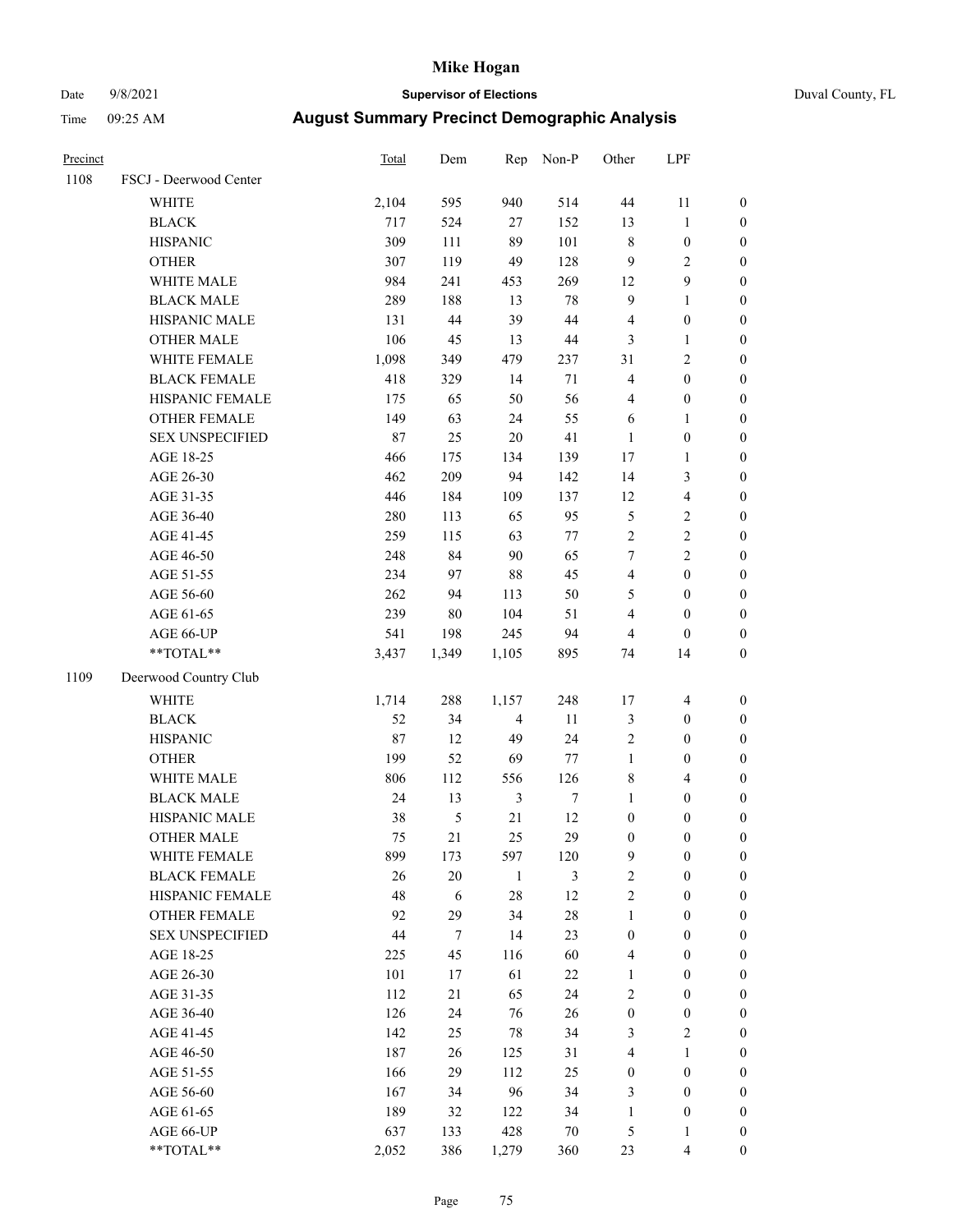# Date 9/8/2021 **Supervisor of Elections** Duval County, FL

| Precinct |                                       | Total | Dem    | Rep    | Non-P  | Other            | LPF              |                  |
|----------|---------------------------------------|-------|--------|--------|--------|------------------|------------------|------------------|
| 1110     | Mission Way Church                    |       |        |        |        |                  |                  |                  |
|          | <b>WHITE</b>                          | 4,732 | 1,068  | 2,406  | 1,105  | 131              | $22\,$           | 0                |
|          | <b>BLACK</b>                          | 1,062 | 752    | 63     | 224    | 21               | $\sqrt{2}$       | 0                |
|          | <b>HISPANIC</b>                       | 646   | 239    | 173    | 223    | $\tau$           | $\overline{4}$   | $\boldsymbol{0}$ |
|          | <b>OTHER</b>                          | 757   | 225    | 221    | 298    | $10\,$           | $\mathfrak{Z}$   | $\boldsymbol{0}$ |
|          | WHITE MALE                            | 2,052 | 383    | 1,080  | 529    | 47               | 13               | $\boldsymbol{0}$ |
|          | <b>BLACK MALE</b>                     | 444   | 276    | 33     | 125    | 10               | $\boldsymbol{0}$ | $\boldsymbol{0}$ |
|          | HISPANIC MALE                         | 280   | $88\,$ | 76     | 109    | 4                | 3                | $\boldsymbol{0}$ |
|          | <b>OTHER MALE</b>                     | 309   | 82     | 93     | 127    | 6                | $\mathbf{1}$     | $\boldsymbol{0}$ |
|          | WHITE FEMALE                          | 2,647 | 678    | 1,312  | 565    | 83               | $\boldsymbol{9}$ | $\boldsymbol{0}$ |
|          | <b>BLACK FEMALE</b>                   | 608   | 470    | $28\,$ | 97     | $11\,$           | $\sqrt{2}$       | 0                |
|          | HISPANIC FEMALE                       | 362   | 150    | 97     | 111    | $\mathfrak{Z}$   | $\mathbf{1}$     | 0                |
|          | OTHER FEMALE                          | 363   | 119    | 107    | 132    | 3                | $\sqrt{2}$       | $\boldsymbol{0}$ |
|          | <b>SEX UNSPECIFIED</b>                | 132   | 38     | 37     | 55     | $\sqrt{2}$       | $\boldsymbol{0}$ | $\boldsymbol{0}$ |
|          | AGE 18-25                             | 678   | 212    | 230    | 207    | 24               | $\mathfrak{S}$   | $\boldsymbol{0}$ |
|          | AGE 26-30                             | 905   | 278    | 333    | 262    | 25               | 7                | $\boldsymbol{0}$ |
|          | AGE 31-35                             | 948   | 310    | 357    | 257    | $17\,$           | $\boldsymbol{7}$ | $\boldsymbol{0}$ |
|          | AGE 36-40                             | 775   | 239    | 257    | 261    | 15               | $\mathfrak{Z}$   | $\boldsymbol{0}$ |
|          | AGE 41-45                             | 658   | 234    | 218    | 188    | 15               | $\mathfrak{Z}$   | $\boldsymbol{0}$ |
|          | AGE 46-50                             | 537   | 176    | 198    | 146    | 12               | 5                | $\boldsymbol{0}$ |
|          | AGE 51-55                             | 557   | 171    | 254    | 123    | $\overline{9}$   | $\boldsymbol{0}$ | 0                |
|          | AGE 56-60                             | 499   | 140    | 233    | 112    | 13               | 1                | 0                |
|          | AGE 61-65                             | 478   | 144    | 255    | 76     | 3                | $\boldsymbol{0}$ | 0                |
|          | AGE 66-UP                             | 1,161 | 380    | 528    | 217    | 36               | $\boldsymbol{0}$ | $\boldsymbol{0}$ |
|          | **TOTAL**                             | 7,197 | 2,284  | 2,863  | 1,850  | 169              | 31               | $\boldsymbol{0}$ |
| 1111     | Shepherd of the Woods Lutheran Church |       |        |        |        |                  |                  |                  |
|          | <b>WHITE</b>                          | 981   | 286    | 384    | 281    | $22\,$           | $\,$ 8 $\,$      | $\boldsymbol{0}$ |
|          | <b>BLACK</b>                          | 564   | 419    | $17\,$ | 118    | 7                | $\mathfrak{Z}$   | $\boldsymbol{0}$ |
|          | <b>HISPANIC</b>                       | 222   | 89     | 35     | 94     | $\mathbf{1}$     | $\mathfrak{Z}$   | $\boldsymbol{0}$ |
|          | <b>OTHER</b>                          | 203   | $78\,$ | $40\,$ | 79     | 4                | $\sqrt{2}$       | $\boldsymbol{0}$ |
|          | WHITE MALE                            | 434   | 108    | 174    | 134    | $10\,$           | $\,$ 8 $\,$      | $\boldsymbol{0}$ |
|          | <b>BLACK MALE</b>                     | 207   | 130    | 11     | 62     | 3                | $\mathbf{1}$     | $\boldsymbol{0}$ |
|          | HISPANIC MALE                         | 86    | $30\,$ | 16     | $38\,$ | $\boldsymbol{0}$ | $\sqrt{2}$       | 0                |
|          | <b>OTHER MALE</b>                     | 70    | 21     | $20\,$ | 26     | $\sqrt{2}$       | $\mathbf{1}$     | 0                |
|          | WHITE FEMALE                          | 534   | 172    | 206    | 144    | 12               | 0                | 0                |
|          | <b>BLACK FEMALE</b>                   | 352   | 284    | 6      | 56     | 4                | $\sqrt{2}$       | $\overline{0}$   |
|          | HISPANIC FEMALE                       | 131   | 58     | 16     | 55     | $\mathbf{1}$     | $\mathbf{1}$     | 0                |
|          | OTHER FEMALE                          | 99    | 46     | $17\,$ | 34     | 2                | $\boldsymbol{0}$ | 0                |
|          | <b>SEX UNSPECIFIED</b>                | 57    | 23     | $10\,$ | 23     | $\boldsymbol{0}$ | $\mathbf{1}$     | 0                |
|          | AGE 18-25                             | 321   | 132    | 63     | 107    | 12               | 7                | 0                |
|          | AGE 26-30                             | 324   | 147    | 61     | 108    | 5                | 3                | 0                |
|          | AGE 31-35                             | 280   | 132    | 49     | 92     | 5                | $\overline{c}$   | 0                |
|          | AGE 36-40                             | 181   | 87     | 28     | 60     | $\overline{4}$   | $\sqrt{2}$       | 0                |
|          | AGE 41-45                             | 125   | 54     | 30     | $40\,$ | $\boldsymbol{0}$ | $\mathbf{1}$     | 0                |
|          | AGE 46-50                             | 133   | 68     | 21     | 41     | 3                | $\boldsymbol{0}$ | 0                |
|          | AGE 51-55                             | 108   | 48     | 29     | 31     | $\boldsymbol{0}$ | $\boldsymbol{0}$ | 0                |
|          | AGE 56-60                             | 120   | 53     | 41     | 24     | $\overline{c}$   | $\boldsymbol{0}$ | 0                |
|          | AGE 61-65                             | 108   | 54     | 33     | 20     | $\mathbf{1}$     | $\boldsymbol{0}$ | 0                |
|          | AGE 66-UP                             | 270   | 97     | 121    | 49     | $\overline{c}$   | $\mathbf{1}$     | 0                |
|          | **TOTAL**                             | 1,970 | 872    | 476    | 572    | 34               | 16               | $\boldsymbol{0}$ |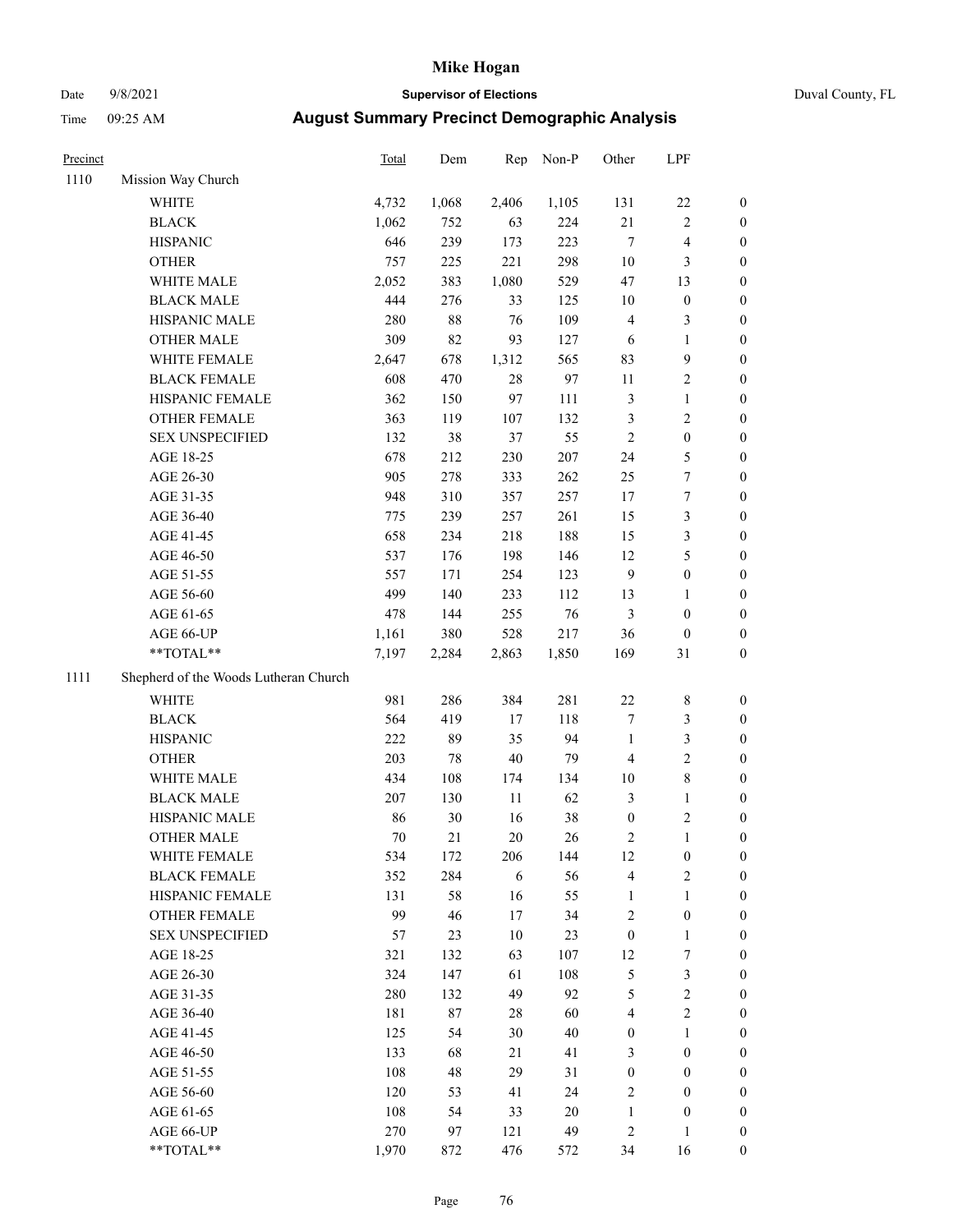# Date 9/8/2021 **Supervisor of Elections** Duval County, FL

| Precinct |                                                             | <b>Total</b> | Dem         | Rep       | Non-P      | Other          | LPF                                |                  |
|----------|-------------------------------------------------------------|--------------|-------------|-----------|------------|----------------|------------------------------------|------------------|
| 1112     | Southeast Regional Library                                  |              |             |           |            |                |                                    |                  |
|          | <b>WHITE</b>                                                | 2,520        | 571         | 1,329     | 553        | 51             | 16                                 | 0                |
|          | <b>BLACK</b>                                                | 509          | 366         | 25        | 106        | $11\,$         | $\mathbf{1}$                       | 0                |
|          | <b>HISPANIC</b>                                             | 257          | 79          | 82        | $87\,$     | 7              | $\sqrt{2}$                         | $\boldsymbol{0}$ |
|          | <b>OTHER</b>                                                | 603          | 223         | 134       | 237        | 8              | $\mathbf{1}$                       | $\boldsymbol{0}$ |
|          | WHITE MALE                                                  | 1,151        | 217         | 630       | 270        | 22             | 12                                 | $\boldsymbol{0}$ |
|          | <b>BLACK MALE</b>                                           | 223          | 142         | 14        | 64         | 3              | $\boldsymbol{0}$                   | $\boldsymbol{0}$ |
|          | HISPANIC MALE                                               | 105          | $28\,$      | 35        | 39         | $\mathbf{1}$   | $\sqrt{2}$                         | $\boldsymbol{0}$ |
|          | <b>OTHER MALE</b>                                           | 259          | 76          | 67        | 110        | 5              | $\mathbf{1}$                       | $\boldsymbol{0}$ |
|          | WHITE FEMALE                                                | 1,349        | 351         | 689       | 278        | 28             | $\mathfrak{Z}$                     | $\boldsymbol{0}$ |
|          | <b>BLACK FEMALE</b>                                         | 281          | 220         | 11        | 41         | 8              | $\mathbf{1}$                       | $\boldsymbol{0}$ |
|          | HISPANIC FEMALE                                             | 149          | 49          | 47        | 47         | 6              | $\boldsymbol{0}$                   | $\boldsymbol{0}$ |
|          | OTHER FEMALE                                                | 272          | 118         | 55        | 97         | $\overline{c}$ | $\boldsymbol{0}$                   | $\boldsymbol{0}$ |
|          | <b>SEX UNSPECIFIED</b>                                      | 100          | 38          | $22\,$    | 37         | $\overline{c}$ | $\mathbf{1}$                       | $\boldsymbol{0}$ |
|          | AGE 18-25                                                   | 556          | 182         | 186       | 162        | 24             | $\sqrt{2}$                         | $\boldsymbol{0}$ |
|          | AGE 26-30                                                   | 470          | 170         | 146       | 137        | 14             | $\mathfrak{Z}$                     | $\boldsymbol{0}$ |
|          | AGE 31-35                                                   | 336          | 117         | 104       | 106        | 6              | 3                                  | $\boldsymbol{0}$ |
|          | AGE 36-40                                                   | 313          | 112         | 108       | 86         | 4              | 3                                  | $\boldsymbol{0}$ |
|          | AGE 41-45                                                   | 311          | 112         | 107       | 85         | 5              | $\sqrt{2}$                         | $\boldsymbol{0}$ |
|          | AGE 46-50                                                   | 362          | 106         | 146       | 98         | 8              | $\overline{4}$                     | $\boldsymbol{0}$ |
|          | AGE 51-55                                                   | 327          | 87          | 145       | 88         | 7              | $\boldsymbol{0}$                   | $\boldsymbol{0}$ |
|          | AGE 56-60                                                   | 317          | $88\,$      | 157       | 68         | 3              | $\mathbf{1}$                       | $\boldsymbol{0}$ |
|          | AGE 61-65                                                   | 305          | 90          | 152       | 58         | 4              | $\mathbf{1}$                       | $\boldsymbol{0}$ |
|          | AGE 66-UP                                                   | 592          | 175         | 319       | 95         | $\overline{c}$ | $\mathbf{1}$                       | $\boldsymbol{0}$ |
|          | $\mathrm{*}\mathrm{*} \mathrm{TOTAL} \mathrm{*} \mathrm{*}$ | 3,889        | 1,239       | 1,570     | 983        | $77 \,$        | 20                                 | $\boldsymbol{0}$ |
| 1113     | Deermeadows Church                                          |              |             |           |            |                |                                    |                  |
|          | <b>WHITE</b>                                                | 1,874        | 562         | 732       | 507        | 55             | 18                                 | $\boldsymbol{0}$ |
|          | <b>BLACK</b>                                                | 1,161        | 847         | 43        | 251        | 19             | $\mathbf{1}$                       | $\boldsymbol{0}$ |
|          | <b>HISPANIC</b>                                             | 367          | 149         | 73        | 141        | 2              | $\sqrt{2}$                         | $\boldsymbol{0}$ |
|          |                                                             | 364          |             | 60        | 136        | 9              | $\sqrt{2}$                         | $\boldsymbol{0}$ |
|          | <b>OTHER</b><br>WHITE MALE                                  | 850          | 157<br>234  | 344       | 243        | $20\,$         | $\boldsymbol{9}$                   | $\boldsymbol{0}$ |
|          | <b>BLACK MALE</b>                                           | 456          | 303         | 20        | 126        | 7              | $\boldsymbol{0}$                   | $\boldsymbol{0}$ |
|          | HISPANIC MALE                                               | 172          | 69          | 40        | 60         | $\mathbf{1}$   | $\sqrt{2}$                         | $\boldsymbol{0}$ |
|          | <b>OTHER MALE</b>                                           | 142          | 46          | 32        | 59         | 4              | $\mathbf{1}$                       | $\boldsymbol{0}$ |
|          | WHITE FEMALE                                                |              |             |           |            |                | 9                                  | 0                |
|          | <b>BLACK FEMALE</b>                                         | 1,002<br>694 | 322<br>533  | 382<br>23 | 255<br>125 | 34<br>12       | $\mathbf{1}$                       | $\boldsymbol{0}$ |
|          | HISPANIC FEMALE                                             | 185          | 74          | 31        | 79         | 1              | $\boldsymbol{0}$                   | $\overline{0}$   |
|          | OTHER FEMALE                                                |              | 94          | 22        | 52         |                | $\mathbf{1}$                       | 0                |
|          | <b>SEX UNSPECIFIED</b>                                      | 173<br>92    | $40\,$      | 14        | 36         | 4<br>2         | $\boldsymbol{0}$                   | 0                |
|          |                                                             |              |             |           | 194        |                |                                    | 0                |
|          | AGE 18-25<br>AGE 26-30                                      | 555<br>669   | 245<br>309  | 95        | 218        | 17             | $\overline{4}$<br>$\boldsymbol{9}$ |                  |
|          | AGE 31-35                                                   | 475          | 229         | 113<br>87 | 142        | $20\,$<br>12   | 5                                  | 0<br>0           |
|          |                                                             |              |             |           |            |                | $\mathfrak{Z}$                     |                  |
|          | AGE 36-40                                                   | 343<br>264   | 158         | 60<br>41  | 115<br>82  | 7              | $\boldsymbol{0}$                   | 0                |
|          | AGE 41-45                                                   |              | 136         |           |            | 5              |                                    | 0                |
|          | AGE 46-50                                                   | 278          | 127         | 83        | 64         | 4              | $\boldsymbol{0}$                   | 0                |
|          | AGE 51-55                                                   | 246          | 129         | 51        | 59         | 6              | 1                                  | 0                |
|          | AGE 56-60                                                   | 246          | 100         | 88        | 54         | 4              | $\boldsymbol{0}$                   | 0                |
|          | AGE 61-65                                                   | 199          | $8\sqrt{1}$ | 68        | 45         | 5              | $\boldsymbol{0}$                   | 0                |
|          | AGE 66-UP                                                   | 491          | 201         | 222       | 62         | 5              | $\mathbf{1}$                       | 0                |
|          | **TOTAL**                                                   | 3,766        | 1,715       | 908       | 1,035      | 85             | 23                                 | $\boldsymbol{0}$ |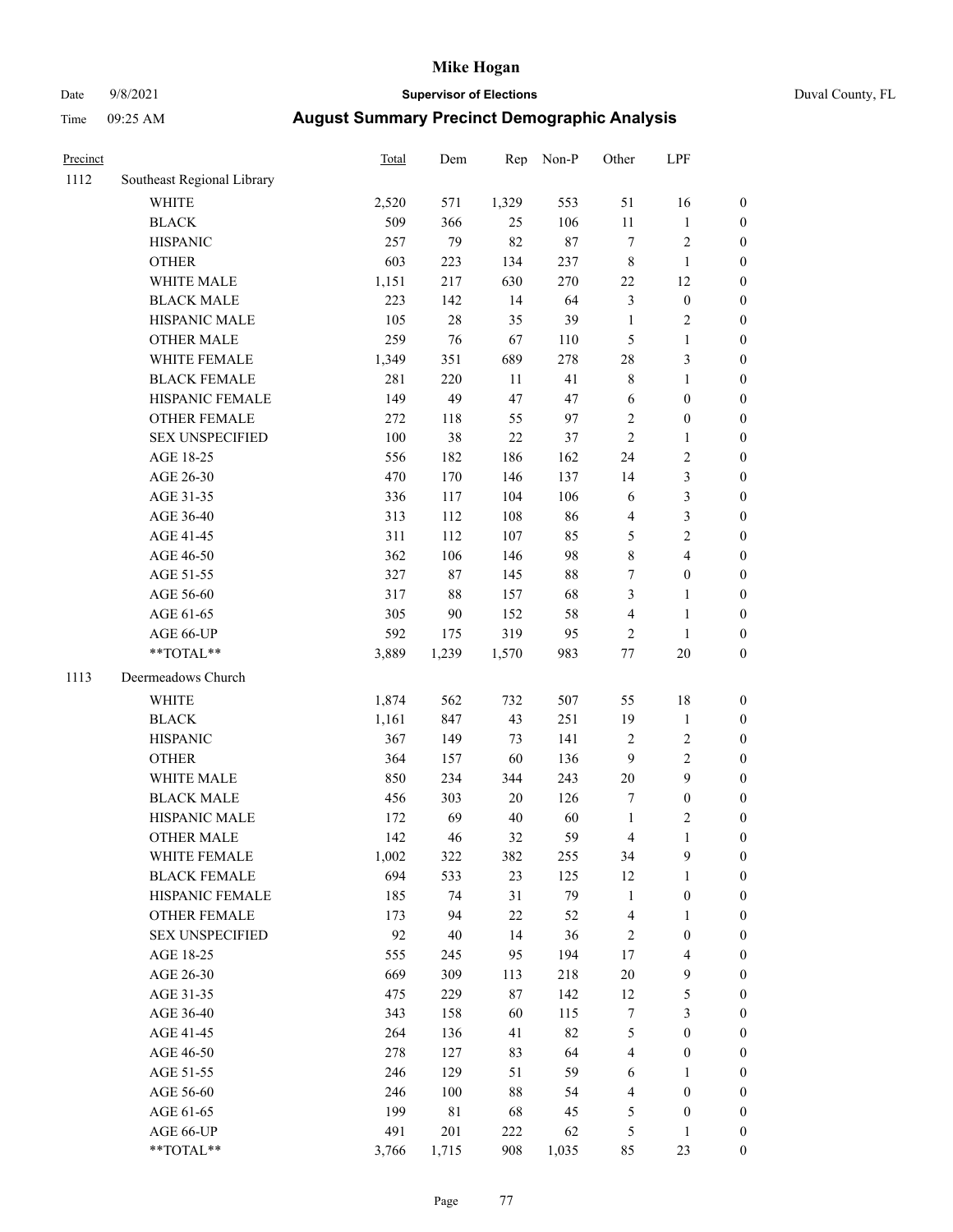# Date 9/8/2021 **Supervisor of Elections** Duval County, FL

| Precinct |                           | Total | Dem    | Rep         | Non-P  | Other                   | LPF                     |                  |
|----------|---------------------------|-------|--------|-------------|--------|-------------------------|-------------------------|------------------|
| 1114     | The Salem Center          |       |        |             |        |                         |                         |                  |
|          | WHITE                     | 2,314 | 673    | 1,001       | 568    | 58                      | 14                      | 0                |
|          | <b>BLACK</b>              | 895   | 662    | $20\,$      | 194    | 17                      | $\sqrt{2}$              | $\boldsymbol{0}$ |
|          | <b>HISPANIC</b>           | 359   | 125    | 72          | 155    | $\overline{4}$          | $\mathfrak{Z}$          | $\boldsymbol{0}$ |
|          | <b>OTHER</b>              | 457   | 162    | 99          | 182    | 11                      | $\mathfrak{Z}$          | $\boldsymbol{0}$ |
|          | WHITE MALE                | 1,012 | 258    | 456         | 265    | $22\,$                  | 11                      | $\boldsymbol{0}$ |
|          | <b>BLACK MALE</b>         | 338   | 233    | $\tau$      | 93     | $\overline{\mathbf{4}}$ | $\mathbf{1}$            | $\boldsymbol{0}$ |
|          | HISPANIC MALE             | 174   | 48     | 49          | 74     | $\sqrt{2}$              | $\mathbf{1}$            | $\boldsymbol{0}$ |
|          | <b>OTHER MALE</b>         | 178   | 52     | 46          | 74     | $\overline{4}$          | $\sqrt{2}$              | $\boldsymbol{0}$ |
|          | WHITE FEMALE              | 1,279 | 404    | 541         | 296    | 35                      | $\mathfrak{Z}$          | $\boldsymbol{0}$ |
|          | <b>BLACK FEMALE</b>       | 538   | 417    | 12          | 95     | 13                      | $\mathbf{1}$            | 0                |
|          | HISPANIC FEMALE           | 182   | 75     | 23          | $80\,$ | $\sqrt{2}$              | $\sqrt{2}$              | 0                |
|          | OTHER FEMALE              | 217   | 94     | 42          | 73     | $\tau$                  | $\mathbf{1}$            | 0                |
|          | <b>SEX UNSPECIFIED</b>    | 107   | 41     | 16          | 49     | $\mathbf{1}$            | $\boldsymbol{0}$        | $\boldsymbol{0}$ |
|          | AGE 18-25                 | 635   | 240    | 168         | 199    | 24                      | $\overline{\mathbf{4}}$ | $\boldsymbol{0}$ |
|          | AGE 26-30                 | 823   | 336    | 195         | 265    | 23                      | $\overline{\mathbf{4}}$ | $\boldsymbol{0}$ |
|          | AGE 31-35                 | 514   | 214    | 124         | 161    | $10\,$                  | 5                       | $\boldsymbol{0}$ |
|          | AGE 36-40                 | 342   | 159    | 82          | 94     | 5                       | $\sqrt{2}$              | $\boldsymbol{0}$ |
|          | AGE 41-45                 | 267   | 100    | 66          | 93     | $\sqrt{6}$              | $\sqrt{2}$              | $\boldsymbol{0}$ |
|          | AGE 46-50                 | 240   | 94     | 57          | 82     | 5                       | $\overline{2}$          | $\boldsymbol{0}$ |
|          | AGE 51-55                 | 227   | 106    | 70          | $44\,$ | $\sqrt{6}$              | $\mathbf{1}$            | $\boldsymbol{0}$ |
|          | AGE 56-60                 | 224   | 85     | 92          | 44     | 3                       | $\boldsymbol{0}$        | 0                |
|          | AGE 61-65                 | 192   | 71     | $78\,$      | 39     | 4                       | $\boldsymbol{0}$        | 0                |
|          | AGE 66-UP                 | 561   | 217    | 260         | 78     | $\overline{4}$          | $\overline{2}$          | $\boldsymbol{0}$ |
|          | **TOTAL**                 | 4,025 | 1,622  | 1,192       | 1,099  | 90                      | $22\,$                  | $\boldsymbol{0}$ |
| 1115     | Bartram Springs Clubhouse |       |        |             |        |                         |                         |                  |
|          | <b>WHITE</b>              | 2,721 | 566    | 1,446       | 650    | 41                      | $18\,$                  | $\boldsymbol{0}$ |
|          | <b>BLACK</b>              | 695   | 514    | $40\,$      | 133    | 8                       | $\boldsymbol{0}$        | $\boldsymbol{0}$ |
|          | <b>HISPANIC</b>           | 342   | 116    | $8\sqrt{1}$ | 137    | 6                       | $\sqrt{2}$              | $\boldsymbol{0}$ |
|          | <b>OTHER</b>              | 584   | 191    | 179         | 204    | $\,$ 8 $\,$             | $\sqrt{2}$              | $\boldsymbol{0}$ |
|          | WHITE MALE                | 1,276 | 212    | 709         | 322    | $22\,$                  | $11\,$                  | $\boldsymbol{0}$ |
|          | <b>BLACK MALE</b>         | 301   | 204    | 24          | 68     | 5                       | $\boldsymbol{0}$        | $\boldsymbol{0}$ |
|          | HISPANIC MALE             | 162   | 48     | $40\,$      | $70\,$ | $\sqrt{2}$              | $\overline{c}$          | 0                |
|          | <b>OTHER MALE</b>         | 235   | $70\,$ | 79          | 83     | $\overline{c}$          | $\mathbf{1}$            | 0                |
|          | WHITE FEMALE              | 1,422 | 350    | 726         | 320    | 19                      | 7                       | 0                |
|          | <b>BLACK FEMALE</b>       | 388   | 304    | 16          | 65     | 3                       | $\boldsymbol{0}$        | $\boldsymbol{0}$ |
|          | HISPANIC FEMALE           | 175   | 65     | 40          | 66     | 4                       | $\boldsymbol{0}$        | $\overline{0}$   |
|          | OTHER FEMALE              | 286   | 102    | 87          | 91     | 5                       | $\mathbf{1}$            | $\overline{0}$   |
|          | <b>SEX UNSPECIFIED</b>    | 97    | 32     | 25          | 39     | $\mathbf{1}$            | $\boldsymbol{0}$        | 0                |
|          | AGE 18-25                 | 494   | 175    | 147         | 156    | 14                      | $\sqrt{2}$              | 0                |
|          | AGE 26-30                 | 405   | 138    | 141         | 115    | 9                       | $\sqrt{2}$              | 0                |
|          | AGE 31-35                 | 434   | 130    | 149         | 144    | 5                       | $\sqrt{6}$              | 0                |
|          | AGE 36-40                 | 483   | 141    | 189         | 146    | 5                       | $\sqrt{2}$              | 0                |
|          | AGE 41-45                 | 466   | 145    | 169         | 142    | 6                       | $\overline{\mathbf{4}}$ | 0                |
|          | AGE 46-50                 | 475   | 148    | 200         | 118    | 6                       | $\mathfrak{Z}$          | 0                |
|          | AGE 51-55                 | 419   | 121    | 194         | 100    | 3                       | $\mathbf{1}$            | $\boldsymbol{0}$ |
|          | AGE 56-60                 | 372   | 111    | 182         | $72\,$ | 5                       | $\sqrt{2}$              | $\overline{0}$   |
|          | AGE 61-65                 | 268   | 100    | 128         | 36     | 4                       | $\boldsymbol{0}$        | $\boldsymbol{0}$ |
|          | AGE 66-UP                 | 526   | 178    | 247         | 95     | 6                       | $\boldsymbol{0}$        | 0                |
|          | **TOTAL**                 | 4,342 | 1,387  | 1,746       | 1,124  | 63                      | $22\,$                  | $\boldsymbol{0}$ |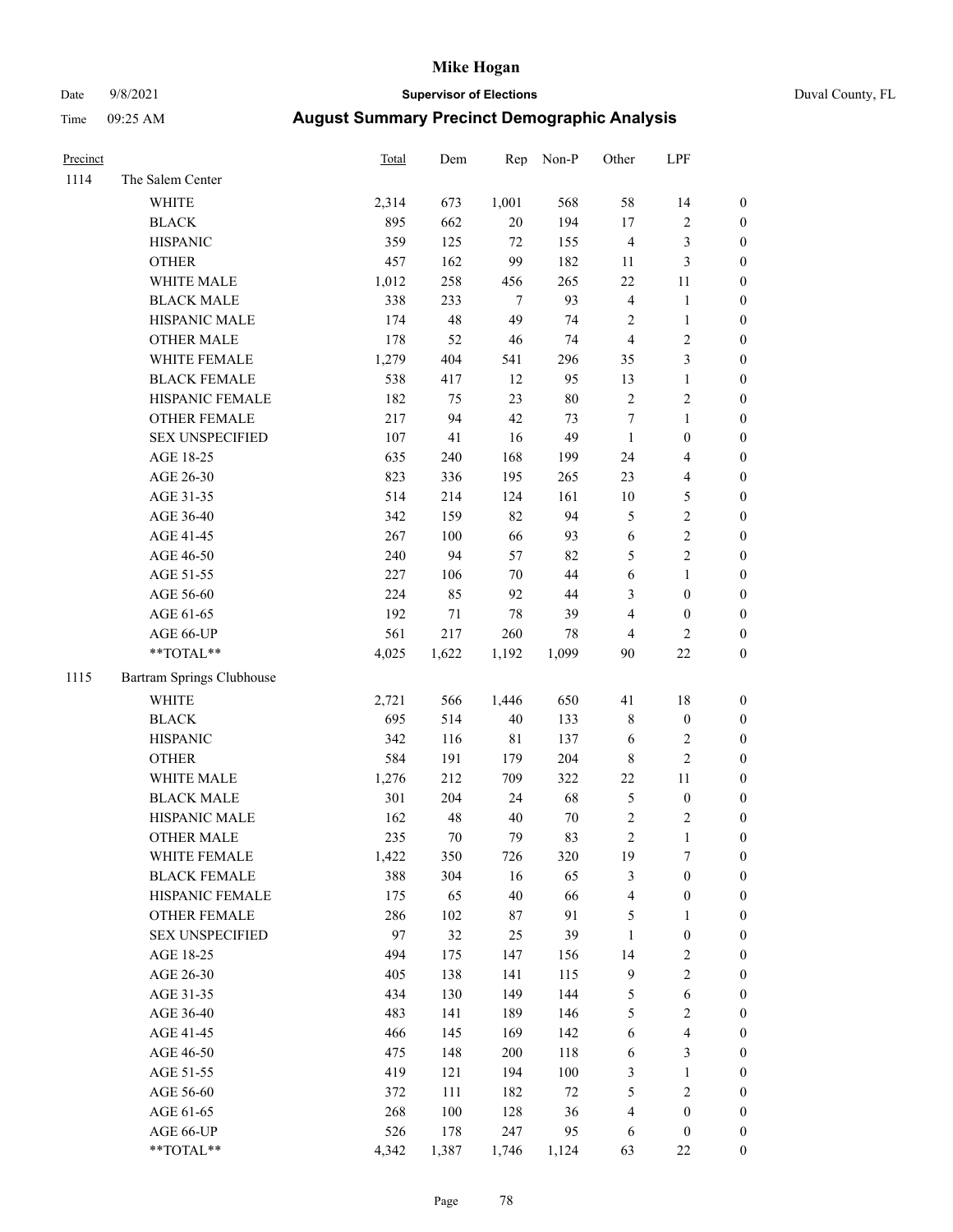# Date 9/8/2021 **Supervisor of Elections** Duval County, FL

| Precinct |                                                 | Total  | Dem        | Rep            | Non-P  | Other                   | LPF              |                  |
|----------|-------------------------------------------------|--------|------------|----------------|--------|-------------------------|------------------|------------------|
| 1116     | First Baptist Church of Jacksonville at Nocatee |        |            |                |        |                         |                  |                  |
|          | <b>WHITE</b>                                    | 1,804  | 393        | 1,001          | 367    | 39                      | $\overline{4}$   | $\boldsymbol{0}$ |
|          | <b>BLACK</b>                                    | 77     | 51         | $\tau$         | 16     | 3                       | $\boldsymbol{0}$ | $\boldsymbol{0}$ |
|          | <b>HISPANIC</b>                                 | 87     | 30         | 36             | $21\,$ | $\boldsymbol{0}$        | $\boldsymbol{0}$ | $\boldsymbol{0}$ |
|          | <b>OTHER</b>                                    | 106    | $28\,$     | 34             | 43     | $\boldsymbol{0}$        | $\mathbf{1}$     | $\boldsymbol{0}$ |
|          | WHITE MALE                                      | 863    | 147        | 499            | 193    | 22                      | $\mathfrak{2}$   | $\boldsymbol{0}$ |
|          | <b>BLACK MALE</b>                               | $40\,$ | 25         | 3              | 10     | $\overline{2}$          | $\boldsymbol{0}$ | $\boldsymbol{0}$ |
|          | HISPANIC MALE                                   | 38     | 12         | 15             | 11     | $\boldsymbol{0}$        | $\boldsymbol{0}$ | 0                |
|          | <b>OTHER MALE</b>                               | 44     | 13         | 12             | 18     | $\boldsymbol{0}$        | $\mathbf{1}$     | 0                |
|          | WHITE FEMALE                                    | 934    | 246        | 497            | 172    | 17                      | $\sqrt{2}$       | 0                |
|          | <b>BLACK FEMALE</b>                             | 37     | 26         | $\overline{4}$ | 6      | $\mathbf{1}$            | $\boldsymbol{0}$ | $\boldsymbol{0}$ |
|          | HISPANIC FEMALE                                 | 48     | $18\,$     | 21             | 9      | $\boldsymbol{0}$        | $\boldsymbol{0}$ | $\boldsymbol{0}$ |
|          | OTHER FEMALE                                    | 47     | 13         | 18             | 16     | $\boldsymbol{0}$        | $\boldsymbol{0}$ | $\boldsymbol{0}$ |
|          | <b>SEX UNSPECIFIED</b>                          | 23     | $\sqrt{2}$ | $\mathbf{9}$   | 12     | $\boldsymbol{0}$        | $\boldsymbol{0}$ | $\boldsymbol{0}$ |
|          | AGE 18-25                                       | 125    | 41         | 49             | 29     | 5                       | $\mathbf{1}$     | $\boldsymbol{0}$ |
|          | AGE 26-30                                       | 87     | 19         | 36             | 30     | $\mathbf{1}$            | $\mathbf{1}$     | $\boldsymbol{0}$ |
|          | AGE 31-35                                       | 127    | 27         | 55             | 44     | $\mathbf{1}$            | $\boldsymbol{0}$ | $\boldsymbol{0}$ |
|          | AGE 36-40                                       | 140    | 35         | 63             | 39     | $\mathbf{1}$            | $\sqrt{2}$       | 0                |
|          | AGE 41-45                                       | 126    | 30         | 56             | 39     | $\mathbf{1}$            | $\boldsymbol{0}$ | 0                |
|          | AGE 46-50                                       | 112    | $27\,$     | 50             | 32     | 3                       | $\boldsymbol{0}$ | $\boldsymbol{0}$ |
|          | AGE 51-55                                       | 181    | 40         | $90\,$         | 46     | 5                       | $\boldsymbol{0}$ | $\boldsymbol{0}$ |
|          | AGE 56-60                                       | 213    | 47         | 118            | 41     | 6                       | $\mathbf{1}$     | $\boldsymbol{0}$ |
|          | AGE 61-65                                       | 247    | 61         | 142            | 42     | $\sqrt{2}$              | $\boldsymbol{0}$ | $\boldsymbol{0}$ |
|          | AGE 66-UP                                       | 716    | 175        | 419            | 105    | 17                      | $\boldsymbol{0}$ | 0                |
|          | **TOTAL**                                       | 2,074  | 502        | 1,078          | 447    | 42                      | $\mathfrak s$    | $\boldsymbol{0}$ |
| 1201     | Church of God Marietta                          |        |            |                |        |                         |                  |                  |
|          | WHITE                                           | 2,192  | 366        | 1,437          | 364    | 19                      | 6                | $\boldsymbol{0}$ |
|          | <b>BLACK</b>                                    | 375    | 298        | 24             | 48     | $\sqrt{2}$              | $\mathfrak{Z}$   | $\boldsymbol{0}$ |
|          | <b>HISPANIC</b>                                 | 123    | 54         | 39             | 29     | $\mathbf{1}$            | $\boldsymbol{0}$ | $\boldsymbol{0}$ |
|          | <b>OTHER</b>                                    | 188    | 47         | 79             | 60     | $\sqrt{2}$              | $\boldsymbol{0}$ | 0                |
|          | WHITE MALE                                      | 991    | 148        | 664            | 166    | $10\,$                  | $\mathfrak{Z}$   | 0                |
|          | <b>BLACK MALE</b>                               | 168    | 122        | 17             | $27\,$ | $\mathbf{1}$            | $\mathbf{1}$     | 0                |
|          | HISPANIC MALE                                   | 55     | 26         | 17             | 12     | $\boldsymbol{0}$        | $\boldsymbol{0}$ | 0                |
|          | <b>OTHER MALE</b>                               | 73     | 19         | 35             | 19     | $\boldsymbol{0}$        | $\boldsymbol{0}$ | $\boldsymbol{0}$ |
|          | WHITE FEMALE                                    | 1,179  | 214        | 761            | 192    | $\mathbf{9}$            | $\mathfrak{Z}$   | $\boldsymbol{0}$ |
|          | <b>BLACK FEMALE</b>                             | 199    | 170        | $\tau$         | 19     | $\mathbf{1}$            | $\sqrt{2}$       | $\overline{0}$   |
|          | HISPANIC FEMALE                                 | 65     | 26         | $22\,$         | 16     | $\mathbf{1}$            | $\boldsymbol{0}$ | $\theta$         |
|          | <b>OTHER FEMALE</b>                             | 76     | 24         | $30\,$         | 20     | 2                       | $\boldsymbol{0}$ | 0                |
|          | <b>SEX UNSPECIFIED</b>                          | $72\,$ | 16         | 26             | 30     | $\boldsymbol{0}$        | $\boldsymbol{0}$ | 0                |
|          | AGE 18-25                                       | 253    | 66         | 108            | 71     | 7                       | $\mathbf{1}$     | 0                |
|          | AGE 26-30                                       | 219    | 40         | 110            | 67     | 2                       | $\boldsymbol{0}$ | 0                |
|          | AGE 31-35                                       | 226    | 61         | 96             | 64     | $\overline{4}$          | $\mathbf{1}$     | 0                |
|          | AGE 36-40                                       | 215    | 51         | 114            | 47     | 1                       | $\overline{2}$   | 0                |
|          | AGE 41-45                                       | 195    | 63         | 85             | 46     | $\boldsymbol{0}$        | $\mathbf{1}$     | $\boldsymbol{0}$ |
|          | AGE 46-50                                       | 184    | 59         | 86             | 34     | $\overline{\mathbf{4}}$ | $\mathbf{1}$     | $\overline{0}$   |
|          | AGE 51-55                                       | 238    | 61         | 135            | 39     | 2                       | $\mathbf{1}$     | 0                |
|          | AGE 56-60                                       | 274    | 68         | 166            | 38     | $\overline{c}$          | $\boldsymbol{0}$ | 0                |
|          | AGE 61-65                                       | 301    | 88         | 178            | 34     | $\mathbf{1}$            | $\boldsymbol{0}$ | 0                |
|          | AGE 66-UP                                       | 773    | 208        | 501            | 61     | $\mathbf{1}$            | $\sqrt{2}$       | 0                |
|          | **TOTAL**                                       | 2,878  | 765        | 1,579          | 501    | 24                      | $\boldsymbol{9}$ | $\boldsymbol{0}$ |
|          |                                                 |        |            |                |        |                         |                  |                  |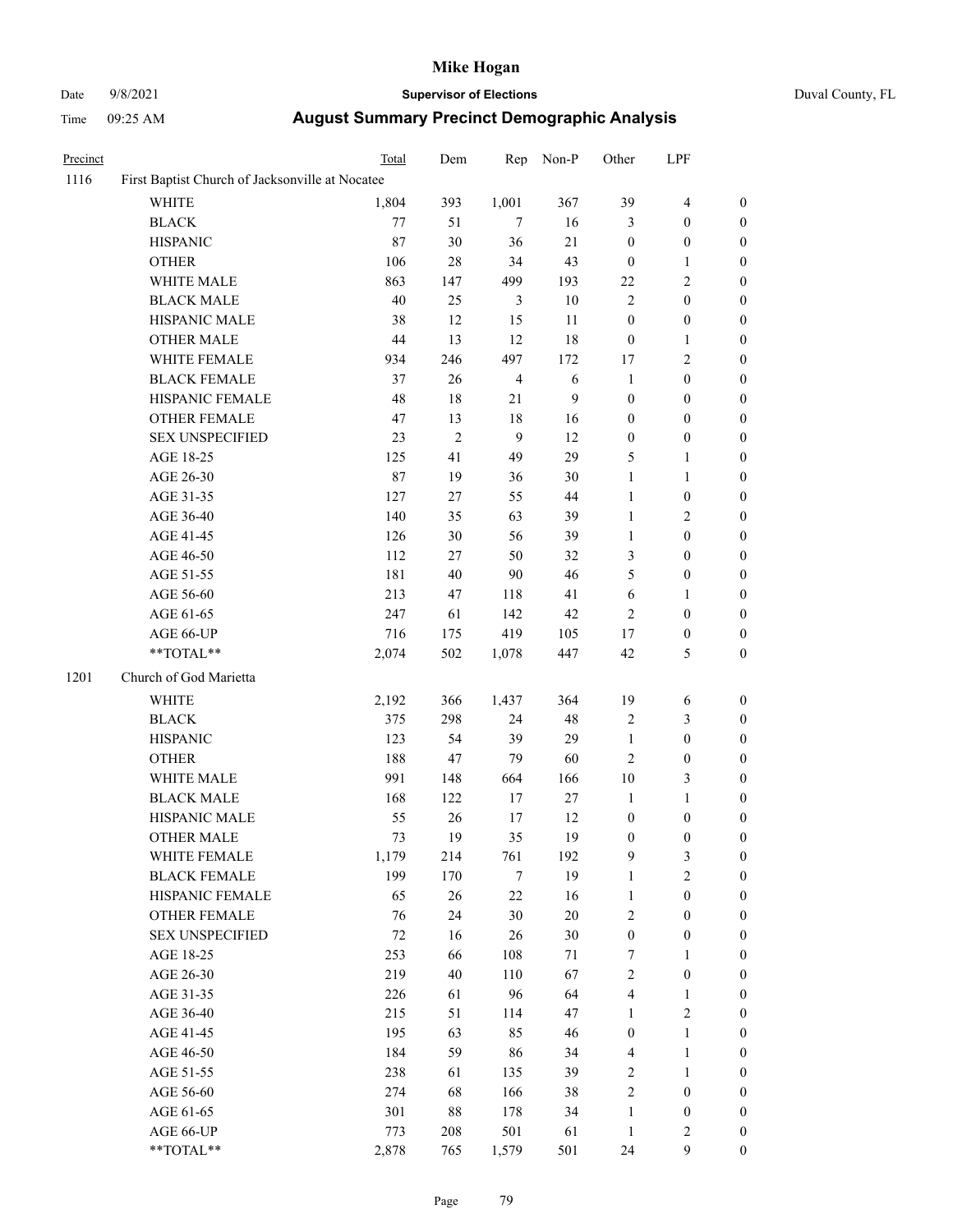# Date 9/8/2021 **Supervisor of Elections** Duval County, FL

| Precinct |                                | <b>Total</b> | Dem              | Rep            | Non-P        | Other            | LPF              |                  |
|----------|--------------------------------|--------------|------------------|----------------|--------------|------------------|------------------|------------------|
| 1202     | Hillcrest at Crystal Springs   |              |                  |                |              |                  |                  |                  |
|          | <b>WHITE</b>                   | 1,588        | 236              | 1,117          | 210          | 16               | $\mathbf{9}$     | 0                |
|          | <b>BLACK</b>                   | 579          | 456              | 26             | 91           | 6                | $\boldsymbol{0}$ | $\boldsymbol{0}$ |
|          | <b>HISPANIC</b>                | $8\sqrt{1}$  | 31               | $28\,$         | 21           | $\mathbf{1}$     | $\boldsymbol{0}$ | $\boldsymbol{0}$ |
|          | <b>OTHER</b>                   | 178          | 47               | 74             | 56           | $\mathbf{1}$     | $\boldsymbol{0}$ | $\boldsymbol{0}$ |
|          | WHITE MALE                     | 760          | 104              | 538            | 106          | 8                | $\overline{4}$   | $\boldsymbol{0}$ |
|          | <b>BLACK MALE</b>              | 264          | 197              | 17             | 48           | $\overline{c}$   | $\boldsymbol{0}$ | $\boldsymbol{0}$ |
|          | HISPANIC MALE                  | 42           | 17               | 14             | 11           | $\boldsymbol{0}$ | $\boldsymbol{0}$ | $\boldsymbol{0}$ |
|          | <b>OTHER MALE</b>              | 59           | 12               | 30             | 16           | 1                | $\boldsymbol{0}$ | $\boldsymbol{0}$ |
|          | WHITE FEMALE                   | 801          | 128              | 564            | 96           | 8                | 5                | $\boldsymbol{0}$ |
|          | <b>BLACK FEMALE</b>            | 307          | 253              | $\,$ 8 $\,$    | 42           | 4                | $\boldsymbol{0}$ | $\boldsymbol{0}$ |
|          | HISPANIC FEMALE                | 37           | 12               | 14             | 10           | $\mathbf{1}$     | $\boldsymbol{0}$ | $\boldsymbol{0}$ |
|          | <b>OTHER FEMALE</b>            | 83           | 31               | 32             | $20\,$       | $\boldsymbol{0}$ | $\boldsymbol{0}$ | $\boldsymbol{0}$ |
|          | <b>SEX UNSPECIFIED</b>         | 73           | 16               | 28             | 29           | $\boldsymbol{0}$ | $\boldsymbol{0}$ | $\boldsymbol{0}$ |
|          | AGE 18-25                      | 261          | $8\sqrt{1}$      | 108            | 65           | 5                | $\sqrt{2}$       | $\boldsymbol{0}$ |
|          | AGE 26-30                      | 210          | 59               | 91             | 53           | 7                | $\boldsymbol{0}$ | $\boldsymbol{0}$ |
|          | AGE 31-35                      | 156          | 50               | 60             | 45           | $\boldsymbol{0}$ | $\mathbf{1}$     | $\boldsymbol{0}$ |
|          | AGE 36-40                      | 183          | 57               | 96             | 28           | $\boldsymbol{0}$ | $\sqrt{2}$       | $\boldsymbol{0}$ |
|          | AGE 41-45                      | 162          | 47               | 84             | $28\,$       | $\mathbf{2}$     | $\mathbf{1}$     | $\boldsymbol{0}$ |
|          | AGE 46-50                      | 170          | 44               | 89             | 33           | 3                | $\mathbf{1}$     | $\boldsymbol{0}$ |
|          | AGE 51-55                      | 227          | 79               | 114            | 29           | 3                | $\sqrt{2}$       | $\boldsymbol{0}$ |
|          | AGE 56-60                      | 289          | 99               | 153            | 35           | $\overline{c}$   | $\boldsymbol{0}$ | 0                |
|          | AGE 61-65                      | 244          | 81               | 149            | 13           | $\mathbf{1}$     | $\boldsymbol{0}$ | $\boldsymbol{0}$ |
|          | AGE 66-UP                      | 524          | 173              | 301            | 49           | $\mathbf{1}$     | $\boldsymbol{0}$ | $\boldsymbol{0}$ |
|          | $**TOTAL**$                    | 2,426        | 770              | 1,245          | 378          | 24               | 9                | $\boldsymbol{0}$ |
| 1203     | Leroy D. Clemons Senior Center |              |                  |                |              |                  |                  |                  |
|          | <b>WHITE</b>                   | 1,149        | 160              | 772            | 196          | $11\,$           | 10               | $\boldsymbol{0}$ |
|          | <b>BLACK</b>                   | 124          | 97               | $\mathfrak{S}$ | $22\,$       | $\boldsymbol{0}$ | $\boldsymbol{0}$ | $\boldsymbol{0}$ |
|          | <b>HISPANIC</b>                | 36           | $\boldsymbol{7}$ | $17\,$         | 12           | $\boldsymbol{0}$ | $\boldsymbol{0}$ | $\boldsymbol{0}$ |
|          | <b>OTHER</b>                   | 58           | $\mathbf{9}$     | 24             | 24           | 1                | $\boldsymbol{0}$ | $\boldsymbol{0}$ |
|          | WHITE MALE                     | 536          | 64               | 370            | 91           | 7                | $\overline{4}$   | $\boldsymbol{0}$ |
|          | <b>BLACK MALE</b>              | 56           | 42               | $\overline{4}$ | $10\,$       | $\boldsymbol{0}$ | $\boldsymbol{0}$ | $\boldsymbol{0}$ |
|          | HISPANIC MALE                  | $20\,$       | $\mathfrak{Z}$   | $10\,$         | 7            | 0                | $\boldsymbol{0}$ | $\boldsymbol{0}$ |
|          | <b>OTHER MALE</b>              | 24           | 3                | 11             | $\mathbf{9}$ | 1                | $\boldsymbol{0}$ | $\boldsymbol{0}$ |
|          | WHITE FEMALE                   | 599          | 93               | 394            | 102          | 4                | 6                | 0                |
|          | <b>BLACK FEMALE</b>            | 65           | 54               | $\mathbf{1}$   | 10           | $\boldsymbol{0}$ | $\boldsymbol{0}$ | $\overline{0}$   |
|          | HISPANIC FEMALE                | 15           | $\overline{4}$   | $\tau$         | 4            | $\boldsymbol{0}$ | $\boldsymbol{0}$ | $\overline{0}$   |
|          | OTHER FEMALE                   | 19           | 5                | $\,$ $\,$      | 6            | $\boldsymbol{0}$ | $\boldsymbol{0}$ | $\overline{0}$   |
|          | <b>SEX UNSPECIFIED</b>         | 33           | 5                | 13             | 15           | $\boldsymbol{0}$ | $\boldsymbol{0}$ | 0                |
|          | AGE 18-25                      | 119          | 20               | 62             | 34           | 1                | $\sqrt{2}$       | 0                |
|          | AGE 26-30                      | 121          | 24               | 67             | $28\,$       | $\boldsymbol{0}$ | $\overline{c}$   | 0                |
|          | AGE 31-35                      | 119          | 21               | 62             | 33           | 3                | $\boldsymbol{0}$ | 0                |
|          | AGE 36-40                      | 123          | 21               | 64             | 31           | 4                | $\mathfrak{Z}$   | 0                |
|          | AGE 41-45                      | 92           | $\,8\,$          | 58             | 26           | $\boldsymbol{0}$ | $\boldsymbol{0}$ | 0                |
|          | AGE 46-50                      | 93           | 11               | 61             | $20\,$       | 0                | $\mathbf{1}$     | 0                |
|          | AGE 51-55                      | 119          | 25               | 71             | 22           | 0                | $\mathbf{1}$     | 0                |
|          | AGE 56-60                      | 147          | 29               | 97             | $20\,$       | 1                | $\boldsymbol{0}$ | $\overline{0}$   |
|          | AGE 61-65                      | 158          | 32               | 101            | $21\,$       | 3                | $\mathbf{1}$     | $\overline{0}$   |
|          | AGE 66-UP                      | 276          | 82               | 175            | 19           | $\boldsymbol{0}$ | $\boldsymbol{0}$ | 0                |
|          | **TOTAL**                      | 1,367        | 273              | 818            | 254          | 12               | 10               | $\boldsymbol{0}$ |
|          |                                |              |                  |                |              |                  |                  |                  |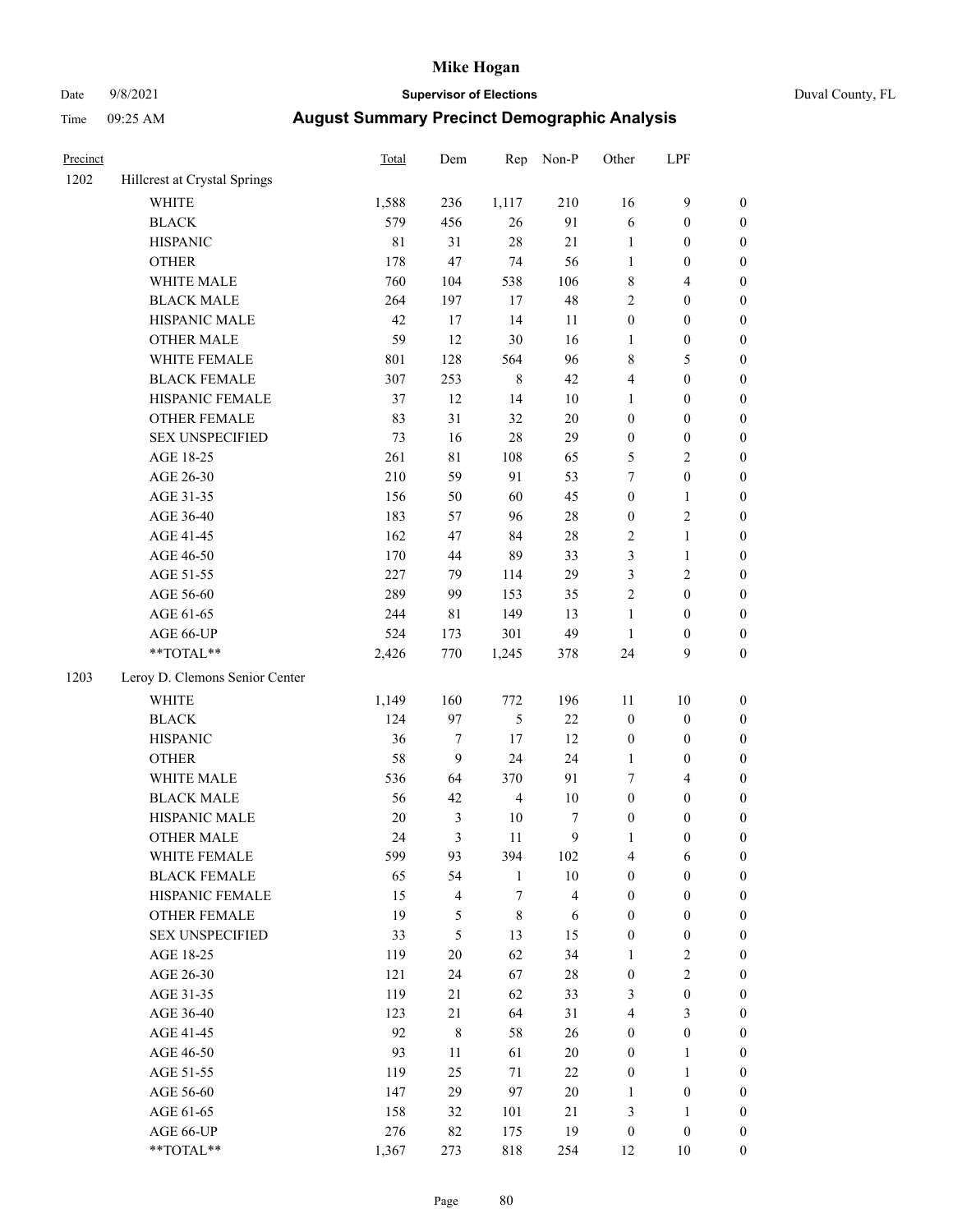# Date 9/8/2021 **Supervisor of Elections** Duval County, FL

| Precinct |                           | <b>Total</b> | Dem    | Rep     | Non-P   | Other            | LPF              |                  |
|----------|---------------------------|--------------|--------|---------|---------|------------------|------------------|------------------|
| 1204     | Maxville Community Center |              |        |         |         |                  |                  |                  |
|          | <b>WHITE</b>              | 1,632        | 232    | 1,108   | 269     | 16               | $\boldsymbol{7}$ | 0                |
|          | <b>BLACK</b>              | 430          | 338    | 16      | $72\,$  | 4                | $\boldsymbol{0}$ | 0                |
|          | <b>HISPANIC</b>           | 93           | 29     | 33      | 31      | $\boldsymbol{0}$ | $\boldsymbol{0}$ | $\boldsymbol{0}$ |
|          | <b>OTHER</b>              | 118          | 29     | $44\,$  | 43      | $\boldsymbol{0}$ | $\sqrt{2}$       | $\boldsymbol{0}$ |
|          | WHITE MALE                | 759          | 83     | 537     | 130     | 4                | 5                | $\boldsymbol{0}$ |
|          | <b>BLACK MALE</b>         | 184          | 140    | $\,8\,$ | 32      | 4                | $\boldsymbol{0}$ | $\boldsymbol{0}$ |
|          | HISPANIC MALE             | 46           | $11\,$ | $20\,$  | 15      | $\boldsymbol{0}$ | $\boldsymbol{0}$ | $\boldsymbol{0}$ |
|          | <b>OTHER MALE</b>         | 47           | $11\,$ | 18      | 16      | $\boldsymbol{0}$ | $\sqrt{2}$       | $\boldsymbol{0}$ |
|          | WHITE FEMALE              | 849          | 146    | 551     | 138     | 12               | $\overline{c}$   | $\boldsymbol{0}$ |
|          | <b>BLACK FEMALE</b>       | 238          | 190    | $\,8\,$ | $40\,$  | $\boldsymbol{0}$ | $\boldsymbol{0}$ | 0                |
|          | HISPANIC FEMALE           | 46           | 17     | 13      | 16      | $\boldsymbol{0}$ | $\boldsymbol{0}$ | 0                |
|          | OTHER FEMALE              | 44           | 15     | 14      | 15      | $\boldsymbol{0}$ | $\boldsymbol{0}$ | 0                |
|          | <b>SEX UNSPECIFIED</b>    | 60           | 15     | 32      | 13      | $\boldsymbol{0}$ | $\boldsymbol{0}$ | $\boldsymbol{0}$ |
|          | AGE 18-25                 | 269          | 65     | 131     | 69      | 4                | $\boldsymbol{0}$ | $\boldsymbol{0}$ |
|          | AGE 26-30                 | 193          | $44\,$ | 95      | 50      | $\mathbf{1}$     | 3                | $\boldsymbol{0}$ |
|          | AGE 31-35                 | 212          | 53     | 91      | 64      | 3                | $\mathbf{1}$     | $\boldsymbol{0}$ |
|          | AGE 36-40                 | 205          | 75     | 84      | 41      | $\sqrt{2}$       | 3                | $\boldsymbol{0}$ |
|          | AGE 41-45                 | 183          | 60     | $70\,$  | $50\,$  | $\mathbf{1}$     | $\mathbf{2}$     | $\boldsymbol{0}$ |
|          | AGE 46-50                 | 186          | 53     | 101     | 29      | 3                | $\boldsymbol{0}$ | $\boldsymbol{0}$ |
|          | AGE 51-55                 | 194          | 51     | 112     | 29      | $\sqrt{2}$       | $\boldsymbol{0}$ | 0                |
|          | AGE 56-60                 | 239          | 65     | 146     | $26\,$  | $\sqrt{2}$       | $\boldsymbol{0}$ | 0                |
|          | AGE 61-65                 | 193          | 54     | 114     | 25      | $\boldsymbol{0}$ | $\boldsymbol{0}$ | 0                |
|          | AGE 66-UP                 | 399          | 108    | 257     | 32      | $\overline{c}$   | $\boldsymbol{0}$ | $\boldsymbol{0}$ |
|          | $**TOTAL**$               | 2,273        | 628    | 1,201   | 415     | $20\,$           | 9                | $\boldsymbol{0}$ |
| 1205     | Midnight Cry Ministries   |              |        |         |         |                  |                  |                  |
|          | WHITE                     | 2,123        | 403    | 1,227   | 450     | 28               | 15               | $\boldsymbol{0}$ |
|          | <b>BLACK</b>              | 1,594        | 1,278  | 59      | 241     | 16               | $\boldsymbol{0}$ | $\boldsymbol{0}$ |
|          | <b>HISPANIC</b>           | 307          | 116    | 63      | 125     | 2                | $\mathbf{1}$     | $\boldsymbol{0}$ |
|          | <b>OTHER</b>              | 387          | 103    | 123     | 151     | 8                | $\sqrt{2}$       | $\boldsymbol{0}$ |
|          | WHITE MALE                | 993          | 162    | 588     | 219     | 14               | 10               | $\boldsymbol{0}$ |
|          | <b>BLACK MALE</b>         | 670          | 509    | 32      | 122     | 7                | $\boldsymbol{0}$ | $\boldsymbol{0}$ |
|          | HISPANIC MALE             | 123          | 52     | $27\,$  | 44      | $\boldsymbol{0}$ | $\boldsymbol{0}$ | 0                |
|          | <b>OTHER MALE</b>         | 145          | 32     | 60      | 49      | 3                | 1                | $\boldsymbol{0}$ |
|          | WHITE FEMALE              | 1,101        | 235    | 625     | 222     | 14               | $\mathfrak s$    | 0                |
|          | <b>BLACK FEMALE</b>       | 894          | 748    | $26\,$  | 111     | 9                | $\boldsymbol{0}$ | 0                |
|          | HISPANIC FEMALE           | 178          | 63     | 35      | $77 \,$ | 2                | $\mathbf{1}$     | $\boldsymbol{0}$ |
|          | OTHER FEMALE              | 171          | 53     | 50      | 63      | 4                | $\mathbf{1}$     | 0                |
|          | <b>SEX UNSPECIFIED</b>    | 135          | 46     | 29      | 59      | $\mathbf{1}$     | $\boldsymbol{0}$ | 0                |
|          | AGE 18-25                 | 590          | 252    | 137     | 187     | 11               | 3                | 0                |
|          | AGE 26-30                 | 395          | 139    | 106     | 137     | 12               | $\mathbf{1}$     | 0                |
|          | AGE 31-35                 | 397          | 158    | 117     | 117     | 4                | $\mathbf{1}$     | 0                |
|          | AGE 36-40                 | 389          | 177    | $87\,$  | 116     | 5                | $\overline{4}$   | 0                |
|          | AGE 41-45                 | 347          | 185    | 85      | 72      | 5                | $\boldsymbol{0}$ | 0                |
|          | AGE 46-50                 | 407          | 187    | 122     | $90\,$  | $\sqrt{6}$       | $\sqrt{2}$       | 0                |
|          | AGE 51-55                 | 374          | 170    | 128     | $70\,$  | 4                | $\sqrt{2}$       | $\overline{0}$   |
|          | AGE 56-60                 | 444          | 199    | 178     | 60      | 4                | 3                | $\boldsymbol{0}$ |
|          | AGE 61-65                 | 339          | 142    | 151     | 44      | $\mathbf{1}$     | $\mathbf{1}$     | $\boldsymbol{0}$ |
|          | AGE 66-UP                 | 729          | 291    | 361     | 74      | 2                | $\,1$            | 0                |
|          | **TOTAL**                 | 4,411        | 1,900  | 1,472   | 967     | 54               | 18               | $\boldsymbol{0}$ |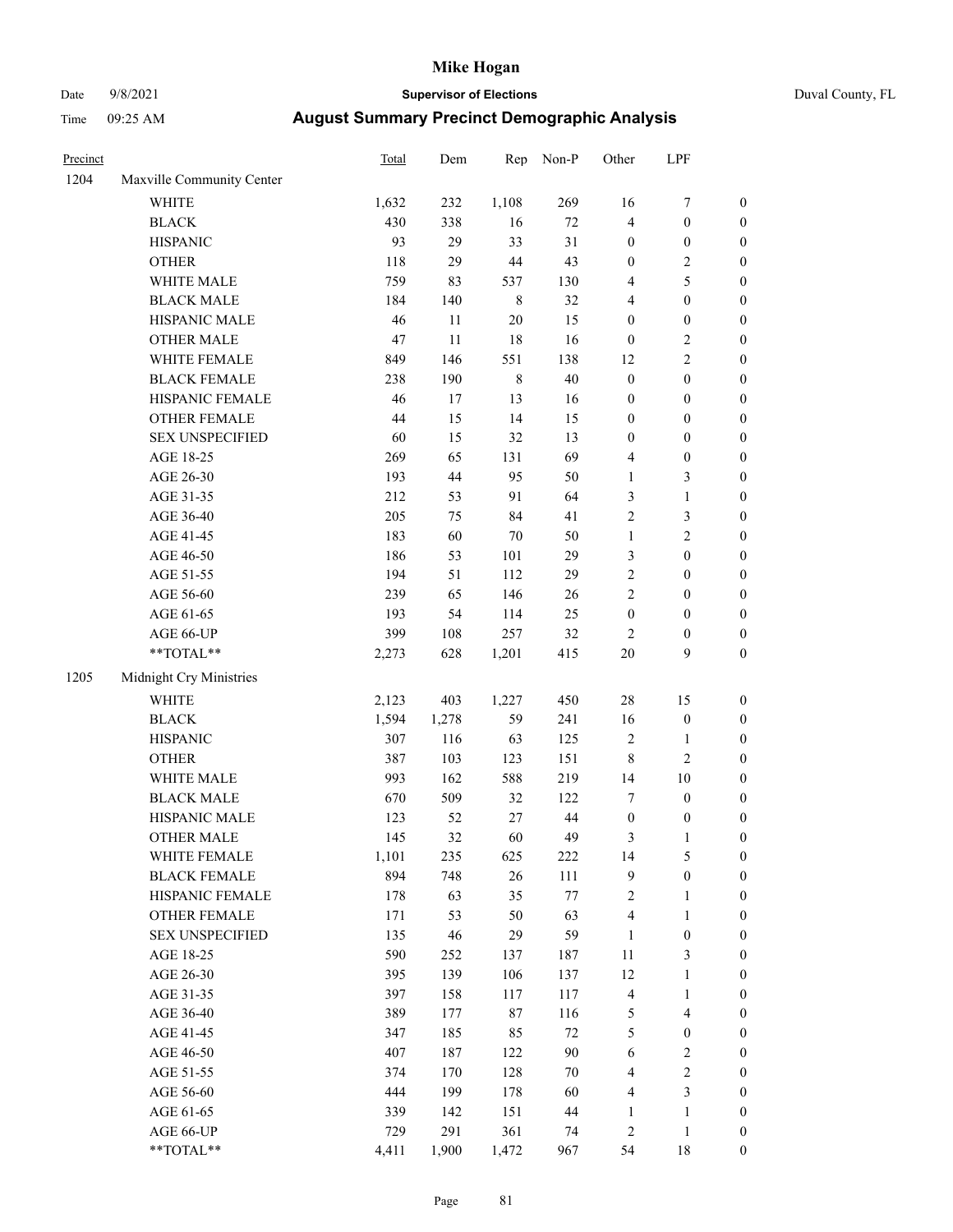# Date 9/8/2021 **Supervisor of Elections** Duval County, FL

| Precinct |                             | Total         | Dem          | Rep              | Non-P            | Other            | LPF              |                  |
|----------|-----------------------------|---------------|--------------|------------------|------------------|------------------|------------------|------------------|
| 1206     | Promise Land Baptist Church |               |              |                  |                  |                  |                  |                  |
|          | <b>WHITE</b>                | 1,960         | 255          | 1,417            | 268              | 14               | 6                | 0                |
|          | <b>BLACK</b>                | 1,291         | 1,007        | 55               | 210              | 16               | $\mathfrak{Z}$   | $\boldsymbol{0}$ |
|          | <b>HISPANIC</b>             | 90            | 40           | 30               | 19               | $\mathbf{1}$     | $\boldsymbol{0}$ | $\boldsymbol{0}$ |
|          | <b>OTHER</b>                | 304           | 102          | 102              | 92               | 8                | $\boldsymbol{0}$ | $\boldsymbol{0}$ |
|          | WHITE MALE                  | 918           | $88\,$       | 700              | 118              | 7                | 5                | $\boldsymbol{0}$ |
|          | <b>BLACK MALE</b>           | 589           | 427          | 37               | 116              | 7                | $\sqrt{2}$       | $\boldsymbol{0}$ |
|          | HISPANIC MALE               | 37            | 17           | 14               | 6                | $\boldsymbol{0}$ | $\boldsymbol{0}$ | $\boldsymbol{0}$ |
|          | <b>OTHER MALE</b>           | 101           | 34           | 34               | 30               | 3                | $\boldsymbol{0}$ | $\boldsymbol{0}$ |
|          | WHITE FEMALE                | 1,014         | 163          | 698              | 145              | 7                | $\mathbf{1}$     | $\boldsymbol{0}$ |
|          | <b>BLACK FEMALE</b>         | 673           | 560          | 16               | 87               | $\mathbf{9}$     | $\mathbf{1}$     | 0                |
|          | HISPANIC FEMALE             | 51            | $22\,$       | 16               | 12               | $\mathbf{1}$     | $\boldsymbol{0}$ | 0                |
|          | OTHER FEMALE                | 151           | 56           | 53               | 39               | 3                | $\boldsymbol{0}$ | $\boldsymbol{0}$ |
|          | <b>SEX UNSPECIFIED</b>      | 111           | 37           | 36               | 36               | 2                | $\boldsymbol{0}$ | $\boldsymbol{0}$ |
|          | AGE 18-25                   | 439           | 149          | 144              | 137              | 8                | $\mathbf{1}$     | $\boldsymbol{0}$ |
|          | AGE 26-30                   | 276           | 96           | 99               | 75               | 3                | $\mathfrak{Z}$   | $\boldsymbol{0}$ |
|          | AGE 31-35                   | 280           | 99           | 106              | 68               | 5                | $\sqrt{2}$       | $\boldsymbol{0}$ |
|          | AGE 36-40                   | 279           | 99           | 127              | 51               | $\sqrt{2}$       | $\boldsymbol{0}$ | $\boldsymbol{0}$ |
|          | AGE 41-45                   | 301           | 134          | 112              | 50               | 3                | $\overline{2}$   | $\boldsymbol{0}$ |
|          | AGE 46-50                   | 319           | 138          | 124              | 56               | $\mathbf{1}$     | $\boldsymbol{0}$ | $\boldsymbol{0}$ |
|          | AGE 51-55                   | 339           | 157          | 149              | 31               | $\mathbf{1}$     | $\mathbf{1}$     | $\boldsymbol{0}$ |
|          | AGE 56-60                   | 404           | 152          | 210              | 40               | $\sqrt{2}$       | $\boldsymbol{0}$ | 0                |
|          | AGE 61-65                   | 324           | 126          | 150              | 46               | $\mathbf{2}$     | $\boldsymbol{0}$ | 0                |
|          | AGE 66-UP                   | 684           | 254          | 383              | 35               | 12               | $\boldsymbol{0}$ | $\boldsymbol{0}$ |
|          | **TOTAL**                   | 3,645         | 1,404        | 1,604            | 589              | 39               | $\boldsymbol{9}$ | $\boldsymbol{0}$ |
| 1207     | Baldwin Town Hall           |               |              |                  |                  |                  |                  |                  |
|          |                             |               |              |                  |                  |                  |                  |                  |
|          | <b>WHITE</b>                | 664           | 121          | 409              | 120              | 11               | $\mathfrak{Z}$   | $\boldsymbol{0}$ |
|          | <b>BLACK</b>                | 243           | 218          | 7                | $18\,$           | $\boldsymbol{0}$ | $\boldsymbol{0}$ | $\boldsymbol{0}$ |
|          | <b>HISPANIC</b>             | 11            | 3            | 6                | $\sqrt{2}$       | $\boldsymbol{0}$ | $\boldsymbol{0}$ | $\boldsymbol{0}$ |
|          | <b>OTHER</b>                | 35            | $\,$ 8 $\,$  | 14               | 12               | $\mathbf{1}$     | $\boldsymbol{0}$ | $\boldsymbol{0}$ |
|          | WHITE MALE                  | 294           | 54           | 180              | 52               | 7                | $\mathbf{1}$     | $\boldsymbol{0}$ |
|          | <b>BLACK MALE</b>           | 86            | 75           | $\overline{4}$   | $\boldsymbol{7}$ | $\boldsymbol{0}$ | $\boldsymbol{0}$ | $\boldsymbol{0}$ |
|          | HISPANIC MALE               | $\mathfrak s$ | $\sqrt{2}$   | $\boldsymbol{2}$ | $\mathbf{1}$     | $\boldsymbol{0}$ | $\boldsymbol{0}$ | $\boldsymbol{0}$ |
|          | <b>OTHER MALE</b>           | 15            | 6            | $\overline{4}$   | $\mathfrak s$    | $\boldsymbol{0}$ | $\boldsymbol{0}$ | $\boldsymbol{0}$ |
|          | WHITE FEMALE                | 361           | 66           | 225              | 64               | 4                | 2                | 0                |
|          | <b>BLACK FEMALE</b>         | 148           | 137          | 3                | $8\,$            | $\boldsymbol{0}$ | $\boldsymbol{0}$ | $\overline{0}$   |
|          | HISPANIC FEMALE             | $\sqrt{6}$    | $\mathbf{1}$ | $\overline{4}$   | $\mathbf{1}$     | $\boldsymbol{0}$ | $\boldsymbol{0}$ | $\overline{0}$   |
|          | OTHER FEMALE                | $10\,$        | $\mathbf{1}$ | $\boldsymbol{7}$ | $\mathbf{1}$     | 1                | $\boldsymbol{0}$ | $\overline{0}$   |
|          | <b>SEX UNSPECIFIED</b>      | $28\,$        | 8            | $\tau$           | 13               | $\boldsymbol{0}$ | $\boldsymbol{0}$ | 0                |
|          | AGE 18-25                   | $88\,$        | 33           | 31               | 22               | $\mathbf{1}$     | $\mathbf{1}$     | $\theta$         |
|          | AGE 26-30                   | $78\,$        | 19           | 39               | $18\,$           | 2                | $\boldsymbol{0}$ | 0                |
|          | AGE 31-35                   | 75            | 24           | 32               | $18\,$           | $\boldsymbol{0}$ | $\mathbf{1}$     | 0                |
|          | AGE 36-40                   | 86            | 25           | 46               | 14               | $\mathbf{1}$     | $\boldsymbol{0}$ | 0                |
|          | AGE 41-45                   | 58            | 18           | 26               | 11               | 3                | $\boldsymbol{0}$ | 0                |
|          | AGE 46-50                   | 65            | 23           | 30               | $10\,$           | 1                | $\mathbf{1}$     | 0                |
|          | AGE 51-55                   | 80            | 24           | 46               | 9                | $\mathbf{1}$     | $\boldsymbol{0}$ | $\overline{0}$   |
|          | AGE 56-60                   | 86            | 33           | 33               | 18               | 2                | $\boldsymbol{0}$ | $\overline{0}$   |
|          | AGE 61-65                   | 89            | 33           | 45               | 11               | $\boldsymbol{0}$ | $\boldsymbol{0}$ | $\overline{0}$   |
|          | AGE 66-UP                   | 248           | 118          | 108              | 21               | $\mathbf{1}$     | $\boldsymbol{0}$ | 0                |
|          | **TOTAL**                   | 953           | 350          | 436              | 152              | 12               | $\mathfrak{Z}$   | $\boldsymbol{0}$ |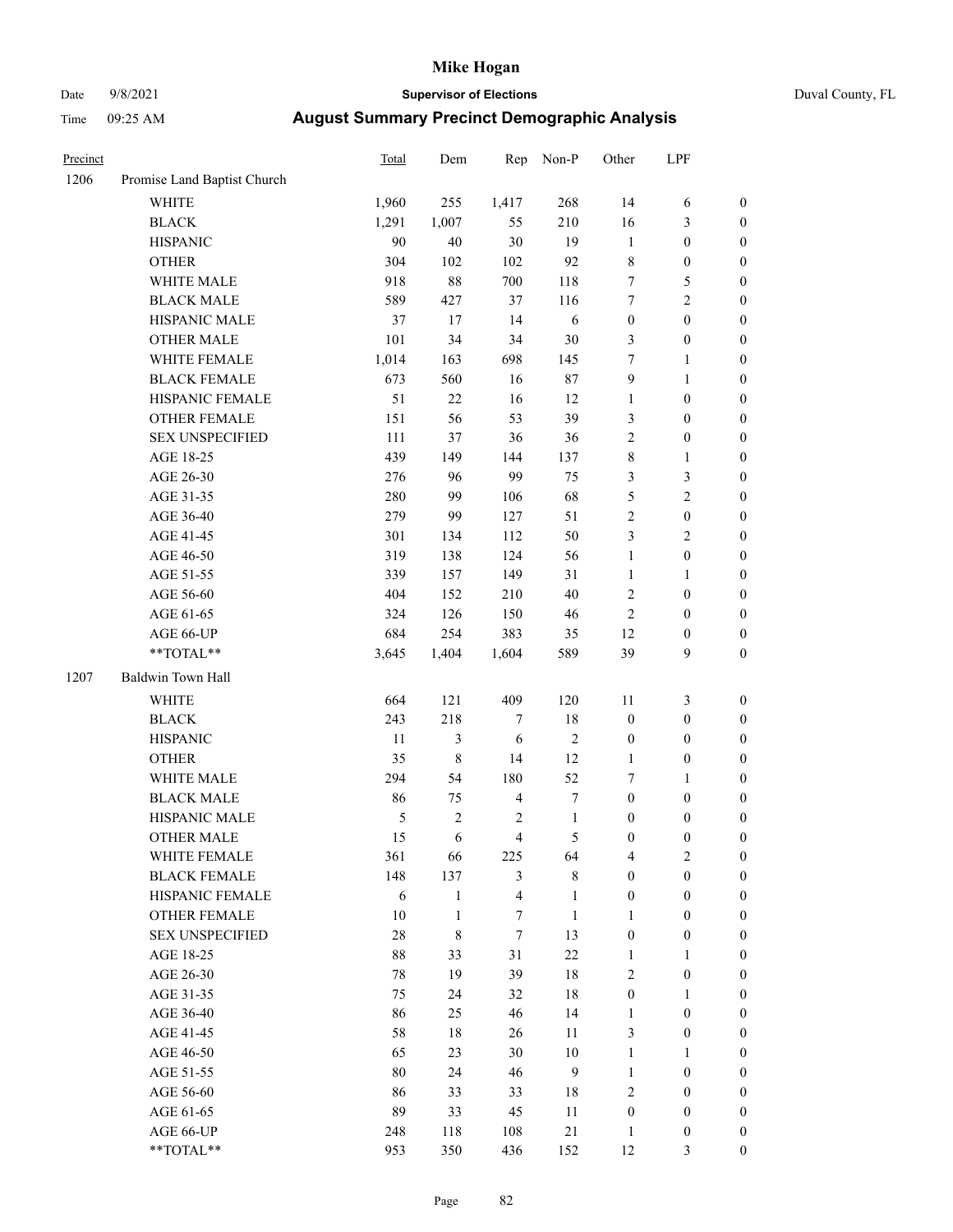# Date 9/8/2021 **Supervisor of Elections** Duval County, FL

| Precinct |                           | <b>Total</b> | Dem    | Rep    | Non-P   | Other                   | LPF              |                  |
|----------|---------------------------|--------------|--------|--------|---------|-------------------------|------------------|------------------|
| 1208     | Harvest Ministries        |              |        |        |         |                         |                  |                  |
|          | WHITE                     | 1,859        | 373    | 1,078  | 371     | 29                      | $\,$ 8 $\,$      | 0                |
|          | <b>BLACK</b>              | 1,408        | 1,096  | 46     | 246     | 19                      | $\mathbf{1}$     | 0                |
|          | <b>HISPANIC</b>           | 246          | 101    | 48     | 94      | $\mathfrak{Z}$          | $\boldsymbol{0}$ | $\boldsymbol{0}$ |
|          | <b>OTHER</b>              | 448          | 129    | 143    | 170     | 5                       | 1                | $\boldsymbol{0}$ |
|          | WHITE MALE                | 853          | 142    | 522    | 176     | 7                       | 6                | $\boldsymbol{0}$ |
|          | <b>BLACK MALE</b>         | 502          | 351    | $28\,$ | 111     | $11\,$                  | $\mathbf{1}$     | $\boldsymbol{0}$ |
|          | HISPANIC MALE             | 121          | 51     | 29     | $40\,$  | $\mathbf{1}$            | $\boldsymbol{0}$ | $\boldsymbol{0}$ |
|          | <b>OTHER MALE</b>         | 163          | $44\,$ | 56     | 62      | $\mathbf{1}$            | $\boldsymbol{0}$ | $\boldsymbol{0}$ |
|          | WHITE FEMALE              | 988          | 229    | 548    | 188     | 21                      | $\sqrt{2}$       | $\boldsymbol{0}$ |
|          | <b>BLACK FEMALE</b>       | 889          | 731    | 17     | 133     | $\,$ 8 $\,$             | $\boldsymbol{0}$ | $\boldsymbol{0}$ |
|          | HISPANIC FEMALE           | 122          | 48     | $18\,$ | 54      | $\sqrt{2}$              | $\boldsymbol{0}$ | 0                |
|          | OTHER FEMALE              | 218          | 66     | $70\,$ | 79      | $\sqrt{2}$              | 1                | $\boldsymbol{0}$ |
|          | <b>SEX UNSPECIFIED</b>    | 104          | 37     | $27\,$ | 37      | 3                       | $\boldsymbol{0}$ | $\boldsymbol{0}$ |
|          | AGE 18-25                 | 445          | 187    | 92     | 152     | 14                      | $\boldsymbol{0}$ | $\boldsymbol{0}$ |
|          | AGE 26-30                 | 349          | 145    | 82     | 111     | 9                       | $\sqrt{2}$       | $\boldsymbol{0}$ |
|          | AGE 31-35                 | 413          | 195    | 95     | 116     | 4                       | $\mathfrak{Z}$   | $\boldsymbol{0}$ |
|          | AGE 36-40                 | 357          | 152    | 91     | 107     | 5                       | $\sqrt{2}$       | $\boldsymbol{0}$ |
|          | AGE 41-45                 | 301          | 136    | 83     | 76      | 6                       | $\boldsymbol{0}$ | $\boldsymbol{0}$ |
|          | AGE 46-50                 | 339          | 159    | 112    | 57      | $10\,$                  | $\mathbf{1}$     | $\boldsymbol{0}$ |
|          | AGE 51-55                 | 323          | 145    | 111    | 64      | 2                       | $\mathbf{1}$     | 0                |
|          | AGE 56-60                 | 354          | 147    | 152    | 54      | $\boldsymbol{0}$        | $\mathbf{1}$     | 0                |
|          | AGE 61-65                 | 367          | 161    | 153    | 50      | 3                       | $\boldsymbol{0}$ | 0                |
|          | AGE 66-UP                 | 713          | 272    | 344    | 94      | $\mathfrak{Z}$          | $\boldsymbol{0}$ | $\boldsymbol{0}$ |
|          | **TOTAL**                 | 3,961        | 1,699  | 1,315  | 881     | 56                      | 10               | $\boldsymbol{0}$ |
| 1209     | Whitehouse Baptist Church |              |        |        |         |                         |                  |                  |
|          | WHITE                     | 2,713        | 417    | 1,832  | 420     | 31                      | 13               | $\boldsymbol{0}$ |
|          | <b>BLACK</b>              | 500          | 384    | $27\,$ | 85      | 4                       | $\boldsymbol{0}$ | $\boldsymbol{0}$ |
|          | <b>HISPANIC</b>           | 106          | 34     | 37     | 34      | $\boldsymbol{0}$        | $\mathbf{1}$     | $\boldsymbol{0}$ |
|          | <b>OTHER</b>              | 194          | $40\,$ | 79     | 67      | $\tau$                  | $\mathbf{1}$     | $\boldsymbol{0}$ |
|          | WHITE MALE                | 1,291        | 177    | 891    | $200\,$ | 18                      | 5                | $\boldsymbol{0}$ |
|          | <b>BLACK MALE</b>         | 205          | 146    | $20\,$ | 39      | $\boldsymbol{0}$        | $\boldsymbol{0}$ | $\boldsymbol{0}$ |
|          | HISPANIC MALE             | 62           | 18     | 24     | 20      | $\boldsymbol{0}$        | $\boldsymbol{0}$ | $\boldsymbol{0}$ |
|          | <b>OTHER MALE</b>         | 63           | $10\,$ | 30     | 21      | $\overline{\mathbf{c}}$ | $\boldsymbol{0}$ | $\boldsymbol{0}$ |
|          | WHITE FEMALE              | 1,392        | 237    | 926    | 209     | 13                      | 7                | 0                |
|          | <b>BLACK FEMALE</b>       | 285          | 233    | $\tau$ | 41      | $\overline{4}$          | $\boldsymbol{0}$ | 0                |
|          | HISPANIC FEMALE           | 41           | 14     | 13     | 13      | $\boldsymbol{0}$        | 1                | 0                |
|          | <b>OTHER FEMALE</b>       | 76           | 16     | 36     | $21\,$  | $\mathfrak{Z}$          | $\boldsymbol{0}$ | 0                |
|          | <b>SEX UNSPECIFIED</b>    | 98           | 24     | $28\,$ | 42      | 2                       | $\sqrt{2}$       | 0                |
|          | AGE 18-25                 | 376          | 89     | 173    | 98      | 13                      | 3                | 0                |
|          | AGE 26-30                 | 245          | 61     | 125    | 53      | 4                       | $\sqrt{2}$       | 0                |
|          | AGE 31-35                 | 299          | 61     | 154    | 72      | 9                       | 3                | 0                |
|          | AGE 36-40                 | 293          | 71     | 138    | $80\,$  | 4                       | $\boldsymbol{0}$ | 0                |
|          | AGE 41-45                 | 291          | 77     | 153    | 56      | $\sqrt{2}$              | $\mathfrak{Z}$   | 0                |
|          | AGE 46-50                 | 301          | 63     | 182    | 50      | 5                       | $\mathbf{1}$     | 0                |
|          | AGE 51-55                 | 349          | 103    | 193    | 52      | $\mathbf{1}$            | $\boldsymbol{0}$ | 0                |
|          | AGE 56-60                 | 358          | $88\,$ | 214    | 54      | $\mathbf{1}$            | $\mathbf{1}$     | 0                |
|          | AGE 61-65                 | 316          | 85     | 194    | 35      | $\mathbf{1}$            | $\mathbf{1}$     | 0                |
|          | AGE 66-UP                 | 685          | 177    | 449    | 56      | $\sqrt{2}$              | $\,1$            | 0                |
|          | **TOTAL**                 | 3,513        | 875    | 1,975  | 606     | 42                      | 15               | $\boldsymbol{0}$ |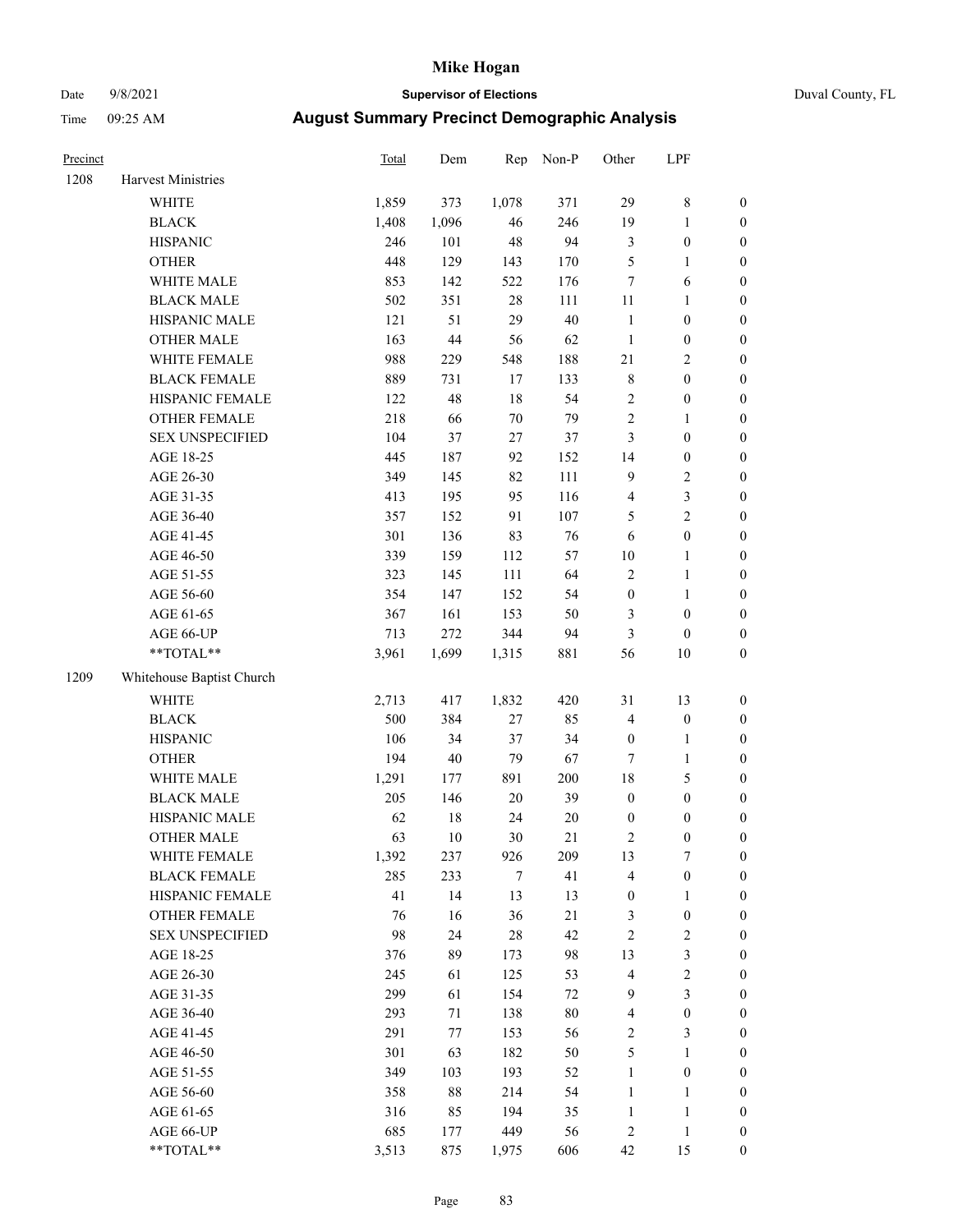# Date 9/8/2021 **Supervisor of Elections** Duval County, FL

| Precinct |                             | <b>Total</b> | Dem   | Rep    | Non-P | Other            | LPF                      |                  |
|----------|-----------------------------|--------------|-------|--------|-------|------------------|--------------------------|------------------|
| 1210     | Shindler Dr Baptist Church  |              |       |        |       |                  |                          |                  |
|          | <b>WHITE</b>                | 1,737        | 321   | 1,007  | 371   | 25               | 13                       | 0                |
|          | <b>BLACK</b>                | 737          | 560   | 44     | 125   | $\,$ 8 $\,$      | $\boldsymbol{0}$         | 0                |
|          | <b>HISPANIC</b>             | 260          | 104   | 53     | 97    | 4                | $\sqrt{2}$               | $\boldsymbol{0}$ |
|          | <b>OTHER</b>                | 248          | 85    | $78\,$ | 79    | 5                | $\mathbf{1}$             | $\boldsymbol{0}$ |
|          | WHITE MALE                  | 821          | 117   | 505    | 180   | $10\,$           | 9                        | $\boldsymbol{0}$ |
|          | <b>BLACK MALE</b>           | 320          | 223   | 25     | 65    | $\boldsymbol{7}$ | $\boldsymbol{0}$         | $\boldsymbol{0}$ |
|          | HISPANIC MALE               | 125          | 49    | 29     | 44    | $\overline{c}$   | $\mathbf{1}$             | $\boldsymbol{0}$ |
|          | <b>OTHER MALE</b>           | $88\,$       | 24    | 35     | 28    | $\mathbf{1}$     | $\boldsymbol{0}$         | $\boldsymbol{0}$ |
|          | WHITE FEMALE                | 894          | 200   | 490    | 185   | 15               | $\overline{4}$           | $\boldsymbol{0}$ |
|          | <b>BLACK FEMALE</b>         | 403          | 327   | $18\,$ | 57    | $\mathbf{1}$     | $\boldsymbol{0}$         | $\boldsymbol{0}$ |
|          | HISPANIC FEMALE             | 130          | 52    | 23     | 52    | $\mathbf{2}$     | 1                        | $\boldsymbol{0}$ |
|          | OTHER FEMALE                | 128          | 48    | 39     | 39    | $\overline{c}$   | $\boldsymbol{0}$         | $\boldsymbol{0}$ |
|          | <b>SEX UNSPECIFIED</b>      | 73           | 30    | 18     | 22    | $\overline{c}$   | $\mathbf{1}$             | $\boldsymbol{0}$ |
|          | AGE 18-25                   | 332          | 123   | 95     | 101   | $11\,$           | $\sqrt{2}$               | $\boldsymbol{0}$ |
|          | AGE 26-30                   | 303          | 97    | 102    | 94    | 7                | 3                        | $\boldsymbol{0}$ |
|          | AGE 31-35                   | 263          | 100   | 86     | 69    | 4                | $\overline{4}$           | $\boldsymbol{0}$ |
|          | AGE 36-40                   | 254          | 97    | 76     | 73    | 5                | 3                        | $\boldsymbol{0}$ |
|          | AGE 41-45                   | 216          | 73    | 82     | 58    | $\overline{c}$   | $\mathbf{1}$             | $\boldsymbol{0}$ |
|          | AGE 46-50                   | 235          | 82    | 97     | 53    | 3                | $\boldsymbol{0}$         | $\boldsymbol{0}$ |
|          | AGE 51-55                   | 300          | 108   | 130    | 59    | $\overline{c}$   | 1                        | $\boldsymbol{0}$ |
|          | AGE 56-60                   | 290          | 105   | 130    | 53    | $\overline{c}$   | $\boldsymbol{0}$         | $\boldsymbol{0}$ |
|          | AGE 61-65                   | 254          | 94    | 113    | 44    | 1                | $\overline{2}$           | $\boldsymbol{0}$ |
|          | AGE 66-UP                   | 535          | 191   | 271    | 68    | 5                | $\boldsymbol{0}$         | $\boldsymbol{0}$ |
|          | $**TOTAL**$                 | 2,982        | 1,070 | 1,182  | 672   | 42               | 16                       | $\boldsymbol{0}$ |
| 1211     | Christian Family Fellowship |              |       |        |       |                  |                          |                  |
|          | <b>WHITE</b>                | 2,616        | 464   | 1,529  | 557   | 55               | 11                       | $\boldsymbol{0}$ |
|          | <b>BLACK</b>                | 2,359        | 1,795 | 95     | 437   | 29               | $\mathfrak{Z}$           | $\boldsymbol{0}$ |
|          | <b>HISPANIC</b>             | 601          | 218   | 156    | 217   | 9                | $\mathbf{1}$             | $\boldsymbol{0}$ |
|          | <b>OTHER</b>                | 715          | 221   | 201    | 276   | 15               | $\sqrt{2}$               | $\boldsymbol{0}$ |
|          | WHITE MALE                  | 1,239        | 167   | 758    | 281   | 26               | $\boldsymbol{7}$         | $\boldsymbol{0}$ |
|          | <b>BLACK MALE</b>           | 1,016        | 711   | 52     | 235   | 17               | $\mathbf{1}$             | $\boldsymbol{0}$ |
|          | HISPANIC MALE               | 285          | 86    | 89     | 106   | 3                | $\mathbf{1}$             | 0                |
|          | <b>OTHER MALE</b>           | 280          | 77    | 90     | 108   | 3                | $\overline{2}$           | $\boldsymbol{0}$ |
|          | WHITE FEMALE                | 1,354        | 294   | 755    | 272   | 29               | 4                        | 0                |
|          | <b>BLACK FEMALE</b>         | 1,313        | 1,062 | 42     | 195   | 12               | $\sqrt{2}$               | $\overline{0}$   |
|          | HISPANIC FEMALE             | 309          | 130   | 64     | 109   | 6                | $\boldsymbol{0}$         | $\overline{0}$   |
|          | <b>OTHER FEMALE</b>         | 356          | 114   | 96     | 135   | 11               | $\boldsymbol{0}$         | $\overline{0}$   |
|          | <b>SEX UNSPECIFIED</b>      | 139          | 57    | 35     | 46    | $\mathbf{1}$     | $\boldsymbol{0}$         | 0                |
|          | AGE 18-25                   | 783          | 330   | 176    | 256   | 19               | $\sqrt{2}$               | 0                |
|          | AGE 26-30                   | 646          | 234   | 165    | 220   | 23               | $\overline{4}$           | 0                |
|          | AGE 31-35                   | 639          | 276   | 160    | 186   | 14               | $\mathfrak z$            | 0                |
|          | AGE 36-40                   | 583          | 262   | 149    | 158   | $10\,$           | $\overline{\mathcal{L}}$ | 0                |
|          | AGE 41-45                   | 565          | 242   | 149    | 163   | 9                | $\sqrt{2}$               | 0                |
|          | AGE 46-50                   | 591          | 283   | 190    | 111   | 6                | $\mathbf{1}$             | 0                |
|          | AGE 51-55                   | 584          | 289   | 196    | 89    | 9                | $\mathbf{1}$             | 0                |
|          | AGE 56-60                   | 577          | 259   | 204    | 110   | 4                | $\boldsymbol{0}$         | $\boldsymbol{0}$ |
|          | AGE 61-65                   | 501          | 214   | 209    | 75    | 3                | $\boldsymbol{0}$         | $\boldsymbol{0}$ |
|          | AGE 66-UP                   | 822          | 309   | 383    | 119   | 11               | $\boldsymbol{0}$         | 0                |
|          | **TOTAL**                   | 6,291        | 2,698 | 1,981  | 1,487 | 108              | 17                       | $\boldsymbol{0}$ |
|          |                             |              |       |        |       |                  |                          |                  |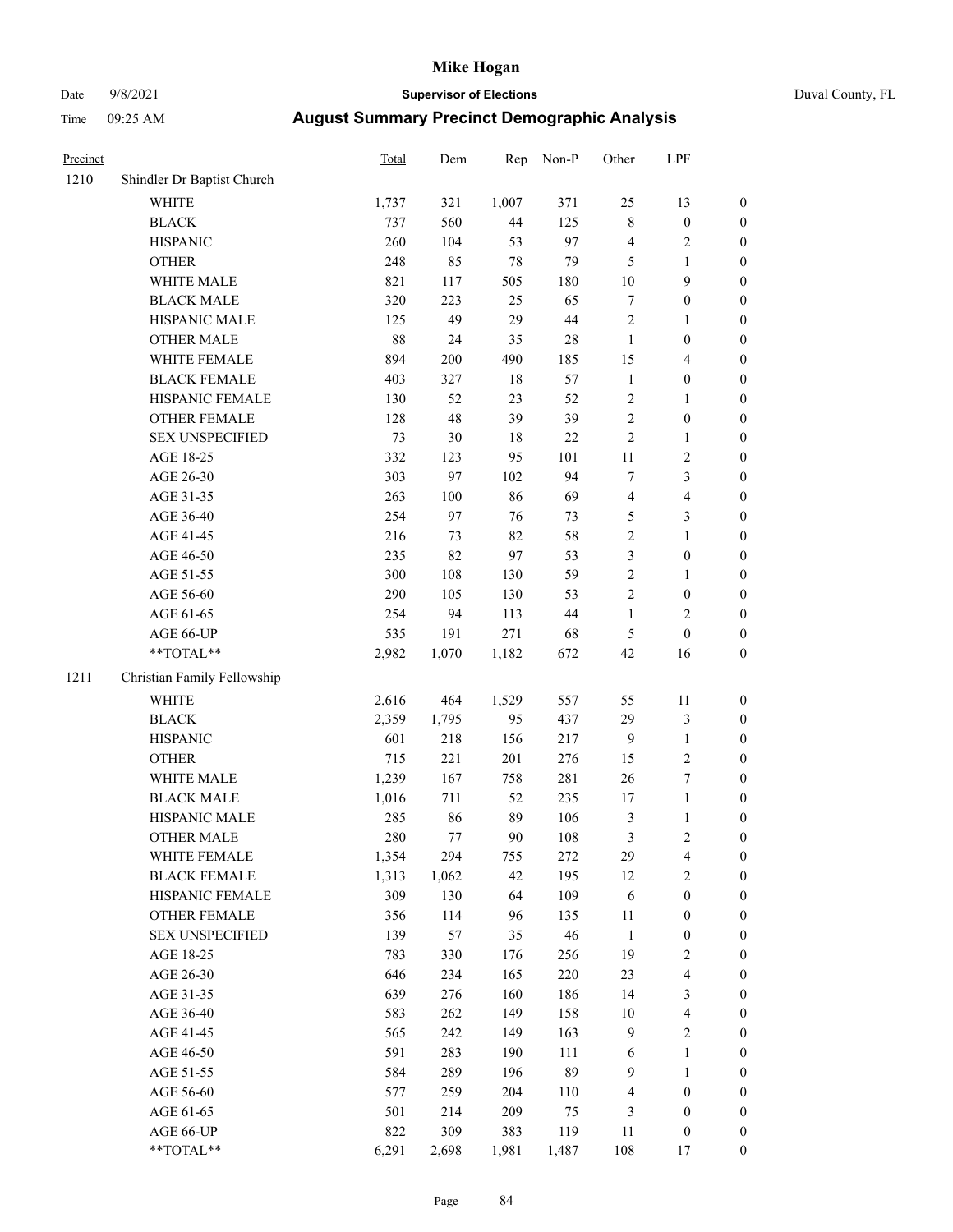# Date 9/8/2021 **Supervisor of Elections** Duval County, FL

| Precinct |                         | <b>Total</b> | Dem   | Rep   | Non-P       | Other            | LPF              |                  |
|----------|-------------------------|--------------|-------|-------|-------------|------------------|------------------|------------------|
| 1212     | West Regional Library   |              |       |       |             |                  |                  |                  |
|          | <b>WHITE</b>            | 2,878        | 443   | 1,860 | 530         | 37               | $\,$ $\,$        | 0                |
|          | <b>BLACK</b>            | 2,916        | 2,331 | 108   | 437         | $40\,$           | $\boldsymbol{0}$ | $\boldsymbol{0}$ |
|          | <b>HISPANIC</b>         | 430          | 166   | 100   | 158         | 5                | 1                | $\boldsymbol{0}$ |
|          | <b>OTHER</b>            | 579          | 202   | 157   | 211         | 9                | $\boldsymbol{0}$ | $\boldsymbol{0}$ |
|          | WHITE MALE              | 1,356        | 171   | 904   | 253         | 21               | $\boldsymbol{7}$ | $\boldsymbol{0}$ |
|          | <b>BLACK MALE</b>       | 1,267        | 965   | 57    | 224         | 21               | $\boldsymbol{0}$ | $\boldsymbol{0}$ |
|          | HISPANIC MALE           | 211          | 71    | 57    | 77          | 5                | $\mathbf{1}$     | $\boldsymbol{0}$ |
|          | <b>OTHER MALE</b>       | 213          | 69    | 63    | 76          | 5                | $\boldsymbol{0}$ | $\boldsymbol{0}$ |
|          | WHITE FEMALE            | 1,483        | 268   | 932   | 266         | 16               | 1                | $\boldsymbol{0}$ |
|          | <b>BLACK FEMALE</b>     | 1,593        | 1,323 | 48    | 203         | 19               | $\boldsymbol{0}$ | $\boldsymbol{0}$ |
|          | HISPANIC FEMALE         | 210          | 92    | 40    | $78\,$      | $\boldsymbol{0}$ | $\boldsymbol{0}$ | $\boldsymbol{0}$ |
|          | OTHER FEMALE            | 276          | 104   | 81    | 88          | 3                | $\boldsymbol{0}$ | $\boldsymbol{0}$ |
|          | <b>SEX UNSPECIFIED</b>  | 194          | 79    | 43    | $71\,$      | $\mathbf{1}$     | $\boldsymbol{0}$ | $\boldsymbol{0}$ |
|          | AGE 18-25               | 812          | 387   | 166   | 237         | 21               | $\mathbf{1}$     | $\boldsymbol{0}$ |
|          | AGE 26-30               | 555          | 229   | 148   | 167         | 10               | $\mathbf{1}$     | $\boldsymbol{0}$ |
|          | AGE 31-35               | 632          | 267   | 196   | 161         | 8                | $\boldsymbol{0}$ | $\boldsymbol{0}$ |
|          | AGE 36-40               | 702          | 337   | 206   | 148         | 9                | $\sqrt{2}$       | $\boldsymbol{0}$ |
|          | AGE 41-45               | 726          | 368   | 217   | 129         | $11\,$           | $\mathbf{1}$     | $\boldsymbol{0}$ |
|          | AGE 46-50               | 681          | 334   | 205   | 128         | 12               | $\sqrt{2}$       | $\boldsymbol{0}$ |
|          | AGE 51-55               | 635          | 332   | 193   | 101         | 8                | $\mathbf{1}$     | $\boldsymbol{0}$ |
|          | AGE 56-60               | 639          | 299   | 255   | $8\sqrt{1}$ | 4                | $\boldsymbol{0}$ | 0                |
|          | AGE 61-65               | 493          | 236   | 197   | 58          | $\mathbf{1}$     | 1                | 0                |
|          | AGE 66-UP               | 928          | 353   | 442   | 126         | 7                | $\boldsymbol{0}$ | $\boldsymbol{0}$ |
|          | $**TOTAL**$             | 6,803        | 3,142 | 2,225 | 1,336       | 91               | 9                | $\boldsymbol{0}$ |
| 1213     | New Hope Baptist Temple |              |       |       |             |                  |                  |                  |
|          | <b>WHITE</b>            | 2,468        | 451   | 1,414 | 556         | 33               | 14               | $\boldsymbol{0}$ |
|          | <b>BLACK</b>            | 1,861        | 1,453 | 73    | 316         | 18               | $\mathbf{1}$     | $\boldsymbol{0}$ |
|          | <b>HISPANIC</b>         | 432          | 161   | 60    | 204         | $\boldsymbol{7}$ | $\boldsymbol{0}$ | $\boldsymbol{0}$ |
|          | <b>OTHER</b>            | 395          | 134   | 106   | 150         | 5                | $\boldsymbol{0}$ | $\boldsymbol{0}$ |
|          | WHITE MALE              | 1,164        | 165   | 724   | 252         | 14               | $\boldsymbol{9}$ | $\boldsymbol{0}$ |
|          | <b>BLACK MALE</b>       | 697          | 504   | 34    | 146         | 12               | $\mathbf{1}$     | $\boldsymbol{0}$ |
|          | HISPANIC MALE           | 199          | 66    | 29    | 100         | 4                | $\boldsymbol{0}$ | $\boldsymbol{0}$ |
|          | <b>OTHER MALE</b>       | 138          | 48    | 38    | 50          | 2                | $\boldsymbol{0}$ | $\boldsymbol{0}$ |
|          | WHITE FEMALE            | 1,267        | 277   | 667   | 299         | 19               | 5                | 0                |
|          | <b>BLACK FEMALE</b>     | 1,136        | 926   | 38    | 166         | 6                | $\boldsymbol{0}$ | $\overline{0}$   |
|          | HISPANIC FEMALE         | 223          | 92    | 31    | 97          | 3                | $\boldsymbol{0}$ | $\overline{0}$   |
|          | OTHER FEMALE            | 187          | 67    | 53    | 64          | 3                | $\boldsymbol{0}$ | $\overline{0}$   |
|          | <b>SEX UNSPECIFIED</b>  | 145          | 54    | 39    | 52          | $\boldsymbol{0}$ | $\boldsymbol{0}$ | 0                |
|          | AGE 18-25               | 611          | 257   | 125   | 217         | $10\,$           | $\sqrt{2}$       | 0                |
|          | AGE 26-30               | 524          | 216   | 112   | 183         | 9                | $\overline{4}$   | 0                |
|          | AGE 31-35               | 540          | 222   | 125   | 180         | 11               | $\sqrt{2}$       | 0                |
|          | AGE 36-40               | 447          | 202   | 103   | 137         | 5                | $\boldsymbol{0}$ | 0                |
|          | AGE 41-45               | 404          | 195   | 96    | 104         | 8                | $\mathbf{1}$     | 0                |
|          | AGE 46-50               | 402          | 175   | 129   | 93          | $\mathbf{2}$     | $\mathfrak{Z}$   | 0                |
|          | AGE 51-55               | 498          | 230   | 166   | 95          | 6                | $\mathbf{1}$     | 0                |
|          | AGE 56-60               | 440          | 187   | 179   | 71          | 2                | $\mathbf{1}$     | 0                |
|          | AGE 61-65               | 454          | 198   | 199   | 52          | 4                | $\mathbf{1}$     | $\boldsymbol{0}$ |
|          | AGE 66-UP               | 836          | 317   | 419   | 94          | 6                | $\boldsymbol{0}$ | 0                |
|          | **TOTAL**               | 5,156        | 2,199 | 1,653 | 1,226       | 63               | 15               | $\boldsymbol{0}$ |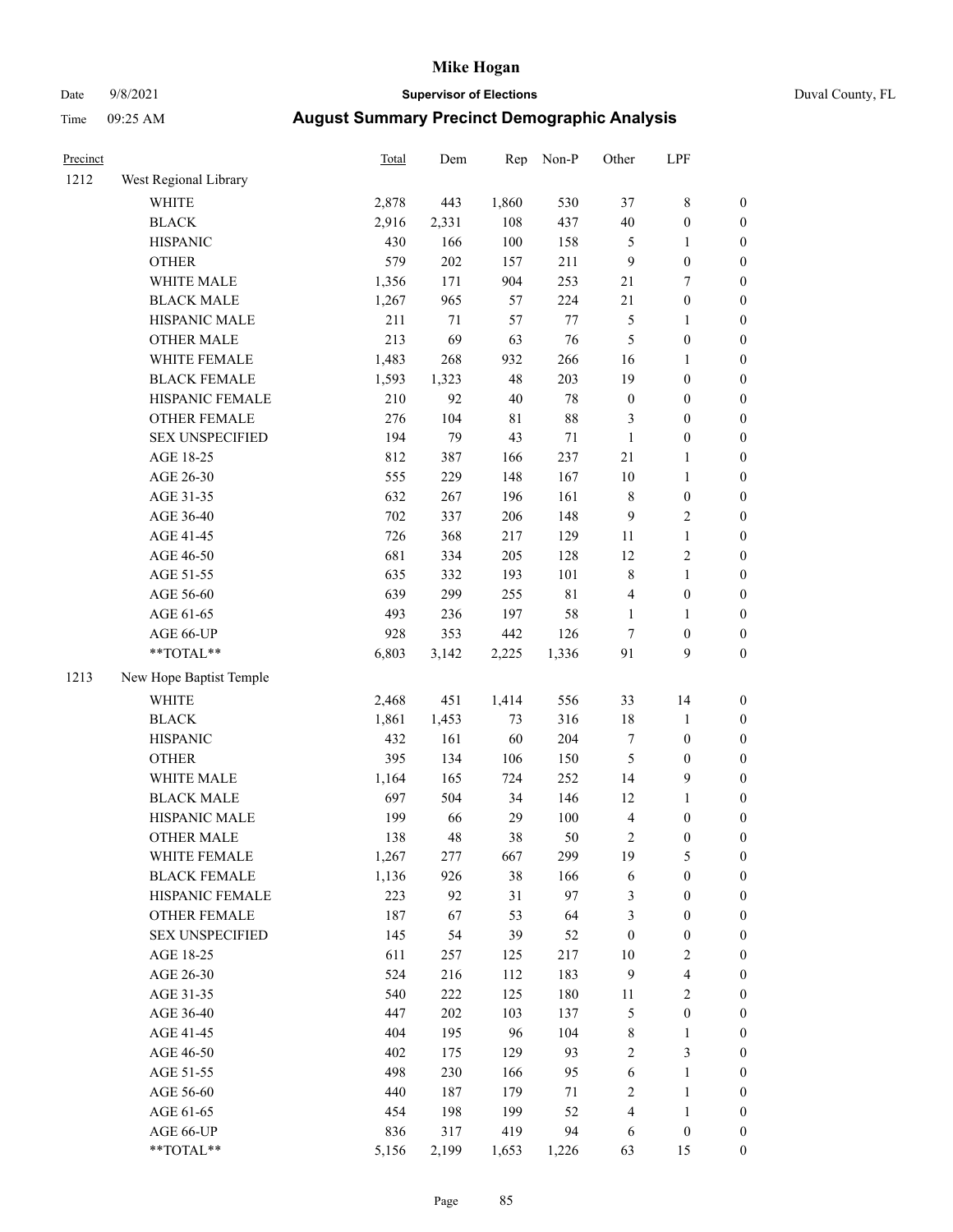# Date 9/8/2021 **Supervisor of Elections** Duval County, FL

| Precinct |                              | <b>Total</b> | Dem            | Rep            | Non-P        | Other                   | LPF              |                  |
|----------|------------------------------|--------------|----------------|----------------|--------------|-------------------------|------------------|------------------|
| 1301     | Bennie Furlong Senior Center |              |                |                |              |                         |                  |                  |
|          | <b>WHITE</b>                 | 3,009        | 744            | 1,609          | 586          | 55                      | 15               | 0                |
|          | <b>BLACK</b>                 | 37           | $28\,$         | 3              | 6            | $\boldsymbol{0}$        | $\boldsymbol{0}$ | 0                |
|          | <b>HISPANIC</b>              | 60           | 21             | 19             | 19           | $\mathbf{1}$            | $\boldsymbol{0}$ | $\boldsymbol{0}$ |
|          | <b>OTHER</b>                 | 172          | 49             | 48             | 66           | 6                       | 3                | $\boldsymbol{0}$ |
|          | WHITE MALE                   | 1,483        | 310            | 827            | 309          | 25                      | 12               | $\boldsymbol{0}$ |
|          | <b>BLACK MALE</b>            | 17           | 13             | $\mathbf{1}$   | 3            | $\boldsymbol{0}$        | $\boldsymbol{0}$ | $\boldsymbol{0}$ |
|          | HISPANIC MALE                | 25           | $\mathfrak{S}$ | $\,$ 8 $\,$    | 12           | $\boldsymbol{0}$        | $\boldsymbol{0}$ | $\boldsymbol{0}$ |
|          | <b>OTHER MALE</b>            | 67           | 17             | 23             | 24           | $\overline{c}$          | $\mathbf{1}$     | $\boldsymbol{0}$ |
|          | WHITE FEMALE                 | 1,498        | 426            | 769            | 270          | 30                      | $\mathfrak{Z}$   | $\boldsymbol{0}$ |
|          | <b>BLACK FEMALE</b>          | $18\,$       | 14             | $\sqrt{2}$     | $\sqrt{2}$   | $\boldsymbol{0}$        | $\boldsymbol{0}$ | $\boldsymbol{0}$ |
|          | HISPANIC FEMALE              | 34           | 16             | 11             | 6            | 1                       | $\boldsymbol{0}$ | $\boldsymbol{0}$ |
|          | <b>OTHER FEMALE</b>          | 70           | 24             | $20\,$         | 22           | $\overline{c}$          | $\sqrt{2}$       | $\boldsymbol{0}$ |
|          | <b>SEX UNSPECIFIED</b>       | 66           | 17             | 18             | 29           | $\overline{c}$          | $\boldsymbol{0}$ | $\boldsymbol{0}$ |
|          | AGE 18-25                    | 280          | 67             | 124            | 75           | $11\,$                  | $\mathfrak{Z}$   | $\boldsymbol{0}$ |
|          | AGE 26-30                    | 232          | 44             | 111            | 68           | 3                       | 6                | $\boldsymbol{0}$ |
|          | AGE 31-35                    | 278          | 69             | 114            | $8\sqrt{1}$  | 12                      | $\sqrt{2}$       | $\boldsymbol{0}$ |
|          | AGE 36-40                    | 199          | 52             | 89             | 56           | $\mathbf{1}$            | $\mathbf{1}$     | $\boldsymbol{0}$ |
|          | AGE 41-45                    | 231          | 63             | 100            | 62           | 5                       | $\mathbf{1}$     | $\boldsymbol{0}$ |
|          | AGE 46-50                    | 248          | 58             | 119            | 62           | 8                       | $\mathbf{1}$     | $\boldsymbol{0}$ |
|          | AGE 51-55                    | 278          | 49             | 179            | 46           | $\overline{\mathbf{4}}$ | $\boldsymbol{0}$ | $\boldsymbol{0}$ |
|          | AGE 56-60                    | 333          | 80             | 184            | 59           | 7                       | $\mathfrak{Z}$   | 0                |
|          | AGE 61-65                    | 379          | 84             | 231            | 61           | 3                       | $\boldsymbol{0}$ | $\boldsymbol{0}$ |
|          | AGE 66-UP                    | 820          | 276            | 428            | 107          | 8                       | $\mathbf{1}$     | $\boldsymbol{0}$ |
|          | $**TOTAL**$                  | 3,278        | 842            | 1,679          | 677          | 62                      | 18               | $\boldsymbol{0}$ |
| 1302     | Bethlehem Lutheran Church    |              |                |                |              |                         |                  |                  |
|          | <b>WHITE</b>                 | 2,901        | 645            | 1,662          | 551          | 23                      | 20               | $\boldsymbol{0}$ |
|          | <b>BLACK</b>                 | 22           | 15             | $\overline{4}$ | $\sqrt{2}$   | $\mathbf{1}$            | $\boldsymbol{0}$ | $\boldsymbol{0}$ |
|          | <b>HISPANIC</b>              | 60           | $17\,$         | 23             | 15           | 3                       | $\mathfrak{2}$   | $\boldsymbol{0}$ |
|          | <b>OTHER</b>                 | 163          | 41             | 66             | 50           | 6                       | $\boldsymbol{0}$ | $\boldsymbol{0}$ |
|          | WHITE MALE                   | 1,438        | 261            | 853            | 295          | $11\,$                  | 18               | $\boldsymbol{0}$ |
|          | <b>BLACK MALE</b>            | 12           | $\,8\,$        | $\sqrt{2}$     | $\mathbf{1}$ | $\mathbf{1}$            | $\boldsymbol{0}$ | $\boldsymbol{0}$ |
|          | HISPANIC MALE                | 19           | 6              | $\sqrt{6}$     | 6            | $\boldsymbol{0}$        | 1                | 0                |
|          | <b>OTHER MALE</b>            | 69           | 17             | 29             | 19           | 4                       | $\boldsymbol{0}$ | $\boldsymbol{0}$ |
|          | WHITE FEMALE                 | 1,432        | 380            | 788            | 250          | 12                      | $\overline{c}$   | 0                |
|          | <b>BLACK FEMALE</b>          | 9            | $\tau$         | $\mathbf{1}$   | 1            | $\boldsymbol{0}$        | $\boldsymbol{0}$ | $\overline{0}$   |
|          | HISPANIC FEMALE              | 41           | $11\,$         | $17\,$         | 9            | 3                       | $\mathbf{1}$     | $\overline{0}$   |
|          | OTHER FEMALE                 | 58           | 15             | 29             | 13           | 1                       | $\boldsymbol{0}$ | 0                |
|          | <b>SEX UNSPECIFIED</b>       | 68           | 13             | 30             | 24           | $\mathbf{1}$            | $\boldsymbol{0}$ | 0                |
|          | AGE 18-25                    | 285          | 67             | 150            | 58           | 7                       | 3                | 0                |
|          | AGE 26-30                    | 282          | 58             | 149            | 67           | 6                       | $\sqrt{2}$       | 0                |
|          | AGE 31-35                    | 330          | 67             | 160            | 99           | $\mathbf{2}$            | $\sqrt{2}$       | 0                |
|          | AGE 36-40                    | 314          | 60             | 171            | 75           | 4                       | $\overline{4}$   | 0                |
|          | AGE 41-45                    | 273          | 67             | 128            | 76           | $\boldsymbol{0}$        | $\sqrt{2}$       | 0                |
|          | AGE 46-50                    | 239          | 53             | 125            | 57           | $\overline{c}$          | $\sqrt{2}$       | 0                |
|          | AGE 51-55                    | 235          | 46             | 146            | 40           | $\mathbf{1}$            | $\mathbf{2}$     | 0                |
|          | AGE 56-60                    | 267          | 51             | 180            | 31           | 4                       | $\mathbf{1}$     | $\overline{0}$   |
|          | AGE 61-65                    | 309          | $8\sqrt{1}$    | 186            | 38           | 3                       | $\mathbf{1}$     | $\overline{0}$   |
|          | AGE 66-UP                    | 612          | 168            | 360            | $77 \,$      | 4                       | $\mathfrak{Z}$   | 0                |
|          | **TOTAL**                    | 3,146        | 718            | 1,755          | 618          | 33                      | $22\,$           | $\boldsymbol{0}$ |
|          |                              |              |                |                |              |                         |                  |                  |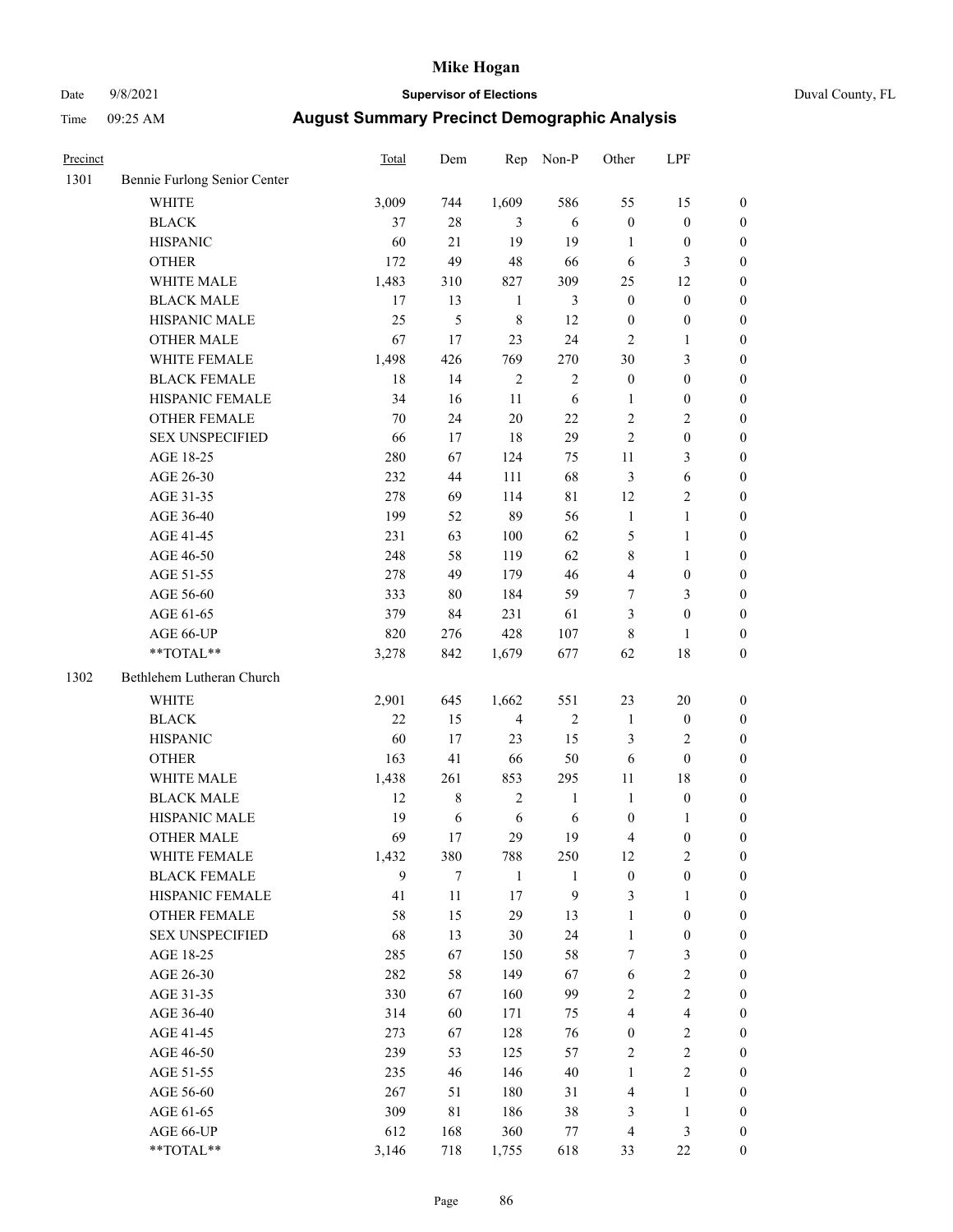# Date 9/8/2021 **Supervisor of Elections** Duval County, FL

| Precinct |                              | <b>Total</b> | Dem            | Rep            | Non-P      | Other            | LPF              |                  |
|----------|------------------------------|--------------|----------------|----------------|------------|------------------|------------------|------------------|
| 1303     | American Legion Post 129     |              |                |                |            |                  |                  |                  |
|          | <b>WHITE</b>                 | 2,500        | 586            | 1,317          | 541        | 46               | 10               | 0                |
|          | <b>BLACK</b>                 | 111          | $88\,$         | 2              | $20\,$     | $\mathbf{1}$     | $\boldsymbol{0}$ | $\boldsymbol{0}$ |
|          | <b>HISPANIC</b>              | 76           | 23             | $28\,$         | 25         | $\boldsymbol{0}$ | $\boldsymbol{0}$ | $\boldsymbol{0}$ |
|          | <b>OTHER</b>                 | 165          | 32             | 71             | 56         | 5                | 1                | $\boldsymbol{0}$ |
|          | WHITE MALE                   | 1,210        | 235            | 672            | 276        | $22\,$           | $\mathfrak s$    | $\boldsymbol{0}$ |
|          | <b>BLACK MALE</b>            | 51           | 35             | $\mathbf{1}$   | 14         | $\mathbf{1}$     | $\boldsymbol{0}$ | $\boldsymbol{0}$ |
|          | HISPANIC MALE                | $28\,$       | $\mathfrak{Z}$ | $11\,$         | 14         | $\boldsymbol{0}$ | $\boldsymbol{0}$ | $\boldsymbol{0}$ |
|          | <b>OTHER MALE</b>            | 60           | 11             | 26             | $22\,$     | 1                | $\boldsymbol{0}$ | $\boldsymbol{0}$ |
|          | WHITE FEMALE                 | 1,272        | 350            | 633            | 260        | 24               | $\mathfrak s$    | $\boldsymbol{0}$ |
|          | <b>BLACK FEMALE</b>          | 59           | 52             | $\mathbf{1}$   | $\sqrt{6}$ | $\boldsymbol{0}$ | $\boldsymbol{0}$ | $\boldsymbol{0}$ |
|          | HISPANIC FEMALE              | 47           | $20\,$         | 16             | 11         | $\boldsymbol{0}$ | $\boldsymbol{0}$ | 0                |
|          | <b>OTHER FEMALE</b>          | 62           | 13             | 30             | 16         | 3                | $\boldsymbol{0}$ | $\boldsymbol{0}$ |
|          | <b>SEX UNSPECIFIED</b>       | 63           | $10\,$         | 28             | 23         | $\mathbf{1}$     | $\mathbf{1}$     | $\boldsymbol{0}$ |
|          | AGE 18-25                    | 267          | $71\,$         | 113            | 76         | 5                | $\sqrt{2}$       | $\boldsymbol{0}$ |
|          | AGE 26-30                    | 306          | $71\,$         | 143            | 84         | 6                | $\sqrt{2}$       | $\boldsymbol{0}$ |
|          | AGE 31-35                    | 266          | 62             | 114            | 82         | 5                | 3                | $\boldsymbol{0}$ |
|          | AGE 36-40                    | 233          | 66             | 86             | 71         | $\boldsymbol{7}$ | 3                | $\boldsymbol{0}$ |
|          | AGE 41-45                    | 205          | 49             | 97             | 55         | 4                | $\boldsymbol{0}$ | $\boldsymbol{0}$ |
|          | AGE 46-50                    | 194          | 39             | 103            | 45         | 6                | 1                | $\boldsymbol{0}$ |
|          | AGE 51-55                    | $207\,$      | 43             | 118            | 42         | 4                | $\boldsymbol{0}$ | $\boldsymbol{0}$ |
|          | AGE 56-60                    | 267          | 63             | 145            | 56         | 3                | $\boldsymbol{0}$ | 0                |
|          | AGE 61-65                    | 271          | 86             | 137            | 42         | 6                | $\boldsymbol{0}$ | $\boldsymbol{0}$ |
|          | AGE 66-UP                    | 636          | 179            | 362            | 89         | 6                | $\boldsymbol{0}$ | $\boldsymbol{0}$ |
|          | $**TOTAL**$                  | 2,852        | 729            | 1,418          | 642        | 52               | 11               | $\boldsymbol{0}$ |
| 1304     | Jacksonville Beach City Hall |              |                |                |            |                  |                  |                  |
|          | <b>WHITE</b>                 | 2,625        | 696            | 1,210          | 650        | 51               | 18               | $\boldsymbol{0}$ |
|          | <b>BLACK</b>                 | 241          | 178            | 13             | 49         | $\boldsymbol{0}$ | $\mathbf{1}$     | $\boldsymbol{0}$ |
|          | <b>HISPANIC</b>              | 110          | $40\,$         | 39             | 26         | 4                | $\mathbf{1}$     | $\boldsymbol{0}$ |
|          | <b>OTHER</b>                 | 187          | 46             | 50             | 82         | 8                | $\mathbf{1}$     | $\boldsymbol{0}$ |
|          | WHITE MALE                   | 1,287        | 272            | 614            | 364        | 25               | 12               | $\boldsymbol{0}$ |
|          | <b>BLACK MALE</b>            | 86           | 58             | $\overline{4}$ | 23         | $\boldsymbol{0}$ | $\mathbf{1}$     | $\boldsymbol{0}$ |
|          | HISPANIC MALE                | 55           | 16             | 24             | 15         | 0                | $\boldsymbol{0}$ | 0                |
|          | <b>OTHER MALE</b>            | 74           | 18             | 18             | 33         | 4                | $\mathbf{1}$     | $\boldsymbol{0}$ |
|          | WHITE FEMALE                 | 1,311        | 418            | 581            | 281        | 26               | 5                | 0                |
|          | <b>BLACK FEMALE</b>          | 153          | 118            | 9              | 26         | $\boldsymbol{0}$ | $\boldsymbol{0}$ | $\overline{0}$   |
|          | HISPANIC FEMALE              | 52           | $22\,$         | 15             | $10\,$     | 4                | 1                | $\overline{0}$   |
|          | <b>OTHER FEMALE</b>          | 82           | 25             | 23             | 31         | 3                | $\boldsymbol{0}$ | $\overline{0}$   |
|          | <b>SEX UNSPECIFIED</b>       | 62           | 13             | 24             | 23         | $\mathbf{1}$     | $\mathbf{1}$     | 0                |
|          | AGE 18-25                    | 281          | 96             | 93             | 82         | $10\,$           | $\boldsymbol{0}$ | 0                |
|          | AGE 26-30                    | 435          | 125            | 162            | 133        | $10\,$           | $\mathfrak s$    | 0                |
|          | AGE 31-35                    | 345          | $100\,$        | 121            | 110        | 9                | 5                | 0                |
|          | AGE 36-40                    | 291          | 76             | 105            | 104        | 4                | $\sqrt{2}$       | 0                |
|          | AGE 41-45                    | 211          | 61             | 76             | 67         | 5                | $\sqrt{2}$       | 0                |
|          | AGE 46-50                    | 208          | 56             | 92             | 55         | 4                | $\mathbf{1}$     | 0                |
|          | AGE 51-55                    | 246          | 65             | 112            | 65         | 2                | $\sqrt{2}$       | 0                |
|          | AGE 56-60                    | 268          | 69             | 134            | 56         | 7                | $\sqrt{2}$       | $\overline{0}$   |
|          | AGE 61-65                    | 212          | 72             | 102            | 36         | 2                | $\boldsymbol{0}$ | $\overline{0}$   |
|          | AGE 66-UP                    | 666          | 240            | 315            | 99         | 10               | $\mathfrak{2}$   | 0                |
|          | **TOTAL**                    | 3,163        | 960            | 1,312          | 807        | 63               | 21               | $\boldsymbol{0}$ |
|          |                              |              |                |                |            |                  |                  |                  |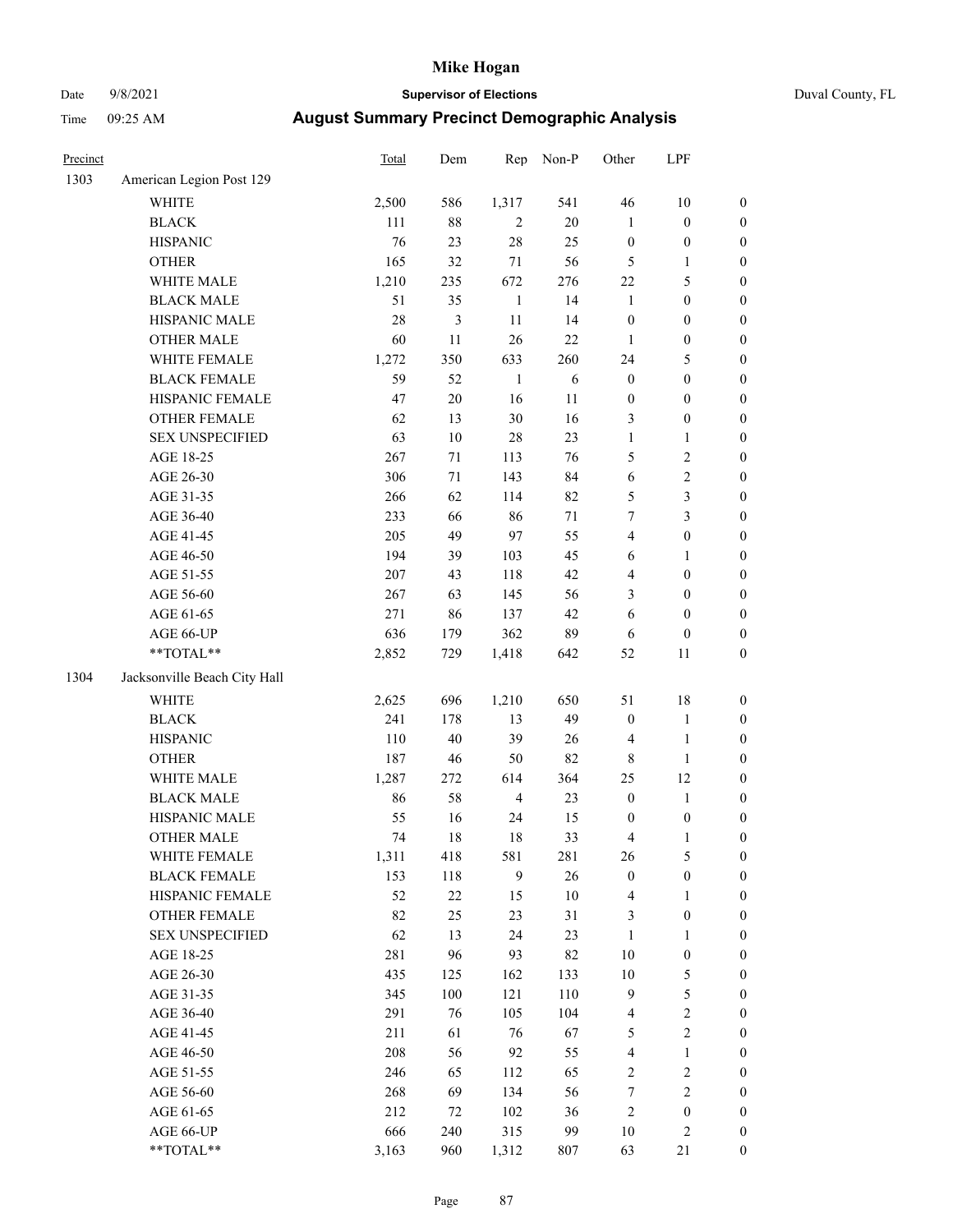# Date 9/8/2021 **Supervisor of Elections** Duval County, FL

| Precinct |                          | Total  | Dem     | Rep            | Non-P          | Other            | LPF              |                  |
|----------|--------------------------|--------|---------|----------------|----------------|------------------|------------------|------------------|
| 1305     | Beaches Regional Library |        |         |                |                |                  |                  |                  |
|          | <b>WHITE</b>             | 2,622  | 717     | 1,330          | 526            | 36               | 13               | 0                |
|          | <b>BLACK</b>             | 23     | 13      | 3              | 5              | $\mathbf{2}$     | $\boldsymbol{0}$ | $\boldsymbol{0}$ |
|          | <b>HISPANIC</b>          | 65     | 27      | 21             | 15             | $\mathbf{1}$     | $\mathbf{1}$     | $\boldsymbol{0}$ |
|          | <b>OTHER</b>             | 123    | 36      | 44             | 38             | 3                | $\mathbf{2}$     | $\boldsymbol{0}$ |
|          | WHITE MALE               | 1,229  | 253     | 671            | 278            | 17               | $10\,$           | $\boldsymbol{0}$ |
|          | <b>BLACK MALE</b>        | 13     | 6       | $\sqrt{2}$     | $\mathfrak{Z}$ | $\overline{c}$   | $\boldsymbol{0}$ | $\boldsymbol{0}$ |
|          | HISPANIC MALE            | 24     | 9       | $\,8\,$        | 6              | $\mathbf{1}$     | $\boldsymbol{0}$ | $\boldsymbol{0}$ |
|          | OTHER MALE               | 45     | 11      | 17             | 14             | $\mathbf{2}$     | $\mathbf{1}$     | $\boldsymbol{0}$ |
|          | WHITE FEMALE             | 1,364  | 456     | 645            | 242            | 18               | $\mathfrak{Z}$   | $\boldsymbol{0}$ |
|          | <b>BLACK FEMALE</b>      | $10\,$ | $\tau$  | $\mathbf{1}$   | $\sqrt{2}$     | $\boldsymbol{0}$ | $\boldsymbol{0}$ | 0                |
|          | HISPANIC FEMALE          | 39     | 17      | 12             | $\mathbf{9}$   | $\boldsymbol{0}$ | $\mathbf{1}$     | 0                |
|          | <b>OTHER FEMALE</b>      | 53     | $20\,$  | 18             | 13             | $\mathbf{1}$     | $\mathbf{1}$     | $\boldsymbol{0}$ |
|          | <b>SEX UNSPECIFIED</b>   | 56     | 14      | 24             | 17             | $\mathbf{1}$     | $\boldsymbol{0}$ | $\boldsymbol{0}$ |
|          | AGE 18-25                | 257    | $77 \,$ | 101            | 67             | 9                | $\mathfrak{Z}$   | $\boldsymbol{0}$ |
|          | AGE 26-30                | 259    | 75      | 104            | $72\,$         | 5                | $\mathfrak{Z}$   | $\boldsymbol{0}$ |
|          | AGE 31-35                | 238    | 62      | 105            | 66             | 3                | $\sqrt{2}$       | $\boldsymbol{0}$ |
|          | AGE 36-40                | 260    | 65      | 114            | 76             | 5                | $\boldsymbol{0}$ | $\boldsymbol{0}$ |
|          | AGE 41-45                | 170    | 51      | 68             | 46             | 2                | $\mathfrak{Z}$   | $\boldsymbol{0}$ |
|          | AGE 46-50                | 234    | 57      | 121            | 51             | 3                | $\sqrt{2}$       | $\boldsymbol{0}$ |
|          | AGE 51-55                | 225    | 50      | 119            | 48             | $\sqrt{6}$       | $\sqrt{2}$       | $\boldsymbol{0}$ |
|          | AGE 56-60                | 250    | 61      | 148            | 34             | 7                | $\boldsymbol{0}$ | 0                |
|          | AGE 61-65                | 276    | 61      | 159            | 55             | $\boldsymbol{0}$ | $\mathbf{1}$     | 0                |
|          | AGE 66-UP                | 664    | 234     | 359            | 69             | $\overline{2}$   | $\boldsymbol{0}$ | $\boldsymbol{0}$ |
|          | **TOTAL**                | 2,833  | 793     | 1,398          | 584            | 42               | 16               | $\boldsymbol{0}$ |
| 1306     | Atlantic Beach City Hall |        |         |                |                |                  |                  |                  |
|          | WHITE                    | 2,244  | 721     | 1,005          | 478            | 33               | $\boldsymbol{7}$ | $\boldsymbol{0}$ |
|          | <b>BLACK</b>             | 89     | 67      | 5              | 17             | $\boldsymbol{0}$ | $\boldsymbol{0}$ | $\boldsymbol{0}$ |
|          | <b>HISPANIC</b>          | 44     | 22      | 10             | 11             | $\mathbf{1}$     | $\boldsymbol{0}$ | $\boldsymbol{0}$ |
|          | <b>OTHER</b>             | 156    | 41      | 51             | 60             | $\mathbf{2}$     | $\sqrt{2}$       | $\boldsymbol{0}$ |
|          | WHITE MALE               | 1,061  | 279     | 508            | 254            | 15               | $\mathfrak{S}$   | $\boldsymbol{0}$ |
|          | <b>BLACK MALE</b>        | 47     | 33      | $\mathfrak{Z}$ | 11             | $\boldsymbol{0}$ | $\boldsymbol{0}$ | $\boldsymbol{0}$ |
|          | HISPANIC MALE            | $21\,$ | $10\,$  | $\sqrt{6}$     | $\mathfrak{S}$ | $\boldsymbol{0}$ | $\boldsymbol{0}$ | $\boldsymbol{0}$ |
|          | OTHER MALE               | 51     | 9       | 18             | 24             | $\boldsymbol{0}$ | $\boldsymbol{0}$ | $\boldsymbol{0}$ |
|          | WHITE FEMALE             | 1,163  | 434     | 490            | 219            | 18               | 2                | 0                |
|          | <b>BLACK FEMALE</b>      | 42     | 34      | $\overline{c}$ | 6              | $\boldsymbol{0}$ | $\boldsymbol{0}$ | $\overline{0}$   |
|          | HISPANIC FEMALE          | 22     | 12      | $\overline{4}$ | $\mathfrak{S}$ | $\mathbf{1}$     | $\boldsymbol{0}$ | $\overline{0}$   |
|          | OTHER FEMALE             | 70     | 25      | 26             | 17             | $\mathbf{1}$     | $\mathbf{1}$     | $\overline{0}$   |
|          | <b>SEX UNSPECIFIED</b>   | 56     | 15      | 14             | 25             | $\mathbf{1}$     | $\mathbf{1}$     | 0                |
|          | AGE 18-25                | 197    | 62      | 74             | 57             | 4                | $\boldsymbol{0}$ | 0                |
|          | AGE 26-30                | 210    | 72      | $72\,$         | 59             | 7                | $\boldsymbol{0}$ | 0                |
|          | AGE 31-35                | 231    | $80\,$  | 76             | 65             | $\mathbf{9}$     | $\mathbf{1}$     | 0                |
|          | AGE 36-40                | 211    | 69      | 68             | 67             | 5                | $\sqrt{2}$       | 0                |
|          | AGE 41-45                | 185    | 58      | 73             | 49             | 3                | $\overline{2}$   | 0                |
|          | AGE 46-50                | 198    | 56      | 86             | 52             | 3                | $\mathbf{1}$     | 0                |
|          | AGE 51-55                | 186    | 57      | 89             | 36             | 3                | $\mathbf{1}$     | 0                |
|          | AGE 56-60                | 236    | 58      | 128            | 50             | $\boldsymbol{0}$ | $\boldsymbol{0}$ | 0                |
|          | AGE 61-65                | 253    | 97      | 118            | 37             | 1                | $\boldsymbol{0}$ | 0                |
|          | AGE 66-UP                | 626    | 242     | 287            | 94             | $\mathbf{1}$     | $\mathbf{2}$     | 0                |
|          | **TOTAL**                | 2,533  | 851     | 1,071          | 566            | 36               | $\mathbf{9}$     | $\boldsymbol{0}$ |
|          |                          |        |         |                |                |                  |                  |                  |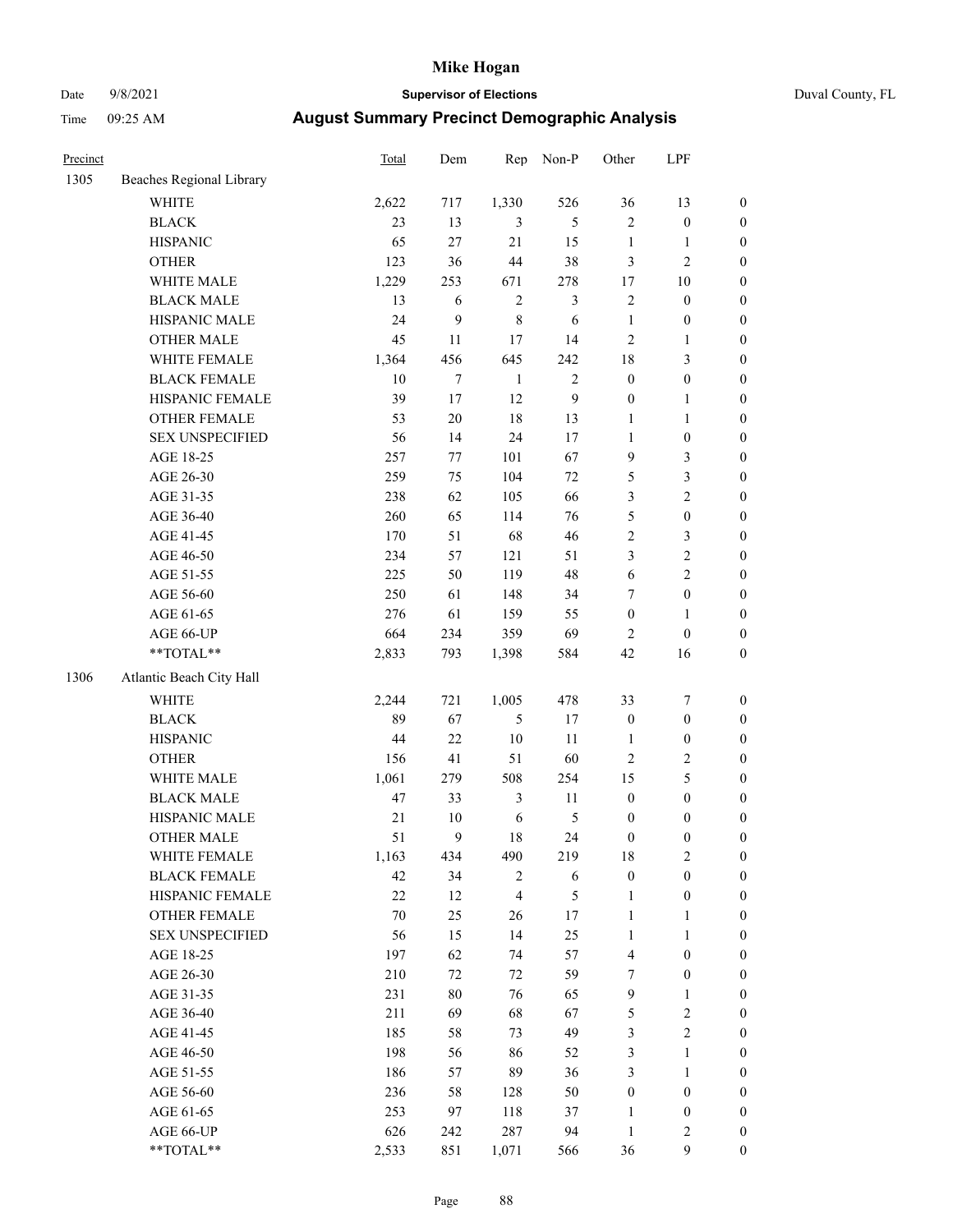# Date 9/8/2021 **Supervisor of Elections** Duval County, FL

| Precinct |                               | <b>Total</b> | Dem            | Rep              | Non-P          | Other                   | LPF              |                  |
|----------|-------------------------------|--------------|----------------|------------------|----------------|-------------------------|------------------|------------------|
| 1307     | Adele Grage Cultural Center   |              |                |                  |                |                         |                  |                  |
|          | <b>WHITE</b>                  | 2,701        | 758            | 1,405            | 490            | 35                      | 13               | 0                |
|          | <b>BLACK</b>                  | 18           | 11             | 3                | 3              | $\boldsymbol{0}$        | $\mathbf{1}$     | 0                |
|          | <b>HISPANIC</b>               | 44           | 17             | 21               | 6              | $\boldsymbol{0}$        | $\boldsymbol{0}$ | $\boldsymbol{0}$ |
|          | <b>OTHER</b>                  | 142          | 31             | 59               | 47             | 5                       | $\boldsymbol{0}$ | $\boldsymbol{0}$ |
|          | WHITE MALE                    | 1,237        | 277            | 681              | 250            | 19                      | 10               | $\boldsymbol{0}$ |
|          | <b>BLACK MALE</b>             | 9            | $\mathfrak{H}$ | $\mathbf{1}$     | $\overline{c}$ | $\boldsymbol{0}$        | 1                | $\boldsymbol{0}$ |
|          | HISPANIC MALE                 | 20           | 6              | $10\,$           | $\overline{4}$ | $\boldsymbol{0}$        | $\boldsymbol{0}$ | $\boldsymbol{0}$ |
|          | <b>OTHER MALE</b>             | 54           | 10             | 28               | 16             | $\boldsymbol{0}$        | $\boldsymbol{0}$ | $\boldsymbol{0}$ |
|          | WHITE FEMALE                  | 1,449        | 476            | 716              | 238            | 16                      | $\mathfrak{Z}$   | $\boldsymbol{0}$ |
|          | <b>BLACK FEMALE</b>           | 9            | 6              | $\sqrt{2}$       | $\mathbf{1}$   | $\boldsymbol{0}$        | $\boldsymbol{0}$ | $\boldsymbol{0}$ |
|          | HISPANIC FEMALE               | 22           | 11             | $\boldsymbol{9}$ | $\sqrt{2}$     | 0                       | $\boldsymbol{0}$ | $\boldsymbol{0}$ |
|          | <b>OTHER FEMALE</b>           | 59           | 16             | 22               | $17\,$         | 4                       | $\boldsymbol{0}$ | $\boldsymbol{0}$ |
|          | <b>SEX UNSPECIFIED</b>        | 46           | 10             | 19               | 16             | $\mathbf{1}$            | $\boldsymbol{0}$ | $\boldsymbol{0}$ |
|          | AGE 18-25                     | 203          | 60             | 91               | 44             | 6                       | $\sqrt{2}$       | $\boldsymbol{0}$ |
|          | AGE 26-30                     | 113          | 37             | 43               | 29             | 4                       | $\boldsymbol{0}$ | $\boldsymbol{0}$ |
|          | AGE 31-35                     | 115          | 33             | 43               | 36             | 3                       | $\boldsymbol{0}$ | $\boldsymbol{0}$ |
|          | AGE 36-40                     | 128          | $28\,$         | 54               | 42             | $\overline{c}$          | $\sqrt{2}$       | $\boldsymbol{0}$ |
|          | AGE 41-45                     | 123          | 31             | 57               | 34             | $\boldsymbol{0}$        | $\mathbf{1}$     | $\boldsymbol{0}$ |
|          | AGE 46-50                     | 133          | 40             | 54               | 34             | 1                       | $\overline{4}$   | $\boldsymbol{0}$ |
|          | AGE 51-55                     | 224          | 49             | 131              | 40             | 3                       | $\mathbf{1}$     | $\boldsymbol{0}$ |
|          | AGE 56-60                     | 255          | 51             | 154              | 48             | $\mathbf{1}$            | $\mathbf{1}$     | 0                |
|          | AGE 61-65                     | 290          | 92             | 145              | 43             | 8                       | $\sqrt{2}$       | $\boldsymbol{0}$ |
|          | AGE 66-UP                     | 1,321        | 396            | 716              | 196            | 12                      | $\mathbf{1}$     | $\boldsymbol{0}$ |
|          | $**TOTAL**$                   | 2,905        | 817            | 1,488            | 546            | 40                      | 14               | $\boldsymbol{0}$ |
| 1308     | Community Presbyterian Church |              |                |                  |                |                         |                  |                  |
|          | <b>WHITE</b>                  | 2,535        | 695            | 1,248            | 543            | 35                      | 14               | $\boldsymbol{0}$ |
|          | <b>BLACK</b>                  | 344          | 279            | 12               | 52             | $\boldsymbol{0}$        | $\mathbf{1}$     | $\boldsymbol{0}$ |
|          | <b>HISPANIC</b>               | 68           | 27             | 21               | 20             | $\boldsymbol{0}$        | $\boldsymbol{0}$ | $\boldsymbol{0}$ |
|          | <b>OTHER</b>                  | 155          | 57             | 48               | 46             | 4                       | $\boldsymbol{0}$ | $\boldsymbol{0}$ |
|          | WHITE MALE                    | 1,191        | 273            | 621              | 275            | 13                      | 9                | $\boldsymbol{0}$ |
|          | <b>BLACK MALE</b>             | 140          | 104            | $\,$ 8 $\,$      | $28\,$         | $\boldsymbol{0}$        | $\boldsymbol{0}$ | $\boldsymbol{0}$ |
|          | HISPANIC MALE                 | 26           | $\,$ 8 $\,$    | $\,8\,$          | $10\,$         | $\boldsymbol{0}$        | $\boldsymbol{0}$ | $\boldsymbol{0}$ |
|          | <b>OTHER MALE</b>             | 53           | 16             | $20\,$           | 14             | 3                       | $\boldsymbol{0}$ | $\boldsymbol{0}$ |
|          | WHITE FEMALE                  | 1,325        | 415            | 621              | 263            | 21                      | 5                | 0                |
|          | <b>BLACK FEMALE</b>           | 198          | 170            | $\overline{4}$   | 23             | $\boldsymbol{0}$        | $\mathbf{1}$     | $\boldsymbol{0}$ |
|          | HISPANIC FEMALE               | 41           | $18\,$         | 13               | 10             | $\boldsymbol{0}$        | $\boldsymbol{0}$ | $\overline{0}$   |
|          | OTHER FEMALE                  | 61           | 26             | 18               | 16             | 1                       | $\boldsymbol{0}$ | 0                |
|          | <b>SEX UNSPECIFIED</b>        | 67           | $28\,$         | 16               | $22\,$         | 1                       | $\boldsymbol{0}$ | 0                |
|          | AGE 18-25                     | 320          | 111            | 116              | 84             | 9                       | $\boldsymbol{0}$ | 0                |
|          | AGE 26-30                     | 186          | 66             | 61               | 53             | 4                       | $\mathbf{2}$     | 0                |
|          | AGE 31-35                     | 223          | 81             | 73               | 64             | 4                       | $\mathbf{1}$     | 0                |
|          | AGE 36-40                     | 243          | 71             | 92               | 74             | 2                       | $\overline{4}$   | 0                |
|          | AGE 41-45                     | 230          | 66             | 94               | 67             | 1                       | $\sqrt{2}$       | 0                |
|          | AGE 46-50                     | 238          | $8\sqrt{1}$    | 98               | 57             | $\boldsymbol{0}$        | $\sqrt{2}$       | 0                |
|          | AGE 51-55                     | 254          | 69             | 120              | 57             | 5                       | 3                | 0                |
|          | AGE 56-60                     | 374          | 118            | 184              | 65             | 6                       | 1                | 0                |
|          | AGE 61-65                     | 302          | 103            | 154              | 43             | $\overline{\mathbf{c}}$ | $\boldsymbol{0}$ | 0                |
|          | AGE 66-UP                     | 732          | 292            | 337              | 97             | 6                       | $\boldsymbol{0}$ | 0                |
|          | **TOTAL**                     | 3,102        | 1,058          | 1,329            | 661            | 39                      | 15               | $\boldsymbol{0}$ |
|          |                               |              |                |                  |                |                         |                  |                  |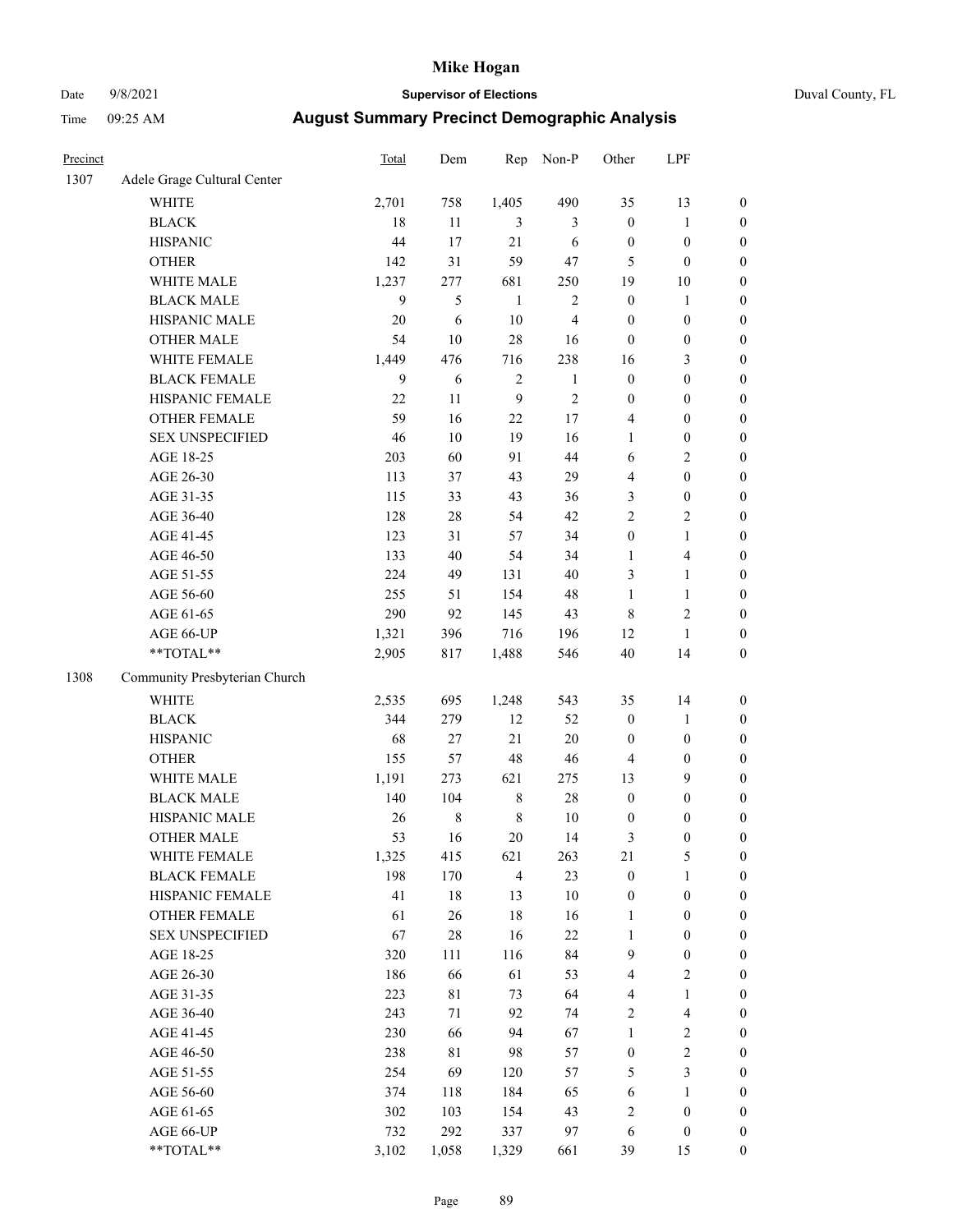# Date 9/8/2021 **Supervisor of Elections** Duval County, FL

| Precinct |                                                            | Total | Dem              | Rep            | Non-P          | Other            | LPF              |                  |
|----------|------------------------------------------------------------|-------|------------------|----------------|----------------|------------------|------------------|------------------|
| 1309     | Christ United Methodist Church                             |       |                  |                |                |                  |                  |                  |
|          | <b>WHITE</b>                                               | 2,743 | 682              | 1,399          | 601            | 46               | 15               | 0                |
|          | <b>BLACK</b>                                               | 36    | 15               | 8              | 10             | 3                | $\boldsymbol{0}$ | 0                |
|          | <b>HISPANIC</b>                                            | 57    | 17               | 24             | 14             | $\mathbf{1}$     | $\mathbf{1}$     | 0                |
|          | <b>OTHER</b>                                               | 150   | 32               | 45             | 65             | 3                | 5                | $\boldsymbol{0}$ |
|          | WHITE MALE                                                 | 1,313 | 241              | 717            | 320            | 25               | 10               | $\boldsymbol{0}$ |
|          | <b>BLACK MALE</b>                                          | 19    | 10               | $\sqrt{2}$     | 5              | $\overline{c}$   | $\boldsymbol{0}$ | 0                |
|          | HISPANIC MALE                                              | 26    | $\mathfrak s$    | 11             | $\mathbf{9}$   | $\mathbf{1}$     | $\boldsymbol{0}$ | $\boldsymbol{0}$ |
|          | <b>OTHER MALE</b>                                          | 55    | 11               | 15             | 25             | $\mathfrak{2}$   | $\mathbf{2}$     | $\boldsymbol{0}$ |
|          | WHITE FEMALE                                               | 1,398 | 438              | 665            | 269            | 21               | 5                | 0                |
|          | <b>BLACK FEMALE</b>                                        | 17    | 5                | 6              | 5              | $\mathbf{1}$     | $\boldsymbol{0}$ | 0                |
|          | HISPANIC FEMALE                                            | 30    | 12               | 12             | 5              | $\boldsymbol{0}$ | 1                | 0                |
|          | OTHER FEMALE                                               | 64    | 16               | 24             | $21\,$         | $\boldsymbol{0}$ | $\mathfrak{Z}$   | 0                |
|          | <b>SEX UNSPECIFIED</b>                                     | 63    | $\,$ 8 $\,$      | 24             | 30             | $\mathbf{1}$     | $\boldsymbol{0}$ | $\boldsymbol{0}$ |
|          | AGE 18-25                                                  | 267   | 54               | 114            | 85             | $10\,$           | $\overline{4}$   | $\boldsymbol{0}$ |
|          | AGE 26-30                                                  | 250   | 65               | 100            | 80             | 5                | $\boldsymbol{0}$ | $\boldsymbol{0}$ |
|          | AGE 31-35                                                  | 274   | 60               | 123            | 79             | 10               | $\sqrt{2}$       | $\boldsymbol{0}$ |
|          | AGE 36-40                                                  | 307   | 71               | 135            | 90             | 5                | 6                | $\boldsymbol{0}$ |
|          | AGE 41-45                                                  | 262   | 63               | 117            | 75             | 5                | $\mathbf{2}$     | $\overline{0}$   |
|          | AGE 46-50                                                  | 240   | 51               | 114            | 69             | 3                | 3                | $\boldsymbol{0}$ |
|          | AGE 51-55                                                  | 248   | 58               | 136            | 53             | $\boldsymbol{0}$ | $\mathbf{1}$     | 0                |
|          | AGE 56-60                                                  | 236   | 50               | 129            | 48             | 7                | $\sqrt{2}$       | 0                |
|          | AGE 61-65                                                  | 280   | 64               | 168            | 45             | 3                | $\boldsymbol{0}$ | 0                |
|          | AGE 66-UP                                                  | 622   | 210              | 340            | 66             | 5                | $\mathbf{1}$     | 0                |
|          | $**TOTAL**$                                                | 2,986 | 746              | 1,476          | 690            | 53               | 21               | $\boldsymbol{0}$ |
| 1310     | First Christian Church of the Beaches                      |       |                  |                |                |                  |                  |                  |
|          | <b>WHITE</b>                                               | 2,777 | 689              | 1,395          | 631            | 47               | 15               | $\boldsymbol{0}$ |
|          | <b>BLACK</b>                                               | 39    | 23               | $\tau$         | $\,$ 8 $\,$    | $\mathbf{1}$     | $\boldsymbol{0}$ | $\boldsymbol{0}$ |
|          | <b>HISPANIC</b>                                            | 96    | 26               | 42             | 23             | 5                | $\boldsymbol{0}$ | 0                |
|          | <b>OTHER</b>                                               | 174   | 40               | 57             | 72             | $\overline{c}$   | $\mathfrak{Z}$   | $\boldsymbol{0}$ |
|          | WHITE MALE                                                 | 1,370 | 291              | 687            | 352            | 27               | 13               | $\overline{0}$   |
|          | <b>BLACK MALE</b>                                          | 22    | 11               | $\overline{4}$ | $\sqrt{6}$     | $\mathbf{1}$     | $\boldsymbol{0}$ | 0                |
|          | HISPANIC MALE                                              | 47    | $\boldsymbol{9}$ | 26             | 10             | 2                | $\boldsymbol{0}$ | 0                |
|          | <b>OTHER MALE</b>                                          | 63    | 13               | 19             | 28             | 2                | $\mathbf{1}$     | 0                |
|          | WHITE FEMALE                                               | 1,385 | 394              | 695            | 274            | 20               | 2                | 0                |
|          | <b>BLACK FEMALE</b>                                        | 16    | 11               | 3              | $\overline{2}$ | $\boldsymbol{0}$ | $\boldsymbol{0}$ | $\overline{0}$   |
|          | HISPANIC FEMALE                                            | 49    | 17               | 16             | 13             | 3                | $\boldsymbol{0}$ | $\overline{0}$   |
|          | OTHER FEMALE                                               | 73    | $20\,$           | 30             | $22\,$         | $\boldsymbol{0}$ | $\mathbf{1}$     | 0                |
|          | <b>SEX UNSPECIFIED</b>                                     | 61    | 12               | 21             | $27\,$         | $\boldsymbol{0}$ | $\mathbf{1}$     | 0                |
|          | AGE 18-25                                                  | 262   | 68               | 101            | 79             | 12               | $\sqrt{2}$       | 0                |
|          | AGE 26-30                                                  | 319   | 72               | 129            | 109            | 6                | 3                | 0                |
|          | AGE 31-35                                                  | 327   | $8\sqrt{1}$      | 138            | 104            | 3                | $\mathbf{1}$     | 0                |
|          | AGE 36-40                                                  | 250   | 73               | 94             | 74             | 6                | $\mathfrak{Z}$   | 0                |
|          | AGE 41-45                                                  | 233   | 60               | 98             | 66             | 5                | $\overline{4}$   | 0                |
|          | AGE 46-50                                                  | 216   | 60               | 105            | 45             | 4                | $\overline{c}$   | 0                |
|          | AGE 51-55                                                  | 263   | 58               | 147            | 55             | 3                | $\boldsymbol{0}$ | 0                |
|          | AGE 56-60                                                  | 310   | 68               | 177            | 57             | 5                | $\mathfrak{Z}$   | 0                |
|          | AGE 61-65                                                  | 267   | 59               | 148            | 56             | 4                | $\boldsymbol{0}$ | 0                |
|          | AGE 66-UP                                                  | 639   | 179              | 364            | 89             | 7                | $\boldsymbol{0}$ | 0                |
|          | $\mathrm{*}\mathrm{*} \mathrm{TOTAL} \mathrm{*}\mathrm{*}$ | 3,086 | 778              | 1,501          | 734            | 55               | 18               | $\boldsymbol{0}$ |
|          |                                                            |       |                  |                |                |                  |                  |                  |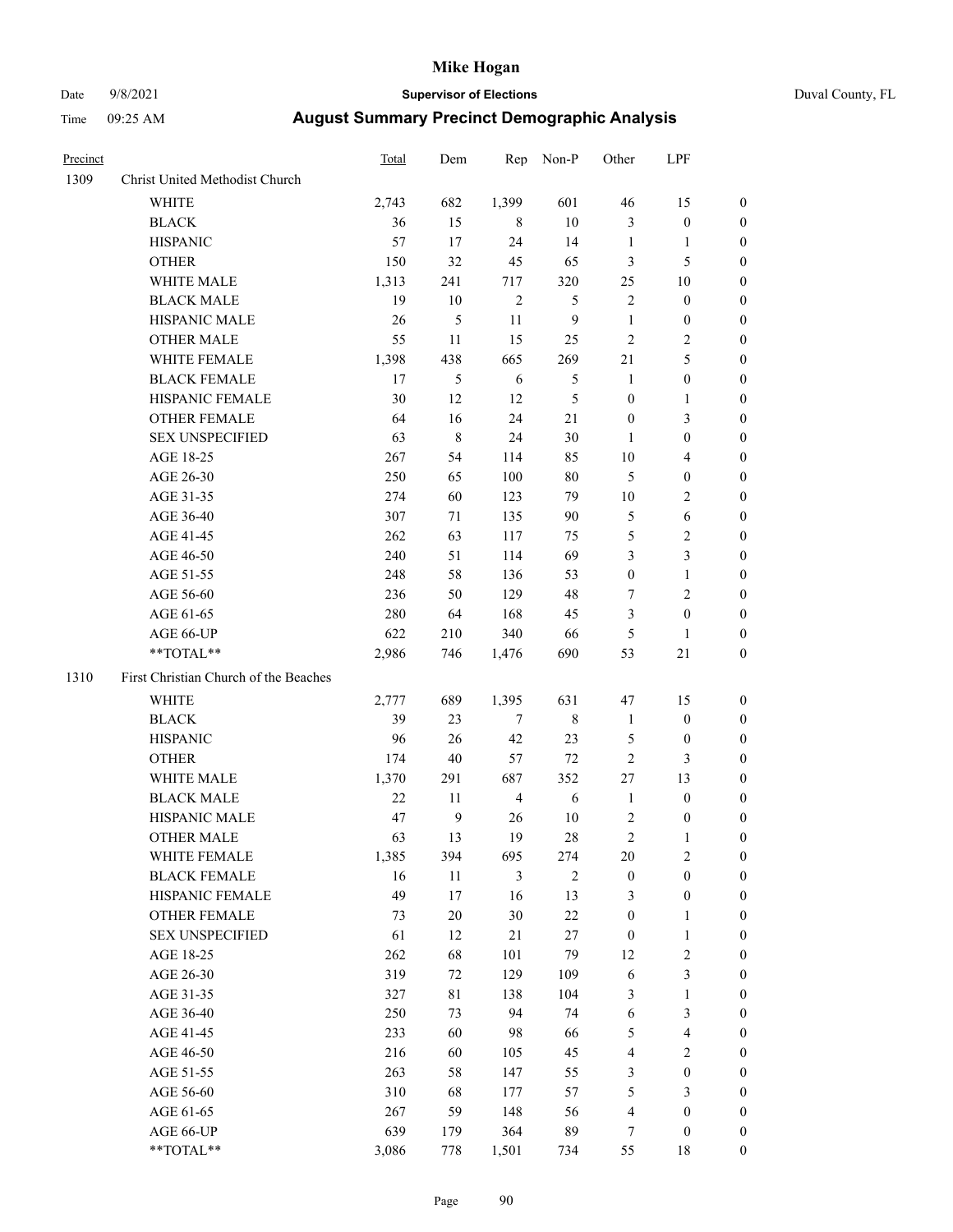# Date 9/8/2021 **Supervisor of Elections** Duval County, FL

| Precinct |                            | <b>Total</b> | Dem       | Rep            | Non-P            | Other                   | LPF                     |                  |
|----------|----------------------------|--------------|-----------|----------------|------------------|-------------------------|-------------------------|------------------|
| 1311     | Hampton Inn                |              |           |                |                  |                         |                         |                  |
|          | <b>WHITE</b>               | 3,331        | 748       | 1,769          | 732              | 64                      | 18                      | 0                |
|          | <b>BLACK</b>               | 65           | 46        | 6              | 11               | 1                       | $\mathbf{1}$            | 0                |
|          | <b>HISPANIC</b>            | 78           | 28        | 29             | 19               | $\mathbf{2}$            | $\boldsymbol{0}$        | $\boldsymbol{0}$ |
|          | <b>OTHER</b>               | 235          | 61        | 109            | 63               | $\mathbf{1}$            | 1                       | $\boldsymbol{0}$ |
|          | WHITE MALE                 | 1,530        | 264       | 865            | 366              | 26                      | 9                       | $\boldsymbol{0}$ |
|          | <b>BLACK MALE</b>          | 39           | 27        | $\overline{4}$ | $\boldsymbol{7}$ | $\mathbf{1}$            | $\boldsymbol{0}$        | $\boldsymbol{0}$ |
|          | HISPANIC MALE              | 21           | $\,$ $\,$ | $\,$ 8 $\,$    | 5                | $\boldsymbol{0}$        | $\boldsymbol{0}$        | $\boldsymbol{0}$ |
|          | <b>OTHER MALE</b>          | 89           | 21        | 44             | 23               | $\boldsymbol{0}$        | $\mathbf{1}$            | $\boldsymbol{0}$ |
|          | WHITE FEMALE               | 1,773        | 477       | 896            | 353              | 38                      | $\mathbf{9}$            | $\boldsymbol{0}$ |
|          | <b>BLACK FEMALE</b>        | 26           | 19        | $\sqrt{2}$     | $\overline{4}$   | $\boldsymbol{0}$        | $\mathbf{1}$            | 0                |
|          | HISPANIC FEMALE            | 54           | $20\,$    | 20             | 12               | $\mathbf{2}$            | $\boldsymbol{0}$        | 0                |
|          | <b>OTHER FEMALE</b>        | 109          | 33        | 52             | 23               | $\mathbf{1}$            | $\boldsymbol{0}$        | $\boldsymbol{0}$ |
|          | <b>SEX UNSPECIFIED</b>     | 68           | 14        | 22             | 32               | $\boldsymbol{0}$        | $\boldsymbol{0}$        | $\boldsymbol{0}$ |
|          | AGE 18-25                  | 313          | 63        | 145            | 90               | 13                      | $\sqrt{2}$              | $\boldsymbol{0}$ |
|          | AGE 26-30                  | 326          | 81        | 151            | 83               | 7                       | $\overline{\mathbf{4}}$ | $\boldsymbol{0}$ |
|          | AGE 31-35                  | 357          | 64        | 172            | 116              | 4                       | $\mathbf{1}$            | $\boldsymbol{0}$ |
|          | AGE 36-40                  | 323          | 73        | 144            | 95               | 8                       | $\mathfrak{Z}$          | $\boldsymbol{0}$ |
|          | AGE 41-45                  | 297          | 73        | 132            | 86               | 4                       | $\sqrt{2}$              | $\boldsymbol{0}$ |
|          | AGE 46-50                  | 244          | 38        | 146            | 54               | 4                       | $\sqrt{2}$              | $\boldsymbol{0}$ |
|          | AGE 51-55                  | 313          | 53        | 183            | 66               | 7                       | $\overline{4}$          | 0                |
|          | AGE 56-60                  | 355          | 80        | 203            | 62               | 9                       | $\mathbf{1}$            | 0                |
|          | AGE 61-65                  | 311          | 92        | 171            | 43               | 4                       | $\mathbf{1}$            | 0                |
|          | AGE 66-UP                  | 870          | 266       | 466            | 130              | 8                       | $\boldsymbol{0}$        | $\boldsymbol{0}$ |
|          | **TOTAL**                  | 3,709        | 883       | 1,913          | 825              | 68                      | $20\,$                  | $\boldsymbol{0}$ |
| 1312     | Oceanside Church of Christ |              |           |                |                  |                         |                         |                  |
|          | <b>WHITE</b>               | 1,879        | 508       | 804            | 524              | 32                      | 11                      | $\boldsymbol{0}$ |
|          | <b>BLACK</b>               | 322          | 237       | 17             | 64               | 4                       | $\boldsymbol{0}$        | $\boldsymbol{0}$ |
|          | <b>HISPANIC</b>            | 135          | 59        | 32             | 41               | 3                       | $\boldsymbol{0}$        | $\boldsymbol{0}$ |
|          | <b>OTHER</b>               | 169          | 54        | 45             | 66               | 3                       | $\mathbf{1}$            | $\boldsymbol{0}$ |
|          | WHITE MALE                 | 886          | 169       | 415            | 285              | $11\,$                  | 6                       | $\boldsymbol{0}$ |
|          | <b>BLACK MALE</b>          | 140          | 93        | $11\,$         | 34               | $\mathfrak{2}$          | $\boldsymbol{0}$        | $\boldsymbol{0}$ |
|          | HISPANIC MALE              | 63           | 22        | 17             | 24               | $\boldsymbol{0}$        | $\boldsymbol{0}$        | 0                |
|          | <b>OTHER MALE</b>          | 62           | 18        | 12             | 32               | $\boldsymbol{0}$        | $\boldsymbol{0}$        | $\boldsymbol{0}$ |
|          | WHITE FEMALE               | 975          | 331       | 382            | 236              | 21                      | 5                       | 0                |
|          | <b>BLACK FEMALE</b>        | 174          | 140       | 5              | $27\,$           | 2                       | $\boldsymbol{0}$        | $\overline{0}$   |
|          | HISPANIC FEMALE            | $71\,$       | 37        | 14             | 17               | 3                       | $\boldsymbol{0}$        | $\overline{0}$   |
|          | <b>OTHER FEMALE</b>        | 76           | 27        | 24             | 23               | $\mathbf{1}$            | $\mathbf{1}$            | $\overline{0}$   |
|          | <b>SEX UNSPECIFIED</b>     | 58           | 21        | 18             | 17               | 2                       | $\boldsymbol{0}$        | 0                |
|          | AGE 18-25                  | 273          | $88\,$    | $80\,$         | 92               | $10\,$                  | $\mathfrak{Z}$          | 0                |
|          | AGE 26-30                  | 307          | 94        | 102            | 103              | 5                       | $\mathfrak{Z}$          | 0                |
|          | AGE 31-35                  | 283          | 84        | 87             | 103              | 7                       | $\sqrt{2}$              | 0                |
|          | AGE 36-40                  | 265          | 98        | 74             | 83               | 7                       | $\mathfrak{Z}$          | 0                |
|          | AGE 41-45                  | 210          | 78        | 52             | $78\,$           | $\overline{2}$          | $\boldsymbol{0}$        | 0                |
|          | AGE 46-50                  | 213          | 60        | 83             | 66               | 4                       | $\boldsymbol{0}$        | 0                |
|          | AGE 51-55                  | 198          | 57        | 97             | 44               | $\boldsymbol{0}$        | $\boldsymbol{0}$        | 0                |
|          | AGE 56-60                  | 212          | 62        | 102            | 46               | 1                       | 1                       | $\overline{0}$   |
|          | AGE 61-65                  | 203          | $80\,$    | 95             | 26               | 2                       | $\boldsymbol{0}$        | 0                |
|          | AGE 66-UP                  | 341          | 157       | 126            | 54               | $\overline{\mathbf{4}}$ | $\boldsymbol{0}$        | 0                |
|          | $**TOTAL**$                | 2,505        | 858       | 898            | 695              | 42                      | 12                      | $\boldsymbol{0}$ |
|          |                            |              |           |                |                  |                         |                         |                  |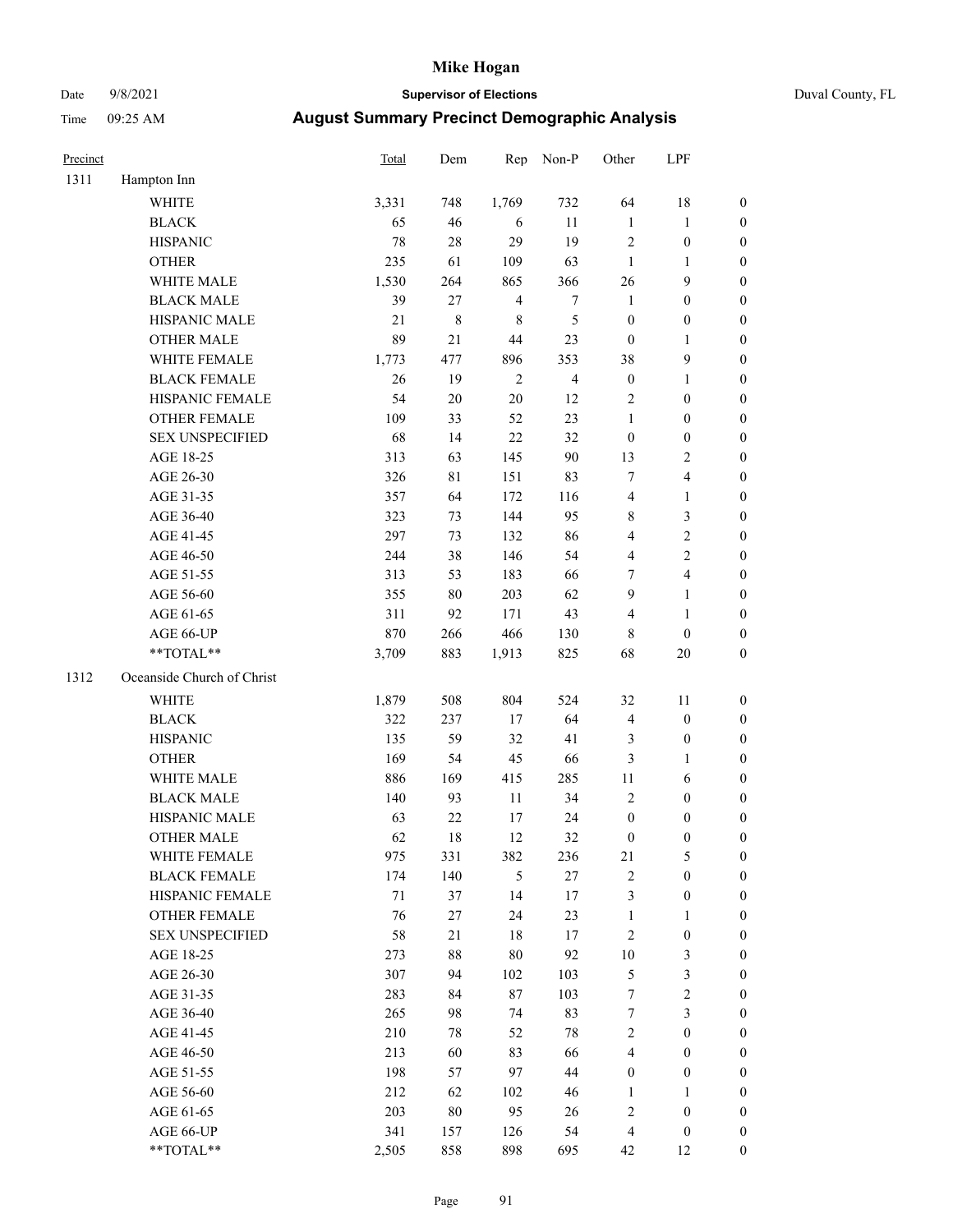# Date 9/8/2021 **Supervisor of Elections** Duval County, FL

| Precinct |                          | Total | Dem    | Rep            | Non-P  | Other            | LPF                     |                  |
|----------|--------------------------|-------|--------|----------------|--------|------------------|-------------------------|------------------|
| 1313     | Rivertown Church         |       |        |                |        |                  |                         |                  |
|          | <b>WHITE</b>             | 3,671 | 628    | 2,264          | 729    | 40               | $10\,$                  | $\boldsymbol{0}$ |
|          | <b>BLACK</b>             | 184   | 129    | 11             | 44     | $\boldsymbol{0}$ | $\boldsymbol{0}$        | $\boldsymbol{0}$ |
|          | <b>HISPANIC</b>          | 166   | 63     | 47             | 53     | 3                | $\boldsymbol{0}$        | $\boldsymbol{0}$ |
|          | <b>OTHER</b>             | 299   | 64     | 111            | 117    | 6                | 1                       | $\boldsymbol{0}$ |
|          | WHITE MALE               | 1,808 | 236    | 1,157          | 395    | 15               | $\mathfrak{S}$          | $\boldsymbol{0}$ |
|          | <b>BLACK MALE</b>        | 65    | 40     | $\tau$         | 18     | $\boldsymbol{0}$ | $\boldsymbol{0}$        | $\boldsymbol{0}$ |
|          | HISPANIC MALE            | 78    | 24     | 23             | 29     | $\mathfrak{2}$   | $\boldsymbol{0}$        | $\boldsymbol{0}$ |
|          | <b>OTHER MALE</b>        | 103   | 23     | 35             | 45     | $\boldsymbol{0}$ | $\boldsymbol{0}$        | $\boldsymbol{0}$ |
|          | WHITE FEMALE             | 1,833 | 388    | 1,088          | 327    | 25               | $\mathfrak{S}$          | $\boldsymbol{0}$ |
|          | <b>BLACK FEMALE</b>      | 119   | 89     | $\overline{4}$ | 26     | $\boldsymbol{0}$ | $\boldsymbol{0}$        | $\boldsymbol{0}$ |
|          | HISPANIC FEMALE          | 85    | 37     | 23             | 24     | $\mathbf{1}$     | $\boldsymbol{0}$        | 0                |
|          | <b>OTHER FEMALE</b>      | 143   | 30     | 60             | $47\,$ | 5                | $\mathbf{1}$            | $\boldsymbol{0}$ |
|          | <b>SEX UNSPECIFIED</b>   | 86    | 17     | 36             | 32     | $\mathbf{1}$     | $\boldsymbol{0}$        | $\boldsymbol{0}$ |
|          | AGE 18-25                | 415   | 103    | 174            | 132    | 5                | 1                       | $\boldsymbol{0}$ |
|          | AGE 26-30                | 316   | 78     | 139            | 91     | 4                | $\overline{\mathbf{4}}$ | $\boldsymbol{0}$ |
|          | AGE 31-35                | 308   | 79     | 138            | $88\,$ | 3                | $\boldsymbol{0}$        | $\boldsymbol{0}$ |
|          | AGE 36-40                | 385   | $80\,$ | 192            | 101    | 9                | $\mathfrak{Z}$          | $\boldsymbol{0}$ |
|          | AGE 41-45                | 360   | 81     | 164            | 110    | 5                | $\boldsymbol{0}$        | $\boldsymbol{0}$ |
|          | AGE 46-50                | 347   | 52     | 212            | $77\,$ | $\sqrt{6}$       | $\boldsymbol{0}$        | $\boldsymbol{0}$ |
|          | AGE 51-55                | 343   | 62     | 205            | $71\,$ | $\overline{4}$   | $\mathbf{1}$            | $\boldsymbol{0}$ |
|          | AGE 56-60                | 426   | 69     | 282            | $70\,$ | 4                | $\mathbf{1}$            | 0                |
|          | AGE 61-65                | 363   | 55     | 235            | 68     | 4                | $\mathbf{1}$            | 0                |
|          | AGE 66-UP                | 1,057 | 225    | 692            | 135    | 5                | $\boldsymbol{0}$        | $\boldsymbol{0}$ |
|          | **TOTAL**                | 4,320 | 884    | 2,433          | 943    | 49               | 11                      | $\boldsymbol{0}$ |
| 1314     | Mayport Community Center |       |        |                |        |                  |                         |                  |
|          | <b>WHITE</b>             | 728   | 130    | 391            | 180    | 18               | $\mathbf{9}$            | $\boldsymbol{0}$ |
|          | <b>BLACK</b>             | 149   | 92     | 9              | 39     | 9                | $\boldsymbol{0}$        | $\boldsymbol{0}$ |
|          | <b>HISPANIC</b>          | 86    | $28\,$ | 30             | 24     | $\boldsymbol{0}$ | $\overline{4}$          | $\boldsymbol{0}$ |
|          | <b>OTHER</b>             | 120   | 27     | 50             | 38     | 5                | $\boldsymbol{0}$        | $\boldsymbol{0}$ |
|          | WHITE MALE               | 369   | 49     | 217            | $88\,$ | 9                | 6                       | $\boldsymbol{0}$ |
|          | <b>BLACK MALE</b>        | 67    | 33     | $\mathfrak{H}$ | 23     | $\sqrt{6}$       | $\boldsymbol{0}$        | $\boldsymbol{0}$ |
|          | HISPANIC MALE            | 40    | 12     | 14             | 11     | $\boldsymbol{0}$ | $\mathfrak{Z}$          | $\boldsymbol{0}$ |
|          | OTHER MALE               | 45    | $\tau$ | 20             | 14     | 4                | $\boldsymbol{0}$        | $\boldsymbol{0}$ |
|          | WHITE FEMALE             | 343   | 78     | 165            | 88     | 9                | 3                       | 0                |
|          | <b>BLACK FEMALE</b>      | 79    | 57     | $\overline{4}$ | 15     | 3                | $\boldsymbol{0}$        | $\overline{0}$   |
|          | HISPANIC FEMALE          | 44    | 15     | 15             | 13     | $\boldsymbol{0}$ | 1                       | $\overline{0}$   |
|          | OTHER FEMALE             | 58    | 14     | 23             | $21\,$ | $\boldsymbol{0}$ | $\boldsymbol{0}$        | $\overline{0}$   |
|          | <b>SEX UNSPECIFIED</b>   | 38    | 12     | 17             | 8      | $\mathbf{1}$     | $\boldsymbol{0}$        | 0                |
|          | AGE 18-25                | 146   | 45     | 54             | 39     | 4                | $\overline{\mathbf{4}}$ | 0                |
|          | AGE 26-30                | 115   | $28\,$ | 35             | 50     | $\mathbf{1}$     | $\mathbf{1}$            | 0                |
|          | AGE 31-35                | 145   | 36     | 50             | 49     | 6                | $\overline{\mathbf{4}}$ | 0                |
|          | AGE 36-40                | 170   | 47     | 70             | 45     | 5                | $\mathfrak{Z}$          | 0                |
|          | AGE 41-45                | 135   | 32     | 66             | 31     | 5                | $\mathbf{1}$            | 0                |
|          | AGE 46-50                | 109   | 27     | 58             | 22     | 2                | $\boldsymbol{0}$        | 0                |
|          | AGE 51-55                | 62    | $\tau$ | 38             | 12     | 5                | $\boldsymbol{0}$        | 0                |
|          | AGE 56-60                | 64    | 16     | 35             | 12     | 1                | $\boldsymbol{0}$        | $\overline{0}$   |
|          | AGE 61-65                | 43    | 7      | 27             | 8      | $\mathbf{1}$     | $\boldsymbol{0}$        | 0                |
|          | AGE 66-UP                | 94    | 32     | 47             | 13     | 2                | $\boldsymbol{0}$        | 0                |
|          | **TOTAL**                | 1,083 | 277    | 480            | 281    | 32               | 13                      | $\boldsymbol{0}$ |
|          |                          |       |        |                |        |                  |                         |                  |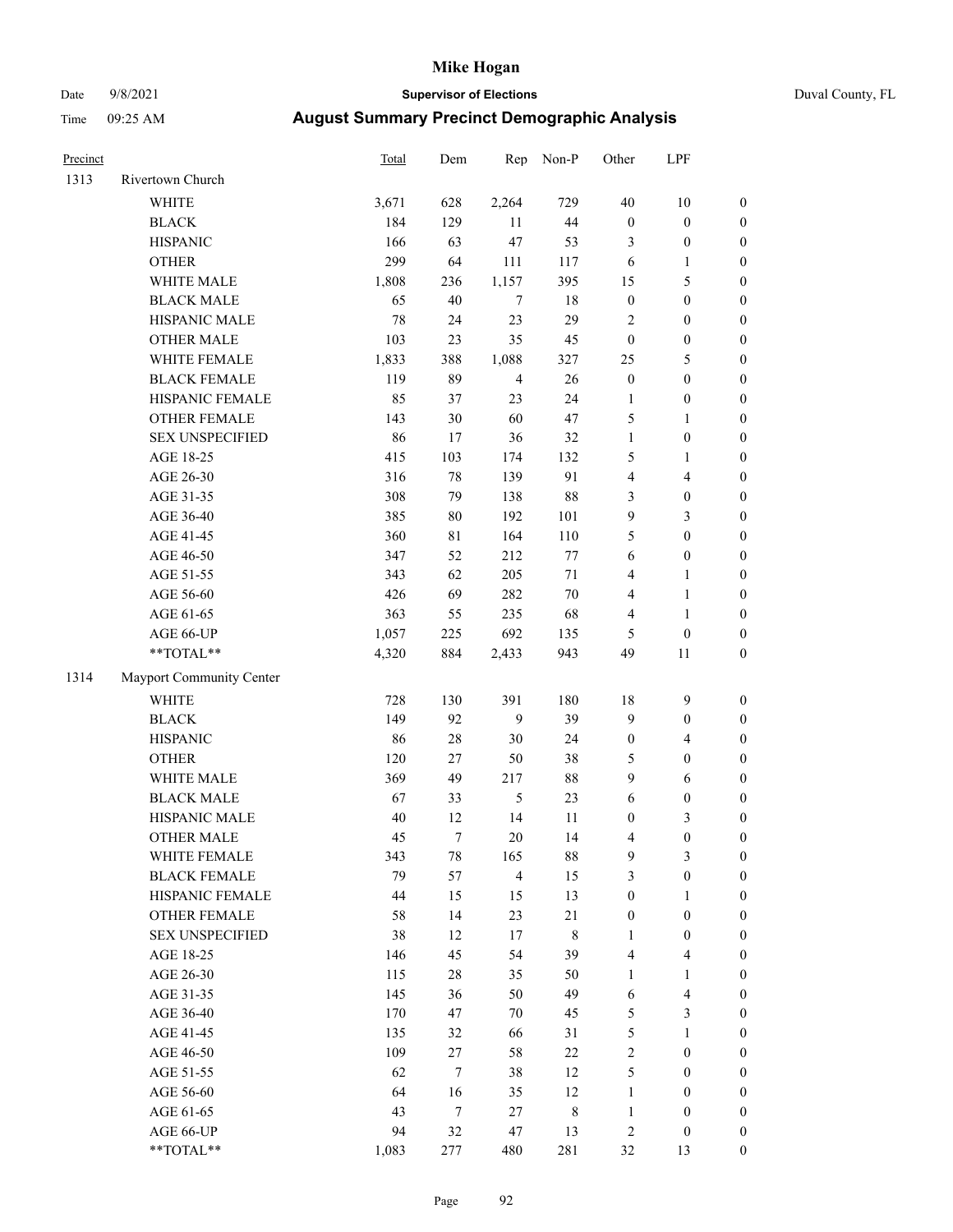# Date 9/8/2021 **Supervisor of Elections** Duval County, FL

| Precinct |                            | Total | Dem    | Rep    | Non-P  | Other                   | LPF              |                  |
|----------|----------------------------|-------|--------|--------|--------|-------------------------|------------------|------------------|
| 1315     | USO Center of Jacksonville |       |        |        |        |                         |                  |                  |
|          | <b>WHITE</b>               | 4,280 | 1,036  | 1,969  | 1,160  | 87                      | 28               | 0                |
|          | <b>BLACK</b>               | 772   | 526    | 54     | 176    | 13                      | $\mathfrak{Z}$   | $\boldsymbol{0}$ |
|          | <b>HISPANIC</b>            | 421   | 150    | 107    | 152    | 8                       | $\overline{4}$   | $\boldsymbol{0}$ |
|          | <b>OTHER</b>               | 576   | 146    | 182    | 238    | 7                       | 3                | $\boldsymbol{0}$ |
|          | WHITE MALE                 | 2,045 | 402    | 1,000  | 578    | 45                      | 20               | $\boldsymbol{0}$ |
|          | <b>BLACK MALE</b>          | 353   | 210    | 31     | 105    | 5                       | $\sqrt{2}$       | $\boldsymbol{0}$ |
|          | HISPANIC MALE              | 195   | 56     | 56     | 76     | 5                       | $\sqrt{2}$       | $\boldsymbol{0}$ |
|          | <b>OTHER MALE</b>          | 227   | 46     | $80\,$ | 97     | $\mathbf{1}$            | $\mathfrak{Z}$   | $\boldsymbol{0}$ |
|          | WHITE FEMALE               | 2,189 | 619    | 952    | 569    | 41                      | $\,$ $\,$        | $\boldsymbol{0}$ |
|          | <b>BLACK FEMALE</b>        | 404   | 303    | 23     | $70\,$ | 8                       | $\boldsymbol{0}$ | $\boldsymbol{0}$ |
|          | HISPANIC FEMALE            | 216   | 90     | 48     | 73     | 3                       | $\sqrt{2}$       | 0                |
|          | OTHER FEMALE               | 253   | 77     | 82     | 91     | 3                       | $\boldsymbol{0}$ | $\boldsymbol{0}$ |
|          | <b>SEX UNSPECIFIED</b>     | 167   | 55     | 40     | 67     | 4                       | $\mathbf{1}$     | $\boldsymbol{0}$ |
|          | AGE 18-25                  | 669   | 212    | 185    | 247    | 21                      | $\overline{4}$   | $\boldsymbol{0}$ |
|          | AGE 26-30                  | 700   | 193    | 219    | 257    | 19                      | 12               | $\boldsymbol{0}$ |
|          | AGE 31-35                  | 636   | 188    | 212    | 220    | 10                      | 6                | $\boldsymbol{0}$ |
|          | AGE 36-40                  | 580   | 187    | 175    | 202    | 10                      | 6                | $\boldsymbol{0}$ |
|          | AGE 41-45                  | 493   | 133    | 176    | 174    | 8                       | $\sqrt{2}$       | $\boldsymbol{0}$ |
|          | AGE 46-50                  | 463   | 134    | 176    | 142    | 8                       | $\mathfrak{Z}$   | $\boldsymbol{0}$ |
|          | AGE 51-55                  | 453   | 122    | 212    | 110    | 7                       | $\sqrt{2}$       | $\boldsymbol{0}$ |
|          | AGE 56-60                  | 528   | 165    | 247    | 110    | 6                       | $\boldsymbol{0}$ | 0                |
|          | AGE 61-65                  | 498   | 171    | 207    | 105    | 13                      | $\overline{c}$   | $\boldsymbol{0}$ |
|          | AGE 66-UP                  | 1,029 | 353    | 503    | 159    | 13                      | $\mathbf{1}$     | $\boldsymbol{0}$ |
|          | $**TOTAL**$                | 6,049 | 1,858  | 2,312  | 1,726  | 115                     | 38               | $\boldsymbol{0}$ |
| 1401     | Church at Argyle           |       |        |        |        |                         |                  |                  |
|          | <b>WHITE</b>               | 1,497 | 325    | 795    | 330    | 36                      | $11\,$           | $\boldsymbol{0}$ |
|          | <b>BLACK</b>               | 828   | 628    | 42     | 141    | 17                      | $\boldsymbol{0}$ | $\boldsymbol{0}$ |
|          | <b>HISPANIC</b>            | 264   | 114    | 53     | 92     | 4                       | $\mathbf{1}$     | $\boldsymbol{0}$ |
|          | <b>OTHER</b>               | 283   | $90\,$ | 84     | 100    | 7                       | $\sqrt{2}$       | $\boldsymbol{0}$ |
|          | WHITE MALE                 | 672   | 112    | 378    | 162    | 13                      | $\boldsymbol{7}$ | $\boldsymbol{0}$ |
|          | <b>BLACK MALE</b>          | 310   | 211    | 24     | 67     | 8                       | $\boldsymbol{0}$ | $\boldsymbol{0}$ |
|          | HISPANIC MALE              | 112   | 46     | 25     | 39     | 2                       | $\boldsymbol{0}$ | 0                |
|          | <b>OTHER MALE</b>          | 103   | 24     | 41     | 33     | 4                       | $\mathbf{1}$     | $\boldsymbol{0}$ |
|          | WHITE FEMALE               | 814   | 212    | 410    | 165    | 23                      | 4                | 0                |
|          | <b>BLACK FEMALE</b>        | 510   | 411    | $17\,$ | 73     | 9                       | $\boldsymbol{0}$ | $\overline{0}$   |
|          | HISPANIC FEMALE            | 148   | 66     | 28     | 52     | $\overline{\mathbf{c}}$ | $\boldsymbol{0}$ | $\overline{0}$   |
|          | OTHER FEMALE               | 149   | 59     | 37     | 50     | 2                       | $\mathbf{1}$     | 0                |
|          | <b>SEX UNSPECIFIED</b>     | 54    | 16     | 14     | $22\,$ | 1                       | $\mathbf{1}$     | 0                |
|          | AGE 18-25                  | 294   | 111    | 69     | 98     | 15                      | $\mathbf{1}$     | 0                |
|          | AGE 26-30                  | 321   | 146    | 68     | 95     | 9                       | 3                | 0                |
|          | AGE 31-35                  | 317   | 130    | 76     | 104    | 4                       | 3                | 0                |
|          | AGE 36-40                  | 272   | 120    | 79     | 61     | 9                       | 3                | 0                |
|          | AGE 41-45                  | 218   | 80     | 63     | 68     | 6                       | $\mathbf{1}$     | 0                |
|          | AGE 46-50                  | 237   | 95     | 85     | 51     | 4                       | $\sqrt{2}$       | 0                |
|          | AGE 51-55                  | 231   | 104    | 89     | 34     | 4                       | $\boldsymbol{0}$ | 0                |
|          | AGE 56-60                  | 241   | 104    | 98     | 39     | 0                       | $\boldsymbol{0}$ | 0                |
|          | AGE 61-65                  | 254   | 93     | 112    | 45     | 4                       | $\boldsymbol{0}$ | $\boldsymbol{0}$ |
|          | AGE 66-UP                  | 487   | 174    | 235    | 68     | 9                       | $\mathbf{1}$     | 0                |
|          | **TOTAL**                  | 2,872 | 1,157  | 974    | 663    | 64                      | 14               | $\boldsymbol{0}$ |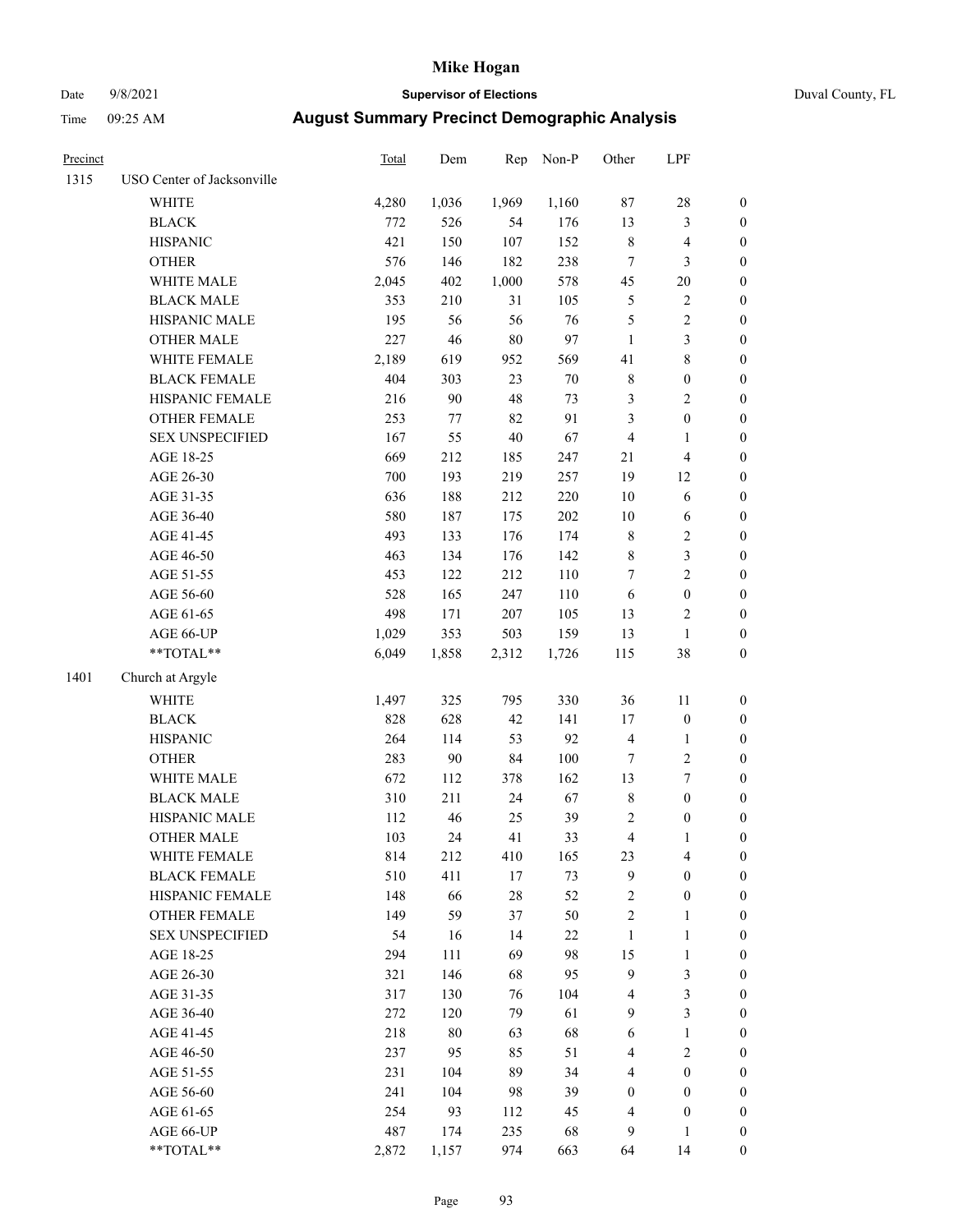# Date 9/8/2021 **Supervisor of Elections** Duval County, FL

| Precinct |                              | <b>Total</b> | Dem    | Rep    | Non-P       | Other                   | LPF              |                  |
|----------|------------------------------|--------------|--------|--------|-------------|-------------------------|------------------|------------------|
| 1402     | Kirkwood Presbyterian Church |              |        |        |             |                         |                  |                  |
|          | <b>WHITE</b>                 | 1,434        | 233    | 894    | 276         | $22\,$                  | $\boldsymbol{9}$ | 0                |
|          | <b>BLACK</b>                 | 802          | 611    | 42     | 139         | $\,$ 8 $\,$             | $\sqrt{2}$       | 0                |
|          | <b>HISPANIC</b>              | 261          | 99     | $77\,$ | $8\sqrt{1}$ | 3                       | $\mathbf{1}$     | $\boldsymbol{0}$ |
|          | <b>OTHER</b>                 | 417          | 102    | 147    | 159         | 9                       | $\boldsymbol{0}$ | $\boldsymbol{0}$ |
|          | WHITE MALE                   | 704          | 97     | 449    | 143         | 7                       | $\,$ 8 $\,$      | $\boldsymbol{0}$ |
|          | <b>BLACK MALE</b>            | 349          | 253    | 24     | 67          | 3                       | $\sqrt{2}$       | $\boldsymbol{0}$ |
|          | HISPANIC MALE                | 122          | 43     | $40\,$ | 36          | $\sqrt{2}$              | $\mathbf{1}$     | $\boldsymbol{0}$ |
|          | <b>OTHER MALE</b>            | 158          | $40\,$ | 59     | 55          | 4                       | $\boldsymbol{0}$ | $\boldsymbol{0}$ |
|          | WHITE FEMALE                 | 715          | 135    | 436    | 128         | 15                      | 1                | $\boldsymbol{0}$ |
|          | <b>BLACK FEMALE</b>          | 443          | 351    | 17     | $70\,$      | 5                       | $\boldsymbol{0}$ | 0                |
|          | HISPANIC FEMALE              | 139          | 56     | 37     | 45          | $\mathbf{1}$            | $\boldsymbol{0}$ | 0                |
|          | OTHER FEMALE                 | 206          | 53     | $80\,$ | 69          | 4                       | $\boldsymbol{0}$ | 0                |
|          | <b>SEX UNSPECIFIED</b>       | $78\,$       | 17     | 18     | $42\,$      | $\mathbf{1}$            | $\boldsymbol{0}$ | $\boldsymbol{0}$ |
|          | AGE 18-25                    | 264          | 96     | 61     | 104         | $\mathbf{1}$            | $\sqrt{2}$       | $\boldsymbol{0}$ |
|          | AGE 26-30                    | 255          | 87     | $72\,$ | $88\,$      | 5                       | 3                | $\boldsymbol{0}$ |
|          | AGE 31-35                    | 255          | 83     | 86     | 82          | $\sqrt{2}$              | $\sqrt{2}$       | $\boldsymbol{0}$ |
|          | AGE 36-40                    | 245          | 109    | 62     | 62          | 9                       | 3                | $\boldsymbol{0}$ |
|          | AGE 41-45                    | 232          | 98     | 73     | 56          | 4                       | $\mathbf{1}$     | $\boldsymbol{0}$ |
|          | AGE 46-50                    | 218          | 74     | 93     | $48\,$      | 3                       | $\boldsymbol{0}$ | $\boldsymbol{0}$ |
|          | AGE 51-55                    | 259          | 96     | 112    | 47          | 4                       | $\boldsymbol{0}$ | 0                |
|          | AGE 56-60                    | 308          | 100    | 151    | 52          | 5                       | $\boldsymbol{0}$ | 0                |
|          | AGE 61-65                    | 292          | 99     | 144    | 43          | 6                       | $\boldsymbol{0}$ | 0                |
|          | AGE 66-UP                    | 586          | 203    | 306    | 73          | 3                       | $\mathbf{1}$     | $\boldsymbol{0}$ |
|          | **TOTAL**                    | 2,914        | 1,045  | 1,160  | 655         | 42                      | 12               | $\boldsymbol{0}$ |
| 1403     | Argyle Branch Library        |              |        |        |             |                         |                  |                  |
|          | WHITE                        | 1,388        | 265    | 756    | 332         | 29                      | 6                | $\boldsymbol{0}$ |
|          | <b>BLACK</b>                 | 753          | 576    | 21     | 143         | 12                      | $\mathbf{1}$     | $\boldsymbol{0}$ |
|          | <b>HISPANIC</b>              | 298          | 107    | $80\,$ | 108         | 3                       | $\boldsymbol{0}$ | $\boldsymbol{0}$ |
|          | <b>OTHER</b>                 | 283          | $90\,$ | 97     | $90\,$      | 6                       | $\boldsymbol{0}$ | $\boldsymbol{0}$ |
|          | WHITE MALE                   | 649          | 108    | 367    | 155         | 13                      | 6                | $\boldsymbol{0}$ |
|          | <b>BLACK MALE</b>            | 324          | 233    | $10\,$ | $70\,$      | $10\,$                  | $\mathbf{1}$     | $\boldsymbol{0}$ |
|          | HISPANIC MALE                | 137          | 42     | 43     | 51          | $\mathbf{1}$            | $\boldsymbol{0}$ | 0                |
|          | <b>OTHER MALE</b>            | 113          | 29     | 43     | 40          | 1                       | $\boldsymbol{0}$ | $\boldsymbol{0}$ |
|          | WHITE FEMALE                 | 726          | 156    | 381    | 174         | 15                      | $\boldsymbol{0}$ | 0                |
|          | <b>BLACK FEMALE</b>          | 415          | 333    | $10\,$ | $70\,$      | $\sqrt{2}$              | $\boldsymbol{0}$ | 0                |
|          | HISPANIC FEMALE              | 156          | 62     | 37     | 55          | $\overline{c}$          | $\boldsymbol{0}$ | $\overline{0}$   |
|          | <b>OTHER FEMALE</b>          | 138          | 46     | 50     | 37          | 5                       | $\boldsymbol{0}$ | 0                |
|          | <b>SEX UNSPECIFIED</b>       | 64           | 29     | 13     | 21          | $\mathbf{1}$            | $\boldsymbol{0}$ | 0                |
|          | AGE 18-25                    | 296          | 110    | 67     | 109         | 10                      | $\boldsymbol{0}$ | 0                |
|          | AGE 26-30                    | 247          | 92     | 73     | 78          | 4                       | $\boldsymbol{0}$ | 0                |
|          | AGE 31-35                    | 305          | 98     | $88\,$ | 111         | 8                       | $\boldsymbol{0}$ | 0                |
|          | AGE 36-40                    | 265          | 114    | 64     | 80          | $\overline{\mathbf{4}}$ | $\mathfrak{Z}$   | 0                |
|          | AGE 41-45                    | 249          | 106    | 60     | 75          | 7                       | $\mathbf{1}$     | 0                |
|          | AGE 46-50                    | 232          | 95     | 82     | 49          | 5                       | $\mathbf{1}$     | 0                |
|          | AGE 51-55                    | 206          | $80\,$ | 79     | 44          | 3                       | $\boldsymbol{0}$ | 0                |
|          | AGE 56-60                    | 244          | $80\,$ | 130    | 31          | $\sqrt{2}$              | 1                | $\boldsymbol{0}$ |
|          | AGE 61-65                    | 224          | 91     | 95     | 34          | 3                       | $\mathbf{1}$     | $\overline{0}$   |
|          | AGE 66-UP                    | 454          | 172    | 216    | 62          | 4                       | $\boldsymbol{0}$ | 0                |
|          | **TOTAL**                    | 2,722        | 1,038  | 954    | 673         | 50                      | 7                | $\boldsymbol{0}$ |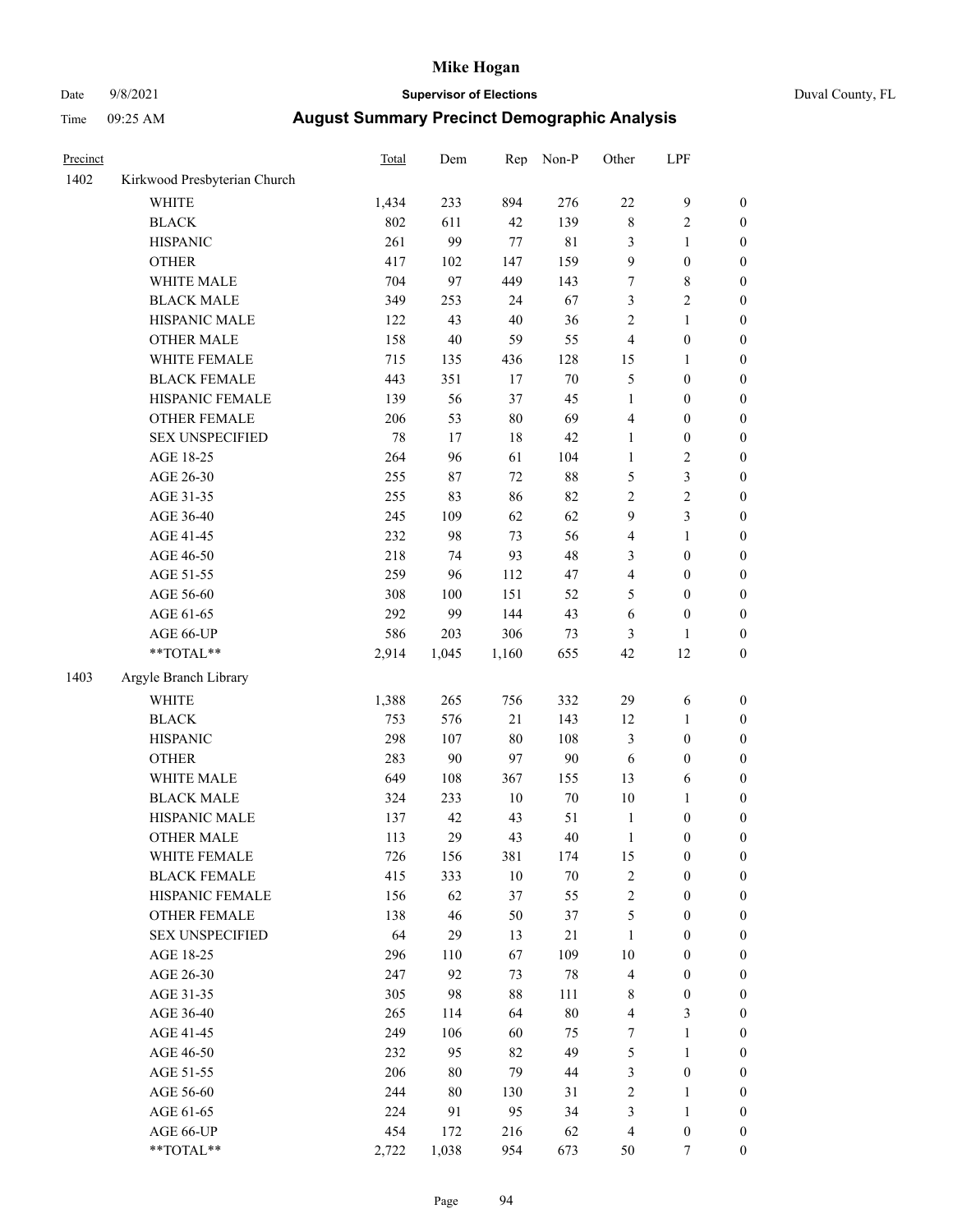# Date 9/8/2021 **Supervisor of Elections** Duval County, FL

| Precinct |                            | <b>Total</b> | Dem    | Rep            | Non-P            | Other            | LPF              |                  |
|----------|----------------------------|--------------|--------|----------------|------------------|------------------|------------------|------------------|
| 1404     | Grace Church of Avondale   |              |        |                |                  |                  |                  |                  |
|          | <b>WHITE</b>               | 3,854        | 1,602  | 1,472          | 700              | 51               | 29               | 0                |
|          | <b>BLACK</b>               | 90           | 67     | 6              | 15               | $\mathbf{1}$     | $\mathbf{1}$     | 0                |
|          | <b>HISPANIC</b>            | 156          | 78     | 29             | 42               | 5                | $\sqrt{2}$       | $\boldsymbol{0}$ |
|          | <b>OTHER</b>               | 253          | 102    | 53             | 93               | $\overline{c}$   | $\mathfrak{Z}$   | $\boldsymbol{0}$ |
|          | WHITE MALE                 | 1,810        | 644    | 735            | 388              | 25               | 18               | $\boldsymbol{0}$ |
|          | <b>BLACK MALE</b>          | 51           | 34     | 3              | 12               | $\mathbf{1}$     | 1                | $\boldsymbol{0}$ |
|          | HISPANIC MALE              | 68           | 34     | 14             | 17               | 2                | $\mathbf{1}$     | $\boldsymbol{0}$ |
|          | <b>OTHER MALE</b>          | 103          | 39     | 19             | 43               | $\boldsymbol{0}$ | $\mathbf{2}$     | $\boldsymbol{0}$ |
|          | WHITE FEMALE               | 2,018        | 950    | 727            | 305              | 25               | $11\,$           | $\boldsymbol{0}$ |
|          | <b>BLACK FEMALE</b>        | 37           | 31     | $\mathfrak{Z}$ | $\mathfrak{Z}$   | $\boldsymbol{0}$ | $\boldsymbol{0}$ | 0                |
|          | HISPANIC FEMALE            | 86           | 43     | 15             | 24               | 3                | $\mathbf{1}$     | 0                |
|          | OTHER FEMALE               | 102          | 48     | 23             | 29               | $\overline{c}$   | $\boldsymbol{0}$ | $\boldsymbol{0}$ |
|          | <b>SEX UNSPECIFIED</b>     | 78           | 26     | 21             | 29               | $\mathbf{1}$     | $\mathbf{1}$     | $\boldsymbol{0}$ |
|          | AGE 18-25                  | 333          | 140    | 105            | 78               | 7                | $\mathfrak{Z}$   | $\boldsymbol{0}$ |
|          | AGE 26-30                  | 443          | 190    | 138            | 102              | 8                | 5                | $\boldsymbol{0}$ |
|          | AGE 31-35                  | 495          | 208    | 149            | 128              | 6                | $\overline{4}$   | $\boldsymbol{0}$ |
|          | AGE 36-40                  | 461          | 201    | 120            | 131              | 7                | $\overline{2}$   | $\boldsymbol{0}$ |
|          | AGE 41-45                  | 382          | 165    | 101            | 97               | 8                | 11               | $\boldsymbol{0}$ |
|          | AGE 46-50                  | 325          | 137    | 122            | 59               | 3                | $\overline{4}$   | $\boldsymbol{0}$ |
|          | AGE 51-55                  | 359          | 122    | 144            | 88               | 5                | $\boldsymbol{0}$ | $\boldsymbol{0}$ |
|          | AGE 56-60                  | 382          | 150    | 168            | 57               | 5                | $\sqrt{2}$       | 0                |
|          | AGE 61-65                  | 333          | 159    | 127            | $40\,$           | 5                | $\sqrt{2}$       | $\boldsymbol{0}$ |
|          | AGE 66-UP                  | 840          | 377    | 386            | $70\,$           | 5                | $\overline{c}$   | $\boldsymbol{0}$ |
|          | $**TOTAL**$                | 4,353        | 1,849  | 1,560          | 850              | 59               | 35               | $\boldsymbol{0}$ |
| 1405     | Murray Hill Baptist Church |              |        |                |                  |                  |                  |                  |
|          | <b>WHITE</b>               | 1,853        | 793    | 646            | 366              | 28               | 20               | $\boldsymbol{0}$ |
|          | <b>BLACK</b>               | 182          | 135    | $11\,$         | 36               | $\boldsymbol{0}$ | $\boldsymbol{0}$ | $\boldsymbol{0}$ |
|          | <b>HISPANIC</b>            | 101          | 50     | 25             | 23               | $\mathbf{2}$     | $\mathbf{1}$     | $\boldsymbol{0}$ |
|          | <b>OTHER</b>               | 142          | 63     | 32             | 43               | $\overline{c}$   | $\mathfrak{2}$   | $\boldsymbol{0}$ |
|          | WHITE MALE                 | 848          | 326    | 307            | 191              | 14               | 10               | $\boldsymbol{0}$ |
|          | <b>BLACK MALE</b>          | $80\,$       | 54     | $\sqrt{6}$     | $20\,$           | $\boldsymbol{0}$ | $\boldsymbol{0}$ | $\boldsymbol{0}$ |
|          | HISPANIC MALE              | 43           | $20\,$ | 14             | $\boldsymbol{9}$ | $\boldsymbol{0}$ | $\boldsymbol{0}$ | 0                |
|          | <b>OTHER MALE</b>          | 56           | 21     | 13             | 21               | $\boldsymbol{0}$ | $\mathbf{1}$     | $\boldsymbol{0}$ |
|          | WHITE FEMALE               | 983          | 461    | 330            | 169              | 14               | 9                | 0                |
|          | <b>BLACK FEMALE</b>        | 99           | 78     | $\mathfrak{S}$ | 16               | $\boldsymbol{0}$ | $\boldsymbol{0}$ | $\overline{0}$   |
|          | HISPANIC FEMALE            | 55           | $28\,$ | $11\,$         | 13               | 2                | 1                | $\overline{0}$   |
|          | OTHER FEMALE               | 54           | 30     | 14             | $\,$ 8 $\,$      | 2                | $\boldsymbol{0}$ | 0                |
|          | <b>SEX UNSPECIFIED</b>     | 60           | 23     | 14             | $21\,$           | $\boldsymbol{0}$ | $\mathfrak{2}$   | 0                |
|          | AGE 18-25                  | 146          | 65     | 31             | 44               | 4                | $\sqrt{2}$       | 0                |
|          | AGE 26-30                  | 271          | 129    | 57             | 73               | 9                | 3                | 0                |
|          | AGE 31-35                  | 326          | 168    | 75             | 67               | 5                | $11\,$           | 0                |
|          | AGE 36-40                  | 230          | 126    | 49             | 53               | 2                | $\boldsymbol{0}$ | 0                |
|          | AGE 41-45                  | 190          | 98     | 43             | 47               | $\mathbf{1}$     | 1                | 0                |
|          | AGE 46-50                  | 143          | 56     | 44             | 36               | 4                | $\mathfrak{Z}$   | 0                |
|          | AGE 51-55                  | 146          | 59     | 54             | 31               | 0                | $\sqrt{2}$       | 0                |
|          | AGE 56-60                  | 147          | 59     | 60             | 25               | 3                | $\boldsymbol{0}$ | $\overline{0}$   |
|          | AGE 61-65                  | 176          | 69     | 77             | 29               | 1                | $\boldsymbol{0}$ | $\overline{0}$   |
|          | AGE 66-UP                  | 503          | 212    | 224            | 63               | 3                | $\mathbf{1}$     | 0                |
|          | **TOTAL**                  | 2,278        | 1,041  | 714            | 468              | 32               | 23               | $\boldsymbol{0}$ |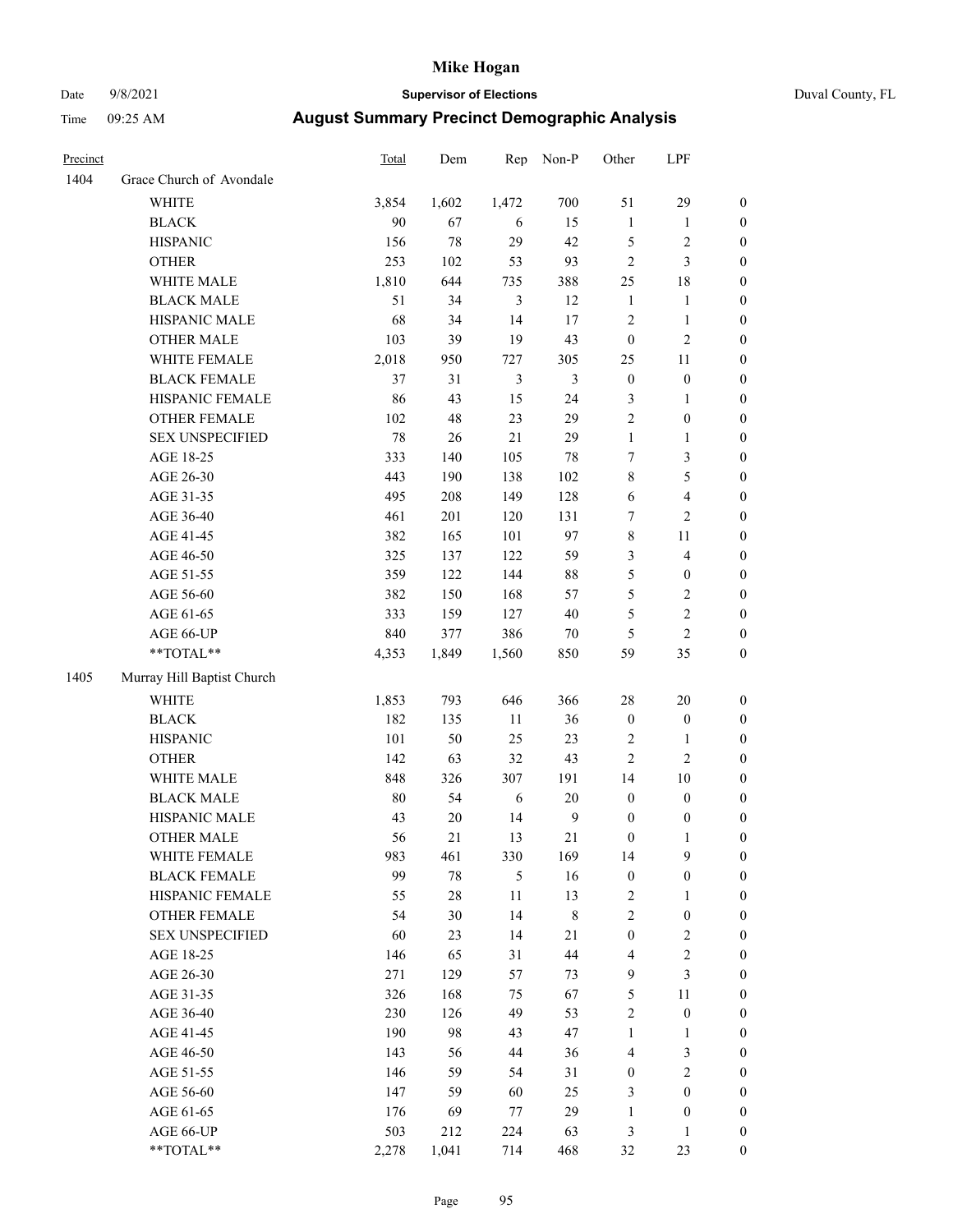# Date 9/8/2021 **Supervisor of Elections** Duval County, FL

| Precinct |                                           | <b>Total</b> | Dem              | Rep              | Non-P  | Other            | LPF              |                  |
|----------|-------------------------------------------|--------------|------------------|------------------|--------|------------------|------------------|------------------|
| 1406     | <b>Hillcrest Baptist</b>                  |              |                  |                  |        |                  |                  |                  |
|          | <b>WHITE</b>                              | 1,011        | 210              | 580              | 201    | $11\,$           | $\boldsymbol{9}$ | 0                |
|          | <b>BLACK</b>                              | 343          | 276              | 14               | 46     | 5                | $\sqrt{2}$       | $\boldsymbol{0}$ |
|          | <b>HISPANIC</b>                           | 149          | 59               | 37               | 50     | $\mathbf{2}$     | $\mathbf{1}$     | $\boldsymbol{0}$ |
|          | <b>OTHER</b>                              | 179          | 35               | 49               | 86     | 7                | $\sqrt{2}$       | $\boldsymbol{0}$ |
|          | WHITE MALE                                | 461          | 77               | 278              | 96     | 4                | 6                | $\boldsymbol{0}$ |
|          | <b>BLACK MALE</b>                         | 143          | 106              | 10               | 21     | 4                | $\sqrt{2}$       | $\boldsymbol{0}$ |
|          | HISPANIC MALE                             | 61           | 19               | 16               | 25     | $\boldsymbol{0}$ | $\mathbf{1}$     | $\boldsymbol{0}$ |
|          | <b>OTHER MALE</b>                         | 78           | 15               | 25               | 35     | $\mathbf{1}$     | $\sqrt{2}$       | $\boldsymbol{0}$ |
|          | WHITE FEMALE                              | 537          | 129              | 294              | 104    | 7                | 3                | $\boldsymbol{0}$ |
|          | <b>BLACK FEMALE</b>                       | 195          | 167              | $\overline{4}$   | 23     | $\mathbf{1}$     | $\boldsymbol{0}$ | $\boldsymbol{0}$ |
|          | HISPANIC FEMALE                           | 83           | 36               | $20\,$           | 25     | $\mathbf{2}$     | $\boldsymbol{0}$ | $\boldsymbol{0}$ |
|          | <b>OTHER FEMALE</b>                       | 85           | 19               | 21               | 39     | 6                | $\boldsymbol{0}$ | $\boldsymbol{0}$ |
|          | <b>SEX UNSPECIFIED</b>                    | 39           | 12               | 12               | 15     | $\boldsymbol{0}$ | $\boldsymbol{0}$ | $\boldsymbol{0}$ |
|          | AGE 18-25                                 | 147          | 49               | 38               | 54     | 5                | $\mathbf{1}$     | $\boldsymbol{0}$ |
|          | AGE 26-30                                 | 133          | 42               | 38               | 43     | 5                | 5                | $\boldsymbol{0}$ |
|          | AGE 31-35                                 | 173          | 67               | 47               | 52     | 3                | $\overline{4}$   | $\boldsymbol{0}$ |
|          | AGE 36-40                                 | 140          | 45               | 43               | 48     | $\overline{c}$   | $\sqrt{2}$       | $\boldsymbol{0}$ |
|          | AGE 41-45                                 | 112          | 44               | 36               | 29     | 3                | $\boldsymbol{0}$ | $\boldsymbol{0}$ |
|          | AGE 46-50                                 | 127          | 38               | 53               | 32     | 4                | $\boldsymbol{0}$ | $\boldsymbol{0}$ |
|          | AGE 51-55                                 | 140          | 49               | 64               | 26     | 1                | $\boldsymbol{0}$ | $\boldsymbol{0}$ |
|          | AGE 56-60                                 | 170          | 47               | 91               | 31     | $\boldsymbol{0}$ | 1                | $\boldsymbol{0}$ |
|          | AGE 61-65                                 | 167          | 63               | 85               | 17     | $\mathbf{1}$     | $\mathbf{1}$     | $\boldsymbol{0}$ |
|          | AGE 66-UP                                 | 373          | 136              | 185              | 51     | $\mathbf{1}$     | $\boldsymbol{0}$ | $\boldsymbol{0}$ |
|          | **TOTAL**                                 | 1,682        | 580              | 680              | 383    | 25               | 14               | $\boldsymbol{0}$ |
| 1407     | Jacksonville Association of Fire Fighters |              |                  |                  |        |                  |                  |                  |
|          | <b>WHITE</b>                              | 1,101        | 548              | 254              | 259    | $27\,$           | 13               | $\boldsymbol{0}$ |
|          | <b>BLACK</b>                              | 254          | 193              | 12               | 45     | 3                | $\mathbf{1}$     | $\boldsymbol{0}$ |
|          | <b>HISPANIC</b>                           | 69           | 36               | 12               | 17     | 4                | $\boldsymbol{0}$ | $\boldsymbol{0}$ |
|          | <b>OTHER</b>                              | 131          | 52               | 23               | 52     | 3                | $\mathbf{1}$     | $\boldsymbol{0}$ |
|          | WHITE MALE                                | 547          | 247              | 130              | 142    | 17               | 11               | $\boldsymbol{0}$ |
|          | <b>BLACK MALE</b>                         | 107          | 76               | $\mathfrak{S}$   | 24     | $\mathbf{1}$     | $\mathbf{1}$     | $\boldsymbol{0}$ |
|          | HISPANIC MALE                             | 25           | $\boldsymbol{9}$ | $\mathfrak s$    | $10\,$ | $\mathbf{1}$     | $\boldsymbol{0}$ | 0                |
|          | <b>OTHER MALE</b>                         | 55           | 23               | 9                | 21     | $\mathbf{1}$     | $\mathbf{1}$     | $\boldsymbol{0}$ |
|          | WHITE FEMALE                              | 539          | 292              | 122              | 113    | 10               | 2                | 0                |
|          | <b>BLACK FEMALE</b>                       | 145          | 117              | 6                | 20     | $\mathbf{2}$     | $\boldsymbol{0}$ | $\overline{0}$   |
|          | HISPANIC FEMALE                           | 43           | 26               | 7                | 7      | 3                | $\boldsymbol{0}$ | $\overline{0}$   |
|          | OTHER FEMALE                              | 52           | $22\,$           | $10\,$           | 19     | 1                | $\boldsymbol{0}$ | 0                |
|          | <b>SEX UNSPECIFIED</b>                    | 42           | 17               | $\boldsymbol{7}$ | 17     | $\mathbf{1}$     | $\boldsymbol{0}$ | 0                |
|          | AGE 18-25                                 | 152          | 89               | 15               | 41     | 7                | $\boldsymbol{0}$ | 0                |
|          | AGE 26-30                                 | 273          | 157              | 48               | 61     | 5                | $\sqrt{2}$       | 0                |
|          | AGE 31-35                                 | 285          | 138              | 49               | 84     | 9                | 5                | 0                |
|          | AGE 36-40                                 | 168          | 79               | 31               | 49     | 5                | $\overline{4}$   | 0                |
|          | AGE 41-45                                 | 120          | 52               | 17               | 46     | 4                | $\mathbf{1}$     | 0                |
|          | AGE 46-50                                 | 115          | 65               | 23               | 23     | $\mathbf{2}$     | $\sqrt{2}$       | 0                |
|          | AGE 51-55                                 | 95           | 48               | 25               | $18\,$ | 3                | $\mathbf{1}$     | 0                |
|          | AGE 56-60                                 | 83           | 41               | 25               | 17     | $\boldsymbol{0}$ | $\boldsymbol{0}$ | 0                |
|          | AGE 61-65                                 | $88\,$       | 58               | 15               | 14     | 1                | $\boldsymbol{0}$ | 0                |
|          | AGE 66-UP                                 | 176          | 102              | 53               | $20\,$ | $\mathbf{1}$     | $\boldsymbol{0}$ | 0                |
|          | **TOTAL**                                 | 1,555        | 829              | 301              | 373    | 37               | 15               | $\boldsymbol{0}$ |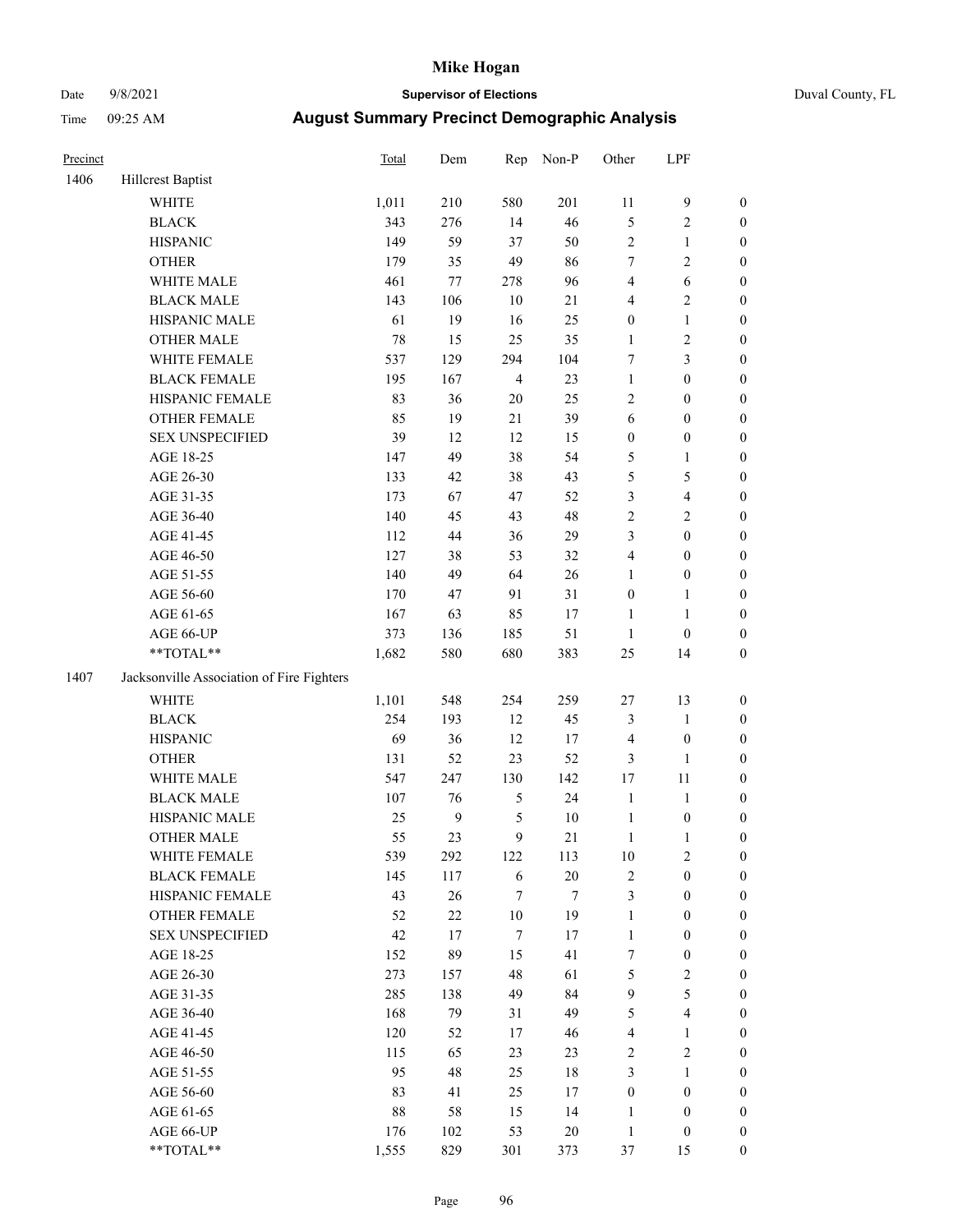# Date 9/8/2021 **Supervisor of Elections** Duval County, FL

| Precinct |                               | Total | Dem    | Rep    | Non-P   | Other                    | LPF                      |                  |
|----------|-------------------------------|-------|--------|--------|---------|--------------------------|--------------------------|------------------|
| 1408     | St. Johns Presbyterian Church |       |        |        |         |                          |                          |                  |
|          | <b>WHITE</b>                  | 2,943 | 904    | 1,418  | 562     | 44                       | 15                       | 0                |
|          | <b>BLACK</b>                  | 215   | 154    | 25     | 34      | $\mathbf{2}$             | $\boldsymbol{0}$         | 0                |
|          | <b>HISPANIC</b>               | 118   | 49     | 32     | 33      | 4                        | $\boldsymbol{0}$         | $\boldsymbol{0}$ |
|          | <b>OTHER</b>                  | 208   | 67     | 60     | 73      | 7                        | 1                        | $\boldsymbol{0}$ |
|          | WHITE MALE                    | 1,382 | 360    | 692    | 301     | 19                       | 10                       | $\boldsymbol{0}$ |
|          | <b>BLACK MALE</b>             | 101   | 65     | 14     | 21      | $\mathbf{1}$             | $\boldsymbol{0}$         | $\boldsymbol{0}$ |
|          | HISPANIC MALE                 | 58    | 24     | 17     | 17      | $\boldsymbol{0}$         | $\boldsymbol{0}$         | $\boldsymbol{0}$ |
|          | <b>OTHER MALE</b>             | 82    | $28\,$ | 26     | $27\,$  | $\boldsymbol{0}$         | $\mathbf{1}$             | $\boldsymbol{0}$ |
|          | WHITE FEMALE                  | 1,526 | 536    | 706    | 254     | 25                       | $\mathfrak s$            | $\boldsymbol{0}$ |
|          | <b>BLACK FEMALE</b>           | 112   | 87     | $11\,$ | 13      | $\mathbf{1}$             | $\boldsymbol{0}$         | $\boldsymbol{0}$ |
|          | HISPANIC FEMALE               | 57    | 24     | 14     | 15      | 4                        | $\boldsymbol{0}$         | 0                |
|          | OTHER FEMALE                  | 82    | $27\,$ | 24     | 25      | 6                        | $\boldsymbol{0}$         | $\boldsymbol{0}$ |
|          | <b>SEX UNSPECIFIED</b>        | 84    | 23     | 31     | 29      | $\mathbf{1}$             | $\boldsymbol{0}$         | $\boldsymbol{0}$ |
|          | AGE 18-25                     | 246   | 79     | 74     | $77 \,$ | 13                       | $\mathfrak{Z}$           | $\boldsymbol{0}$ |
|          | AGE 26-30                     | 334   | 120    | 116    | 88      | 10                       | $\boldsymbol{0}$         | $\boldsymbol{0}$ |
|          | AGE 31-35                     | 367   | 133    | 130    | 93      | 7                        | $\overline{4}$           | $\boldsymbol{0}$ |
|          | AGE 36-40                     | 331   | 125    | 108    | 91      | 5                        | $\sqrt{2}$               | $\boldsymbol{0}$ |
|          | AGE 41-45                     | 252   | 92     | 86     | 68      | 4                        | $\sqrt{2}$               | $\boldsymbol{0}$ |
|          | AGE 46-50                     | 235   | 69     | 110    | 51      | 4                        | $\mathbf{1}$             | $\boldsymbol{0}$ |
|          | AGE 51-55                     | 252   | 71     | 123    | 53      | 4                        | $\mathbf{1}$             | $\boldsymbol{0}$ |
|          | AGE 56-60                     | 287   | 90     | 147    | 48      | $\mathbf{2}$             | $\boldsymbol{0}$         | 0                |
|          | AGE 61-65                     | 364   | 112    | 207    | $40\,$  | 4                        | 1                        | 0                |
|          | AGE 66-UP                     | 816   | 283    | 434    | 93      | 4                        | $\sqrt{2}$               | $\boldsymbol{0}$ |
|          | $**TOTAL**$                   | 3,484 | 1,174  | 1,535  | 702     | 57                       | 16                       | $\boldsymbol{0}$ |
| 1409     | St. Peter's Episcopal Church  |       |        |        |         |                          |                          |                  |
|          | <b>WHITE</b>                  | 3,157 | 685    | 1,731  | 663     | 67                       | 11                       | $\boldsymbol{0}$ |
|          | <b>BLACK</b>                  | 1,288 | 963    | 51     | 257     | 16                       | $\mathbf{1}$             | $\boldsymbol{0}$ |
|          | <b>HISPANIC</b>               | 453   | 182    | 96     | 164     | $\,$ 8 $\,$              | $\mathfrak{Z}$           | $\boldsymbol{0}$ |
|          | <b>OTHER</b>                  | 526   | 135    | 162    | 216     | 11                       | $\sqrt{2}$               | $\boldsymbol{0}$ |
|          | WHITE MALE                    | 1,541 | 279    | 877    | 348     | 29                       | $\,$ 8 $\,$              | $\boldsymbol{0}$ |
|          | <b>BLACK MALE</b>             | 568   | 388    | 25     | 145     | $10\,$                   | $\boldsymbol{0}$         | $\boldsymbol{0}$ |
|          | HISPANIC MALE                 | 219   | 72     | 56     | $87\,$  | 3                        | 1                        | $\boldsymbol{0}$ |
|          | <b>OTHER MALE</b>             | 203   | 49     | 74     | 75      | 5                        | $\boldsymbol{0}$         | $\boldsymbol{0}$ |
|          | WHITE FEMALE                  | 1,572 | 401    | 829    | 304     | 35                       | 3                        | 0                |
|          | <b>BLACK FEMALE</b>           | 698   | 559    | 24     | 108     | 6                        | $\,1$                    | $\boldsymbol{0}$ |
|          | HISPANIC FEMALE               | 222   | 104    | 38     | 74      | 5                        | $\mathbf{1}$             | $\boldsymbol{0}$ |
|          | OTHER FEMALE                  | 233   | 67     | 69     | 92      | $\overline{\mathcal{L}}$ | $\mathbf{1}$             | $\overline{0}$   |
|          | <b>SEX UNSPECIFIED</b>        | 168   | 46     | 48     | 67      | 5                        | $\sqrt{2}$               | 0                |
|          | AGE 18-25                     | 648   | 240    | 156    | 230     | 19                       | 3                        | $\overline{0}$   |
|          | AGE 26-30                     | 553   | 182    | 162    | 192     | 13                       | $\overline{\mathcal{L}}$ | 0                |
|          | AGE 31-35                     | 514   | 196    | 147    | 155     | 14                       | $\sqrt{2}$               | 0                |
|          | AGE 36-40                     | 448   | 169    | 144    | 119     | 10                       | 6                        | 0                |
|          | AGE 41-45                     | 430   | 156    | 139    | 125     | 10                       | $\boldsymbol{0}$         | 0                |
|          | AGE 46-50                     | 388   | 142    | 147    | 93      | 6                        | $\boldsymbol{0}$         | 0                |
|          | AGE 51-55                     | 450   | 161    | 171    | 111     | 7                        | $\boldsymbol{0}$         | $\boldsymbol{0}$ |
|          | AGE 56-60                     | 498   | 194    | 214    | 84      | 5                        | 1                        | $\boldsymbol{0}$ |
|          | AGE 61-65                     | 467   | 162    | 229    | 70      | 6                        | $\boldsymbol{0}$         | $\boldsymbol{0}$ |
|          | AGE 66-UP                     | 1,028 | 363    | 531    | 121     | 12                       | $\mathbf{1}$             | 0                |
|          | **TOTAL**                     | 5,424 | 1,965  | 2,040  | 1,300   | 102                      | 17                       | $\boldsymbol{0}$ |
|          |                               |       |        |        |         |                          |                          |                  |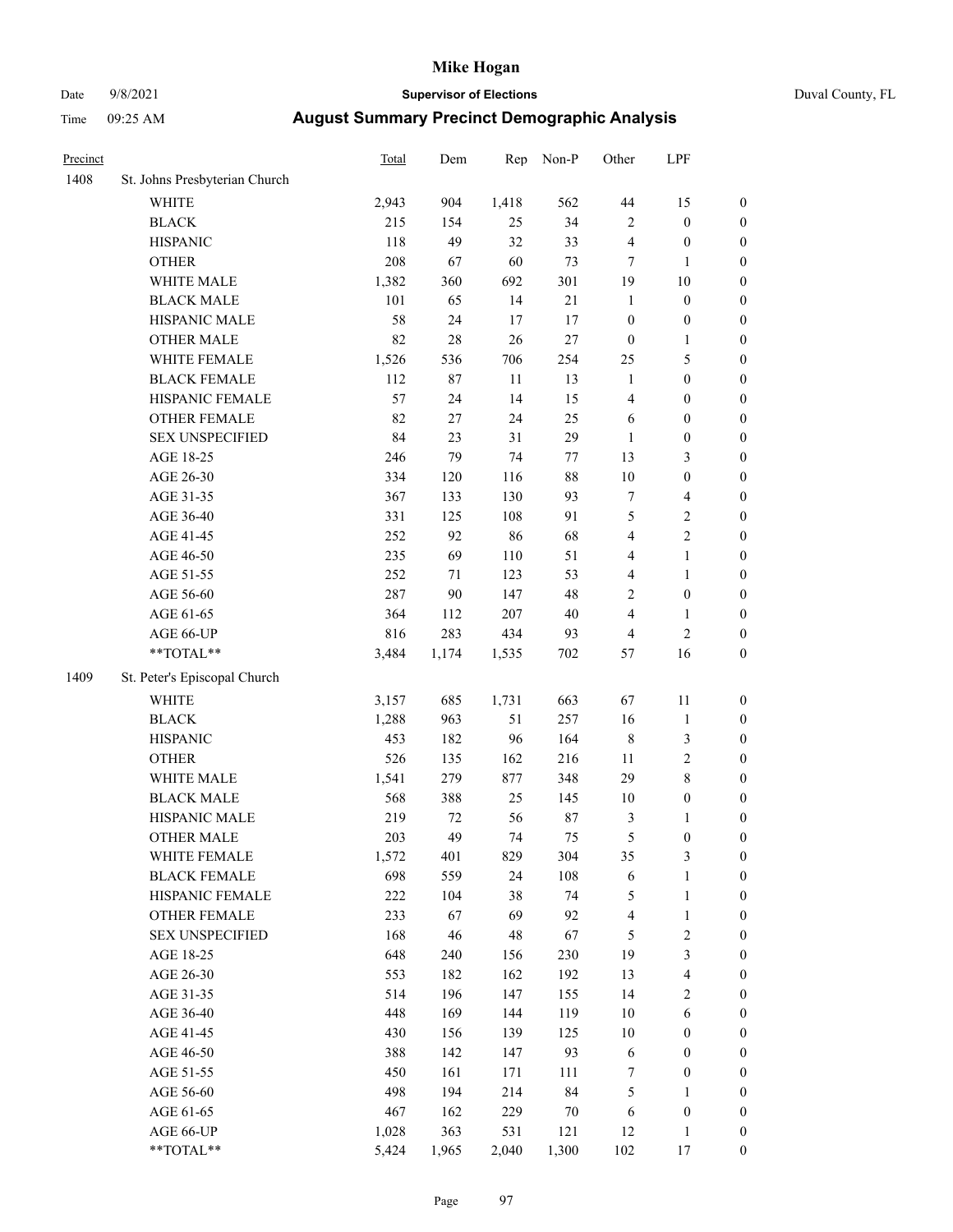# Date 9/8/2021 **Supervisor of Elections** Duval County, FL

| Precinct |                                                             | <b>Total</b> | Dem    |                | Rep Non-P   | Other                   | LPF              |                  |
|----------|-------------------------------------------------------------|--------------|--------|----------------|-------------|-------------------------|------------------|------------------|
| 1410     | Fleet Reserve                                               |              |        |                |             |                         |                  |                  |
|          | WHITE                                                       | 2,454        | 514    | 1,336          | 540         | 48                      | 16               | $\boldsymbol{0}$ |
|          | <b>BLACK</b>                                                | 1,566        | 1,197  | 62             | 285         | 19                      | $\mathfrak{Z}$   | 0                |
|          | <b>HISPANIC</b>                                             | 410          | 156    | $8\sqrt{1}$    | 163         | 7                       | $\mathfrak{Z}$   | $\boldsymbol{0}$ |
|          | <b>OTHER</b>                                                | 499          | 173    | 118            | 199         | 5                       | $\overline{4}$   | $\boldsymbol{0}$ |
|          | WHITE MALE                                                  | 1,111        | 178    | 639            | 258         | 27                      | $\boldsymbol{9}$ | $\boldsymbol{0}$ |
|          | <b>BLACK MALE</b>                                           | 606          | 421    | 44             | 131         | 9                       | $\mathbf{1}$     | $\boldsymbol{0}$ |
|          | HISPANIC MALE                                               | 182          | 64     | 39             | 77          | 2                       | $\boldsymbol{0}$ | $\boldsymbol{0}$ |
|          | <b>OTHER MALE</b>                                           | 195          | 60     | 48             | 84          | $\sqrt{2}$              | $\mathbf{1}$     | $\boldsymbol{0}$ |
|          | WHITE FEMALE                                                | 1,315        | 328    | 686            | 273         | 21                      | $\boldsymbol{7}$ | $\boldsymbol{0}$ |
|          | <b>BLACK FEMALE</b>                                         | 925          | 749    | 16             | 148         | 10                      | $\sqrt{2}$       | 0                |
|          | HISPANIC FEMALE                                             | 219          | 91     | 36             | 85          | 4                       | $\mathfrak{Z}$   | 0                |
|          | OTHER FEMALE                                                | 232          | 96     | 52             | 83          | $\boldsymbol{0}$        | $\mathbf{1}$     | 0                |
|          | <b>SEX UNSPECIFIED</b>                                      | 144          | 53     | 37             | 48          | 4                       | $\sqrt{2}$       | $\boldsymbol{0}$ |
|          | AGE 18-25                                                   | 582          | 245    | 113            | 206         | 16                      | $\sqrt{2}$       | $\boldsymbol{0}$ |
|          | AGE 26-30                                                   | 461          | 187    | 90             | 166         | 13                      | $\mathfrak s$    | $\boldsymbol{0}$ |
|          | AGE 31-35                                                   | 473          | 203    | 116            | 143         | 6                       | $\mathfrak s$    | $\boldsymbol{0}$ |
|          | AGE 36-40                                                   | 404          | 179    | 88             | 127         | 7                       | 3                | $\boldsymbol{0}$ |
|          | AGE 41-45                                                   | 381          | 158    | 114            | 99          | 6                       | $\overline{4}$   | $\boldsymbol{0}$ |
|          | AGE 46-50                                                   | 403          | 175    | 121            | 99          | 6                       | $\sqrt{2}$       | 0                |
|          | AGE 51-55                                                   | 436          | 160    | 172            | 95          | 7                       | $\sqrt{2}$       | 0                |
|          | AGE 56-60                                                   | 455          | 194    | 184            | $72\,$      | 4                       | $\mathbf{1}$     | 0                |
|          | AGE 61-65                                                   | 416          | 175    | 182            | 52          | 6                       | $\mathbf{1}$     | 0                |
|          | AGE 66-UP                                                   | 918          | 364    | 417            | 128         | 8                       | $\mathbf{1}$     | $\boldsymbol{0}$ |
|          | $\mathrm{*}\mathrm{*} \mathrm{TOTAL} \mathrm{*} \mathrm{*}$ | 4,929        | 2,040  | 1,597          | 1,187       | 79                      | 26               | $\boldsymbol{0}$ |
| 1411     | Ortega United Methodist Church                              |              |        |                |             |                         |                  |                  |
|          | WHITE                                                       | 4,982        | 1,021  | 3,254          | 631         | 54                      | 22               | $\boldsymbol{0}$ |
|          | <b>BLACK</b>                                                | 136          | 105    | 5              | 24          | 2                       | $\boldsymbol{0}$ | $\boldsymbol{0}$ |
|          | <b>HISPANIC</b>                                             | 103          | $27\,$ | 50             | $22\,$      | 3                       | $\mathbf{1}$     | $\boldsymbol{0}$ |
|          | <b>OTHER</b>                                                | 211          | 50     | 85             | 68          | 7                       | $\mathbf{1}$     | $\boldsymbol{0}$ |
|          | WHITE MALE                                                  | 2,315        | 398    | 1,554          | 324         | 28                      | 11               | $\boldsymbol{0}$ |
|          | <b>BLACK MALE</b>                                           | 58           | 44     | 3              | 10          | $\mathbf{1}$            | $\boldsymbol{0}$ | $\boldsymbol{0}$ |
|          | HISPANIC MALE                                               | 52           | 14     | 25             | 10          | 3                       | 0                | 0                |
|          | <b>OTHER MALE</b>                                           | 73           | 14     | 32             | 24          | 3                       | $\boldsymbol{0}$ | $\boldsymbol{0}$ |
|          | WHITE FEMALE                                                | 2,619        | 614    | 1,672          | 296         | 26                      | 11               | 0                |
|          | <b>BLACK FEMALE</b>                                         | 76           | 59     | $\overline{c}$ | 14          | 1                       | $\boldsymbol{0}$ | 0                |
|          | HISPANIC FEMALE                                             | 51           | 13     | 25             | 12          | $\boldsymbol{0}$        | 1                | $\boldsymbol{0}$ |
|          | <b>OTHER FEMALE</b>                                         | 87           | 28     | 38             | 18          | $\overline{\mathbf{c}}$ | $\mathbf{1}$     | 0                |
|          | <b>SEX UNSPECIFIED</b>                                      | 101          | 19     | 43             | 37          | $\overline{\mathbf{c}}$ | $\boldsymbol{0}$ | 0                |
|          | AGE 18-25                                                   | 543          | 118    | 287            | 121         | 13                      | $\overline{4}$   | 0                |
|          | AGE 26-30                                                   | 399          | $88\,$ | 218            | 89          | 3                       | $\mathbf{1}$     | 0                |
|          | AGE 31-35                                                   | 477          | 105    | 277            | $8\sqrt{1}$ | $11\,$                  | $\mathfrak z$    | 0                |
|          | AGE 36-40                                                   | 409          | 94     | 212            | 89          | 7                       | $\boldsymbol{7}$ | 0                |
|          | AGE 41-45                                                   | 372          | 88     | 212            | 64          | 5                       | $\mathfrak{Z}$   | 0                |
|          | AGE 46-50                                                   | 411          | 89     | 231            | 88          | 3                       | $\boldsymbol{0}$ | 0                |
|          | AGE 51-55                                                   | 458          | 99     | 284            | 65          | 7                       | $\mathfrak{Z}$   | $\boldsymbol{0}$ |
|          | AGE 56-60                                                   | 423          | 83     | 311            | 24          | 3                       | $\sqrt{2}$       | $\boldsymbol{0}$ |
|          | AGE 61-65                                                   | 514          | 118    | 353            | 40          | 3                       | $\boldsymbol{0}$ | $\boldsymbol{0}$ |
|          | AGE 66-UP                                                   | 1,426        | 321    | 1,009          | 84          | 11                      | $\mathbf{1}$     | 0                |
|          | **TOTAL**                                                   | 5,432        | 1,203  | 3,394          | 745         | 66                      | 24               | $\boldsymbol{0}$ |
|          |                                                             |              |        |                |             |                         |                  |                  |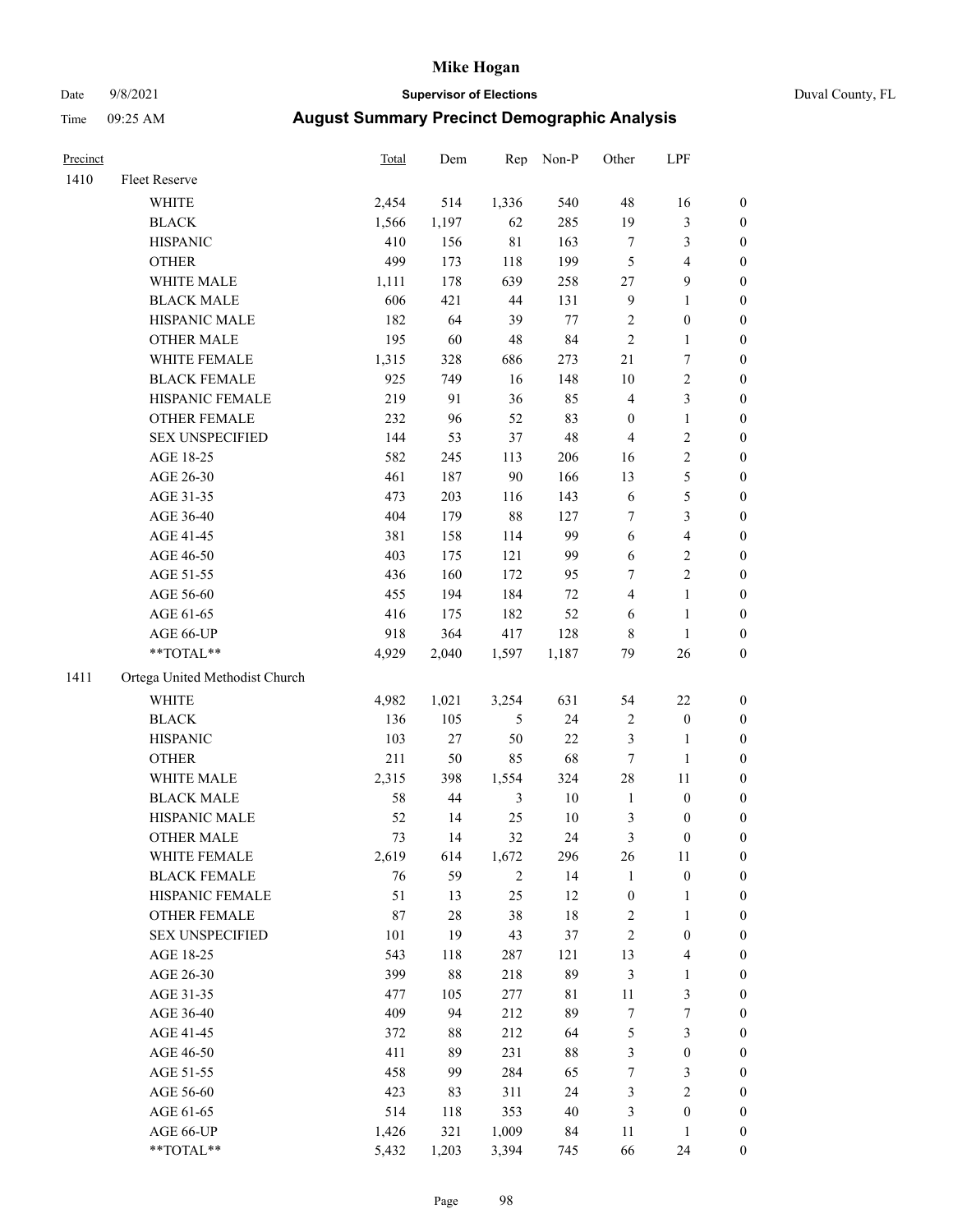# Date 9/8/2021 **Supervisor of Elections** Duval County, FL

| Precinct |                                    | <b>Total</b> | Dem    | Rep         | Non-P  | Other            | LPF              |                  |
|----------|------------------------------------|--------------|--------|-------------|--------|------------------|------------------|------------------|
| 1412     | Saint Catherine's Episcopal Church |              |        |             |        |                  |                  |                  |
|          | <b>WHITE</b>                       | 1,843        | 552    | 864         | 377    | 36               | 14               | 0                |
|          | <b>BLACK</b>                       | 572          | 449    | 13          | 105    | 5                | $\boldsymbol{0}$ | 0                |
|          | <b>HISPANIC</b>                    | 164          | 77     | 31          | 50     | 4                | $\sqrt{2}$       | $\boldsymbol{0}$ |
|          | <b>OTHER</b>                       | 203          | 63     | 44          | $88\,$ | 7                | $\mathbf{1}$     | $\boldsymbol{0}$ |
|          | WHITE MALE                         | 848          | 227    | 418         | 172    | 18               | 13               | $\boldsymbol{0}$ |
|          | <b>BLACK MALE</b>                  | 188          | 144    | 5           | 36     | 3                | $\boldsymbol{0}$ | $\boldsymbol{0}$ |
|          | HISPANIC MALE                      | 76           | 35     | 19          | 19     | $\overline{c}$   | $\mathbf{1}$     | $\boldsymbol{0}$ |
|          | <b>OTHER MALE</b>                  | 63           | 22     | 15          | 23     | $\overline{c}$   | $\mathbf{1}$     | $\boldsymbol{0}$ |
|          | WHITE FEMALE                       | 971          | 318    | 436         | 199    | $17$             | $\mathbf{1}$     | $\boldsymbol{0}$ |
|          | <b>BLACK FEMALE</b>                | 373          | 300    | $\tau$      | 64     | $\mathbf{2}$     | $\boldsymbol{0}$ | $\boldsymbol{0}$ |
|          | HISPANIC FEMALE                    | 85           | 42     | 12          | 28     | $\overline{c}$   | 1                | $\boldsymbol{0}$ |
|          | <b>OTHER FEMALE</b>                | 89           | 30     | 22          | 32     | 5                | $\boldsymbol{0}$ | $\boldsymbol{0}$ |
|          | <b>SEX UNSPECIFIED</b>             | 89           | 23     | 18          | 47     | $\mathbf{1}$     | $\boldsymbol{0}$ | $\boldsymbol{0}$ |
|          | AGE 18-25                          | 258          | 108    | 52          | 85     | $11\,$           | $\sqrt{2}$       | $\boldsymbol{0}$ |
|          | AGE 26-30                          | 290          | 137    | 62          | 74     | 12               | 5                | $\boldsymbol{0}$ |
|          | AGE 31-35                          | 326          | 136    | 78          | 99     | 10               | $\mathfrak{Z}$   | $\boldsymbol{0}$ |
|          | AGE 36-40                          | 277          | 117    | 73          | 78     | 5                | $\overline{4}$   | $\boldsymbol{0}$ |
|          | AGE 41-45                          | 217          | 84     | 69          | 60     | 4                | $\boldsymbol{0}$ | $\boldsymbol{0}$ |
|          | AGE 46-50                          | 205          | 76     | 71          | 53     | 5                | $\boldsymbol{0}$ | $\boldsymbol{0}$ |
|          | AGE 51-55                          | 193          | 85     | $80\,$      | $28\,$ | $\boldsymbol{0}$ | $\boldsymbol{0}$ | $\boldsymbol{0}$ |
|          | AGE 56-60                          | 290          | 108    | 124         | 56     | $\boldsymbol{0}$ | $\sqrt{2}$       | $\boldsymbol{0}$ |
|          | AGE 61-65                          | 239          | 96     | 112         | $27\,$ | 3                | $\mathbf{1}$     | $\boldsymbol{0}$ |
|          | AGE 66-UP                          | 487          | 194    | 231         | 60     | $\overline{c}$   | $\boldsymbol{0}$ | $\boldsymbol{0}$ |
|          | $**TOTAL**$                        | 2,782        | 1,141  | 952         | 620    | 52               | 17               | $\boldsymbol{0}$ |
| 1413     | Trinity Lutheran Church - ELCA     |              |        |             |        |                  |                  |                  |
|          | <b>WHITE</b>                       | 3,230        | 1,435  | 1,079       | 631    | 59               | 26               | $\boldsymbol{0}$ |
|          | <b>BLACK</b>                       | 230          | 167    | 12          | 47     | 4                | $\boldsymbol{0}$ | $\boldsymbol{0}$ |
|          | <b>HISPANIC</b>                    | 137          | 78     | 17          | 41     | $\mathbf{1}$     | $\boldsymbol{0}$ | $\boldsymbol{0}$ |
|          | <b>OTHER</b>                       | 260          | 112    | 46          | 92     | $10\,$           | $\boldsymbol{0}$ | $\boldsymbol{0}$ |
|          | WHITE MALE                         | 1,511        | 584    | 549         | 333    | 24               | 21               | $\boldsymbol{0}$ |
|          | <b>BLACK MALE</b>                  | 114          | 82     | 6           | 24     | $\overline{c}$   | $\boldsymbol{0}$ | $\boldsymbol{0}$ |
|          | HISPANIC MALE                      | 69           | 39     | $\,$ 8 $\,$ | $22\,$ | $\boldsymbol{0}$ | $\boldsymbol{0}$ | 0                |
|          | <b>OTHER MALE</b>                  | 104          | 36     | 19          | 45     | 4                | $\boldsymbol{0}$ | $\boldsymbol{0}$ |
|          | WHITE FEMALE                       | 1,687        | 841    | 513         | 293    | 35               | 5                | 0                |
|          | <b>BLACK FEMALE</b>                | 113          | 84     | 6           | 21     | 2                | $\boldsymbol{0}$ | $\overline{0}$   |
|          | HISPANIC FEMALE                    | 64           | 37     | 8           | 18     | $\mathbf{1}$     | $\boldsymbol{0}$ | $\overline{0}$   |
|          | OTHER FEMALE                       | 100          | 49     | $17$        | 30     | 4                | $\boldsymbol{0}$ | $\overline{0}$   |
|          | <b>SEX UNSPECIFIED</b>             | 95           | $40\,$ | 28          | 25     | 2                | $\boldsymbol{0}$ | 0                |
|          | AGE 18-25                          | 278          | 153    | 50          | 64     | 9                | $\sqrt{2}$       | 0                |
|          | AGE 26-30                          | 521          | 256    | 99          | 145    | 15               | 6                | 0                |
|          | AGE 31-35                          | 586          | 289    | 136         | 143    | 16               | $\sqrt{2}$       | 0                |
|          | AGE 36-40                          | 426          | 180    | 115         | 109    | 11               | $11\,$           | 0                |
|          | AGE 41-45                          | 273          | 134    | 60          | $72\,$ | 4                | $\mathfrak{Z}$   | 0                |
|          | AGE 46-50                          | 258          | 111    | 81          | 63     | 2                | $\mathbf{1}$     | 0                |
|          | AGE 51-55                          | 275          | 106    | 102         | 61     | 5                | $\mathbf{1}$     | 0                |
|          | AGE 56-60                          | 235          | 107    | 97          | $27\,$ | 4                | $\boldsymbol{0}$ | 0                |
|          | AGE 61-65                          | 278          | 137    | 99          | 38     | 4                | $\boldsymbol{0}$ | $\overline{0}$   |
|          | AGE 66-UP                          | 727          | 319    | 315         | 89     | 4                | $\boldsymbol{0}$ | $\boldsymbol{0}$ |
|          | **TOTAL**                          | 3,857        | 1,792  | 1,154       | 811    | 74               | 26               | $\boldsymbol{0}$ |